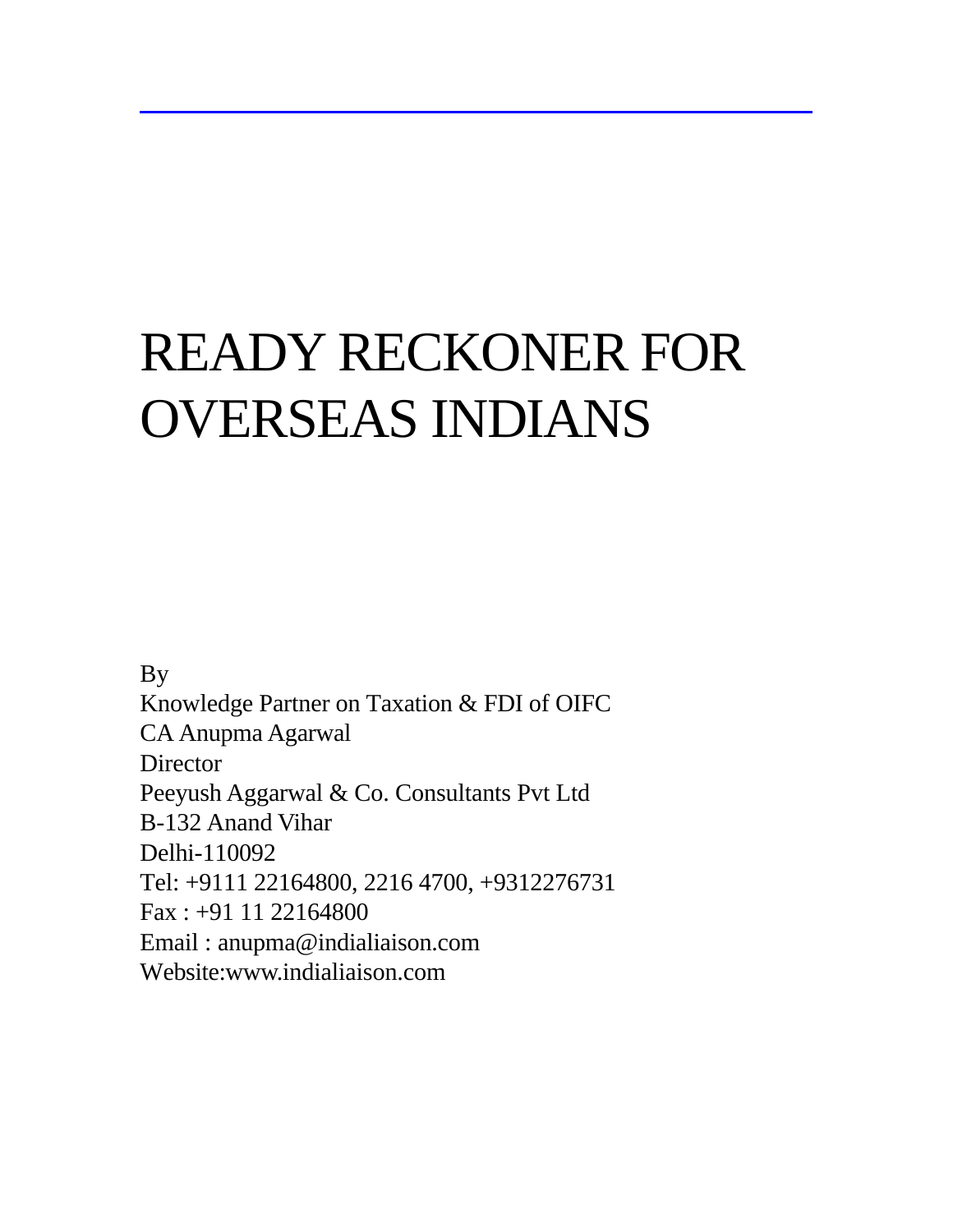#### DISCLAIMER

*This Ready Reckoner has been compiled/summarised from information available in official documents/circulars/websites of the Govt. of India, RBI and other reliable sources. Every possible care has been taken to provide current and authentic information. This Ready Reckoner for Overseas Indians is intended to serve as a guide to them and does not purport to be a legal document. In case of any variation between what has been stated in this Ready Reckoner and the relevant Act, Rules, Regulations, Policy Statements etc., the latter shall prevail.*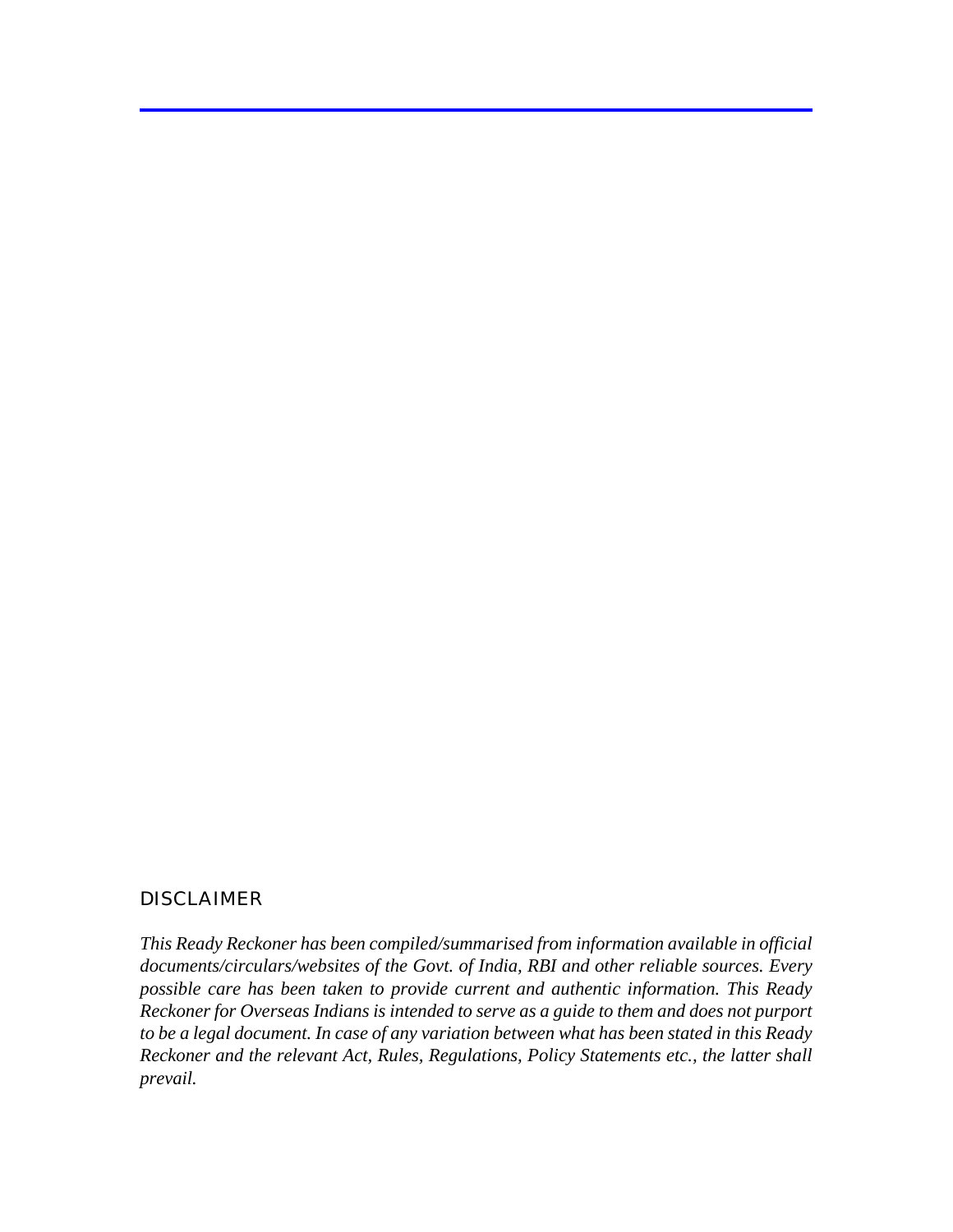# PREFACE

Overseas Indians have made the country proud by their hard work and achievements in their adopted countries. Many of the Indian Diaspora who had left the shores of India with only education provided by the country and inherent entrepreneurial capabilities, have established themselves as prominent citizens in their adopted countries as entrepreneurs, businessmen, professionals and skilled workmen. The Overseas Indian Community is today the most diverse, eminently successful and best educated communities wherever it resides seeking avenues to contribute to and benefit from India's progress. The new emergent India, burgeoning with opportunities across sectors is waiting to benefit from the expertise and experience of her expatriate community.

The Overseas Indian Facilitation Center (OIFC) has been established to facilitate and expand the engagement of Overseas Indians with India. The Overseas Indian Facilitation Center (OIFC) is not for profit, public private partnership between the Ministry of Overseas Indian Affairs (MOIA) and the Confederation of Indian Industry (CII).

OIFC has great pleasure in bringing out 'Ready Reckoner for Overseas Indians'. This book has been updated till **November 30, 2007.** It brings together important but otherwise scattered information from the latest press notes, RBI master circulars, websites of Government of India and other reliable sources.

Ready Reckoner for Overseas Indians is divided into three parts. The first part deals with Foreign Exchange Management Act, 1999, the second part deals with Taxation and third part deals with other important matters affecting the Overseas Indians.

We hope the Reader will find this Ready Reckoner handy and user friendly. We look forward to your comments and suggestions.

We are grateful to Hon'ble Minister of Overseas Indian Affairs Shri Vayalar Ravi and officials of the Ministry of Overseas Indian Affairs for their encouragement and guidance in bringing out this book. We acknowledge the efforts made by our knowledge partner on Taxation and Foreign Direct Investment Peeyush Aggarwal & Co. Consultants Pvt Limited for their contribution.

Subha Rajan CEO, Overseas Indian Facilitation Center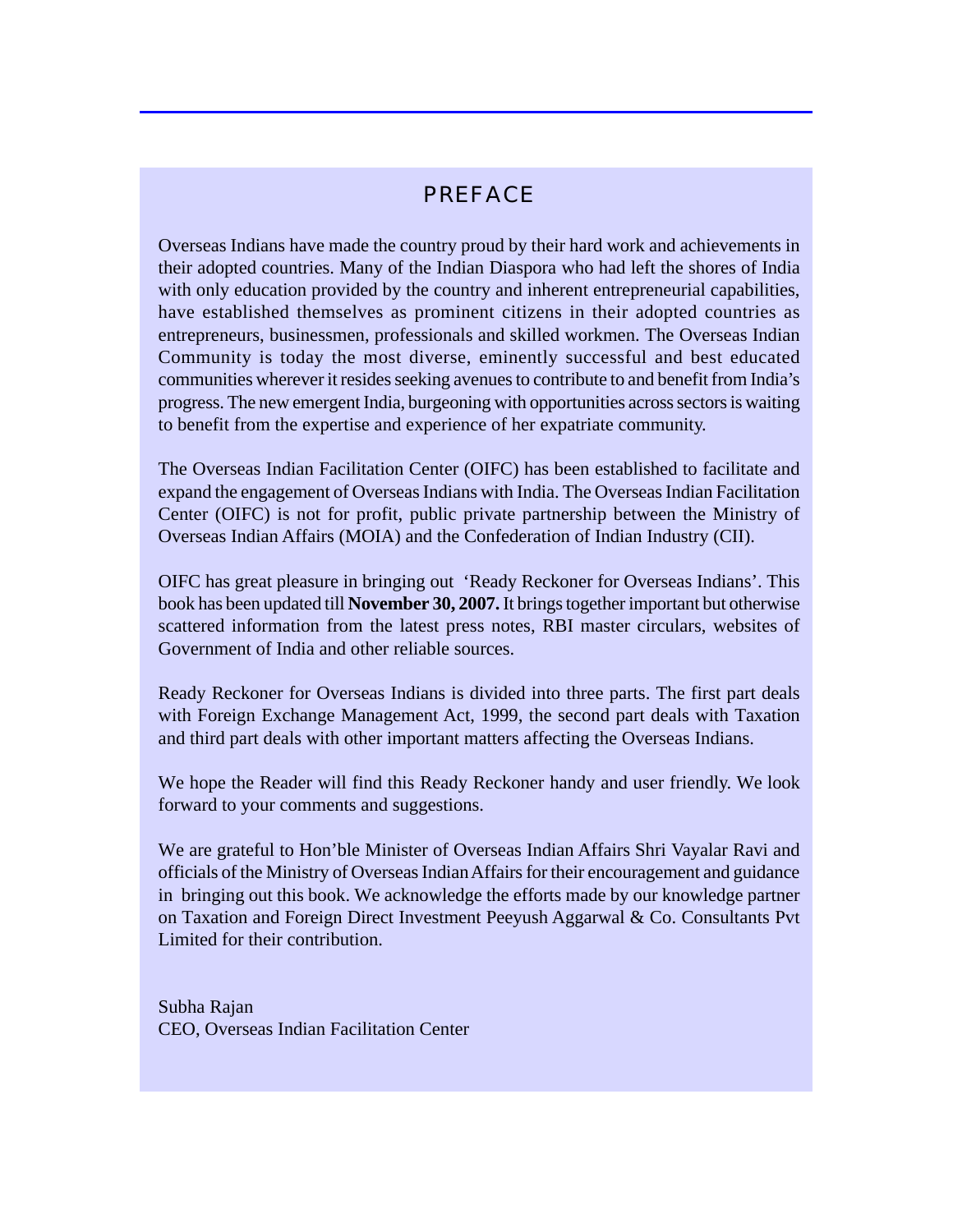# OVERSEAS INDIAN FACILITATION CENTRE (OIFC)

# BACKGROUND

Overseas Indians, today constitute significant economic, social and cultural force in the world. They are estimated at over 25 million spread across 130 countries. On these lines the Hon'ble Prime Minister of India, Dr. Manmohan Singh made a promise at Pravasi Bharatiya Divas 2007, organized in New Delhi in January, to assist and facilitate the Overseas Indian Diaspora by opening a facilitation Centre for them.

 "Facilitation Centre is envisaged as a source of investment advisory services for overseas Indian Investors. This proposal is being developed on the understanding that an Indian entity, independent of the Government, though supported by us, and set up in partnership with industry, could be an effective instrument to liaise with members of the Indian Diaspora on matters related to investment in our country". He said.

Following the Prime Minister's announcement, Ministry of Overseas Indian Affairs (MOIA), formed in the year 2003, started the research work to enable the dream come true. After numerous presentations and discussions, MOIA decided to partner with Confederation of Indian Industry (CII) to jointly launch the Centre namely Overseas Indian Facilitation Centre. CII is partner and host institution of this not-for-profit neutral trust.

# OBJECTIVES OF OIFC

- $\triangleright$  Promote overseas Indian investment into India and facilitate business partnership by giving authentic & real time information
- $\triangleright$  Establish and maintain a Diaspora Knowledge Network by creating a database of Overseas Indians
- $\triangleright$  Function as a clearing house for all investment related information
- $\triangleright$  Assist States to project investment opportunities to overseas Indians in the infrastructure and social sectors. The objectives of the OIFC will be to bring the Indian States, Indian Business and potential Overseas Investors on the same platform and to facilitate the investors to identify the investment opportunities.
- $\triangleright$  Provide a host of advisory services to NRIs and PIOs. These could include matters such as consular questions, stay in India, investment and financial issues etc.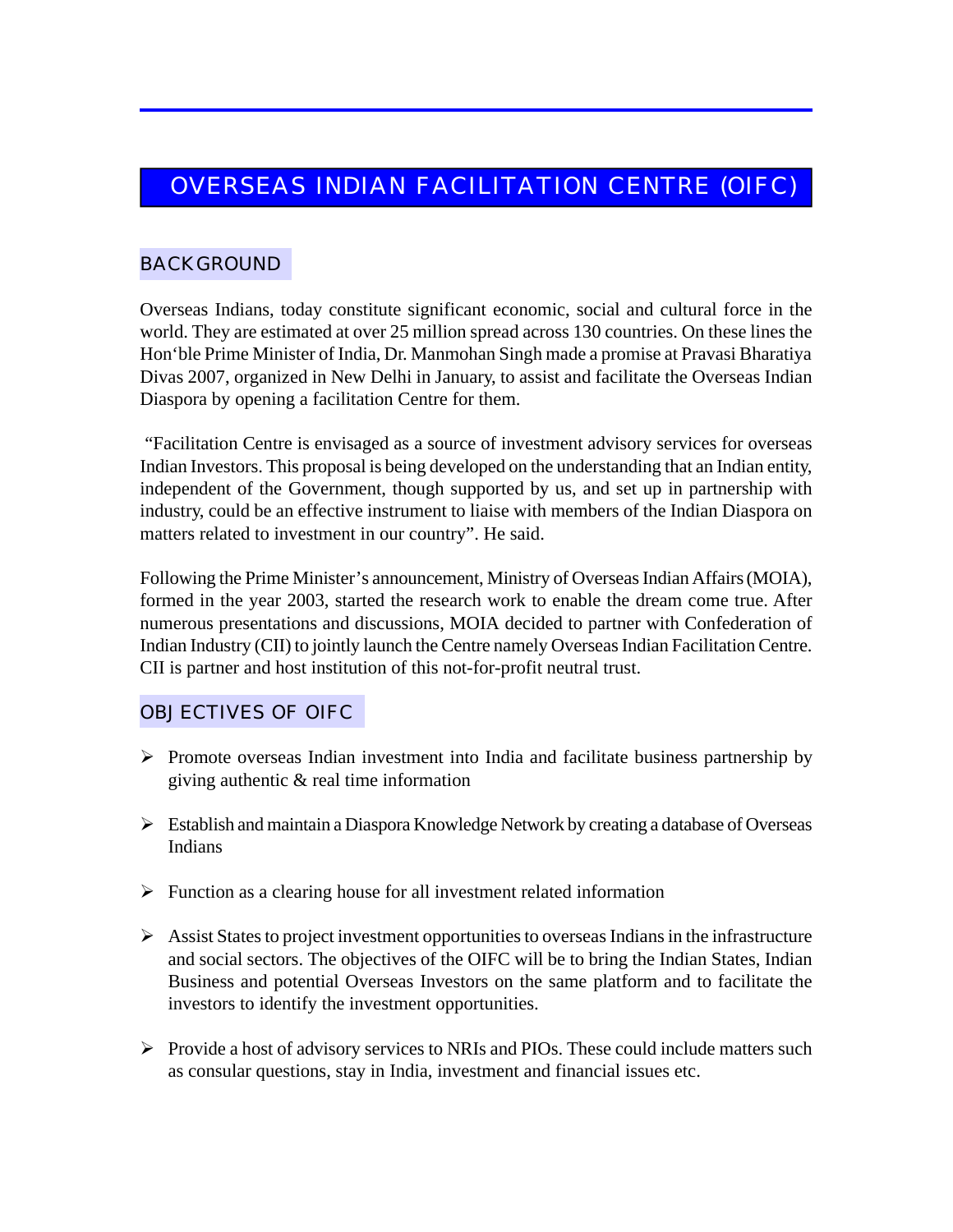# SIGNING OF MOU

On 28 May 2007, Ministry of Overseas Indian Affairs (MOIA) had an agreement with the Confederation of Indian Industry (CII) in New Delhi. CII and MOIA signed a Memorandum of Understanding (MOU) and launched the Overseas Indian Facilitation Centre. The MOU was signed between Joint Secretary of MOIA and Director General of CII.

Speaking at the launch of the Centre Mr Vayalar Ravi, Hon'ble Minister, MOIA mentioned that Centre is opened for the "Overseas Indians to enable them benefit from the numerous investment opportunities in India". He added that the Ministry has given CII full freedom to run the Centre. OIFC would be a one-stop shop centre to help the Overseas Indians to invest in India.

The website (www.oifc.in) was also launched on the occasion by the Hon'ble Minister.

# ORGANISATION STRUCTURE

The trust will have a two-tier body for its management. The body will include a Governing Council and an Executive Directorate. The Governing Council will provide a broad policy framework for the programmes and activities of the trust in consonance with the objectives of trust. The Executive Directorate/CEO will evolve strategies and implement the programmes / projects for achieving the goals set by the Governing Council. The Chairman of the trust would be Secretary, MOIA and the Co- Chairman would be Chief Mentor, CII.

# OIFC SERVICES

OIFC would be focusing on providing real time services to the NRIs and PIOs.

# HANDHOLDING SERVICES

OIFC provides a wide range of consultative, advisory and handholding services in broad sectors like

- Capital Market Investment
- Manufacturing, Service Sector Investment
- Taxation Issue
- Real Estate Investment, etc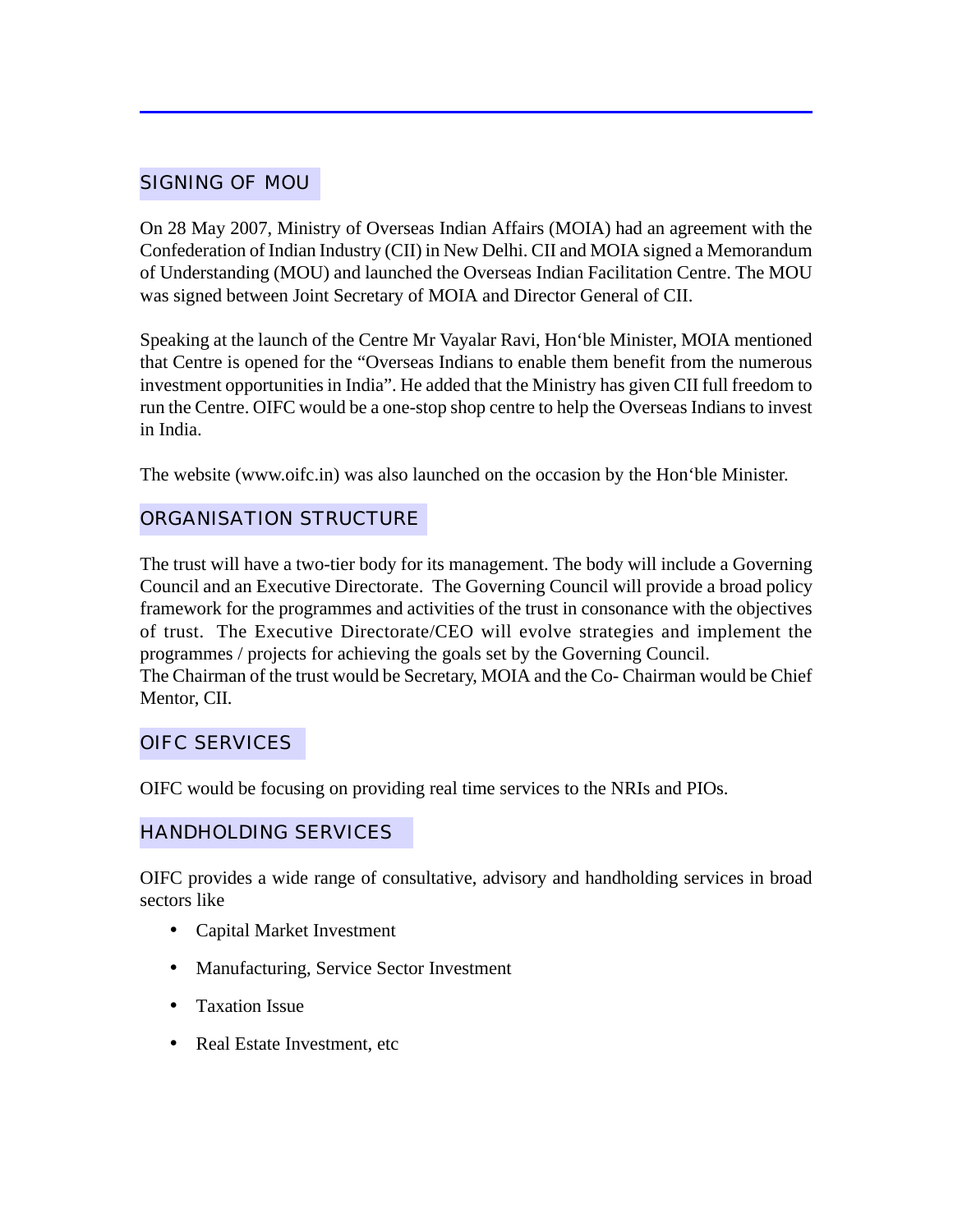# INFORMATION

The prime focus of OIFC would be to provide information services to the NRIs and PIOs round the clock. This would include the following:

- $\triangleright$  One stop shop for all investment related information
- $\triangleright$  Focus on Sector specific information and location
- $\triangleright$  Providing specific project investment information
- $\triangleright$  To explore investment opportunities in India.

#### CUSTOMISED

OIFC would be providing customized services, with the focus on the following:

- $\triangleright$  Finding sector and state specific investment project for the individual investors
- $\triangleright$  Preparing feasibility study reports related to different projects
- $\triangleright$  Assisting overseas road shows to attract FDI
- $\triangleright$  Facilitating investors through various forums

# BUSINESS TO BUSINESS PARTNERSHIPS

B2B partnerships could focus on the following:

- $\triangleright$  Preparing sector wise and state wise database of Indian business
- ÿ Preparing database of potential Overseas Indian Investors
- $\triangleright$  Creating a virtual market place for the Overseas Indians
- $\triangleright$  Organizing sector and region specific investment interaction meet

# DIASPORA KNOWLEDGE NETWORK

A strong Diaspora network would enable individual, Government of India & Associations of Overseas Indians to shake hands across the virtual space and identify any project in which they could partner.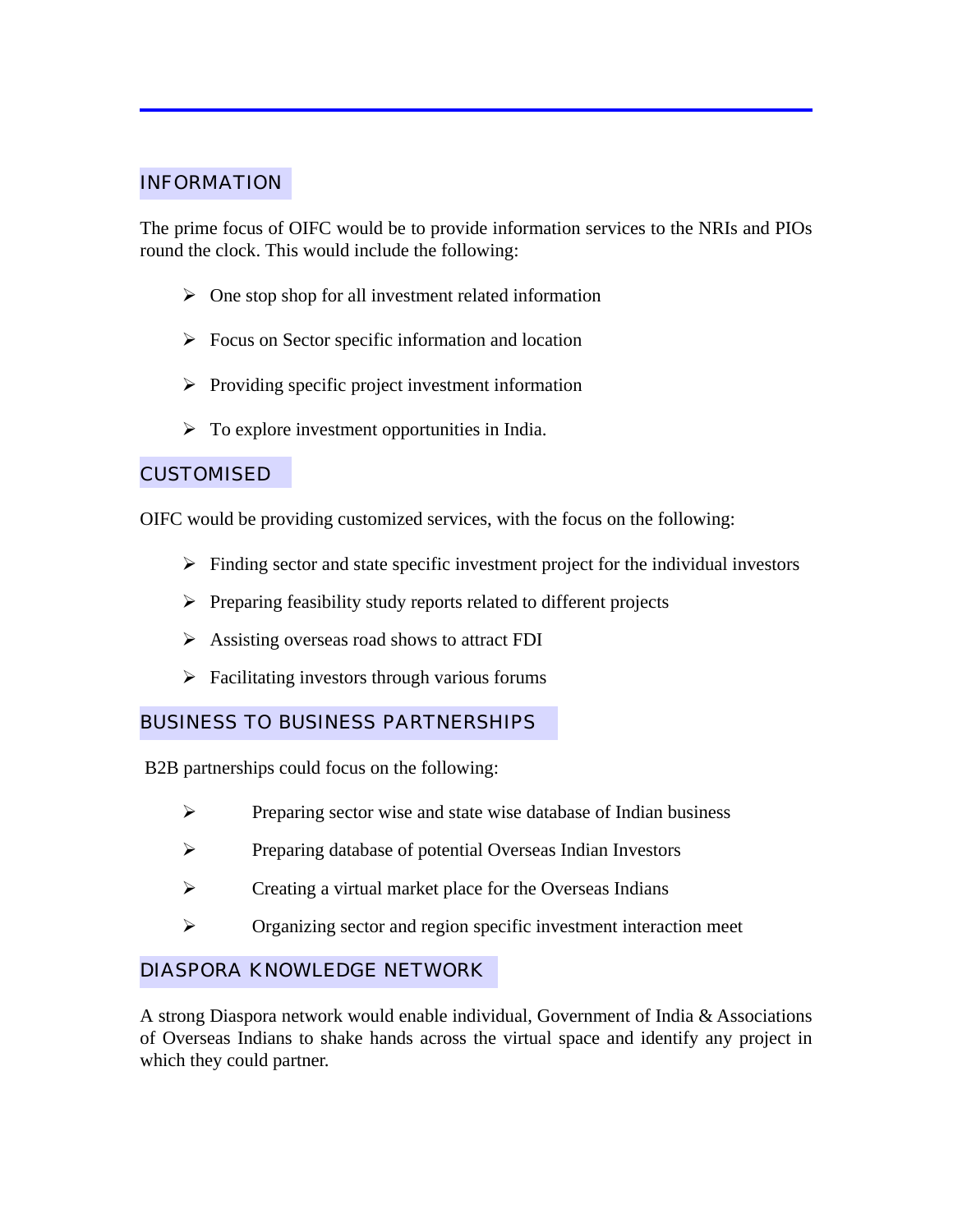These projects may not necessarily be confined to industrial and financial sectors but also could be in the social development sectors.

It would help in promoting joint collaborations in Science and Technology by enabling overseas Indians scientist to explore the R&D opportunities in India.

# **CONSULAR**

The long-term objective of OIFC is to also provide consular services to the NRIs and PIOs. This has been a major cause of concern for the Non Resident Indians.

The services would be on paid up basis and would include facilities such as taking care of Visas, Passport, OCI card of NRIs and PIOs etc.

Later on services such as admission related issues of Overseas Indian Children & Marriage could also be focused upon.

The Governing Council is in the process of discussion and making advices on strengthening OIFC services.

# KNOWLEDGE PARTNERS

In order to provide quality services it was decided that the need of the hour was to work with organisations, which have expertise in sectors, considered most important investment hub by the Overseas Indians. To start with, after numerous meetings, we have finalized the following knowledge partners. They are:

- Edelweiss, Levi Consultancy, Client Associates for Investment Opportunities and Wealth Management
- Cushman & Wakefield, Knight Frank, DGS Realtors for Real Estate.
- Peeyush Aggarwal and Co. Consultants Pvt Ltd for Taxation & FDI.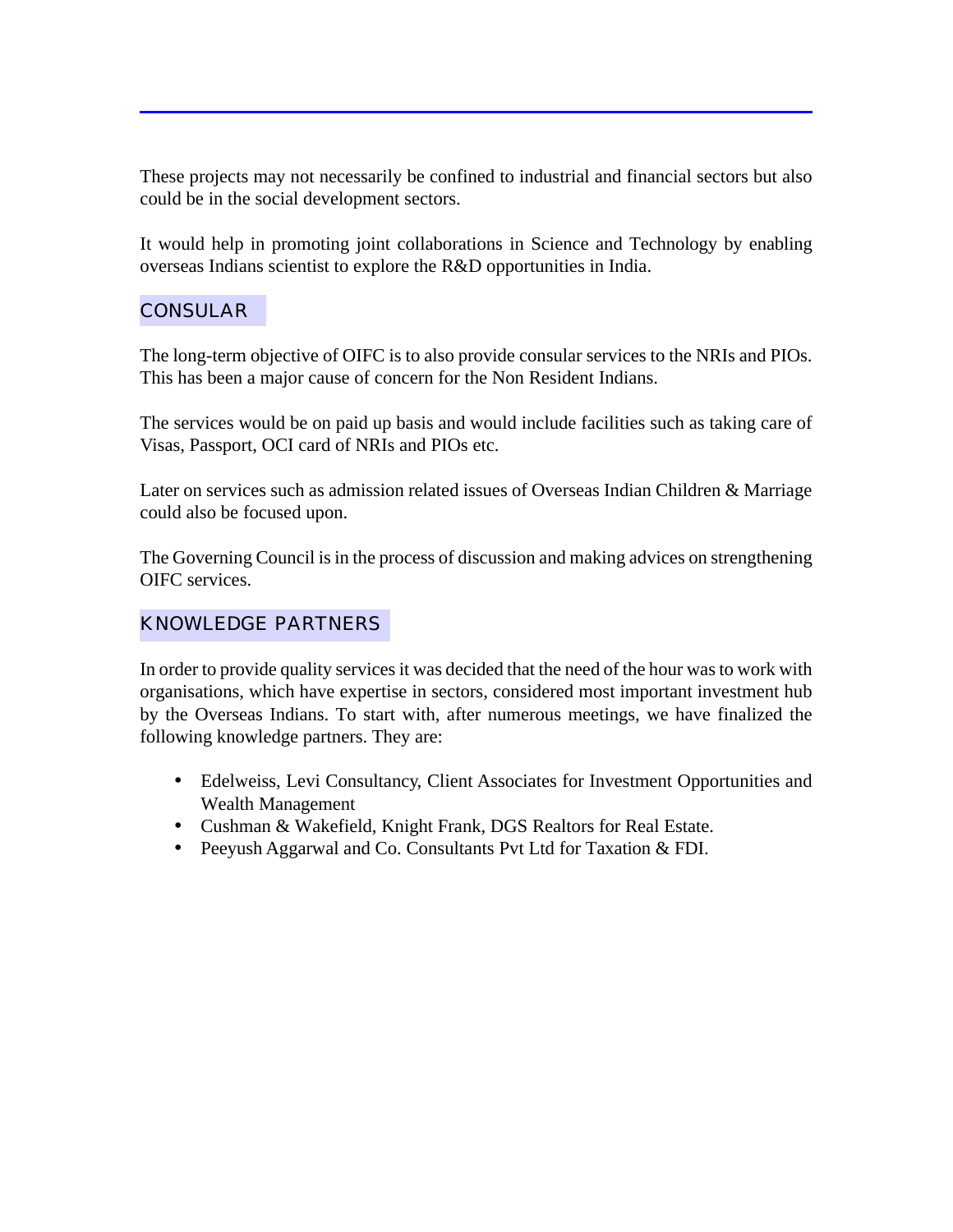# **CONTENTS**

# **PART I**

# **FEMA Provisions and Overseas Indians**

| $\left 1\right\rangle$ | Foreign Direct Investment                                   | $\mathcal{D}_{\mathcal{L}}$ |
|------------------------|-------------------------------------------------------------|-----------------------------|
| 2.                     | Portfolio Investments                                       | 32                          |
| 3.                     | Acquisition & Transfer of Immovable Property in India       | 36                          |
| 4.                     | Establishment of Branch/Liaison/Project office in India     | 49                          |
| 5.                     | <b>Investment in Partnership Firm / Proprietary Concern</b> | 56                          |
| 6.                     | Remittance Facility for NRIs / PIOs / Foreign Nationals     | 57                          |
| 7.                     | <b>Bank Accounts</b>                                        | 60                          |
| 8.                     | Miscellaneous Remittances from India                        | 79                          |

# **PART II Tax Provisions and Overseas Indians**

| 9.  | <b>Residential Status for Tax Purposes</b>            | 108 |
|-----|-------------------------------------------------------|-----|
| 10. | <b>Chargeable Income</b>                              | 114 |
| 11. | Special Provisions Relating to certain Income of NRIs | 117 |
| 12. | Tax Exemption from Income Tax                         | 118 |
| 13. | Tax Exemption from Wealth Tax                         | 119 |
| 14. | Tax Exemption from Gift Tax                           | 119 |
| 15. | <b>Presumptive Tax Provisions</b>                     | 121 |
| 16. | Tax Incentive for Industries                          | 123 |
| 17. | <b>Authority for Advance Rulings</b>                  | 125 |
| 18. | Double Tax Avoidance Agreements                       | 128 |

# **PART III**

# **Other Important Matters and Overseas Indians**

| <b>19.</b> | Overseas Citizenship of India (OCI)       | 130 |
|------------|-------------------------------------------|-----|
| 20.        | PIO Card                                  | 144 |
| 21.        | Baggage Rules and Visa Rules              | 146 |
| 22.        | Foreign Contribution Regulation Act, 1976 | 152 |
| 23.        | <b>Special Economic Zones</b>             | 169 |
| 24.        | <b>List of Important Websites</b>         | 174 |
| 25.        | <b>Contact Details</b>                    | 176 |
| 26.        | <b>Feedback Form</b>                      | 177 |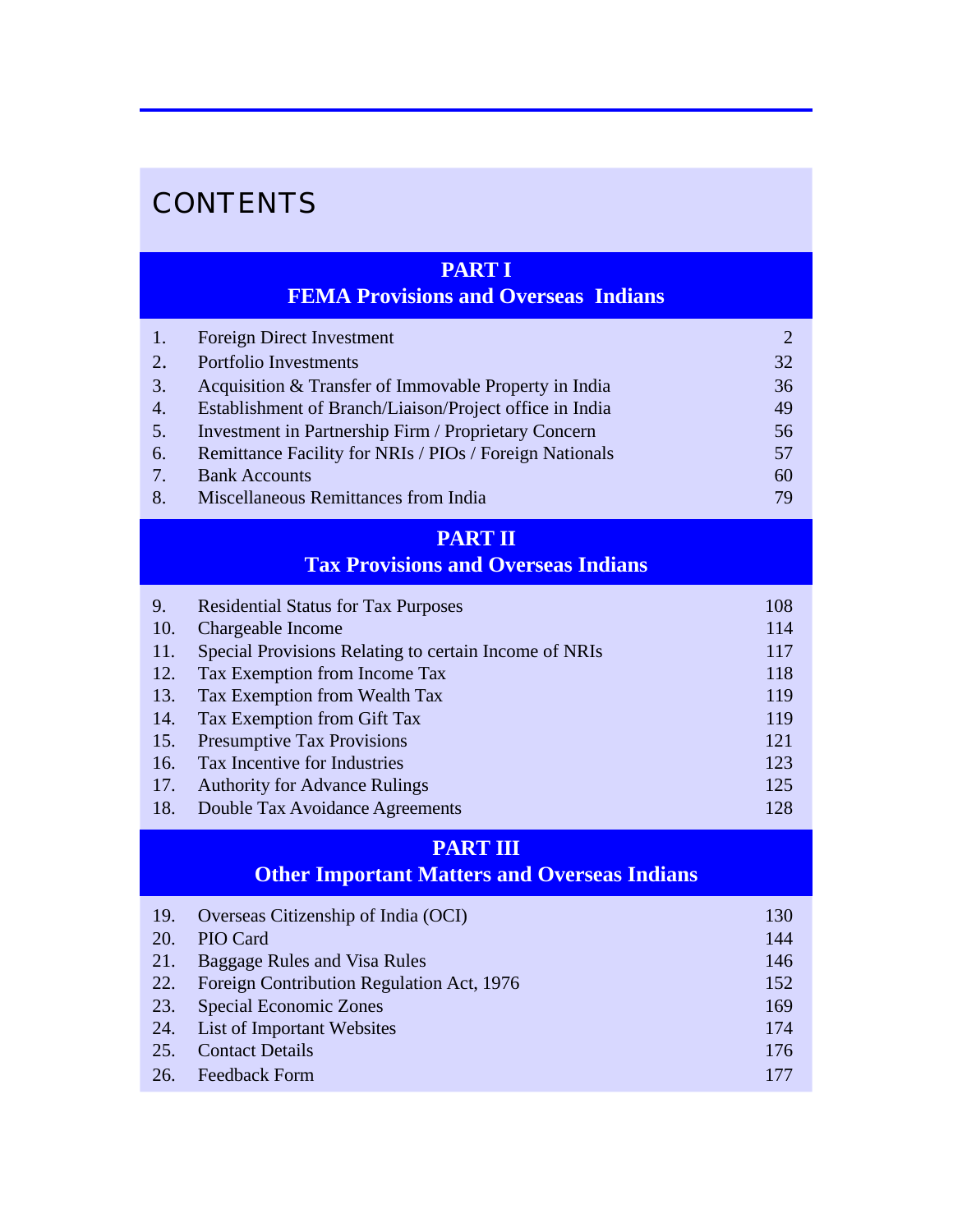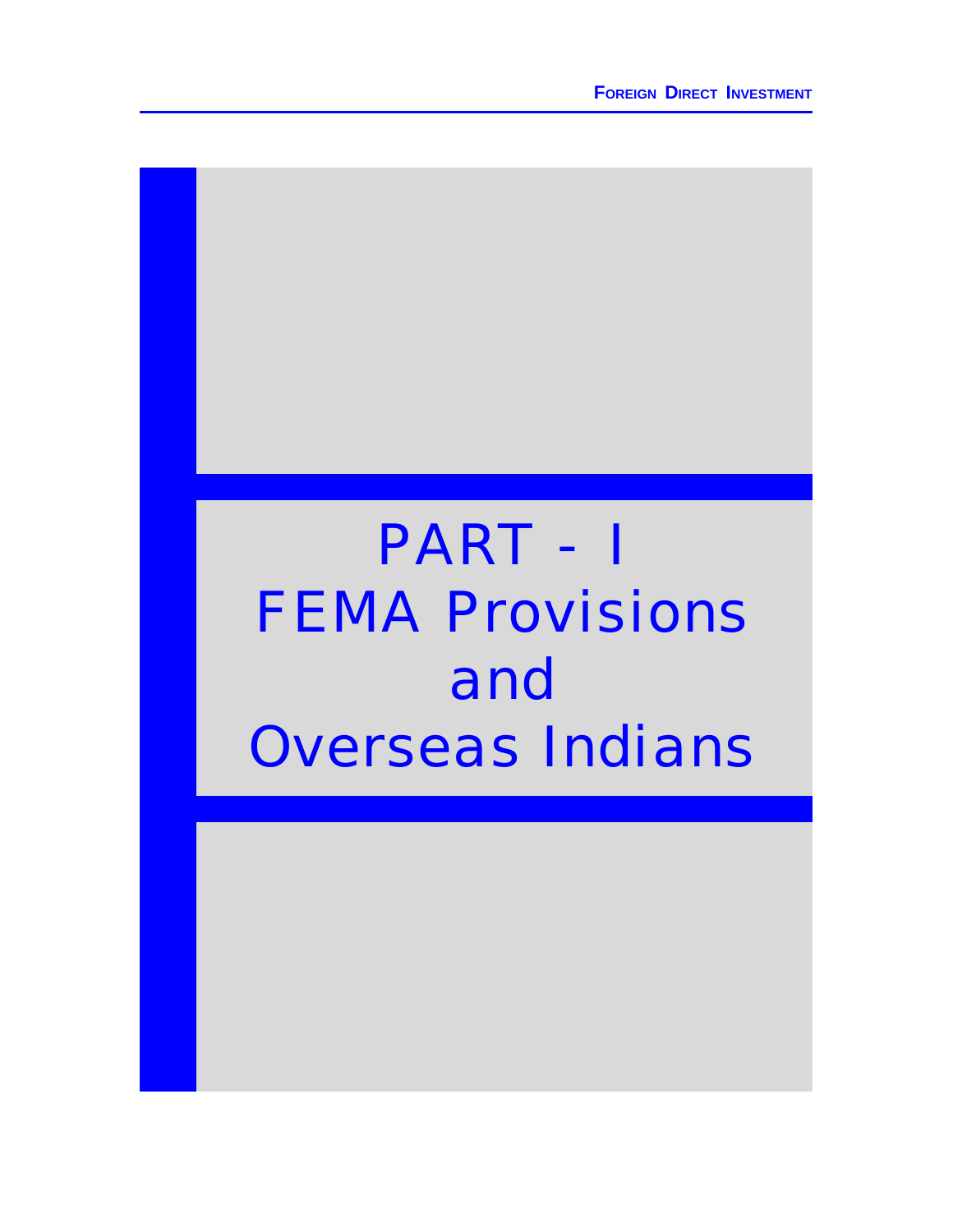

# FOREIGN DIRECT INVESTMENTS

#### **FOREIGN INVESTMENT IN INDIA**

Foreign Investment in India is governed by the FDI policy announced by the Government of India and the provision of the Foreign Exchange Management Act (FEMA) 1999. Reserve Bank has issued Notification No. FEMA 20/2000-RB dated May 3, 2000, which contains the Regulation in this regard. This notification has been amended from time to time.

#### **Entry Routes for Investment in India**

Foreign Investment is freely permitted in almost all sectors. Foreign Direct Investment can be made under two routes-Automatic Route and Government Route. Under the Automatic Route, the foreign investor or the Indian company does not require any approval from the Reserve Bank or Government of India for the investment. Under the Government Route, prior approval of Government of India, Ministry of Finance, Foreign Investment Promotion Board (FIPB) is required.

#### **Prohibition on Investment in India**

Foreign Investment in any form is prohibited in a company or a partnership firm or a proprietary concern or any entity, whether incorporated or not (such as Trusts) which is engaged or proposes to engage in the following activities:

- i. Business of chit fund, or
- ii. Nidhi Company, or
- iii. Agricultural or plantation activities, or
- iv. Real estate business, or construction of farm houses
- v. Trading in Transferable Development Rights (TDRs)

It is clarified that Real Estate Business does not include development of townships, construction of residential/commercial premises, roads or bridges. It is further clarified that partnership firms/ proprietorship concerns having investment as per FEMA regulations are not allowed to engage in Print Media sector.

In addition to the above, investment in the form of FDI is also prohibited in certain sectors such as:

- i. Retail Trading
- ii. Atomic Energy
- iii. Lottery Business
- iv. Gambling and Betting

Agriculture (excluding Floriculture, Horiculture, Development of seeds, Animal Husbandry, Pisiculture and Cultivation of vegetables, mushrooms etc. under controlled conditions and services related to agro and allied sectors) and Plantation (Other than Tea plantations).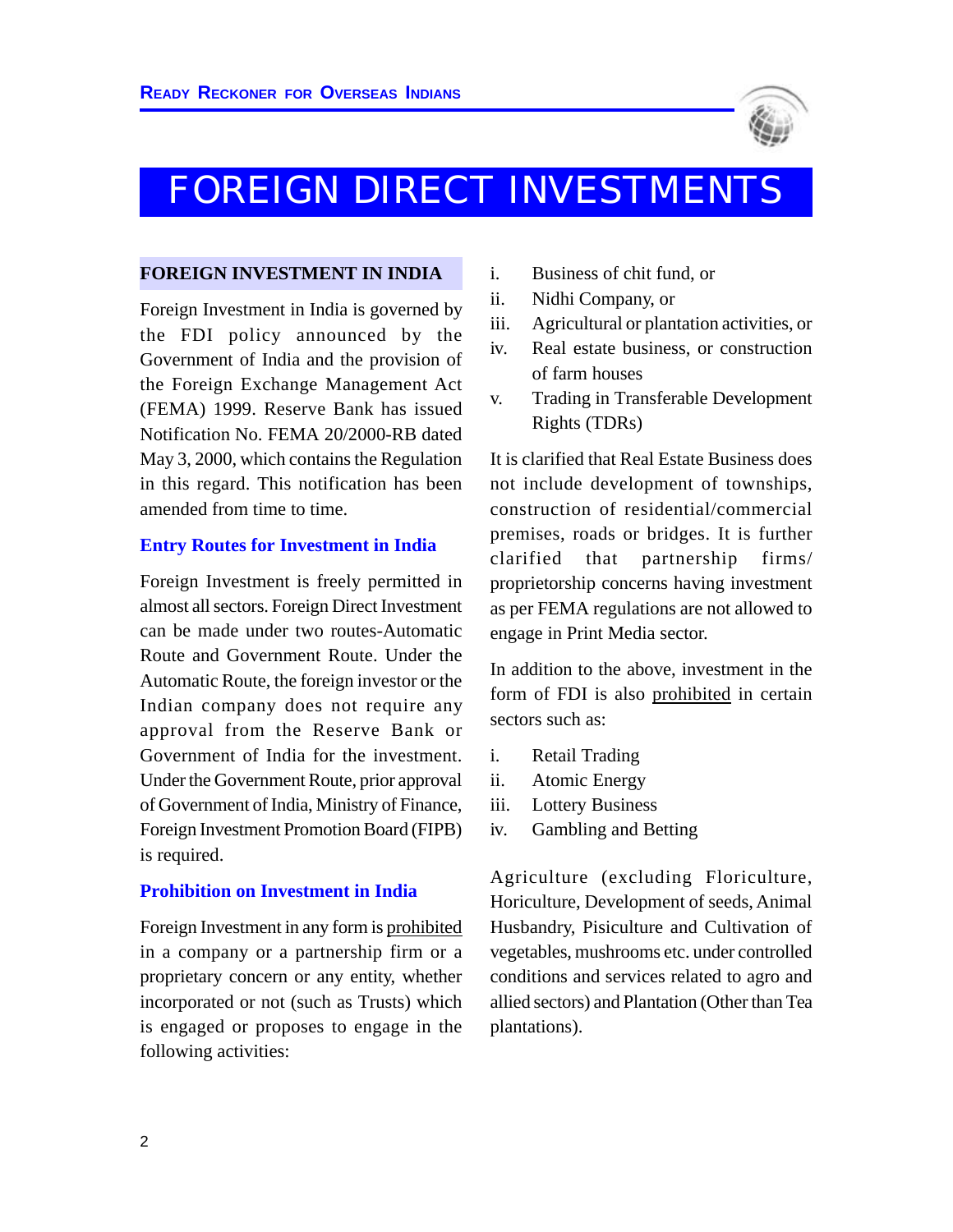

3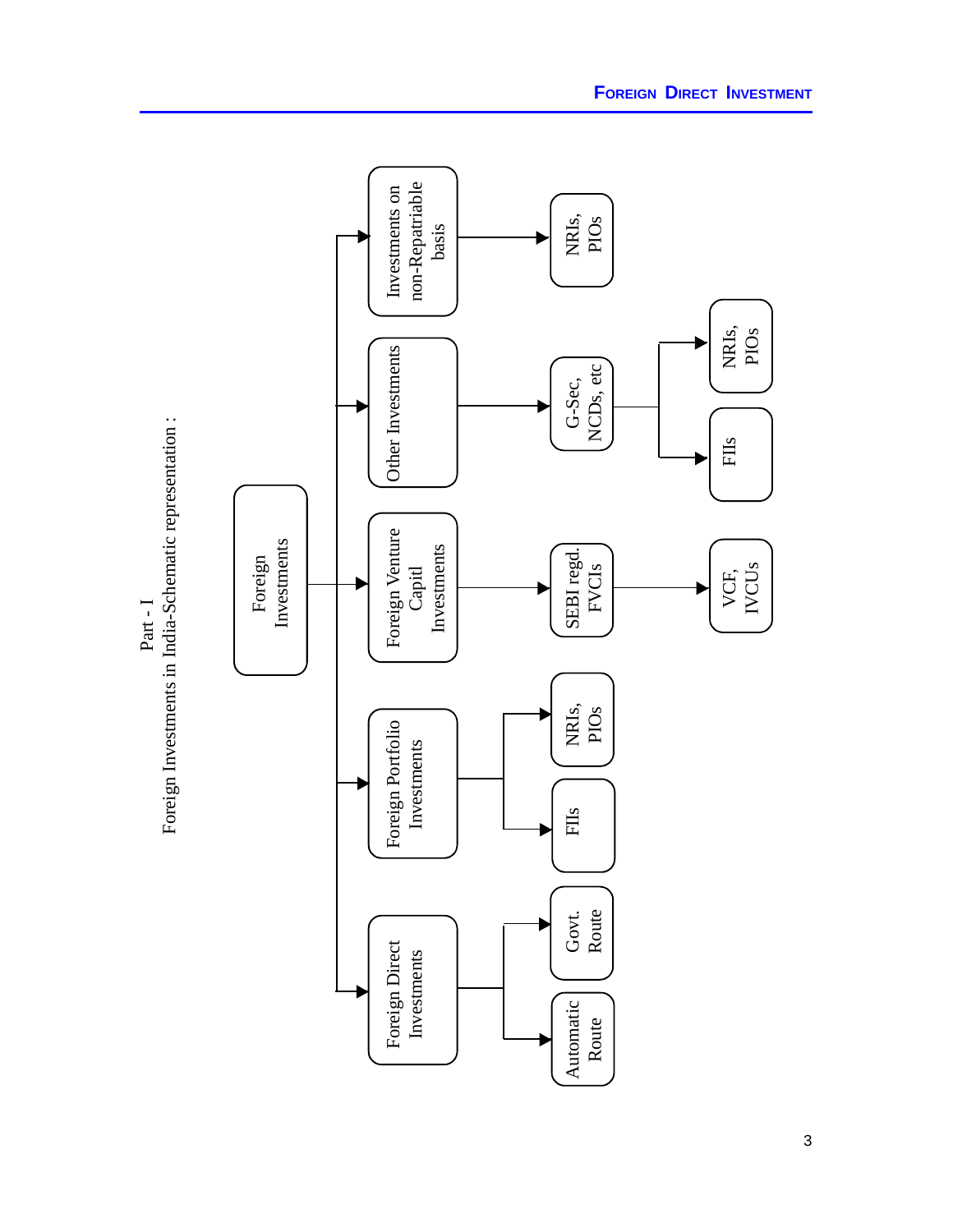#### **Eligibility for Investing in India**

A person resident outside India (other than a citizen of Pakistan or Bangladesh) or an entity incorporated outside India, (other than an entity incorporated in Pakistan or Bangladesh) can invest in India, subject to the FDI policy of the Government of India.

Erstwhile OCBs, who have converted themselves into companies incorporated outside India, can make fresh investment in India under the FDI Scheme provided they are not under the adverse notice of Reserve Bank/SEBI.

#### **Type of Instruments**

Indian companies can freely issue equity shares/convertible debentures and preference shares subject to valuation norms prescribed under FEMA Regulations.

# **Investment in Small Scale Industrial Units**

A foreign investor can invest in an Indian company which is a small-scale industrial unit provided it is not engaged in any activity, which is prohibited under the FDI policy. Such investments are subject to a limit of 24% of paid up capital of the Indian company/SSI unit. An SSI Unit can issue equity shares / fully convertible preference shares /fully convertible debentures more than 24% of its paid up capital if:

- a. It has given up its small scale status,
- b. It is not engaged or does not propose to engage in manufacture of items

reserved for small scale sector, and

c. It complies with the sectoral caps specified in Annexure 2.

*It is clarified that the company /SSI Unit would be reckoned as having given up its SSI status, if the investment in plant and machinery exceeds the limits prescribed under the Micro, Small and Medium Enterprises Development Act, 2006.*

# **Investment in EOU/ FTZs/ EPZs / HTPs and STPs**

An SSI Unit which is an Export Oriented Unit or Unit in Free Trade Zone or in Export Processing Zone or in a Software Technology Park or in an Electronic Hardware Technology Park.

Issue of shares / convertible debentures/ preference shares exceeding 24% of the paid up capital upto the sectoral caps specified in Annexure-2.

# **Investment in Asset Reconstruction Companies (ARC)**

Person resident outside India Other than Foreign Institional Investors (FIIs), can invest in the equity capital of Asset Reconstruction companies (ARCs) registered with Reserve bank under the Government Route. Automatic Route is not available for such investments. Such investments have to be strictly in the nature of FDI and investments by FIIs are not permitted. FDI is restricted to 49% of the paid up capital of the ARC.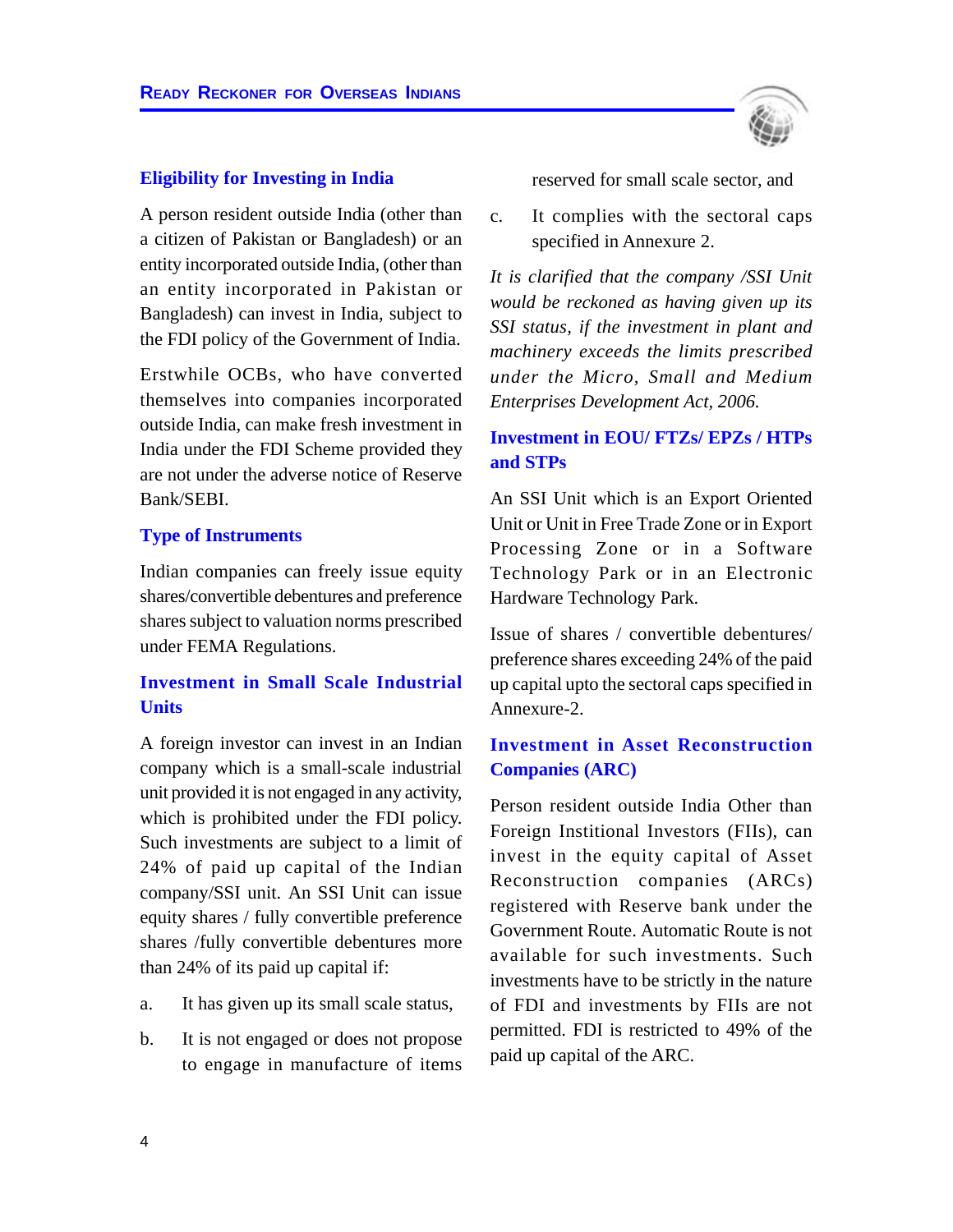However, FIIs with SEBI can invest in the Security Receipts (SRs) issued by ARCs registered with Reserve Bank. FIIs can invest upto 49% each tranche of scheme of SRs, subject to the condition that investment by single FII in each tranche of scheme of SRs shallnot exceeds 10% of the issue.

# **Investment in Infrastructure Companies in the Securities Market**

Foreign Investment is permitted in infrastructure companies in securities market namely stock exchanges, depositories and clearing corporations, in compliance with SEBI Regulation and subject to the following conditions:

- i. Foreign Investment upto 49% of the paid up capital, is allowed in these companies with a separate Foreign Direct Investment (FDI) cap of 26% and Foreign Institutional Investment (FII) cap of 23%;
- ii. FDI will be allowed with specific prior approval of FIPB; and
- iii. FIIs can invest only through purchase in the secondary market.

#### **Investment from Nepal & Bhutan**

NRIs resident in Nepal & Bhutan as well as citizens of Nepal and Bhutan are permitted to invest in shares and convertible debentures of Indian companies under FDI scheme on repatriation basis, subject to the condition that the amount of consideration for such investment shall be paid only by way of inward remittance in **free foreign** **exchange** through normal banking channels by debit to the NRE/FCNR (B) accounts of NRIs.

#### **Issue of Rights / Bonus Shares**

FEMA provision allow Indian companies to freely issue Right /Bonus shares to existing non-resident shares-holders, subject to adherence to sectoral cap, if any. However such issue of bonus / rights shares have to be in accordance with other law/ statues like the Companies Act 1956, SEBI (Disclosure and Investor Protection) guidelines (in case of listed companies) etc. The price of shares offered on rights basis by the Indian company to non resident shareholders shall not be lower than the price at which such shares are offered to resident shareholders.

#### **Rights Issue to Erstwhile OCBs**

As such entitlement of rights shares is not automatically available to Overseas corporate Bodies (OCBs). OCBs have been de-recognized as a class of investors with effect from September 16, 2003. Therefore companies desiring to issue rights shares to such erstwhile OCBs will have to take specific prior permission from the Reserve Bank.

However, bonus shares can be issued to erstwhile OCBs.

# **Renunciation of Rights by Residents to Non-Residents**

Existing non-resident shares-holders are allowed to apply for issue of additional shares/preference shares/convertible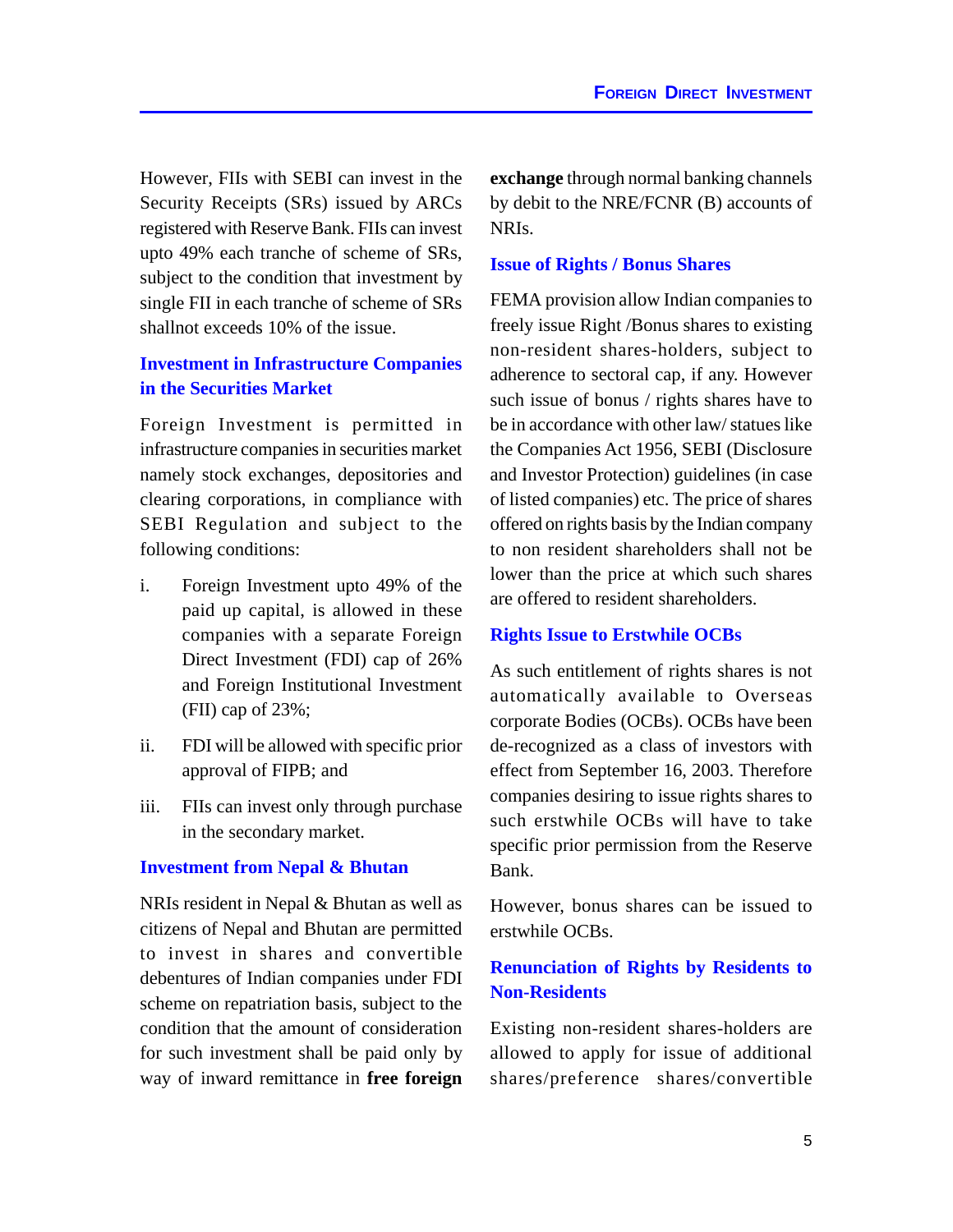debenture Over and above their rights entitlements. The investee company can allot the additional rights shares out of unsubscribed shares; subject to the condition that the overall issue of shares to nonresidents in the total paid up capital of the company does not exceed the sectoral caps.

# **Acquisition of Shares Under Scheme of Amalgamation / Merger**

Mergers & amalgamations of companies in India are usually governed by an order issued by a competent court on the basis of the scheme submitted by the companies undergoing mergers/ amalgamation. Once the scheme of merger or amalgamation of two or more Indian companies has been approved by a court in India, the transferee company or new company is allowed to issue share to the shareholder of the transferor company resident outside India subject to the condition that:

- (i) The percentage of shareholding of persons resident outside India in the transferee or new company does not exceed the sectoral cap.
- (ii) The transferor company or the transferee or the new company is not engaged in activities, which are prohibited in terms of FDI policy.

# **Issue of Shares Under Employees Stock Option Scheme**

Listed Indian companies are allowed to issue shares under the Employees Stock Option Scheme (ESOPs), to its employees or employees of its joint venture of wholly owned subsidiary abroad, other then citizens of Pakistan. Shares under ESOPs can be issued directly or through a Trust subject to the condition that:

(i) The scheme has been drawn in terms of relevant regulations issued by the Securities and Exchange Board of India; and

(ii) The face value of the shares to be allowed under the scheme to the non-resident employees does not exceed 5 percent of the paid-up capital of the issuing company.

If the company is not listed, it has to follow the provisions of the Companies Act, 1956. The Indian company can issue ESOPs to employees who are resident outside India, other than citizens of Pakistan and Bangladesh. The issuing company is required to report the details of such issues to the concerned Regional Office of the Reserve Bank, within 30 days from the date of issue of shares under ESOPs.

#### **Reporting of FDI**

#### **Reporting of Inflow**

An Indian company receiving investment from outside India for issuing shares / convertible debenture / preference shares under the FDI Scheme, should report the details of the inflow to the Reserve Bank not later than 30 days from the date of receipt. Details to be reported are:

- (i) Name and address of the foreign investors,
- (ii) Date of receipt of funds in foreign currency and its rupee equivalent,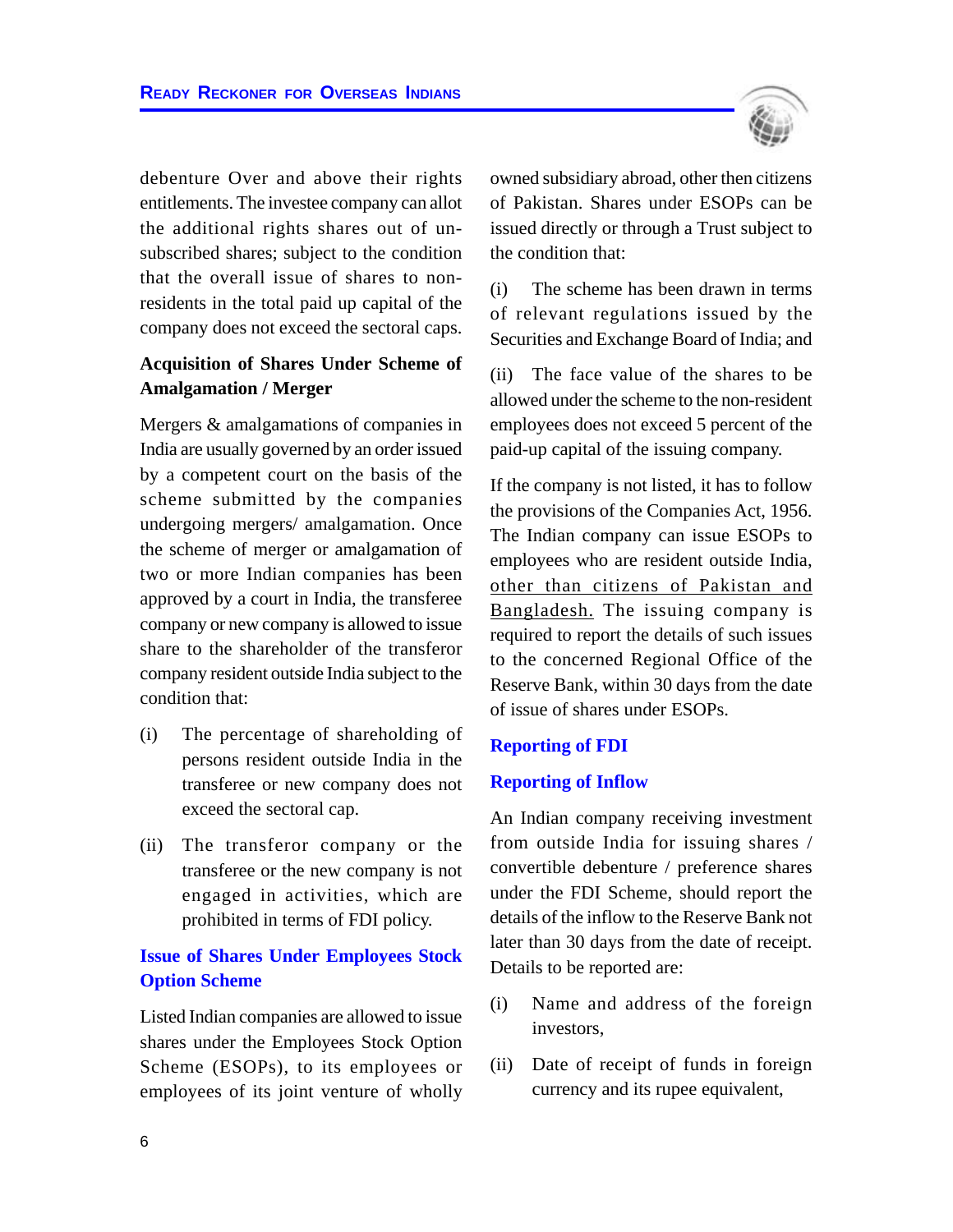- (iii) Name and address of the Authorised Dealer through whom the funds have been received, and
- (iv) Details of Government approval for the investment, if any.

# **Reporting of Issue of Shares**

After issue of shares /convertible debentures/ preference shares, the Indian company has to file Form FC-GPR enclosed in Annexure- 6 not later than 30 days from the date of issue. The form can be downloaded from the Reserve Bank's website http://www.rbi.org.in/Scripts/BS ViewFemaForms.aspx.

Part A of Form FC-GPR has to be duly filled up and signed by the Authorised Signatory and submitted to the Authorised Dealer of the company, who will forward it to the Reserve Bank.

While forwarding the Form, the Authorised Dealer will enclose a KYC Report on the foreign investor. Along with Part A of FC-GPR, the following documents has to be attached by the company:

- i. A certificate from the Company Secretary of the company certifying that
	- a) All the requirements of the Companies Act, 1956 have been complied with;
	- b) Terms and conditions of the Government approval, if any, have been complied with;
- c) The company is eligible to issue shares under these Regulation; and
- d) The company has all original certificates issued by authorized dealers in India evidencing receipt of amount of consideration.
- ii. A certificate from Statutory Auditors or Chartered Accountant indicating the manner of arriving at the price of the shares issued to the persons resident outside India.

Both the above reports have to be submitted to the concerned Regional Office of the Reserve Bank under whose jurisdiction the registered office of the company is situated.

Part B of FC-GPR should be filed on an annual basis with the Reserve Bank. This filing has to be done in the month of June every year, for all outstanding investment by way of FDI as well as Portfolio / other investment by way of re-invested earnings for the previous April to March period. (For example, all Indian companies who have received FDI, Portfolio investments, other investments (such as bonds, debentures etc.) from foreign investors during the period April 2006 to March 2007, have report in Part B of Form FC-GPR in the month of June 2007, along with their retained earnings during the period.)

The above mentioned three stage reporting mechanism has to be followed wherever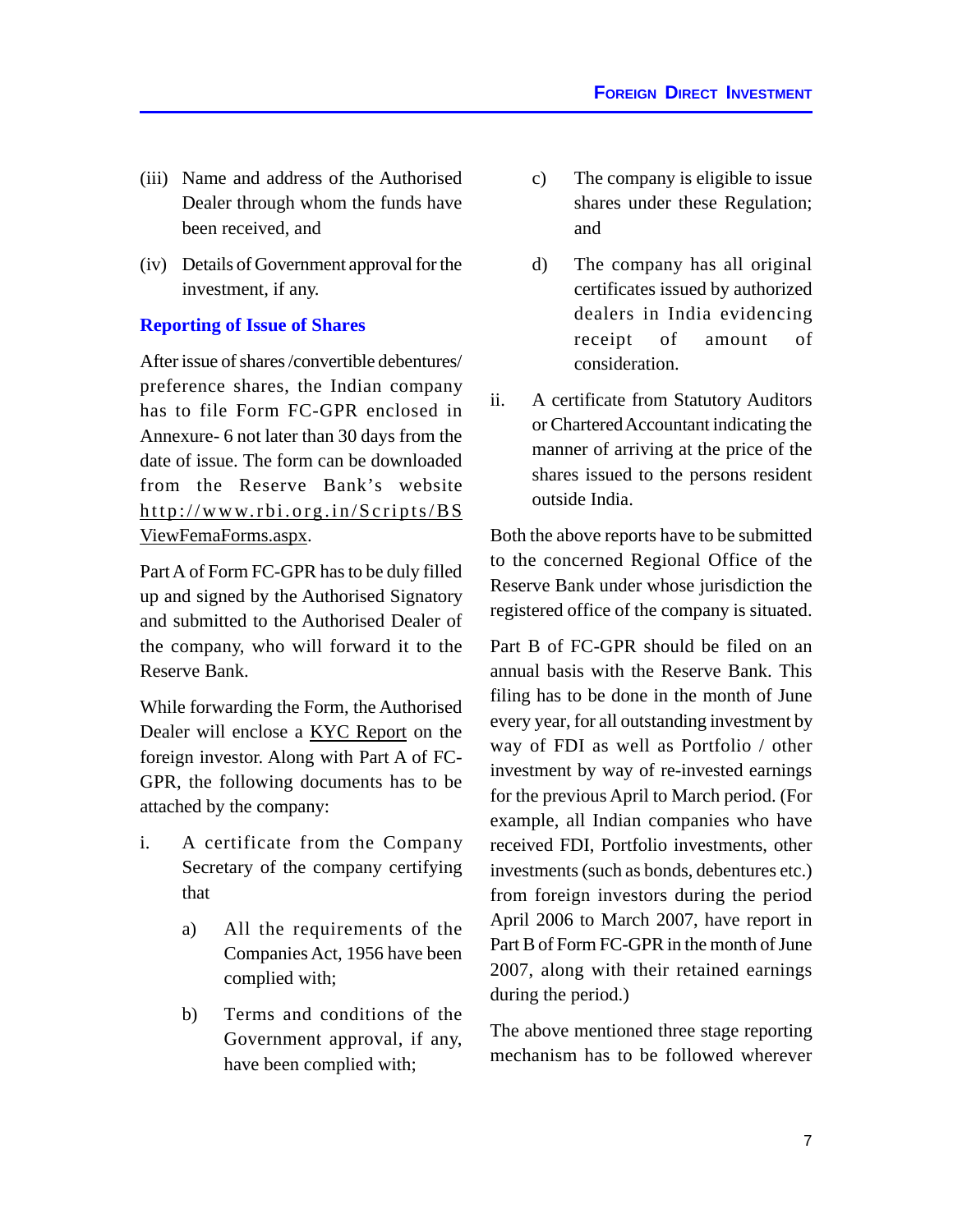there is inflow of funds through normal banking channels or debit to NRE/FCNR account for investment purpose. Moreover, issue of bonus/ rights shares or stock options to persons resident outside India directly or stock options to persons resident outside India directly or on amalgamation/merger with an existing Indian company, as well as issue of shares on conversion of ECB/ royalty/lump sum technical know-how fee has to be reported in Form FC-GPR.

#### **Issue Price**

Price of shares issued to persons resident outside India under the FDI scheme, shall be worked out on the basis of SEBI guidelines in case of listed companies. Incase of unlisted companies, valuation of shares has to be done by a Chartered Accountant in accordance with the guidelines issued by the erstwhile Controller of Capital Issues.

#### **Foreign Currency Account**

Indian companies, which are eligible to issue shares to persons resident outside India under the FDI Scheme, will be allowed to retain the shares subscription amount in a foreign currency account, with the prior approval of RBI.

#### **FOREIGN VENTURE CAPITAL INVESTMENT**

#### **Investments by Venture Capital Funds**

A SEBI registered Foreign Venture Capital Investor (FVCI) with specific approval from RBI under FEMA Regulations can invest in



Indian Venture Capital Undertaking (IVCU) or Indian Venture Capital Fund (IVCF) or in a Scheme floated by such IVCFs subject to the condition that the VCF should also be registered with SEBI.

An IVCU is defined as a company incorporated in India whose shares are not listed on a recognized stock exchange in India and which is not engaged in an activity under the negative list specified by SEBI. A VCF is defined as a fund established in the form of a trust, a company including a body corporate and registered under the Securities and Exchange Board of India (Venture Capital Fund) Regulations, 1996 which has a dedicated pool of capital raised in a manner specified under the said Regulations and which invests in Venture Capital Undertakings in accordance with the said Regulations.

FVCIs can purchase equity/ equity linked instruments/ debt /debt instruments, debentures of and IVCU or of a VCF through initial public offer or private placement in units of schemes / funds set up by a VCF. At the time of granting approval, RBI permits the FVCI to open a foreign currency account or rupee account with a designated branch of an AD bank.

The purchase / sale of shares, debentures and units can be at a price that is mutually acceptable to the buyer and the seller.

Authorized Dealers can offer forward cover to FVCIs to the extent of total inward remittance. In case the FVCI has made any remittance by liquidating some investments, original cost of the investments has to be deducted from the eligible cover.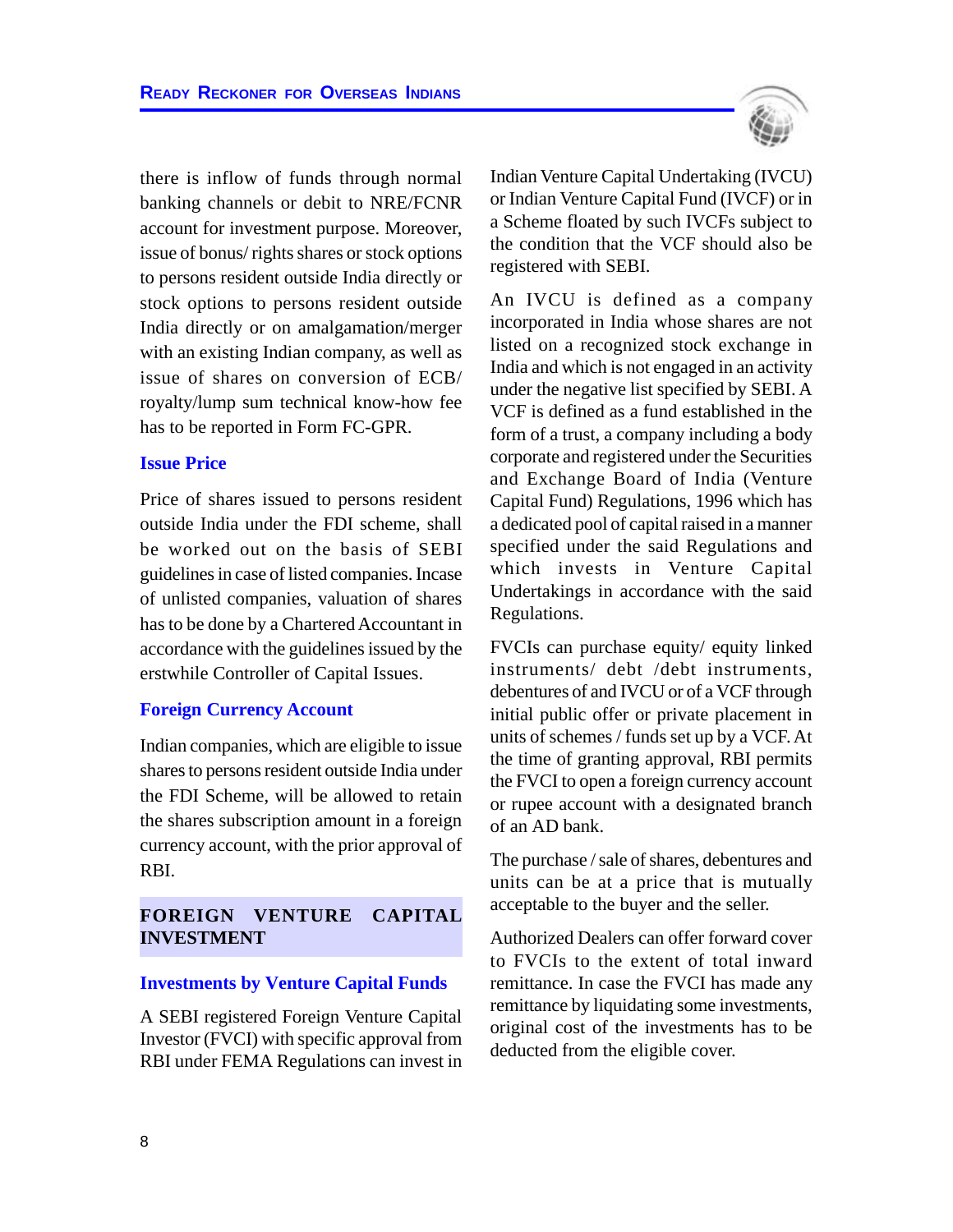#### **OTHER FOREIGN INVESTMENTS**

#### **Purchase of Other Securities by NRIs**

#### **On Non-Repatriation Basis:**

NRIs can purchase shares/ convertible debentures issued by an Indian company on non-repatriation bases without any limit. Amount of consideration for such purchase shall be paid by inward remittance through normal banking channels from abroad or out of funds held in NRE / FCNR / NRO account maintained with the AD bank. NRI can also, without any limit, purchase on nonrepatriation basis dated Government securities, treasury bills, units of domestic mutual funds, units of Money Marker Mutual Funds. Government of India has notified that NRIs are not permitted to make Investments in Small Savings Schemes including PPF. In case of investment on nonrepatriation basis, the sale proceeds shall be credited to NRO account. The amount invested under the scheme and the capital appreciation thereon will not be allowed to be repatriated abroad.

#### **On Repatriation Basis:**

A Non- resident Indian can purchase on repatriation bases, without limit, Government dated securities (other than bearer securities) or treasury bills or units of domestic mutual funds; bonds issued by a public sector undertaking (PSU) in India and shares in Public Sector Enterprises being disinvested by the Government of India, provided the purchase is in accordance with the terms and conditions stipulated in the notice inviting bids.

#### **Purchase of Other Securities by FIIs**

Foreign Institutional Investors can buy dated Government securities / treasury bills, listed non-convertible debentures / bonds issued by Indian companies and units of domestic mutual funds either directly from the issuer of such securities or through a registered stock broker on a recognized stock exchange in India. These purchases are subject to limits notified by SEBI.

#### **Investment by MDBs**

A Multilateral Development Bank (MDB), which is specifically permitted by Government of India to float rupee bonds in India, can purchase Government dated securities.

#### **Foreign Investment in Tier I and Tier II Instruments Issued by; Banks in India**

FIIs registered with SEBI and NRIs have been permitted to subscribe to the perpetual Debt Capital instruments (eligible for inclusion as Tier I capital) and Debt Capital instruments (eligible for inclusion as upper Tier II capital), issued by banks in India, subject to the following conditions.

- a) Investment by all FIIs in Perpetual debt instruments (Tier I) should not exceed an aggregate ceiling of 49 per cent of each issue, and investment by individual FII should not exceed the limit of 10 per cent of each issue.
- b) Investments by all NRIS in perpetual Debt instruments (Tier I) should not exceed an aggregate ceiling of 24 per cent of each issue and investments by a single NRI should not exceed 5 percent of the issue.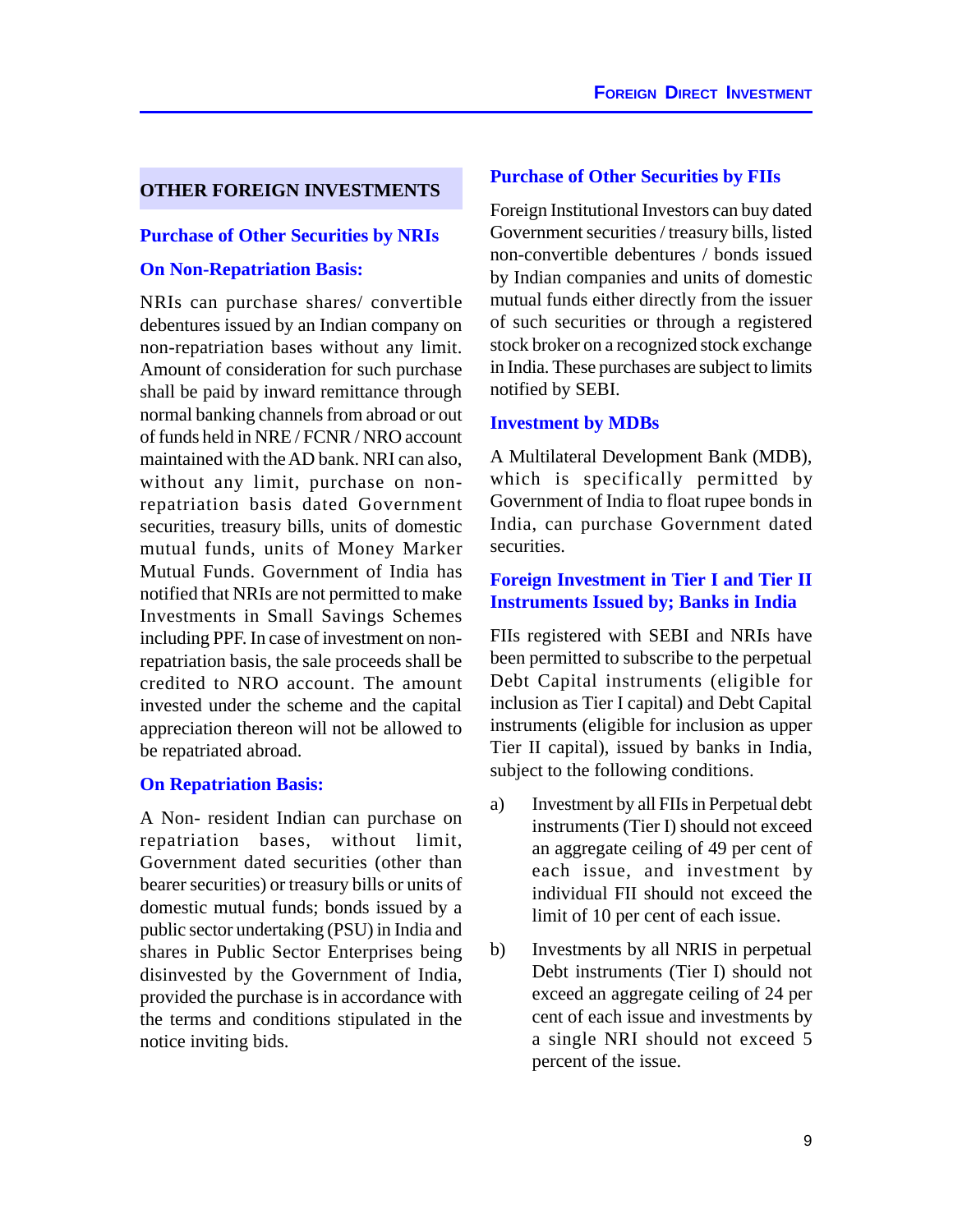

- c) Investment by FIIs in Debt capital instruments (Tier II) shall be within the limits stipulated by SEBI for FIIs investment in corporate debt.
- d) Investment By NRIs In Debt capital instruments (Tier II) shall be in accordance with the extant policy for investment by NRls in other debt instruments.

The issuing banks are required to ensure compliance with the conditions stipulated above at the time of issue. They are also required to comply with the guidelines notified by the Department of Banking Operations and Development (DBOD), Reserve Bank of India, from time to time.

The issue-wise details of amount raised as perpetual Debt Instruments qualifying for Tier I capital by the bank from FIIs / NRIs are required to be reported in the prescribed format within 30 days of the issue to the Reserve Bank.

Investment by FIIs in Upper Tier II Instruments raised in Indian Rupees will be

outside the limit prescribed by SEBI for investment by FIIs in these instruments will be subject to a separate ceiling of USD 500 million.

The details of the secondary market sales / purchase by FIIs and the NRIs in these instruments on the floor of the stock exchange are to be reported by the custodians and designated banks respectively, to the Reserve Bank of India through the soft copy of the LEC Returns.

#### **Investments by Overseas Corporate Bodies (OCBs)**

With effect from November 29, 2001, OCBs are not permitted to invest under the PIS in India. Further, the OCBs which have already made investments under the Portfolio Investment Scheme are allowed to continue holding such share / convertible debentures till such time these are sold on the stock exchange. OCBs have been de-recognized as a class of investors in India with effect from September 16, 2003.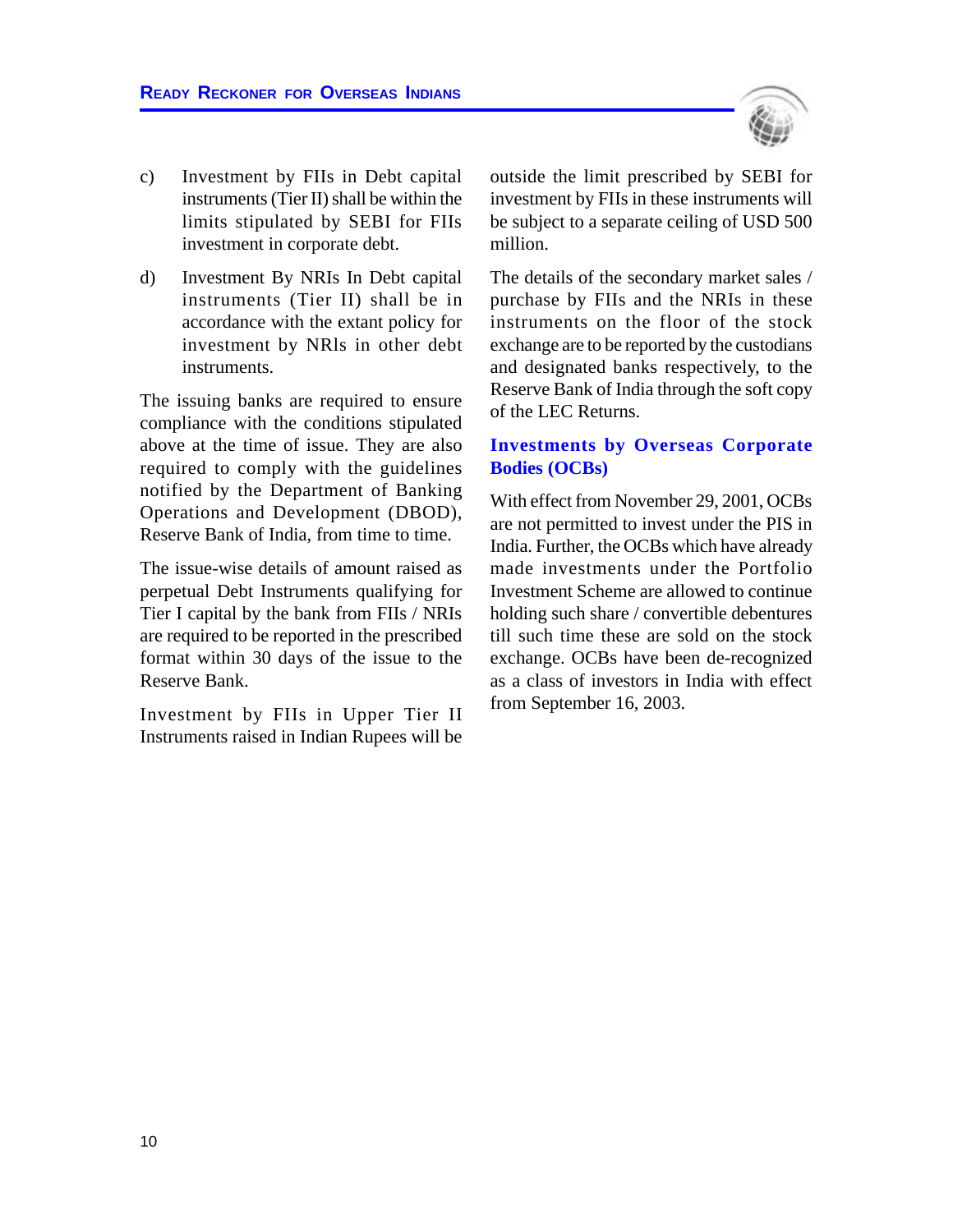#### **ANNEXURE-1**

# **SECTORS/ACTIVITIES PROHIBITED/RESTRICTED UNDER FDI POLICY**

| (A)             | List of activities for which Automatic Route of RBI for investment from<br>person resident outside India is not available.                                                                                                                                                        |
|-----------------|-----------------------------------------------------------------------------------------------------------------------------------------------------------------------------------------------------------------------------------------------------------------------------------|
| $\mathbf{1}$    | Petroleum Refining (except for private sector oil refining), Natural Gas /LNG<br>Pipelines                                                                                                                                                                                        |
| $\overline{2}$  | Investing companies in Infrastructure & Services Sector                                                                                                                                                                                                                           |
| 3               | Defence and Strategic Industries                                                                                                                                                                                                                                                  |
| $\overline{4}$  | <b>Atomic Minerals</b>                                                                                                                                                                                                                                                            |
| 5               | Print Media                                                                                                                                                                                                                                                                       |
| 6               | <b>Broadcasting</b>                                                                                                                                                                                                                                                               |
| $\overline{7}$  | <b>Postal Services</b>                                                                                                                                                                                                                                                            |
| 8               | <b>Courier Services</b>                                                                                                                                                                                                                                                           |
| 9               | Development of Integrated Township                                                                                                                                                                                                                                                |
| 10              | <b>Tea Sector</b>                                                                                                                                                                                                                                                                 |
| 11              | Establishment & Operation of satellite                                                                                                                                                                                                                                            |
| 12              | <b>Asset Reconstruction Companies</b>                                                                                                                                                                                                                                             |
| <b>(B)</b>      | List of activities or items for which FDI is prohibited.                                                                                                                                                                                                                          |
| 1               | <b>Retail Trading</b>                                                                                                                                                                                                                                                             |
| $\overline{2}$  | <b>Atomic Energy</b>                                                                                                                                                                                                                                                              |
| 3               | <b>Lottery Business</b>                                                                                                                                                                                                                                                           |
| $\overline{4}$  | Gambling & Betting                                                                                                                                                                                                                                                                |
| $5\overline{)}$ | Housing & Real Estate business                                                                                                                                                                                                                                                    |
| 6               | Agriculture (excluding floriculture, Horticulture, Development of seeds, Animal<br>Husbandry, Pisiculture & Cultivation of vegetables, Mushrooms etc. under<br>controlled conditions & services related to agro & allied sectors) and Plantations<br>(other than Tea plantations) |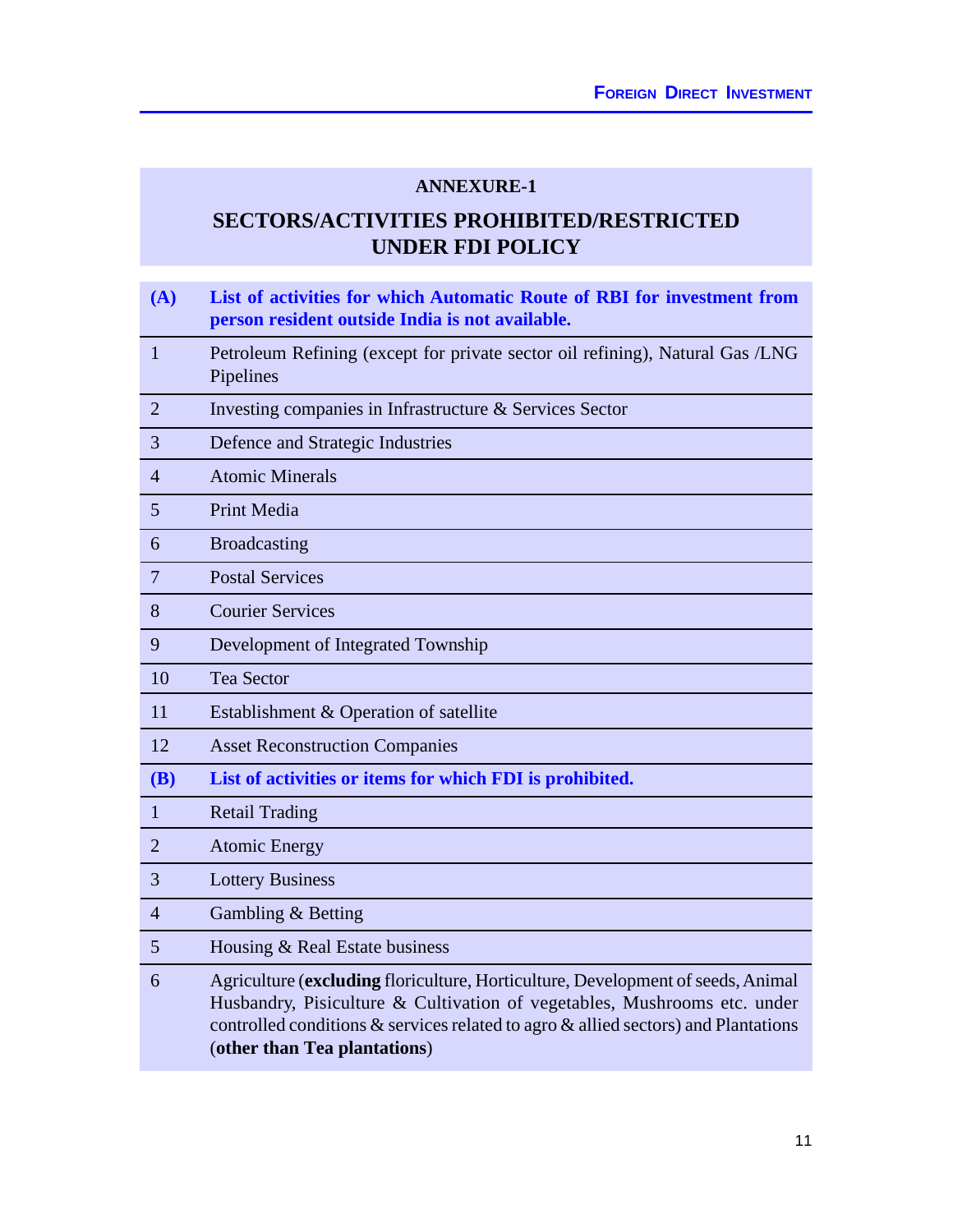

# **Annexure-2**

# **SECTORAL CAP ON INVESTMENTS BY PERSONS RESIDENT OUTSIDE INDIA**

| S.No. | <b>Sector</b>                             | <b>Investment</b><br>cap | <b>Description of Activity / Items /</b><br><b>conditions</b>                                                       |
|-------|-------------------------------------------|--------------------------|---------------------------------------------------------------------------------------------------------------------|
| 1.    | Private sector<br>banking                 | 74%                      | Subject to guidelines issued by RBI<br>from time to time                                                            |
| 2.    | Non-Banking<br><b>Financial Companies</b> | 100%                     | FDI / NRI investments allowed in the<br>following 19 NBFC activities shall be as<br>per the levels indicated below: |
|       |                                           |                          | (a) Activities Covered                                                                                              |
|       |                                           |                          | <b>Merchant Banking</b><br>1.                                                                                       |
|       |                                           |                          | 2. Under writing                                                                                                    |
|       |                                           |                          | 3. Portfolio Management Services                                                                                    |
|       |                                           |                          | <b>Investment Advisory Services</b><br>$\overline{4}$ .                                                             |
|       |                                           |                          | 5. Financial Consultancy                                                                                            |
|       |                                           |                          | 6. Stock broking                                                                                                    |
|       |                                           |                          | 7. Asset Management                                                                                                 |
|       |                                           |                          | <b>Venture Capital</b><br>8.                                                                                        |
|       |                                           |                          | <b>Custodial Services</b><br>9.                                                                                     |
|       |                                           |                          | 10. Factoring                                                                                                       |
|       |                                           |                          | 11. Credit Reference Agencies                                                                                       |
|       |                                           |                          | 12. Credit Rating Agencies                                                                                          |
|       |                                           |                          | 13. Leasing & Finance                                                                                               |
|       |                                           |                          | 14. Housing Finance                                                                                                 |
|       |                                           |                          | 15. Forex broking                                                                                                   |
|       |                                           |                          | 16. Credit Card Business                                                                                            |
|       |                                           |                          | 17. Money changing Business                                                                                         |
|       |                                           |                          | 18. Micro credit                                                                                                    |
|       |                                           |                          | 19. Rural credit                                                                                                    |
|       |                                           |                          | (b) Minimum capitalisation norms<br>for fund based NBFCs                                                            |
|       |                                           |                          | For FDI upto 51% US \$ 0.5 million<br>1.<br>to be brought in upfront.                                               |
|       |                                           |                          | 2.<br>If the FDI is above 51% & upto 75%<br>US\$5 million to be brought upfront.                                    |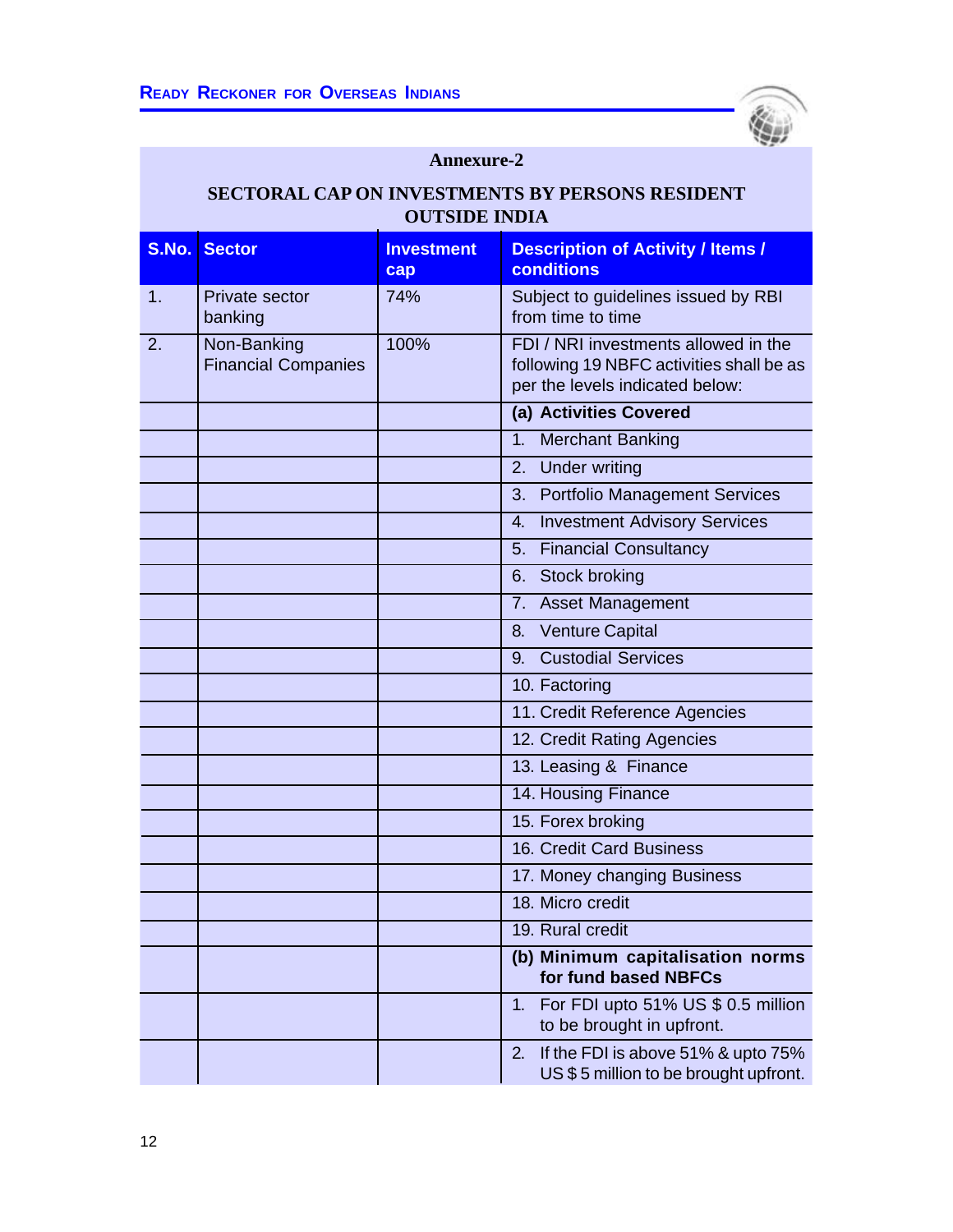| S.No. | <b>Sector</b>     | <b>Investment</b><br>cap | <b>Description of Activity / Items /</b><br>conditions                                                                                                                                                                                                                                                                                    |
|-------|-------------------|--------------------------|-------------------------------------------------------------------------------------------------------------------------------------------------------------------------------------------------------------------------------------------------------------------------------------------------------------------------------------------|
|       |                   |                          | 3. If the FDI is above 75% and upto<br>100%, US \$50 million out of which<br>\$7.5 million to be brought in upfront<br>and the balance in 24 months.                                                                                                                                                                                      |
|       |                   |                          | (c) Minimum capitalisation norms for<br>non fund based activities                                                                                                                                                                                                                                                                         |
|       |                   |                          | Minimum capitalisation norm of US \$ 0.5<br>million is applicable in respect of non-<br>fund based NBFCs with foreign<br>investment.                                                                                                                                                                                                      |
|       |                   |                          | (d) Foreign investors can set up 100%<br>operating subsidiaries without the<br>condition to disinvest a minimum of<br>25% of its equity to Indian entities,<br>subject to bringing in US\$50 million<br>as at (b) (3) above (without any<br>restriction on number of operating<br>subsidiaries without bringing in<br>additional capital) |
|       |                   |                          | (e) Joint Venture operating NBFCs that<br>have 75% or less than 75% foreign<br>investment will also be allowed to set<br>up subsidiaries for undertaking other<br>NBFC activities subject to the<br>subsidiaries also complying with the<br>applicable minimum capital inflow<br>i.e. (b) $(1)$ & (b) $(2)$ above.                        |
|       |                   |                          | (f) FDI in the NBFC sector is put on<br>automatic<br>route<br>subject<br>to<br>compliance with guidelines of the<br>RBI .RBI would issue appropriate<br>guidelines in this regard.                                                                                                                                                        |
| 3.    | Insurance         | 26%                      | FDI upto 26% in the Insurance sector is<br>allowed on the automatic route subject<br>to obtaining license from Insurance<br>Regulatory & development authority.                                                                                                                                                                           |
| 4.    | Telecommunication | 49%                      | (i) In basic, cellular, Value added<br>Services, and Global Mobile<br>Personal<br>Communication<br>by<br>Satellite, FDI is limited to 49%                                                                                                                                                                                                 |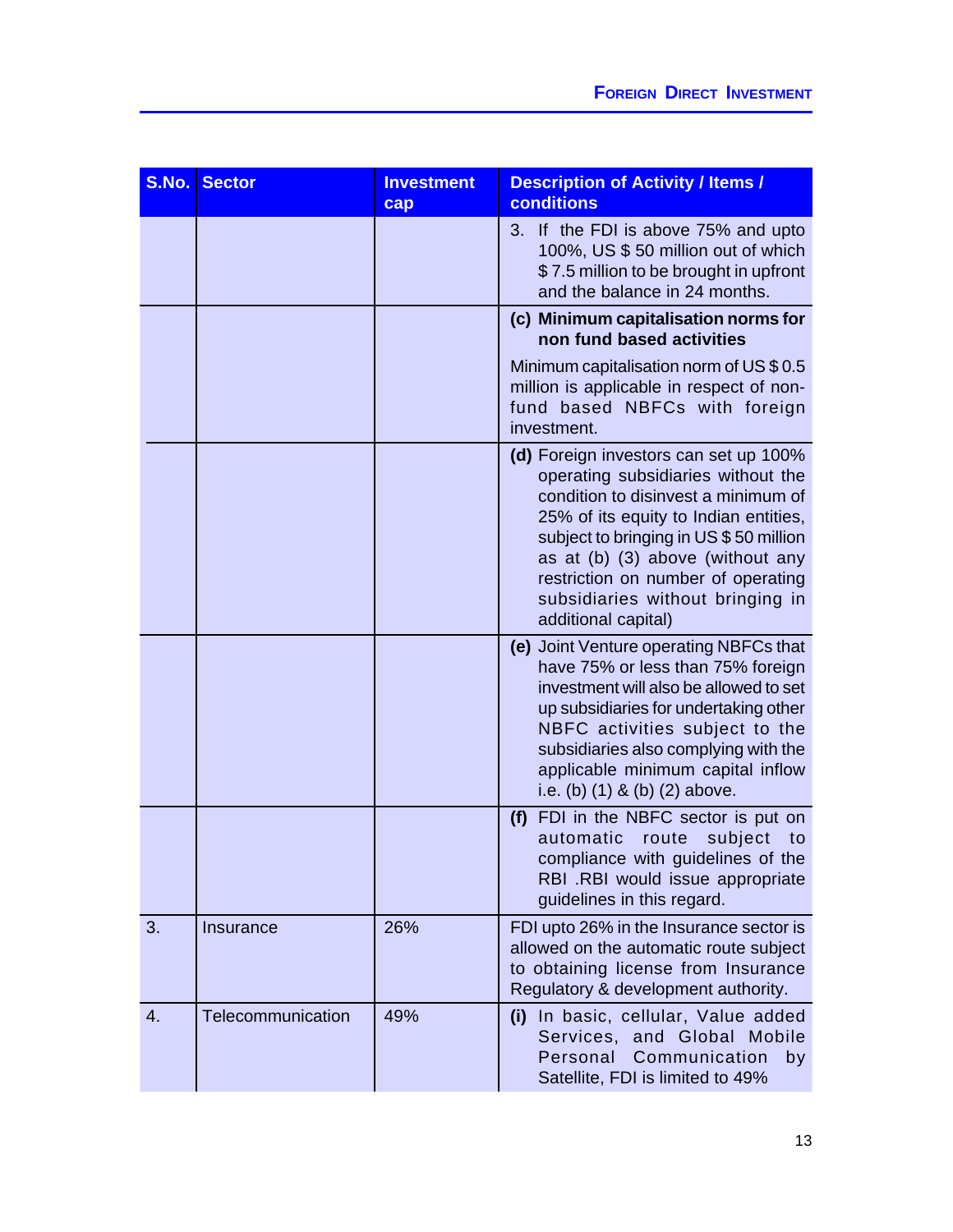

| S.No. | <b>Sector</b> | <b>Investment</b><br>cap | <b>Description of Activity / Items /</b><br>conditions                                                                                                                                                                                                                                                           |
|-------|---------------|--------------------------|------------------------------------------------------------------------------------------------------------------------------------------------------------------------------------------------------------------------------------------------------------------------------------------------------------------|
|       |               |                          | subject to licensing and security<br>requirements & adherence by the<br>companies (who are investing & the<br>companies in which the investment<br>is being made) to the license<br>condition for foreign equity cap &<br>lock in period for transfer and<br>addition of equity and other license<br>provisions. |
|       |               |                          | (ii) ISP with gateways, radio paging and<br>end-to-end bandwith, FDI is<br>permitted upto 74% with FDI,<br>beyond 49% requiring Government<br>approval. These services would be<br>subject to licensing and security<br>requirements.                                                                            |
|       |               |                          | (iii) No equity cap is applicable to<br>manufacturing activities.                                                                                                                                                                                                                                                |
|       |               |                          | (iv) FDI upto 100% is allowed for the<br>following activities in the telecom<br>sector.                                                                                                                                                                                                                          |
|       |               |                          | (a) ISPs not providing gateways (both<br>for satellite and submarine cables)                                                                                                                                                                                                                                     |
|       |               |                          | (b) Infrastructure Providers providing<br>dark fibre (IP Category 1)                                                                                                                                                                                                                                             |
|       |               |                          | (c) Electronic Mail, and                                                                                                                                                                                                                                                                                         |
|       |               |                          | (d) Voice Mail                                                                                                                                                                                                                                                                                                   |
|       |               |                          | The above would be subject to the<br>following conditions:                                                                                                                                                                                                                                                       |
|       |               |                          | (a) FDI upto 100% is allowed subject to<br>the condition that such companies<br>would divest 26% of their equity in<br>favour of Indian Public in 5 years, if<br>these companies are listed in other<br>parts of the world.                                                                                      |
|       |               |                          | (b) The above services would be<br>subject to licensing and security<br>requirements, wherever required                                                                                                                                                                                                          |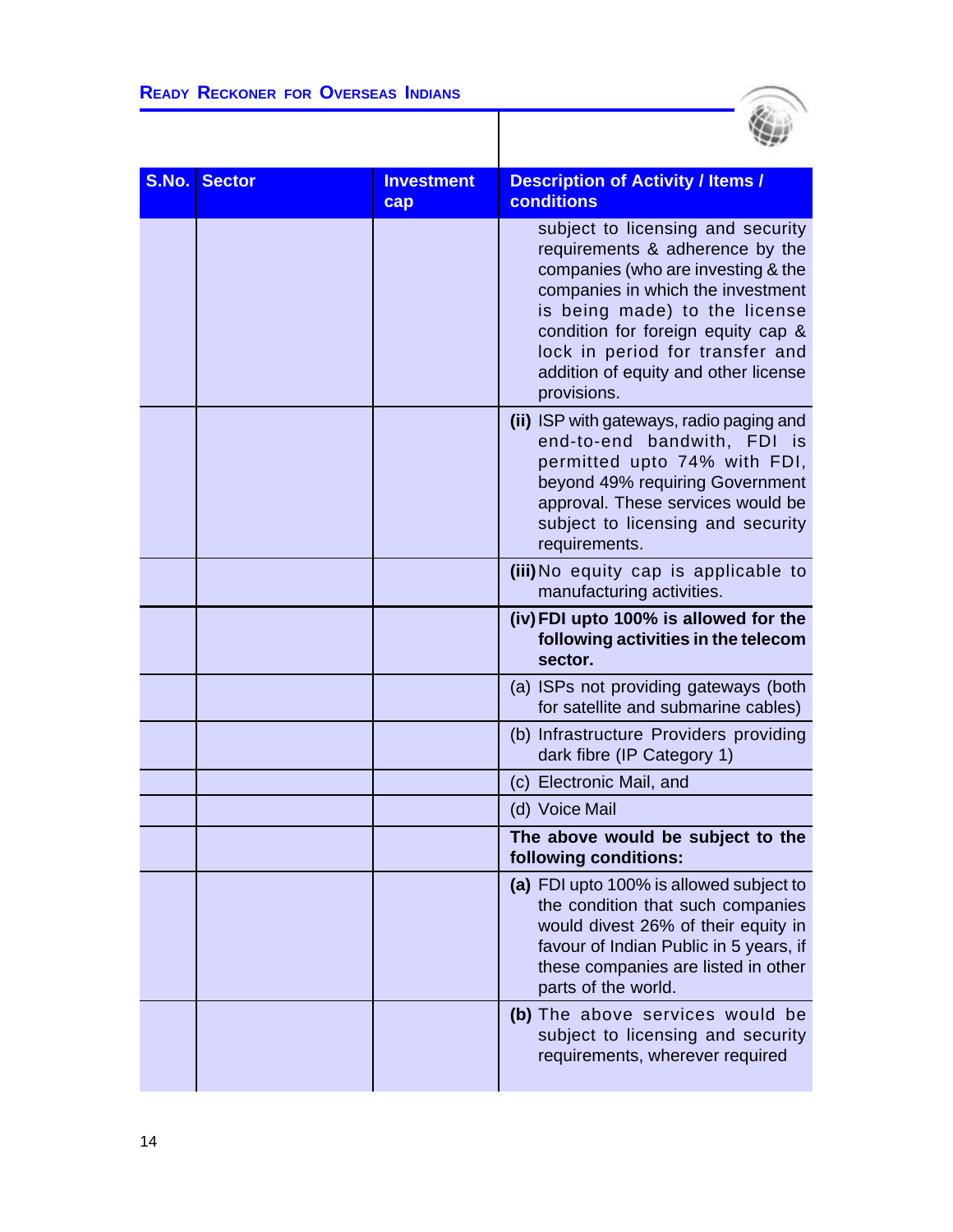| S.No. | Sector                                                         | <b>Investment</b><br>cap | <b>Description of Activity / Items /</b><br>conditions                                                                                      |
|-------|----------------------------------------------------------------|--------------------------|---------------------------------------------------------------------------------------------------------------------------------------------|
|       |                                                                |                          | (c) Proposal for FDI beyond 49% shall<br>be considered by FIPB on case-to-<br>case basis.                                                   |
| 5.    | Petroleum Refining 100%<br>(i)<br>(private Sector)             |                          | FDI permitted upto 100% incase of<br>private Indian companies                                                                               |
|       | (ii) Petroleum Product<br>Marketing                            | 100%                     | Subject to the existing sectoral policy<br>and regulatory framework in the oil-<br>marketing sector.                                        |
|       | (iii) Oil Exploration in<br>both small &<br>medium sized field | 100%                     | Subject to and under the policy of<br>Government on private participation in                                                                |
|       |                                                                |                          | (a) Exploration of oil and                                                                                                                  |
|       |                                                                |                          | (b) the discovered fields of national oil<br>companies.                                                                                     |
|       | (iv) Petroleum product<br>pipelines                            | 100%                     | Subject to and under the Government<br>Policy & regulations thereof.                                                                        |
| 6.    | Housing and Real<br><b>Estate</b>                              | 100%                     | Only the NRIs are allowed to invest in<br>the areas listed below:                                                                           |
|       |                                                                |                          | (a) Development of serviced plots and<br>construction of built up residential<br>premises.                                                  |
|       |                                                                |                          | (b) Investment in real estate covering<br>construction of residential and<br>commercial premises including<br>business centers and offices. |
|       |                                                                |                          | (c) Development of townships.                                                                                                               |
|       |                                                                |                          | (d) City and regional level urban<br>infrastructure facilities including both<br>roads and bridges.                                         |
|       |                                                                |                          | (e) Investment in manufacture of<br>building material.                                                                                      |
|       |                                                                |                          | Investment in participatory ventures<br>(f)<br>in (a) to (e) above.                                                                         |
|       |                                                                |                          | (g) Investment in housing finance<br>institution which is also opened to<br>FDI as an NBFC.                                                 |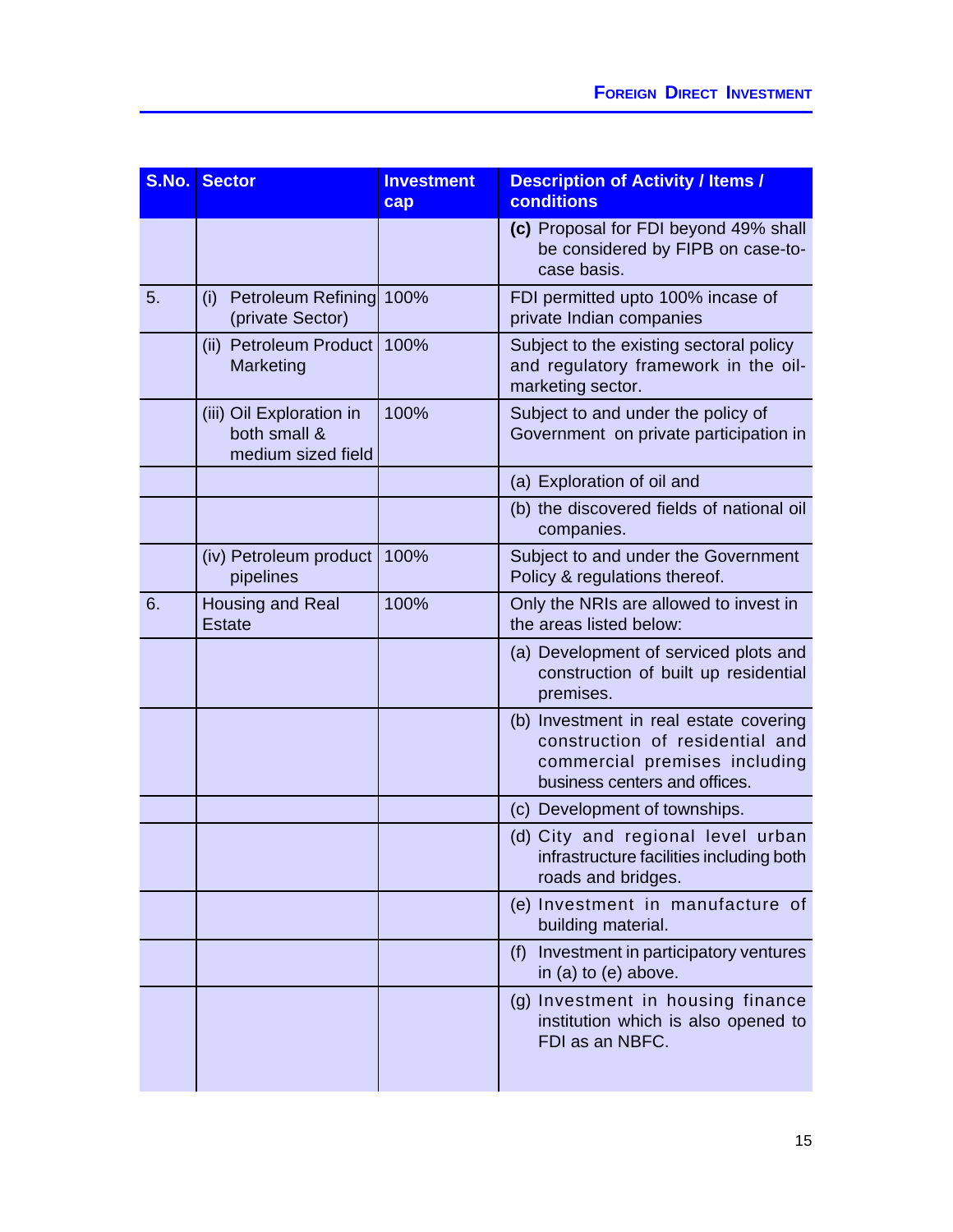

| S.No. | <b>Sector</b>                                                      | <b>Investment</b><br>cap | <b>Description of Activity / Items /</b><br>conditions                                                                                                                                                                                                                                                                                                                                            |
|-------|--------------------------------------------------------------------|--------------------------|---------------------------------------------------------------------------------------------------------------------------------------------------------------------------------------------------------------------------------------------------------------------------------------------------------------------------------------------------------------------------------------------------|
| 7.    | Coal & lignite                                                     |                          | Private Indian companies setting up<br>(i)<br>or operating power projects as well<br>as coal & lignite mines for captive<br>consumption are allowed FDI upto<br>100%.                                                                                                                                                                                                                             |
|       |                                                                    |                          | (ii) 100% FDI is allowed for setting up<br>processing plants subject to the<br>condition that the company shall not<br>do coal mining and shall not sell<br>washed coal or sized coal from its<br>coal processing plants in the open<br>market and shall supply the washed<br>or sized coal to those parties who<br>are supplying raw coal to coal<br>processing plants for washing or<br>sizing. |
|       |                                                                    |                          | (iii) FDI upto 74% is allowed for<br>exploration or mining of coal or<br>lignite for captive consumption.                                                                                                                                                                                                                                                                                         |
|       |                                                                    |                          | (iv) In all the above cases, FDI is allowed<br>upto 50% under the automatic route<br>subject to the condition that such<br>investment shall not exceed 49% of<br>the equity of a PSU.                                                                                                                                                                                                             |
| 8.    | Venture Capital Fund (VCF)<br>and Venture Capital<br>company (VCC) |                          | Offshore Venture Capital Funds /<br>companies are allowed to invest in<br>domestic Venture Capital undertaking<br>as well as other companies through<br>automatic route, subject to only SEBI<br>regulations and sector specific caps on<br>FDI.                                                                                                                                                  |
| 9.    | Trading                                                            |                          | Trading is permitted under automatic<br>route with FDI upto 51% provided it is<br>primarily export activities, and the<br>undertaking is an export house/trading<br>house/ star trading house/ super trading<br>house. However, under the FIPB route:                                                                                                                                             |
|       |                                                                    |                          | 100% FDI is permitted in case of<br>(i)<br>trading companies for the following<br>activities:                                                                                                                                                                                                                                                                                                     |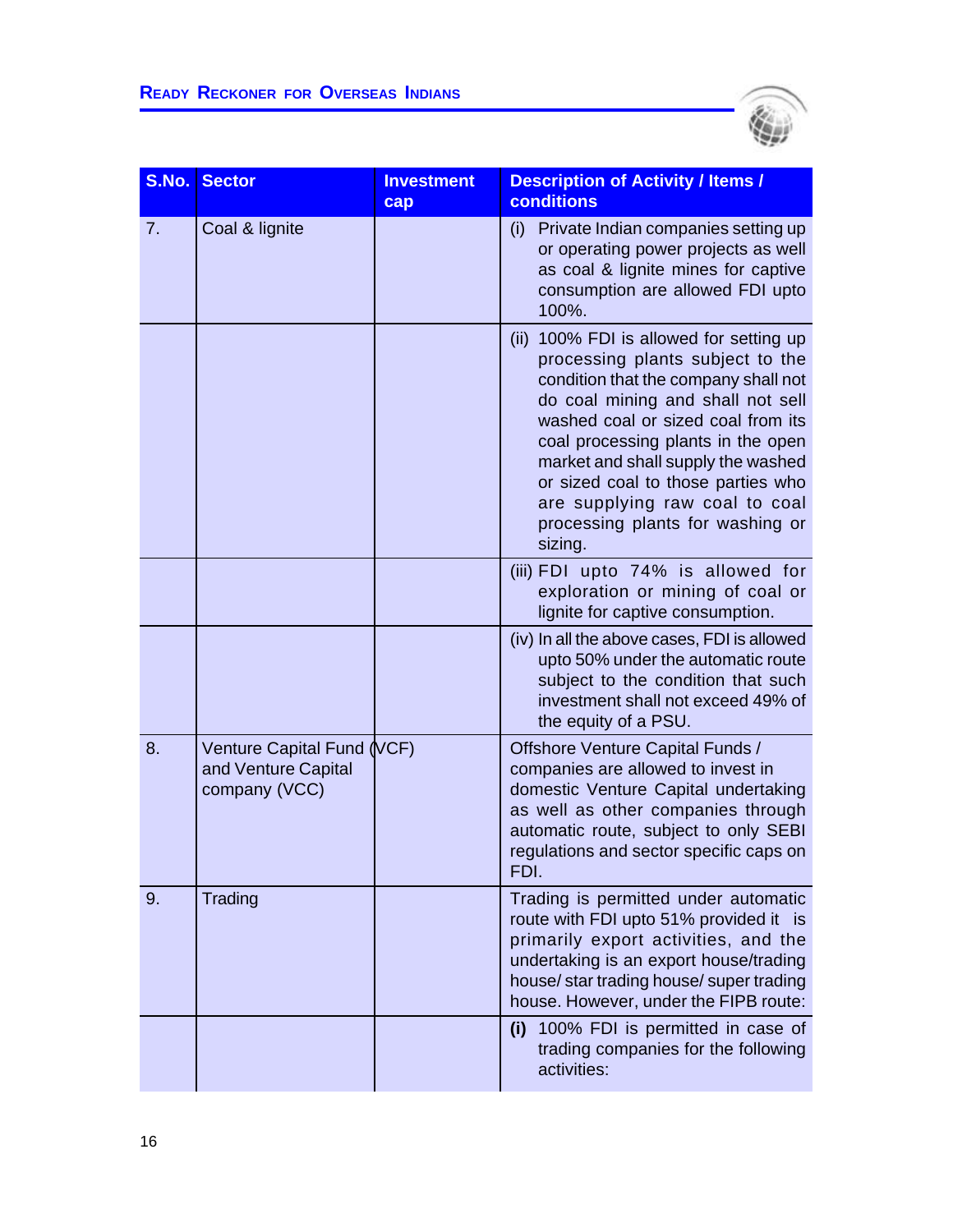| S.No. | <b>Sector</b> | <b>Investment</b><br>cap | <b>Description of Activity / Items /</b><br>conditions                                                                                                                                                                                                |
|-------|---------------|--------------------------|-------------------------------------------------------------------------------------------------------------------------------------------------------------------------------------------------------------------------------------------------------|
|       |               |                          | (a) Exports                                                                                                                                                                                                                                           |
|       |               |                          | (b) Bulk imports with export/ex-bonded<br>warehouses sales;                                                                                                                                                                                           |
|       |               |                          | (c) Cash and carry wholesale trading.                                                                                                                                                                                                                 |
|       |               |                          | (d) Other import of goods or services<br>provided at least 75% is for<br>procurement and sale of the same<br>group and not for third party use or<br>onward transfer/distribution/sales.                                                              |
|       |               |                          | (ii) The following kinds of trading are<br>also permitted, subject to provision<br>of EXIM policy.                                                                                                                                                    |
|       |               |                          | (a) Companies for providing after sales<br>services i.e. not trading per se.                                                                                                                                                                          |
|       |               |                          | (b) Domestic trading of products of JVs<br>is permitted at the wholesale level<br>for such trading companies who<br>wish to market manufactured<br>products on behalf of their joint<br>ventures in which they have equity<br>participation in India. |
|       |               |                          | (c) Trading of hi tech items requiring<br>specialized after sales service                                                                                                                                                                             |
|       |               |                          | (d) Trading of items for social sector.                                                                                                                                                                                                               |
|       |               |                          | (e) Trading of hi-tech medical and<br>diagnostic items                                                                                                                                                                                                |
|       |               |                          | Trading of items sourced from the<br>(f)<br>small scale sector under which,<br>based on technology provided and<br>laid down quality specification, a<br>company can market that item<br>under its brand name.                                        |
|       |               |                          | (g) Domestic sourcing of products for<br>exports.                                                                                                                                                                                                     |
|       |               |                          | (h) Test marketing of such items for<br>which a company has approval for<br>manufacture provided such test<br>marketing facility will be for a period<br>of two years, and investment in                                                              |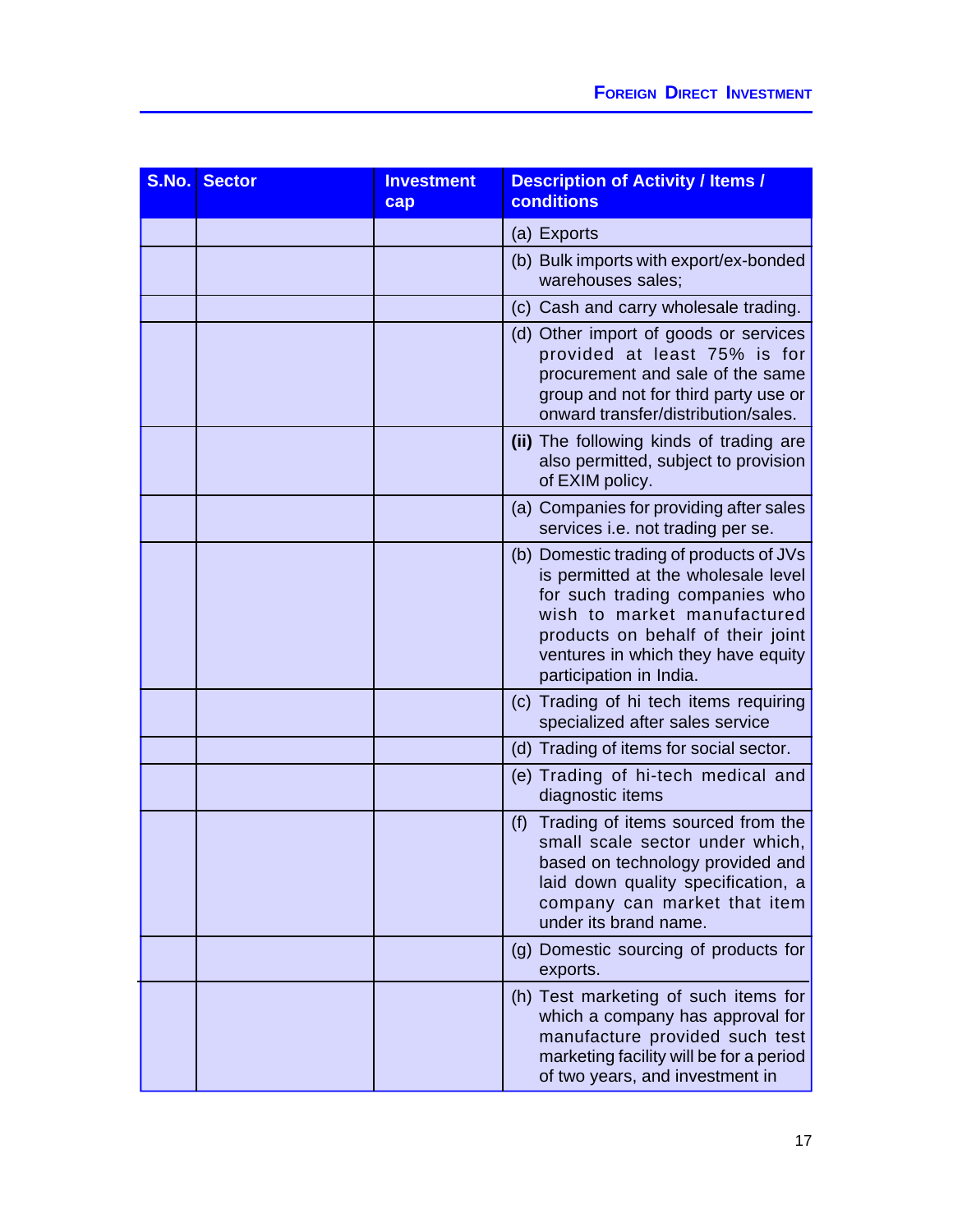

| S.No. | <b>Sector</b>                            | <b>Investment</b><br>cap | <b>Description of Activity / Items /</b><br><b>conditions</b>                                                                                                                                                                                                                                                                                                                                                                                                                                   |
|-------|------------------------------------------|--------------------------|-------------------------------------------------------------------------------------------------------------------------------------------------------------------------------------------------------------------------------------------------------------------------------------------------------------------------------------------------------------------------------------------------------------------------------------------------------------------------------------------------|
|       |                                          |                          | setting up manufacturing facilities<br>commences simultaneously with<br>test marketing.                                                                                                                                                                                                                                                                                                                                                                                                         |
|       |                                          |                          | FDI upto 100% permitted for e-<br>(i)<br>commerce activities subject to the<br>condition that such companies would<br>divest 26% of their equity in favour<br>of the Indian public in five years, if<br>these companies are listed in other<br>parts of the world. Such companies<br>would engage only in business to<br>business (B2B) e-commerce and<br>not in retail trading.                                                                                                                |
| 10.   | Power                                    | 100%                     | FDI allowed upto 100% in respect of<br>project relating to electricity generation,<br>transmission and distribution, other<br>than atomic reactor power plants. There<br>is no limit on the project cost and<br>quantum of foreign direct investment.                                                                                                                                                                                                                                           |
| 11.   | Drugs &<br>Pharmaceuticals               | 100%                     | FDI permitted upto 100% for manu-<br>facture of drugs and pharmaceuticals<br>provided the activity does not attract<br>compulsory licensing or involve use of<br>recombinant DNA technology and<br>specific cell / tissue<br>targeted<br>formulations. FDI proposals for the<br>manufacture of licensable drugs and<br>pharmaceuticals and bulk drugs<br>produced by recombinant DNA<br>technology and specific cell/tissue<br>targeted formulations will require prior<br>Government approval. |
| 12.   | Road and highways,<br>Ports and harbours | 100%                     | In project for construction and main-<br>tenance of roads, highways, vehicular<br>bridges, toll roads, vehicular tunnels,<br>ports and harbours.                                                                                                                                                                                                                                                                                                                                                |
| 13.   | <b>Hotel &amp; Tourism</b>               | 100%                     | The term hotels include restaurants,<br>beach resorts and other tourist<br>complexes providing accommodation<br>and/or catering and food facilities to<br>tourists. Tourism related industry include                                                                                                                                                                                                                                                                                            |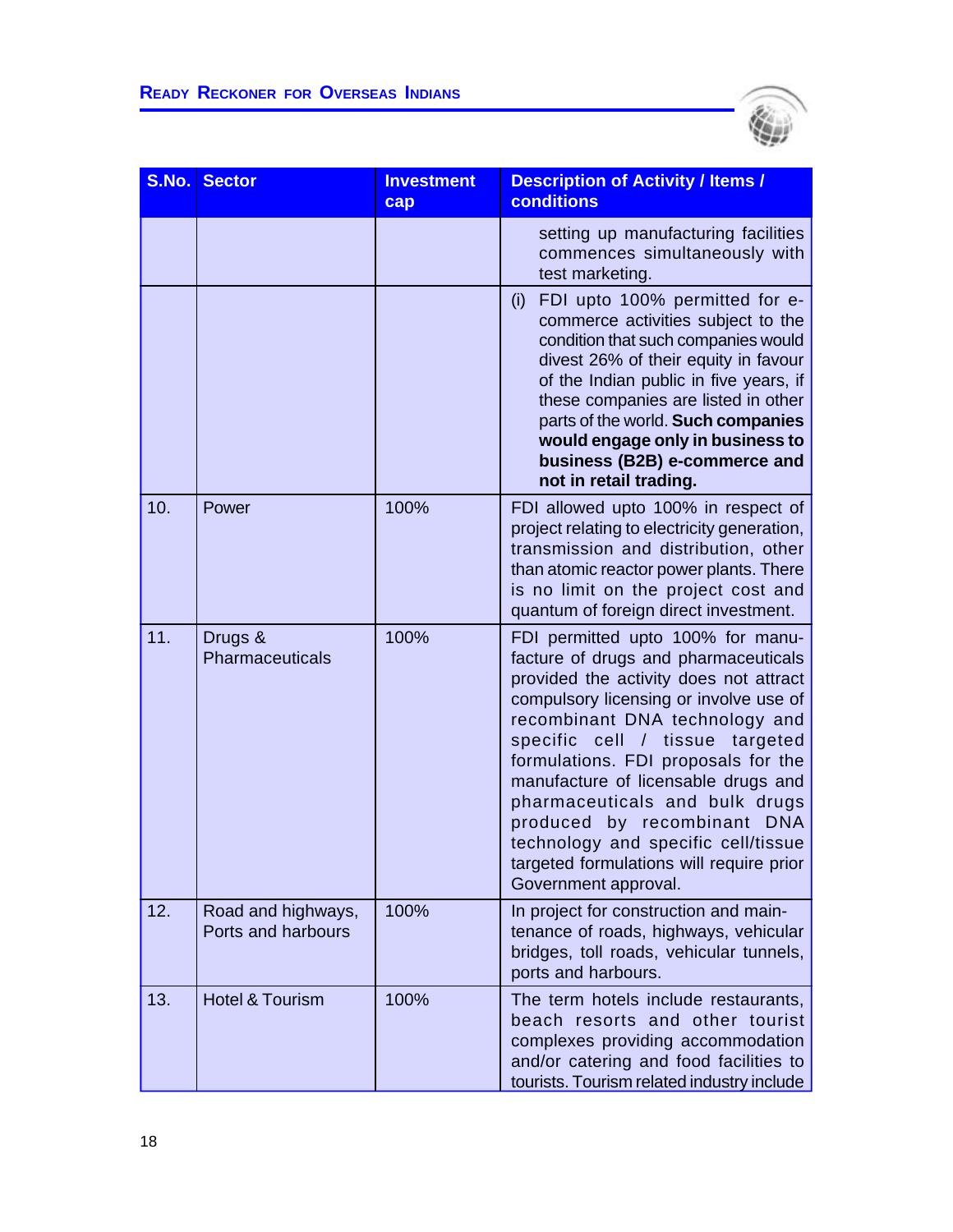| S.No. | <b>Sector</b> | <b>Investment</b><br>cap | <b>Description of Activity / Items /</b><br><b>conditions</b>                                                                                                                                                                                                                                                                                                                                 |
|-------|---------------|--------------------------|-----------------------------------------------------------------------------------------------------------------------------------------------------------------------------------------------------------------------------------------------------------------------------------------------------------------------------------------------------------------------------------------------|
|       |               |                          | travel agencies, tour operating agencies<br>and tourist transport operating<br>agencies, units providing facilities for<br>cultural, adventure and wild life<br>experience to tourists, surface, air and<br>water transport facilities to tourists,<br>leisure, entertainment, amusement,<br>sports and health units for tourists and<br>Convention/Seminar<br>units<br>and<br>organizations. |
|       |               |                          | For foreign technology agreements,<br>automatic approval is granted if                                                                                                                                                                                                                                                                                                                        |
|       |               |                          | Upto 3% of the capital cost of the<br>(i)<br>project is proposed to be paid for<br>technical and consultancy                                                                                                                                                                                                                                                                                  |
|       |               |                          | (ii) Upto 3% of the net turnover is<br>payable for franchising<br>and<br>marketing/publicity support fee, and<br>Upto 10% of gross operating profit<br>is payable for management fee,<br>including incentive fee.                                                                                                                                                                             |
| 14.   | Mining        | 74%                      | For exploration and mining of<br>(i)<br>diamonds and precious stones FDI<br>is allowed upto 74% under automatic<br>route                                                                                                                                                                                                                                                                      |
|       |               | 100%                     | (ii) For exploration and mining of gold<br>and silver and minerals other than<br>diamonds and precious stones,<br>metallurgy and processing FDI is<br>allowed upto 100% under automatic<br>route                                                                                                                                                                                              |
|       |               |                          | (iii) Press Note 18 (1998 series) dated<br>14/12/98 would not be applicable for<br>setting up 100% owned subsidiaries<br>in so far as the mining sector is<br>concerned, subject to a declaration<br>from the applicant that he has no<br>existing joint venture for the same<br>area and/or the particular mineral.                                                                          |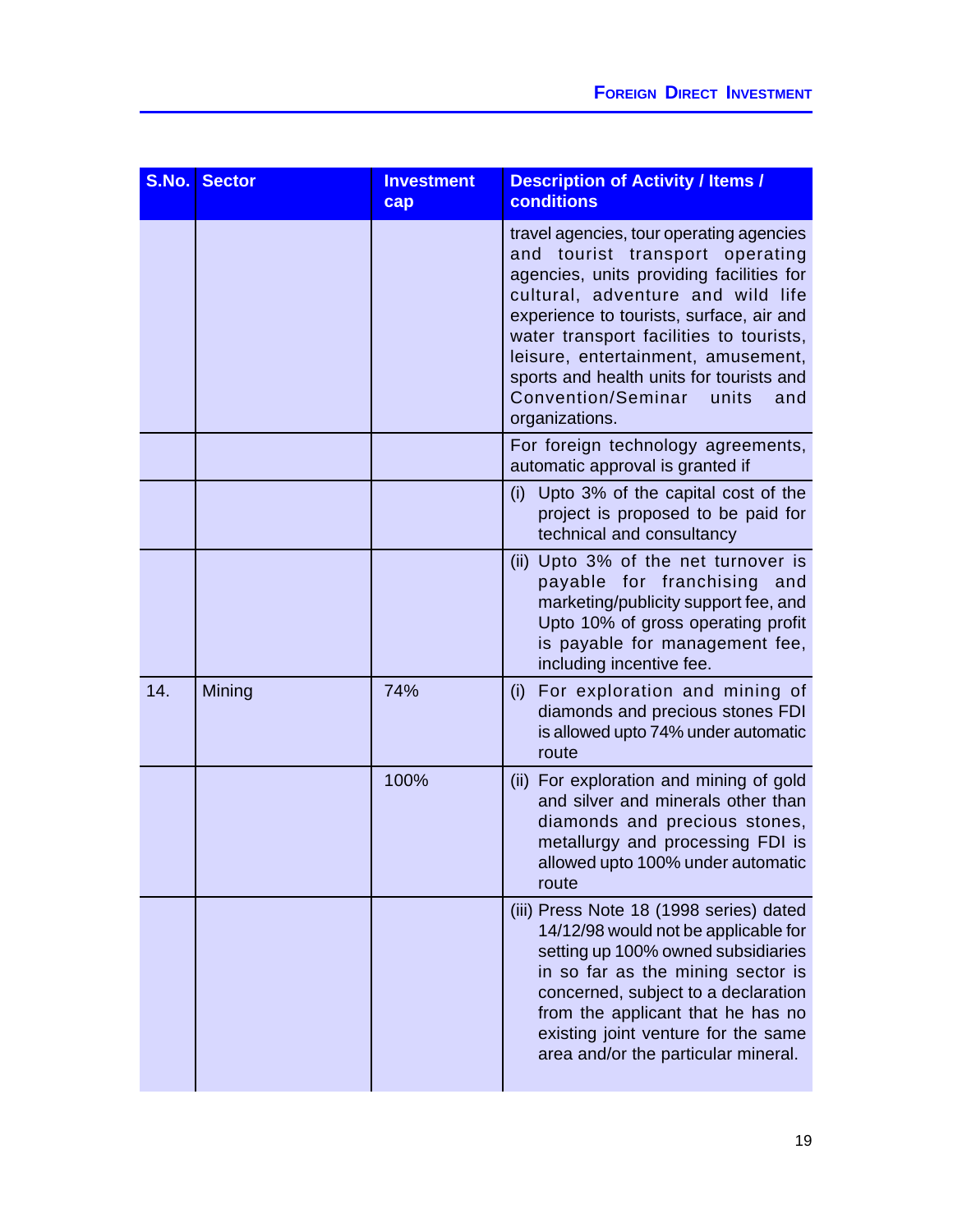

| S.No. | <b>Sector</b>                                                                                | <b>Investment</b><br>cap                  | <b>Description of Activity / Items /</b><br>conditions                                                                                                           |
|-------|----------------------------------------------------------------------------------------------|-------------------------------------------|------------------------------------------------------------------------------------------------------------------------------------------------------------------|
| 15.   | Advertising                                                                                  | 100%                                      | Advertising sector - FDI upto 100%<br>allowed on the automatic route                                                                                             |
| 16.   | <b>Films</b>                                                                                 | 100%                                      | Film Sector (Film production, exhibition<br>and distribution including related<br>services/products)                                                             |
|       |                                                                                              |                                           | FDI upto 100% allowed on the<br>automatic route with no entry level<br>condition                                                                                 |
| 17.   | <b>Airports</b>                                                                              | 74%                                       | Govt. approval required beyond 74%                                                                                                                               |
| 18.   | <b>Mass Rapid Transport</b><br><b>Systems</b>                                                | 100%                                      | FDI upto 100% is permitted on the<br>automatic route in mass rapid transport<br>system in all metros including<br>associated real estate development             |
| 19.   | <b>Pollution Control &amp;</b><br>Management                                                 | 100%                                      | In both manufacture of pollution control<br>equipment and consultancy for<br>integration of pollution control system<br>is permitted on the automatic route      |
| 20.   | <b>Special Economic</b><br>Zones                                                             | 100%                                      | All manufacturing activities excepts:<br>Arms and ammunition, Explosives<br>(i)<br>and allied items of defence<br>equipments, Defence aircrafts and<br>warships, |
|       |                                                                                              |                                           | (ii) Atomic substances, Narcotics and<br>Psychotropic Substances and<br>hazardous Chemicals,                                                                     |
|       |                                                                                              |                                           | (iii) Distillation and brewing of Alcoholic<br>drinks and                                                                                                        |
|       |                                                                                              |                                           | (iv) Cigarette/cigars and manufactured<br>tobacco substitutes.                                                                                                   |
| 21.   | Any other Sector/<br>Activity                                                                | 100%                                      | If not included in Annexure A                                                                                                                                    |
| 22.   | <b>Air Transport Services</b><br>(Domestic Airlines)                                         | 100% for<br><b>NRIs 49%</b><br>for others | No direct or indirect equity participation<br>by foreign airlines is allowed                                                                                     |
| 23.   | Townships, housing,<br>built-up infrastructure<br>and construction-<br>development projects. | 100%                                      | The investment shall be subject to the<br>following guidelines:                                                                                                  |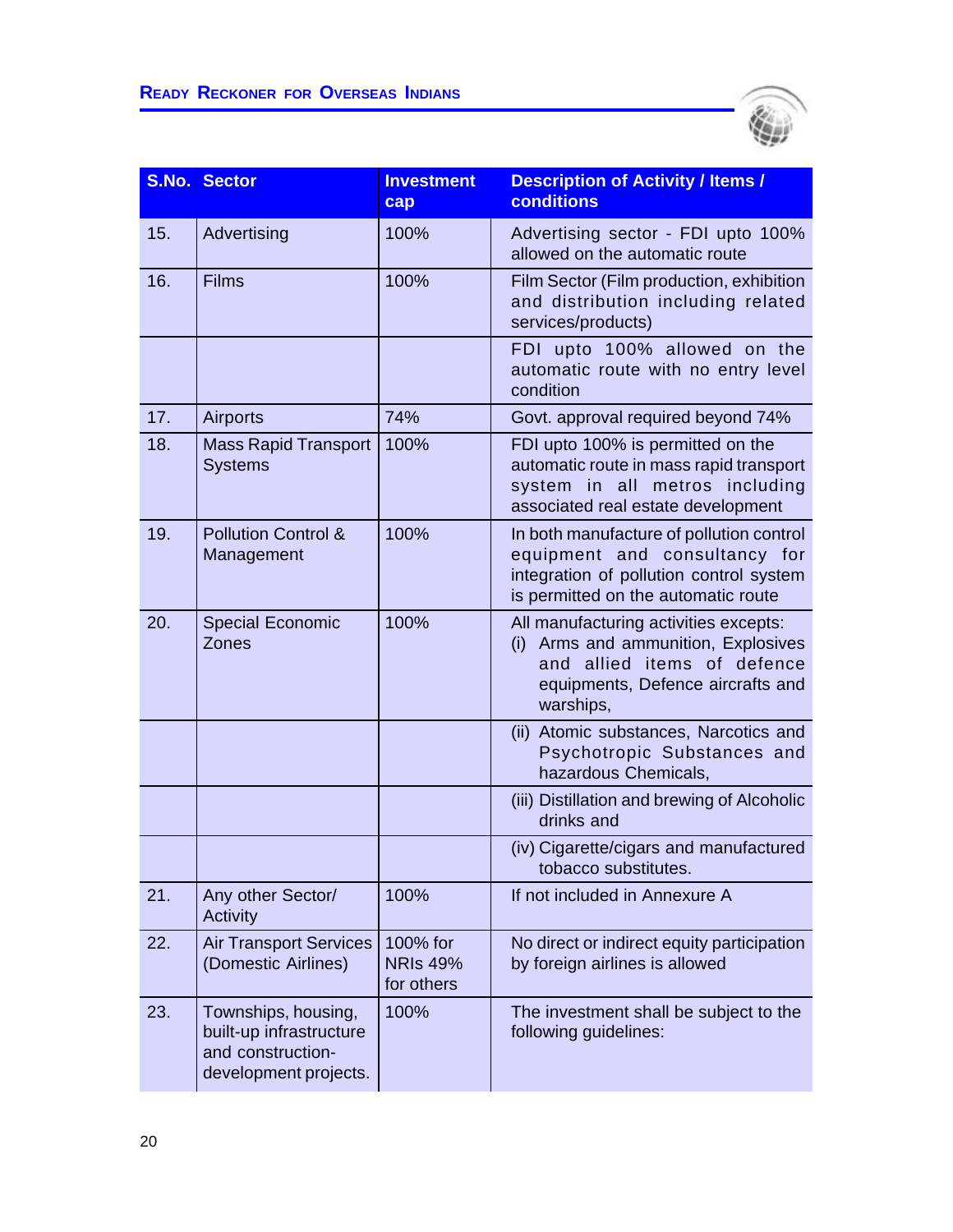| S.No. | <b>Sector</b>                                                                                                                                                                                                                      | <b>Investment</b><br>cap | <b>Description of Activity / Items /</b><br>conditions                                                                                                                                                                                                              |
|-------|------------------------------------------------------------------------------------------------------------------------------------------------------------------------------------------------------------------------------------|--------------------------|---------------------------------------------------------------------------------------------------------------------------------------------------------------------------------------------------------------------------------------------------------------------|
|       | The sector would<br>include, but not be<br>restricted to, housing,<br>commercial premises,<br>hotels, resorts,<br>hospitals, educational<br>institutions,<br>recreational facilities,<br>city and regional<br>level infrastructure |                          |                                                                                                                                                                                                                                                                     |
|       |                                                                                                                                                                                                                                    |                          | (a) Minimum area to be developed<br>under each project shall be as<br>under:<br>(i) In case of development of<br>serviced housing plots - 10                                                                                                                        |
|       |                                                                                                                                                                                                                                    |                          | hectares<br>of<br>(ii) In case<br>construction<br>development project - 50,000 sq.<br>mtrs.                                                                                                                                                                         |
|       |                                                                                                                                                                                                                                    |                          | (iii) In case of combination project,<br>any one of the above two<br>conditions.                                                                                                                                                                                    |
|       |                                                                                                                                                                                                                                    |                          | (b) The investment shall be subject to<br>the following conditions:                                                                                                                                                                                                 |
|       |                                                                                                                                                                                                                                    |                          | Minimum capitalization of US\$<br>(i)<br>10 Million for wholly owned<br>subsidiaries and US \$5 Million<br>for joint ventures with Indian<br>partners. The funds would have<br>to be brought in within six<br>months of commencement of<br>business of the Company. |
|       |                                                                                                                                                                                                                                    |                          | (ii) Original investment cannot be<br>repatriated before a period of<br>three years from completion o<br>minimum<br>capitalization.<br>However, the investor may be<br>permitted o exit earlier with prior<br>approval of the Government<br>through the FIPB.       |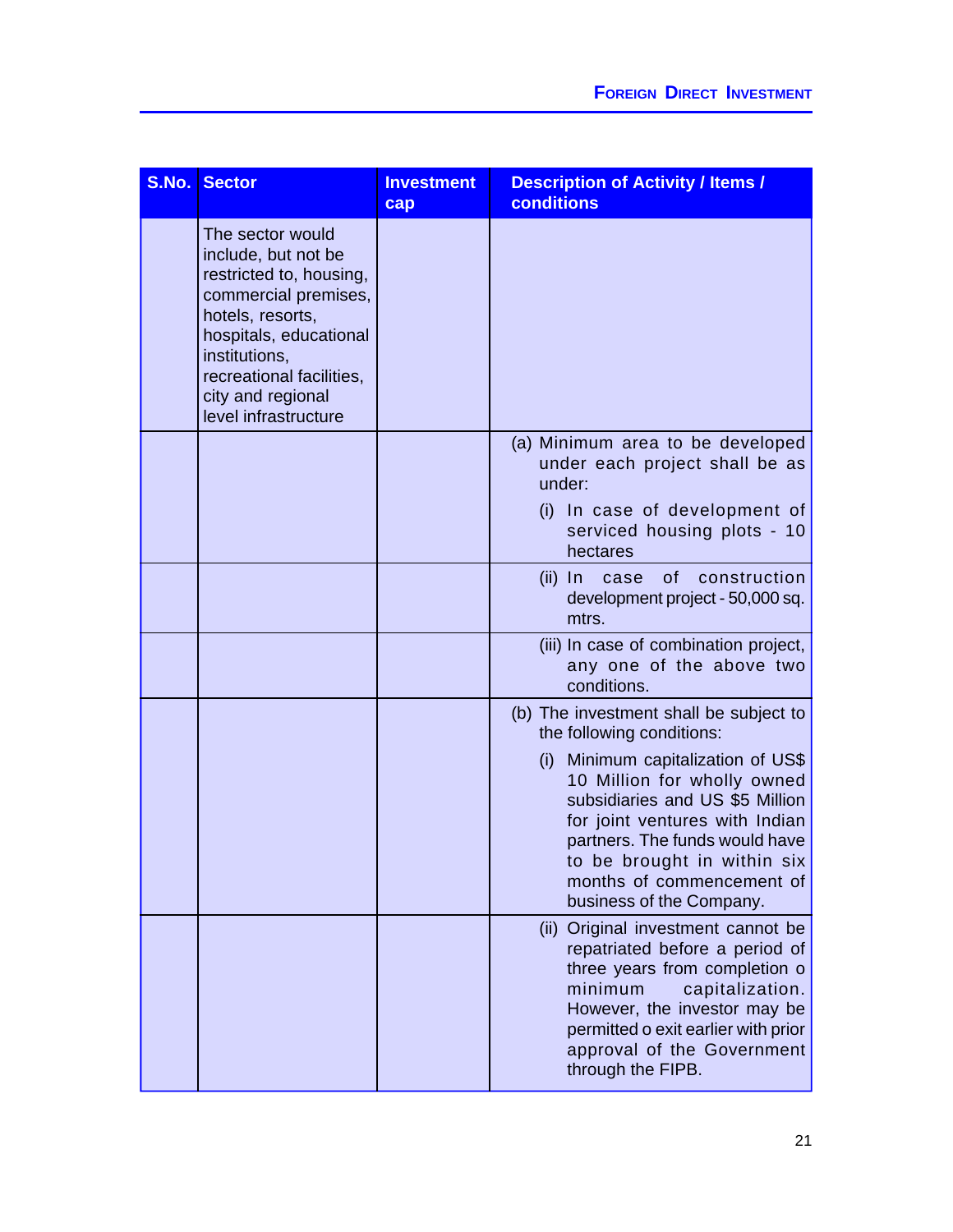$\overline{a}$ 



| S.No. | <b>Sector</b> | <b>Investment</b><br>cap | <b>Description of Activity / Items /</b><br><b>conditions</b>                                                                                                                                                                                                                                                                                                                                                                                                                                               |
|-------|---------------|--------------------------|-------------------------------------------------------------------------------------------------------------------------------------------------------------------------------------------------------------------------------------------------------------------------------------------------------------------------------------------------------------------------------------------------------------------------------------------------------------------------------------------------------------|
|       |               |                          | (c) At least 50% of the project must be<br>developed within a period of five years<br>from the date of obtaining all statutory<br>clearances. The investor shall not be<br>permitted to sell undeveloped plots.                                                                                                                                                                                                                                                                                             |
|       |               |                          | (d) The project shall conform to the norms<br>and standards, as laid down in the<br>applicable building control regulations,<br>bye-laws, rules, and other regulations<br>of the State Government /Municipal /<br>Local Body concerned.                                                                                                                                                                                                                                                                     |
|       |               |                          | (e) The investor shall be responsible for<br>obtaining all necessary approvals,<br>including those of the building/layout<br>plans, developing internal and<br>peripheral<br>areas<br>other<br>and<br>infrastructure facilities, payment of<br>development, external development<br>and other charges and complying with<br>all other requirements as prescribed<br>under applicable rules / bye-laws<br>regulations of the State Government<br>/ Municipal / Local Body concerned.                         |
|       |               |                          | The State Government / Municipal /<br>(f)<br>Local Body concerned, which<br>approves the building / development<br>plan, shall monitor compliance of the<br>above conditions by the developer.                                                                                                                                                                                                                                                                                                              |
|       |               |                          | Note: For the purpose of these guidelines,<br>"underdeveloped plots" will mean where<br>roads, water supply, street lighting,<br>drainage, sewerage, and<br>other<br>conveniences, as applicable under<br>prescribed regulations, have not been<br>made available. It will be necessary that<br>the investor provides this infrastructure<br>and obtains the completion certificate<br>from the concerned local body / service<br>agency before he would be allowed to<br>dispose of serviced housing plots |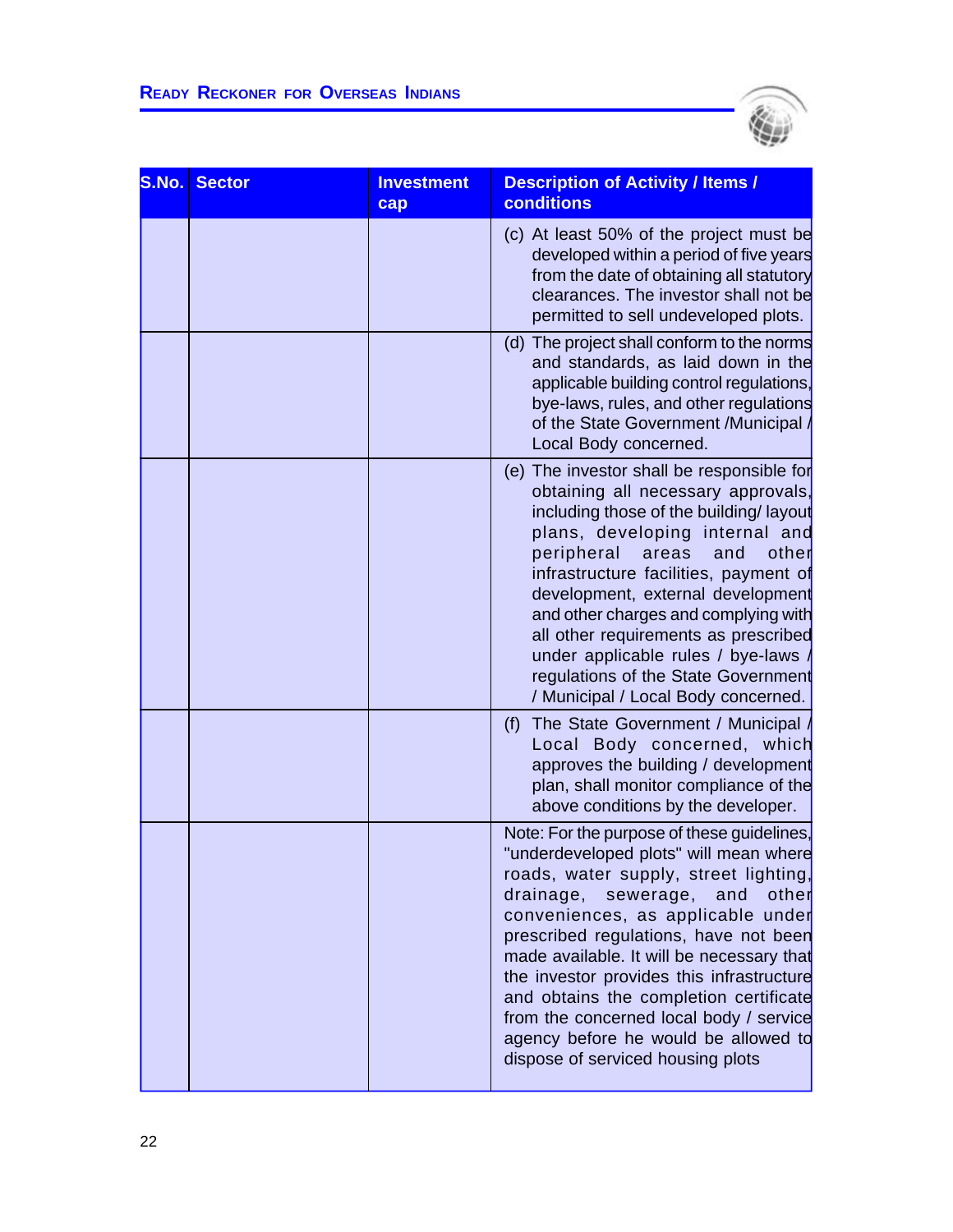# **FREQUENTLY ASKED QUESTIONS (FAQs)**

- **Q.1. What are the forms in which business can be conducted by a foreign company in India?**
- **A.1** A foreign company planning to set up business operations in India has the following options:
	- As an Incorporated entity by incorporating a company under the Companies Act, 1956 through
	- Joint Ventures; or
	- Wholly Owned Subsidiaries

As an office of a foreign entity through

- Liaison Office / Representative **Office**
- Project Office
- Branch Office
- **Q. 2. How does a foreign company invest in India? What are the regulations pertaining to issue of shares by Indian companies to foreign collaborators/ investors?**

# **A. 2 Automatic Route**

FDI up to 100% is allowed under the automatic route in all activities/ sectors except the following which require prior approval of the Government:

i. Where provisions of Press Note 1 (2005 Series) issued by the Government of India are attracted.

- ii. Where more than 24% foreign equity is proposed to be inducted for manufacture of items reserved for the Small Scale sector.
- iii. FDI in sectors/activities to the extent permitted under Automatic Route does not require any prior approval either by Government or the Reserve Bank of India.
- iv. The investors are only required to notify the Regional Office concerned of the Reserve Bank of India within 30 days of receipt of inward remittances and file the required documents along with form FC-GPR with that Office within 30 days of issue of shares to non-resident investors.

# **Government Route**

FDI in activities not covered under the automatic route requires prior Government approval and are considered by Investment Promotion Board (FIPB), Ministry of Finance. Application can be made in Form FC-IL, which can be downloaded from http:/ /www.dipp.gov.in. Plain paper applications carrying all relevant details are also accepted. No fee is payable.

# **General Permission of RBI under FEMA**

Indian companies having foreign investment approval through FIPB route do not require any further clearance from Reserve Bank of India for receiving inward remittance and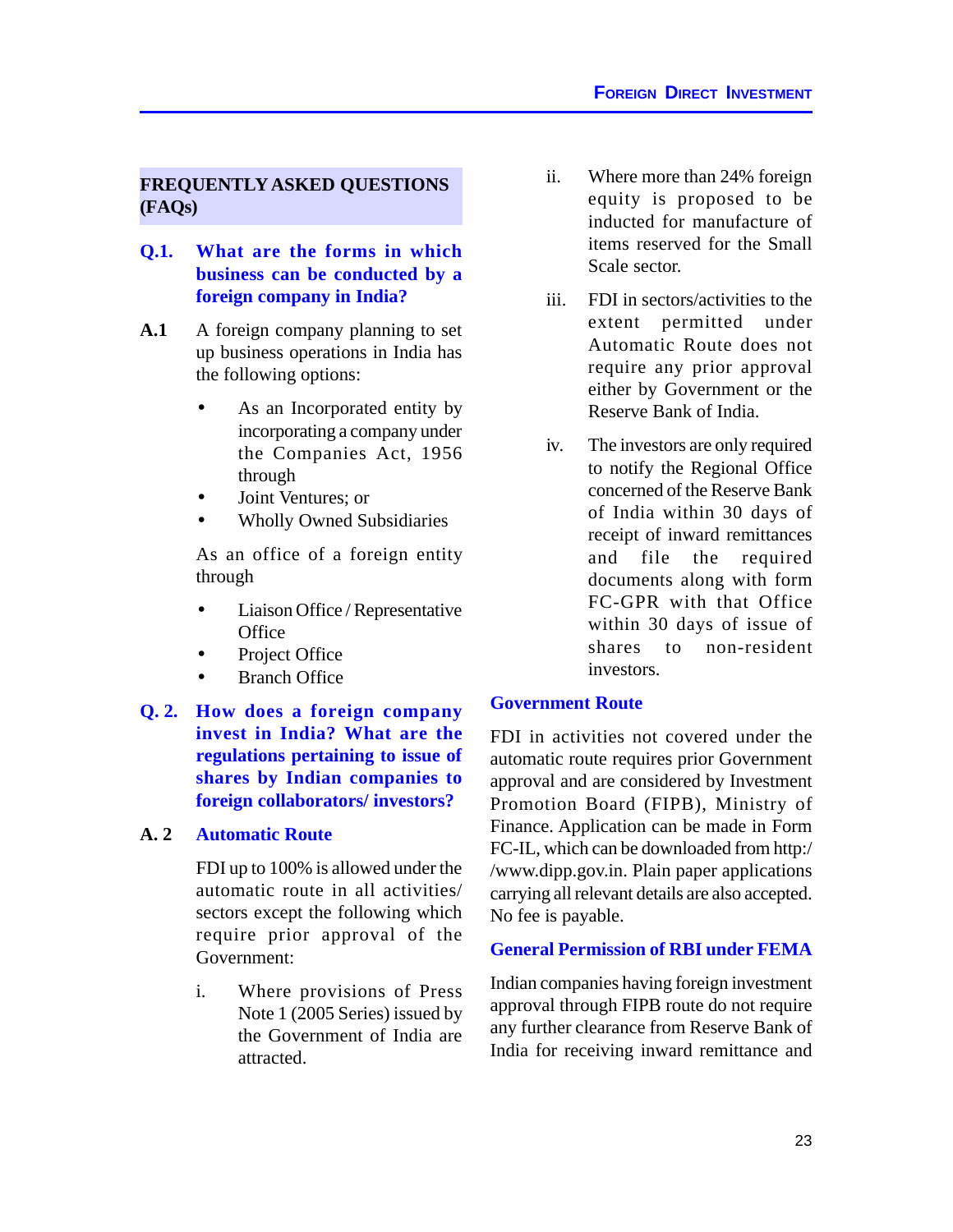issue of shares to the non-resident investors. The companies are required to notify the concerned Regional Office of the Reserve Bank of India of receipt of inward remittances within 30 days of such receipt and submit form FC-GPR within 30 days of issue of shares to the non-resident investors.

- **Q.3. Which are the sectors where FDI is not allowed in India, under the Automatic Route as well as Government Route?**
- A.3. FDI is prohibited under Government as well as Automatic Route for the following sectors:
	- i) Retail Trading (except single brand product retailing)
	- ii) Atomic Energy
	- iii) Lottery Business
	- iv) Gambling and Betting
	- v) Business of Chit Fund
	- vi) Nidhi Company
	- vii) Agricultural or plantation activities (cf Notification No. FEMA 94/2003-RB dated June 18, 2003).
	- viii) Housing and Real Estate business (except development of townships, construction of residential/commercial premises, roads or bridges to the extent specified in Notification No. FEMA 136/ 2005-RB dated July 19, 2005)
	- ix) Trading in Transferable Development Rights (TDRs).
- **Q.4. What should be done after investment is made under the Automatic Route or with Government approval?**
- A.4 A two-stage reporting procedure has been introduced for this purpose.
	- On receipt of money for investment:
	- Within 30 days of receipt of money from the non-resident investor, the Indian company will report to the Regional office of the Reserve Bank of India, under whose jurisdiction its Registered Office is located, containing details such as:
	- Name and address of the foreign investor/s
	- Date of receipt of funds and their rupee equivalent
	- Name and address of the authorised dealer through whom the funds have been received, and
	- Details of the Government approval, if any.

Upon issue of shares to non-resident investors:

- Within 30 days from the date of issue of shares, a report in Form FC-GPR, PART A together with the following documents should be filed with the concerned Regional Office of the Reserve Bank of India.
- Certificate from the Company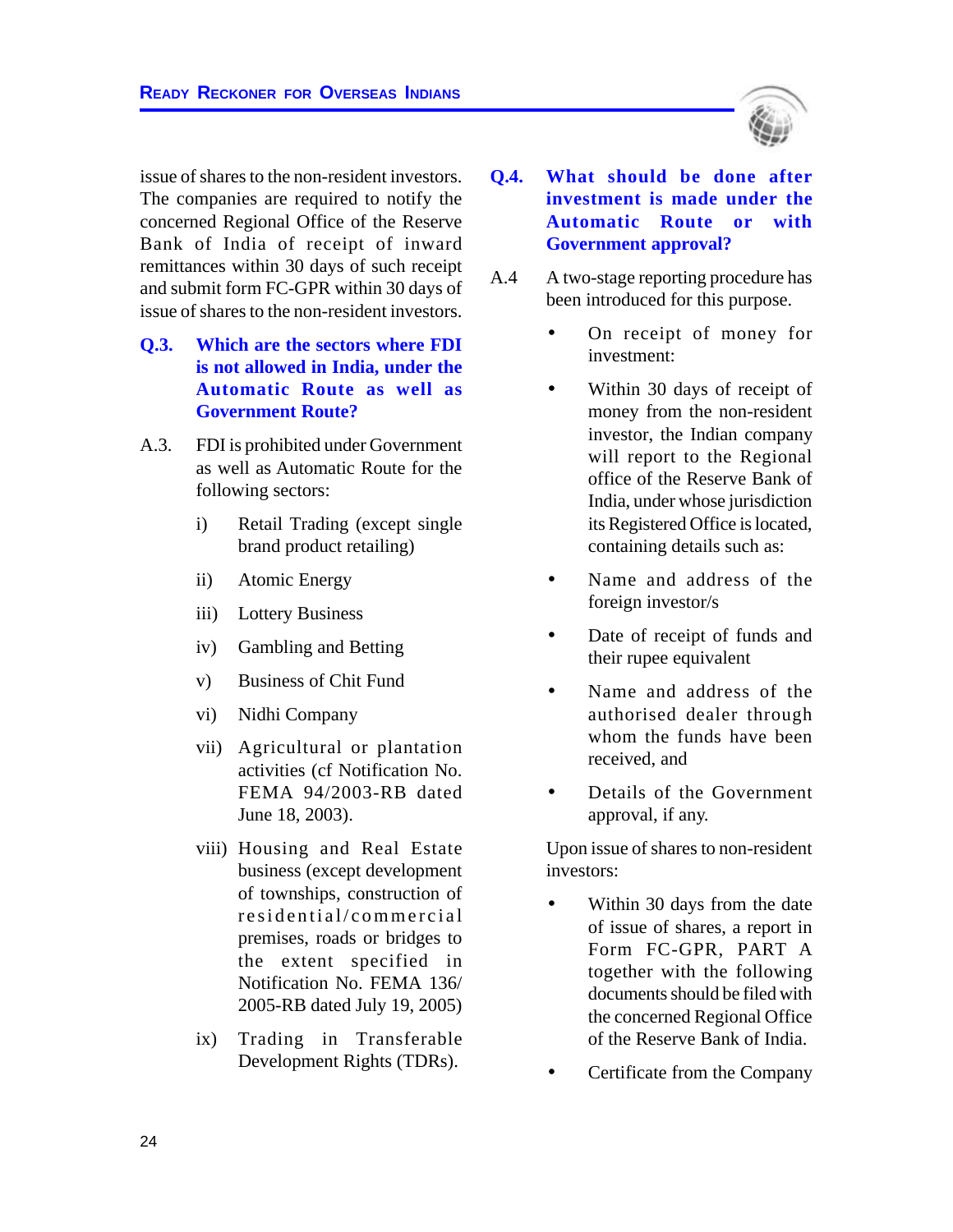Secretary of the company accepting investment from persons resident outside India certifying that the company has complied with the procedure for issue of shares as laid down under the FDI scheme as indicated in the Notification No. FEMA 20/2000-RB dated 3rd May 2000 as amended from time to time

- The proposal is within the sectoral policy / cap permissible under the automatic route of RBI and it fulfills all the condition laid down for investments under the Automatic route namely
- a) Non-resident entity/ies (other than individuals) to whom it has issued shares does / do not have any existing joint venture or technology transfer or trade mark agreement in India in the same field.
- b) The company is not investing in an SSI unit & the investment limit of 24 % has been observed/ requisite approvals have been obtained.
- c) Shares have been issued on rights basis and the shares are issued to non-residents at a price that is not lower than that at which shares are/were issued to residents.

# OR

d) Shares issued are bonus shares.

#### OR

- e) Shares have been issued under a scheme of merger and amalgamation of two or more Indian companies or reconstruction by of demerger or otherwise of an Indian company, duly approved by a court in India.
- Shares have been issued in terms of SIA/FIPB approval No. ……dated…

Certificate from Statutory Auditors or Chartered Accountant indicating the manner of arriving at the price of the shares persons resident outside India.

**Q.5. What are the guidelines for transfer of existing shares from non-residents to residents or residents to non-residents?**

# **A.5 Transfer from Non-Residents to Residents**

The term 'transfer' is defined under FEMA as including "sale, purchase, acquisition, mortgage, pledge, gift, loan or any other form of transfer of right possession or lien". (Section 2 (ze) of FEMA, 1999).

The FEMA Regulations give specific permission covering the following forms of transfer i.e. transfer by way of sale and gift. These permissions are discussed below:

# **Transfer by Way of Sale**

A person resident outside India can freely transfer share/convertible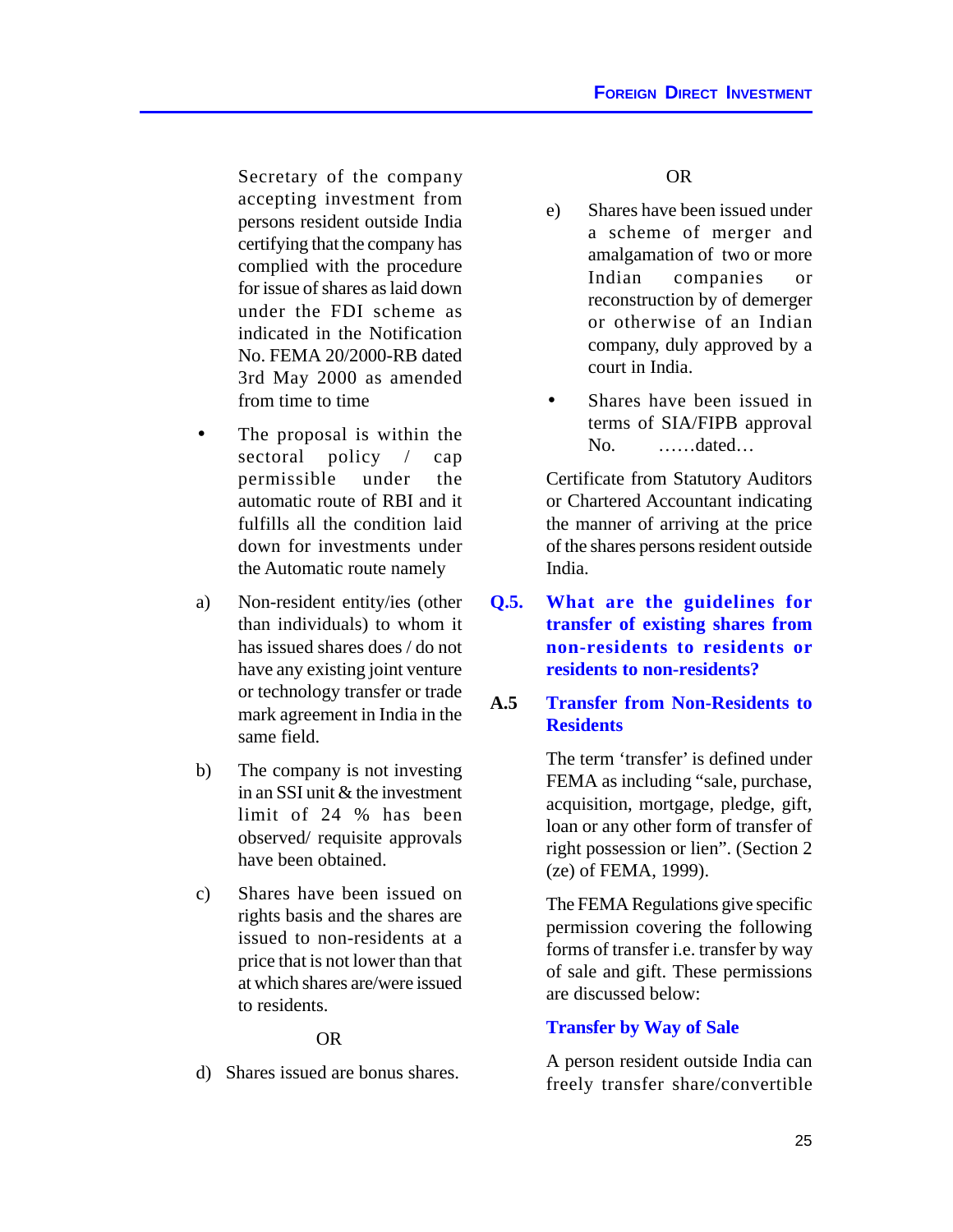

debenture by way of sale to a person resident in India as under

- Any person resident outside India (other than NRls/OCBs) can transfer by way of sale the shares/convertible debentures to any person resident outside India; subject to the condition that the acquirer or transferee does not have any previous venture or tie-up in India in the same field or sector.
- A non-resident Indian (NRI) or an erstwhile Overseas Corporate Body may transfer by way of sale, the shares/ convertible debentures held by him to another NRI only.
- Any person resident outside India may sell share/convertible debenture acquired in accordance with FEMA Regulations on a recognized Stock Exchange in India through a registered broker.

# **Transfer by Way of Gift**

A person resident outside India can freely transfer share/convertible debenture by way of gift to a person resident in India as under

Any person resident outside India, (not being a non-resident Indian or an erstwhile overseas corporate body), can transfer by way of gift the shares/ convertible debentures to any person resident outside India; subject to the condition that the

acquirer or transferee does not have any previous venture or tie up in India in the same field or sector.

- A non-resident Indian (NRI) may transfer by way of gift, the shares/convertible debentures held by him to another NRI only.
- Any person resident outside India may transfer share/ convertible debenture to a person resident in India by way of gift.

#### **TRANSFER FROM RESIDENT TO NON-RESIDENT**

**Transfer by Way of Sale-General Permission under Regulation 10 of Notification No. FEMA 20/2000-RB dated May 2000.**

A person resident in India may transfer to a person resident outside India any share/ convertible debenture of an Indian Company whose activities fall under the Automatic Route for FDI subject to the Sectoral Limits, **by way of sale** subject to complying with pricing guidelines, documentation and reporting requirements for such transfers, as may be specified by the Reserve Bank of India from time to time.

This general permission is not available where:

Indian Company whose shares or convertible debentures are proposed to be transferred is in financial service sector. Financial services sector means service rendered by banking and non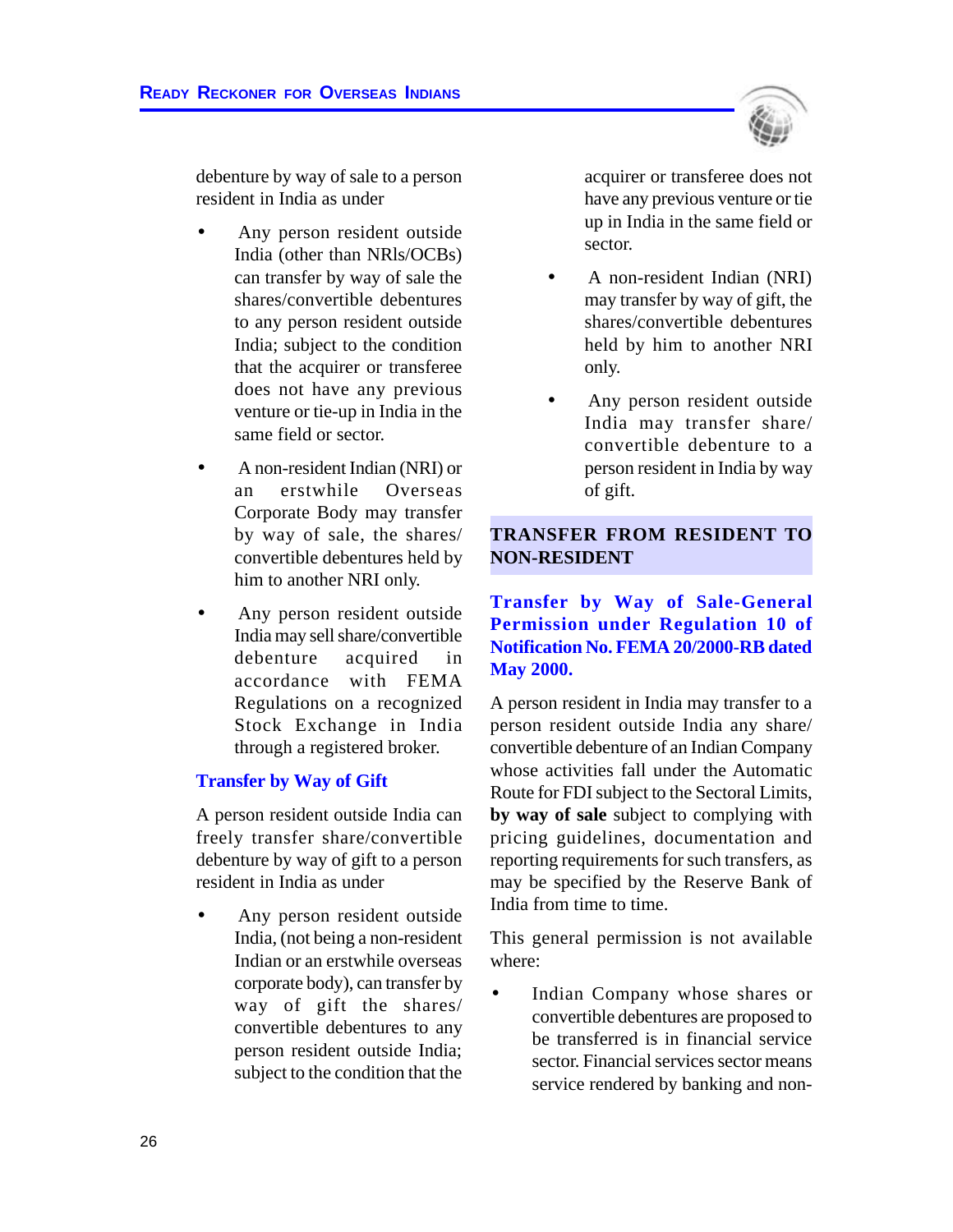banking companies regulated by the Reserve Bank, Insurance companies regulated by Insurance Regulatory and Development Authority (IRDA) and other companies regulated by any other financial regulator, as the case may be.

The transfer falls within the provisions of SEBI (Substantial Acquisition of Shares and Takeovers) Regulations, 1997

# **Transfer by Way of Gift**

A person resident in India can transfer by way of gift shares to a person resident outside India in the following ways:

- A person resident in India who proposes to transfer to a person resident outside India [other than erstwhile OCBs] any security **by way of gift**, shall make an application to the Central Office of the Foreign Exchange Department, Reserve Bank of India furnishing the following information, namely:
- Name and address of the transferor and the proposed transferee
- Relationship between the transferor and the proposed transferee
- Reasons for making the gift. The gifts are permissible up to a limit of:
	- (i) 5% of the paid up capital of the company per donee, and
	- (ii) Amount does not exceed USD 25,000 per calendar year for each donor. The valuation of these shares shall be in accordance with pricing guidelines prescribed.

# **Q.6. What if the transfer from resident to non-resident does not fall under the above facility?**

- A.6. In case the transfer does not fit into any of the above, either the transferor (resident) or the transferee (nonresident) can make an application for the Reserve Bank's permission for the transfer. The application has to be accompanied with the following documents;
	- A copy of FIPB approval (if required).
	- Consent letter from transferor and transferee clearly indicating the number of shares, name of the investee Company and the price at which the transfer is proposed to be effected.
	- The present /post transfer shareholding pattern of the Indian investee company showing the equity participation by residents and non-residents category-wise.
	- Copies of the Reserve Bank of India's approvals/ acknowledged copies of FC-GPR evidencing the existing holding of non-residents.
	- If the sellers/transferors are NRls / OCBs, the copies of the Reserve Bank of India's approvals evidencing the shares held by them on repatriation / non-repatriation basis.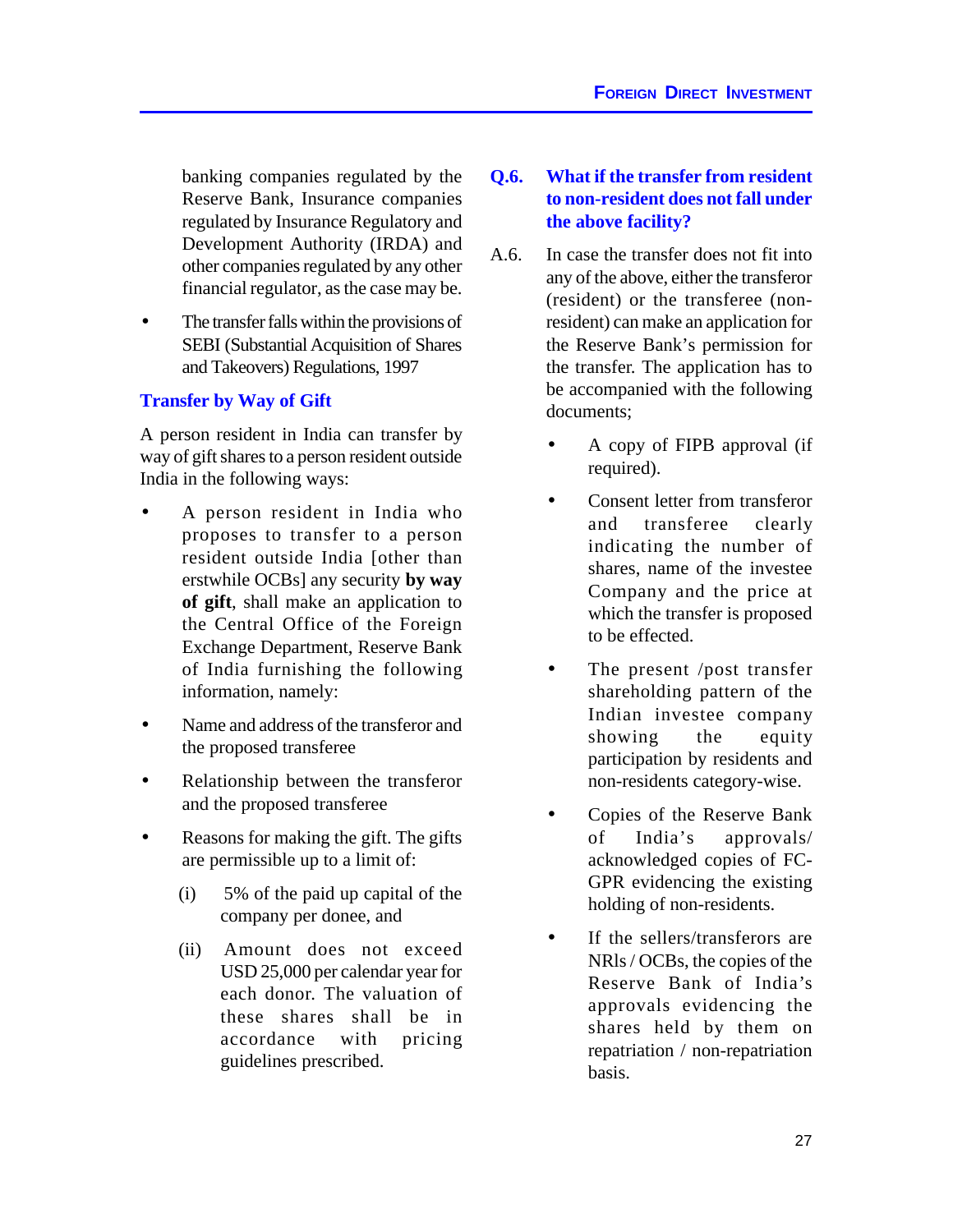- Open Offer document filed with SEBI if the acquisition of shares by non-resident is under SEBI Takeover Regulations.
- Fair Valuation Certificate from Chartered Accountant indicating the value of shares as per the following guideline.
- In the case of unlisted shares the fair value is worked out as per the erstwhile Controller of Capital Issue/s.
- For listed shares, the price worked out is not less than the higher of average weekly high and low quotations for 6 months and average of daily high and low quotation or two weeks preceding 30 days prior to the date of making application to FIPB.

# **Q.7. Are the investments and profits earned in India repatriable?**

A.7. All foreign investments are freely repatriable except for the cases where NRls choose to invest specifically under non-repatriable schemes. Dividends declared on foreign investments can be remitted freely through an Authorised Dealer.

# **Q.8. What are the guidelines on issue and valuation of shares in case of existing companies?**

Α.8. • Allotment of shares on preferential basis shall be as per the requirements of the Companies Act, 1956, which will require special resolution in case of a public limited company.

- In case of listed companies, valuation shall be as per the Reserve Bank of India /SEBI guidelines as follows:
- The issue price shall be either at:
- a) The average of the weekly high and low of the closing prices of the related shares quoted on the stock exchange during the six months preceding the relevant date or
- b) The average of the weekly high and low of the closing prices of the related shares quoted on the stock exchange during the two weeks preceding the relevant date.

In case of unlisted companies, valuation shall be done in accordance with the guidelines issued by the erstwhile Controller of Capital Issues.

# **Q.9. What are the regulations pertaining to issue of ADRs/GDRs by Indian companies?**

A.9. Indian companies are allowed to raise capital in the international market through the issue of ADRs/ GDR. They can issue ADRs/GDRs without obtaining prior approval from RBI if it is eligible to issue ADRs/GDRs in terms of the Scheme for issue of foreign currency Convertible Bonds and Ordinary Shares (Through Depository Receipt

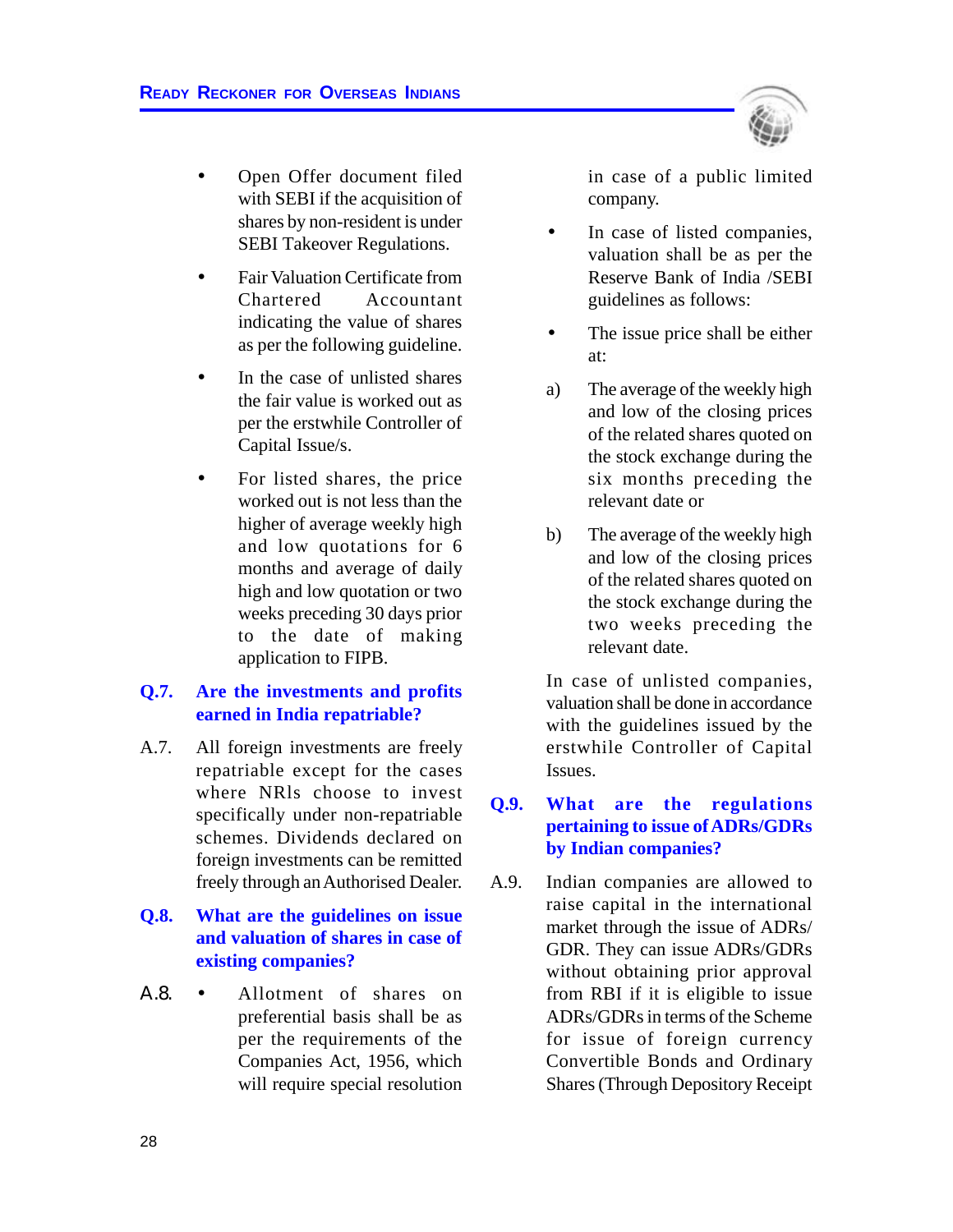Mechanism) Scheme, 1993 and subsequent guidelines issued by Ministry of Finance, Government of India.

After the issue of ADRs/GDRs, the company has to file a return in the proforma given in Annexure 'C' to the RBI Notification No. FEMA.20/ 2000-RB dated May 3, 2000. The company is also required to file a quarterly return in a form specified in Annexure 'D' of the same regulations.

There are no end-use restrictions on GDR/ADR issue proceeds, except for an express ban on investment in real estate stock markets.

## **Q. 10. What is meant by Sponsored ADR & Two-way fungibility Scheme of ADR/GDR?**

**A.10. Sponsored ADR/GDR**: An Indian company may sponsor an issue of ADR/GDR with an overseas depository against shares held by its shareholders at a price to be determined by the Lead Manager. The Operative guidelines for the same have been issued vide A.P. (DIR Series) Circular No.52 dated November 23, 2002.

> **Two-way Fungibility Scheme:** Under the limited Two-way fungibility Scheme, a registered broker in India can purchase shares of an Indian company on behalf of a person resident outside India for the purpose of converting the shares so purchased into ADRs/GDRs. The operative guidelines for the same

have been issued vide A.P. (DIR Series) Circular No.21 dated February 13,2002. The Scheme provides for purchase and reconversion of only as many shares into ADRs/GDRs which are equal to or less than the number of shares emerging on surrender of ADRs/ GDRs which have been actually sold in the market. Thus, it is only a limited two-way fungibility wherein the headroom available for fresh purchase of shares from domestic market is restricted to the number of converted shares sold in the domestic market by non-resident investors. So long ADRs/GDRs are quoted at discounts to the value of shares in domestic market; an investor will gain by converting the ADRs/GDRs into underlying shares and selling them in the domestic market. In case of ADRs/GDRs being quoted at premium, there will be demand for reverse fungibility i.e. purchase of shares domestic market for reconversion into ADRs/GDRs. The scheme is operationalised through the Custodian of securities and stockbrokers under SEBI.

## **Q.11. Can Indian companies issue Foreign Currency Convertible Bonds (FCCBs)?**

A.11. FCCBs can be issued by Indian companies in the overseas market in accordance with Scheme for Issue of foreign Currency Convertible Bonds and Ordinary Shares (Through Depository Receipt Mechanism) Scheme, 1993.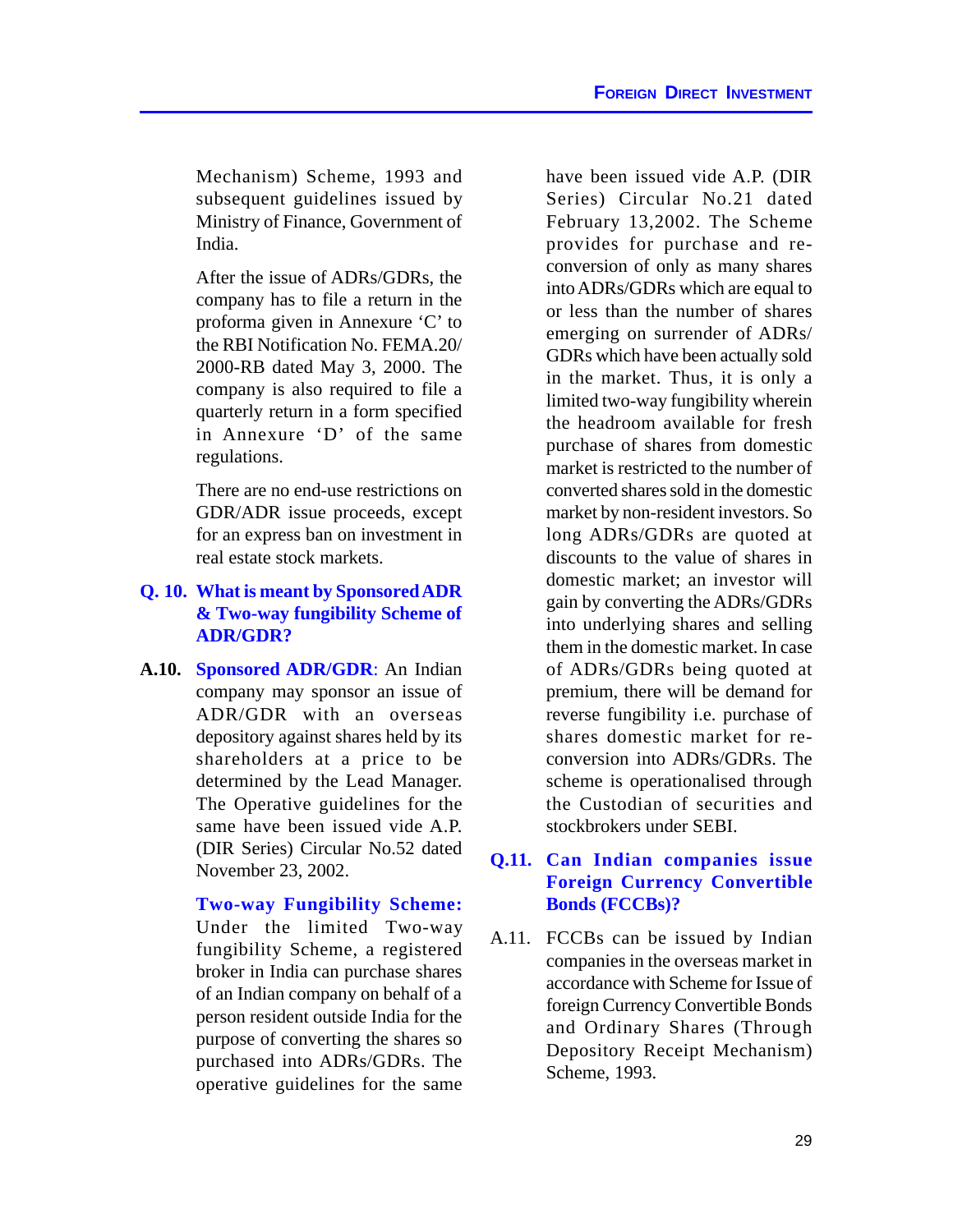The FCCB issue needs to conform to External Commercial Borrowing guidelines, issued by RBI vide Notification No. FEMA 3/2000 dated May 3, 2000 as amended from time to time.

- **Q.12. Can I invest through Preference Shares? What are the regulations applicable in case of such investments?**
- A.12. Foreign investment through preference shares is treated as foreign direct investment. Foreign investment in preference shares is considered as part of share capital and fall outside the External Commercial Borrowing (ECB) guidelines/cap.

Preference shares to be treated as foreign direct equity for purpose of sectoral caps on foreign equity, where such caps are prescribed, provided they carry a conversion option. If the preference shares are structured without such conversion option, they would fall outside the foreign direct equity cap.

## **Q.13. Can shares be issued against Lumpsum Fee, Royalty and ECB?**

A.13. Issue of equity shares against lump sum fee, royalty and external commercial borrowings (ECBs) in convertible foreign currency are permitted, subject to meeting all applicable tax liabilities and sector specific guidelines.

- **Q.14. Other than issue of shares under Automatic /Government Route, what other general permissions are available under Notification No.FEMA 20 dated 3-5-2000?**
- A.14 Issue of shares under ESOP by Indian companies to its employees or employees of its joint venture or wholly owned subsidiary abroad who are resident outside India directly or through a Trust up to 5% of the paid up capital of the company.

Issue and acquisition of shares by non-residents after merger or demerger or amalgamation of Indian companies.

Issue shares or preference shares or convertible debentures on rights basis by an Indian company to a person resident outside India.

#### **Q.15. Can I invest in unlisted shares issued by a company in India?**

A.15 As per the regulations/guidelines issued by the Reserve Bank of India/ Government of India, investment can be made in unlisted shares of Indian companies.

### **Q.16. Can a foreigner set up a partnership / proprietorship concern in India?**

Only NRls/PIOs are allowed to set up partnership/proprietorship concerns in India. Even for NRls/ PIOs investment is allowed on nonrepatriation basis.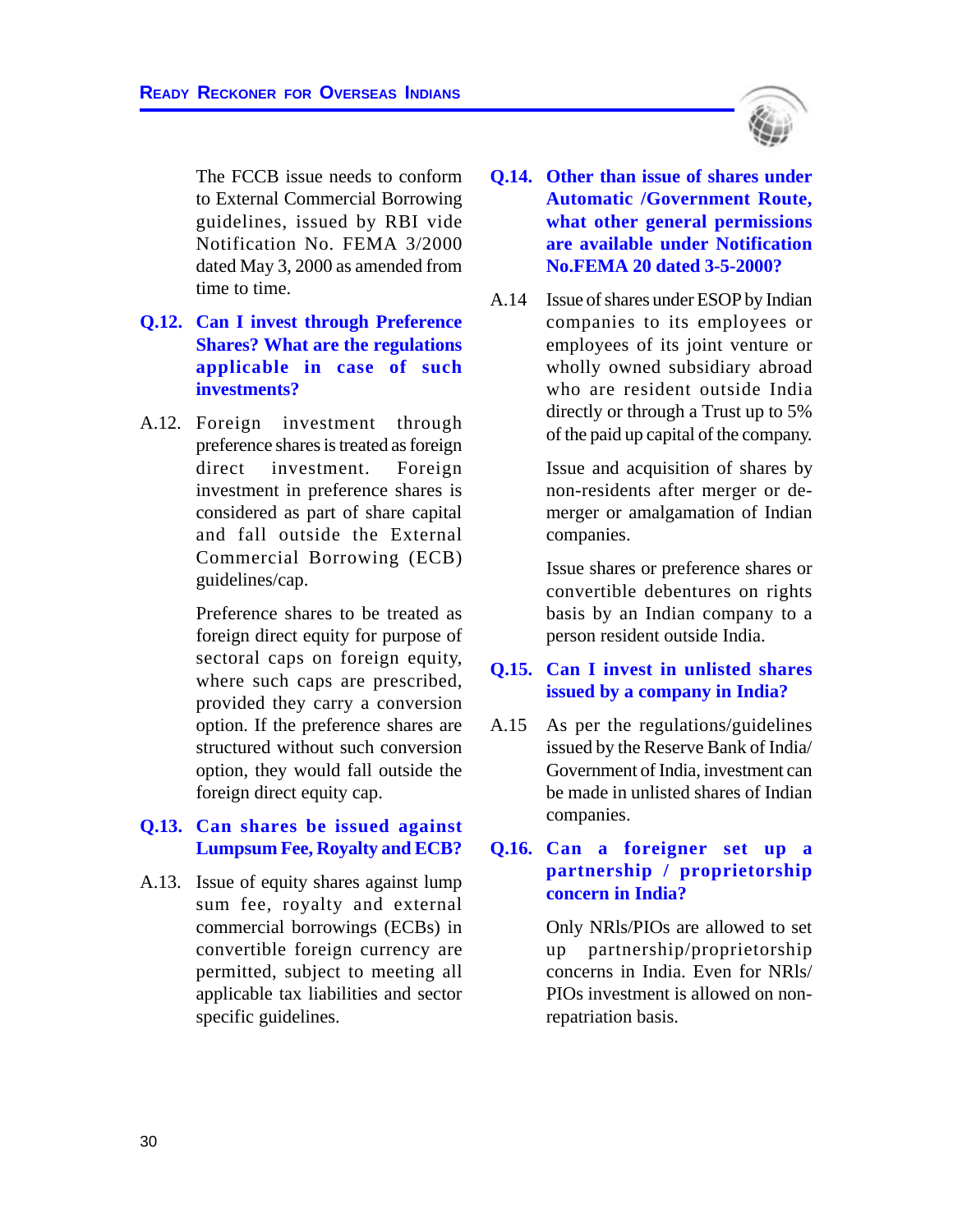## **Q.17. Can I invest in Rights shares issued by an Indian company at a discount?**

- A.17. There are no restrictions under FEMA for investment in Rights shares at a discount, provided the rights shares so issued are being offered at the same price to residents and non-residents.
- **Q.18. What are the payment parameters for foreign technology transfer under the Automatic Route of Reserve Bank of India? How should royalty be calculated?**
- A.18. Payments for foreign technology collaboration by Indian companies are allowed under the automatic route subject to the following limits:
	- Lump sum payments not exceeding US\$ 2 million.
	- Royalty payable being limited to 5 per cent for domestic sales and 8 per cent for exports, without any restriction on the duration of the royalty payments.
	- The royalty limits are net of taxes and are calculated according to standard conditions.
	- The royalty will be calculated on the basis of the net exfactory sale price of the product, exclusive of excise duties minus cost of the standard bought-out

components and the landed cost of imported components, irrespective of the source of procurement including ocean freight, insurance, custom duties, etc.

- RBI has delegated the powers to ADs to make payment of royalty under such agreements. The requirement of registration of the agreement with the Regional Office of Reserve Bank of India has been done away with.
- **Q.19. What should be done, if Automatic Route of Reserve Bank of India for technology transfer is not available?**
- A.19. Proposals, which do not satisfy the parameters prescribed for automatic route of RBI, require clearance from Department of Industrial Policy and Promotion, Ministry of Commerce and Industry, Government of India.

## **Q.20. What are the regulations for Foreign Venture Capital Investment?**

A.20. A SEBI registered Foreign Venture Capital Investor with general permission from the Reserve Bank of India can invest in a Venture Capital Fund or an Indian Venture Capital Undertaking, in the manner and subject to the terms and conditions specified in schedule 6 of RBI Notification No. FEMA 20/ 2000-RB dated May 3, 2000 as amended from time to time.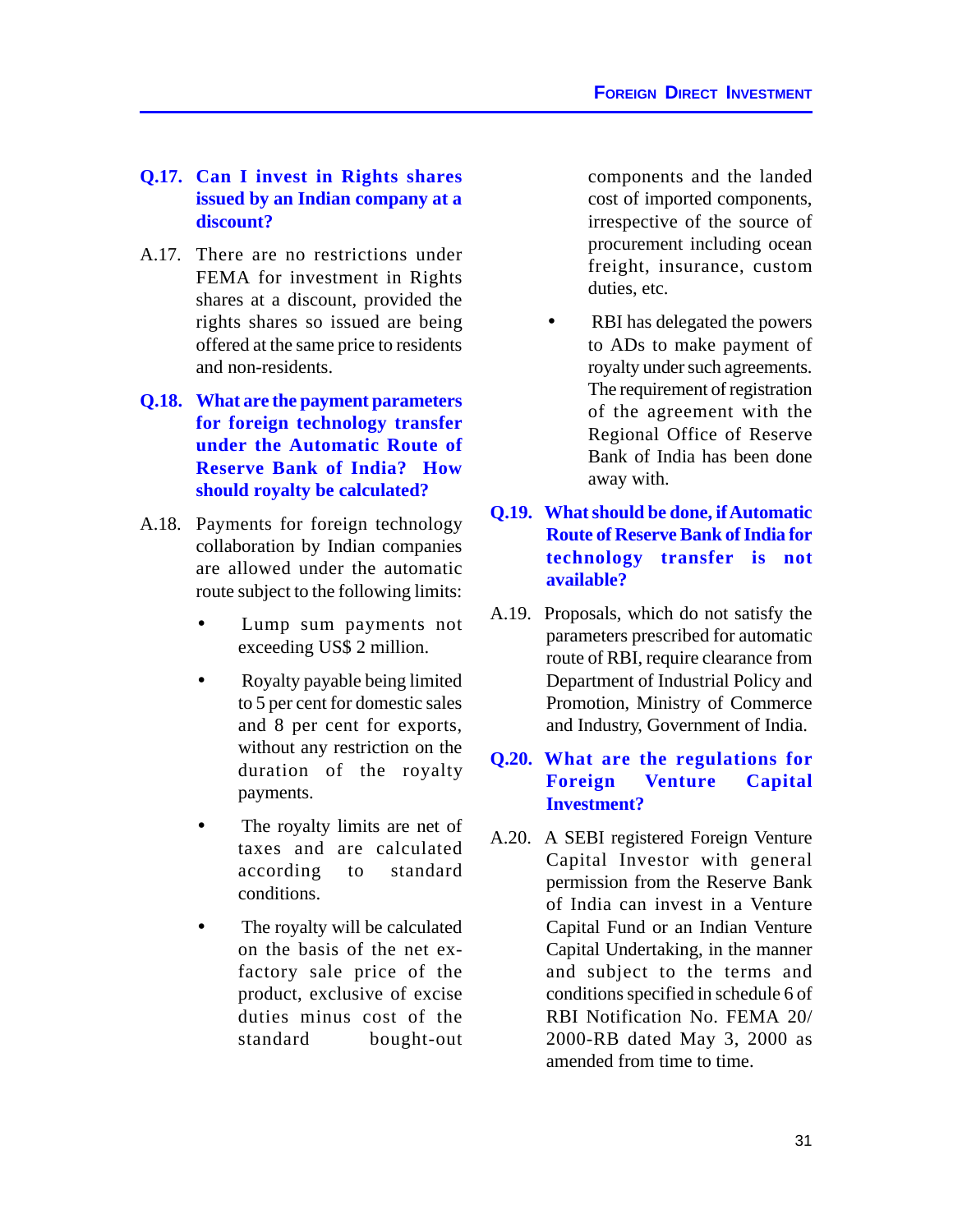

# PORTFOLIO INVESTMENTS

#### **PORTFOLIO INVESTMENTS BY NRIS**

#### **Portfolio Investment Scheme**

Non-Resident Indians (NRIs) are eligible to purchase shares and convertible debentures issued by Indian companies under the Portfolio Investment Scheme (PIS).NRIs can approach the designated branch of any Authorized Dealer (AD) bank authorized by RBI to administer the Portfolio Investment Scheme for permission to open a NRI/NRO account under the Scheme for routing investments.

## **Investments by Non-Resident Indians (NRIs)**

NRIs are allowed to invest in shares of listed Indian companies in recognized Stock Exchange under the PIS. NRIs can invest on repatriation and non-repatriation basis under PIS route upto 5% of the paid up capital of the company/ paid-up value of each series of debentures of listed Indian companies. The aggregate paid-up value of shares/ convertible debentures purchased by all NRIs cannot exceed 10% of the paid-up capital of the company. The aggregate ceiling of 10% can be raised to 24%, if the General Body of the Indian company passes a special resolution to that effect.The NRI investor has to take delivery of the shares purchased and give delivery of shares sold.Payment for purchase of shares and/or debentures on

repatriation basis has to be made by way of inward remittance of foreign exchange through normal banking channels or out of funds held in NRE/FCNR account maintained in India. If the shares are purchased on non-repatriation basis, the NRIs can also utilize their funds in NRO account in addition to the above. The link office of the designated branch of an AD bank shall furnish to the Reserve Bank, a report on a daily basis on PIS transactions undertaken by it, such report can be furnished on-line or on a floppy to RBI.

**Shares Purchased by NRIs on the Stock Exchange Under PIS cannot be Transferred by Way of Sale Under Private Arrangement or By Way of Gift to a Person Resident in India or Outside India without Prior Approval of RBI.**

NRIs are allowed to invest in Exchange Trade Derivative Contracts approved by SEBI from time to time out of Rupee funds held in India on non-repatriation basis subject to the limits prescribed by SEBI.

## **Monitoring of Investment Position by RBI Caution List**

Reserve Bank monitors the investment position of NRIs in listed Indian companies, reported by Custodian Banks on a daily basis in Forms LEC (NRI).When the total holdings of NRIs under the Scheme reach the trigger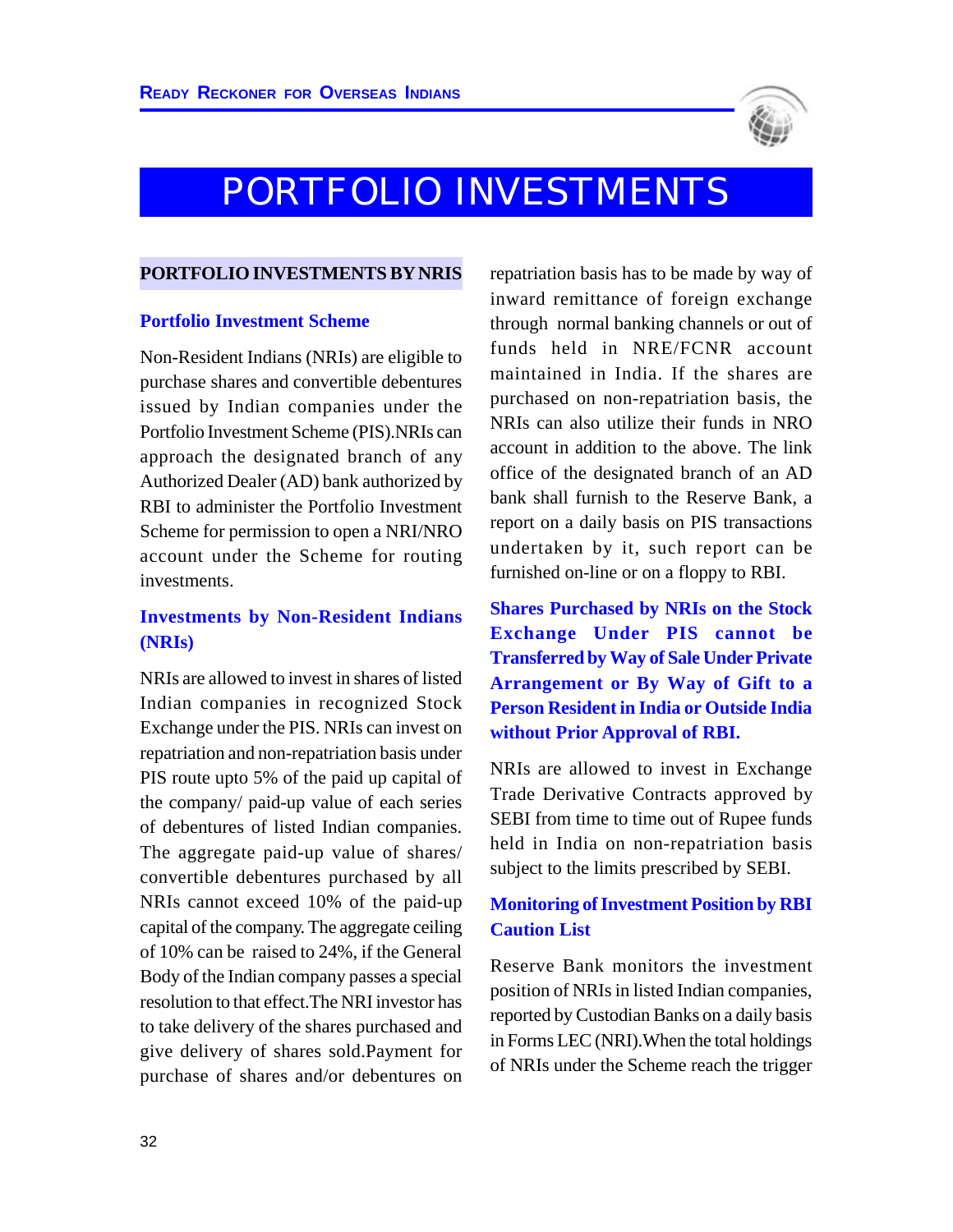limit, which is 2% below the applicable limit, Reserve Bank will issue a notice to all designated branches of Authorized Dealer banks stating that any further purchases of shares of the particular Indian company will require prior approval of Reserve Bank. (For companies with paid-up capital of Rs. 1000 Crores and above, the trigger limit is 0.5% below the applicable limit).

#### **Ban List**

Once the shareholding by NRIs reaches the overall ceiling / sectoral cap / statutory limit, Reserve Bank puts the company on the Ban List. Once a company is placed on the Ban list, no NRI can purchase the shares of the Company under the portfolio Investment Scheme.

# **FREQUENTLY ASKED QUESTIONS (FAQs)**

# **FOREIGN PORTFOLIO INVESTMENT**

- **Q. 1. What are the regulations regarding Portfolio Investments by Foreign Institutional Investors (FIIs)?**
- A.1. Investment by FIIs is regulated under SEBI (FII) Regulations, 1995 and Regulation 5(2) of FEMA Notification No 20 dated May 3, 2000. FIIs include Asset Management Companies, Pension Funds, Mutual Funds, and Investment Trusts as Nominee Companies,

Incorporated / Institutional Portfolio Managers or their Power of Attorney holders, University Funds, Endowment Foundations, Charitable Trusts and Charitable Societies.

- SEBI acts as the nodal point in the registration of FIIs. The Reserve Bank of India has granted General Permission to SEBI Registered FIIs to invest in India under the Portfolio Investment Scheme (PIS).
- Investment by .individual. FIIs cannot exceed 10% of paid up capital. Investment by foreign registered as sub accounts of FIIs cannot exceed 5% of paid up capital. All FIIs and their sub-accounts taken together cannot acquire more than 24% of the paid up capital of an Indian Company. An Indian Company can raise the 24% ceiling to the Sectoral Cap / Statutory Ceiling, as applicable, by passing a resolution by its Board of Directors followed by passing a Special Resolution to that effect by their General Body.
- **Q.2. What are the regulations regarding Portfolio Investments by NRls/PIOs?**
- A.2. Non Resident Indian (NRls)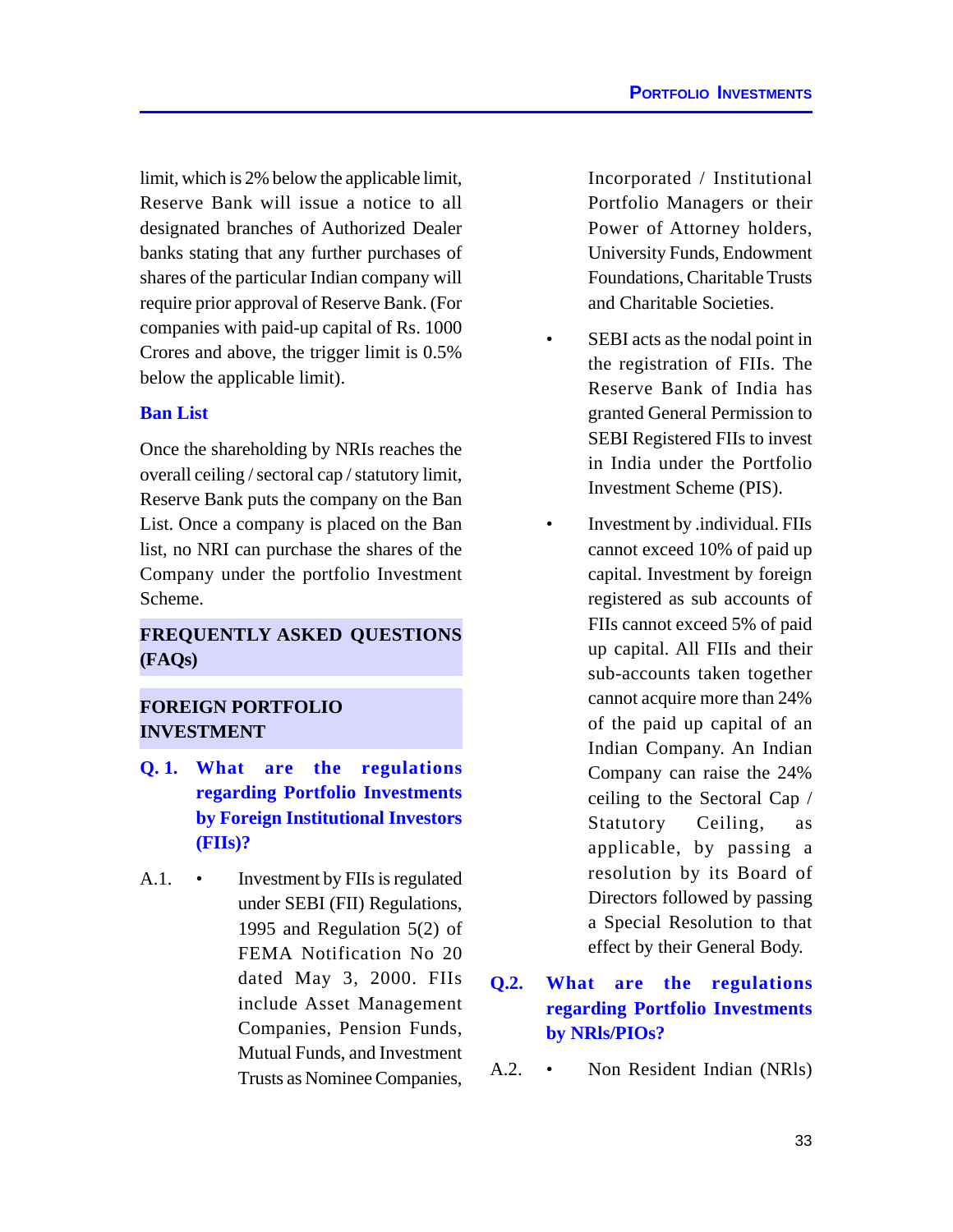

and Persons of Indian Origin (PIOs) can purchase/sell shares/convertible debentures of Indian Companies on Stock Exchanges under Portfolio Investment Scheme. For this purpose, the NRI/PIO has to apply to a designated branch of a bank, which deals in Portfolio Investment. All sale/ purchase transactions are to be routed through the designated branch.

- An NRI or a PIO can purchase shares up to 5% of the paid up capital of an Indian company. All NRls/PIOs taken together cannot purchase more than 10% of the paid up value of the company. (This limit can be increased by the Indian company to 24% by passing a General Body resolution).
- The sale proceeds of the repatriable investments can be credited to the NRE/NRO etc. accounts of the NRI/PIO, whereas the sale of nonrepatriable investment can be credited only to NRO accounts.

The sale of shares will be subject to payment of applicable taxes.

**Investment in Government Securities and Corporate Debt**

- **Q.3. Can a Non-resident Indian invest in Government Securities/ Treasury bills and Corporate debt?**
- A.3. Under the FEMA Regulations only NRls and SEBI registered FIIs are permitted to purchase Government Securities/Treasury bills and corporate debt. The details are as under;
	- I. A Non-resident Indian can purchase,
	- a) Government dated securities (other than bearer securities) or treasury bills or units of domestic mutual funds;
	- b) bonds issued by a public sector undertaking (PSU) in India;
	- c) Shares in Public Sector Enterprises being disinvested by the Government of India.

They can also invest, on nonrepatriation basis, in dated Government securities (other than bearer securities), treasury bills, units of domestic mutual funds, units of Money Market Mutual Funds in India, or National Plan/Savings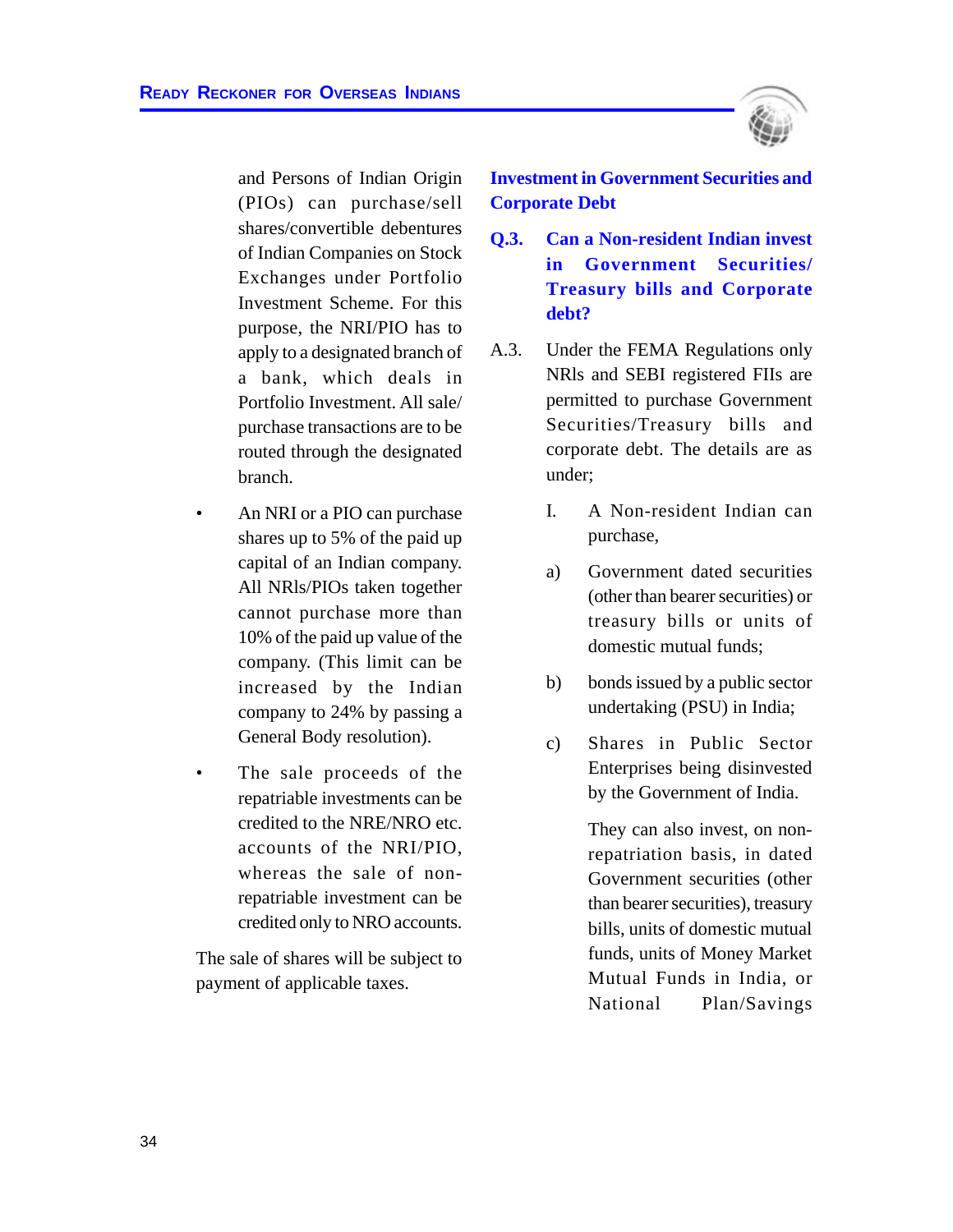Certificates on non repatriation basis. The guidelines for these schemes are framed by the concerned Government agencies.

- II. A SEBI registered Foreign Institutional Investor may purchase, on repatriation basis, dated Government securities/ treasury bills, non-convertible debentures/bonds issued by an Indian company and units of domestic mutual funds either directly from such securities or through a registered stockbroker on a recognised stock exchange in India. The FIIs is required to ensure that,
- a) The FII allocation of its total investment between equity and debt instruments (including dated Government Securities and Treasury Bills in the Indian capital market) should not exceed the ratio of 70:30.

b) In case the FII is set-up as a 100% debt FII, it can invest the entire corpus in dated Government Securities including Treasury Bills,- nonconvertible debentures/bonds issued by an Indian company subject to limits, if any, stipulated by SEBI in this regard.

The Investment in Government Securities/Treasury Bills and Corporate debt is subject to a ceiling decided in consultation with the Government of India. Investment limit for the FIIs as a group in Government securities currently is USD 3.2 Billion. The limit for Investment in Corporate debt is USD 1.5 billion. At present, the FIIs can also invest in Innovative instruments such as upper tier-II capital upto a limit of USD 500 million.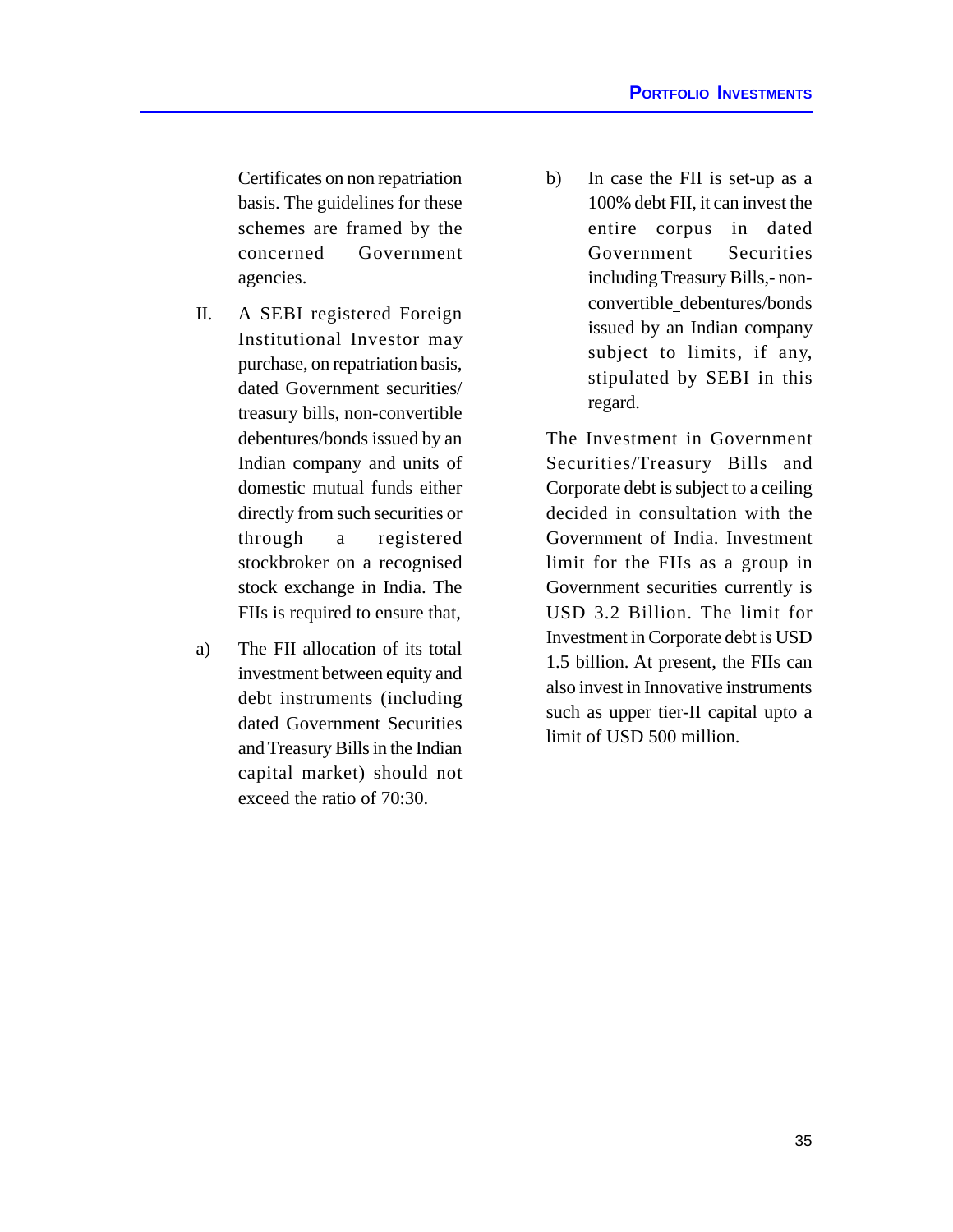

# ACQUSITION AND TRANSFER OF IMMOVABLE PROPERTY IN INDIA

# **ACQUISITION AND TRANSFER OF IMMOVABLE PROPERTY IN INDIA**

A person resident outside India who is a citizen of India (NRI) can acquire by way of purchase, any immovable property in India other than agricultural land/plantation property/farm house. He can transfer any immovable property other than agricultural or plantation property or farm house to:

- a) A person resident outside India who is a citizen of India or
- b) A person of Indian origin resident outside India or
- c) A person resident in India.He may transfer agricultural land/ plantation property / farm house acquired by way of inheritance, only to Indian citizens permanently residing in India.Payment for acquisition of property can be made out of:
	- i. Funds received in India through normal banking channels by way of inward remittance from any place of India or
	- ii. Funds held in any non-resident account maintained in accordance with the provisions of the Foreign Exchange

Management Act, 1999 and the regulations made by Reserve Bank Of India from time to time.Such payment can not be made either by traveller's cheque or by foreign currency notes or by other mode than those specially mentioned above.

A person resident outside India who is a person of Indian Origin (PIO) can acquire any immovable property in India other than agricultural land / farm house / plantation property:-

- i. By way of purchase out of funds received by way of inward remittance through normal banking channels or by debit to his NRE/ FCNR(B)/ NRO account.
- ii. By way of gift from a person resident in India or a NRI or a PIO.By way of inheritance from any a person resident in India or a person resident outside India who had acquired such property in accordance with the provisions of the foreign exchange law in force or FEMA regulations at the time of acquisition of the property.

A PIO may transfer any immoveable property other than agricultural land / Plantation property / farm house in Indiaa)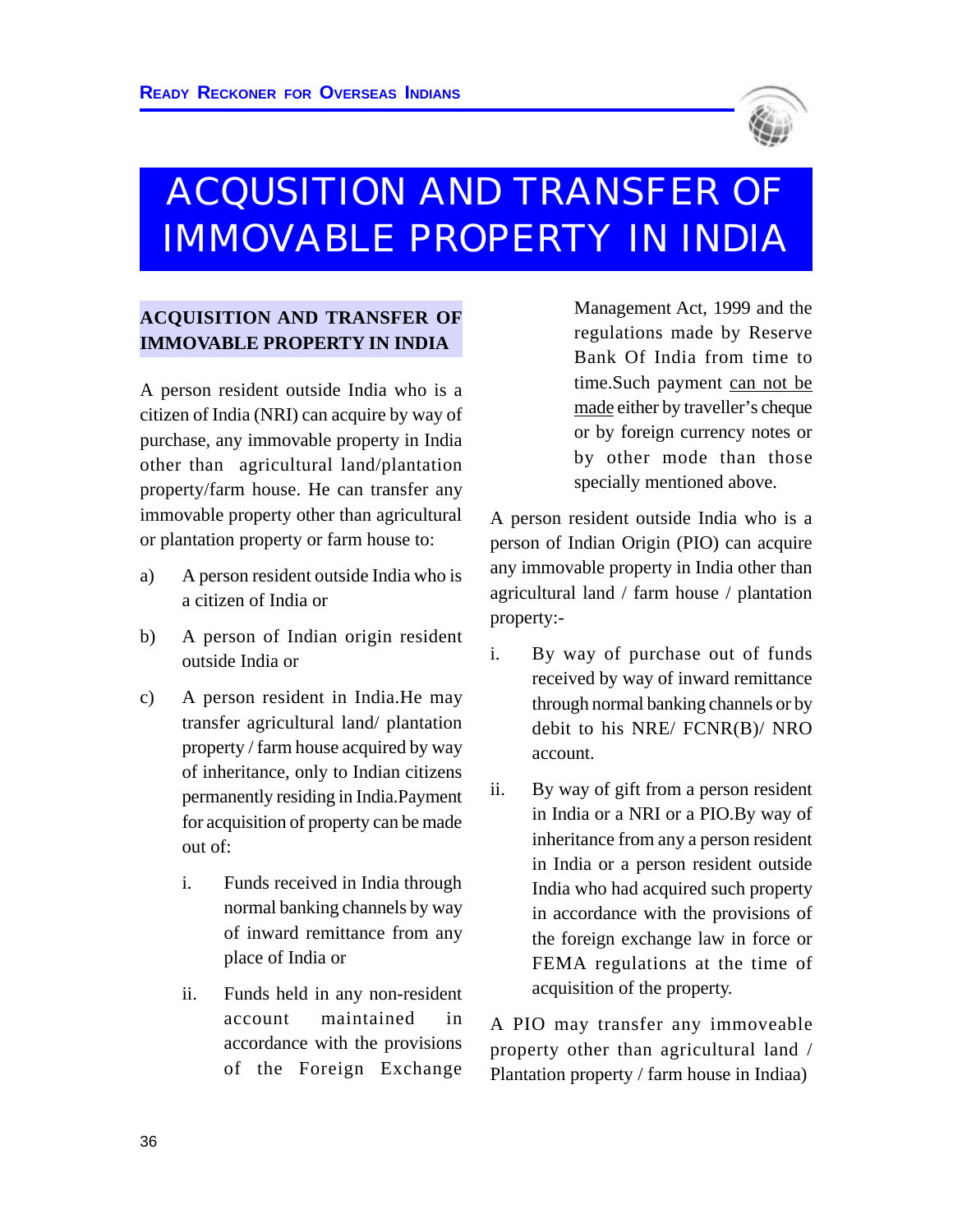By way of sale to a person resident in India.b) By way of gift to a person resident in India or a Non resident Indian or a PIO.A PIO may transfer agricultural land / Plantation property / farm house in India by way of sale or gift to person resident in India who is a citizen of India.

# **PURCHASE / SALE OF IMMOVABLE PROPERTY BY FOREIGN EMBASSIES / DIPLOMATS / CONSULATE GENERAL**

Foreign Embassy / Consulate as well as Diplomatic personnel in India are allowed to purchase / sell immovable property in India other than agricultural land / plantation property / farm house provided (i) clearance from Government of India , Ministry of External Affairs is obtained for such purchase / sale, and (ii) the consideration for acquisition of immovable property in India is paid out of funds remitted from abroad through banking channel.

# **ACQUISITION OF IMMOVABLE PROPERTY FOR CARRYING ON A PERMITTED ACTIVITY**

A branch, office or other place of business, (excluding a liaison office) in India of a foreign company established with requisite approvals wherever necessary, is eligible to acquire immovable property in India which is neccessary for or incidental to carrying on such activity provided that all applicable laws, rules, regulations or directions in force are duly complied with. The entity/ concerned person is required to file a declaration in the form IPI with Reserve Bank, within ninety days from the date of such acquisition. The non-resident is eligible to transfer by way of mortgage the said the said immovable property to an AD bank as a security for any borrowing.

## **REPATRIATION OF SALE PROCEEDS**

In the event of sale of immovable property other than agricultural land / farm house / plantation property in India by NRI / PIO, the authorized dealer will allow repatriation of sale proceeds outside India provided;i. The immovable property was acquired by the seller in accordance with the provisions of the foreign exchange law in force at the time of acquisition by him or the provisions of FEMA Regulations;ii. The amount to be repatriated does not exceed (a) the amount paid for acquisition of the immovable property in foreign exchange received through normal banking channels or out of fund held in Foreign currency Non-Resident Account or (b) the foreign currency equivalent as on the date of payment, of the amount paid where such payment was made from the funds held in Non-Resident External account for acquisition of the property.iii. In the case of residential property, the repatriation of sale proceeds is restricted to not more than two such properties.In the case of sale of immovable property purchased out of Rupee funds, ADs may allow the facility of repatriation of funds out of balances held by NRIs/PIO in their Non-resident Rupee (NRO) accounts upto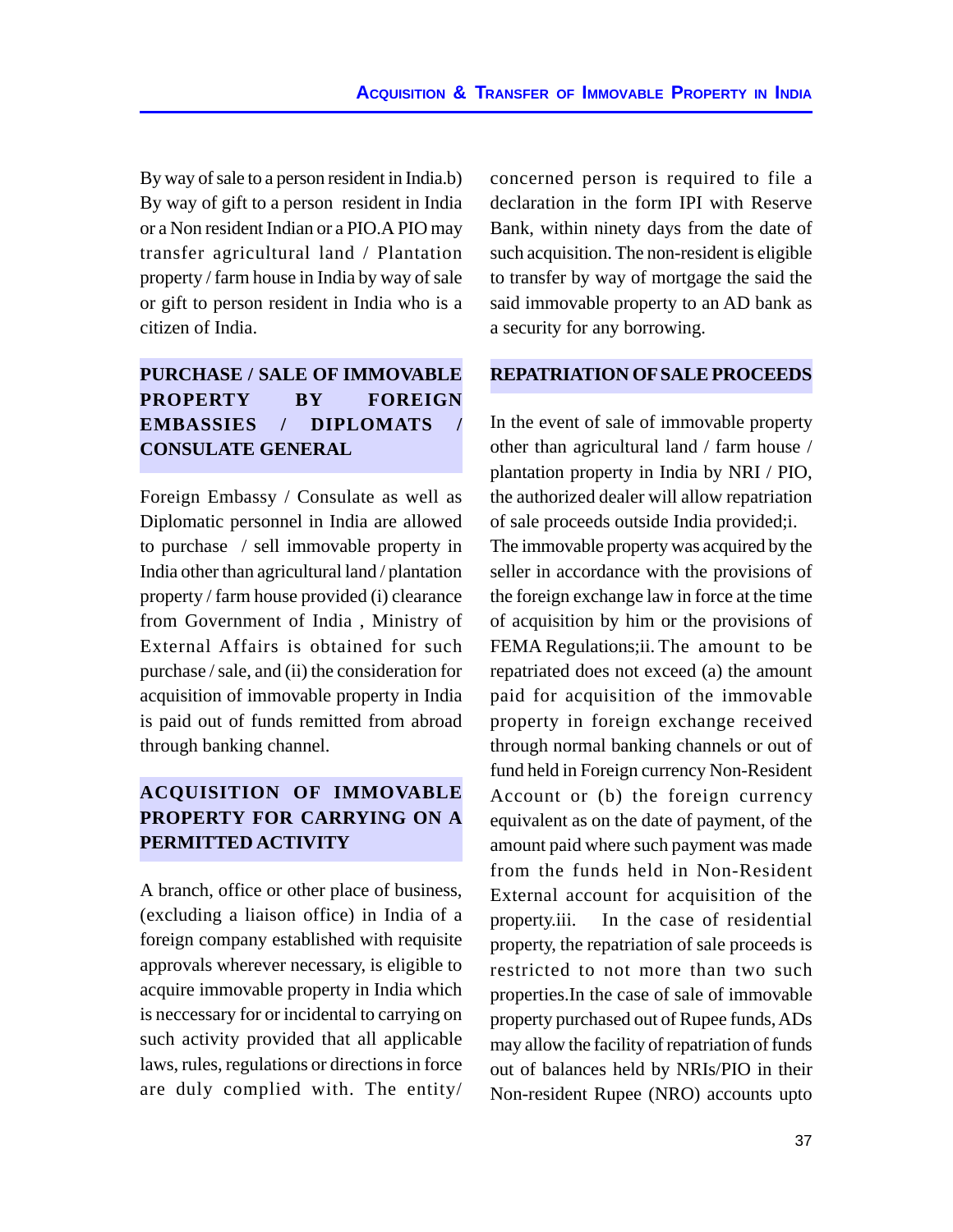

US\$ 1 million per financial year subject to production of undertaking by remitter and a certificate from the Chartered Accountant in the formats prescribed by the CBDT.

# **PRIOR PERMISSION FOR ACQUISITION OR TRANSFER OF IMMOVABLE PROPERTY IN INDIA BY CITIZEN OF CERTAIN COUNTRIES**

No person being a citizen of Pakistan, Bangladesh, Sri Lanka, Afghanistan, China, Iran, Nepal or Bhutan shall acquire or transfer immovable property in India, other than lease, not exceeding five years without prior permission of Reserve Bank. **Foreign nationals of non Indian origin** resident outside India are not permitted to acquire any immovable property in India unless such property is acquired by way of inheritance from a person who was resident in India. Foreign Nationals of non Indian origin who have acquired immovable property in India by way of inheritance with the specific approval of RBI can not transfer such property without prior permission of RBI.

# **FREQUENTLY ASKED QUESTIONS (FAQs)**

## **ACQUISITION OF IMMOVABLE PROPERTY IN INDIA**

- **Q.1 Who can purchase immovable property in India?**
- A.1 Under the general permission available, the following categories

can freely purchase immovable property in India:

- i) Non-Resident Indian (NRI) that is a citizen of India resident outside India
- ii) Person of Indian Origin (PIO) that is an individual (not being a citizen of Pakistan or Bangladesh or Sri Lanka or Afghanistan or China or Iran or Nepal or Bhutan), who
- 1. at any time, held Indian passport, or
- 2. who or either of whose father or grandfather was a citizen of India by virtue of the Constitution of India or the Citizenship Act, 1955 (57 of 1955).

The general permission, however, covers only purchase of residential and commercial property and not for purchase of agricultural land / plantation property / farm house in India.

# **Q.2. Whether NRI/PIO can acquire agricultural land/plantation property/farm house in India?**

A2. No. Since general permission is not available to NRI/PIO to acquire agricultural land/ plantation property / farm house in India, such proposals will require specific approval of Reserve Bank and the proposals are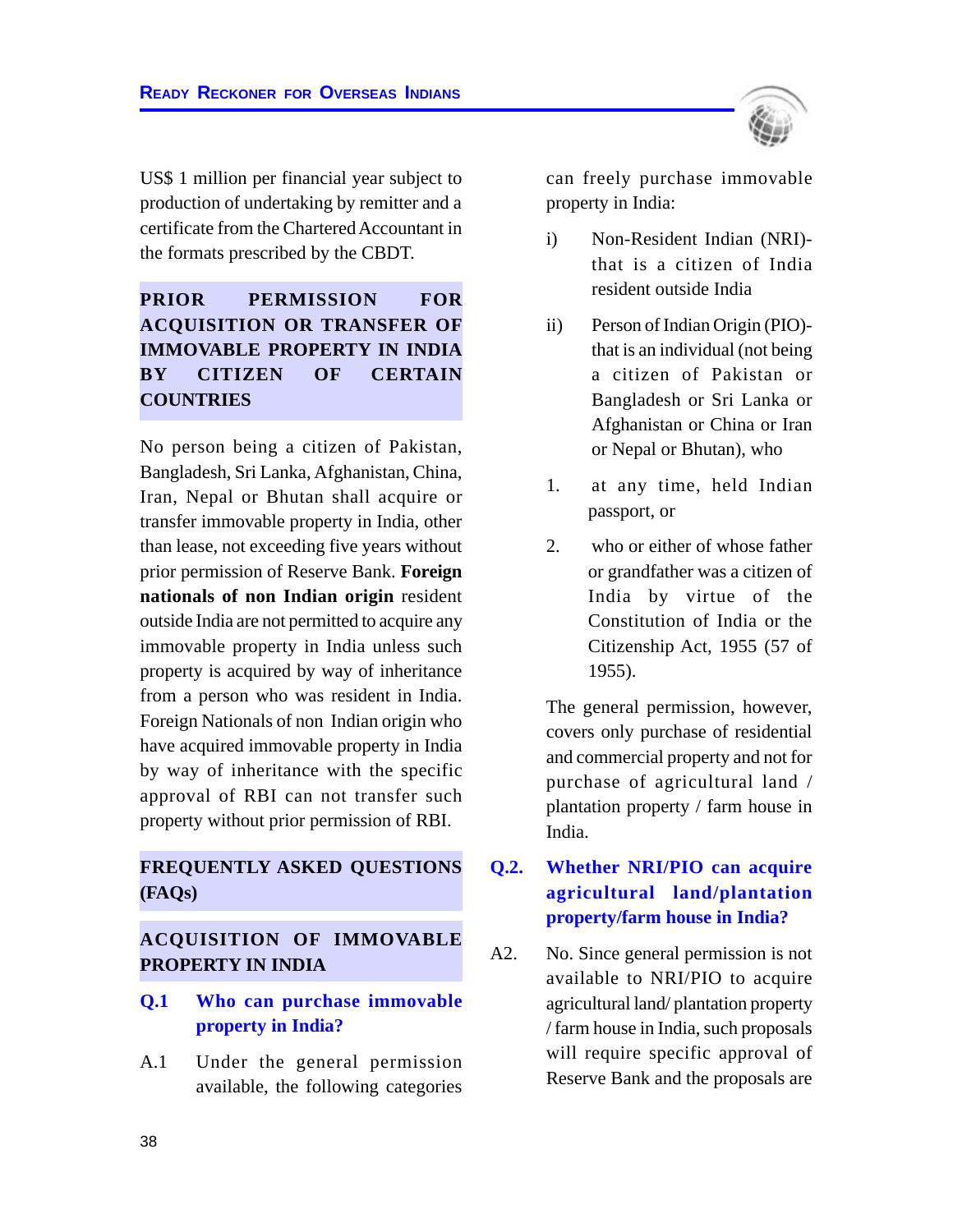considered in consultation with the Government of India.

- **Q.3. Do any documents need to be filed with Reserve Bank of India after purchase?**
- A3. No. An NRI / PIO who has purchased residential/commercial property under general permission, is not required to file any documents with the Reserve Bank.
- **Q.4. How many residential/commercial properties can NRI/PIO purchase under the general permission?**
- A4. There are no restrictions on the number of residential/commercial properties that can be purchased.
- **Q.5. Can a foreign national of non-Indian origin be a second holder to immovable property purchased by NRI/PIO?**
- A5. No.
- **Q.6. Can a foreign national of non-Indian origin resident outside India purchase immovable property in India?**
- A6. No. A foreign national of non-Indian origin, resident outside India cannot purchase any immovable property in India. But, he/she may take residential accommodation on lease provided the period of lease does not exceed five years. In such cases, there is no requirement of taking any

permission of or reporting to Reserve Bank

- **Q.7 Can a foreign national who is a person resident in India purchase immovable property in India?**
- A7. Yes, but the person concerned would have to obtain the approvals, and fulfill the requirements if any, prescribed by other authorities, such as the concerned State Government, etc However, a foreign national resident in India who is a citizen of Pakistan, Bangladesh, Sri Lanka, Afghanistan, China, Iran, Nepal and Bhutan would require prior approval of Reserve Bank. Such requests are considered by Reserve Bank in consultation with the Government of India.

# **Q.8 Can an office of a foreign company purchase immovable property in India?**

A8. A foreign company which has established a Branch Office or other place of business in India, in accordance with FERA / FEMA regulations, can acquire any immovable property in India, which is necessary for or incidental to carrying on such activity. The payment for acquiring such a property should be made by way of foreign inward remittance through proper banking channel. A declaration in form IPI should be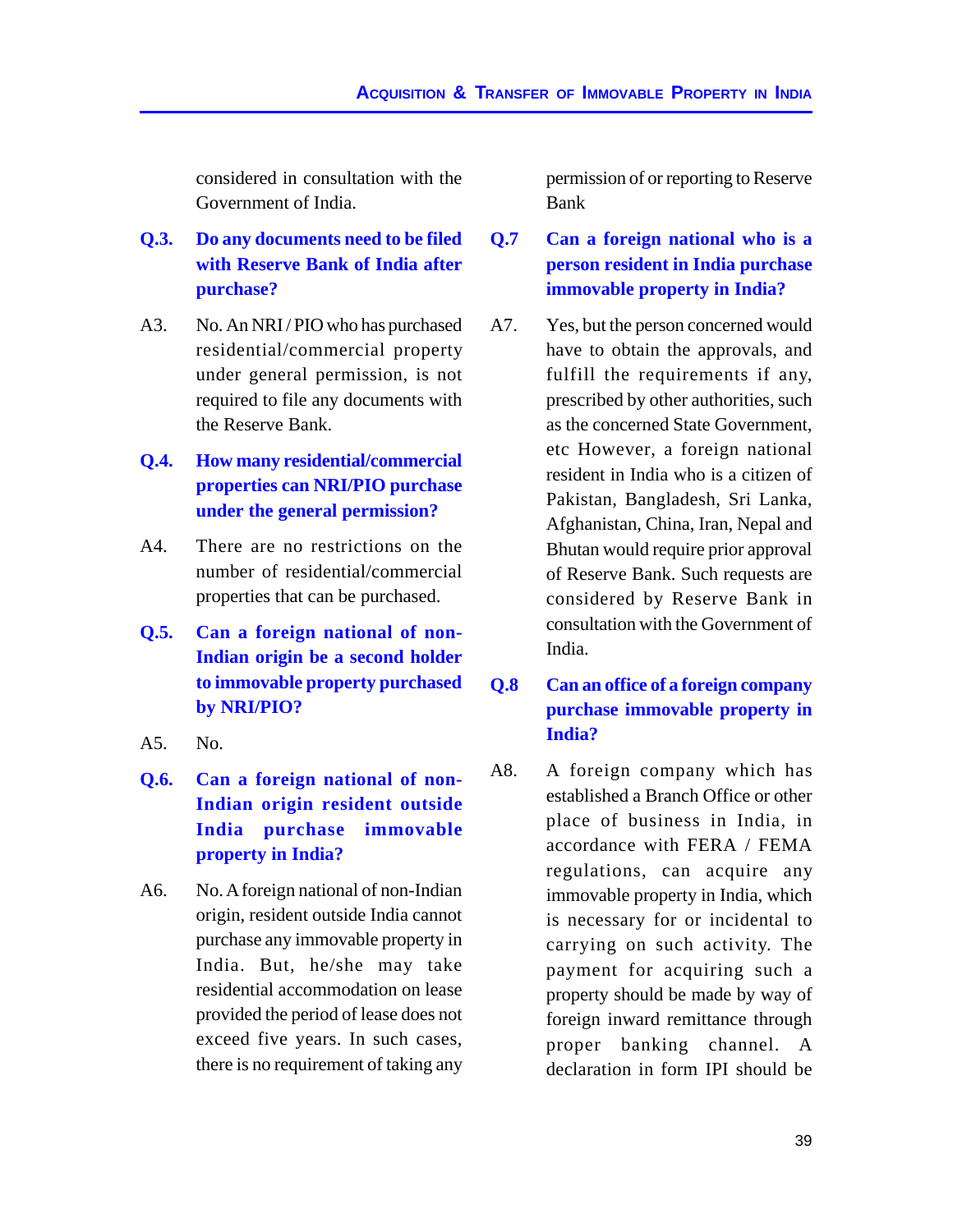filed with Reserve Bank within ninety days from the date of acquiring the property. Such a property can also be mortgaged with an Authorised Dealer as a security for other borrowings. On winding up of the business, the sale proceeds of such property can be repatriated only with the prior approval of Reserve Bank. Further, acquisition of immovable property by entities who had set up Branch Offices in India and incorporated in Pakistan, Bangladesh, Sri Lanka, Afghanistan, China, Iran, Nepal and Bhutan would require prior approval of Reserve Bank to acquire such immovable property. However, if the foreign company has established a Liaison Office, it can not acquire immovable property. In such cases, Liaison Offices can take property by way of lease not exceeding 5 years.

# **Q.9 Whether immovable property in India can be acquired by way of gift?**

- A9. (a) Yes, NRls and PIOs can freely acquire immovable property by way of gift either from
	- i) a person resident in India or
	- ii) an NRI or
	- iii) a PIO.

However, the property can only be commercial or residential. Agricultural land/plantation



property/ farm house in India *cannot* be acquired by way of gift.

(b) A foreign national of non-Indian origin resident outside India cannot acquire any immovable property in India through gift.

# **Q.10. Whether a non-resident can inherit immovable property in India?**

- A.10. Yes, a person resident outside India i.e.
	- i) an NRI
	- ii) a PIO and
	- iii) a foreign national of l1onlndian origin can inherit and hold immovable property in India from a person who was resident in India. However, a citizen of Pakistan, Bangladesh, Sri Lanka, Afghanistan, China, Iran, Nepal and Bhutan should seek specific approval of Reserve Bank.

## **Q.11. From whom can the non-resident inherit immovable property?**

- A.11. A person resident outside India (i.e. NRI or PIO or foreign national of non-Indian origin) can inherit immovable property from
	- (a) a person resident in India.
	- (b) a person resident outside India.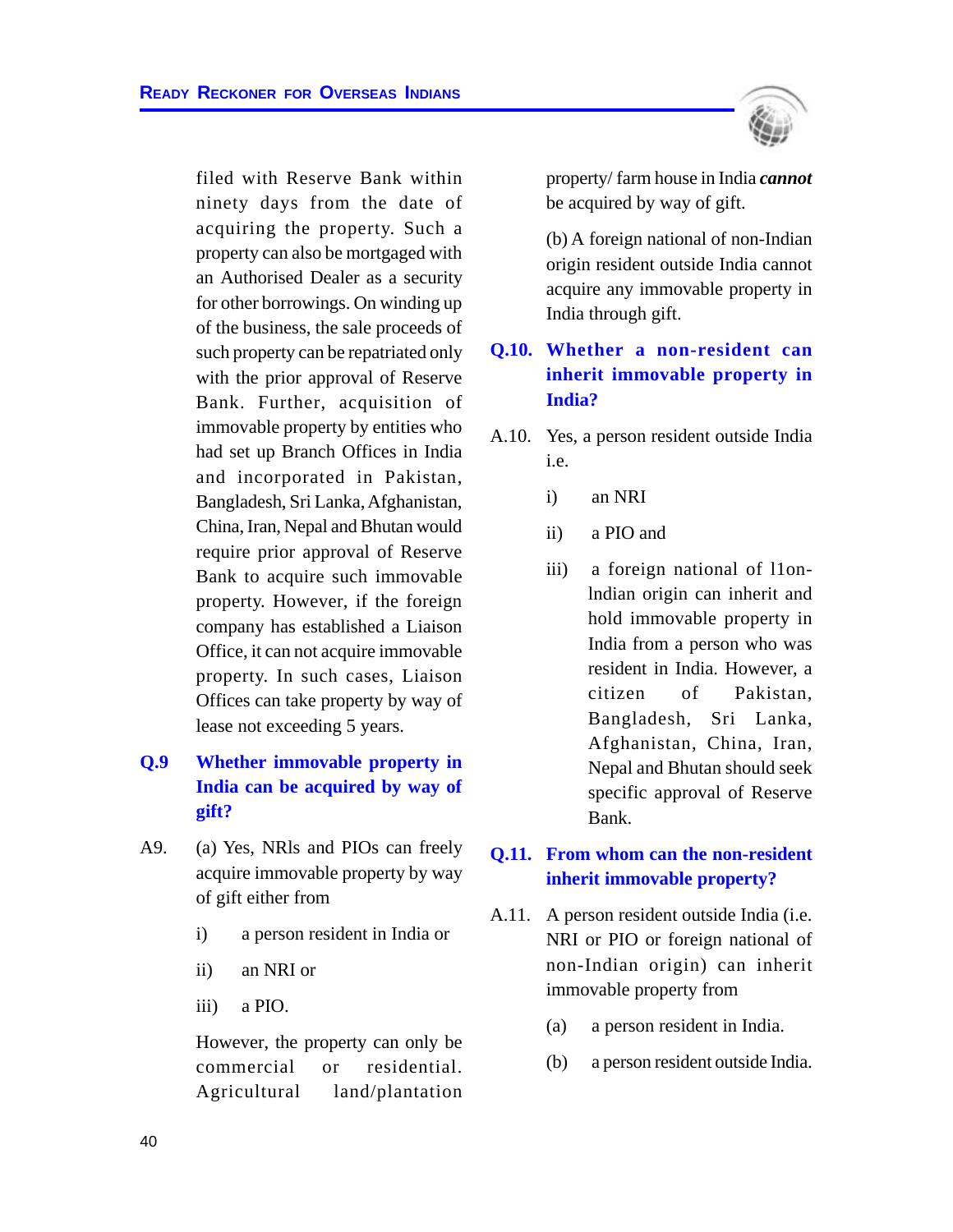However, the person from whom the property is inherited should have acquired the same in accordance with the foreign exchange regulations applicable at that point of time.

## **TRANSFER OF IMMOVABLE PROPERTY IN INDIA**

#### **(i) TRANSFER BY SALE**

- **Q.12 Can an NRI/ PIO/foreign national sell his residential / commercial property?**
- A.12. (a) NRI can sell property in India  $to-$ 
	- i) a person resident in India or
	- ii) an NRI or
	- iii) a PIO.
	- (b) PIO can sell property in India to-
	- i) a person resident in India.
	- ii) an NRI or
	- iii) a PIO *with the prior approval* of Reserve Bank
	- (c) Foreign national of non-Indian origin including a citizen of Pakistan or Bangladesh or Sri Lanka or Afghanistan or China or Iran or Nepal or Bhutan can sell property in India with prior approval of Reserve Bank to
- i) a person resident in India
- ii) an NRI
- iii) a PIO
- **Q.13. Can an agricultural land/ plantation property/farm house in India owned/held by a nonresident be sold?**
- A.13. (a) NRI/ PIO may sell agricultural land /plantation property/farm house to a person resident in India who is a citizen of India.
	- (b) Foreign national of non-Indian origin resident outside India would need *prior approval* of Reserve Bank to sell agricultural land/plantation property/ farm house in India

#### **(ii) TRANSFER BY GIFT**

# **Q.14. Can a non-resident gift his residential/commercial property?**

- A.14. Yes.
	- (a) NRI/ PIO may gift residential/ commercial property to -
	- (i) person resident in India or
	- (ii) an NRI or
	- (iii) PIO.
	- (b) foreign national of non-Indian origin needs prior approval of Reserve Bank.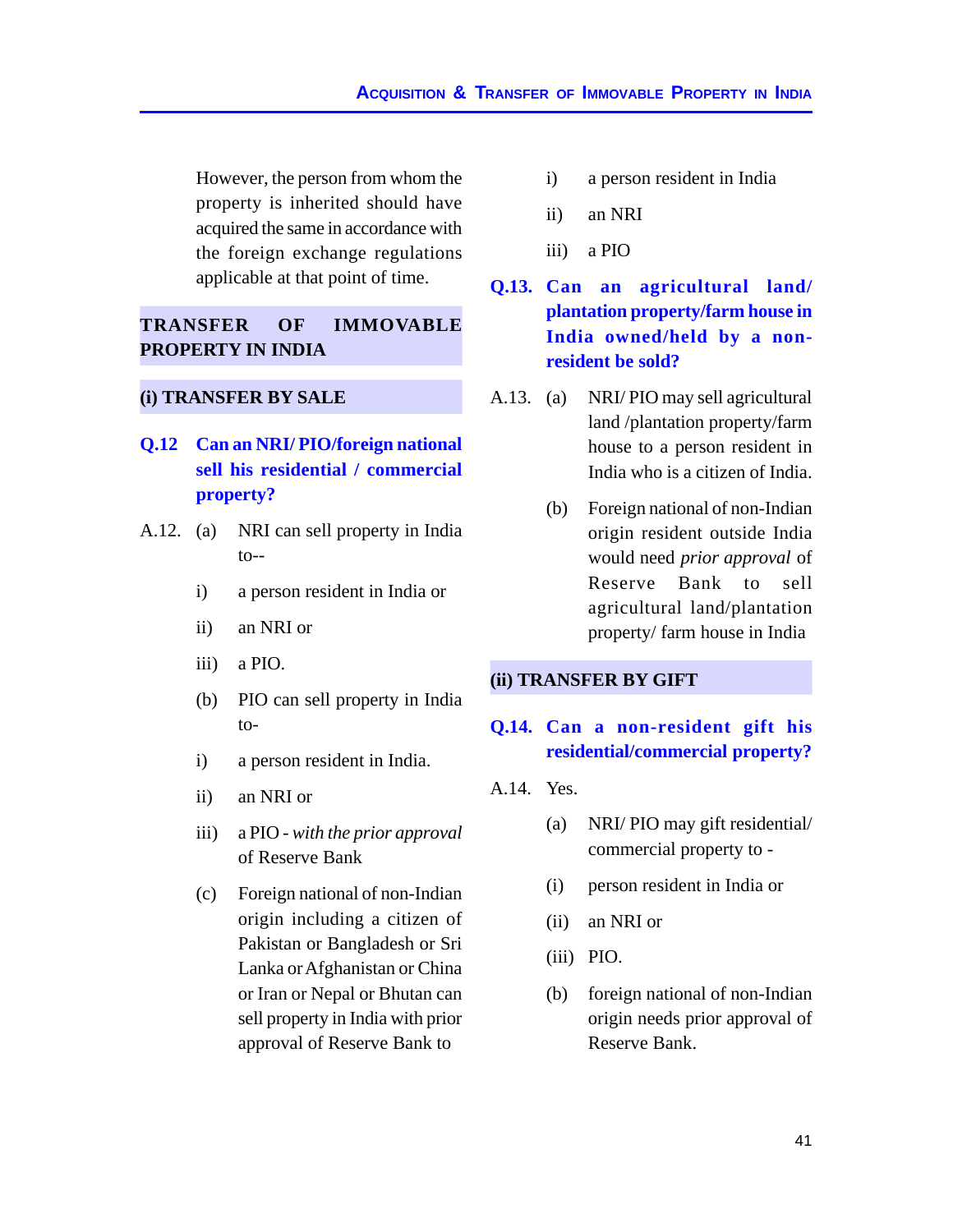

- **Q.15. Can an NRI/PIO/Foreign national holding an agricultural land/ plantation property/farm house in India gift the same?**
- A.15. (a) NRI/PIO can gift but only to a person resident in India who is a citizen of India.
	- (b) foreign national of non-Indian origin needs prior approval of Reserve Bank

### **(iii) TRANSFER THROUGH MORTGAGE**

## **Q.16. Can residential***/***commercial property be mortgaged?**

- A.16. i) NRI/ PIO can mortgage to:
	- (a) an authorised dealer/ housing finance institution in India- -without the approval of Reserve Bank.
	- (b) a party abroad with prior approval of Reserve Bank.
	- ii) a foreign national of non-Indian origin can mortgage only with prior approval of Reserve Bank
	- iii) a foreign company which has established a Branch Office or other place of business in accordance with FERA/FEMA regulations has general permission to mortgage the property with an authorized dealer in India.

**Mode of payment for purchase**

- **Q.17. How can an NRI/PIO make payment for purchase of residential/commercial property in India?**
- A.17. Payment can be made by NRI/ PIO out of
	- (a) funds remitted to India through normal banking channel or
	- (b) funds held in NRE/ FCNR (B)/ NRO account maintained in India

No payment can be made either by traveller's cheque or by foreign currency notes.

No payment can be made outside India.

- **Q.18 What shall be the option if there is refund of application money/ payment made by the building agencies/seller because of nonallotment of flat/plot/cancellation of bookings/ contracts?**
- A.18. The amount of refund, together with interest (net of income tax) can be credited to NRE account. This is subject to condition that the original payment was made by way of inward remittance or by debit to NRE / FCNR (B) account.
- **Q.19. Can NRI/PIO avail of loan from an authorised dealer for acquiring flat/ house in India for his own**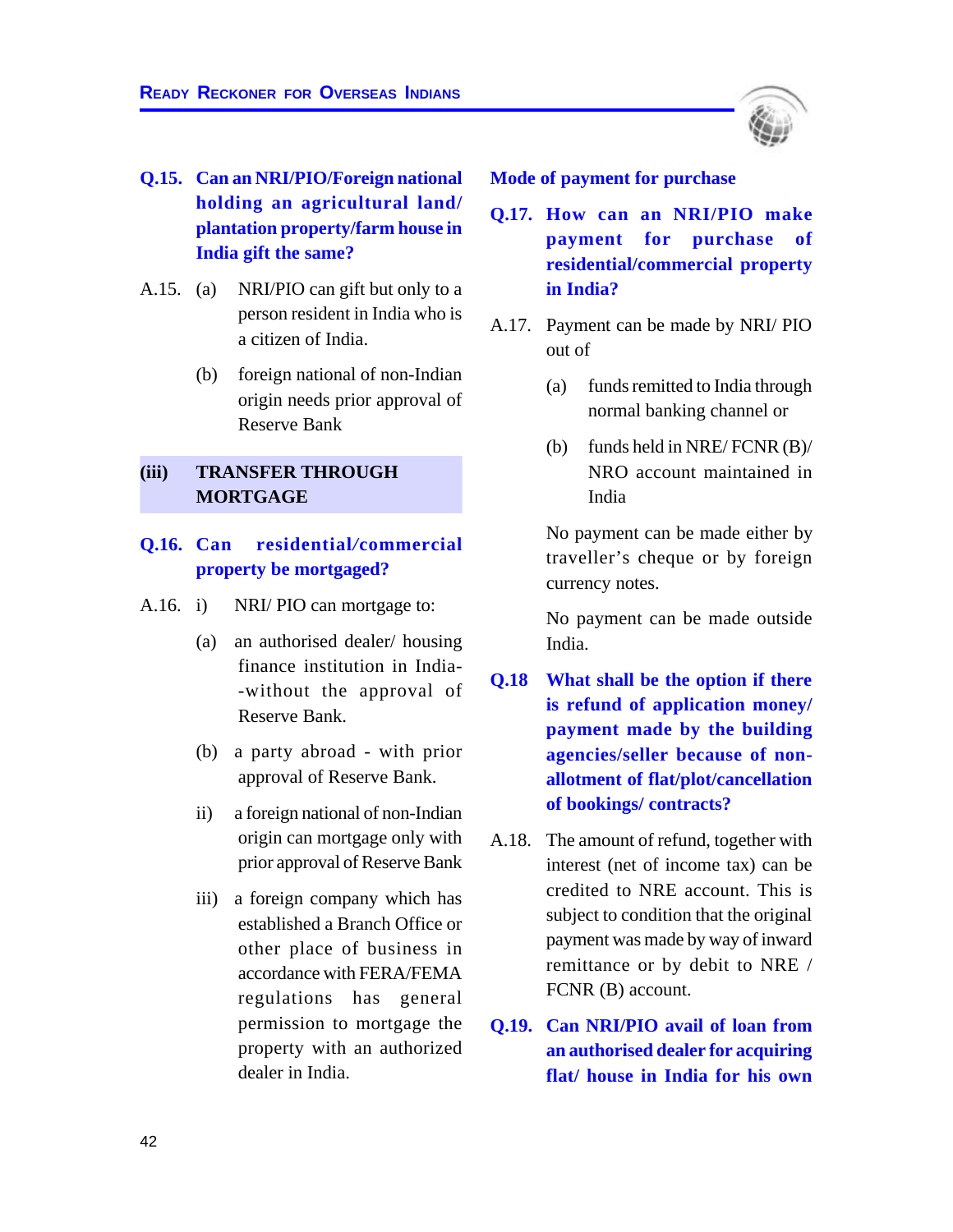**residential use against the security of funds held in his NRE Fixed Deposit account/ FCNR (B) account?**

A.19. Yes, such loans are subject to the terms and conditions as laid down in Schedules 1 and 2 to Notification No. FEMA 5/2000-RB dated May 3, 2000 as amended from time to time. However, banks cannot grant fresh loans or renew existing loans in excess of Rupees 20 lakh against NRE and FCNR(B) deposits either to the depositors or to third parties [cf. A.P. (DIR Series) Circular No. 29 dated January 31, 2007].

## **Such Loans can be Repaid**

- (a) by way of inward remittance through normal banking channel or
- (b) by debit to his NRE / FCNR (B) / NRO account or
- (c) out of rental income from such property.
- (d) by the borrower's close relatives, as defined in section 6 of the Companies Act, 1956, through their account in India by crediting the borrower's loan account.

## **Repatriation**

(a) In case the amount has been received from inward remittance or debit to NRE / FCNR (B)/NRO account for acquiring the property or for repayment of the loan, the principal amount can be **repatriated outside India.**

For this purpose, **repatriation outside India** means the buying or drawing of foreign exchange from an authorised dealer in India and remitting it outside India through normal banking channels or crediting it to an account denominated in foreign currency or to an account in Indian currency maintained with an authorised dealer from which it can be converted in foreign currency

(b) in case the property is acquired out of Rupee resources and/or the loan is repaid by close relatives in India ( as defined in Section 6 of the Companies Act, 1956), the amount can be credited to the NRO account of the NRI/PIO. The amount of capital gains, if any, arising out of sale of the property can also be credited to the NRO account.

NRI/PIO are also allowed by the Authorised Dealers to repatriate an amount up to USD 1 million per financial year out of the balance in the NRO account for all bonafide purposes to the satisfaction of the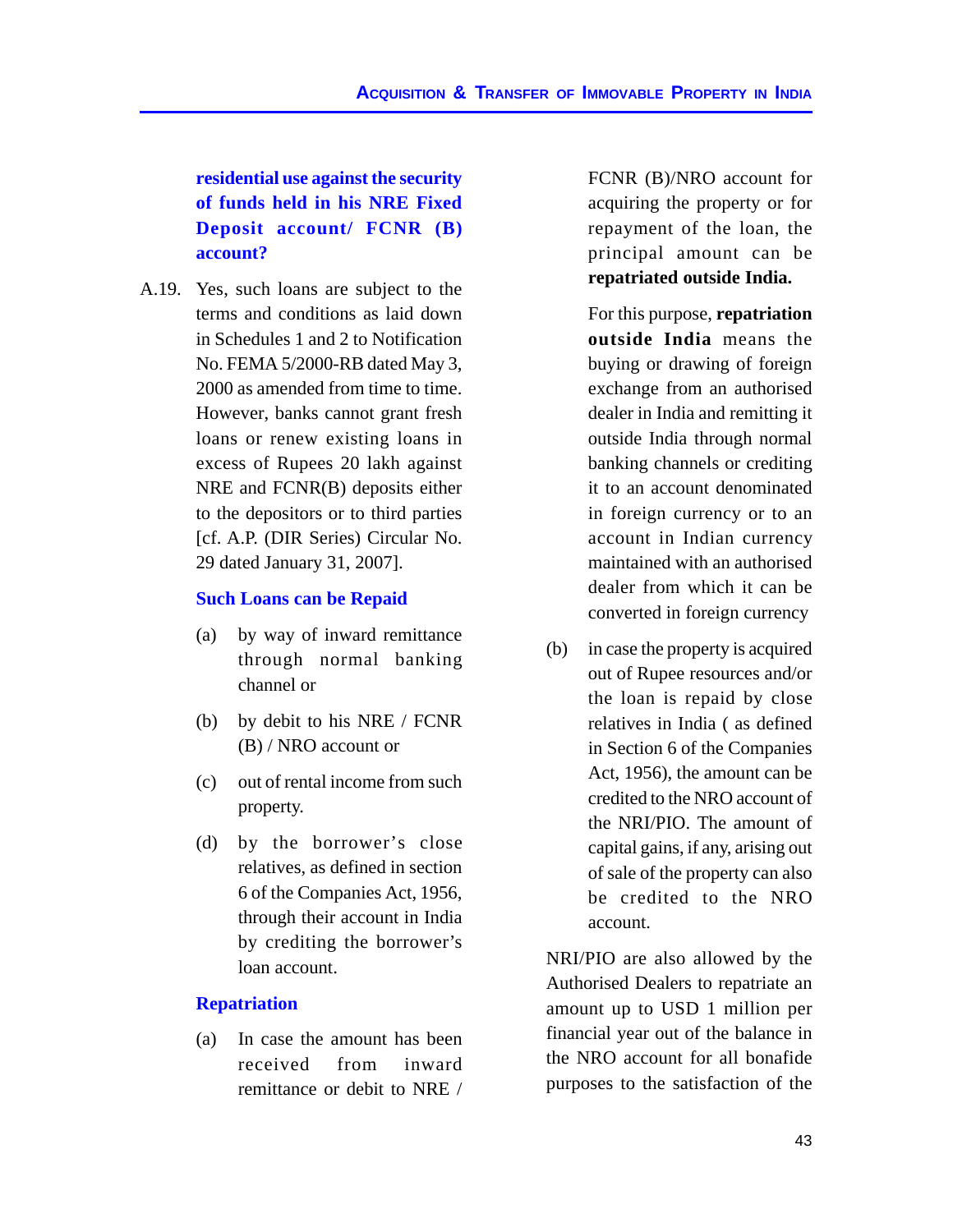authorised dealers, subject to tax compliance.

- **Q.20. Can NRI/PIO, avail of housing loan in rupees from an authorised dealer or housing finance institution in India approved by the National Housing Bank for purchase of residential accommodation or for the purpose of repairs / renovation/ improvement of residential accommodation? How can such loan be repaid?**
- A.20. Yes, NRI/PIO can avail of housing loan in rupees from an Authorised Dealer or housing finance institution subject to certain terms and conditions. (Please refer to Regulation 8 of Notification No. FEMA 4/2000-RB dated 3.5.2000 and AP. (DIR) Series Circular No. 95 dated April 26, 2003).

Such a loan can be repaid

- (a) by way of inward remittance through normal banking channel or
- (b) by debit to his NRE / FCNR (B) / NRO account or
- (c) out of rental income from such property.
- (d) by the borrower's close relatives, as defined in section 6 of the Companies Act, 1956, through their account in India

by crediting the borrower's loan account.

- **Q.21. Can NRI/PIO avail of housing loan in rupees from his employer in India?**
- A21. Yes, subject to certain terms and conditions (Please refer to Regulation 8A of Notification

No FEMA 4/2000-RB dated May 3, 2000 and AP. (DIR Series) Circular No.27 dated October 10, 2003).

# **REPATRIATION OF SALE PROCEEDS OF RESIDENTIAL/COMMERCIAL PROPERTY PURCHASED BY NRI/PIO**

- **Q.22. Can NRI/PIO repatriate the sale proceeds of immovable property? If so, what are the terms?**
- A.22. NRI/ PIO may repatriate the sale proceeds of immovable property in India
	- (a) If the property was acquired out of foreign exchange sources i.e. remitted through normal banking channels *I* by debit to 'NRE *I* FCNR (B) account

The amount to be repatriated *should not exceed* the amount paid for the property:

1. in foreign exchange received through normal banking channel or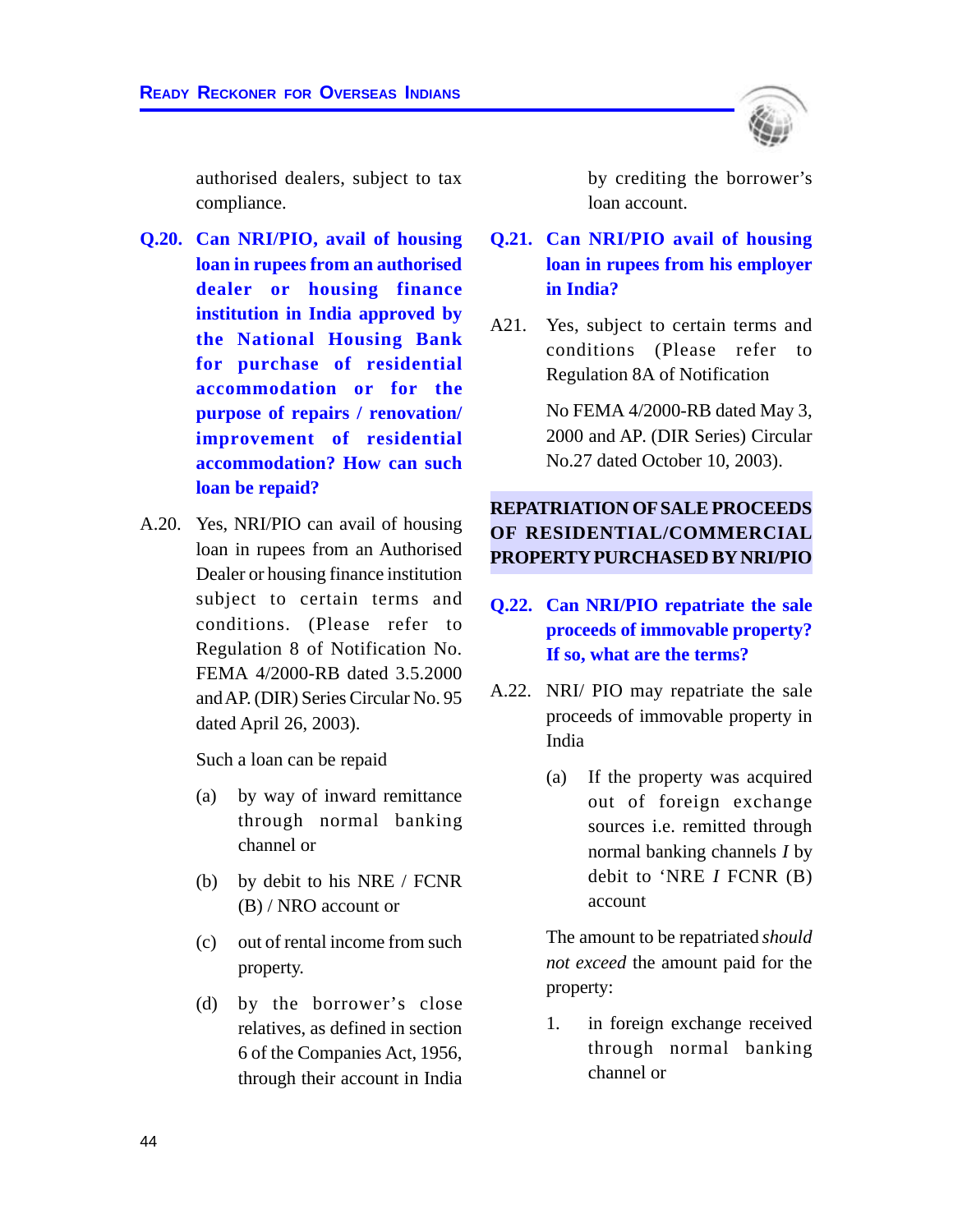2. by debit to NRE account (foreign currency equivalent, as on the date of payment) or debit to FCNR (B) account.

Repatriation of sale proceeds of residential property purchased by NRI/ PIO out of foreign exchange is restricted to not more than two such properties.

Capital gains, if any, may be credited to the NRO account from where the NRI/PIO may repatriate an amount up to USD one million, per financial year, as discussed below.

(b) If the property was acquired out of Rupee sources, NRI or PIO may remit an amount up to USD one million, per financial year, out of the balances held in the NRO account (inclusive of sale proceeds of assets acquired by way of inheritance or settlement), for all the bonafide purposes to the satisfaction of the Authorized Dealer bank and subject to tax compliance.

# **Q.23. Can an NRI/PIO repatriate the proceeds in case the sale proceed was deposited in NRO account?**

A23. From the NRO account, NRI/PIO may repatriate up to USD one million per financial year (April-March), which would also include the sale proceeds of immovable property.

- **Q.24***.* **If a Rupee loan was taken by NRI/ PIO from Authorised Dealer or housing finance institution for purchase of residential property can an NRI/ PIO repatriate the sale proceeds of such property?**
- A.24. Yes, provided the loan has been subsequently repaid by remitting funds from abroad or by debit to NRE/FCNR (B) accounts (Please see AP. (DIR) Series Circular No. 101 dated 5.5.2003)
- **Q.25***.* **If the property was purchased from foreign inward remittance or from NRE** *I* **FCNR (B) account, can the sale proceeds of property be repatriated immediately?**

A.25. Yes.

- **Q.26. Is there any restriction on number of residential properties in respect of which sale proceeds can be repatriated by NRI/ PIO?**
- A.26. Yes, sale proceeds of not more than two residential properties can be repatriated.
- **Q.27***.* **If the immovable property was acquired by way of gift by the NRI/ PIO, can he repatriate abroad the funds from sale?**
- A.27. The sale proceeds of immovable property acquired by way of gift should be credited to NRO account only. From the balance in the NRO account, NRI/PIO may remit up to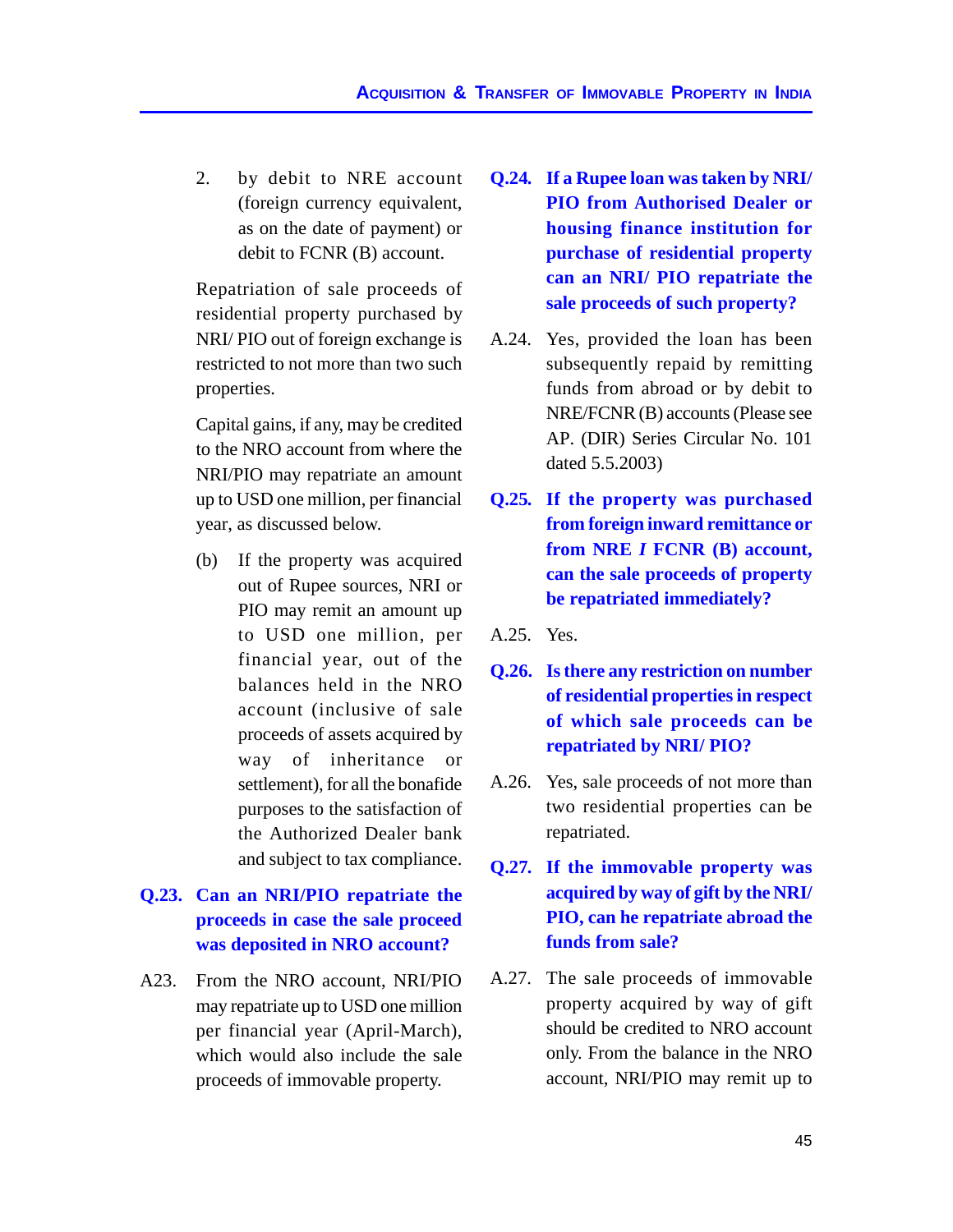USD one million, per financial year, subject to the satisfaction of Authorised Dealer and payment of applicable taxes.

- **Q.28 If the immovable property was received as inheritance by the NRI/PIO can he repatriate the sale proceeds?**
- A.28. Yes, general permission is available to the NRls/PIO to repatriate the sale proceeds of the immovable property inherited from a person resident in India. NRls/PIO may repatriate an amount not exceeding USD one million, per financial year, on production of documentary evidence in support of acquisition / inheritance of assets, an undertaking by the remitter and certificate by a Chartered Accountant in the formats prescribed by the Central Board of Direct Taxes vide their Circular No. 10/2002 dated October 9,2002. [cf. A P. (DIR Series) Circular No.56 dated November 26, 2002].

In case of a foreign national, sale proceeds can also be repatriated even if the property is inherited from a person resident outside India. But this is allowed only with prior approval of Reserve Bank. The foreign national has to approach Reserve Bank with documentary evidence in support of inheritance of the immovable property and the



undertaking and the CA Certificate as mentioned above.

The general permission for repatriation of sale proceeds of immovable property is not available to a citizen of Pakistan, Bangladesh, Sri Lanka, China, Afghanistan and Iran and he has to seek specific approval of Reserve Bank.

As FEMA specifically permits transactions only in Indian Rupees with citizens of Nepal and Bhutan, the question of repatriation of the sale proceeds in foreign exchange to Nepal and Bhutan would not arise.

# **PROVISIONS FOR FOREIGN EMBASSIES/DIPLOMA TS/ CONSULATE GENERALS**

- **Q.29. Can Foreign Embassies/ Diplomats/Consulate General purchase sell immovable property in India?**
- A.29. Yes, Foreign Embassies / Diplomats / Consulate Generals can purchase and sell any immovable property other than agricultural land / plantation property / farm house in India *with prior clearance from the Government of India,* Ministry of External Affairs. The payment should be made by foreign inward remittance through normal banking channel.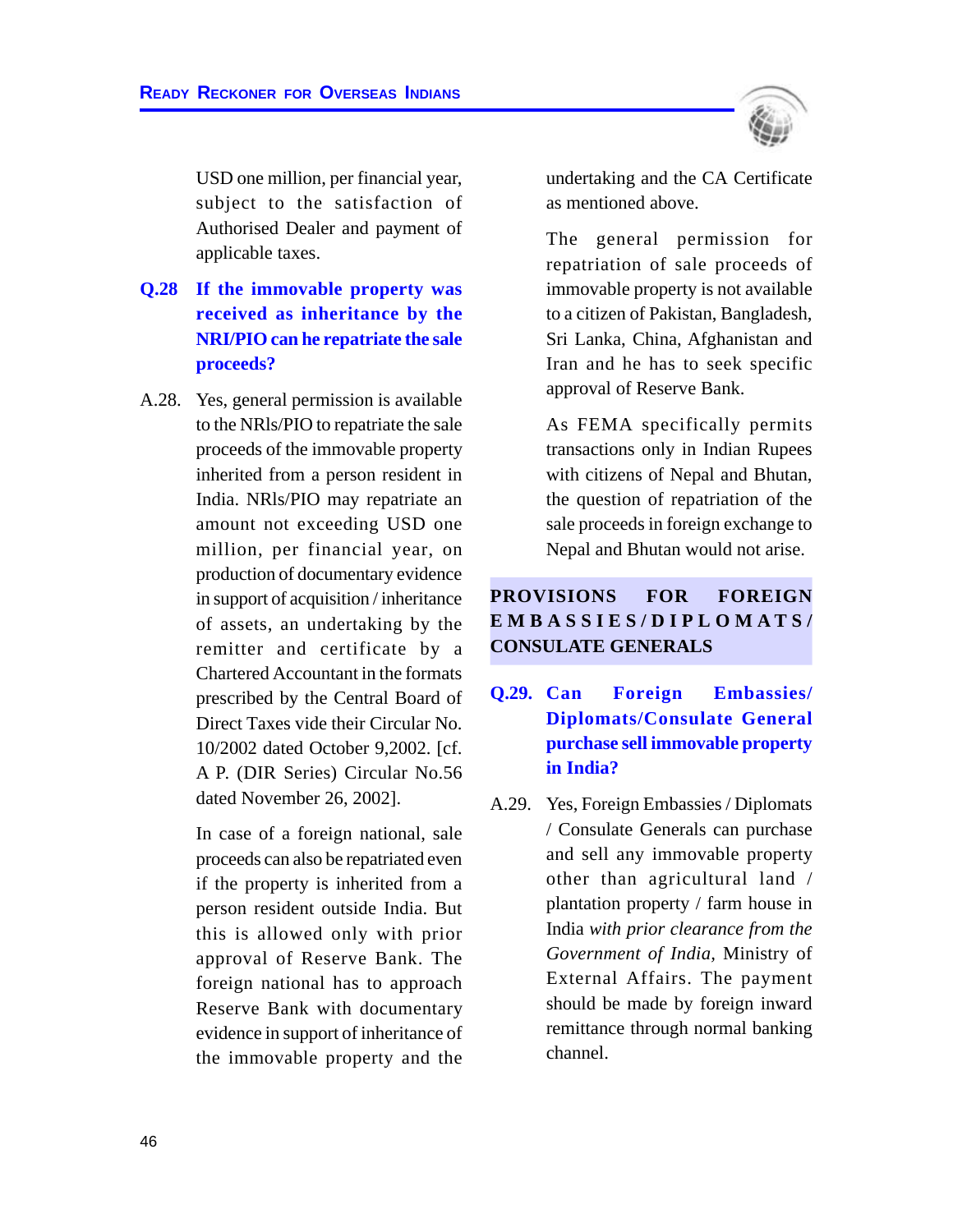#### **OTHER ISSUES**

- **Q.30. Can NRI/PIO rent out the residential commercial property purchased out of foreign exchange/rupee funds?**
- A.30. Yes, NRI/PIO can rent out the property without the approval of the Reserve Bank. Rent received can be credited to NRO, NRE account or remitted abroad. Powers have been delegated to the Authorised Dealers to allow repatriation of current income like rent, dividend, pension, interest, etc. of NRls/PIO who do not maintain an NRO account in India based on an appropriate certification by a Chartered Accountant, certifying that the amount proposed to be remitted is eligible for remittance and that applicable taxes have been paid/ provided for. [cf. AP. (DIR Series) Circular No. 45 dated May 14, 2002].
- **Q.31. Can a person who had bought immovable property when he was a resident, continue to hold such property even after becoming an NRI'PIO?**
- A.31. Yes, he can continue to hold the residential/commercial property / agricultural land/ plantation property / farm house in India without the approval of the Reserve Bank.
- **Q.32. In which accounts can the sale proceeds of such immovable property be credited?**
- A.32. The sale proceeds may be credited to NRO account.
- **Q.33. Can the sale proceeds of the immovable property referred to in Q.No.31 be remitted abroad?**
- A.33. Yes, provided the amount to be remitted does not exceed USD one million per financial year, for all bonafide purposes to the satisfaction of Authorised Dealers and subject to tax compliance.
- **Q.34. Can foreign nationals of non-Indian origin resident in India or outside India who had earlier acquired immovable property under FERA with specific approval of Reserve Bank continue to hold the same? Can they transfer such property?**
- A.34. Yes, they may continue to hold the immovable property. However, they can transfer the property only with the prior approval of Reserve Bank.
- **Q.35. Is a resident in India governed by the provisions of Foreign Exchange Management (Acquisition and transfer of immovable property in India) Regulations, 2000?**
- A.35. A person resident in India who is a citizen of Pakistan or Bangladesh or Sri Lanka or Afghanistan or China or Iran or Nepal or Bhutan is governed by the provisions of Foreign Exchange Management (Acquisition and Transfer of Immovable Property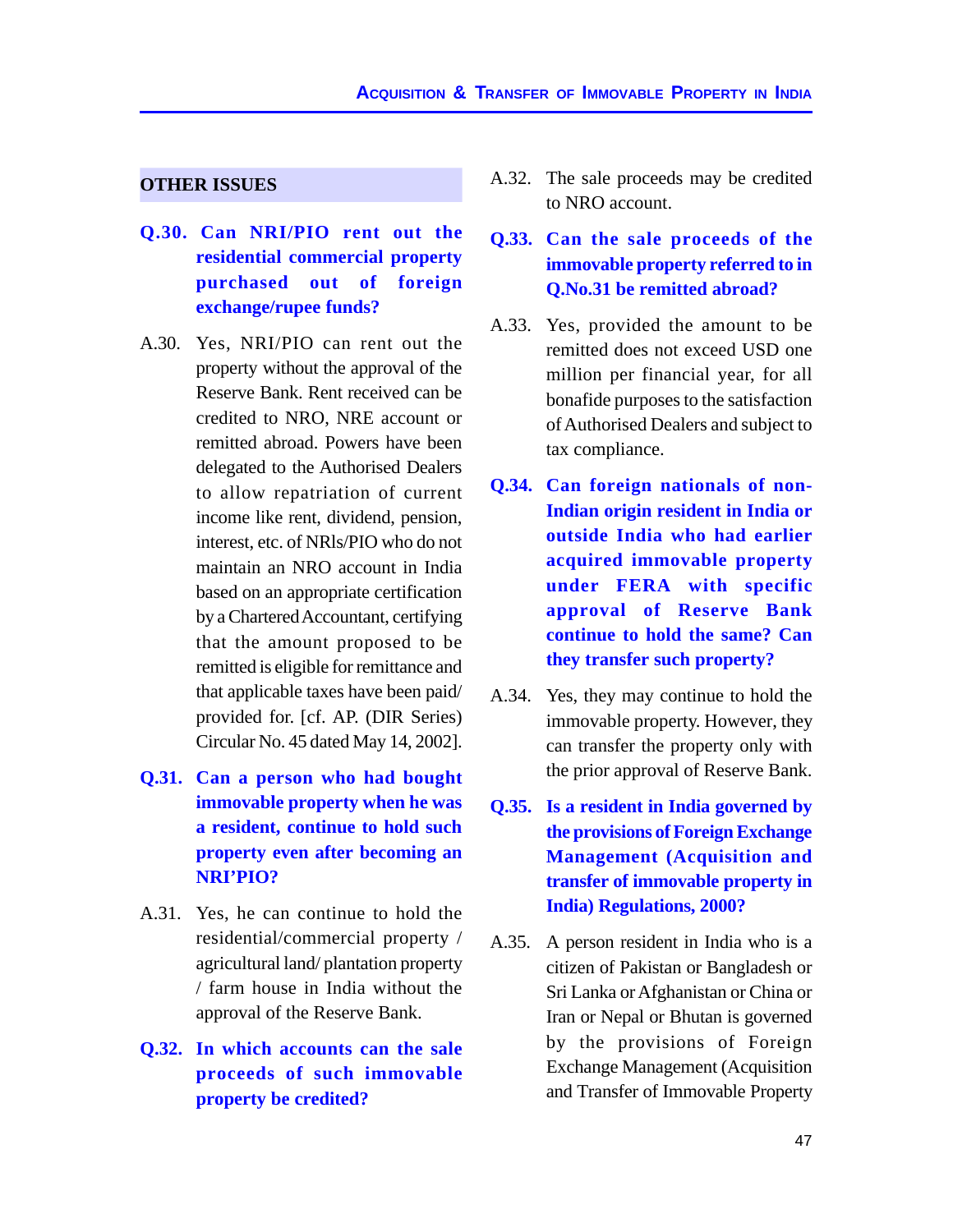in India) Regulations, 2000 i.e. he would require prior approval of Reserve Bank for acquisition and transfer of immovable property in India even though he is resident in India. Such requests are considered by Reserve Bank in consultation with the Government in India.

#### **DEFINITIONS**

- **Q.36. Where are the terms a 'person resident in India' and a 'person resident outside India' defined?**
- A.36. Section 2 (v) and Section 2 (w) of the FEMA, 1999 defines 'person resident in India' and a 'person resident outside India' respectively.
- **Q.37. What is meant by a person resident in India?**
- A.37. Under FEMA, a person resident in India is defined as a person residing in India for more than one hundred and eighty-two days during the course of the preceding financial year (April-March) and who has come to or stays in India either for taking up employment, carrying on business or vocation in India or for any other purpose, that would indicate his intention to stay in India for an uncertain period. In other words, to be treated as 'a person resident in India' under FEMA, a person has not only to satisfy the condition of the period of stay (being more than 182 days during the course of the preceding financial year) but has also



to comply with the condition of the purpose / intention of stay.

**Q.38. What is meant by a person resident outside India?**

- A.38. The Act defines a 'a person resident outside India' as a person who is not a person resident in India' (As defined in Q.No. 37 above)
- **Q.39. Who can determine whether a person is resident in India or not?**
- A.39. Reserve Bank does not determine the residential status. Under FEMA, residential status is determined by operation of law. The onus is on an individual to prove his / her residential status, if questioned by any authority.
- **Q.40. If a foreign national is a person resident in India as per the provisions of Section 2 (v) (i)B of the FEMA, 1999, does he require approval of Reserve Bank to purchase any immovable property in India?**
- A.40 A foreign national resident in India does not require approval from Reserve Bank from FEMA angle, but approvals if any required in terms of regulations prescribed by other authorities such as the concerned State Government etc. will have to be obtained by him / her. However, a foreign national resident in India who is a citizen of Pakistan, Bangladesh, Sri Lanka, Afghanistan, China, Iran, Nepal and Bhutan requires specific prior approval of Reserve Bank.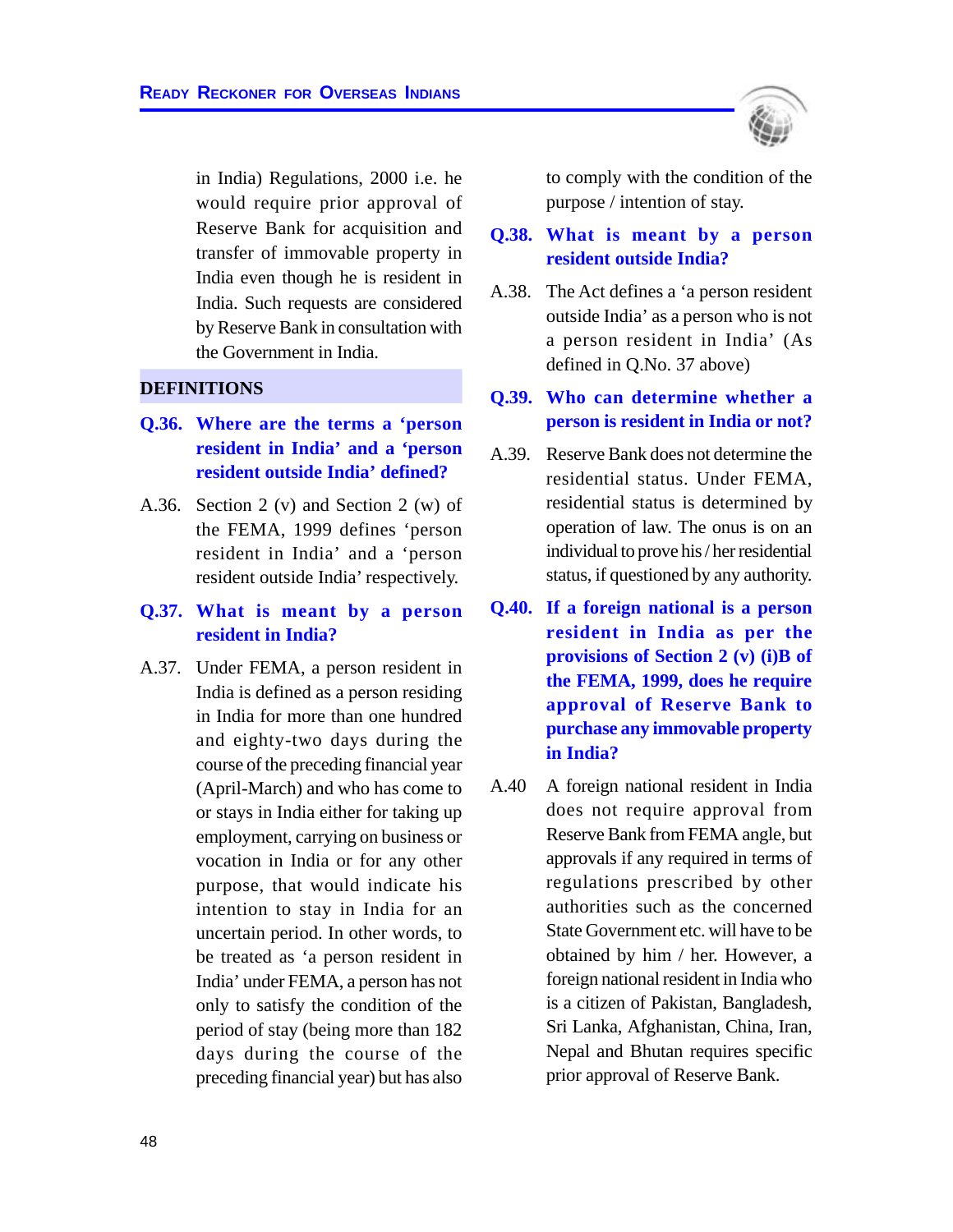# ESTABLISHMENT OF BRANCH/ LIAISON/PROJECT OFFICES IN INDIA

## **APPLICATION TO RBI**

Companies incorporated outside India, desirous of opening a Liaison/Branch office in India have to make an application in form FNC-1 to the Reserve Bank of India, along with the following documents:

English version of the certificate of incorporation / Registration or Memorandum & Articles of Association attested by Indian Embassy/ Notary Public in the country of Registration.Latest Audited Balance Sheet of the applicant entity.

## **LIAISON OFFICES**

Companies which are incorporated outside India can establish liaison office in India with the specific approval of the Reserve Bank. A Liaison Office (also known as Representative office) can undertake only liaison activities, i.e. it can act as a channel of communication between Head Office abroad and parties in India. It is not allowed to undertake any business activity in India and cannot earn any income in India. Expenses of such offices are to be met entirely through inward remittances of foreign exchange from the Head Office

outside India. The role of such offices is, therefore, limited to collecting information about possible market opportunities and providing information about the company and its products to the prospective Indian customers. Permission to set up such offices is initially granted for a period of 3 years and this may be extended from time to time by the Regional Office of RBI under whose jurisdiction the office is set up. A Liaison Office can undertake the following activities in India:

- 1) Representing in India the parent company/group companies.
- 2) Promoting export import from/to India.
- 3) Promoting technical/financial collaborations Between Parent/group companies and companies in India.
- 4) Acting as a communication channel between the Parent company and Indian companies.

Liaison/representative offices have to file an Annual Activity Certificate from a Chartered Accountant to the Regional Office of RBI. The Certificate is obtained to ensure that the Liaison Office has undertaken only those activities that have been approved by RBI.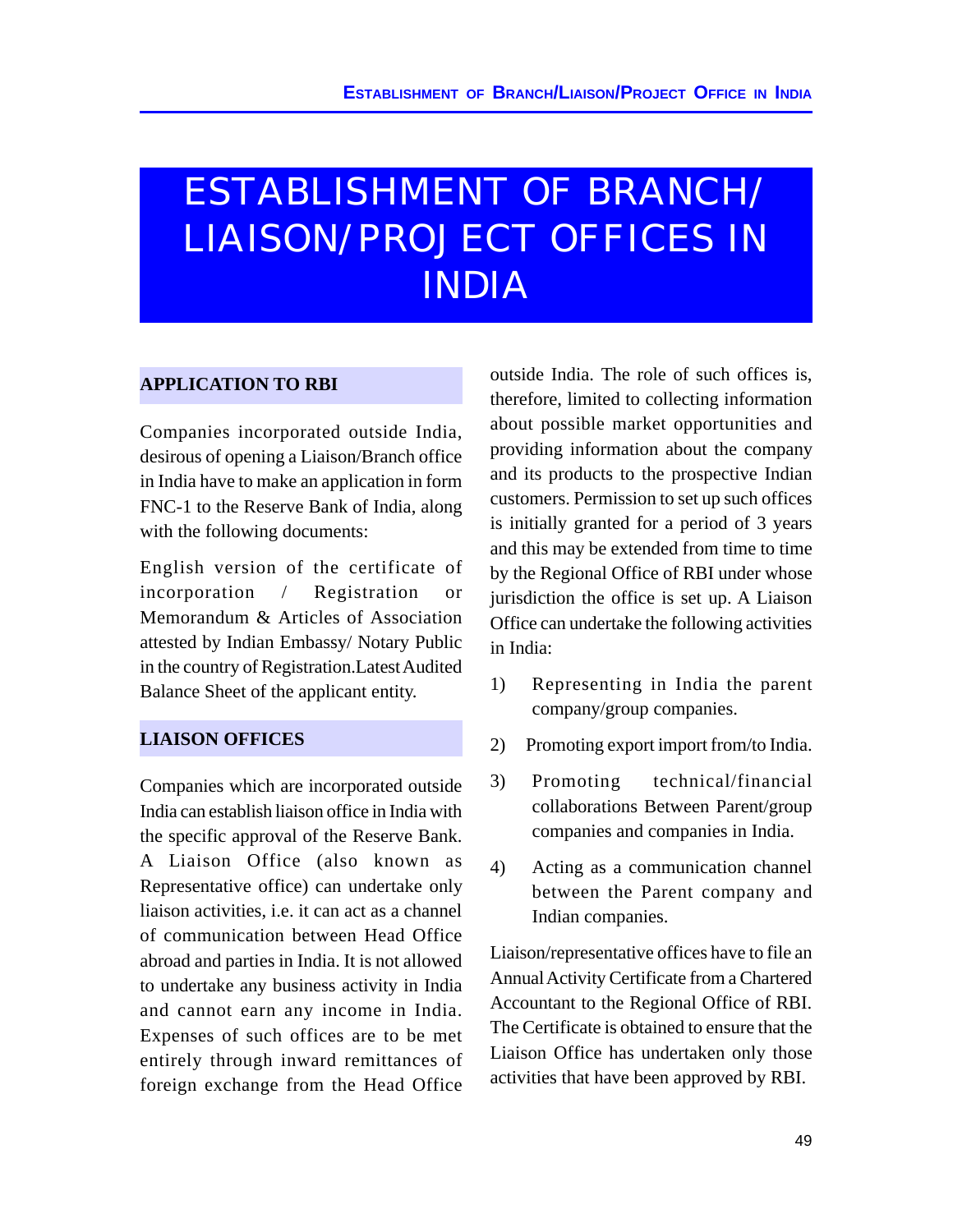

# **LIAISON OFFICE OF FOREIGN INSURANCE COMPANIES**

Foreign Insurance companies can establish Liaison Offices in India after obtaining approval from the Insurance Regulatory and Development Authority. Such Insurance companies have been given general permission under FEMA for establishing Liaison Offices in India.

### **BRANCH OFFICES**

Companies incorporated outside India and engaged in manufacturing or trading activities are allowed to set up Branch Offices in India with specific approval of the Reserve Bank. Such Branch Offices are permitted to represent the parent/group companies and undertaking the following activities in India:

- (1) Export/import of goods\*
- (2) Rendering professional or consultancy Services.
- (3) Carrying out research work, in which the Parent company is engaged.
- (4) Promoting technical or financial collaborations between Indian companies and parent or overseas group company.
- (5) Representing the parent company in India and acting as buying/selling agent in India.
- (6) Rendering services in Information

Technology and development of software in India.

- (7) Rendering technical support to the products Supplied by parent/group companies.
- (8) Foreign airline / shipping Company.

\*Retail trading activities of any nature is not allowed for a Branch Office in India.

A branch office is not allowed to carry out manufacturing, processing activities in India, directly or indirectly. Branch Offices have to submit Annual Activity Certificate from a chartered Accountant to RBI. The branch offices are permitted to acquire property for their own use and to carry out the permitted/ incidental activities but not for leasing or renting out the property. However, entities from Pakistan, Bangladesh, Sri Lanka, Afghanistan, Iran or China are not allowed acquire immovable property in India even for a Branch Office. These entities are allowed to take such property on lease basis only. Entities from Nepal are allowed to establish only Liaison Offices in India. Profits earned by the Branch Offices are freely remittable from India, subject to payment of applicable taxes.

#### **BRANCH OFFICE IN SEZS**

RBI has given general permission to foreign companies for establishing branch/unit in Special Economic Zones (SEZs) to undertake manufacturing and service activities. The general permission is subject to the following conditions: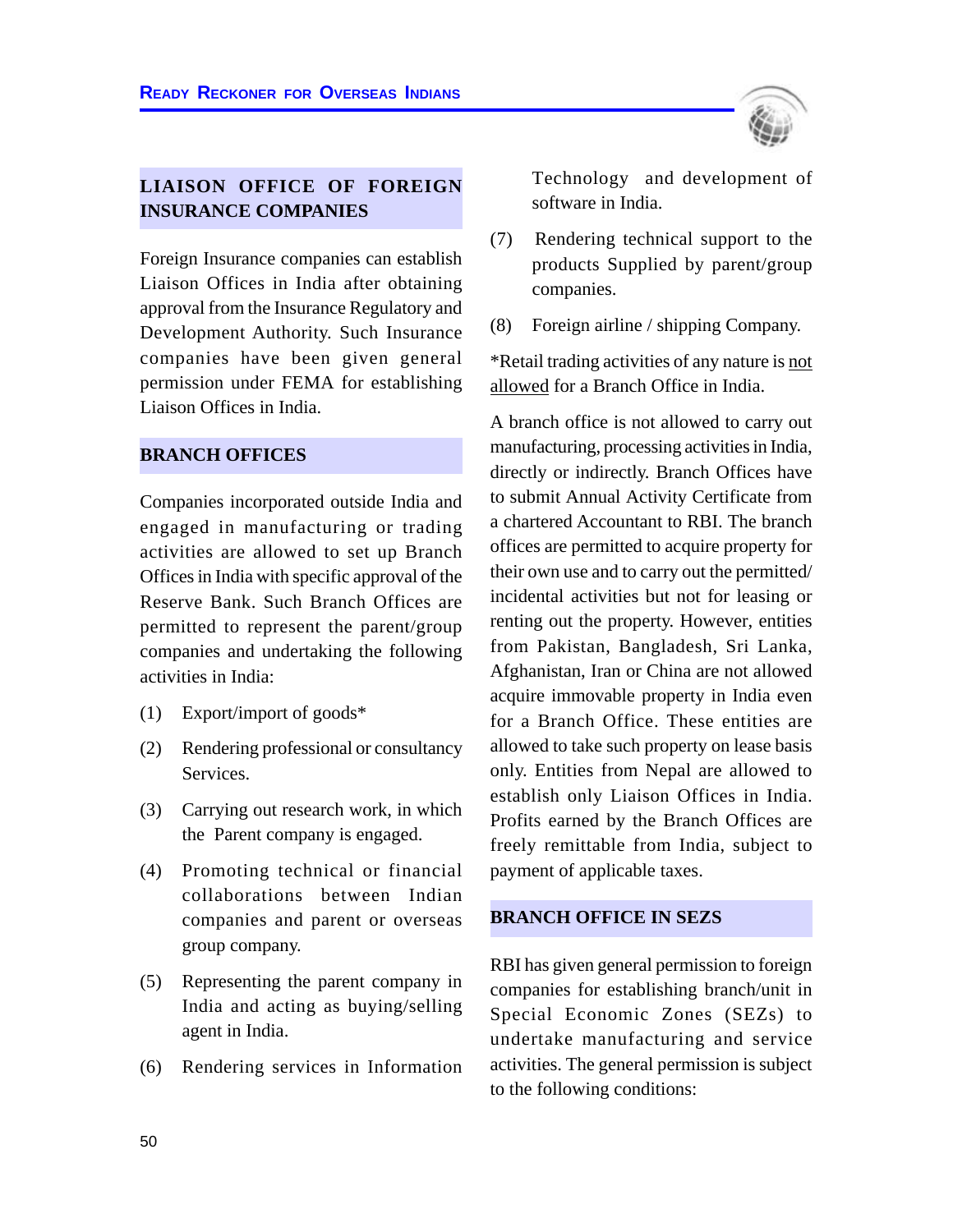- 1) such units are functioning in those sectors where 100 Per cent FDI is permitted,
- 2) such units comply with part XI of the companies Act (Section 592 to 602),
- 3) Such units function on a stand-alone basis,
- 4) In the event of winding-up of business and for remittance of winding-up proceeds, the branch shall approach an Authorized Dealer in Foreign Exchange with the documents mentioned in the paragraph below— "Closure of Office"—except the copy of RBI approval.

## **BRANCHES OF BANKS**

Foreign Banks do not require approval form RBI under FEMA, if such Bank has obtained necessary approval under the provisions of the Banking Regulation Act,1949

#### **PROJECT OFFICES**

Reserve Bank has granted general permission to foreign companies to establish Project Offices in India, provided they have secured a contract form an Indian company to execute a project in India, and

- (a) the project is funded directly by inward remittance from abroad; or
- (b) the project is funded by bilateral or multilateral International Financing Agency; or
- (c) the project has been cleared by an appropriate authority; or
- (d) a company or entity in India awarding the contract has been granted Term Loan by a Public Financial Institution or a bank in India for the project.

However, if the above criteria are not met, the foreign entity has to approach RBI to obtain approval.

#### **Opening of Foreign Currency Account**

ADs can open **non-interest** bearing Foreign Currency Account for Project Office in India subject to the following:

- a) The Project Office has been established in India, with the general/ specific permission of Reserve Bank, having the requisite approval from the concerned project Sanctioning Authority,
- b) The contract under which the project has been sanctioned, specifically provides for payment in foreign currency,
- c) Each Project has only one Foreign Currency Account,
- d) The permissible debits to the account shall be payment of project related expenditure and credits shall be foreign currency receipts from the Project Sanctioning Authority, and remittances from parent/group company Abroad or bilateral/multilateral international financing agency.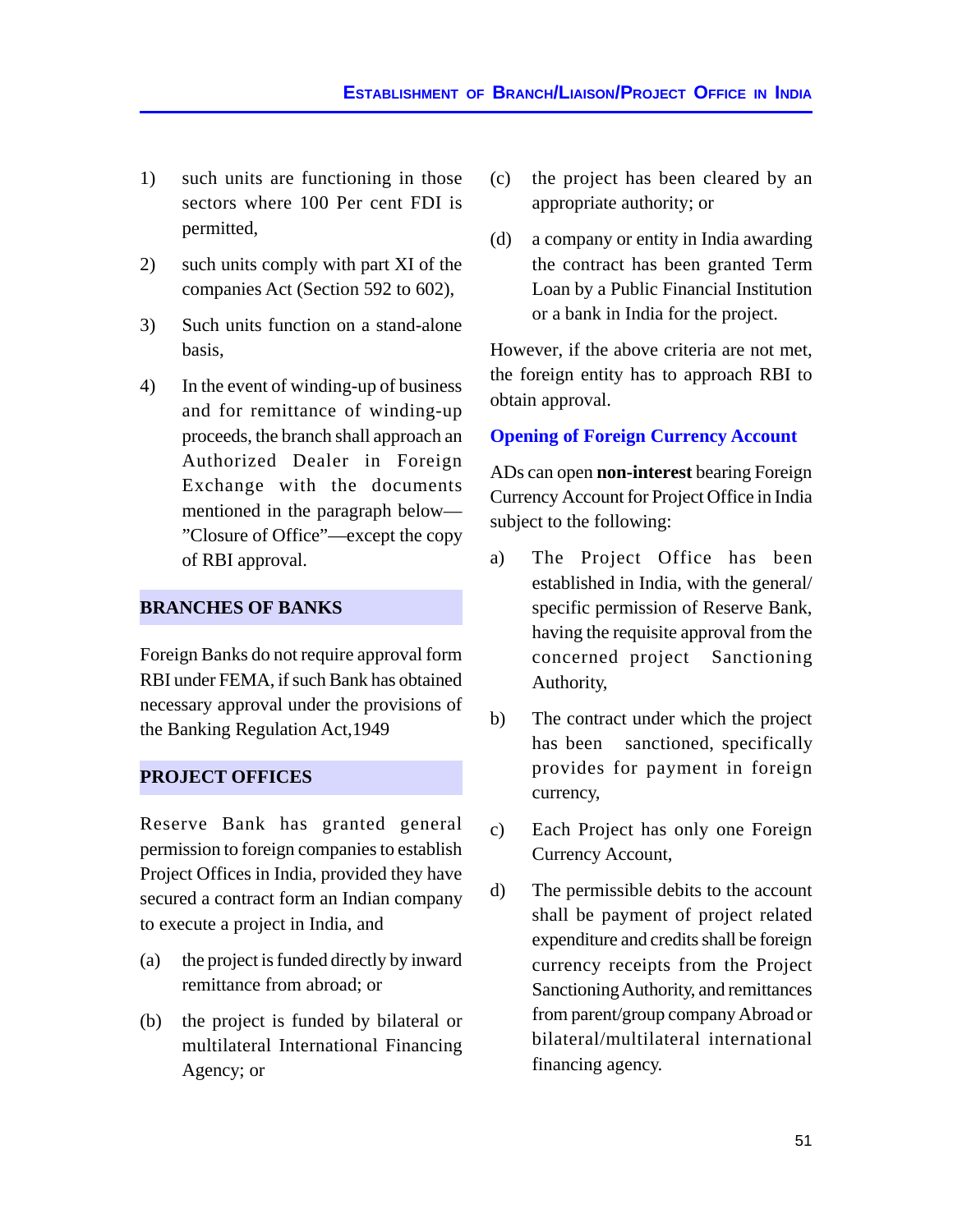- e) The responsibility of ensuring that only the approved debits and credits are allowed in the Foreign Currency Account shall rest solely with the concerned branch of the AD. Further, the account shall be subject to 100 per cent scrutiny by the Concurrent Auditor of the respective AD banks.
- f) The Foreign Currency Account has to be closed at the completion of the Project.

# **Intermittent Remittances by Project Offices in India**

AD branch can permit intermittent remittances by Project Offices pending winding up/completion of the project provided they are satisfied with the bonafides of the transaction and subject to the following:

- a) The Project Office submits an Auditors/Chartered Accountants Certificate to the effect that sufficient provisions have been made to meet the liabilities in India including Income-Tax etc.
- b) An undertaking from the Project Offices that the remittance will not, in any way, affect the completion of the project in India and that any shortfall of funds for meeting any liability in India will be met by inward remittance from abroad.

Inter Project transfer of funds requires prior permission of the concerned



Regional Office of the Reserve Bank under whose jurisdiction the Project Office is situated.

#### **General Conditions**

Partnership/Proprietary concerns set up abroad are not allowed to establish Branch/ Liaison Office in RBI.

Branch/Liaison/Project Offices are allowed to open non-interest bearing current accounts in RBI. Such Offices are required to approach their Authorised Dealers for opening the accounts.Transfer of assets of Liaison/Branch Office to subsidiaries or other Liaison/Branch Offices is allowed with specific approval of the Central Office of RBI.

#### **Closure of Officers**

At the time of winding up of the Liaison Offices, the company has to approach the respective Regional Office with documents such as:

- Copy of the Reserve Bank's permission for establishing the Office in India
- Auditor's certificate-Indicating the manner in which remittable amount has been arrived and supported by a statement of assets and liabilities of the applicant, and indicating the manner of disposal of assets.

Confirming that all liabilities in India including arrears of gratuity and other benefits to employees etc. of the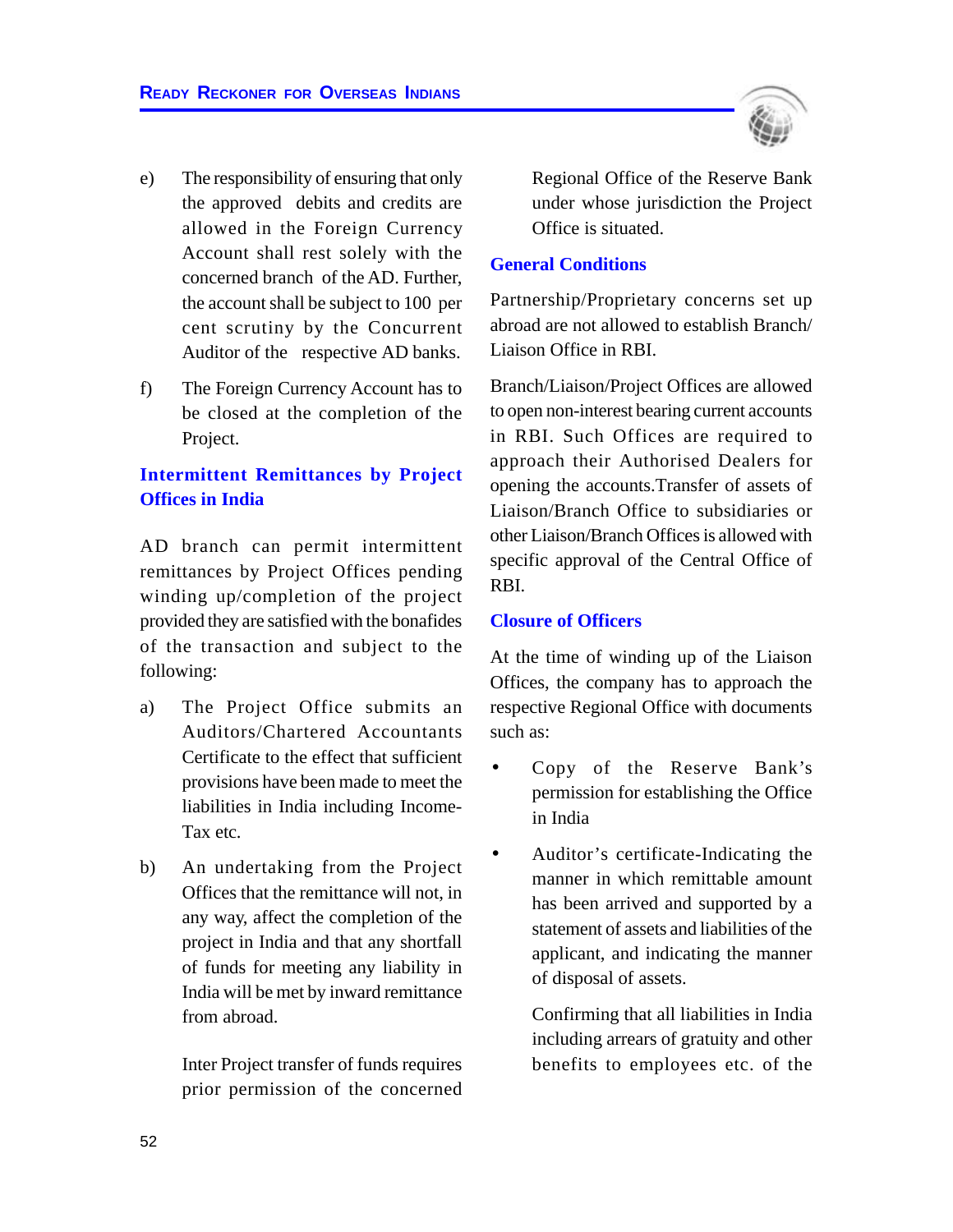branch/office have either fully met or adequately provided for;

Confirming that no income accruing from sources outside India (including proceeds of exports) has remained unrepatriated to India;

- No-objection or Tax clearance certificate from Income tax authority for the remittance; and
- Confirmation from the applicant that no legal proceedings in any Court in India are pending and there is no legal impediment to the remittance.

Once Regional Office's approval is obtained, Authorised Dealers can allow remittance of surplus.

At the time of closure of Branch Offices, the entities have to approach the Central Office for approval, with the same set of documents as mentioned above.

# **FREQUENTLY ASKED QUESTIONS (FAQs)**

# **Q.1. How can foreign companies open Liaison/Project/Branch office in India?**

A.1. Foreign company can set up Liaison/ Branch Offices in India after obtaining approval from Reserve Bank of India. Reserve Bank of India has given general permission to foreign companies to establish

Project Offices in India subject to certain conditions.

- **Q.2. What is the procedure to be followed for obtaining Reserve Bank's approval for opening Liaison Office/ Representative Office?**
- A.2 A Liaison office can carry on only liaison activities, i.e. it can act as a channel of communication between Head Office abroad and parties in India. It is not allowed to undertake any business activity in India and cannot earn any income in India. Expenses of such offices are to be met entirely through inward remittances of foreign exchange from the Head Office abroad. The role of such office is therefore, limited to collecting information about possible market opportunities and providing information about the Company and its products to the prospective Indian customers.

The companies desirous of opening a liaison office in India may make an application in form FNC-1 along with the documents mentioned therein to Foreign Investment Division, Foreign Exchange Department, Reserve Bank of India, Central office Mumbai. This form is available at www.rbi.org.in

Permission to set up such offices is initially granted for a period of 3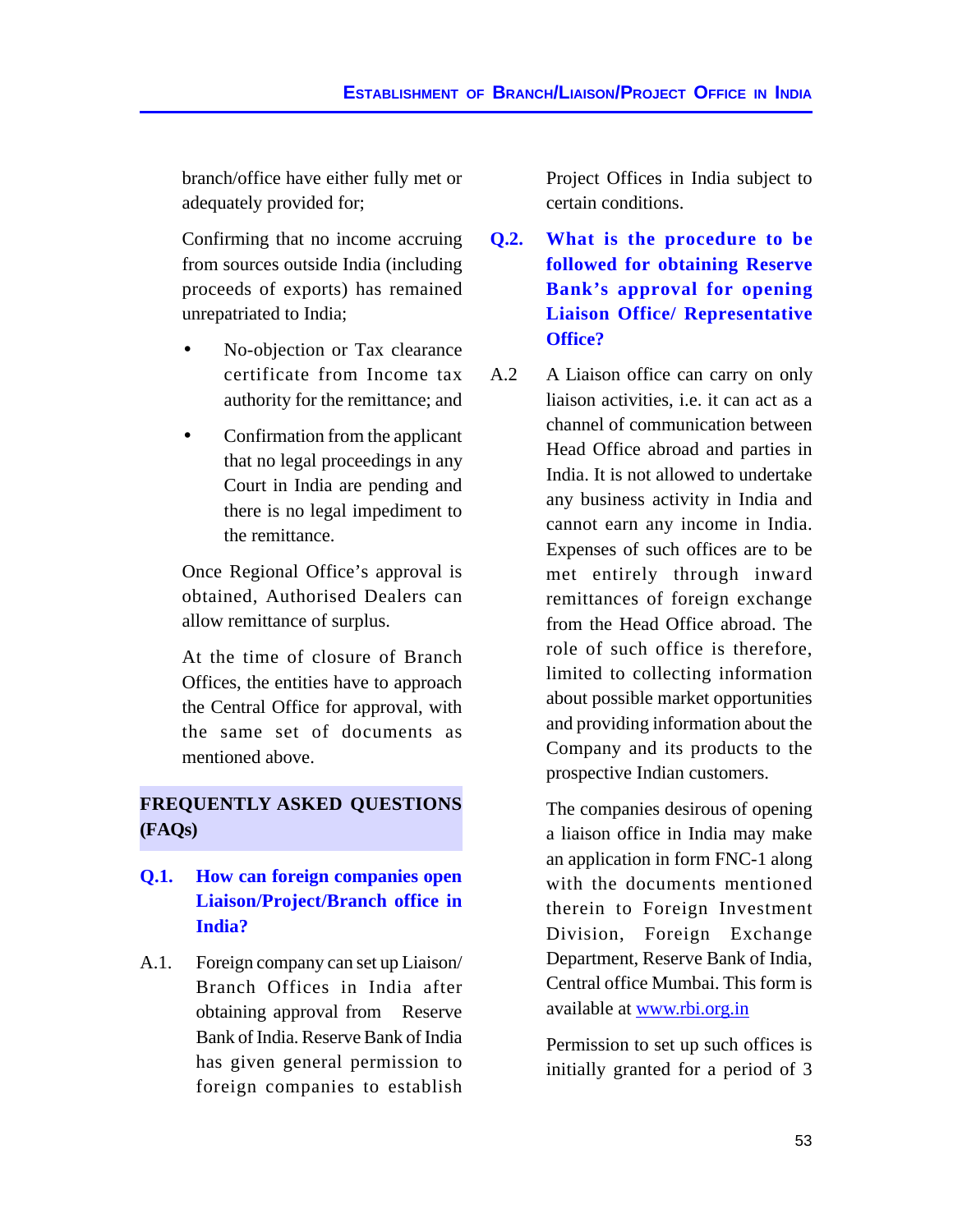years and this may be extended from time to time by the Regional Office in whose jurisdiction the office is set up. Liaison/Representative offices have to file an Activity Certificate on an annual basis from a Chartered Accountant to the concerned Regional Office of the Reserve Bank of India, stating that the Liaison office has undertaken only those activities permitted by Reserve Bank of India.

# **Q.3. What is the procedure for setting up Project Office?**

- Α.3 Foreign companies are granted projects in India by Indian entities. General Permission has been granted by Reserve Bank of India Vide Notification No. FEMA 95/ 2003-RB dated July 2, 2003 to foreign companies to open Project Office/s in India provided they have secured from an Indian company, a contract to execute a project in India, and
	- the project is funded directly by inward remittance from abroad; or
	- the project is funded by a bilateral or multilateral International Financing Agency; or



- the project has been cleared by an appropriate authority; or
- a company or entity in India awarding the contract has been granted Term Loan by a Public Financial Institution or bank in India for the project.
- However, if the above criteria are not met, or if the parent entity is established in Pakistan, Bangladesh, Sri Lanka, Afghanistan, lran or China, such applications have to be forwarded to Central Office of the Foreign Exchange Department of the Reserve Bank at Mumbai for approval.

# **Q.4. What is the procedure for setting up Branch office?**

Reserve Bank permits companies engaged in manufacturing and trading activities abroad to set up Branch Office in India for the following purposes:

- To represent the parent company/other foreign companies in various matters in India e.g. acting as buying/selling agents in India.
- To conduct research work in the area in which the parent company is engaged.
- To undertake export and import activities and trading on wholesale basis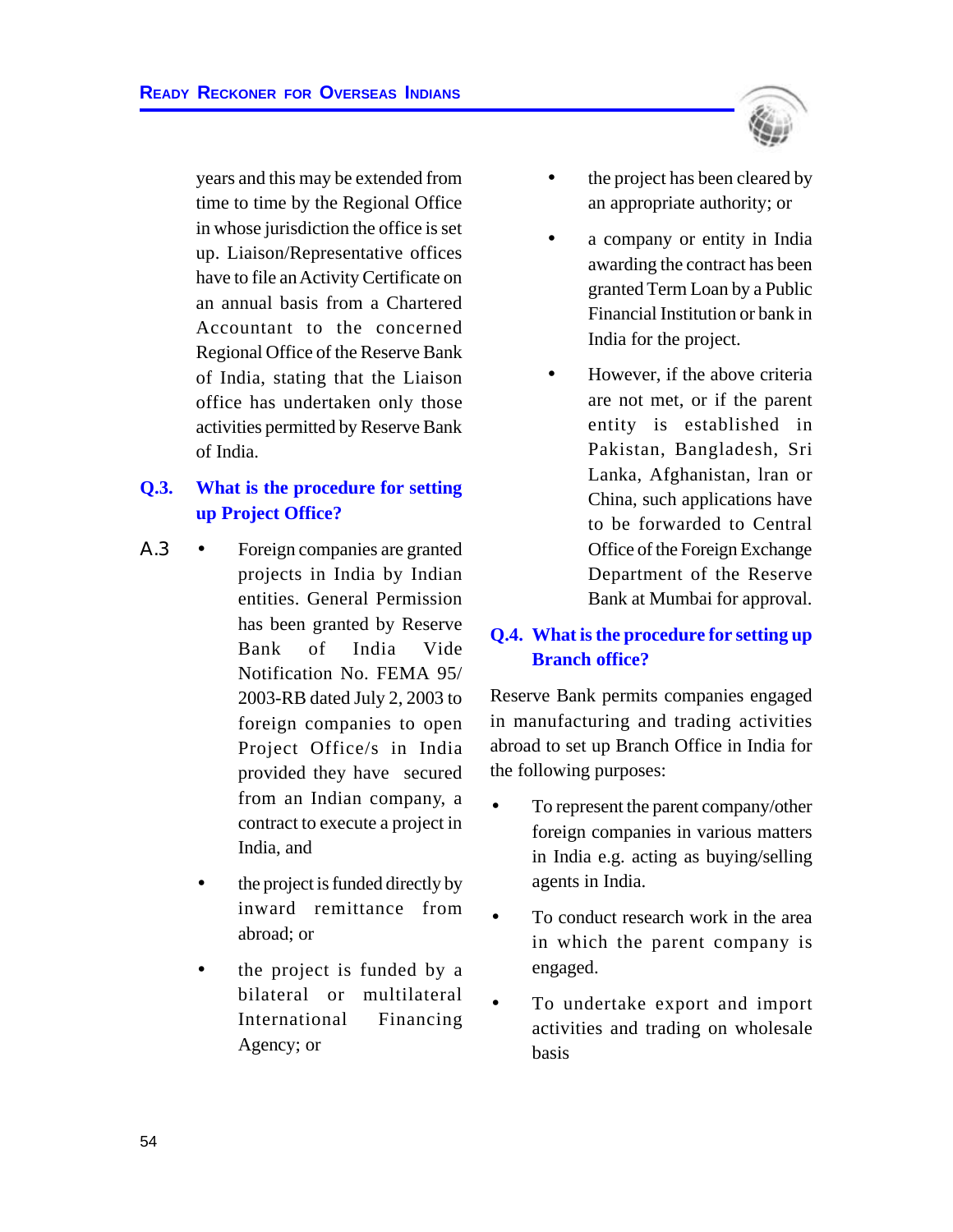- To promote possible technical and financial collaborations between the Indian companies and overseas companies
- Rendering professional or consultancy services
- Rendering services in Information technology and development of software in India
- Rendering technical support to the products supplied by the parent/Group companies. .
- A branch office is not allowed to carry out manufacturing, processing activities directly/ indirectly. A Branch office is also not allowed to undertake

Retail Trading activities of any nature in India. Branch Offices have to submit Activity Certificate from chartered Accountant on an annual basis to the Central Office of FED. For annual remittance of profit Branch office may submit required documents to an authorised dealer.

Permission for setting up branch offices is granted by the Reserve Bank of India. Reserve Bank of India considers the track record of the Applicant Company, existing trade relations with India, the activity of the company proposing to set up office in India as well as financial position of the company while scrutinising the application.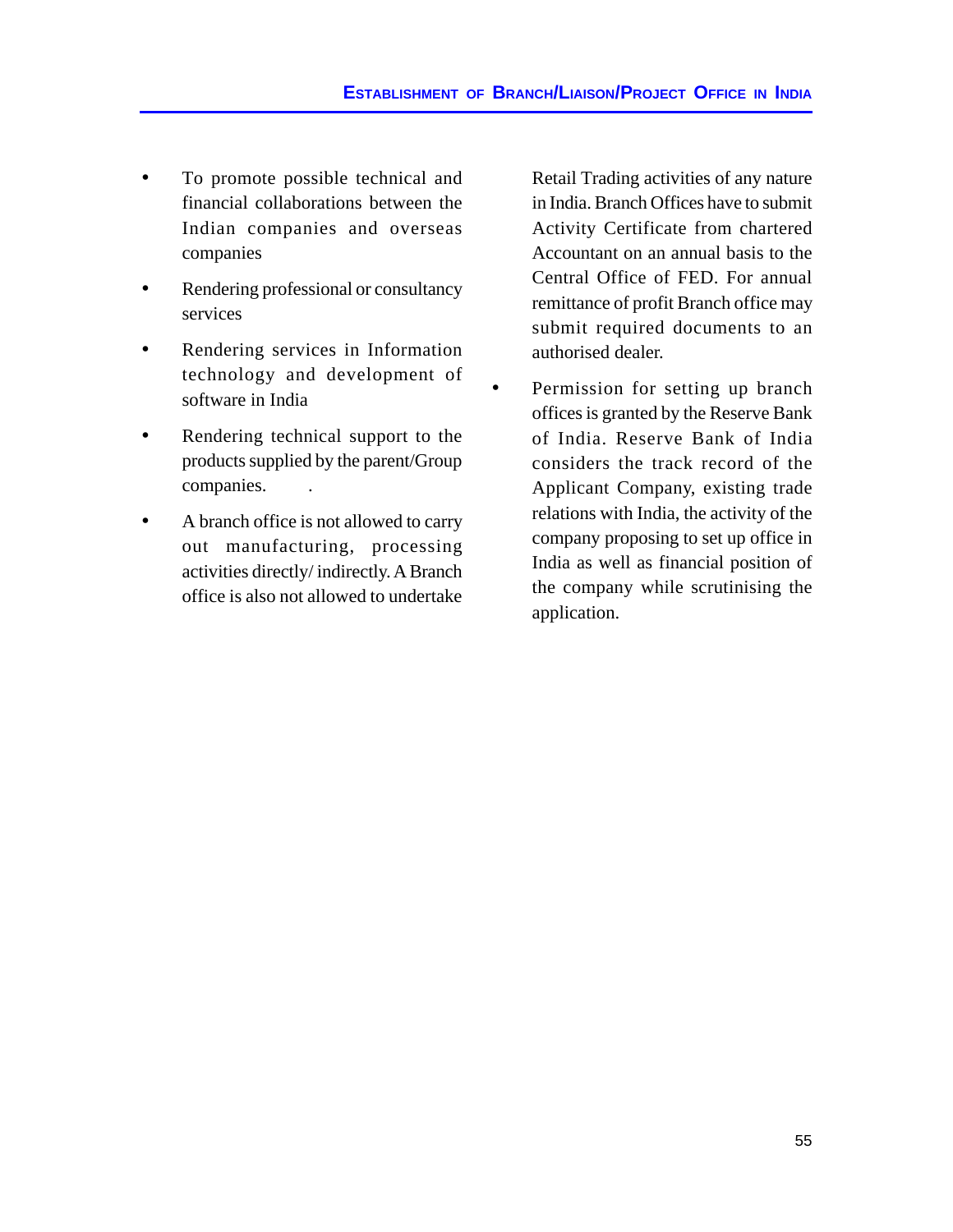

# INVESTMENT IN PARTNERSHIP FIRM / PROPRIETARY CONCERN

# **INVESTMENT IN PARTNERSHIP FIRM/PROPRIETARY CONCERN**

A non-resident Indian or a person of Indian origin resident outside India can invest by way of contribution to the capital of a firm of a proprietary concern in India on nonrepatriation basis provided

- i) Amount is invested by inward remittance or out of NRE/ FCNR/ NRO account maintained with AD bank.
- ii) The firm or proprietary concern is not engaged in any agricultural/plantation or real estate business (i.e. dealing in land and immovable property with a view to earning profit or earning income there from) or print media sector.
- iii) Amount invested shall not be eligible for repatriation outside India.

# **INVESTMENTS WITH REPATRIATION BENEFITS**

NRIs/PIO may seek prior permission of Reserve Bank for investment in sole proprietorship concerned/partnership firm with repatriation benefits. The application will be decided in consultation with the Government of India.

# **INVESTMENT BY NON-RESIDENTS OTHER THAN NRIS/PIO**

A person resident outside India other than NRIs/PIO may make an application and seek prior approval of Reserve bank for making investment by way of contribution to the capital of a firm or a proprietorship concern or any association of persons in India. The application will be decided in consultation with the Government of India.

#### **RESTRICTIONS**

An NRI or PIO is not allowed to invest in a firm or proprietorship concern engaged in any agricultural/plantation activity or real estate business i.e. dealing in land and immovable property with a view to earning profit or earning income therefrom or engaged in Print Media.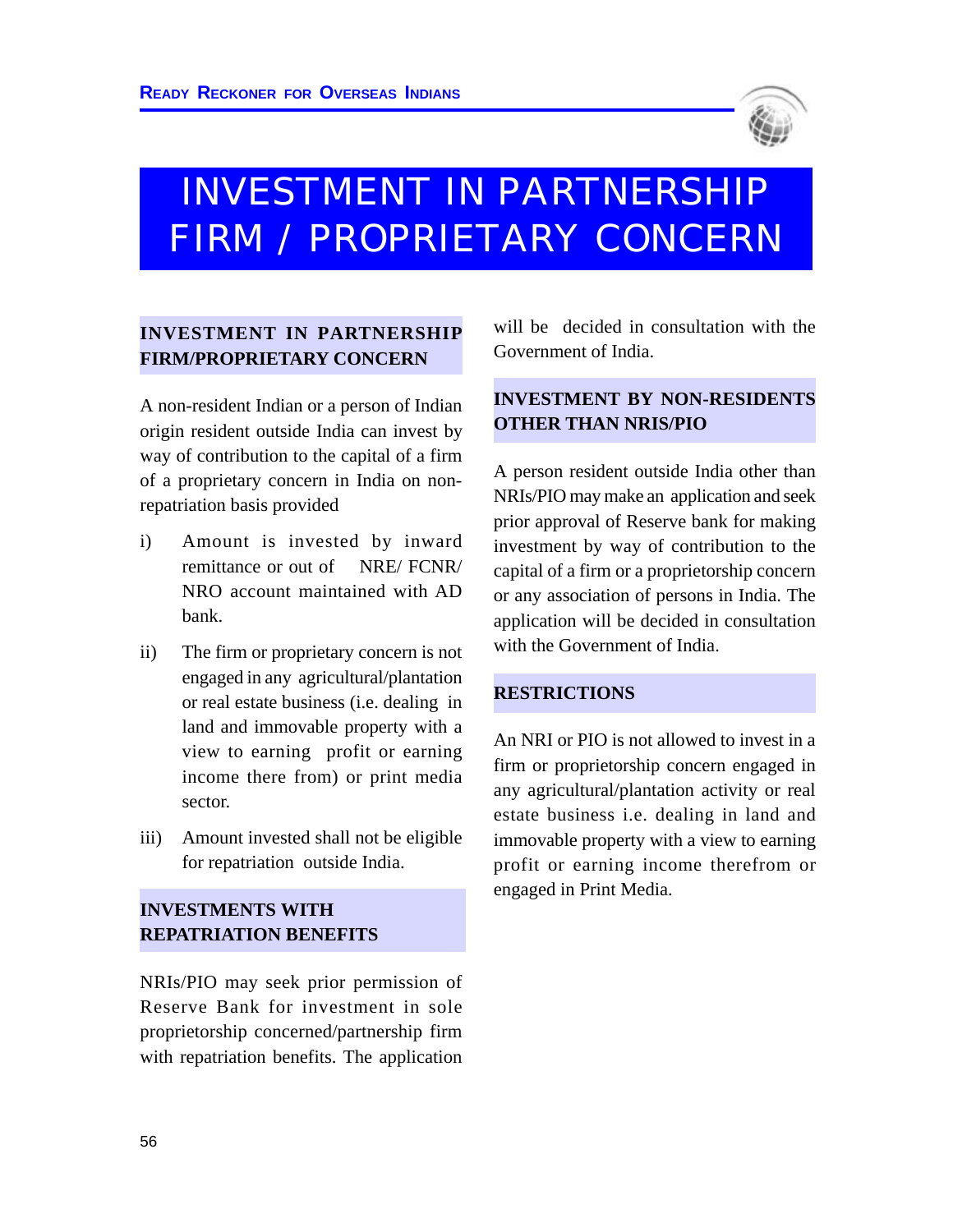# REMITTANCE FACILITY FOR NRIs/ PIOs/FOREIGN NATIONALS

# **REMITTANCE OF CURRENT INCOME**

Remittance of current income like rent, dividend, pension, interest etc. of NRIs/PIO even those who do not maintain NRO account is freely allowed, on the basis of appropriate certification by a Chartered Accountant certifying that the amount proposed to be remitted is eligible for remittance and that applicable taxes have been paid / provided for.

NRIs/PIO have the option to credit the current income to their Non-Resident (External) Rupee account, provided the authorized dealer bank is satisfied that the credit represents current income of the nonresident account holder and income tax thereon has been deducted / provided for.

# **REMITTANCE OF ASSETS BY A FOREIGN NATIONAL OF NON-INDIAN ORIGIN**

A foreign national of non-Indian origin who has retired from employment in India or who has inherited assets from a person resident in India or who is a widow of an Indian citizen who was resident in India, may remit an amount not exceeding USD one million, per financial year(April-March), on production of documentary evidence in

support of acquisition /inheritance of assets, an undertaking by the remitter and certificate by a Chartered Accountant in the formats prescribed by the Central Board of Direct Taxes vide their Circular NO.10/2002 dated October 9, 2002.

These remittance facilities are not available to citizen of Nepal and Bhutan.

# **REMITTANCE OF ASSETS BY NRO/ PIO**

A Non-Resident Indian (NRI) or a Person of Indian Origin (PIO) may remit an amount up to USD one million, per financial year, out of the balances held in his Non-Resident(Ordinary) Rupee(NRO) account / sale proceeds of assets (inclusive of assets acquired by way of inheritance of settlement), for all bonafide purposes, to the satisfaction of the authorized dealer bank, on production of an undertaking by the remitter and certificate by a Chartered Accountant in the formats prescribed by the Central Board of Direct Taxes vide their Circular NO.10/2002 dated October 9, 2002.

NRI/PIO may remit sale proceed of immovable property purchased by him out of Rupee funds or as a person resident in India as indicated above without any lockin-period.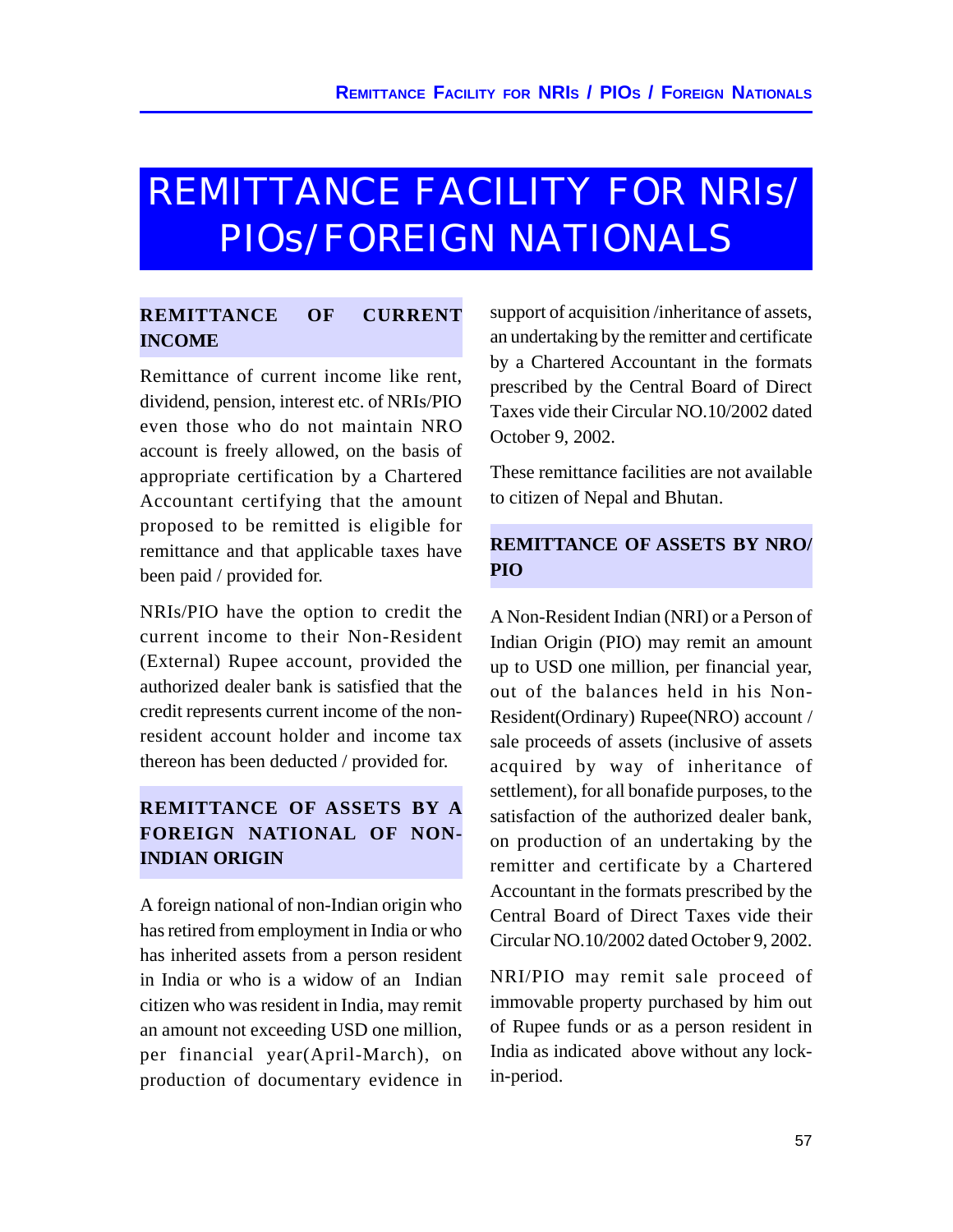In respect of remittance of sale proceed of assets acquired by way of inheritance of legacy or settlement for which there is no lock-in-period, NRI/PIO may submit documentary evidence in support of inheritance or legacy of assets, an undertaking by the remitter and certificate by Chartered Accountant in the prescribed formats. Settlement is also a mode of inheritance from the parent, the only difference being that the property under the settlement passes to the beneficiary on the death of owner/parent without any legal procedures/hassles and helps in avoiding delay and inconvenience in applying probate, etc.

The remittance facility in respect of sale proceeds of immovable property is not available to citizen of Pakistan, Bangladesh, Sri Lanka, China, Afghanistan, Iran, Nepal and Bhutan.

The facility of remittance of sale proceeds of other financial assets is not available to citizen of Pakistan, Bangladesh, Nepal and Bhutan.

# **REPATRIATION OF SALE PROCEEDS OF RESIDENTIAL PROPERTY PURCHASED BY NRIS/PIO OUT OF FOREIGN EXCHANGE**

Repatriation of sale proceeds of residential property purchased by NRI/PIO is permitted to the extent of the amount paid for acquisition of immovable property in foreign exchange received through banking channels. The facility is restricted to not more than two such properties.

Authorized dealer banks may permit repatriation of amounts representing the refund of application / earnest money/ purchase consideration made by the house building / seller on account of non-allotment of flat/ plot/ cancellation of booking/ deals for purchase of residential/ commercial property, together with interest, if any (net of income tax payable thereon), provided the original payment was made out of NRE/ FCNR (B) account of the holder, or remittance from outside India through normal banking channels and the authorized dealer bank is satisfied about the genuineness of the transaction. Such funds may also be credited to the NRE/FCNR (B) account of the NRI/PIO, if they so desire.

Authorized dealer banks may allow repatriation of sale proceeds of residential accommodation purchased by NRIs/PIO out of funds raised by way of loans from the authorized dealer banks/housing finance institutions to the extent of such loans repaid by them out of foreign inward remittances received through normal banking channel or by debit to their NRE/FCNR (B) accounts.

## **FACILITIES FOR STUDENTS**

Students going abroad for studies are treated asNon-Resident Indians (NRIs) and are eligible for allthe facilities available to NRIs under FEMA.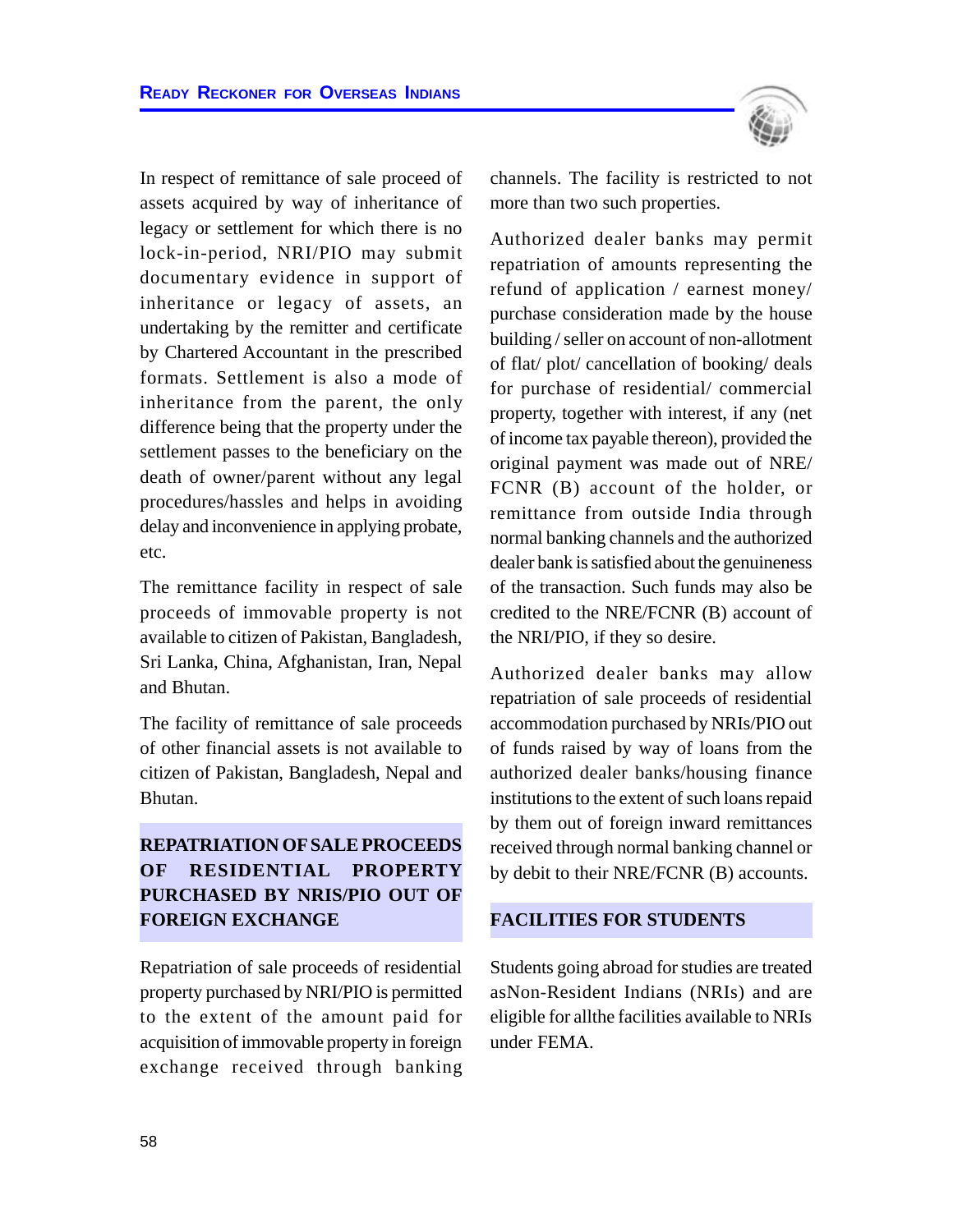As Non-Residents, they will be eligible to receive remittances from India

- (i) up to USD100,000 from close relatives in India on self declaration towards maintenance, which could include remittances towards their studies also and
- (ii) up to USD 1 million per financial year, out of sale proceeds of assets/balances in their account maintained with an AD bank in India.

All other facilities available to NRIs under FEMA are equally applicable to the students.

Educational and other loans availed of by them as residents in India will continue to be available as per FEMA regulations.

## **INCOME-TAX CLEARANCE**

The remittances will be allowed to be made by the authorized dealer banks on production of an undertaking by the remitter and a Certificate from a Chartered Accountant in the formats prescribed by the Central Board of Direct Taxes, Ministry of Finance, Government of India in their Circular No.10/ 2002 dated October 9, 2002. [cf. A.P.(DIR Series) Circular] No.56 dated November 26, 2002.

#### **INTERNATIONAL CREDIT CARDS**

Authorized dealer banks have been permitted to issue International Credit Cards to NRIs/PIO, without prior approval of Reserve Bank. Such transactions may be settled by inward remittance or out of balances held in the cardholder's FCNR (B) /NRE /NRO accounts.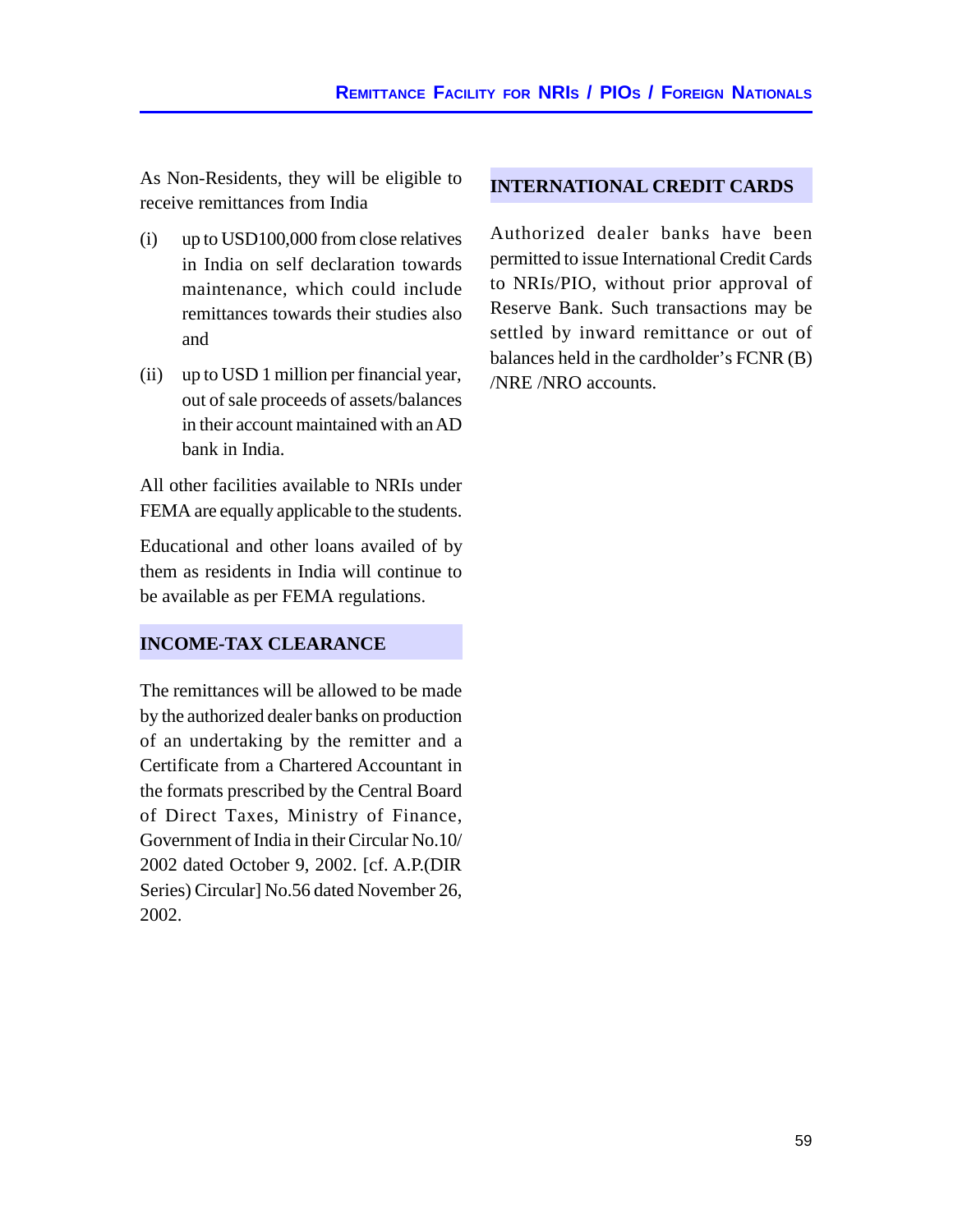

# BANK ACCOUNTS

## **NON RESIDENT ORDINARY RUPEE (NRO) ACCOUNT SCHEME**

#### **1. Definitions**

Non-Resident Indian (NRI): NRI for this purpose is defined in Regulation 2 of FEMA Notification No. 5 dated May 3, 2000. In terms of this Notification, an NRI is a person resident outside India who is a citizen of India or is a person of Indian origin.

Person of Indian Origin (PIO): PIO for this purpose is defined in Regulation 2 of FEMA ibid as a citizen of any country other than Bangladesh or Pakistan, if (a) he at any time held Indian passport; or (b) he or either of his parents or any of his grand parents was a citizen of India by virtue of the Constitution of India or the Citizenship Act, 1955 (57 of 1955); or  $(C)$  the person is a spouse of an Indian citizen or a person is a spouse of an Indian citizen or a person referred to in sub clause (a) or (b).

#### **2. Eligibility**

a) Any person resident outside India (as per Regulation 2 of FEMA), may open NRO account with an authorised dealer or an authorised bank for the purpose of putting through bonafide transactions denominated in Rupees, not involving any violation of the provision of FEMA rules, Regulation

made thereunder.

b) Opening of accounts by individuals/ entities of Bangladesh /Pakistan nationality /ownership requires prior approval of Reserve Bank.

#### **3. Types of Accounts**

NRO accounts may be opened/maintained in the form of current, saving, recurring or fixed deposit accounts. Rate of interest applicable to these accounts and guidelines for opening, operating and maintenance of such accounts shall be in accordance with directives/instructions issued by Reserve Bank from time to time.

## **4. Joint Accounts with Residents /Non Residents**

The accounts may be held jointly with residents and /or with non-residents.

#### **5. Permissible Credits/ Debits**

#### **A. Credits**

- 1. Proceeds of remittances from outside India through normal banking channels received in foreign currency, which is freely convertible.
- 2. Any foreign currency, which is, freely convertible tendered by the account holder during his temporary visit to India. Foreign currency exceeding USD 5000/-or equivalent in form of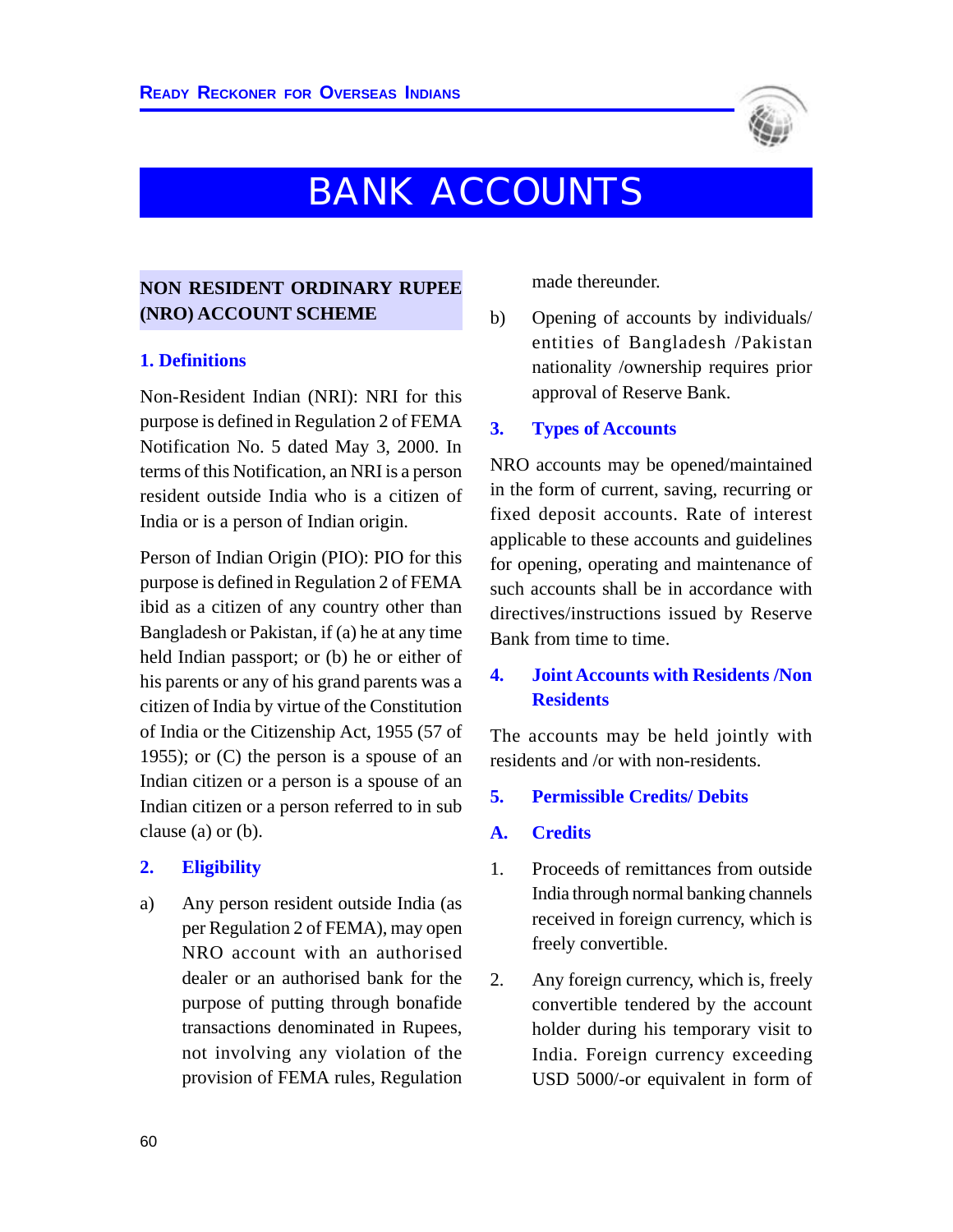cash should be supported by Currency Declaration Form. Rupee funds should be supported by Encashment Certificate, if they represent funds brought from outside India.

- 3. Transfers from rupee accounts of nonresident banks.
- 4. Legitimate dues in India of the account holder. This includes current income like rent, dividend, pension, interest, etc. as also sale proceeds of assets including immovable property acquired out of rupee/foreign currency funds or by way of legacy/inheritance.

#### **B. Debit**

- 1. All local payments in rupees including payments for investments in India subject to compliance with the relevant regulations made by the Reserve Bank.
- 2. Remittance outside India of current income like rent, dividend, pension, interest, etc. in India of the account holder.
- 3. Remittance upto USD One million permitted financial year (April – March), for all bonafide purposes, to the satisfaction of the authorised dealer bank.
- **6. Remittance of assets**

# **6.1. Remittance of assets by a foreign national of non Indian origin**

A citizen of foreign state, not being a citizen of Nepal or Bhutan or a Person of Indian Origin, who has retired from an employment in India, or has inherited the assets from a person referred to in sub section (5) of section 6 of the FEMA; or is a widow resident outside India and has inherited assets of her deceased husband who was an Indian citizen resident in India, may remit an amount, not exceeding USD 1,000,000 (US Dollar One Million only) per financial year on production of, documentary evidence in support of acquisition, inheritance or legacy of assets by the remitter and an undertaking by the remitter and certificate by Chartered Accountant in the formats prescribed by the Central Board of Direct Taxes vide their Circular No 10/2002 dated October 9, 2002.

### **6.2 Remittance of Assets by an NRI/PIO**

- a) NRI/PIO may remit an amount, not exceeding USD 1,000,000 permitted financial year, out of the balances held in NRO accounts/sale proceeds of assets /the assets in India acquired by him by way of inheritance /legacy, on production of documentary evidence in support of acquisition, inheritance or legacy of assets by the remitter, and an undertaking by the remitter and certificate by a Chartered Accountant in the formats prescribed by the Central Board of Direct Taxes vide their Circular No 10/2002 dated October 9,2002.
- b) NRI/PIO may within the overall limit of USD 1 million as stated above, remit sale proceeds of assets acquired under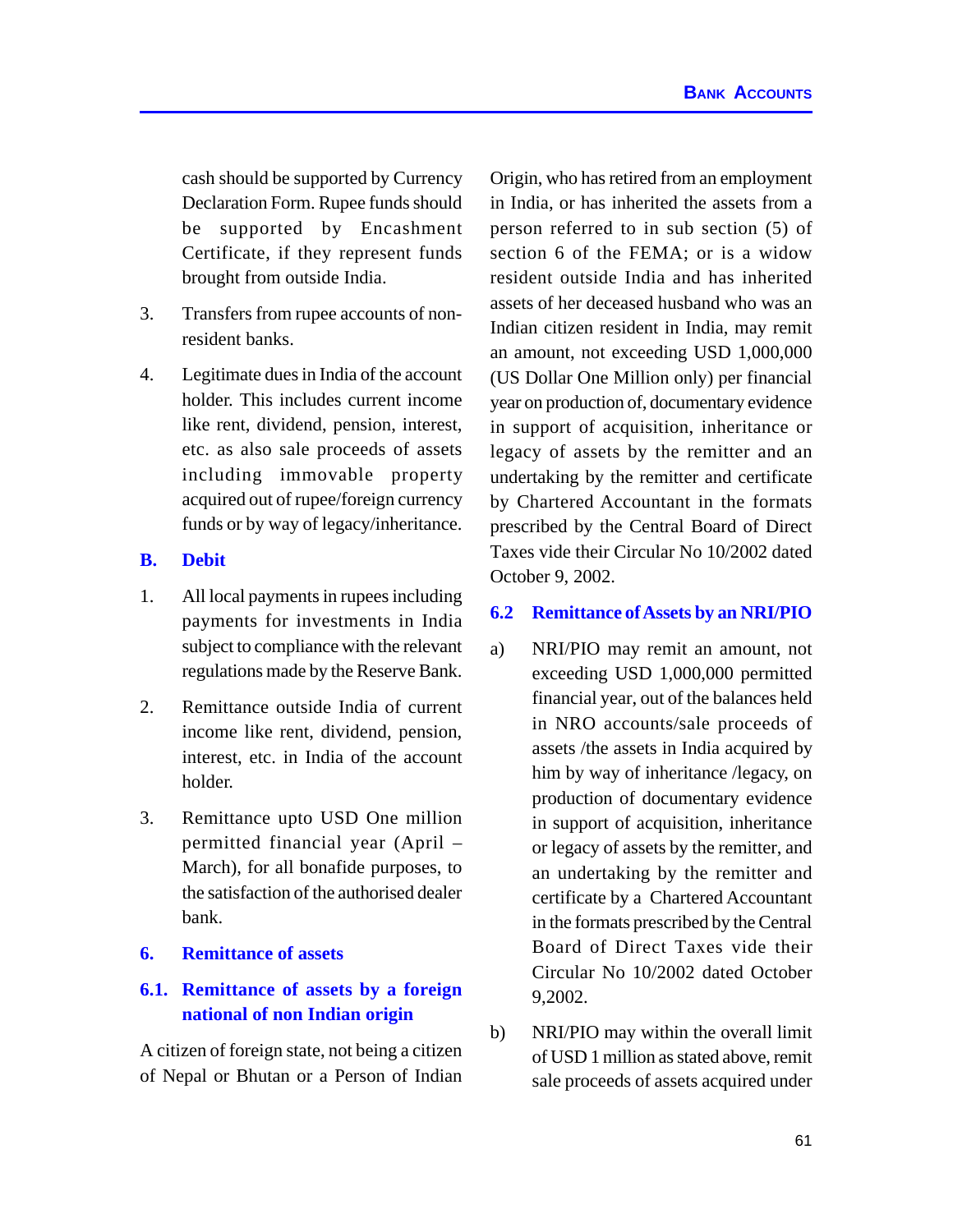a deed of settlement made by either of his parents or a close relative (as defined in section 6 of the Companies Act, 1956) and the settlement taking effect on the death of the settler, on production of the original deed of settlement and an undertaking by the remitter and certificate by a Chartered Accountant in the formats prescribed by the Central Board of Direct Taxes vide their Circular No. 10/2002 dated October 9, 2002.

## **6.3 Assets Acquired in India Out of Rupee Funds**

NRI/PIO may remit sale proceeds of immovable property purchased by him association a resident or out of Rupee funds as NRI/PIO, without any lock –in-period, subject to the above limit of USD 1 million permitted financial year.

#### **6.4 Restrictions**

- a) The remittance facility in respect of sale proceeds of immovable property is not available to citizens of Pakistan, Bangladesh, Sri Lanka, China, Afghanistan, Iran, Nepal and Bhutan.
- b) The facility of remittance of sale proceeds of other financial assets is not available to citizens of Pakistan, Bangladesh, Nepal and Bhutan.

## **7. Foreign Nationals of Non-Indian Origin on a Visit to India**

NRO account (current /saving) can be opened by a Foreign national of non-Indian origin visiting India, with funds remitted



from, outside India through banking channel or by sale of foreign exchange brought by him to India. The balance in the NRO account may be converted by the authorised dealer/bank into foreign currency for payment to the account holder at the time of his departure from India provided the account has been maintained for a period not exceeding six months and the account has not been credited with any local funds, other than interest accrued thereon.

# **8. Grant of Loans / Overdrafts by Authorised Dealer / Bank to Account Holders and Third Parties**

- a) Loans to non resident account holders and to third parties may be granted in Rupees by authorised dealer/bank against the security of fixed deposits subject to the following terms and conditions:
	- (i) The loans shall be utilised only for meeting borrower's personal requirements and /or business purpose and not for carrying on agricultural / plantation activities or real estate business or for re lending.
	- (ii) Regulations relating to margin and rate of interest as stipulated by Reserve Bank from time to time shall be complied with.
	- (iii) The usual norms and considerations as applicable in the case of advances to trade/ industry shall be applicable for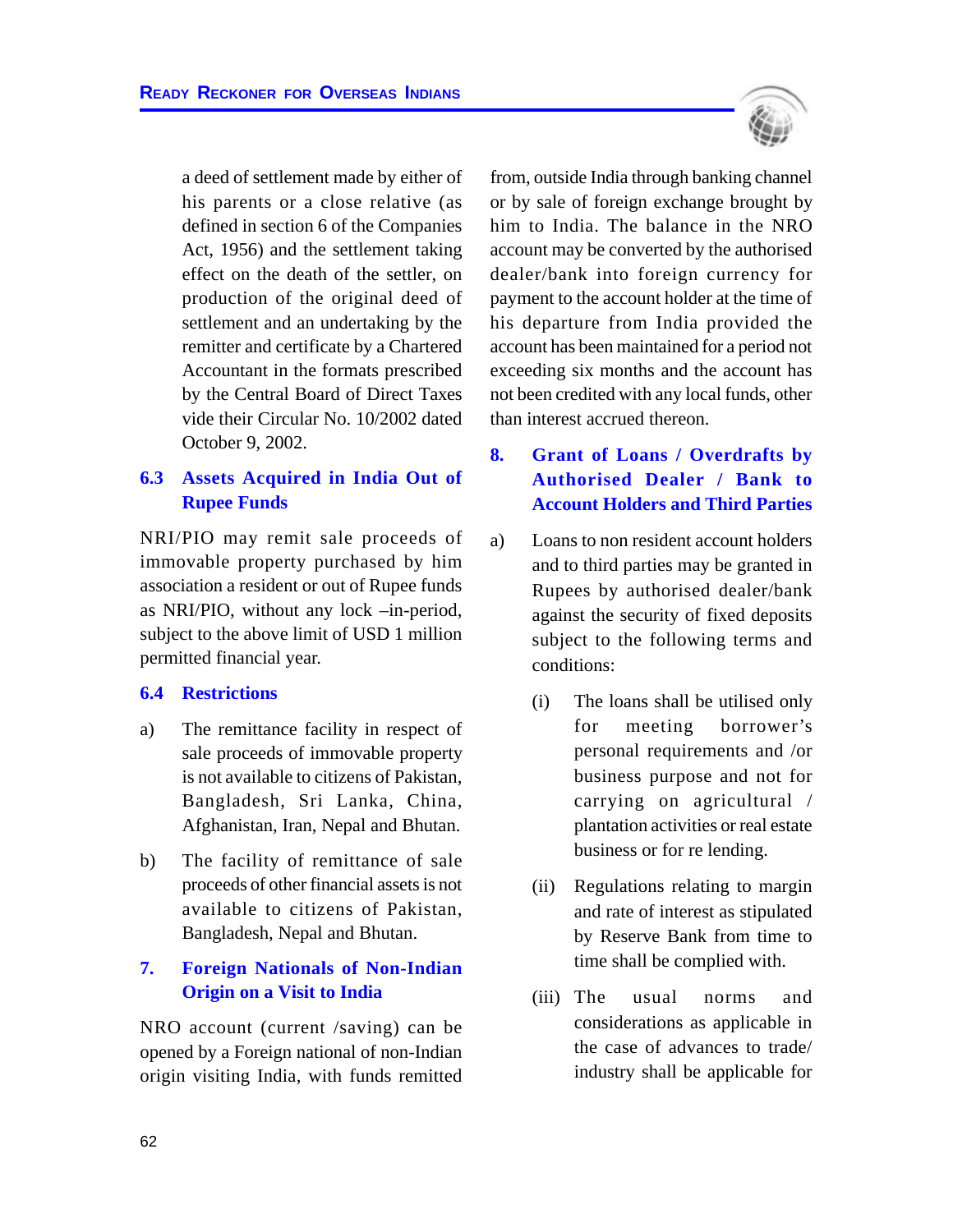such loans /facilities granted to third parties

b) Authorised dealer /bank may permit overdraft in the account of the account holder subject to his commercial judgment and compliance with the interest rate etc. directives.

# **9. Change of Residential Status of Account Holder**

#### **(a) From Resident to Non-resident**

When a person resident in India leaves India for a country (other than Nepal or Bhutan) for taking up employment or for carrying on business or vocation outside India or for any other purpose indicating his intention to stay outside India for an uncertain period, his existing account should be designated as a Non Resident (Ordinary) Account.

When a person resident in India leaves for Nepal or Bhutan for taking up employment or for carrying on business or vocation or for any other purpose indicating his intention to stay in Nepal or Bhutan for an uncertain period, his existing account will continue as a resident account. Such account should not be designated as a Non-Resident (Ordinary) Account (NRO).

#### **(b) From Non Resident to Resident**

NRO accounts may be re-designated as resident rupee accounts on the return of the account holder to India for taking up employment, or for carrying on business or vocation or for any other purpose indicating his intention to stay in India for an uncertain period. Where the account holder is only on a temporary visit to India, the account should continue to be treated as non-resident during such visit.

# **10. Treatment of Loans/Overdraft in the Event of Change in the Resident Status of the Borrower**

In case of person who had availed of loan or overdraft facilities while resident in India and who subsequently become a person resident outside India, the authorised dealer / bank may at their discretion and commercial judgment allow continuance of the loan / overdraft facilities. In such cases, payment of interest and repayment of loan may be made by inward remittance or out of legitimate resources in India of the person concerned.

## **11. Payment of funds to Non–Resident / Resident Nominee**

The amount due /payable to non-resident nominee from the NRO account of a deceased account holder shall be credited to NRO account of the nominee with an authorised dealer/bank in India. The amount payable to resident nominee from the NRO account of a deceased account holder shall be credited to resident account of the nominee with a bank in India.

# **12. Operation of NRO Account by Power of Attorney Holder.**

Powers have been delegated to the authorised dealers /banks to allow operations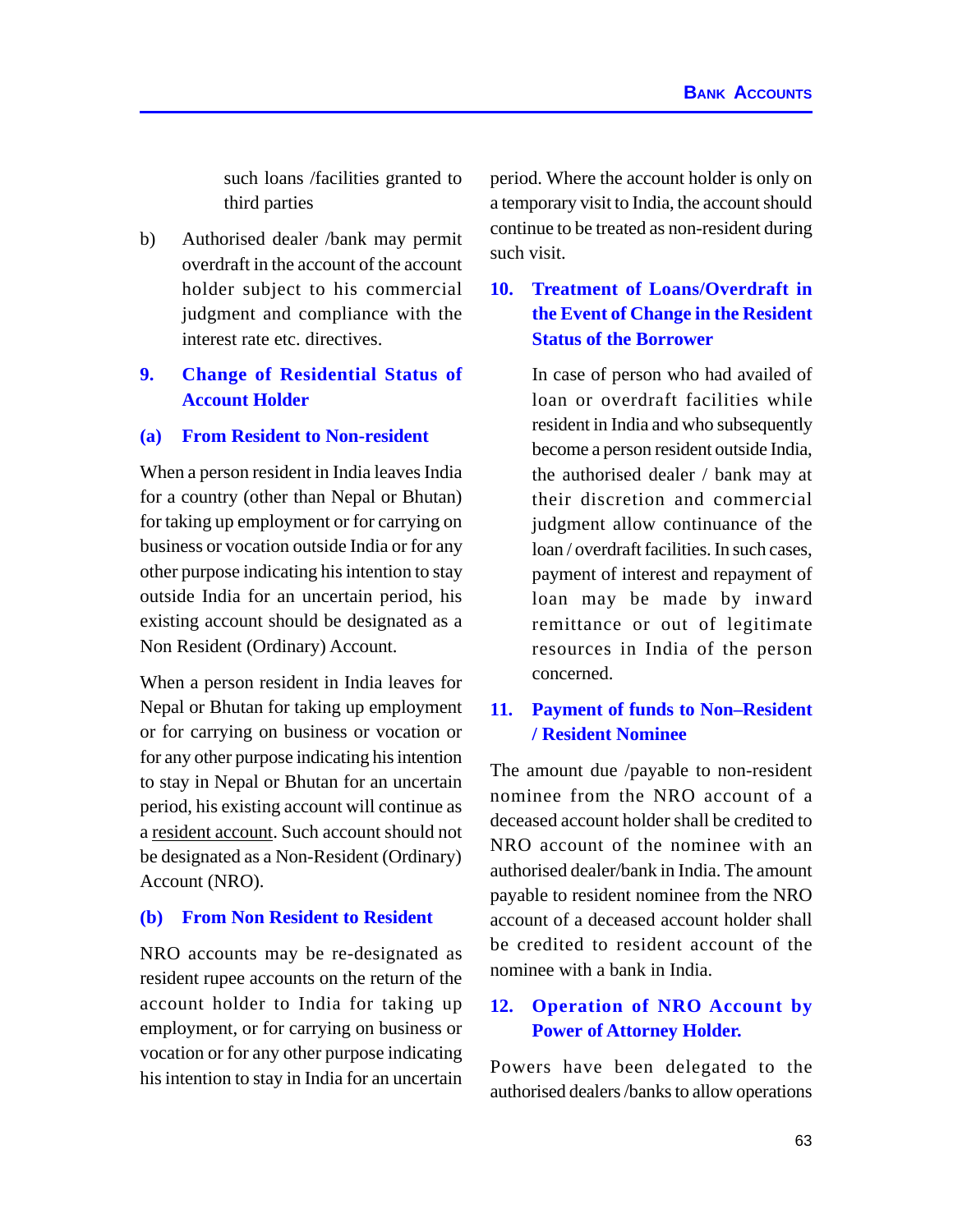on an NRO account by Power of Attorney granted in favour of a resident by the nonresident individual account holder provided such operations are restricted to (i) all local payments in rupees including payments for eligible investments subject to compliance with relevant regulations made by the Reserve Bank; and (ii) remittance outside India of current income in India of the non resident individual account holder, net of applicable taxes.

The resident Power of Attorney holder is not permitted to repatriate outside India funds held in the account other than to the non resident individual account holder nor to make payment by way of gift to a resident on behalf of the non resident account holder or transfer funds from the account to another NRO account.

## **13. Facilities to a Person Going Abroad for Studies**

Persons going abroad for studies are treated as Non Resident Indians (NRIs) and are eligible for all the facilities available to NRIs. Educational and other loans availed of by them as permitted FEMA regulations.

#### **14. International Credit Cards**

Authorised dealer banks have been permitted to issue International Credit Cards to NRI / PIO, without prior approval of Reserve Bank. Such transactions may be settled by inward remittance or out of balances held in the cardholder's FCNR/NRE/NRO Accounts.



#### **15. Income – Tax**

The remittances (net of applicable taxes) will be allowed to be made by the authorised dealer banks on production of an undertaking by the remitter and a Certificate from a Chartered Accountant in the formats prescribed by the Central Board of Direct Taxes, Ministry of Finance, Government of India in their Circular No. 10/2002 dated October 9, 2002 [cf' A.P.(DIR Series ) Circular No. 56 dated November 26, 2002.}

## **REPATRIABLE ACCOUNTS**

# **NON-RESIDENT (EXTERNAL) RUPEE ACCOUNT (SAVINGS, CURRENTAND TIME DEPOSIT) (NRE ACCOUNTS)**

#### **Opening of an Account**

Persons of Indian nationality or origin resident abroad may open, with authorised banks in India, Non-resident (External) Accounts (NRE Accounts), designated in rupees. These accounts can be maintained in the form of savings, current or term deposit accounts. Opening of NRE Accounts jointly in the names of two or more nonresidents is permitted, provided all the account holders are persons of Indian nationality or origin. For opening these accounts, the funds are required to be remitted to India through any bank from the country of residence of the prospective account holder.

The account holder has to furnish an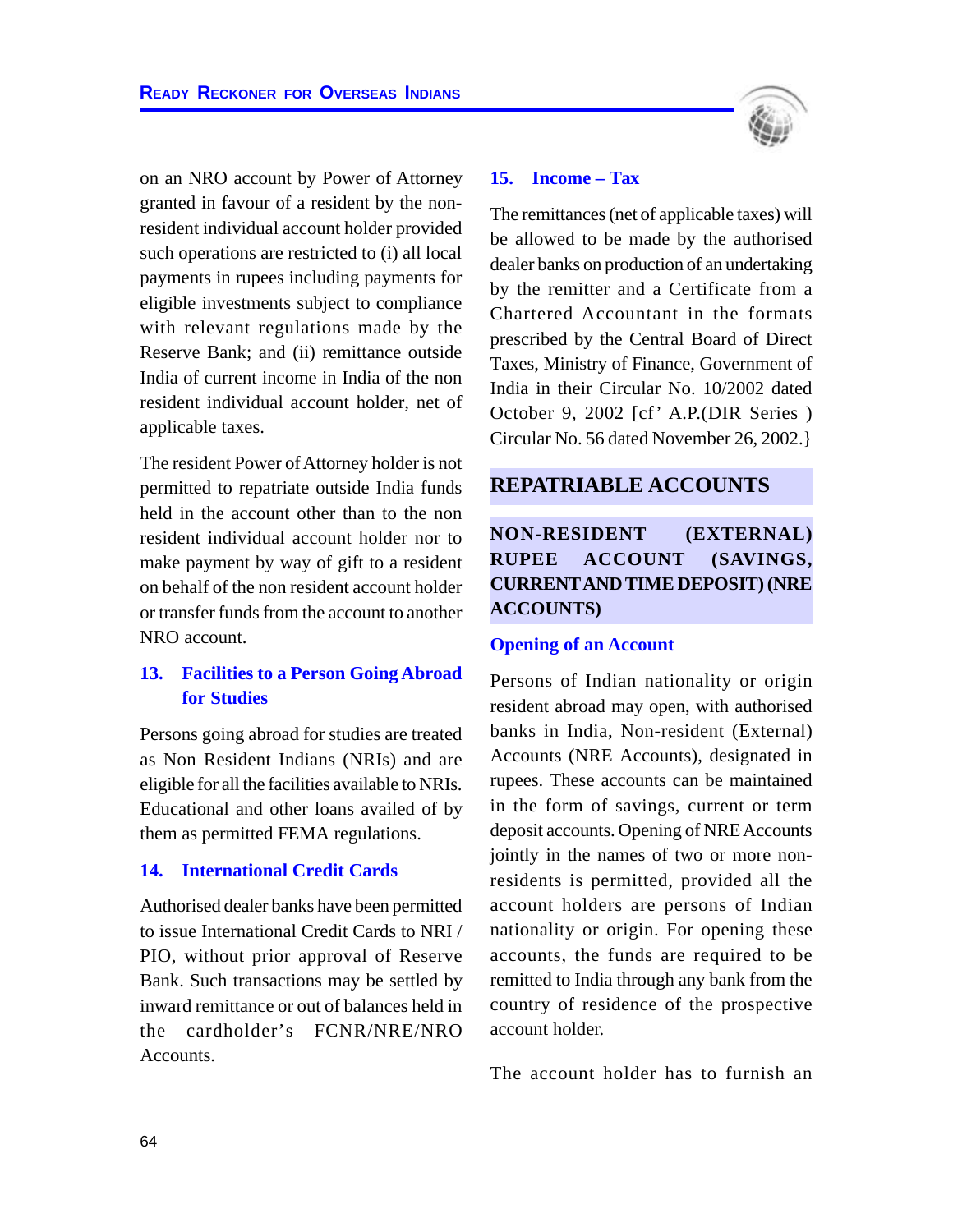undertaking on the account opening form that he would promptly send an intimation to his bank if and when he returns to India for permanent residence.

Prior to 16th September, 2003 OCBs were allowed to open and maintain NRE bank account in India. However, it may be noted that vide Circular No. 14 dated. 16-9-2003 read with Notification No.101/2003-RB dated. 3/10/2003, OCBs are not permitted to open or maintain NRE accounts in India.

#### **Advantages**

Non-residents can enjoy the following advantages by maintaining NRE Accounts:

- 1. Term deposits for one year and above made by non-residents carry interest at rates higher than those available to residents in India.
- 2. The interest on deposits and any other income accruing on the balances in the accounts are free of Indian Income-tax.
- 3. The balances in the accounts are free of Wealth-tax as well.
- 4. Gifts out of NRE account to close relatives are exempt. However, gifts to persons other than relatives over and above Rs. 50,000 in a year would be taxable in the hands of the recipient. Exemptions are provided for gifts on occasion of marriage, or in contemplation of death or under a will or by way of inheritance.
- 5. The entire credit balance (inclusive of interest earned thereon) can be repatriated outside India at any time without reference to Reserve Bank.
- 6. Local disbursement from these accounts can be made freely.
- 7. Purchase of Units of Unit Trust of India (UTI), Mutual Funds, Central and State Government securities and National Savings Certificates can be made freely from the balances in these accounts.
- 8. Sale proceeds/maturity proceeds/ repurchase price of Units of UTI, securities or certificates originally purchased out of the funds in the accounts can be freely credited to these accounts by banks, without reference to Reserve Bank
- 9. Account holders are supplied a special series of cheque leaves for operation on these accounts.
- 10. Account holders can avail of loans/ overdrafts from banks against security of fixed deposits from out of their NRE accounts.

#### **Types of Account**

All types of accounts, viz. current, savings and term deposit, etc., can be opened under Non-Resident (External) Accounts Scheme. A Non-resident can open a joint account with other non-residents provided all the account holders are persons of Indian nationality or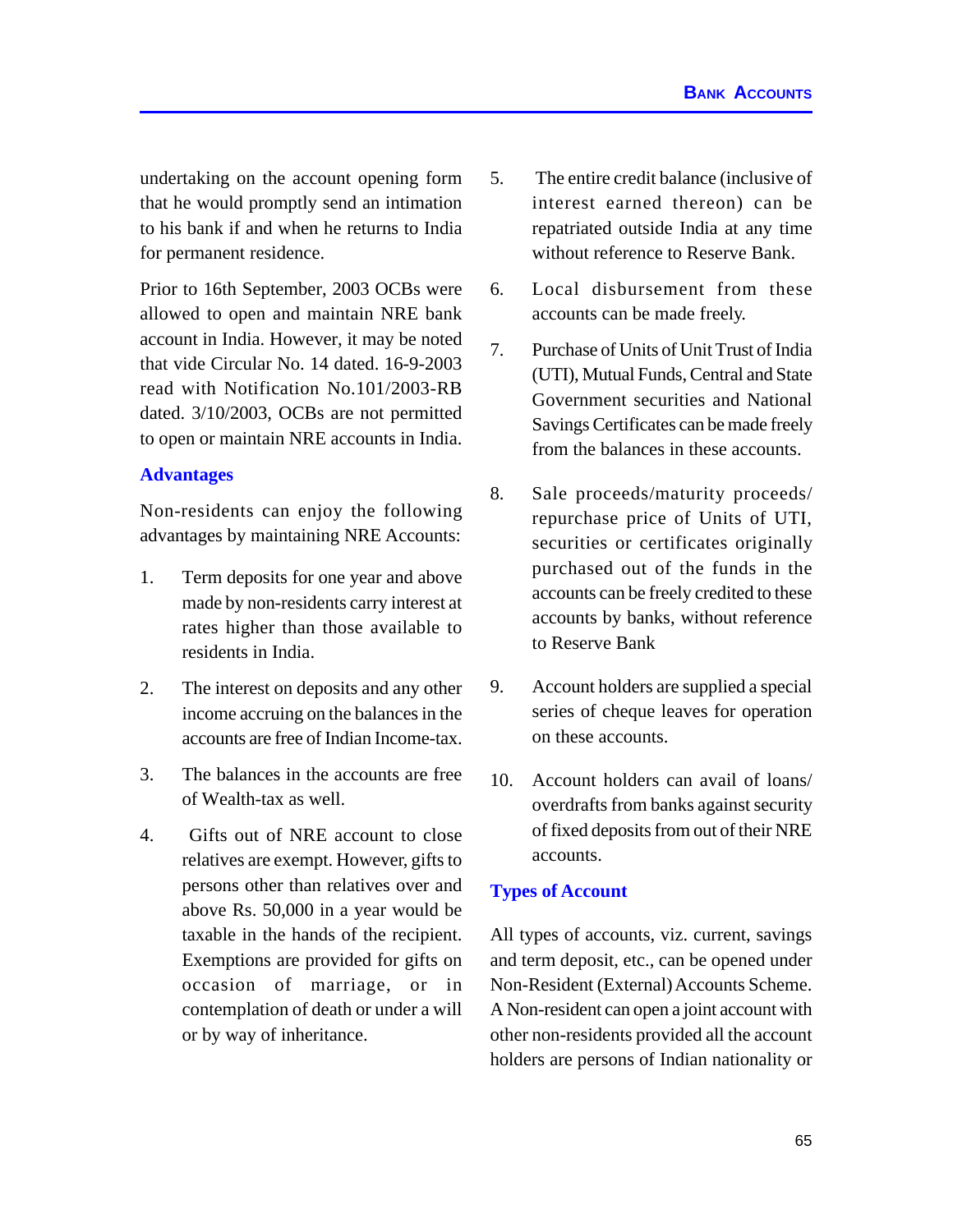

origin. Opening of a joint account by a nonresident with a person resident in India permitted under NR (E) Scheme.

Non-resident account holders can grant power of attorney (POA) or such other authority to residents in India for operating their NR(E) accounts in India. Such authority is however, restricted to withdrawals for local payments and remittance to the account holder himself. In cases where the account holder or a bank designated by him is eligible to make investments in India, the Power of Attorney holder is permitted by the AD/bank to operate the account to facilitate such investment. RBI has permitted banks/ authorised dealers to allow remittance abroad to the non-resident account holder by his constituted attorney under a specific power in this regard. The resident power of attorney holder can not repatriate Funds held in accounts outside India under any circumstances (other than to the account holder himself) or make payment of gifts on behalf of the account holder, or transfer funds from the said account to another NRE account.

Such account can also be opened by an eligible non resident Indian during his temporary visit to India, against tender of foreign currency traveller cheques/currency notes, provided the bank is satisfied that the prospective account holder has not ceased to be a non-resident. The amount so tendered would be endorsed on the Currency Declaration Form (CDF) where applicable , before crediting the rupee equivalent thereto.

The initial deposit in NR(E) account can be made in an of the following ways:-

- By proceeds of foreign exchange remittances from abroad through banking channels in an approved manner.
- By proceeds of foreign currency notes and traveller cheques brought into India by non-resident while on a temporary visit to India.
- By transfer from an existing Non-Resident (External) FCNR account of the same person.

#### **Operation of Accounts**

There are certain restrictions on operation of NR(E) accounts and Form A2/A4 are to be completed for a few transactions. These forms may be completed either by the resident party to the transaction or by the bank after obtaining necessary information from the resident party account holder.

## **Credits in the Account, i.e. Amounts that can be Deposited into the Account**

## **Transaction where Form A4 is not to be Completed.**

- 1 Proceeds of remittances to India in any permitted currency.
- 2 Transfer from FCNR accounts of the same account holder.
- 3 Interest accruing on balances in Nonresident (External) or FCNR accounts of the account holder.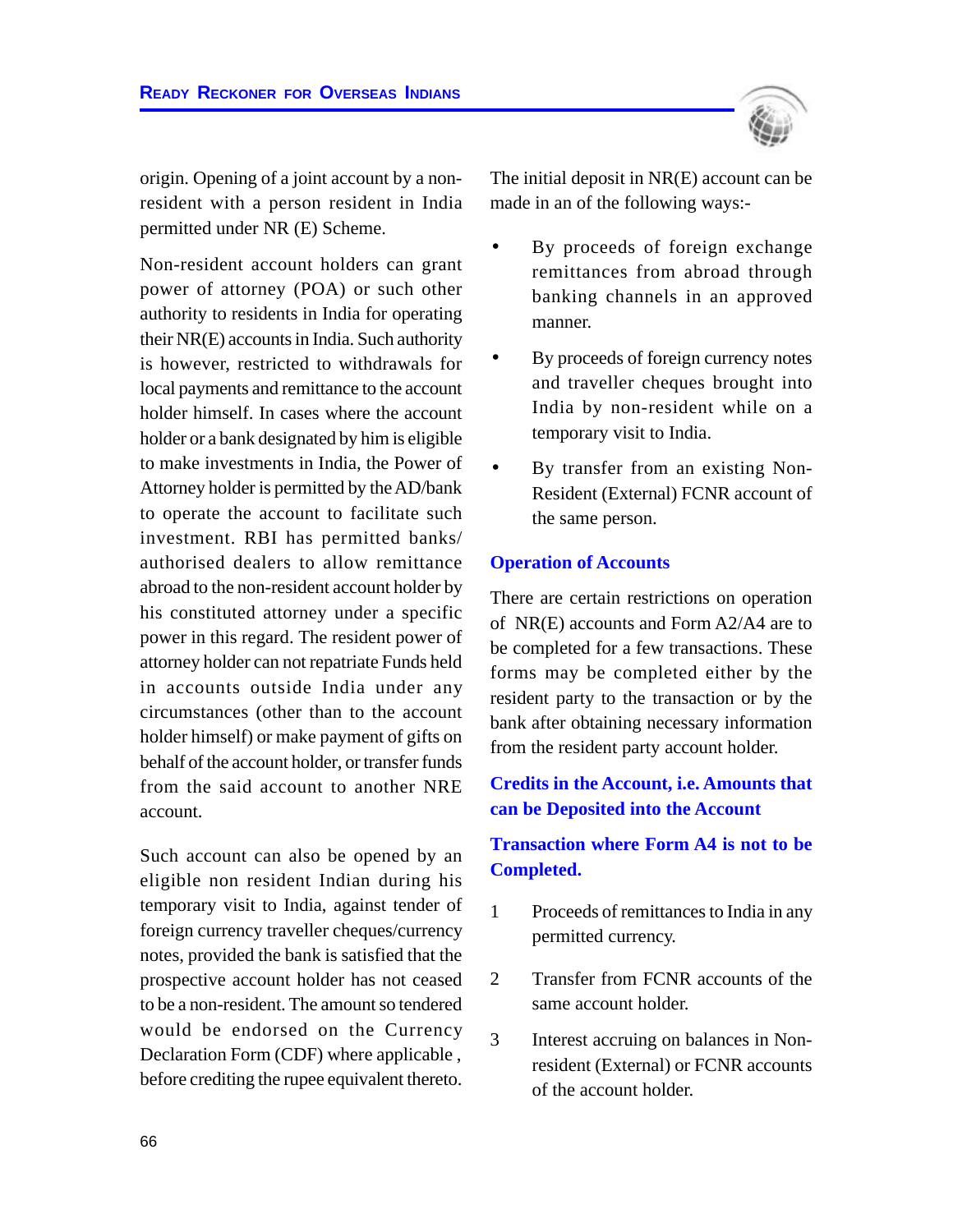## **Transactions where Form A4 is to be Completed.**

- 1. Proceeds of foreign exchange remittances, drafts, personal cheques, etc., in the name of the account holder.
- 2. Proceeds of foreign currency travellers cheques, drafts and personal cheques drawn by account holder on a foreign currency account maintained abroad by him (including instruments expressed in Indian rupees for which reimbursement will be received in foreign currency or in rupees from the account of a non-resident bank) deposited by account holder during his temporary visit to India; provided authorised dealer is satisfied that the account holder is still ordinarily resident abroad, the travellers' cheques/drafts are standing in the name of account holder and have not been endorsed in his favour and in the case of travellers' cheques, they are discharged by the account holder in the presence of the bank officials.
- 3. Proceeds of foreign currency/bank notes tendered by account holder during his temporary visits to India, provided these are tendered to authorised dealer in person by account holder himself and the authorised dealer is satisfied that account holder is still ordinarily resident outside India.

#### **Notes**

Purchases of travellers cheques/

currency notes/bank notes made in terms of 2 and 3 above should be endorsed on the reverse of Currency Declaration Form (CDF) wherever applicable. A photocopy of CDF should be kept on record by authorised dealer.

- Foreign currency notes/bank notes and travellers' cheques tendered by Power of Attorney holder of any person other than account holder should not be credited to NRE Account.
- Form A4 is to be completed only for transactions of Rs. 1,00,000 and above.

#### **Other Credits**

- Refund of share/debenture subscriptions to new issues of Indian companies or portion thereof, if the amount of subscription was paid from the same account or from other NRE/ FCNR account of the account holder or by remittances from outside India through normal banking channels.
- Refund of application/earnest money/ purchase consideration made by the house building agencies/ seller on account of non-allotment of flat/plot/ cancellation of booking/deals for purchase of residential/commercial property together with interest, if any (net of Income-tax payable thereon), provided the original payment was made out of NRE/FCNR account or remittance from outside India through normal banking channels.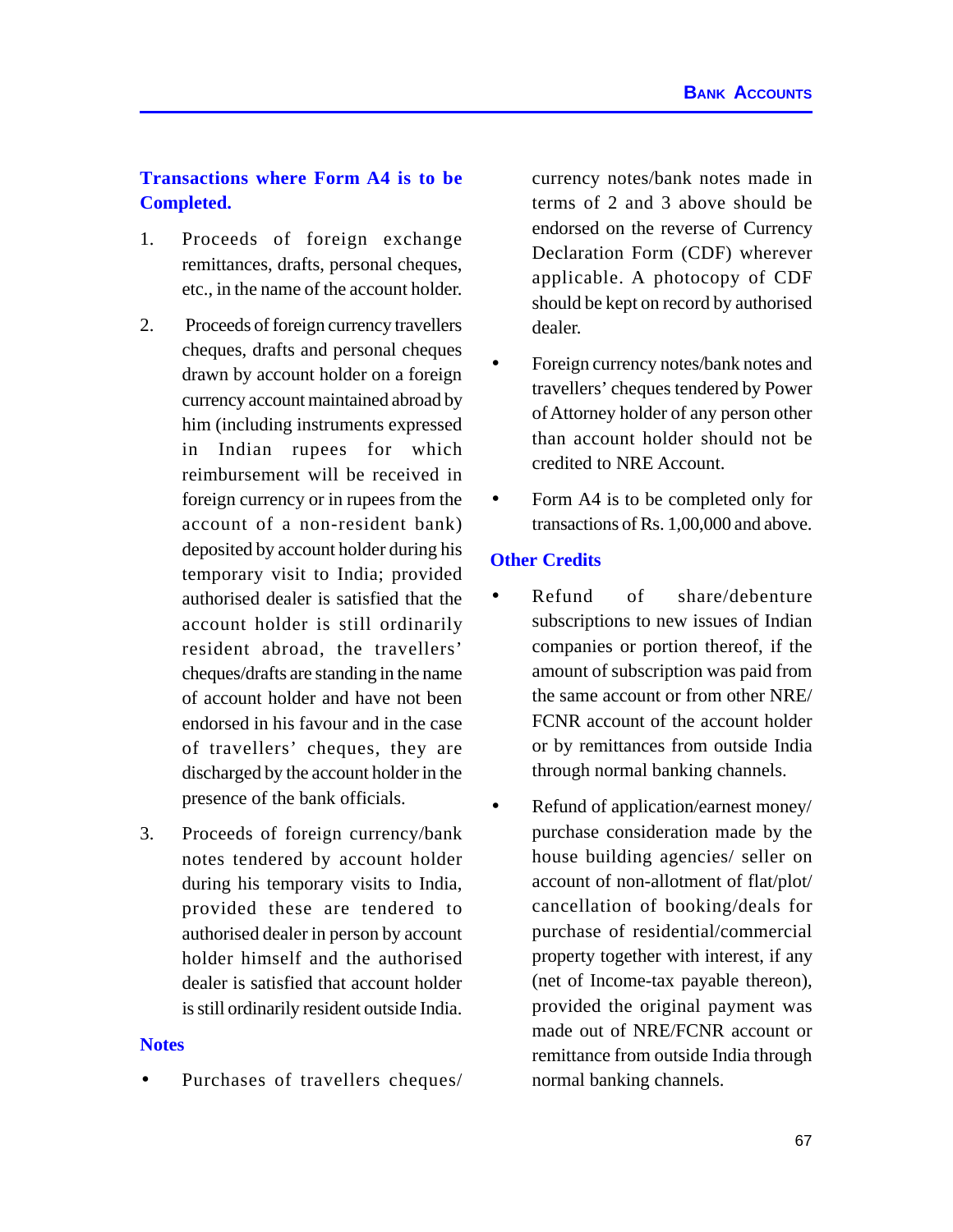

• Current Income like rent/dividend, pension, interest, etc., of NRI can be credited to NRE Account by authorised dealer, if the credit represents current income of the NRI account holder and income tax thereon has been deducted/ paid/provided for, as the case may be. If NRI/PIOs do not have a taxable income in India, then a simple declaration, in duplicate, from the NRls/PIOs to the effect that he/She is not a tax-payer in India, is to be submitted to the authorised dealer.

## **Debits in the Account, i.e. Amounts that can be Withdrawn from the Account.**

## **Transactions where Form A4 is not to be Completed are as Follows.**

- All local payments except for purposes of investment.
- Transfer to any other NR(E) or FCNR account of the same person.
- Transfer to NR(E) accounts of persons other than the account holder for *bona fide* personal purposes.

## **Transactions where Form A4 is Required to be Completed are as Follows:**

- Payments for permissible investments by the account holder.
- Payments towards purchase price of immovable property by account holder.
- Any other transaction if covered under general or special permission granted by Reserve Bank.

#### **Note**

Form A4 is required to be filled in and retained for scrutiny by auditors of banks.

## **Transaction Required to be Reported on Form A2**

- Remittances abroad.
- Sale of foreign currency, traveller cheques etc. to account holder himself or his representative provided that they hold a ticket showing journey date which shall not be later than thirty days from the date of sale.

All other transactions of credit/debit to these accounts not covered under the above provisions require prior approval of Reserve Bank. Form A4 is to be completed in duplicate in such cases and forwarded to Reserve Bank through the bank with whom the account is maintained. The transaction can be put through the account only after a copy thereto duly approved by Reserve Bank is received by bank.

#### **Interest Rates on Deposits**

## **Interest Rate on NRE Term Deposit Accounts**

The Interest rates on NRE Term Deposit for one to three years, w.e.f. April 18, 2004 should not exceed the LlBOR/ SWAP rates for US Dollars of corresponding maturity. The interest rates as determined above for three-year deposits would also be applicable in case the maturity period exceeds three years. The changes in interest rates will also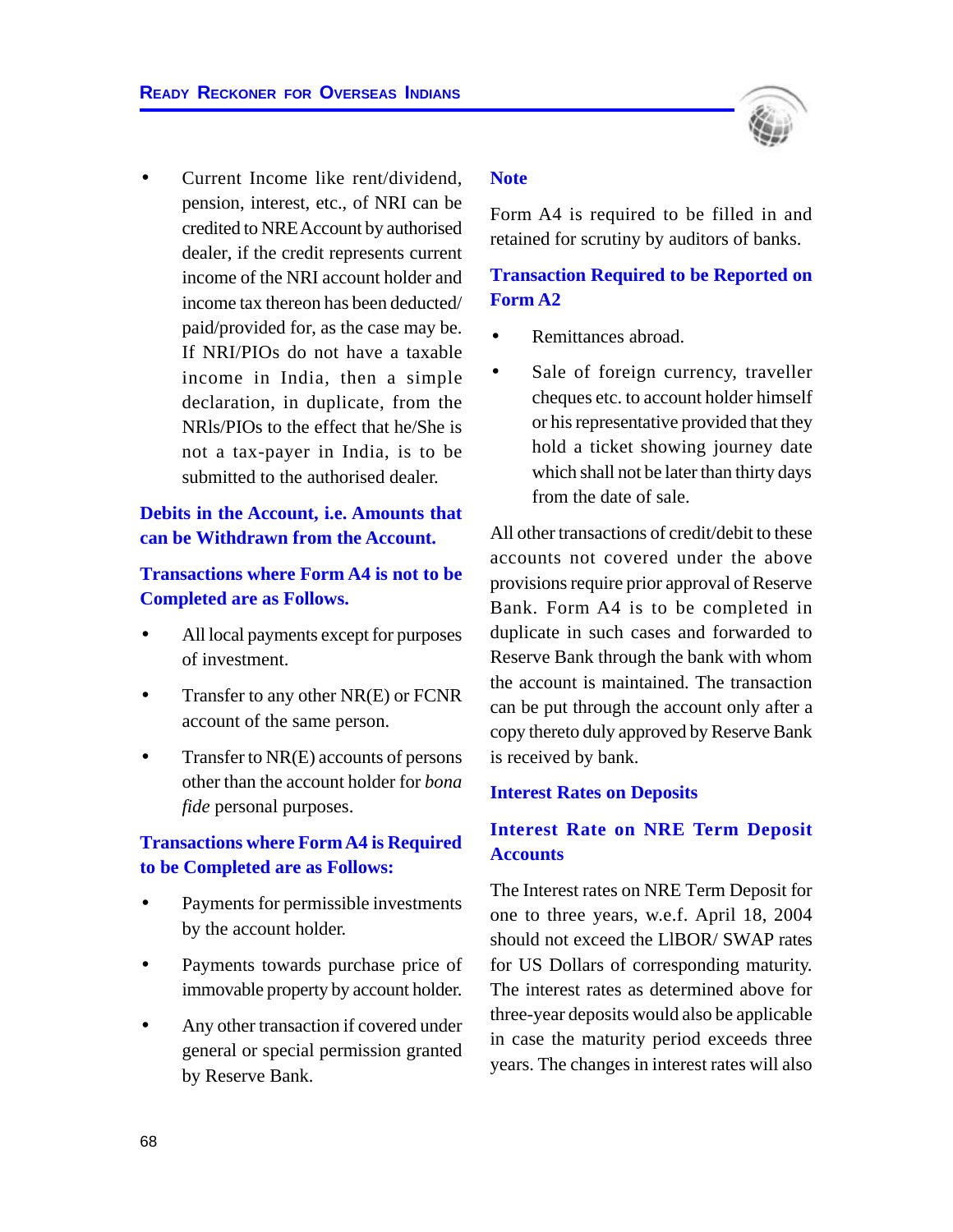apply to NRE deposits renewed after their present maturity period.

## **Interest Rate on NRE Savings Deposit Accounts**

The interest rates on NRE savings deposits should not exceed the LIBOR/SWAP rate for six months maturity on US dollar deposits and may be fixed quarterly on the basis of the LIBOR/SWAP rate of US dollar on the last working day of the preceding quarter. For the quarter April-June 2005, the US dollar LIBOR/SWAP rate as on the last working day of March 2005 would be applicable.

## **Loans against Security of Funds Held in the Account**

#### **To Account Holder**

Authorised dealers and banks maintaining such accounts are permitted to grant loans in India to the account holder for- :-

i. Personal purposes or for carrying on business activities except for the purpose of relending or carrying on agricultural/plantation activities or for investment in real estate business. The authorised dealer/bank should ensure that the advances are fully secured by the fixed deposited and regulations relating to normal margin, interest rate, etc. are complied with. Repayment shall be made whether by adjustment of the deposit or by fresh inward remittances from outside India through normal banking channels. The loan can

also be repaid out of local rupee resources in the NRO account of the borrower. The interest on such loans shall be in accordance with directives issued by Reserve Bank from time to time;

- ii. The purpose of making direct investment in India on non-repatriation basis by way of contributions to the capital of Indian firms/ companies subject to compliance with the provisions of the Foreign Exchange Management (Transfer of Indian security by a person resident outside India) Regulations, 2000 and Foreign Exchange Management (Investment in Proprietary or a Partnership Firm) Regulation, 2000.
- iii. The purpose of acquisition of flat/ house in India for own residential use.

#### **To Third Parties**

Authorised dealers banks may grant any type of fund based and or non-fund based facilities to resident individuals/firms/ companies in India against the collateral of fixed deposits held in NRE account subject to the following conditions:-

- i. There should be no direct or indirect foreign exchange consideration for the non-resident depositor agreeing to pledge his deposits to enable the resident individual/firm/company to obtain such facilities.
- ii. Regulations relating to margin, interest rate, purpose of loan, etc. as stipulated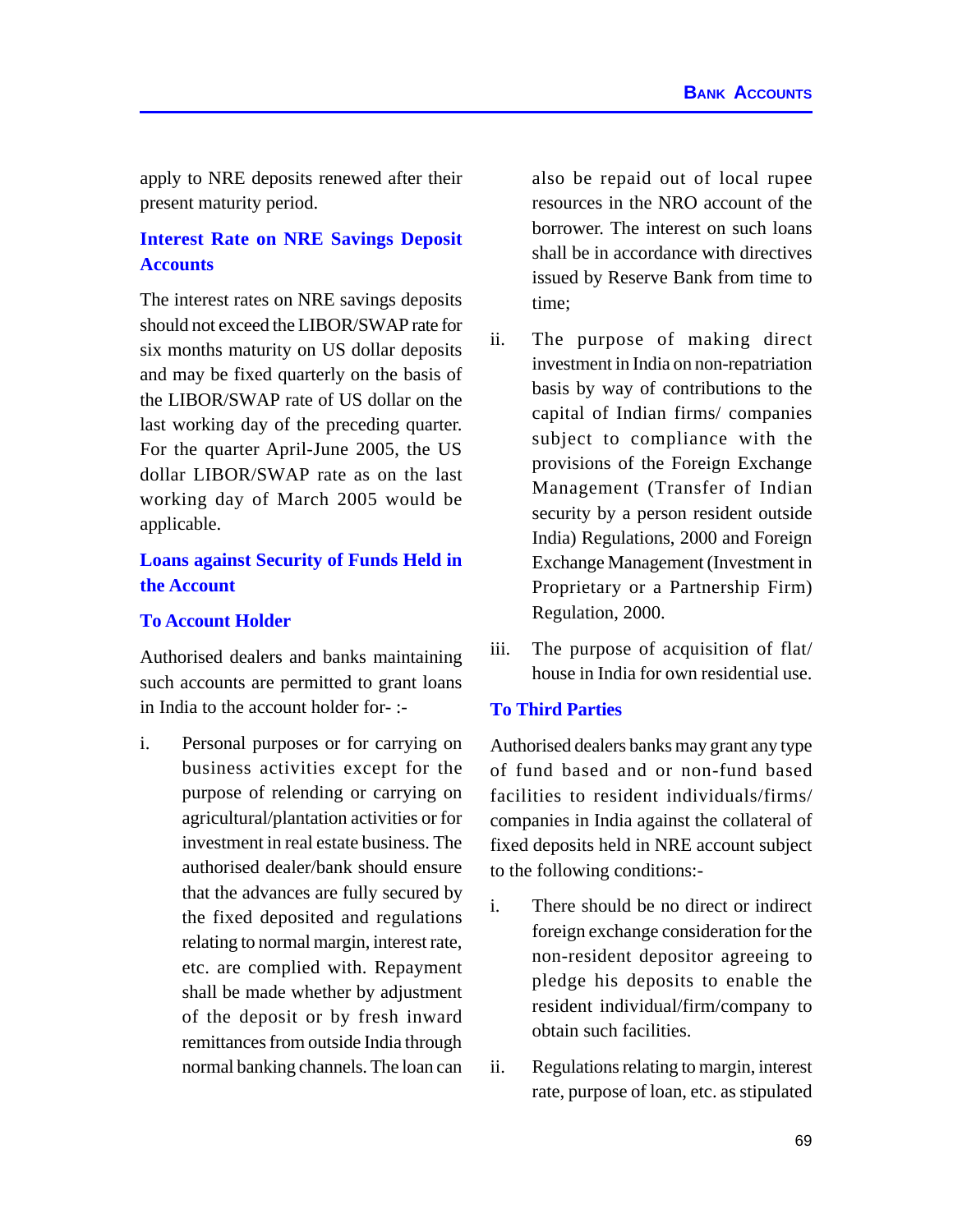

by Reserve Bank from time to time should be complied with.

- iii. The loan should be utilised for personal purpose or for carrying on business activities other than agricultural/plantation activities or real estate business. The loan should not be utilised for relending.
- iv. The usual norms and considerations as applicable in the case of advances to trade/ industry shall be applicable to such credit facilities as well.

#### **Loans Outside India**

Authorised dealers may allow their branches/ correspondents outside India to grant any type of fund based and/or non-fund based facilities to or in favour of non-resident depositor or to third parties at the request of depositor for bona fide purpose against the security of funds held in the NRE accounts in India and also agree to remittance of the funds from India, if necessary, for liquidation of the outstanding.

## **Change of Status from Non-Resident to Resident**

Immediately upon return of account holder to India and on his becoming resident in India, NR(E) account will be redesignated as resident rupee account or converted to RFC account at the option of the account holder. However, if the account holder is only on a short visit to India, the account will continue to be treated as NR(E) account even during his stay in India. In respect of funds

held in fixed deposits in NR(E) Accounts, interest will be payable at the rate originally fixed, provided the deposit is held for the full term, even after conversion into resident account.

#### **International Credit Cards**

NRI/PIOs can be issued international credit cards provided the charges for the use of the card are by way of inward remittances from balances in NRO/NRE/FCNR (B) Accounts.

#### **Disadvantages of NR(E) Accounts**

- $NR(E)$  accounts are opened in Indian rupees and all foreign exchange remittances received for credit of these accounts are first converted into Indian rupees at buying rates by banks. Any withdrawal in foreign currency will be permitted by bank by converting Indian rupees in the account into foreign currency at selling rate, at the cost/loss of account holder.
- Exchange rates are subject to fluctuation on day-to-day basis and Indian rupee had depreciated against all major foreign currencies in recent past. Balances held in Indian rupees in NR(E) accounts are thus exposed to exchange fluctuation risk.

## **Foreign Currency (Non-Resident) Account Bank Scheme (FCNRB)**

#### **Introduction**

Deposits under FCNR scheme were accepted by banks for maturities from 6 months to 3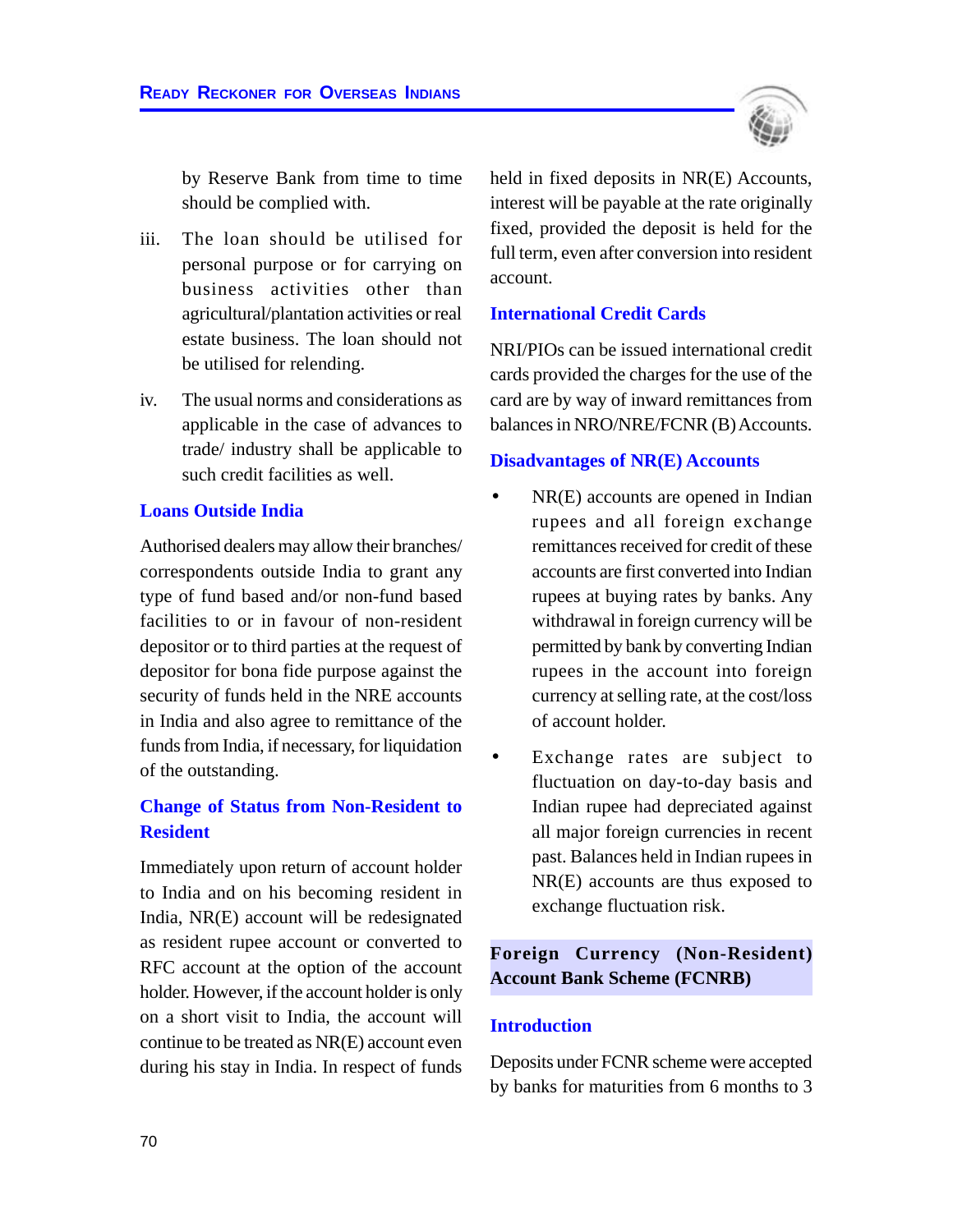years. Acceptance of deposits for shorter maturities was discontinued, in a phased manner and with effect from 15th February, 1994, deposits under FCNR scheme can be accepted only for a maturity period of 3 years. However, to enable the NRI depositors to continue with foreign currency deposits of shorter maturities, a new scheme known as Foreign Currency (Non-resident) Accounts (Banks) Scheme [FCNR (Banks)] was introduced, with effect from 15th May, 1993. There is basically no difference between these two schemes except for the period of deposits.

For the banks accepting deposits under this scheme, there are a few changes. Exchange risk cover from Reserve Bank will not be available and will have to be borne by the banks themselves. There will be no obligation under the 'Statutory Liquidity Ratio' or priority sector lending. There is also no obligation for Cash Reserve Ratio. Resources mobilised under the scheme can be invested by the banks without any interest rate stipulation, though, non-resident depositors are not affected by such provisions.

## **Eligibility**

NRIs are eligible to open and maintain these accounts with authorised dealer. However, opening of FCNR(B) accounts in names of NRls of Bangladesh/Pakistan nationality/ ownership require approval of Reserve Bank.

#### **Types of Accounts**

- 1. FCNR(B) account can only be opened in the form of term deposits. The deposits are accepted for terms exceeding one year but less than three years.
- 2. A non-resident can open a joint account with the other non-resident provided all the account holders are persons of Indian nationality or origin.
- 3. Opening of a joint account by a nonresident with a person resident in India is not permitted.

#### **Opening of Accounts**

- 1. Accounts can be opened with funds remitted from outside India through normal banking channels or funds received in rupees by debit to account of a non-resident bank maintained with authorised dealer in India or funds which are of repatriable nature in terms of regulations made by Reserve Bank.
- 2. Accounts can also be opened by transfer of funds from existing NRE/ FCNR accounts.
- 3. Remittances from outside India for opening of or crediting to these accounts should be made in the designated currency in which the account is desired to be opened/ maintained.

Without prejudice to the foregoing, if the remittance is made in a currency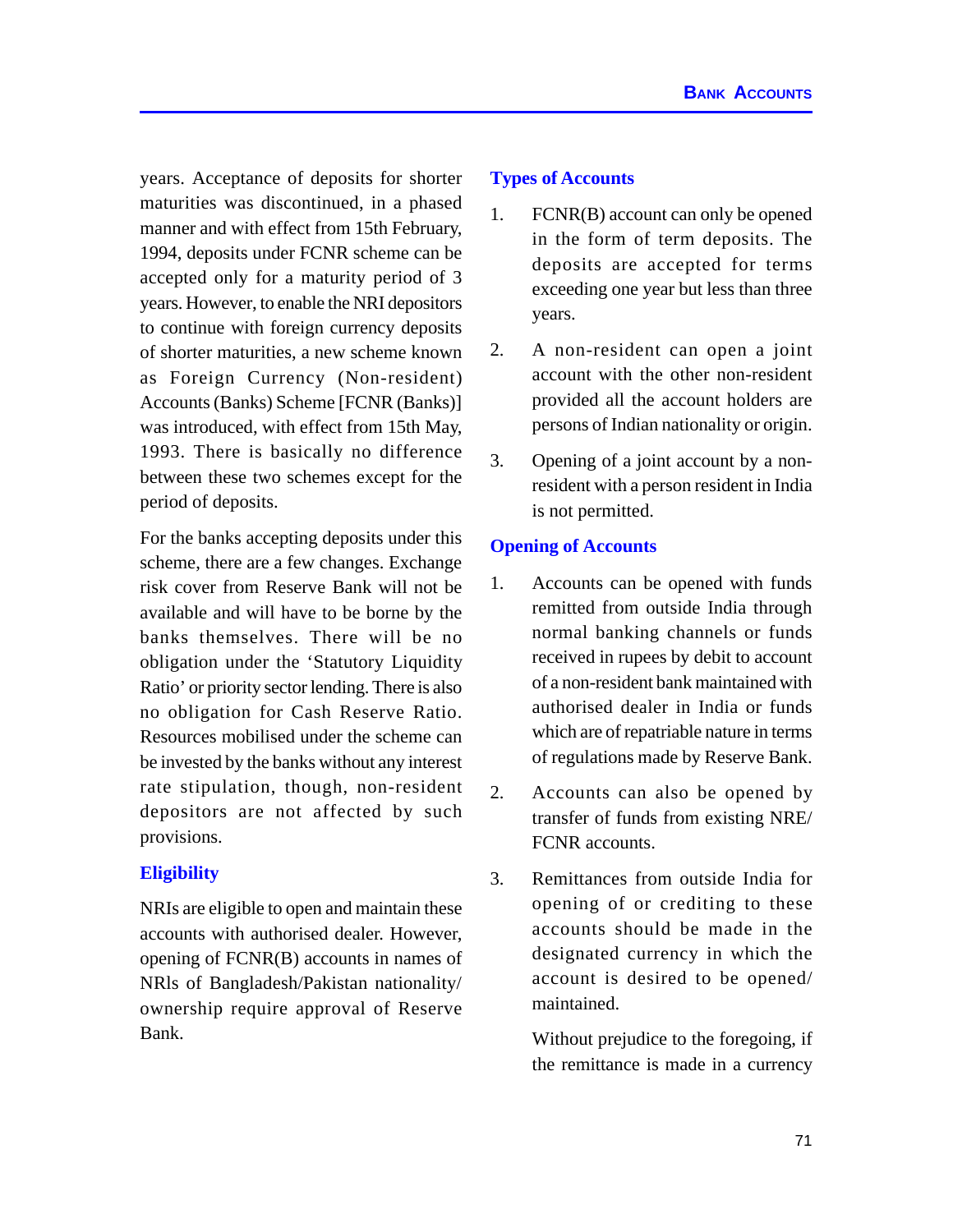other than designated currency (including funds received in rupees by debit to account of a non-resident bank), it should be converted into the latter currency by authorised dealer at the risk and cost of the remitter and account should be opened/credited in designated currency only.

- 4. In case depositor with any convertible currency other than designated currency desires to place a deposit in these accounts, authorised dealers may undertake with the depositor a fully covered swap in that currency against the desired designated currency, such a swap being possible between any two designated currencies.
- 5. Where the funds are received in Indian rupees for opening these accounts shall be converted by authorised dealer into designated foreign currency at clean T.T. selling rate for that currency ruling on date of conversion.

#### **Designated Currencies**

Deposit of funds in accounts may be accepted in Pound Sterling, US Dollar, Japanese Yen, Euro and such other currencies as may be designated by Reserve Bank from time to time.

#### **Operations of Accounts**

#### **(i) Debits in Accounts**

All debits as are permissible under NRE Account scheme , are also permissible from this account.



#### **(ii) Credits in Account**

- a. All the credits as are permissible under NRE Account scheme are also permissible from this account.
- b. The maturity proceeds of NRNR deposits credited to NRE Account can also be subsequently transferred to FCNR(B) Account.
- c. Non-Resident Indians/Persons of Indian Origin can credit refund of application/earnest money/purchase consideration made by the housing building agencies/seller on account of non-allotment of flat/plot/cancellation of bookings/deals for purchase of residential, commercial property, together with interest, if any (net of income tax payable thereon), to NRE/ FCNR account, provided, original payment was made out of NRE/FCNR account of account holder or remittance from outside India through normal banking channels and authorised dealer is satisfied about genuineness of the transaction.

#### **(iii) Maturity proceeds of deposit**

Principal Amount and Interest will be payable in the same designated currency. The depositor, thus, will not be exposed to any exchange risk fluctuation. The depositor will have option to convert the foreign currency amount of designated currency into any other convertible currency at appropriate rate of exchange. For the purpose of payment in rupees, the amount shall be converted at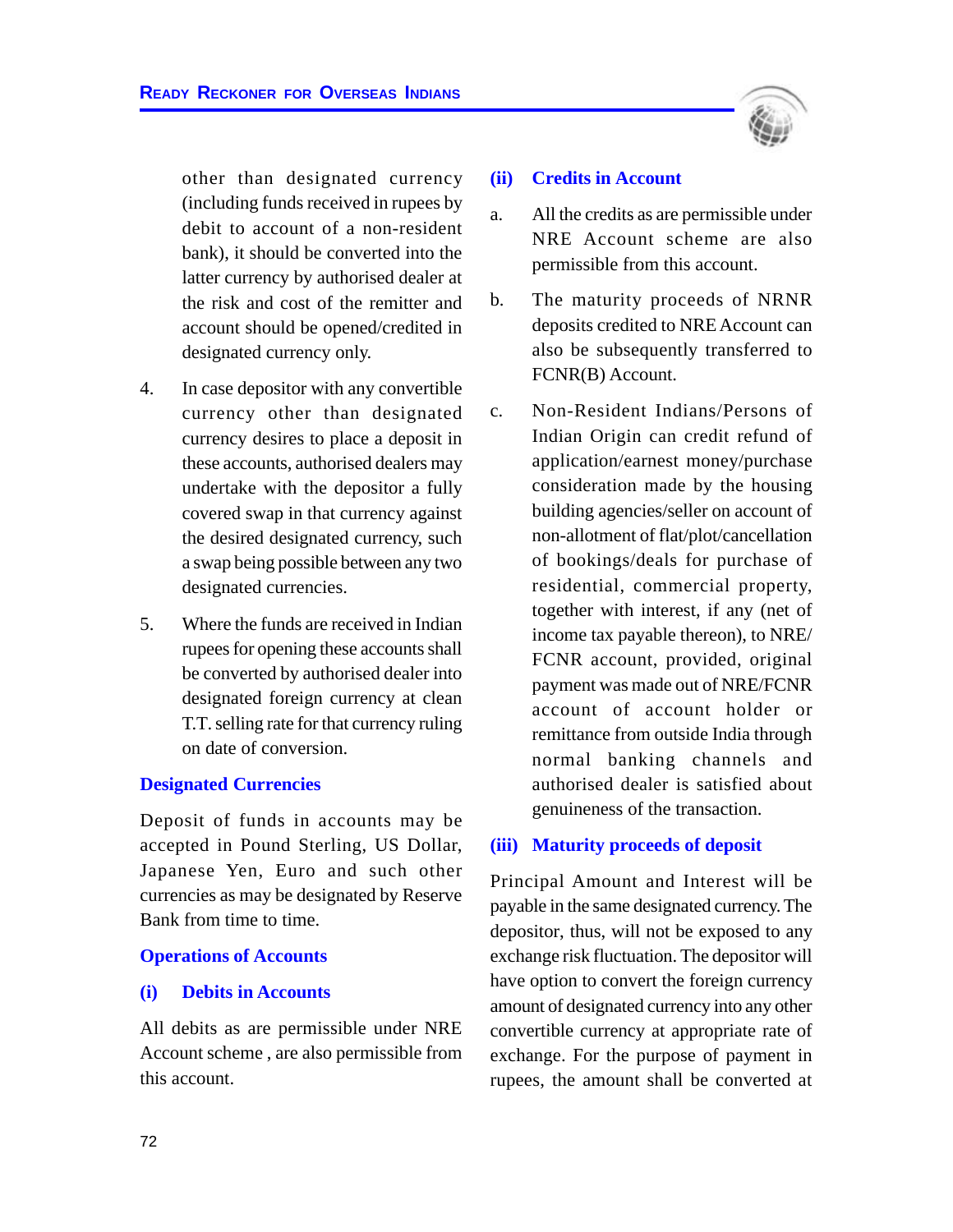clean T.T buying rate ruling on the date of withdrawal.

#### **(iv) Interest**

Interest is payable either half-yearly or on annual basis at option of the depositor. Interest can be either credited to a new FCNR(B) Account or his existing/new NRE/ NRO Account.

## **Rate of Interest**

- a) In respect of deposits of one year and above, interest shall be paid within the ceiling rate of LIBOR/SWAP rates for the respective currency/ corresponding maturities minus 25 basis points. On floating rate deposits, interest shall be paid within the ceiling of SWAP rates for the respective currency/maturity minus 25 basis points. For floating rate deposits, the interest reset period shall be six months. However, in respect of Yen deposits, banks have the freedom to set the FCNR (B) deposit rates, which may be equal or less than LIBOR.
- b) The LIBOR/SWAP rates as on the last working day of the preceding week would form the base for fixing ceiling rates for the interest rates that would be offered effective the following week.
- c) Banks would have the option to choose the current SWAP rates quoted on any online screen based information systems while offering FCNR(B) deposits.

## **Loans**/**Overdrafts against Security of Funds Held in Account**

- a. The terms and conditions as applicable to NRE deposits in respect of loans and overdrafts in India to depositor and to third parties as also loans outside India against security of deposits, shall apply *mutatis mutandis* to FCNR(B) deposits as well.
- b. Authorised dealers are permitted to grant foreign currency loans against the security of funds held in FCNR(B) deposit account only to the account holder.

The margin requirement shall be notionally calculated on the rupee equivalent of deposits.

## **Change of Resident Status of Account Holder**

On change of residential status from resident to non--resident, balances held in EEFC and RFC (D) Accounts are allowed to be credited to FCNR(B) Account at the option/request of the account holder. When an account holder becomes a person resident in India, deposits may be allowed to continue till maturity at contracted rate of interest, if so desired by him. However, except for the provisions relating to rate of interest and reserve requirements as applicable to FCNR(B) deposits; for all other purposes, such deposits shall be treated as resident deposits from the date of return of the account holder to India. Authorised dealers should convert the FCNR(B) deposits on maturity into resident rupee deposit accounts or RFC account (if the depositor is eligible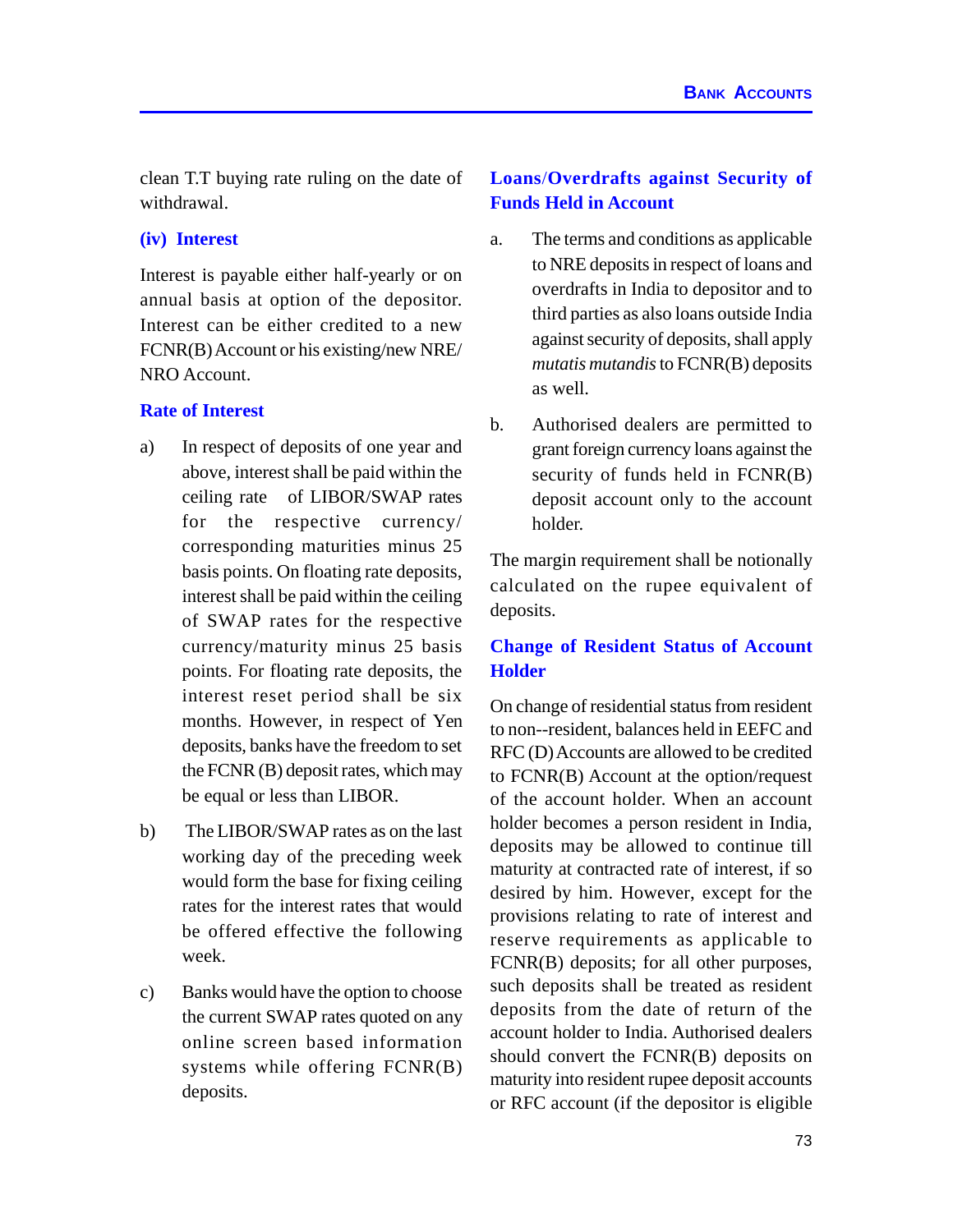

to open RFC account), at the option of the account holder and interest on the new deposit (rupee account or RFC account) shall be payable at the relevant rates applicable for such deposits.

#### **Miscellaneous**

The terms and conditions as applicable to NRE accounts in respect of joint accounts, repatriation of funds, opening of accounts during temporary visit, operation by power of attorney holder, loans/overdrafts against security of funds held in accounts, shall apply mutatis mutandis to FCNR(B) accounts.

## **International Credit Cards (ICC) to NRIs /PIOs**

• NRI/PIOs can obtain International Credit Cards without prior approval of Reserve Bank of India subject to the conditions that the charges for the use of ICC are paid out of inward remittances of balances in their NRE Accounts/Foreign Currency Non-Resident Accounts.

• However, the Reserve Bank has made further relaxation *vide* Circular No. 59 dated December 9, 2002 where by the NRI/PIOs are allowed to settle/ debt the charges/expenses through credit card up to the limit of the card out of funds held in NRO account as well. The debits shall also be subject to the conditions for use of the International Credit Cards by residents.

| <u>RESIDENT INDIANS (NRIS)</u> |                                                                                                                              |                                                                                                                               |                                                                                                                                                                                                                                         |
|--------------------------------|------------------------------------------------------------------------------------------------------------------------------|-------------------------------------------------------------------------------------------------------------------------------|-----------------------------------------------------------------------------------------------------------------------------------------------------------------------------------------------------------------------------------------|
| <b>Particulars</b>             | <b>Foreign Currency</b><br>(Non-Resident)<br><b>Account (Banks)</b><br><b>Scheme [FCNR(B)</b><br>Account]                    | <b>Non-Resident</b><br>(External) Rupee<br><b>Account Scheme</b><br>(NRE Account)                                             | <b>Non-Resident</b><br><b>Ordinary Rupee</b><br><b>Account Scheme</b><br>(NRO) Account                                                                                                                                                  |
| Who can open<br>an account     | <b>NRIS</b><br>(individual/entities of<br>Bangladesh/ Pakistan<br>nationality/ownership<br>require prior approval<br>of RBI) | <b>NRIS</b><br>(individual/entities of<br>Bangladesh/ Pakistan<br>nationality/ ownership<br>require prior approval<br>of RBI) | Any person resident<br>outside India other<br>than a person resident<br>Nepal and Bhutan<br>(individual/entities of<br>Bangladesh/ Pakistan<br>nationality/ ownership<br>as well as erstwhile<br>OCBs require prior<br>approval of RBI) |
| Joint account                  | In the names of two<br>or more non-resident<br>individuals                                                                   | In the names of two or<br>more non-resident<br>individuals                                                                    | May be held jointly<br>with residents                                                                                                                                                                                                   |

# **FEATURES OF VARIOUS DEPOSIT SCHEMES AVAILABLE TO NON-RESIDENT INDIANS (NRIS)**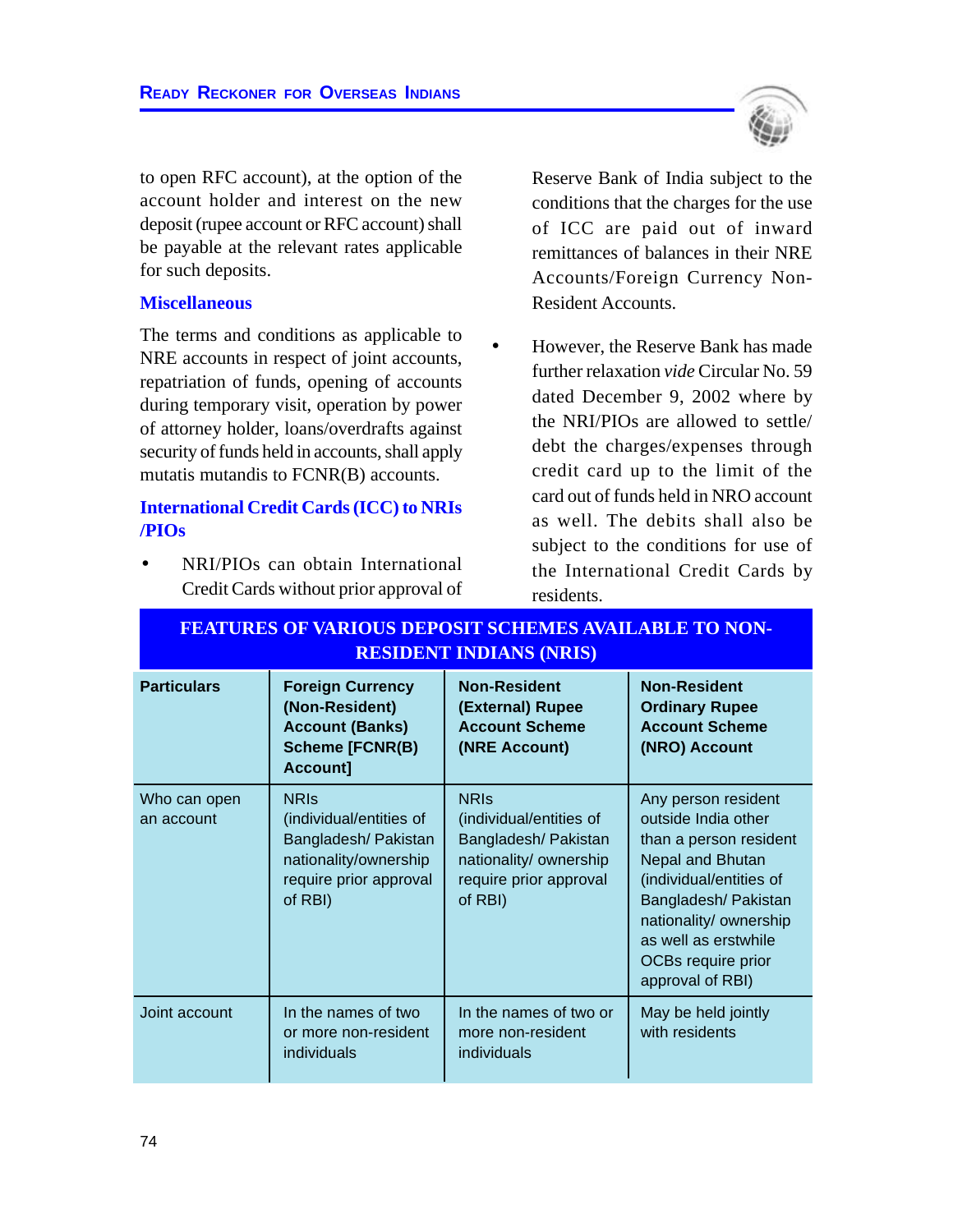| <b>Particulars</b>                             | <b>Foreign Currency</b><br>(Non-Resident)<br><b>Account (Banks)</b><br><b>Scheme [FCNR(B)</b><br>Account]                              | <b>Non-Resident</b><br>(External) Rupee<br><b>Account Scheme</b><br>(NRE Account)                                                                                                                                   | <b>Non-Resident</b><br><b>Ordinary Rupee</b><br><b>Account Scheme</b><br>(NRO) Account                                                                                                                                                                                                                                                                                                        |
|------------------------------------------------|----------------------------------------------------------------------------------------------------------------------------------------|---------------------------------------------------------------------------------------------------------------------------------------------------------------------------------------------------------------------|-----------------------------------------------------------------------------------------------------------------------------------------------------------------------------------------------------------------------------------------------------------------------------------------------------------------------------------------------------------------------------------------------|
| Nomination                                     | Permitted                                                                                                                              | Permitted                                                                                                                                                                                                           | Permitted                                                                                                                                                                                                                                                                                                                                                                                     |
| Currency in which<br>account is<br>denominated | Pound Sterling, US<br>Dollar, Jap Yen,<br>Euro, Canadian<br>and Australian Dollar                                                      | <b>Indian Rupees</b>                                                                                                                                                                                                | <b>Indian Rupees</b>                                                                                                                                                                                                                                                                                                                                                                          |
| Repatriable                                    | Repatriable                                                                                                                            | Repatriable                                                                                                                                                                                                         | Not repatriable except<br>for the following in<br>account -1) Current<br>income 2) Upto USD 1<br>million per financial<br>year (April-March), for<br>any bonafide purpose<br>out of the balances in<br>NRO account /sale<br>proceeds of assets in<br>India acquired by way<br>of inheritance /legacy<br>inclusive of assets<br>acquired out of<br>settlement subject to<br>certain conditions |
| <b>Type of Account</b>                         | Term deposit only                                                                                                                      | Saving, Current,<br>Recurring, Fixed<br>Deposit                                                                                                                                                                     | Saving, Current,<br>Recurring, Fixed<br>Deposit                                                                                                                                                                                                                                                                                                                                               |
| Period for fixed<br>deposit                    | For terms not less<br>than 1 year and not<br>more than 5 years.                                                                        | At the discretion of<br>the bank                                                                                                                                                                                    | As applicable to<br>resident accounts.                                                                                                                                                                                                                                                                                                                                                        |
| Rate of interest                               | Subject to cap:<br><b>LIBOR /SWAP rates</b><br>for the respective<br>currency/<br>corresponding<br>maturities minus 25<br>basis points | Subject to cap:<br><b>Fixed Deposits:</b><br>LIBOR /SWAP rates,<br>as on the last working<br>day of the previous<br>month, for US dollar<br>of corresponding<br>maturities plus 50 basis<br>points with effect from | Banks are free to<br>determine interest rates<br>for term deposits.                                                                                                                                                                                                                                                                                                                           |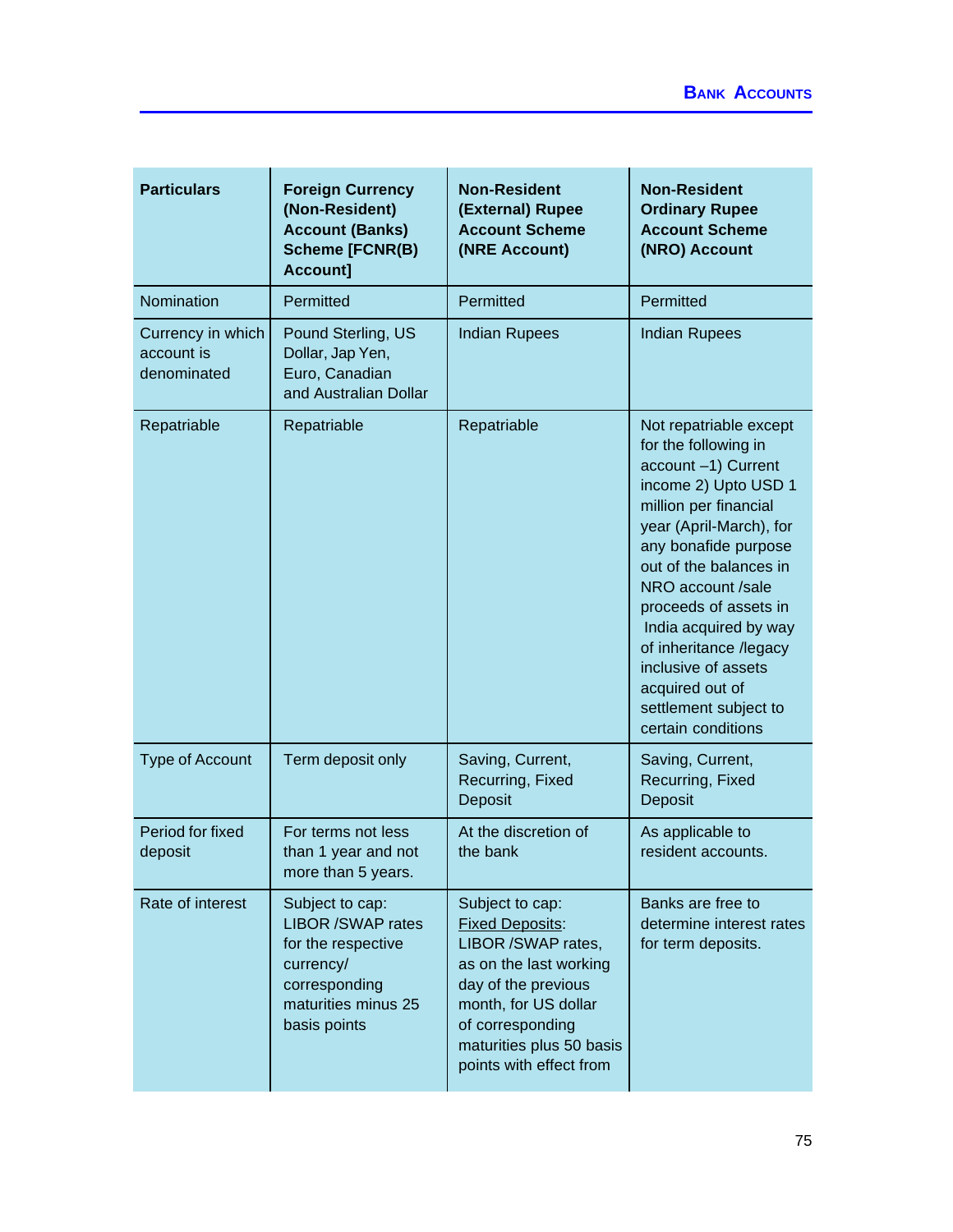

| <b>Particulars</b>                                                                                           | <b>Foreign Currency</b><br>(Non-Resident)<br><b>Account (Banks)</b><br><b>Scheme [FCNR(B)</b><br>Account]                                                                                                                         | <b>Non-Resident</b><br>(External) Rupee<br><b>Account Scheme</b><br>(NRE Account)                                                                                                                                             | <b>Non-Resident</b><br><b>Ordinary Rupee</b><br><b>Account Scheme</b><br>(NRO) Account |
|--------------------------------------------------------------------------------------------------------------|-----------------------------------------------------------------------------------------------------------------------------------------------------------------------------------------------------------------------------------|-------------------------------------------------------------------------------------------------------------------------------------------------------------------------------------------------------------------------------|----------------------------------------------------------------------------------------|
|                                                                                                              |                                                                                                                                                                                                                                   | close of business on<br>January 31, 2007.<br><b>Saving Bank Account</b><br>Interest rate shall be at<br>the rate applicable to<br>domestic savings<br>account with effect<br>from close of business<br>in India on 17-1-2005. |                                                                                        |
| Operations by<br>Power of<br>Attorney in<br>favour of a<br>resident by the<br>non-resident<br>account holder | Operations on the<br>account in terms of<br>Power of Attorney is<br>restricted to<br>withdrawals for<br>permissible local<br>payments or<br>remittance to the<br>account holder<br>himself through<br>normal banking<br>channels. | Operations on the<br>account in terms of<br>Power of Attorney is<br>restricted to<br>withdrawals for<br>permissible local<br>payments or remittance<br>to the account holder<br>himself through normal<br>banking channels.   |                                                                                        |
| Loans<br>In India<br>a.<br>To the Account<br>holder                                                          | Permitted upto Rs. 20<br>lakhs                                                                                                                                                                                                    | Permitted upto Rs. 20<br>lakhs                                                                                                                                                                                                | Permitted                                                                              |
| <b>To Third Parties</b>                                                                                      | Permitted upto Rs. 20<br>lakhs                                                                                                                                                                                                    | Permitted upto Rs. 20<br>lakhs                                                                                                                                                                                                | Permitted                                                                              |
| Abroad<br>b.                                                                                                 |                                                                                                                                                                                                                                   |                                                                                                                                                                                                                               |                                                                                        |
| To the Account<br>holder                                                                                     | Permitted upto Rs. 20<br>lakhs                                                                                                                                                                                                    | Permitted upto Rs. 20<br>lakhs                                                                                                                                                                                                | <b>Not Permitted</b>                                                                   |
| <b>To Third Parties</b>                                                                                      | Permitted upto Rs. 20<br>lakhs                                                                                                                                                                                                    | Permitted upto Rs. 20<br>lakhs                                                                                                                                                                                                | Not permitted                                                                          |
| Foreign<br>$C_{\cdot}$<br>Currency<br>Loans in India                                                         |                                                                                                                                                                                                                                   |                                                                                                                                                                                                                               |                                                                                        |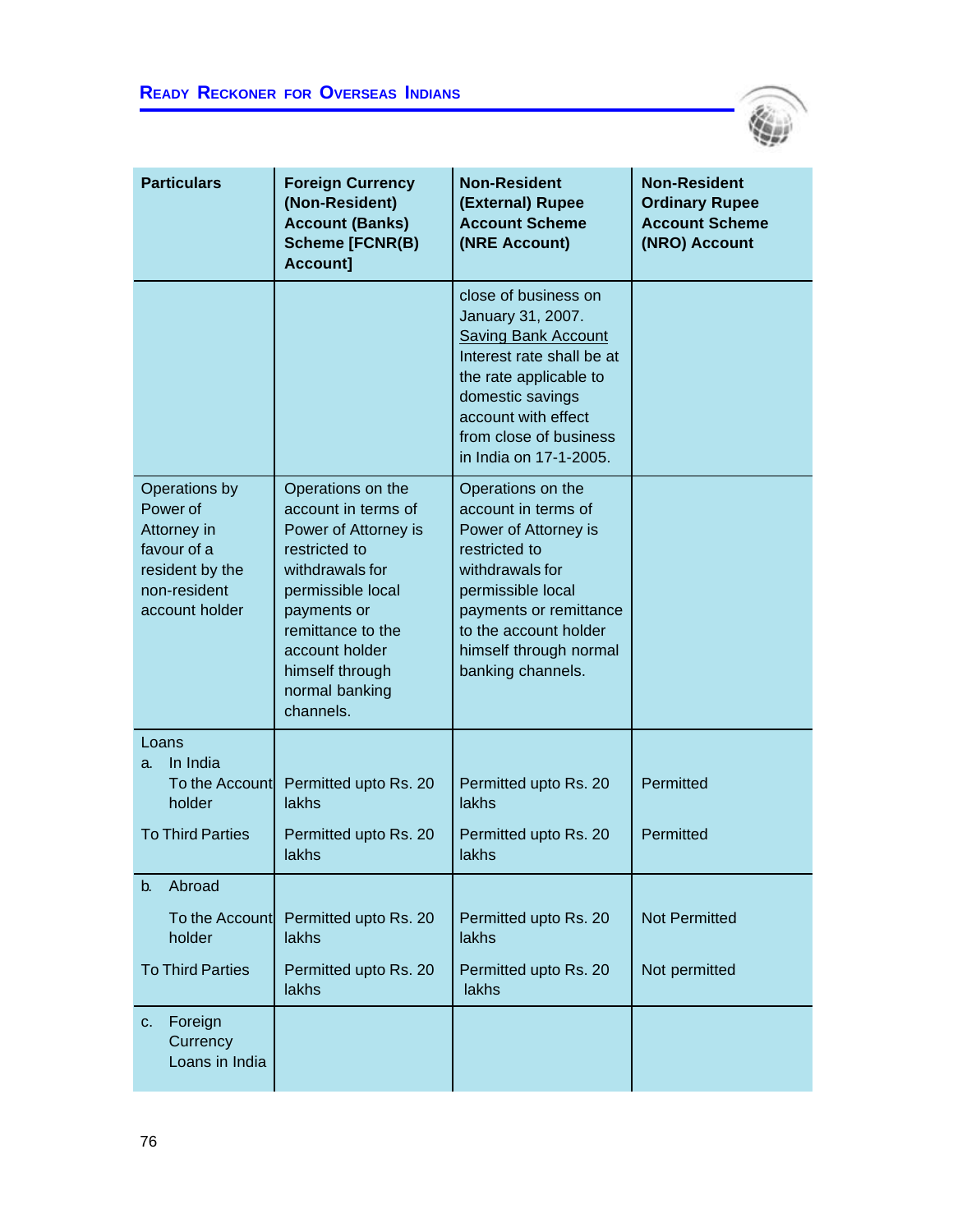| <b>Particulars</b>                                         | <b>Foreign Currency</b><br>(Non-Resident)<br><b>Account (Banks)</b><br><b>Scheme [FCNR(B)</b><br>Account]                                           | <b>Non-Resident</b><br>(External) Rupee<br><b>Account Scheme</b><br>(NRE Account)                                                               | <b>Non-Resident</b><br><b>Ordinary Rupee</b><br><b>Account Scheme</b><br>(NRO) Account |
|------------------------------------------------------------|-----------------------------------------------------------------------------------------------------------------------------------------------------|-------------------------------------------------------------------------------------------------------------------------------------------------|----------------------------------------------------------------------------------------|
| To the Account<br>holder                                   | Not permitted                                                                                                                                       | Not permitted                                                                                                                                   | Not permitted                                                                          |
| <b>To Third Parties</b>                                    | Not permitted                                                                                                                                       | Not permitted                                                                                                                                   | Not permitted                                                                          |
| Purpose of Loan<br>a. In India<br>To the Account<br>holder | Personal purpose<br>i.<br>or for carrying on<br>business activities.'                                                                               | i.<br>Personal purpose<br>or for carrying on<br>business<br>activities.*                                                                        | *Personal requirement<br>and/ or business<br>purpose.*                                 |
|                                                            | ii.<br>Direct investment<br>in India on non-<br>repatriation basis<br>by way of<br>contribution to<br>the capital of<br>Indian firms/<br>companies. | ii.<br>Direct investment in<br>India on non-<br>repatriation basis<br>by way of<br>contribution to the<br>capital of Indian<br>firms/companies. |                                                                                        |
|                                                            | iii.<br>Acquisition of flat<br>/house in India for<br>his own residential<br>use.                                                                   | iii.<br>Acquisition of flat<br>/house in India for<br>his own residential<br>use.                                                               |                                                                                        |
| <b>To Third Party</b>                                      | Fund based and /or<br>non-fund based<br>facilities for personal<br>purposes or for<br>carrying on business                                          | Fund based and /or<br>non-fund based facilities<br>for personal purposes<br>or for carrying on<br>business activities*                          | Personal requirement<br>and/ or business<br>purpose.*<br>activities*                   |
| b. Abroad<br>To the account<br>holder and third<br>party   | Fund based and /or<br>non-fund based<br>facilities for bonafide<br>purposes.                                                                        | Fund based and /or<br>non-fund based<br>facilities for bonafide<br>purposes.                                                                    | Not permitted                                                                          |

\* The loans cannot be utilised for the purpose if Regulation-lending or for carrying on agriculture or plantation activities or for investment in real estate business.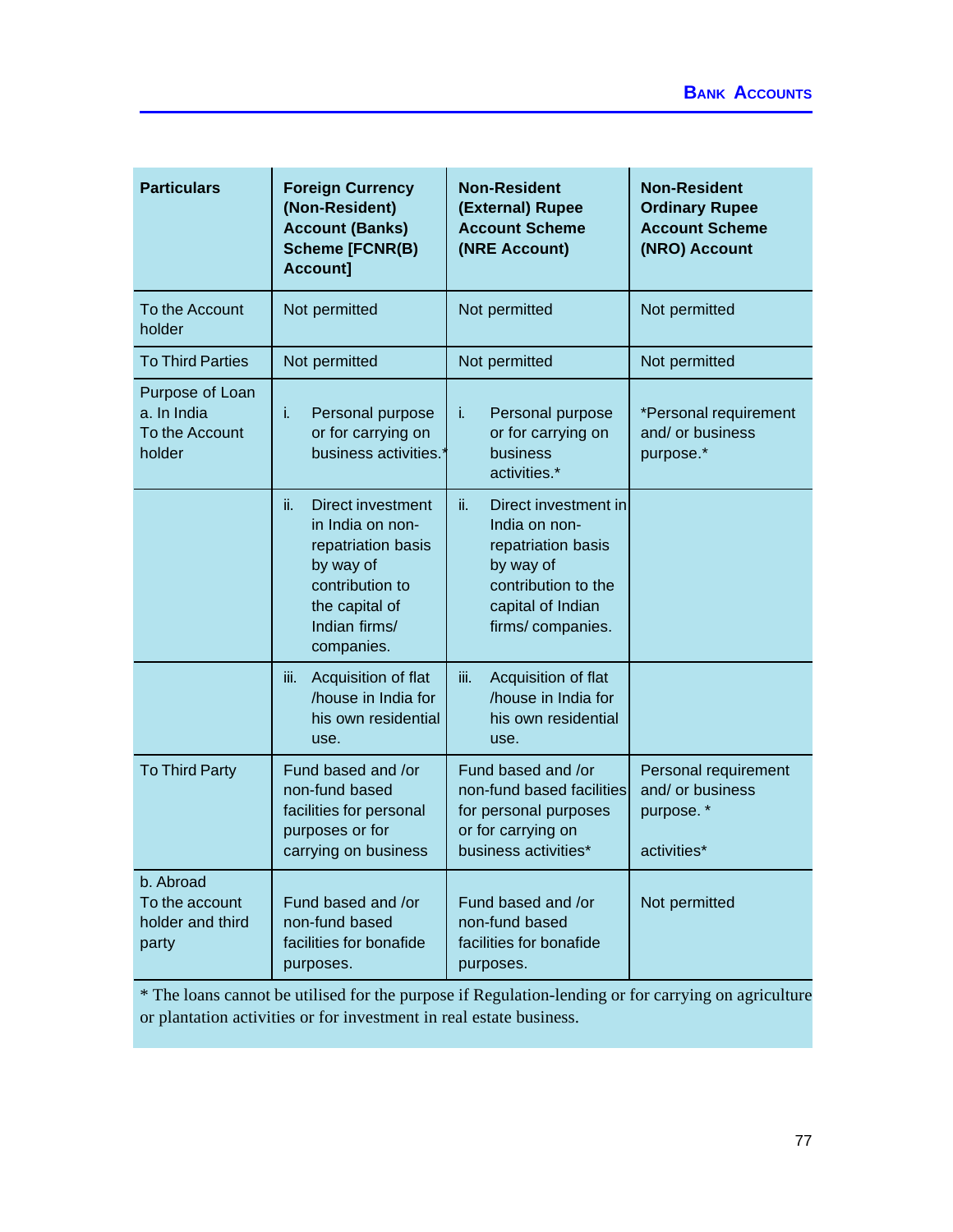

Note:

- a) When a person resident in India leaves India for Nepal and Bhutan for taking up employment or for carrying on business or vocation or for any other purpose indicating his intention to stay in Nepal and Bhutan for an uncertain period, his existing account will continue as a resident Rupee account. Such account should not be designated as Non-Resident (Ordinary) Account (NRO).
- b) ADs may open and maintain NRE/FCNR (B) Accounts of the persons resident in Nepal and Bhutan who are citizens of India or of Indian Origin, provided the funds for opening these accounts are remitted in free foreign exchange. Interest earned in NRE/FCNR ( B) accounts can be remitted only in Indian rupees to NRIs and PIO resident in Nepal and Bhutan.
- c) In terms of Regulation 4(4) of the Notification No FEMA 5/2000-RB dated May 3,2000, ADs may open and maintain rupee accounts for a person resident in Nepal /Bhutan.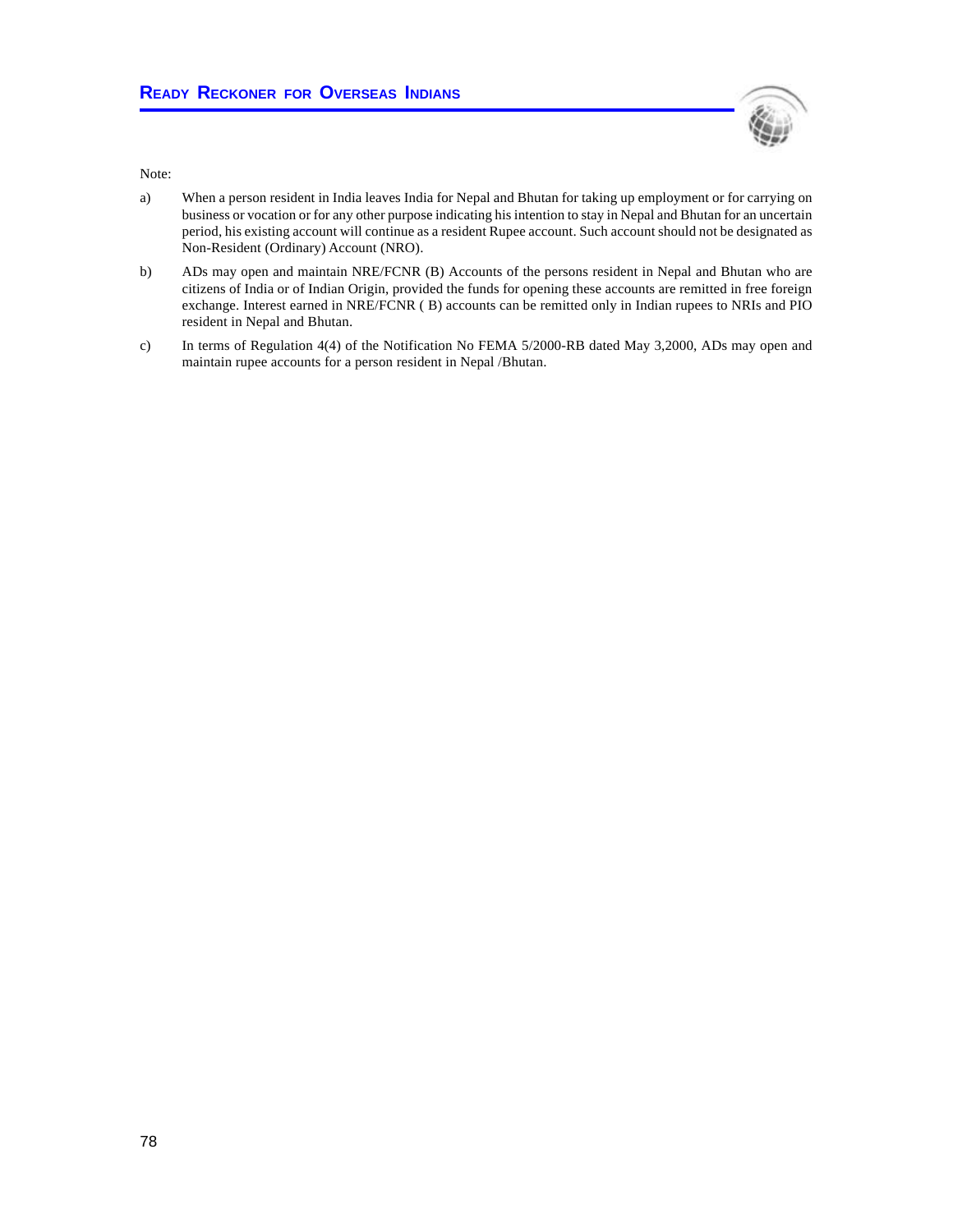# MISCELLANEOUS REMITTANCES FROM INDIA

## **RELEASE OF FOREIGN EXCHANGE BY AUTHORISED DEALERS**

#### **A.1 General**

1.1 For release of foreign exchange to persons resident in India for various current account transactions, authorized dealers are to be guided by the Rules made by the Government of India under Section 5 of Foreign Exchange Management Act, 1999 which are detailed in the Foreign Exchange Management (Current Account Transactions) Rules, 2000 (Annexure I) notified by the Government of India vide Notification No. G.S.R.381 (E) dated 3rd May 2000 (Rules). In terms of the said Rules, drawal of exchange for certain categories of transactions as listed in Schedule I is expressly prohibited. Exchange facilities for transactions included in Schedule II to the Rules may be permitted by the authorised dealers provided the applicant has secured the approval from the Ministry/Department of Government of India as specified therein. In respect of transactions included in Schedule III, prior approval of the Reserve Bank would be required for remittance exceeding specified values. The

release of foreign exchange up to the threshold values specified in Schedule III stands delegated to Authorised Dealers. All applications for release of exchange as prescribed in Schedule III to the Rules should be referred to the Regional office of the Foreign Exchange Department of the Reserve Bank, under whose jurisdiction the applicant is functioning/residing.

- 1.2 "Drawal" of foreign exchange includes use of International Credit Cards (ICC), includes International Debit Cards (IDC), ATM cards, etc. "Currency", inter alia, includes ICC, IDC, and ATM Cards. Accordingly, all Rules, Regulation made and directions issued under the Act apply to the use of ICC, IDC, and ATM Cards.
- 1.3 In order to provide adequate foreign exchange facilities and efficient customer service, the Reserve Bank has decided to grant licences to certain entities by authorizing them as Authorised Dealer- Category – II to undertake a range of miscellaneous non-trade current account transactions. Accordingly, Authorised Dealer-Category – II are authorised to release/ remit foreign exchange for the following non trade current account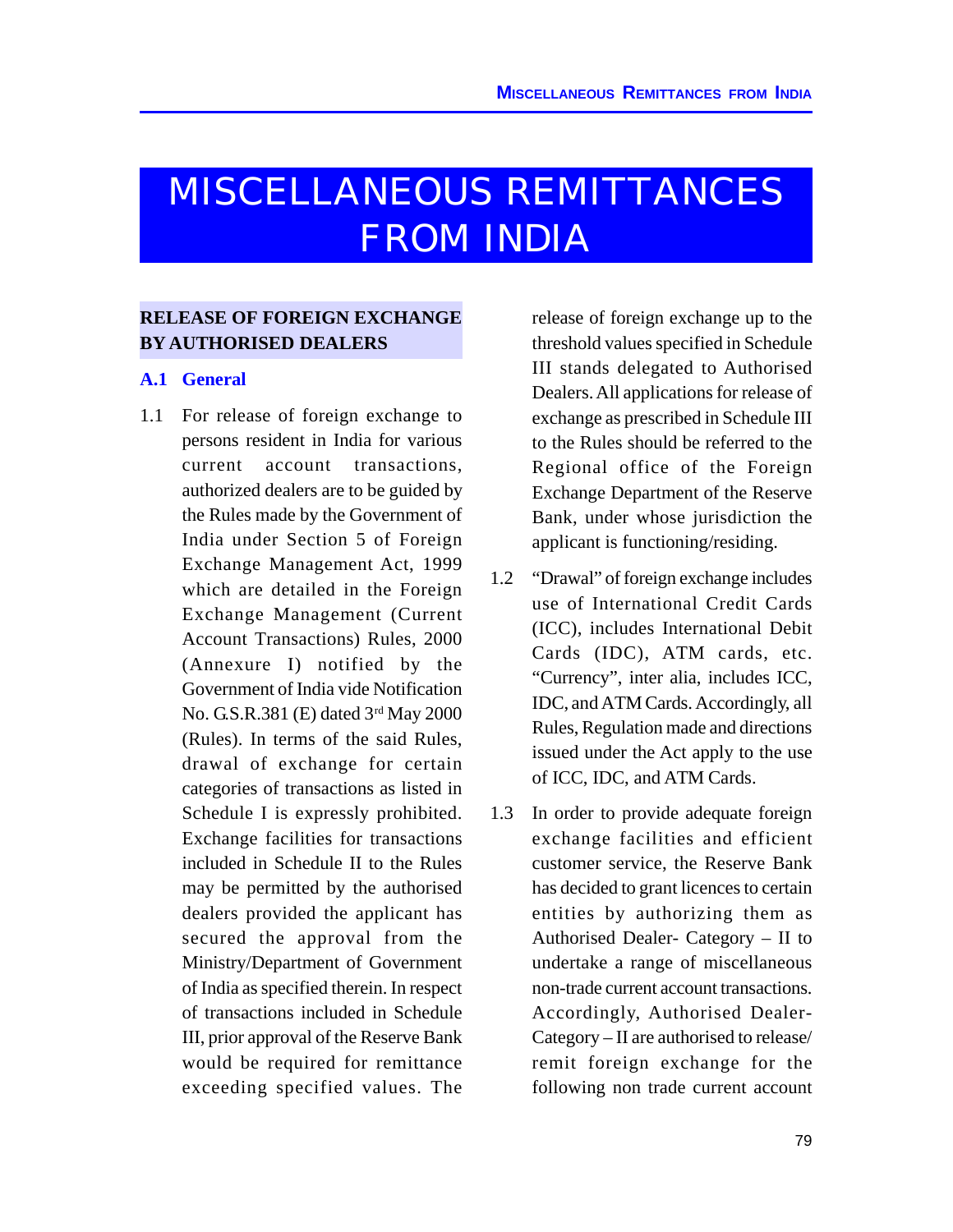

transactions:

- a) Private visits,
- b) Remittance by tour operators / travel agents to overseas agents/ principals/hotels,
- c) Business travel,
- d) Fee for participation in international events/ competitions (towards training, sponsorship and prize money),
- e) Fee for participation in global conferences and specialized training,
- f) Film shooting,
- g) Medical treatment abroad,
- h) Disbursement of crew wages,
- i) Overseas Education,
- j) Remittance under educational tie up arrangements with universities abroad,
- k) Remittance towards fees for examinations held in India and abroad and additional score sheets for GRE, TOEFL etc.
- l) Employment and processing, assessment fees for overseas job applications,
- m) Emigration and Emigration Consultancy Fees,
- n) Skills /credential assessment fees for intending migrants,
- o) Visa fees,
- p) Processing fees for registration of documents as required by the Portuguese /other Governments, Registration /Subscription/ Membership fees to International Organisations.
- 1.4 Release of foreign exchange is not admissible for travel to and transaction with residents of Nepal and Bhutan. (cf. Clause (b) of rule 3 of the Rules.)

#### **A.2 Sale of Exchange**

- 2.1 Where approvals have been granted by the Reserve Bank /Government of India, foreign exchange may be sold within the period of validity stated in the approval and the details of the sale should be endorsed on the reverse of the original approval.
- 2.2 On the basis of a declaration given by the traveller regarding the amount of foreign exchange availed of during a calendar year; authorised dealers may release foreign exchange for travel and private purposes.
- 2.3 Incase of issue of travellers cheques, the traveller should sign the cheques in the presence of an authorised official and the purchaser's acknowledgement for receipt of the travellers cheques should be held on record.
- 2.4 Out of the overall foreign exchange being sold to a traveller, exchange in the form of foreign currency notes and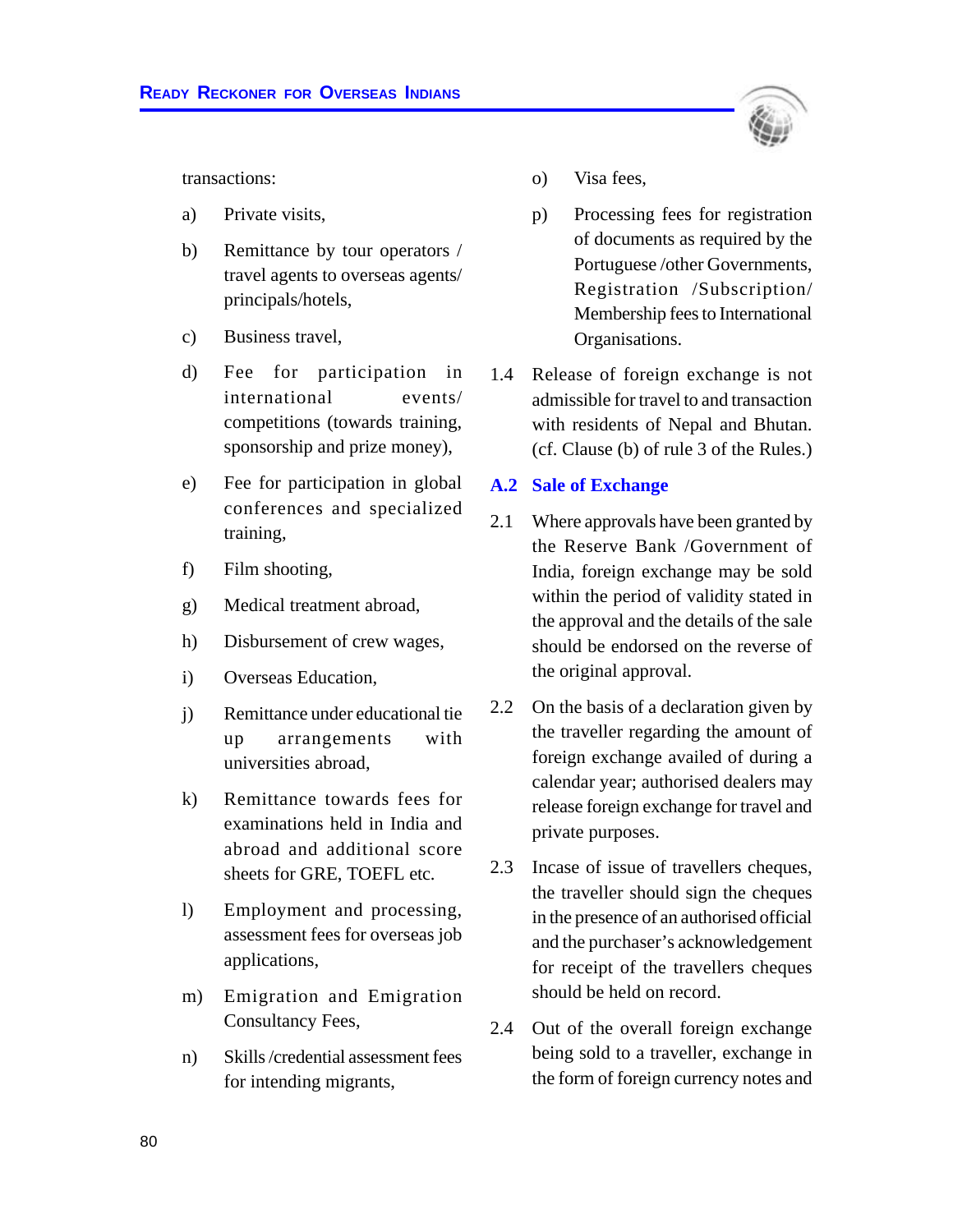coins may be sold upto the limit indicated below:

- a) Travellers proceeding to countries other than Iraq, Libya, Islamic Republic of Iran, Russian Federation and other Republics of Commonwealth of Independent States not exceeding USD 2000 or its equivalent.
- b) Travellers proceeding to Iraq or Libya, not exceeding USD 5000 or its equivalent.
- c) Travellers proceeding to Islamic Republic of Iran, Russian Federation and other Republics of Commonwealth of Independent States. Full exchange may be released.
- 2.5 The form A2 relating to sale of foreign exchange should be retained for a period of one year by the authorised dealers, together with the related documents, for the purpose of verification by their Internal Auditors. However, in respect of remittance applications for miscellaneous nontrade current account transactions of value less than USD 5,000 authorised dealers may obtain simplified Application cum Declaration Form (Form A2).
- 2.6 In cases where the remittances are allowed on the basis of selfdeclaration, the onus of furnishing the

correct details in the application will remain with the applicant who has certified the details relating to the purpose of such remittance.

#### **A.3 Medical Treatment**

- 3.1 With a view to enable residents to avail of foreign exchange for medical treatment abroad without any hassles and any loss of time, authorised dealers may release foreign exchange upto an amount of USD 1,00,000 or its equivalent, on the basis of self declaration that the applicant is buying exchange for medical treatment outside India without insisting on any estimate from a hospital/doctor.
- 3.2 For amount exceeding the above limit, estimate from the doctor in India or hospital/ doctor abroad, is required to be submitted to the authorised dealers.
- 3.3 A person who has fallen sick after proceeding abroad may also be released foreign exchange by an authorised dealer for medical treatment outside India.

## **A.4 Cultural Tours**

Dance troupes, artistes, etc., who wish to undertake tours abroad for cultural purposes should apply to the Ministry of Human Resources Development (Department of Education and Culture), Government of India, for their foreign exchange requirements. Authorised dealers may release foreign exchange, on the strength of the sanction from the concerned Ministry,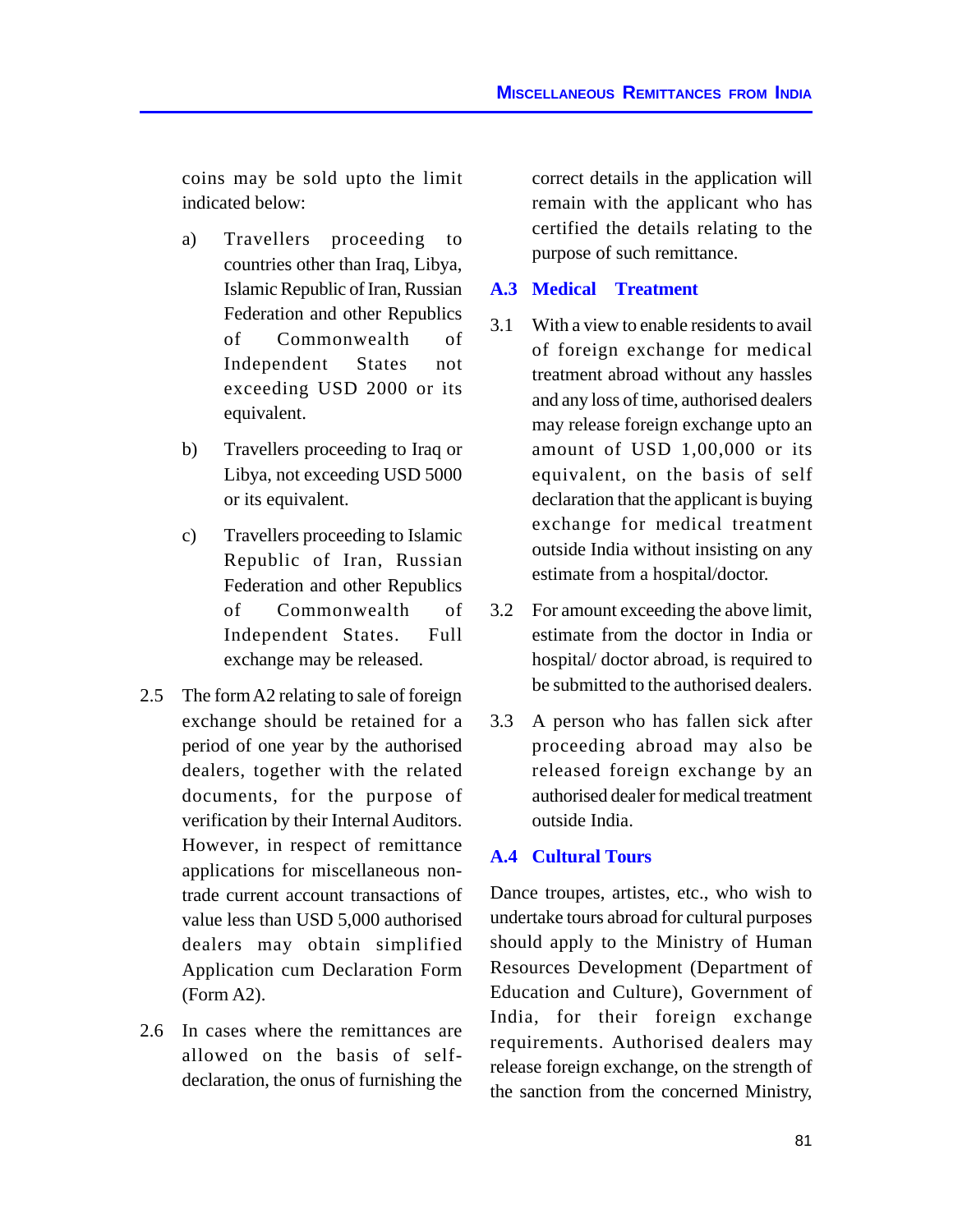

to the extent and subject to conditions indicated therein.

#### **A.5 Private Visits**

Foreign exchange for private visit can also be released to persons who are availing of foreign exchange for travel outside India for any purpose upto the limit specified in Schedule III to the Rules.

#### **A.6 Business Visits**

Foreign exchange for undertaking business travel or attending a conference or specialised training or for maintenance expenses of a patient going abroad for medical treatment or check up abroad or for accompanying as attendant to a patient going abroad for medical treatment /check up to the limits specified in Specified in Schedule III to the Rules.

## **A.7 Period of surrender of foreign exchange**

In case foreign exchange purchased for a specific purpose is not utilized for that purpose, it could be utilized for any other eligible purpose for which drawal of foreign exchange is permitted under the relevant Regulation.

General permission is available to any resident individual to surrender received / realized / unspent / unused foreign exchange to an authorised person within a period of 180 days from the date of receipt /realization /purchase /acquisition / date of return of the traveller, as the case may be.

In all other cases, the regulations /directions

on surrender requirement shall remain unchanged. (cf Notification No. FEMA 9/ 2000-RB dated May 3 rd 2000, as amended from time to time).

#### **A.8 Unspent Foreign Exchange**

- 8.1 As stated above, unspent foreign exchange brought back to India by a resident individual should be surrendered to an authorised person within 180 days from the date of return of the traveller. Exchange so brought back can be utilised by the individual for his /her subsequent visit abroad.
- 8.2 However, a returning traveller is also permitted to retain with him, foreign currency travellers cheques and currency notes upto an aggregate amount of USD 2000 and foreign coins without any ceiling (cf Notification No. FEMA 9/2000-RB dated May 3rd 2000). Foreign exchange so retained, can be utilised by the traveller for his subsequent visit abroad.
- 8.3 A person resident in India can open, hold and maintain with an authorised dealer in India, a **Resident Foreign Currency (Domestic) Account,** out of foreign exchange acquired in the form of currency notes, bank notes and travellers cheques from any of the sources like, payment for services rendered abroad, as honorarium, gift, services rendered or in settlement of any lawful obligation from any person not resident in India.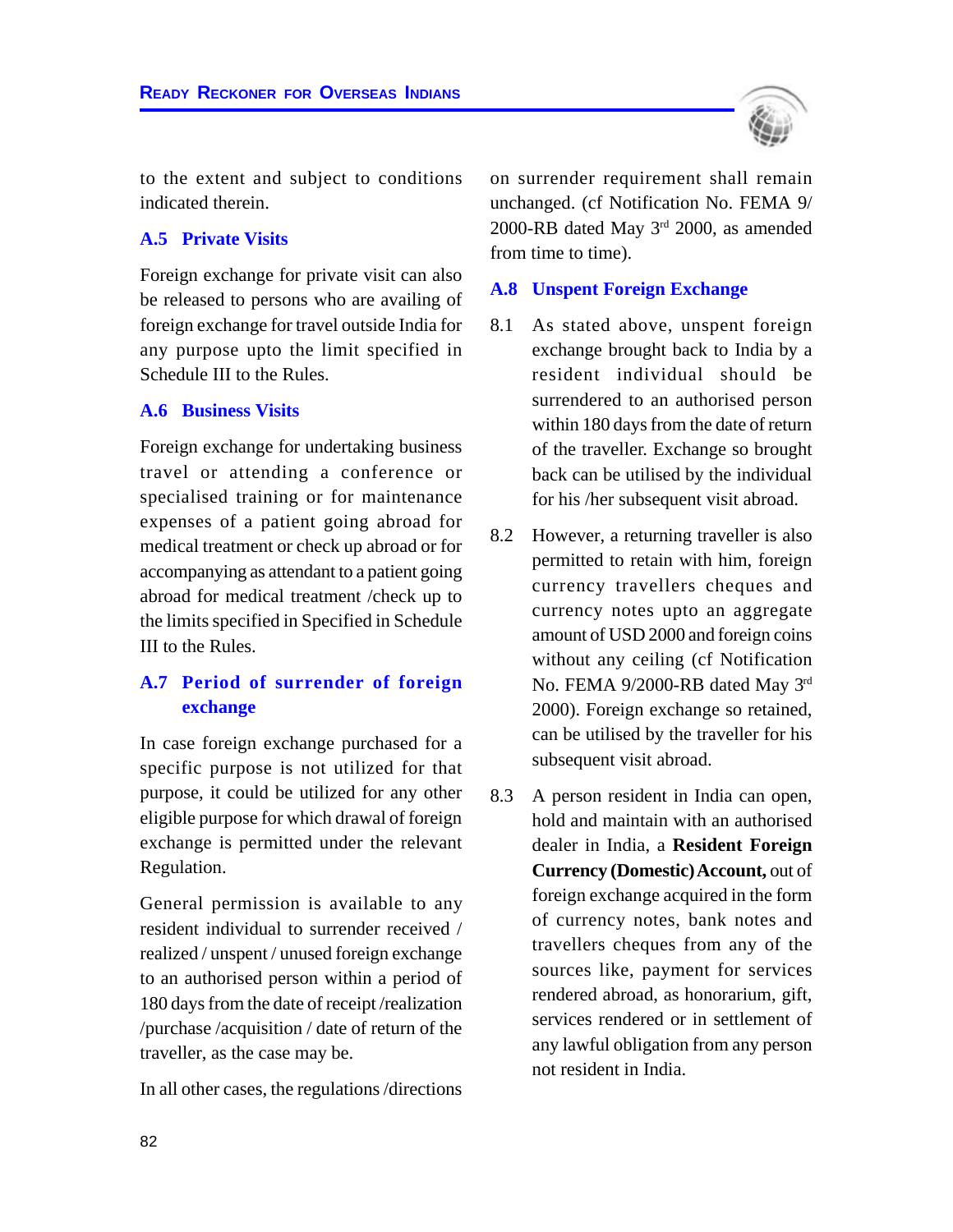- 8.4 The account may also be opened / credited with foreign exchange earned abroad, including proceeds of export of goods and /or services, royalty, honorarium, etc and /or gifts received from close relatives (as defined in the Companies Act) and repatriated to India through normal banking channels by resident individuals.
- 8.5 The eligible credits to the Resident Foreign Currency (Domestic) Account, out of foreign exchange acquired in the form of currency notes, bank notes and travellers cheques, are as under:
	- a) Acquired by him, from an authorised person for travel abroad and represents the unspent amount thereof, or
	- b) Acquired by him, while on a visit to any place outside India, by way of payment for services not arising from any business in or anything done in India and by way of honorarium or gift, or
	- c) Acquired by him, from any person not resident in India, and who is on a visit to India, as honorarium, gift, for services rendered or in settlement of any lawful obligation.

**Note:** Where a person approaches an authorised person for surrender of unspent / unutilised foreign exchange after the prescribed period, authorised person should not refuse to purchase the foreign exchange

merely on the ground that the prescribed period has expired.

## **A.9 Remittances for Tour arrangements, etc.**

- 9.1 Authorised dealers may remit foreign exchange upto a reasonable limit, at the request of a traveller towards his hotel accommodation, tour arrangement, etc. in the countries proposed to be visited by him, provided it is out of the foreign exchange purchased by the traveller from an authorised person (including exchange drawn for private travel abroad) in accordance with the Rules, Regulations and Directions in force.
- 9.2 Authorised dealers may effect remittances at the request of agents in India who have tie up arrangements with hotels / agents, etc abroad for providing hotel accommodation or making other tour arrangement for travellers from India, provided the authorised dealer is satisfied that the remittance is being made out of the foreign exchange purchased by the concerned traveller from an authorised person (including exchange drawn for private travel abroad) in accordance with the Rules, Regulations and Directions in force.
- 9.3 Authorised dealer may open foreign currency accounts in the name of agents in India who have tie up arrangements with hotels/agents etc. abroad providing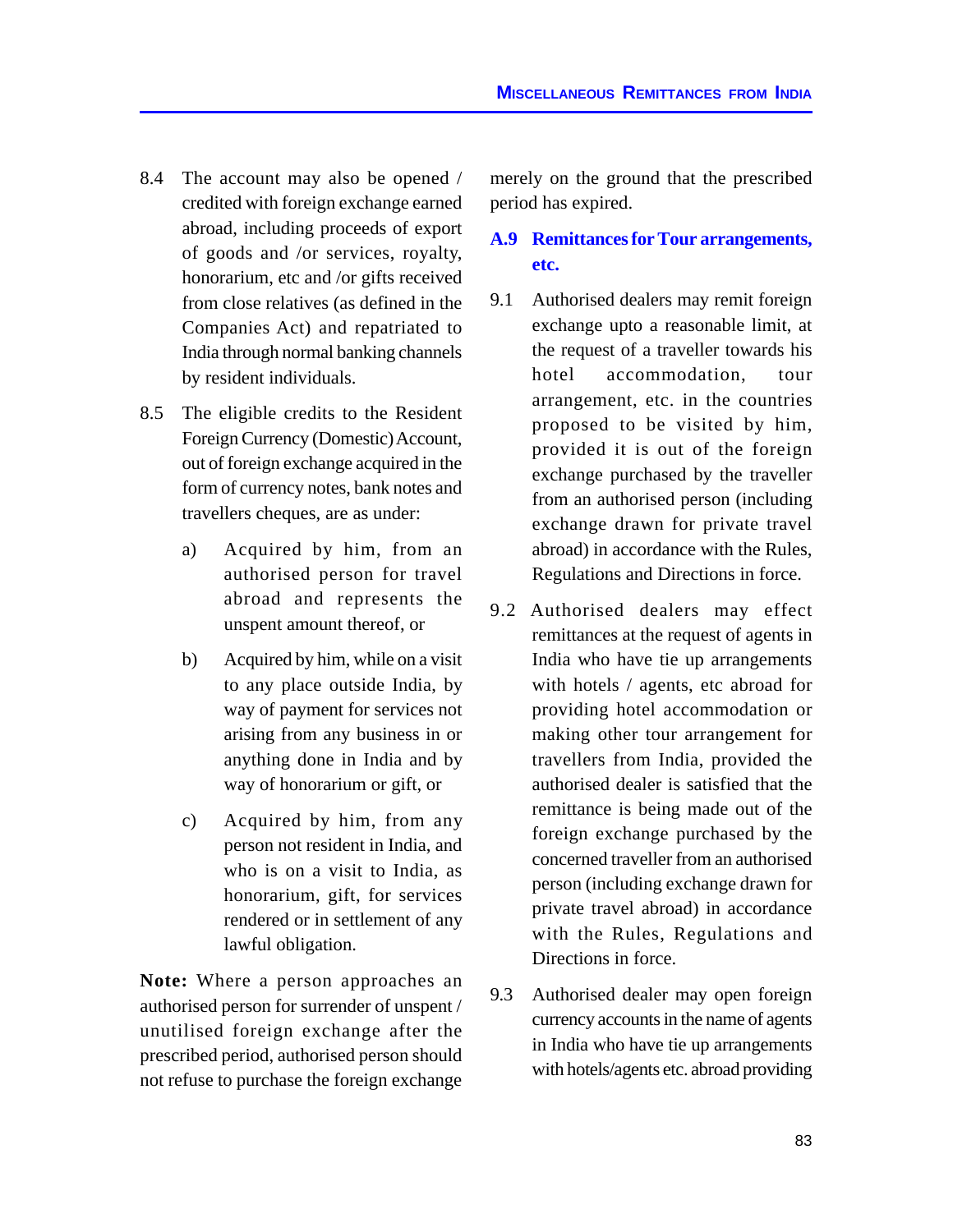

hotel accommodation or making other tour arrangements for travellers from India provided:

- a) The credits to the account are by way of depositing
- i. Collection made in foreign exchange from travellers and
- ii. Refunds received from outside India on account of cancellation of bookings /tour arrangements etc. and
- b) The debits in foreign exchange are for making payments towards hotel accommodation, tour arrangements, etc. outside India, in accordance with 8.2 above
- 9.4 Authorised dealer may allow tour operators to remit the cost of rail/road/ water transportation charges outside India without any prior approval from the Reserve Bank, net of commission /mark up due to the agent. The sale of passes/ticket in India can be made either against the payment in Indian Rupees or in foreign exchange released for visits abroad. The cost of passes/ tickets collected in Indian Rupees need not be adjusted in the travellers' entitlement of foreign exchange for private visit.
- 9.5 In respect of consolidated tours arranged by travel agents in India for foreign tourists visiting India and neighbouring countries like Nepal, Bangladesh, Sri Lanka, etc. against

advance payments/reimbursement through an authorised dealer, part of the foreign exchange received in India against such consolidated tour arrangement, may require to be remitted from India to these neighbouring countries for services rendered by travel agent and hoteliers in these countries. Authorised dealers may allow such remittances after verifying that the amount being remitted to the neighbouring countries (inclusive of remittances, if any, already made against the tour) does not exceed the amount actually remitted to India and the country of residence of the beneficiary is not Pakistan.

#### **A.10 Payment in Rupees**

Authorised dealers may accept payment in cash upto Rs.50,000 only against sale of foreign exchange for travel abroad (for private visit or for any other purpose). Wherever the sale of foreign exchange exceeds the amount equivalent to Rs.50,000 the payment must be received only by a

- i. Crossed Cheque drawn on the applicant's bank account, or
- ii. Crossed Cheque drawn on the bank account of the firm/company sponsoring the visit of the applicant, or
- iii. Banker's Cheque /Pay Order / Demand Draft.

**Note:** Where the rupee equivalent of foreign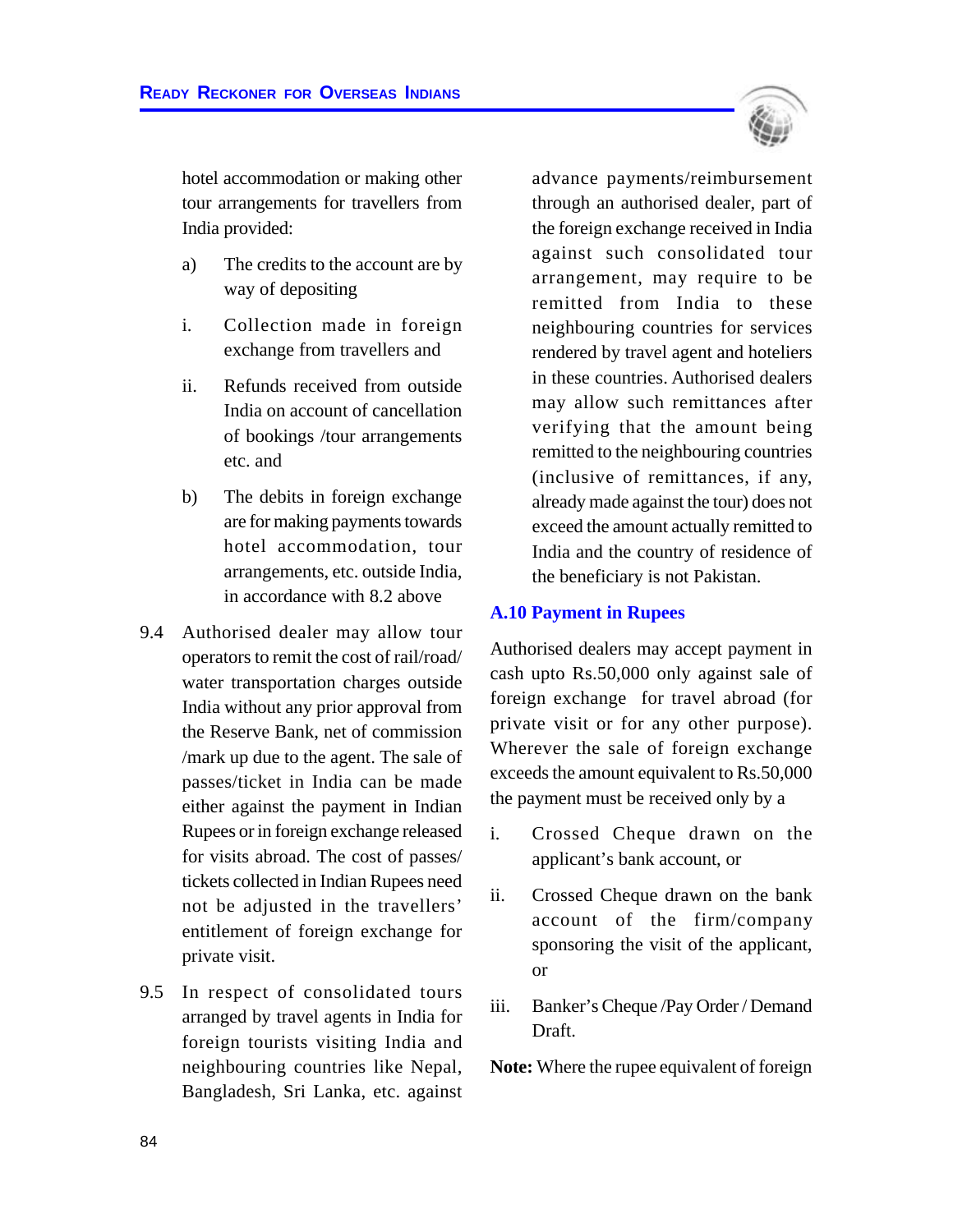exchange drawn exceeds Rs.50,000 either for any single drawal or more than one drawal reckoned together for a single journey/visit, it should be paid by cheque or draft.

## **A.11 Advance Remittance-Import of Services**

Authorised dealers may allow advance remittance for providing services under current account transaction for which the release of foreign exchange is admissible. However, where the amount exceeds USD 1,00,000 or its equivalent, a guarantee from a bank of International repute situated outside India or a guarantee from an authorised dealer in India, if such a guarantee is issued against the counter-guarantee of a bank of International repute situated outside India, should be obtained from the overseas beneficiary. The authorised dealer should also follow up to ensure that the beneficiary of the advance remittance has fulfilled his obligations under the contract or agreement with the remitter in India.

## **A.12 Issue of Guarantee-Import of Service**

Authorised dealer may issue guarantee on behalf of their customers importing services, provided:

- a) The guarantee amount does not exceed USD 100,000;
- b) Authorised dealer is satisfied about the bonafides of the transaction;
- c) Authorised dealer ensures submission of documentary evidence for import of services in the normal course; and
- d) The guarantee is to secure a direct contractual liability arising out of contract between a resident and a non-resident.

Incase of invocation of the guarantee, the authorised dealer is required to submit to the Chief General manager, Foreign Exchange Department, Foreign investments Division (EPD), Reserve Bank of India, Central office, Mumbai-400001 a report on the circumstances leading to the invocation of the guarantee.

## **A.13 Liberalised Remittance Scheme of USD 2,00,000**

- 13.1 Under this scheme, authorised dealer may freely allow remittances by individuals upto USD 2,00,000 per financial year (April- March) for any permitted current or capital account transactions or a combination of both.
- 13.2 The limit of USD 2,00,000 under the Scheme would also include remittances towards gift and donation by a resident individual.
- 13.3 Remittances under the scheme are allowed only in respect of permissible current or capital account transactions or combination of both. All other transactions Which are otherwise not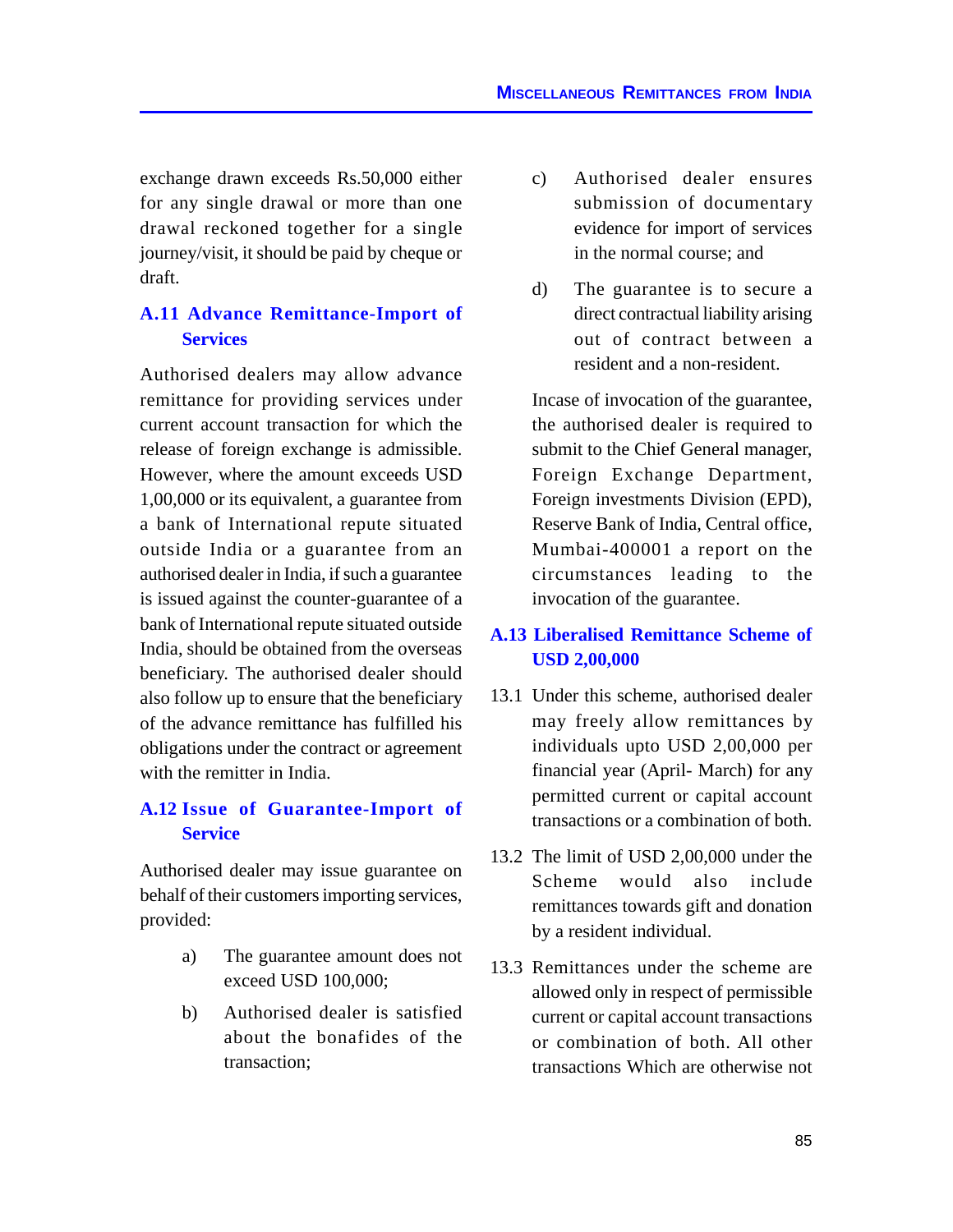permissible under FEMA and those in the nature of remittance for margins or margin calls to overseas exchanges/ overseas counterparty are not allowed under the scheme.

- 13.4 Resident individuals are free to acquire and hold immovable property or shares or any other assets outside India without prior approval of the Reserve Bank.
- 13.5 Individuals can also open, maintain and hold foreign currency accounts with a bank outside India for making remittances under the scheme without prior approval of the Reserve Bank. The foreign currency accounts may be used for putting through all transactions connected with or arising from remittances eligible under this scheme.
- 13.6 Banks should not extend any kind of credit facilities to resident individuals to facilitate remittances under the Scheme.
- 13.7 Liberalised Remittance Scheme is not available for remittance to countries identified by Financial Action Task Force (FATF) as non co-operative countries and territories as available on FATF website www.fatf-gafi.org or as notified by the Reserve Bank.
- 13.8 For understanding transactions under the Liberalised Remittance Scheme of USD 2,00,000 resident individuals



may use the Application –cum-Declaration Form.

#### **A.14 Documentation**

- 14.1 The Reserve Bank will not, generally, prescribe the documents, which should be verified by the authorised dealers while releasing foreign exchange. In this connection, attention of authorised dealers is drawn to sub-section (5) of Section 10 of the FEMA, 1999 which provides that an authorised person shall require any person wanting to transact in foreign exchange to make such a declaration and to give such a information as will reasonably satisfy him that the transaction will not involve and is not designed for the purpose of any contravention or evasion of the provision of the FEMA or any rule, regulation, notification, direction or order issued thereunder.
- 14.2 Authorised dealers are also require to keep on record any information / documentation, on the basis of which the transaction was undertaken, for verification by Reserve Bank. In case the applicant refuses to comply with any such requirement or makes unsatisfactory compliance therewith, the authorised dealer shall refuse, in writing to undertake the transaction and shall, if he has reasons to believe that any contravention /evasion is contemplated by the person, report the matter to Reserve Bank.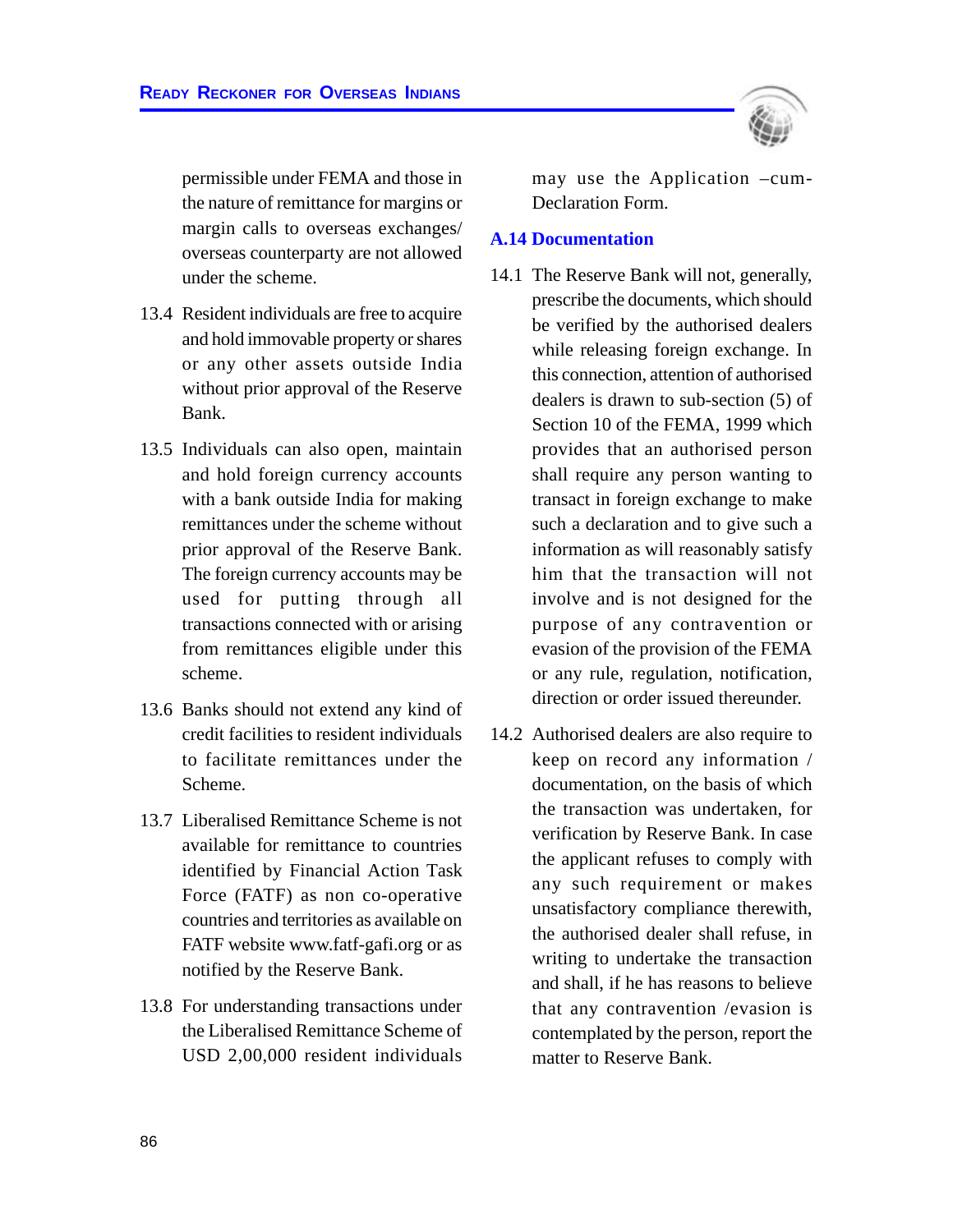14.3 Further the authorised dealers have specifically been advised that they may release foreign exchange upto USD 1,00,000 each for employment, emigration, maintenance of close relative, education and medical treatment abroad without insisting on any supporting documents but on the basis of self declaration incorporating certain basic details of the transactions and submission of Form A2.

#### **A.15 Endorsement on Passport**

It is not mandatory for authorised dealers to endorse the amount of foreign exchange sold for travel abroad on the passport of the traveler. However, if requested by the traveler, they may record under their stamp, and signature, details of foreign exchange sold for travel.

#### **A.16 International Credit Cards**

- 16.1 The restrictions contained in Rule 5 of the Foreign Exchange Management (Current Account Transactions) Rules, 2000 will not be applicable for use of International Credit Cards (ICCs) by residents for making payment towards expenses, while on a visit outside India.
- 16.2 Residents can use ICCs on internet for any purpose for which exchange can be purchased from an authorised dealer in India, e.g. for import of books, purchase of downloadable softwares or import of any other item permissible

under EXIM Policy.

- 16.3 ICCs cannot be used on internet or otherwise for purchase of prohibited items like lottery tickets, banned or prescribed magazines, participation in sweepstakes, payment for call-back services, etc. since no drawal of foreign exchange is permitted for such items / activities.
- 16.4 There is no aggregate monetary ceiling separately prescribed for use of ICCs through internet.
- 16.5 Resident individuals maintaining foreign currency accounts with an authorised dealer in India or a bank abroad, as permissible under Foreign Exchange Regulations, are free to obtain ICCs issued by overseas banks and other reputed agencies. The charges incurred against the card either in India, or abroad, can be met out of funds held in such foreign currency account/s of the card holder or through remittances, if any, from India only through a bank where the card holder has current or saving account. The remittance for this purpose should also be made directly to the card-issuing agency abroad and not to a third party.
- 16.6 The applicable credit limit will be the limit fixed by the card issuing banks. There is no monetary ceiling fixed by the Reserve Bank for remittances, if, any, under this facility.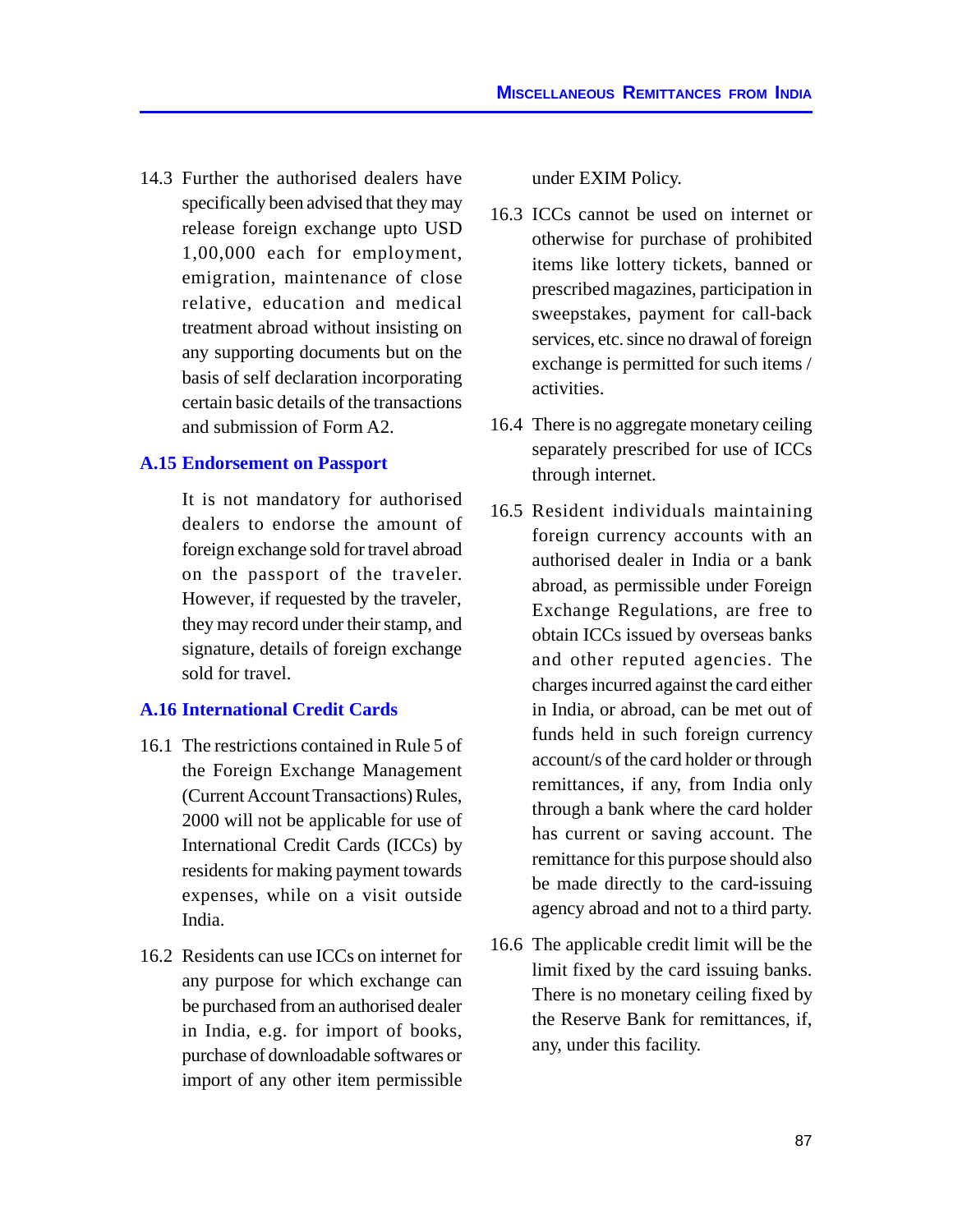#### **A.17 International Debit Cards**

- 17.1 Banks authorize to deal in foreign exchange (AD Banks) are issuing International Debit Cards (IDCs) which can be used by a resident for drawing cash or making payment to establishment overseas during his visit abroad. It is clarified that IDCs can be used only for permissible current account transaction and the item wise limits as mentioned in the schedules to Rules as amended from time to time, are equally applicable to payments made through use of these cards.
- 17.2 The IDCs cannot be used on internet for purchase of prohibited items like lottery tickets, banned or prescribed magazines, participation in sweepstakes, payment for call-back services, etc i.e. for such items/ activities for which drawal of foreign exchange is not permitted.

## **A.18 Store Value Cards/Charge Cards/ Smart Cards etc.**

Certain authorised dealer banks are also issuing Store Value Card /Charge Card/ Smart Card to residents traveling on private/ business visit abroad which are used for making payments at overseas merchant establishments and also for drawing cash from ATM terminals. No prior permission from Reserve Bank is required for issue of such cards. However, the use of such cards is limited to permissible current account transactions and subject to the prescribed limits under the Rules, as amended from time to time.

## **A.19 Acquisition of Foreign Securities Under Employees Stock Option Plan (ESOP)**

Resident individuals who are either employees or director of an Indian office or a branch of a foreign company in which foreign holding is not less than 51% are permitted to acquire foreign securities under ESOP Scheme without any monetary limit. They are also permitted to freely sell the shares provided the proceeds thereof are repatriated to India.

#### **A.20 Income–Tax Clearance**

Remittances to non-residents will be allowed to be made by the authorised dealers on production of an undertaking by the remitter and a Certificate from Chartered Accountant in the formats prescribed by the Central Board of Direct Taxes.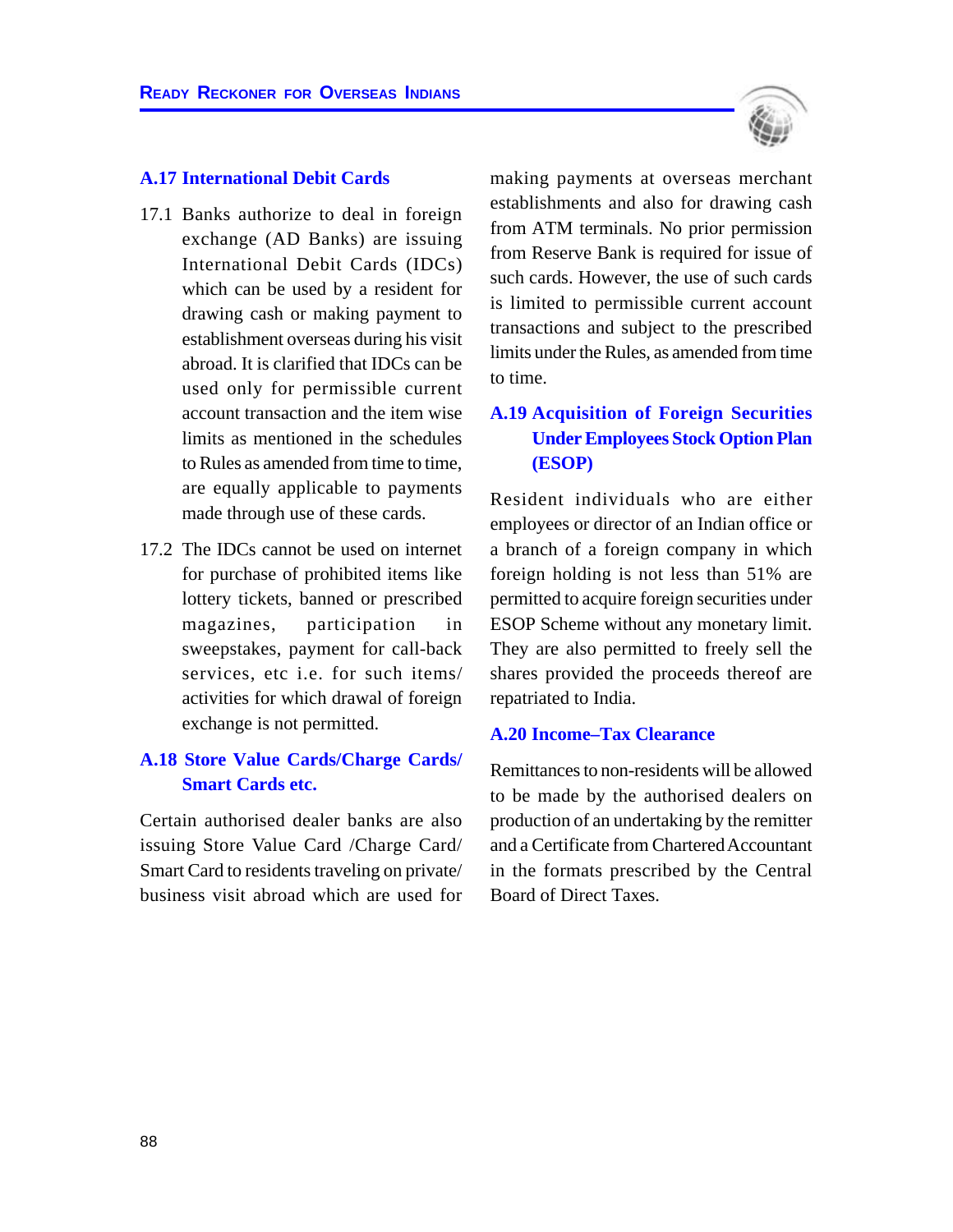#### **ANNEXURE-1**

# **FOREIGN EXCHANGE MANAGEMENT (CURRENT ACCOUNT TRANSACTIONS) RULES, 2000**

## **Prohibition on Drawal of Foreign Exchange**

Drawal of foreign exchange by any person for the following purpose is prohibited, namely;

- a. a transaction specified in the schedule I; or
- b. a travel to Nepal and/or Bhutan; or
- c. a transaction with a person resident in Nepal or Bhutan

Provided that the prohibition in clause (c) may be exempted by RBI subject to such terms and conditions as it may necessary to stipulate by special or general order.

#### **Prior Approval of Govt. of India**

No person shall draw foreign exchange for a transaction included in the Schedule II without prior approval of the Government of India;

Provided that this rule shall not apply where the payment is made out of funds held in Resident Foreign Currency (RFC) Account of the remitter.

#### **Prior Approval of Reserve Bank**

No person shall draw foreign exchange for a transaction included in the Schedule III without prior approval of Reserve Bank;

Provided this rule shall not apply where the payment is made out of funds held in Resident Foreign Currency (RFC) account of the remitter.

Prior approval of Government of India and Reserve Bank is not required for drawal made out of funds held in Exchange Earners' Foreign Currency (EEFC) account of the remitter.

## **Use of International Credit Card while Outside India**

Prior approval of Reserve Bank for a transaction included in Schedule III is not required for use of International Credit card for making payment by a person towards meeting expenses while such person is on a visit outside India.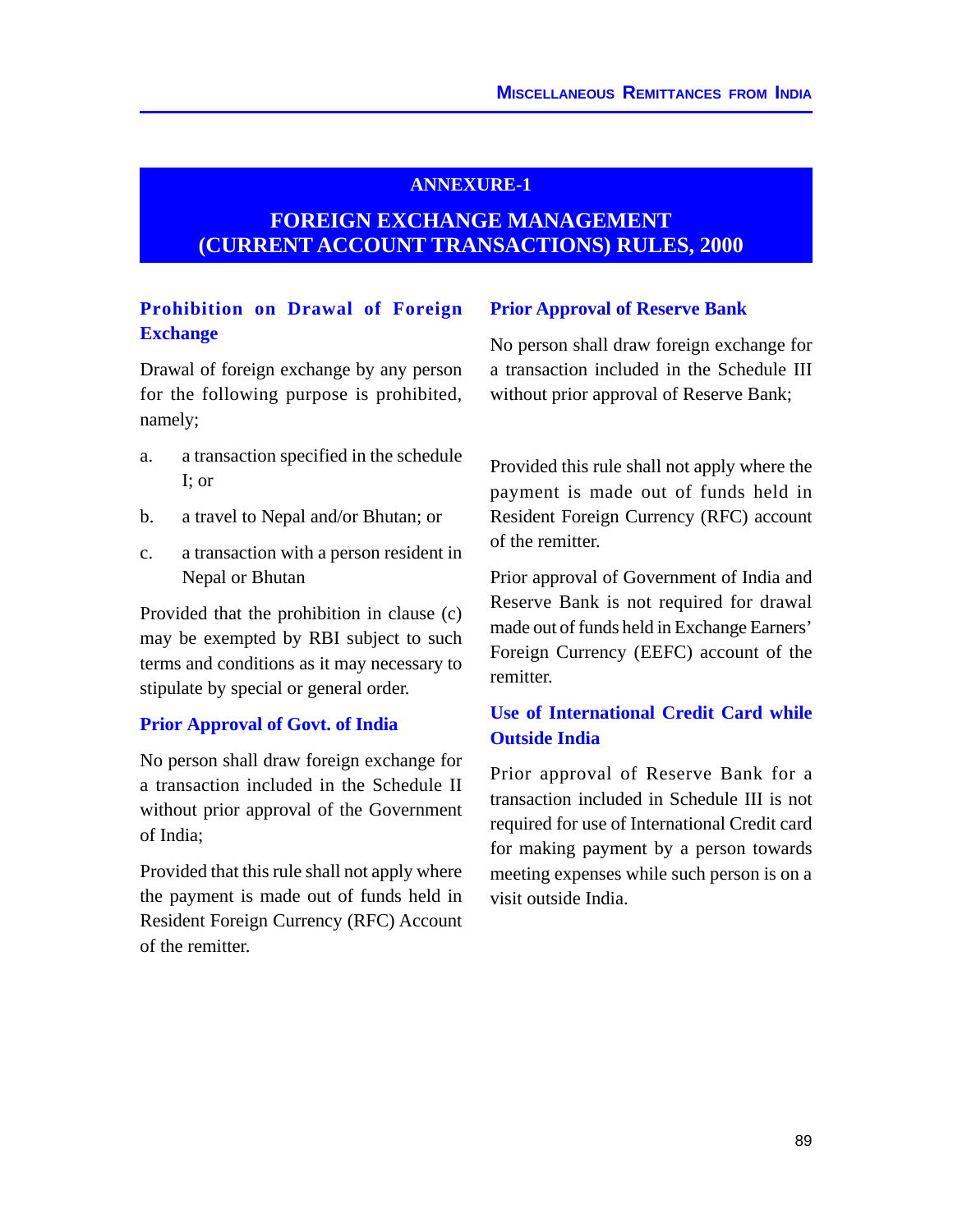

# **SCHEDULE I TRANSACTION WHICH ARE PROHIBITED (SEE RULE 3)**

- 1. Remittance out of lottery winning.
- 2. Remittance of income from racing/ riding etc. or any other hobby.
- 3. Remittance for purchase of lottery tickets, banned/prescribed magazines, football pools, sweepstakes, etc.
- 4. Payment of commission on exports made towards equity investment in Joint Ventures/ Wholly owned Subsidiaries abroad of Indian companies.
- 5. Remittance of dividend by any company to which the requirement of dividend balancing is applicable.
- 6. Payment of commission on exports under Rupee State Credit Route, except commission upto 10% of invoice value of export of tea and tobacco.
- 7. Payment related to "Call Back Services" of telephones.
- 8. Remittance of interest income on funds held in Non-Resident Special Rupee (Account) Scheme.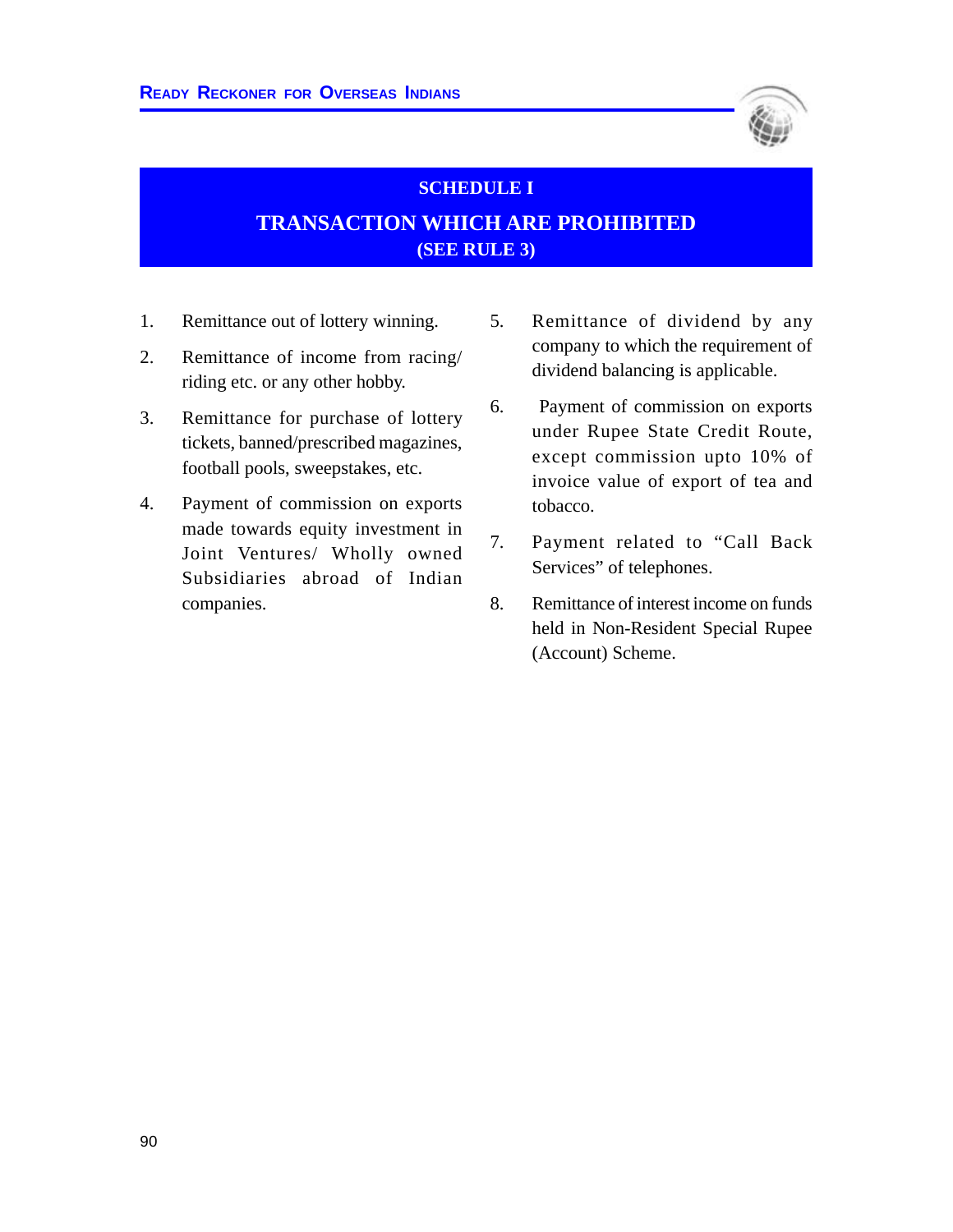## **SCHEDULE II**

# **TRANSACTIONS WHICH REQUIRE PRIOR APPROVAL OF THE CENTRAL GOVERNMENT**

**(SEE RULE 4)**

|                  | <b>Purpose of Remittance</b>                                                                                                                                                                                                                  | <b>Ministry/Department of Govt. of</b><br>India whose approval is required                                                    |
|------------------|-----------------------------------------------------------------------------------------------------------------------------------------------------------------------------------------------------------------------------------------------|-------------------------------------------------------------------------------------------------------------------------------|
| 1.               | <b>Cultural Tours</b>                                                                                                                                                                                                                         | Ministry of<br>Human Resources<br>Development, (Department<br>0f<br><b>Education and Culture)</b>                             |
| 2.               | Advertisement in foreign print<br>media for the purposes other than<br>promotion of tourism, foreign<br>investments and international<br>bidding (exceeding USD 10,000)<br>by a State Government and its<br><b>Public Sector Undertakings</b> | Ministry of Finance, (Department of<br>Economic Affairs)                                                                      |
| 3.               | Remittance of freight of vessel<br>chartered by a PSU                                                                                                                                                                                         | Ministry of Surface<br>Transport,<br>(Chartering Wing)                                                                        |
| $\overline{4}$ . | Payment of import by a Govt.<br>Department or a PSU on c.i.f. basis<br>(i.e. other than f.o.b. and f.a.s.<br>basis)                                                                                                                           | Ministry of Surface<br>Transport,<br>(Chartering Wing)                                                                        |
| 5.               | Multi-modal transport operators<br>making remittance to their agents<br>abroad                                                                                                                                                                | Registration Certificate from the Director<br><b>General of Shipping</b>                                                      |
| 6.               | Remittance of hiring charges of<br>transponders by<br>(a) TV Channels<br>(b) Internet Service providers                                                                                                                                       | of Information<br>Ministry<br>and<br><b>Broadcasting</b><br>Ministry of Communication<br>and<br><b>Information Technology</b> |
| 7.               | Remittance of container detention<br>charges exceeding the rate<br>prescribed by Director General of<br>Shipping                                                                                                                              | Ministry of Surface Transport (Director<br>General of shipping)                                                               |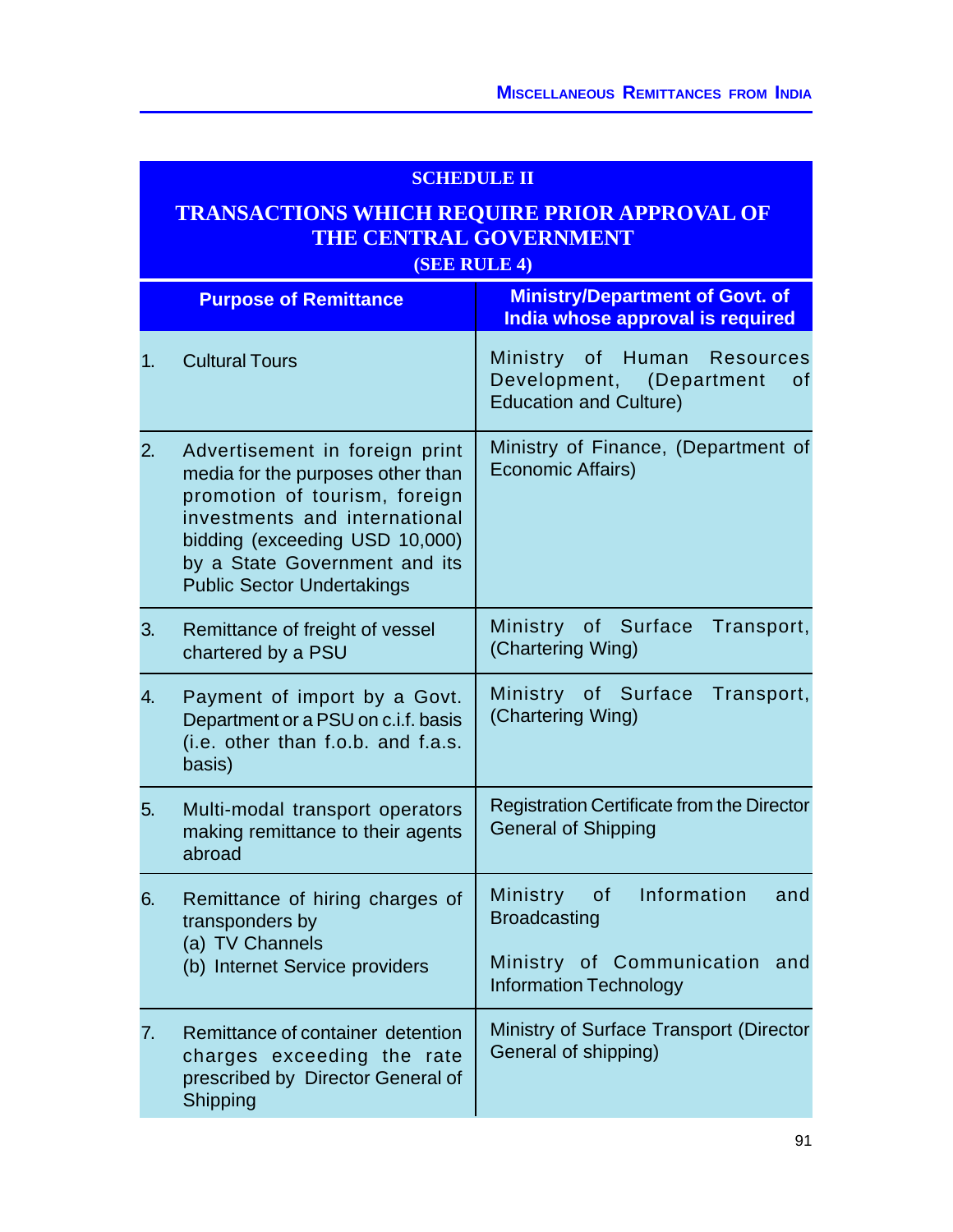

|     | <b>Purpose of Remittance</b>                                                                                                                                                                             | <b>Ministry/Department of Govt. of India</b><br>whose approval is required                    |
|-----|----------------------------------------------------------------------------------------------------------------------------------------------------------------------------------------------------------|-----------------------------------------------------------------------------------------------|
| 8.  | Remittances under technical<br>collaboration agreements where<br>payment of royalty exceeds 5% on<br>local sales and 8% on exports and<br>lump-sum payment exceeds USD<br>2 million                      | Ministry of Industry and Commerce                                                             |
| 9.  | Remittance of prize money/<br>sponsorship of sports activity<br>abroad by a person other than<br>International / national / state Level<br>sports bodies, if the amount<br>involved exceeds USD 100,000. | Ministry of Human Resources<br>Development (Department of Youth<br><b>Affairs and Sports)</b> |
| 10. | Remittance for membership of P&<br>I Club                                                                                                                                                                | Ministry of Finance, (Insurance Division)                                                     |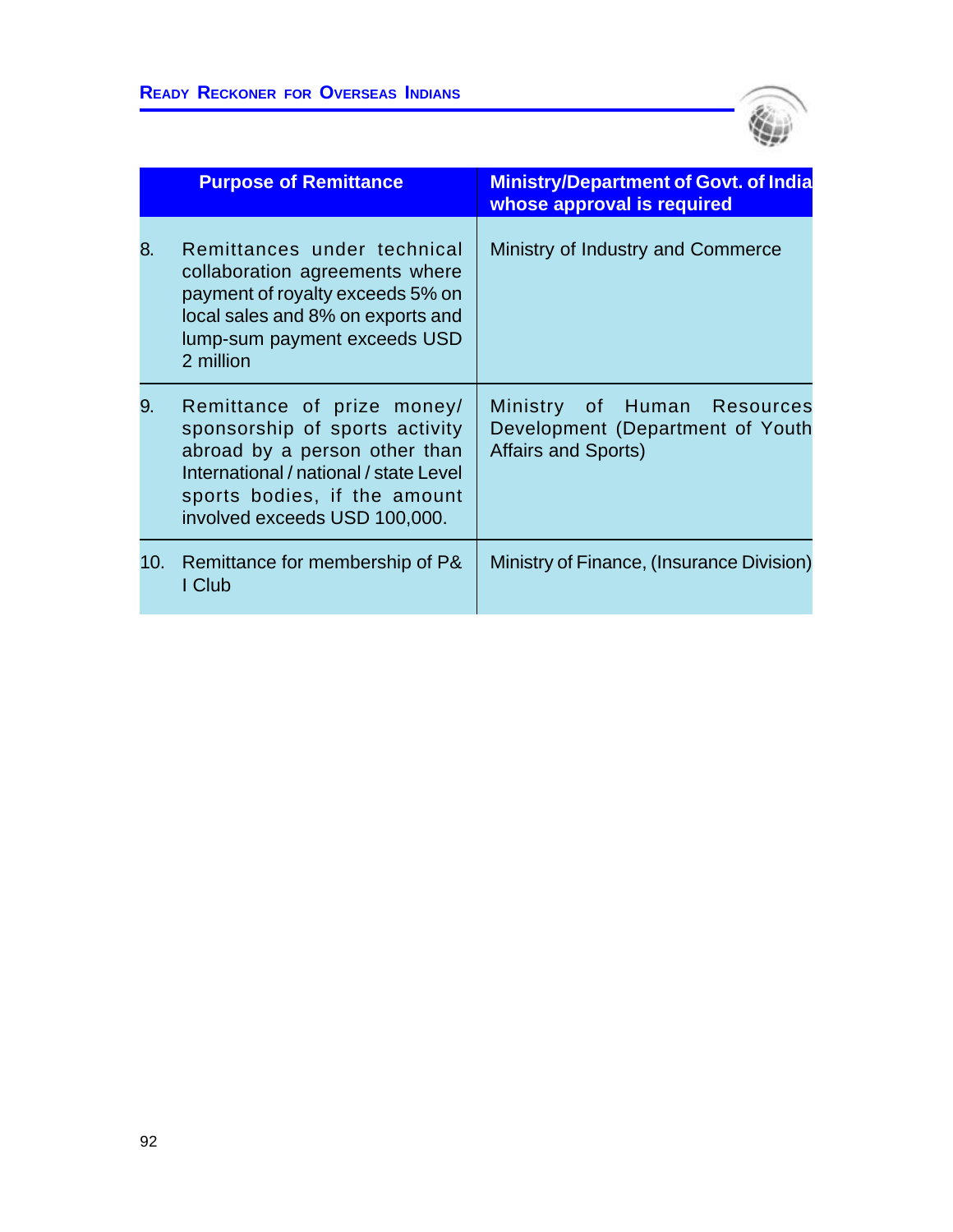#### **Schedule III**

**(See Rule 5)**

- 1. Release of exchange exceeding USD 10,000 or its equivalent in one calendar year, for one or more private visits to any country (except Nepal and Bhutan).
- 2. Gift remittance exceeding USD 5,000 per remitter/donor per annum.
- 3. Donation exceeding USD 5,000 per remitter/donor per annum and remittances exceeding 1% of the foreign exchange earnings during the previous three financial years or USD 5 million whichever is less for specified purposes.
- 4. Exchange facilities exceeding USD 100,000 for persons going abroad for employment.
- 5. Exchange facilities for emigration exceeding USD 100,000 or amount prescribed by country of emigration.
- 6. Remittance for maintenance of close relatives abroad,
	- i. Exceeding net salary (after deduction of taxes, contribution to provident fund and other deductions) of a person who is resident but not permanently resident in India and -
	- (a) is a citizen of a foreign State other than Pakistan; or
- (b) is a citizen of India, who is on deputation to the office or branch or subsidiary or joint venture in India of such foreign company.
- ii. Exceeding USD 100,000 per year, per recipient, in all other cases.

**Explanation :** For the purpose of this item, a person resident in India on account of his employment or deputation of a specified duration (irrespective of length thereof) or for a specific job or assignment; the duration of which does not exceed three years, is a resident but not permanently resident.

- 7. Release of foreign exchange, exceeding USD 25,000 to a person, irrespective of period of stay, or attending a conference or specialised training or for maintenance expenses of a patient going abroad for medical treatment or check-up abroad, or for accompanying as attendant to a patient going abroad for medical treatment/ check-up.
- 8. Release of exchange for meeting expenses for medical treatment abroad exceeding the estimate from the doctor in India or hospital/doctor abroad.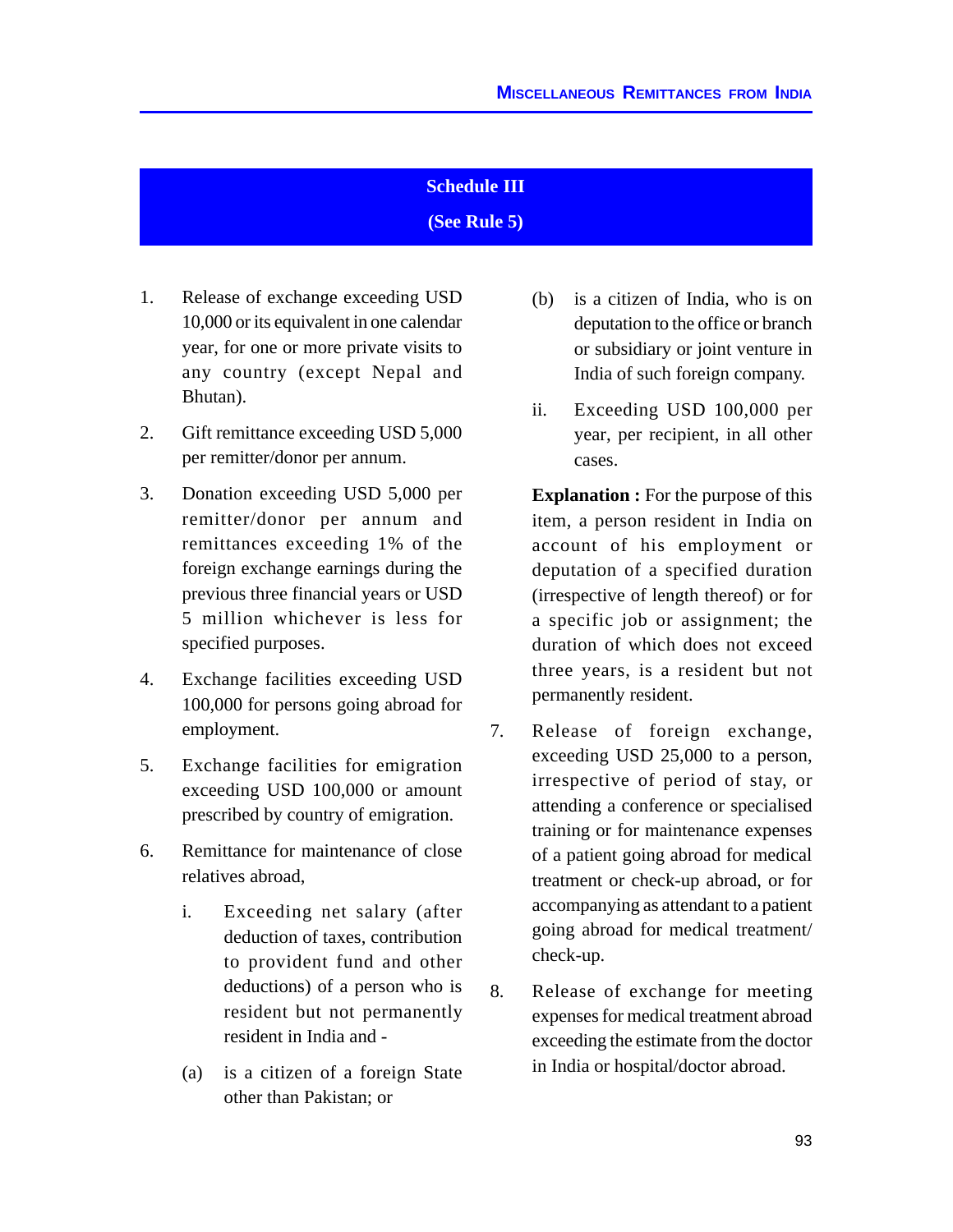

- 9. Release of exchange for studies abroad exceeding the estimate from the institution abroad or USD 100,000 per academic year, whichever is higher.
- 10. Commission, per transaction, to agents abroad for sale of residential flats or commercial plots in India exceeding USD 25,000 or 5% of the inward remittance whichever is more.
- 11. Remittance exceeding USD 1,000,000

per project, for any consultancy service procured from outside India. For infrastructure projects, this limit is USD 10,000,000.

12. Remittance exceeding USD 100,000 or 5% of the investment brought into India whichever is higher on the basis of certification from the statutory auditor by an entity in India by way of reimbursement of pre-incorporation expenses.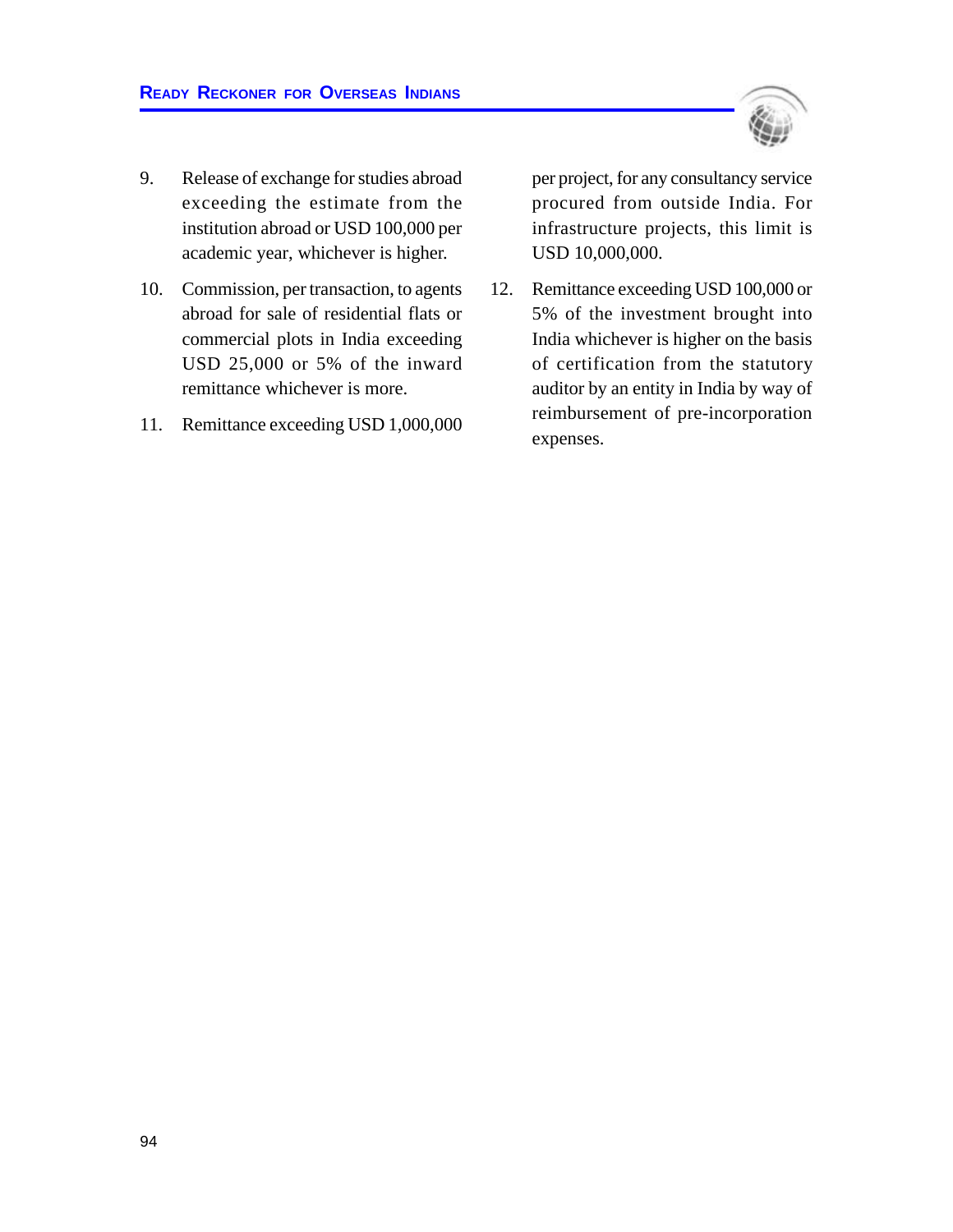## **FREQUENTLY ASKED QUESTIONS**

## **GUIDELINES ON TRAVEL RELATED MATTERS**

#### **Q.1. Who is a resident?**

A.1. A 'person resident in India' is defined in Section  $2(v)$  of FEMA, 1999 as:

> A person residing in India for more than one hundred and eighty-two days during the course of the preceding financial year but does not include -

> A) a person who has gone out of India or who stays outside India, in either case-

> > for or on taking up employment outside India, or

> > for carrying on outside India a business or vocation outside India, or

> > for any other purpose, in such circumstances as would indicate his intention to stay outside India for an uncertain period;

(B) a person who has come to or stays in India, in either case, otherwise than - for or on taking up employment in India, or

> for carrying on in India a business or vocation in India, or

for any other purpose, in such circumstances as would indicate his intention to stay in India for an uncertain period;

any person or body corporate registered or incorporated in India,

an office, branch or agency in India owned or controlled by a person resident outside India,

an office, branch or agency outside India owned or controlled by a person resident in India;

That is to qualify as a resident the person concerned will have to fulfill the criterion regarding (a) the duration of stay and (b) the purpose of stay.

The term Person Resident Outside India is defined in the Act as a person who is not a person resident in India.

## **Q.2. From where one can buy foreign exchange ?**

A.2. Foreign exchange can be purchased from any authorised dealer. Besides authorised dealers, Full-Fledged money changers are also permitted to release exchange for busienss and private visits.

#### **Q.3. Who is an Authorised Dealer?**

An Authorised Dealer is normally a bank specifically authorised by the Reserve Bank under Section 10(1) of FEMA, 1999, to deal in foreign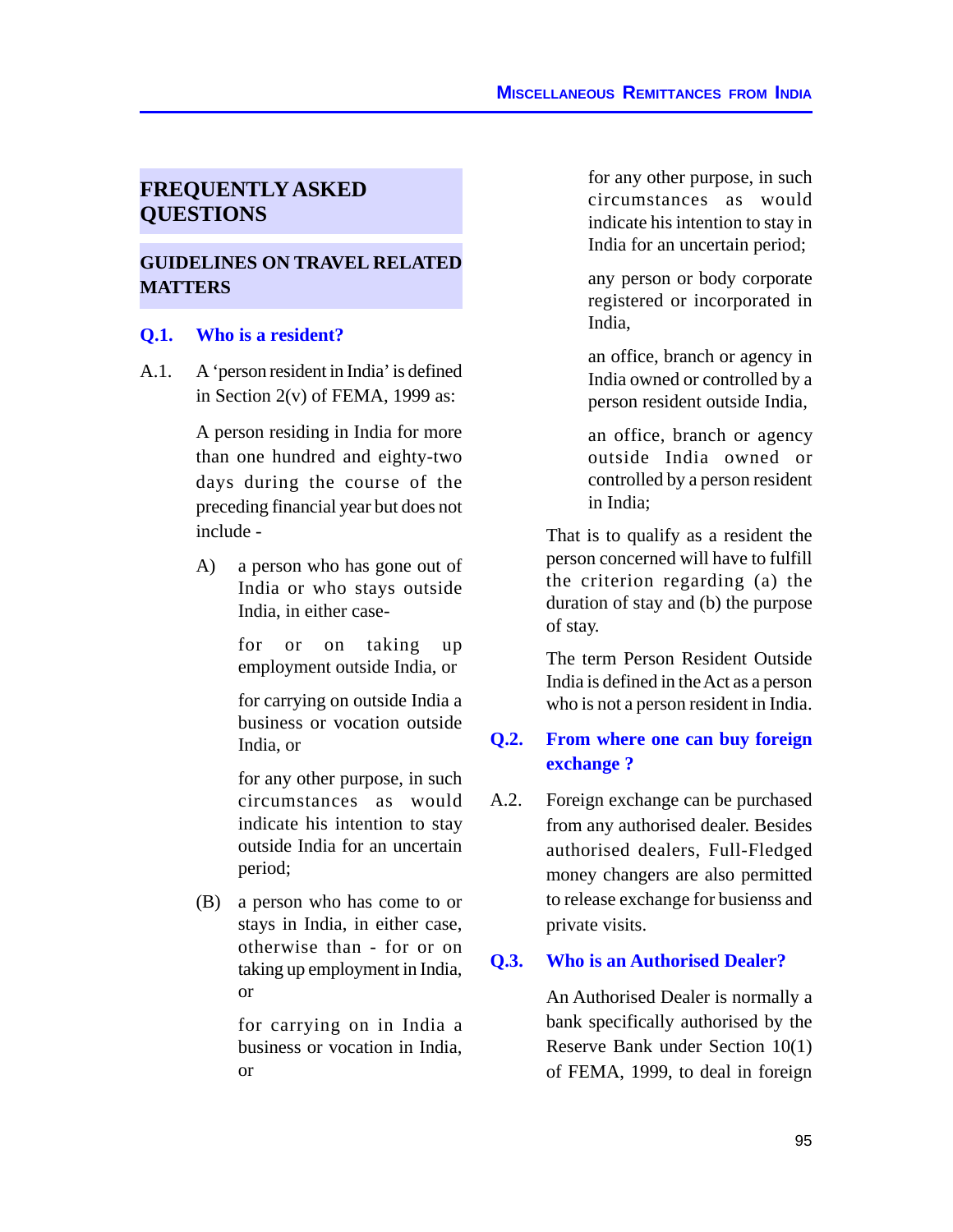exchange or foreign securities (List available on www.fedai.orgjn).

## **Q.4. How much exchange is available for a business trip?**

A.4. Authorised Dealers can release foreign exchange up to USD 25,000 for a business trip to any country other than Nepal and Bhutan. Release of foreign exchange exceeding USD 25,000 for a travel abroad (other than Nepal and Bhutan) for business purposes, irrespective of period of stay, requires prior permission from Reserve Bank. Visits in connection with attending of an international conference, seminar, specialised training, study tour, apprentice training, etc., are treated as business visits. Maintenance expense of a patient going abroad for medical treatment and/or check up or for accompanying as assistant to the patient going abroad for medical treatment / check-up also falls within this category.

> Incidentally, no release of foreign exchange is admissible for any kind of travel to Nepal and Bhutan or for any transaction with persons resident in Nepal and Bhutan.

## **Q.5. Can one obtain foreign exchange for medical treatment outside India?**

A.5. Authorised Dealers may release

foreign exchange upto USD 100,000 or its equivalent to resident Indians for medical treatment abroad on self declaration basis of essential details, without insisting on any estimate from a hospital/doctor in India/ abroad. A person visiting abroad for medical treatment can obtain foreign exchange exceeding the above limit, provided the request is supported by an estimate from a hospital/doctor in India/abroad. This exchange is to meet the expenses involved in treatment. In addition to the amount referred to in Answer to Question No.4 above may also be availed.

## **Q.6. How much exchange is available for studies outside India?**

A.6. ADs may release an amount of USD 100,000 per academic year or the estimate received from the institution abroad, whichever is higher.

> Students going abroad for studies are treated as Non-Resident Indians (NRls) and are eligible for all the facilities available to NRls under FEMA. In addition, they can receive remittances up to USD 100,000 from close relatives (as defined in Section 6 of the Companies Act, 1956) from India on self-declaration, towards maintenance, which could include remittances towards their studies also. Educational and other loans availed of by students as resident in India can be allowed to continue.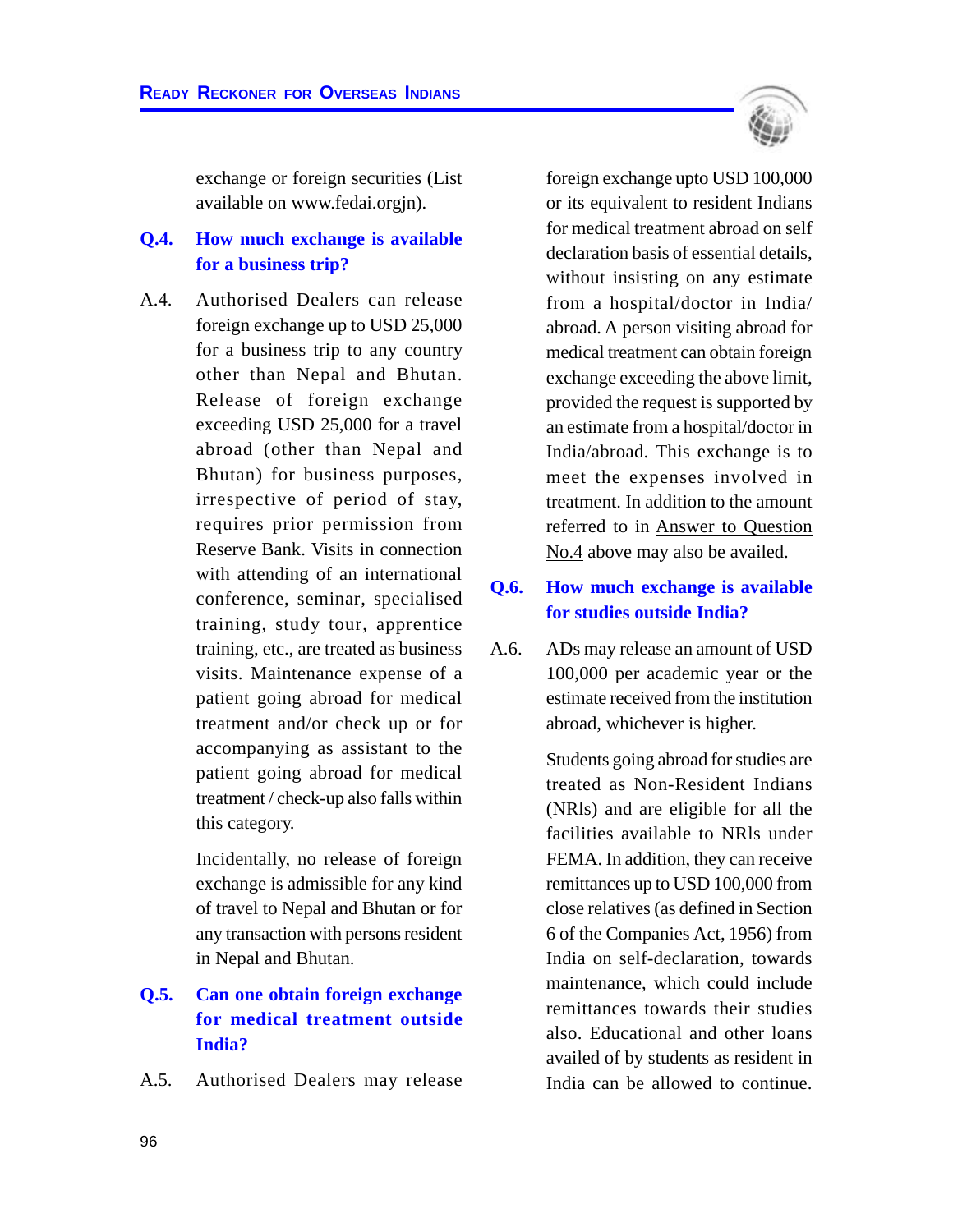There is no dilution in the existing remittance facilities to students in regard to their academic pursuits.

- **Q.7. How much foreign exchange can one buy when traveling abroad on private visits to a country outside India?**
- A.7. In connection with private visits abroad, viz., for tourism purposes, etc., foreign exchange up to USD10,000, in any financial year may be obtained from an authorised dealer on a self- declaration basis. The ceiling of USD10,000 is applicable in aggregate and foreign exchange may be obtained for one or more than one visit provided the aggregate foreign exchange availed of in one financial year does not exceed the prescribed ceiling of USD10,000 {The facility was earlier called B.T.Q or F.T.S.}. This limit of USD10,000 per financial year can be availed of by a person along with foreign exchange for travel abroad for any purpose, including for employment or immigration or studies. However, no foreign exchange is available for visit to Nepal and/or Bhutan for any purpose.

## **Q.8. How much foreign exchange is available to a person going abroad on employment?**

A.8. Person going abroad for employment

can draw foreign exchange up-to USD100,000 from any authorised dealer in India on the basis of selfdeclaration.

## **Q.9. How much foreign exchange is available to a person going abroad on emigration?**

A.9. Person going abroad on emigration can draw foreign exchange upto USD100,000 on self- declaration basis from an authorised dealer in India or the amount prescribed by the country of emigration. This amount is only to meet the incidental expenses in the country of emigration. No amount of foreign exchange can. be remitted outside India to become eligible or for earning points or credits for immigration. All such remittances require prior permission of the Reserve Bank.

## **Q.10. Is there any category of visit which requires prior approval from the Reserve Bank or Govt. of India?**

- A.10. Dance troupes, artistes, etc., who wish to undertake cultural tours abroad, are required to obtain prior approval from the Ministry of Human Resources Development, Government of India, New Delhi.
- **Q.11. How much foreign exchange can be purchased in foreign currency notes while buying exchange for travel abroad?**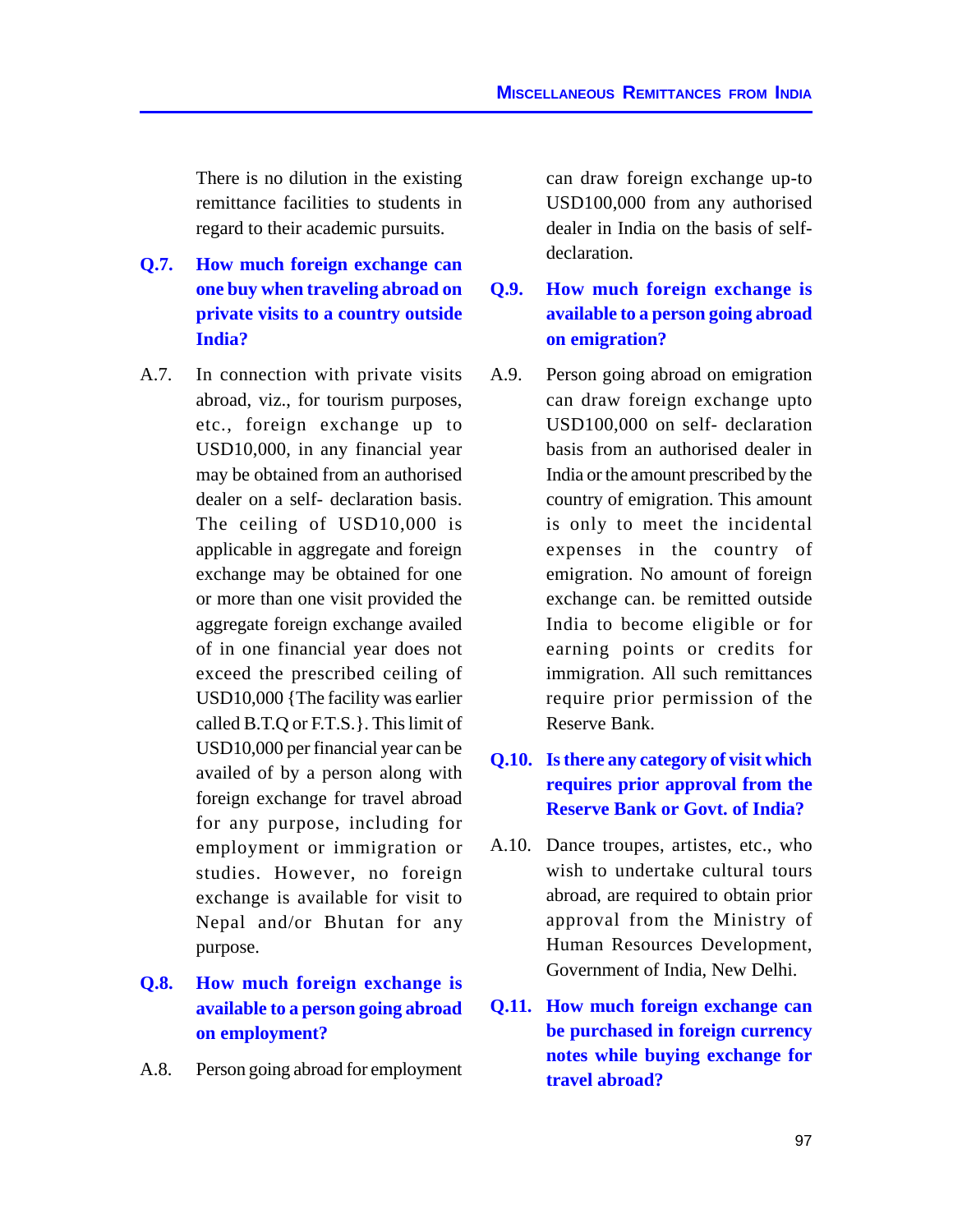

#### **Q.12. Do same Rules apply to persons going for studies abroad?**

A.12. For the purpose of studies abroad, exchange for maintenance expenses is released in the form of (i) currency notes up to USD 2,000, (ii) the balance foreign exchange may be taken in the form of travellers cheques or bank draft payable overseas.

## **Q.13. How much in advance one can buy foreign exchange for travel abroad?**

A.13. The foreign exchange acquired for any purpose has to be used within 60 days of purchase. In case it is not possible to use the foreign exchange within the period of 60 days, it

should be surrendered to an authorised dealer.

- **Q.14. Can one pay by cash full rupee equivalent of foreign exchange being purchased for travel abroad?**
- A.14. Foreign exchange for travel abroad can be purchased from authorized banks against rupee payment in cash up to Rs.50,000/-. However, if the rupee equivalent exceeds Rs.50,000/ -, the entire payment should be made by way of a crossed cheque/banker's cheque/pay order/demand draft only.

## **Q.15. IS there any time frame for a traveller for surrender of foreign exchange on his return to India?**

A.15. On his return to India, the traveller is required to surrender the unspent foreign exchange, whether in the form of currency notes or travellers cheques, within 180 days from the date of return. However, a traveller can retain up to USD 2000 or its equivalent, either in the form of currency notes or travellers cheques, for future use. Further, the traveller also has the facility of retaining the entire unspent foreign exchange in his Resident Foreign Currency (Domestic) Account. In this regard please see Question 29 (c) below.

## **Q.16. On return to India can one retain foreign exchange?**

A.16. Yes. Resident travellers, on return to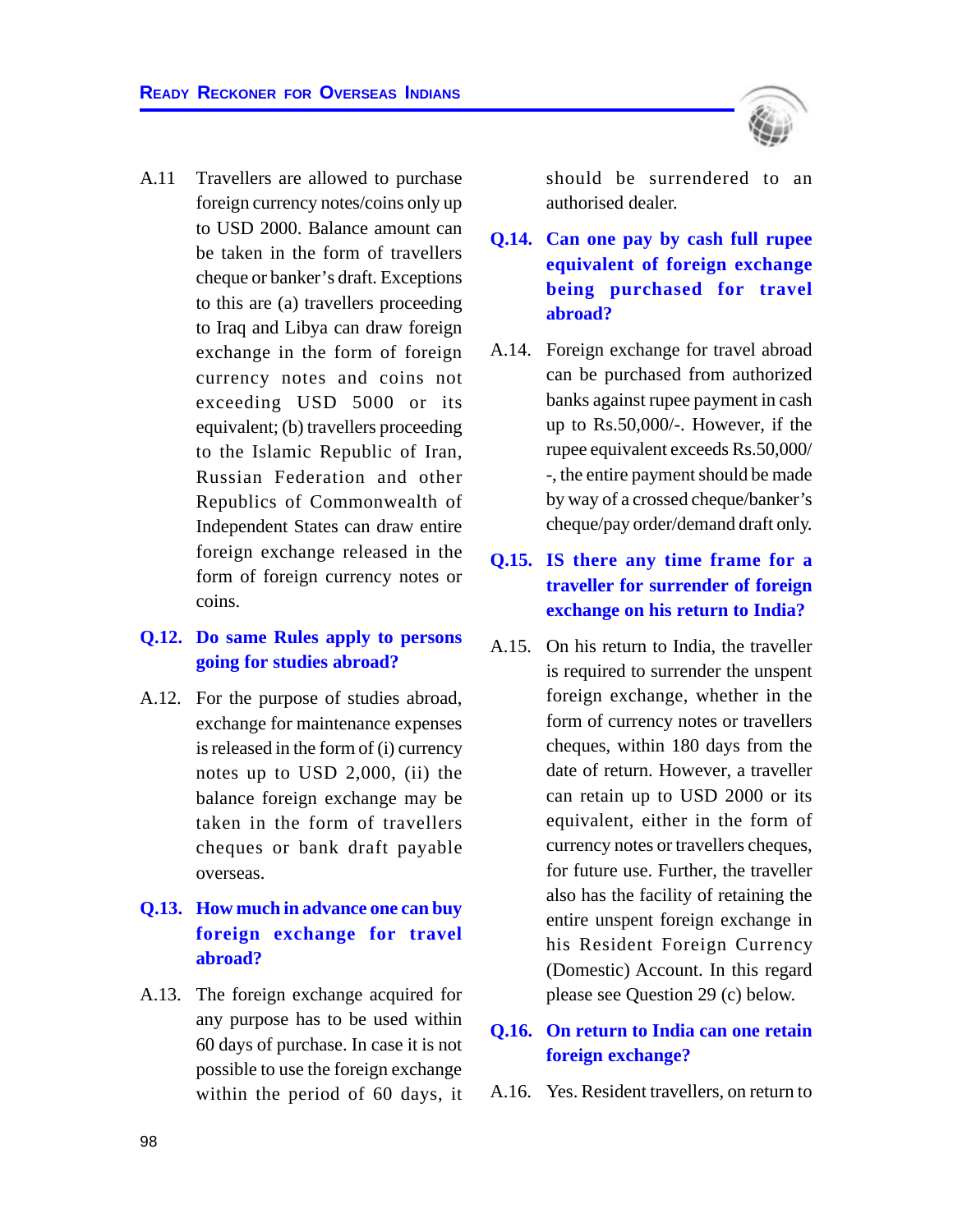India, can retain unspent foreign exchange up to USD 2,000 or its equivalent, either in the form of currency notes or travellers cheques. The traveller can also credit the foreign currency amount to their RFC (Domestic) Account, without any limit, where the foreign exchange has been acquired by the traveller by any of the following modes: (Please see Question 29 (c) below)

- a. while on a visit abroad as payment for services not arising from any business in or anything done in India; or
- b. as honorarium or gift or for services rendered or in settlement of any lawful obligation from any person who is not resident in India and who is on a visit to India; or
- c. as honorarium or gift while on a visit to any place outside India; or
- d. from an authorised person for travel abroad and represents the unspent amount thereof.

## **Q.17. Is one required to surrender foreign coins also to an authorised dealer?**

A.17. There is no restriction on residents holding foreign coins.

- **Q.18. How much foreign exchange can a resident individual send as gift** *I* **donation to a person resident outside India?**
- A.18. Limit of USD 200,000 per financial year under the Liberalised Remittance Scheme would also include remittances towards gift and donation by a resident individual. Accordingly, under the Scheme, any resident individual, if he so desires, may remit the entire limit of USD 200,000 in one financial year as gift to a person residing outside India or as donation to a charitable/ educational/ religious/cultural organization outside India. Remittances exceeding the limit will require prior permission from the Reserve Bank.
- **Q.19. How much foreign exchange can other residents send as gift** *I* **donation to a person resident outside India?**
- A.19. Other residents like corporates, partnership firms, trusts etc., are free to remit up to USD 5000 per annum per donor/remitter each as gift and donation. Remittances exceeding the limit will require prior permission from the Reserve Bank.
- **Q.20. Is one permitted to use International Credit Card (ICC) for undertaking foreign exchange transactions?**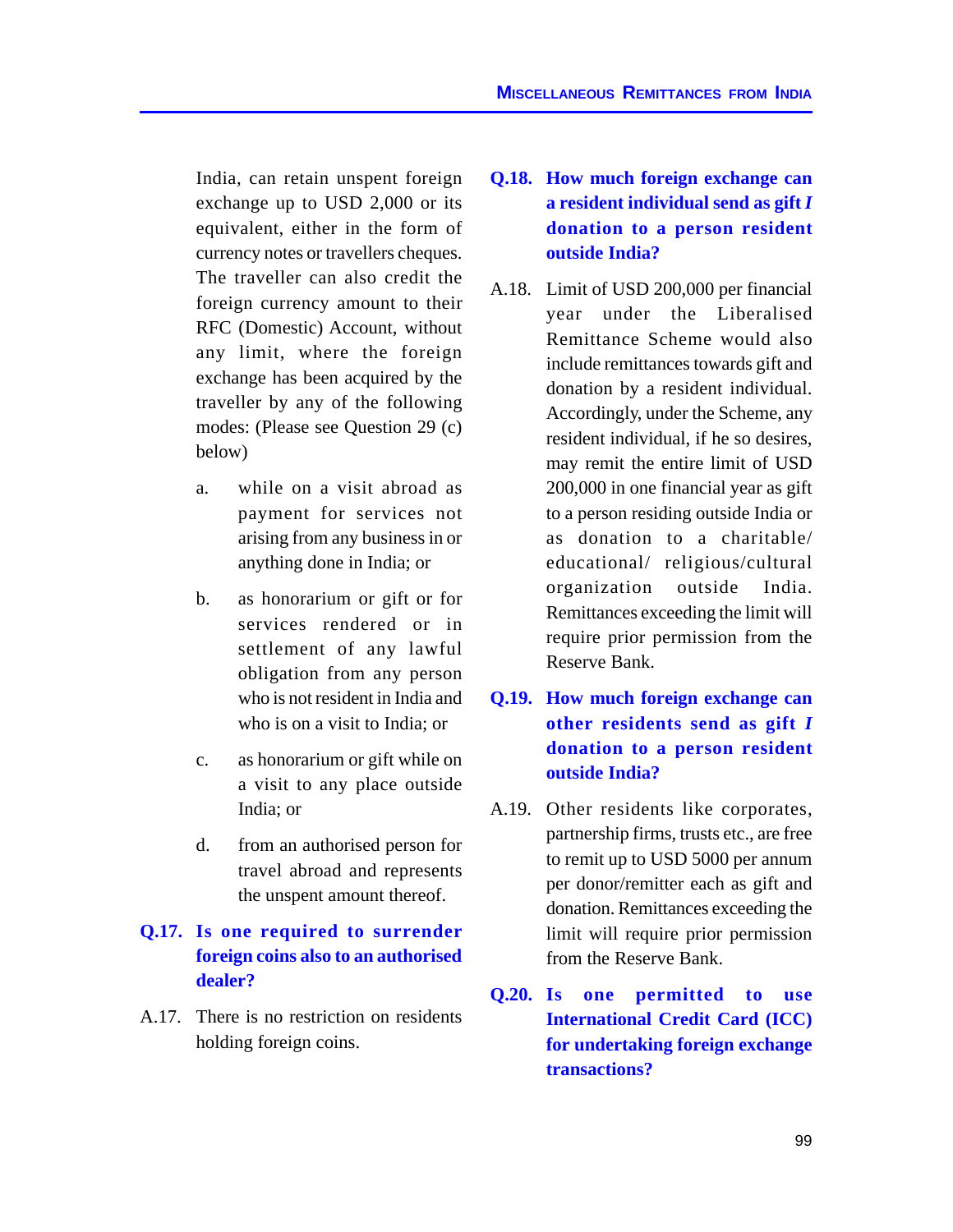

Use of these instruments for payment in foreign exchange in Nepal and Bhutan is not permitted.

## **Q.21. While coming into India how much Indian currency can be brought in?**

- A.21. A person coming into India from abroad can bring in with him Indian currency notes within the limits given below:
	- a. up to Rs. 5,000 from any country other than Nepal or Bhutan, and
	- b. any amount in denomination not exceeding Rs.100 from Nepal or Bhutan.



A.22. Residents are free to carry the foreign exchange purchased from an authorised dealer or full fledged money changer in accordance with the Rules. They are, however, allowed to carry foreign exchange in the form of currency notes/coins up to USD 2,000 or its equivalent only. Balance amount can be carried in the form of travellers cheque or banker/ s draft. (In this connection please see item No.11).

## **Q.23. While going abroad how much Indian currency, in cash, can a person carry?**

A.23. Residents are free to take outside India (other than to Nepal and Bhutan) currency notes of Government of India and Reserve Bank of India notes up to an amount not exceeding Rs. 5,000/ - per person. They may take or send outside India (other than to Nepal and Bhutan) commemorative coins not exceeding two coins each.

> **Explanation:** 'Commemorative Coin' includes coin issued by Government of India Mint to commemorate any specific occasion or event and expressed in Indian currency.

> A person can take or send out of India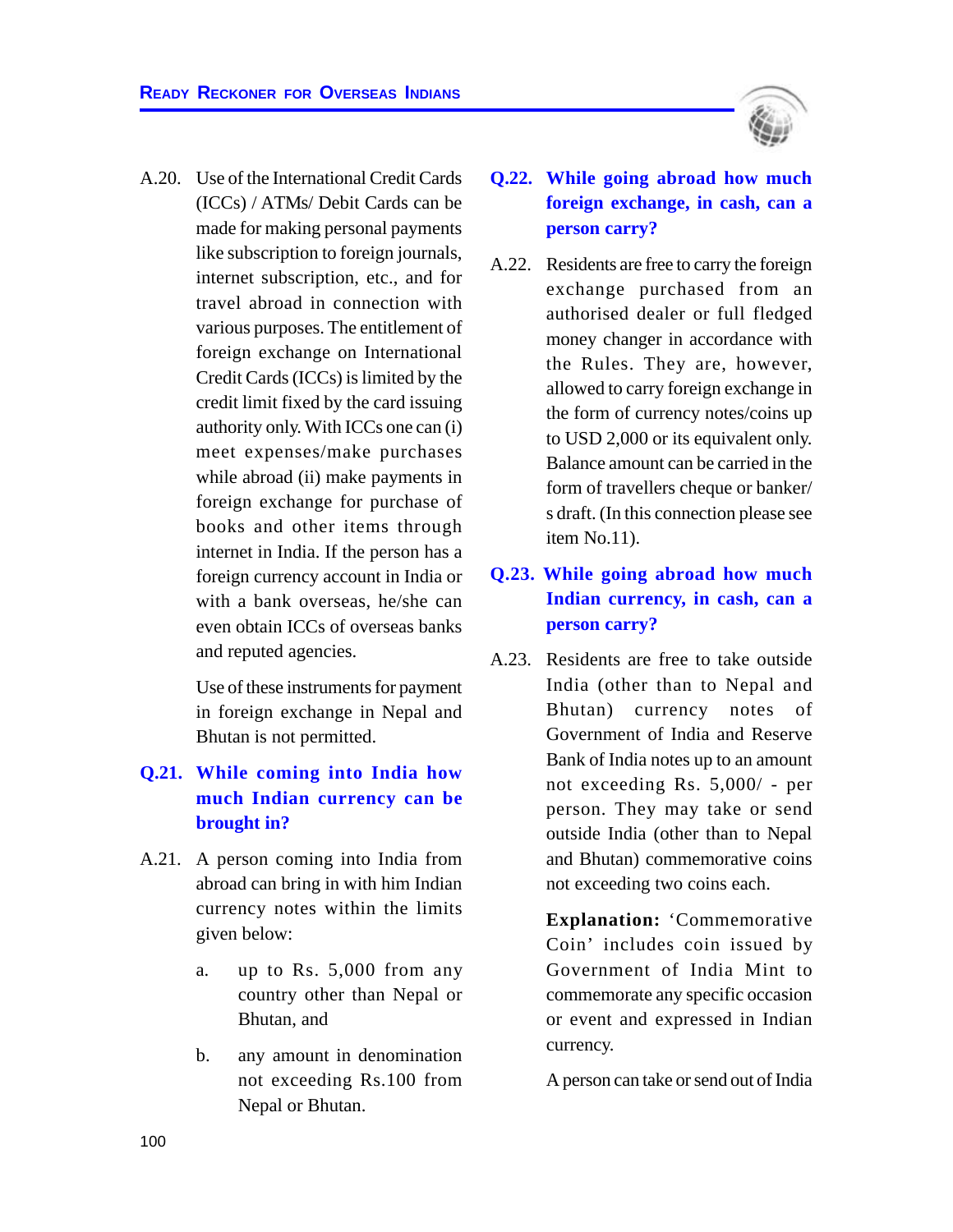to Nepal or Bhutan, currency notes of Government of India and Reserve Bank of India notes (other than notes of denominations of above Rs. 100);

# **Q.24. While coming into India how much foreign exchange can be brought in?**

A.24. A person coming into India from abroad can bring with him foreign exchange without any limit. However, if the aggregate value of the foreign exchange in the form of currency notes, bank notes or travellers cheques brought in exceeds USD 10,000/- or its equivalent and/or the value of foreign currency exceeds USD 5,000/- or its equivalent, it should be declared to the Customs Authorities at the Airport in the Currency Declaration Form (CDF), on arrival in India.

# **Q.25. Is one required to follow complete export procedure when a gift parcel is sent outside India?**

A.25. A person resident in India is free to send (export) any gift article of value not exceeding Rs. 5,00,000 provided export of that item is not prohibited under the extant Foreign Trade Policy.

#### **Q.26. How much jewellery one can carry while going abroad?**

A.26. Taking personal jewellery out of India is governed by Baggage Rules

framed under Foreign Trade Policy by the Government of India. No approval of Reserve Bank is required in this case.

#### **Q.27. Can a resident extend local hospitality to a non-resident?**

A.27. A person resident in India is, free to make any payment in Indian Rupees towards meeting expenses on account of boarding, lodging and services related thereto or travel to and from and within India of a person resident outside India who is on a visit to India.

# **Q.28. Can residents purchase air tickets in India for their travel not touching India?**

A.28. Residents may book their tickets in India for their visit to any third country. That is, residents can book their tickets for travel, for instance from London to New York, through domestic/foreign airlines in India itself.

# **Q.29. Can a resident open a foreign currency denominated account in India?**

- A.29. Persons resident in India are permitted to maintain foreign currency accounts in India under the following three Schemes:
	- **a. Exchange Earners' Foreign Currency (EEFC) Accounts:-**

All categories of resident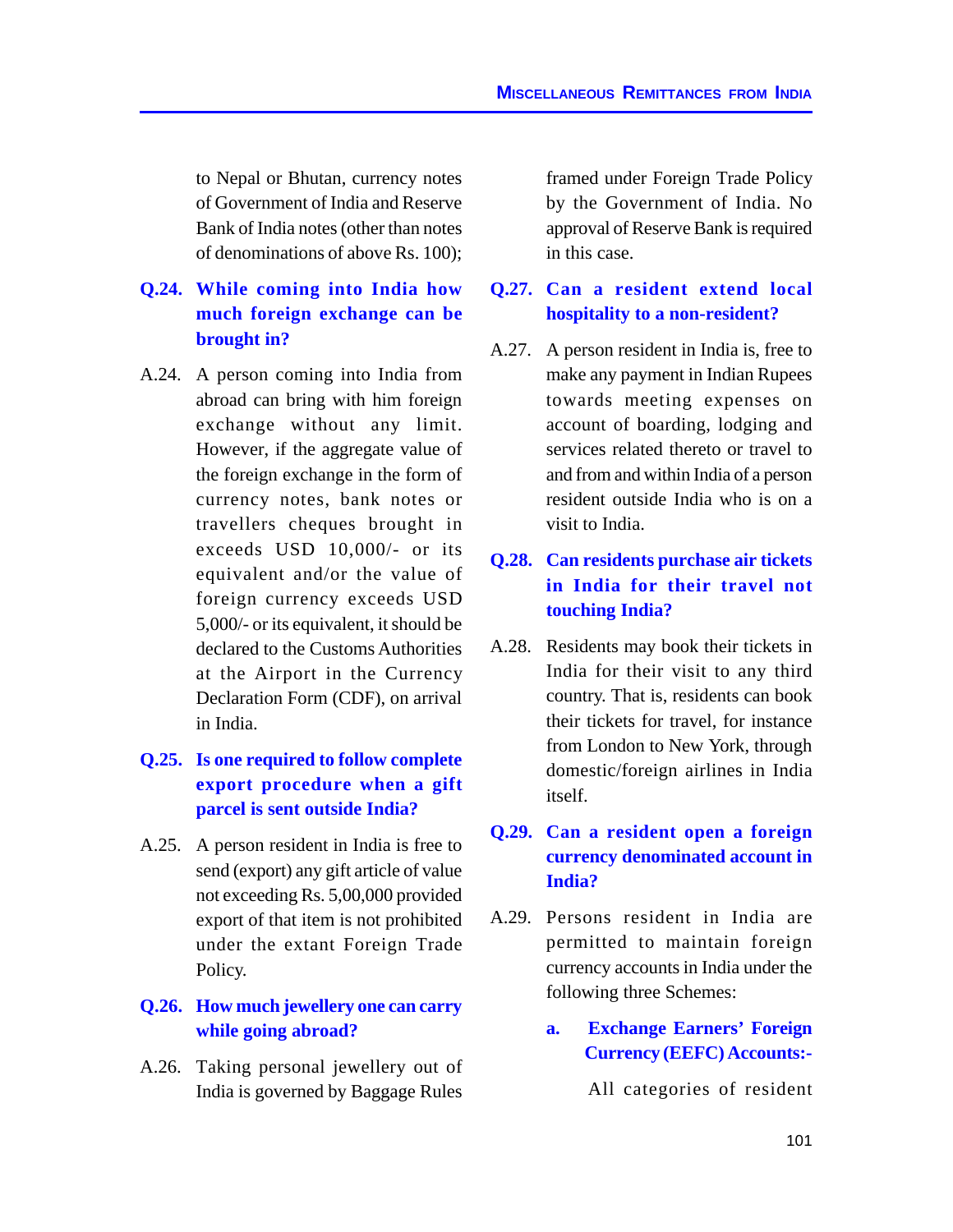

foreign exchange earners can credit up to 100 per cent of their foreign exchange earnings, as specified in the paragraph 1 (A) of the Schedule to Notification No. FEMA.10/2000-RB dated 3<sup>rd</sup> May, 2000 and as amended from time to time, to their EEFC Account with an authorised dealer in India. Funds held in EEFC account can be utilised for all permissible current account transactions and also for approved capital account transactions as specified by the extant Rules/Regulations/ Notifications/ Directives issued by the Government/RBI from time to time.

# **b. Resident Foreign Currency (RFC) Accounts :-**

Returning Indians, i.e., those Indians, who were nonresidents earlier, and are returning now for permanent stay; are permitted to open, hold and maintain with an authorised dealer in India a Resident Foreign Currency (RFC) Account to keep their foreign currency assets. Assets held outside India at the time of return can be credited to such accounts. The foreign exchange (i) received or acquired as gift or inheritance from a person referred to sub-section (4) of section 6 of FEMA,1999 or (ii) referred to in clause (c) of section 9 of the Act or acquired as gift or inheritance therefrom may also be credited to this account or (iii) received as the proceeds of life insurance policy claims/maturity/ surrender values settled in foreign currency from an insurance company in India permitted to undertake life insurance business by the Insurance Regulatory and Development Authority.

The funds in RFC account are free from all restrictions regarding utilisation of foreign currency balances including any restriction on investment outside India.

#### **c. RFC (Domestic) Account:-**

A person resident in India can open, hold and maintain with an authorized dealer in India, a Resident Foreign Currency (Domestic) Account, out of foreign exchange acquired in the form of currency notes, Bank notes and travellers cheques from any of the sources like, payment for services rendered abroad, as honorarium, gift, services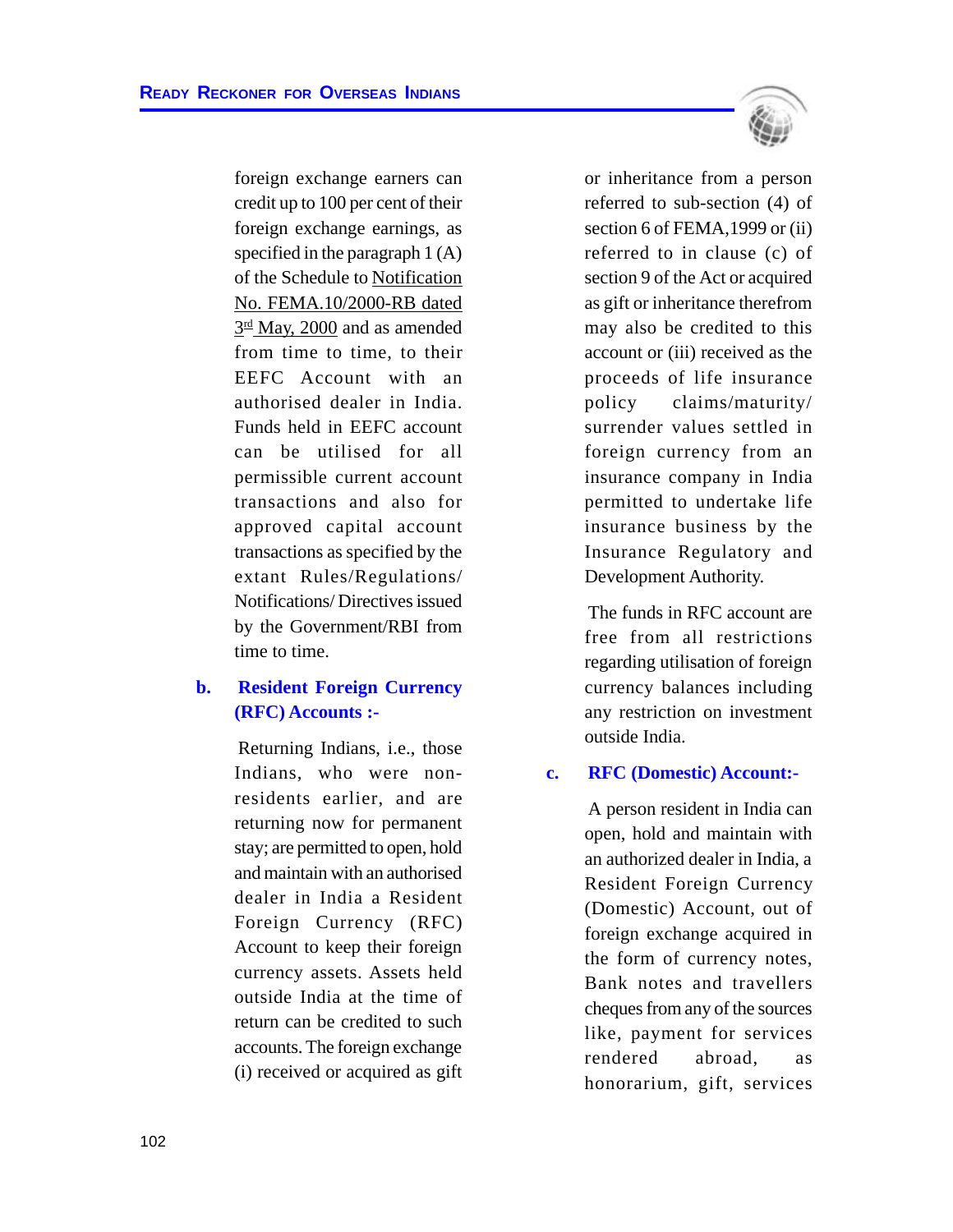rendered or in settlement of any lawful obligation from any person not resident in India. The account may also be credited with/opened out of foreign exchange earned like proceeds of export of goods and/or services, royalty, honorarium, etc., and/or gifts received from close relatives (as defined in the Companies Act) and repatriated to India through normal banking channels by resident individuals. The account shall be maintained in the form of Current Account and shall not bear any interest. There is no ceiling on the balances in the account.

# **Q.30. Can a person resident in India hold assets outside India?**

A.30. In terms of sub-section 4, of Section (6) of the Foreign Exchange Management Act, 1999, a person resident in India is free to hold, own, transfer or invest in foreign currency, foreign security or any immovable property situated outside India if such currency, security or property was acquired, held or owned by such person when he was resident outside India or inherited from a person who was resident outside India. (Please also refer to the Liberalised Remittance Scheme of USD 200,000 discussed below).

#### **LIBERALISED REMITTANCE SCHEME OF USD 200,000**

#### **LIBERALISED REMITTANCE SCHEME**

# **Q.31. What is the Liberalised Remittance Scheme of USD 200,000?**

A.31. This is a facility extended to all resident individuals under which, they may freely remit upto USD 200,000 per financial year for any permissible current or capital account transaction or a combination of both.

# **Q.32. Who is eligible to avail of this Liberalised Remittance Facility?**

A.32. The facility is available to resident individuals only.

#### **Q.33. Is there any frequency for the remittance?**

A.33. There is no restriction on the frequency. However, the total amount of foreign exchange purchased from or remitted through, all sources in India during the current financial year should be within the limit of USD 200,000/-.

## **Q.34. What are the purpose's for which remittance can be made under the Scheme?**

A.34. This facility is available for making remittance/s for any permissible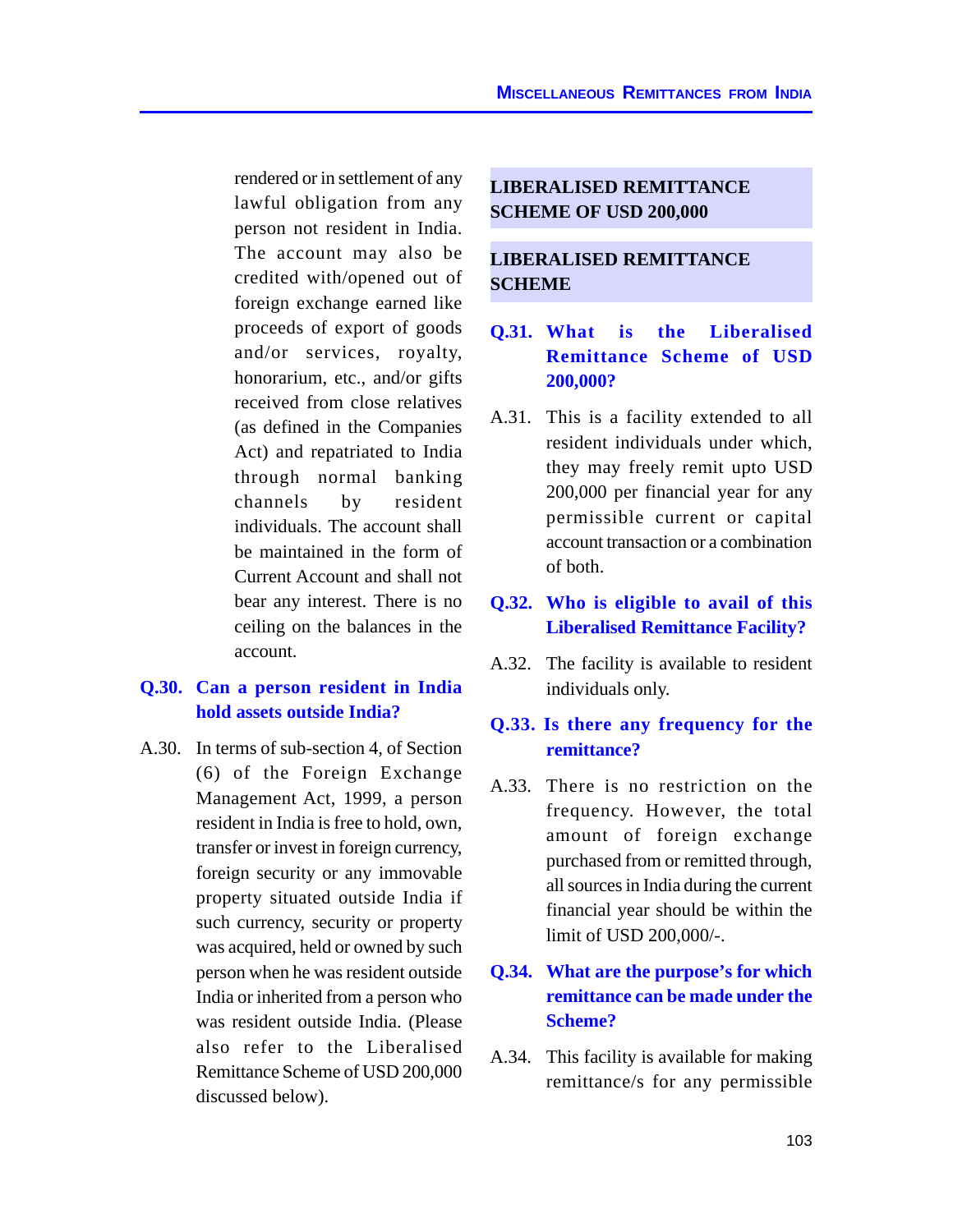current or capital account transaction or a combination of both. It is not available for purposes specifically prohibited (Schedule I) or regulated by the Government of India (Schedule II) of Foreign Exchange Management (Current Account Transactions) Rules, 2000.

- **Q.35. Can residents avail of this facility for acquiring immovable property and other assets abroad?**
- A.35. Yes. Individuals are free to use this Scheme to acquire and hold immovable property, shares or any other asset outside India without prior approval of Reserve Bank.

# **Q.36. Can individuals open foreign currency account abroad for making remittance under the Scheme?**

- A.36. Yes. Individuals are free to open, hold and maintain foreign currency accounts with a bank outside India for making remittances under the Scheme without the prior approval of Reserve Bank. The account can be used for putting through any transaction connected with or arising from remittances under the Scheme.
- **Q.37. What is the impact of the Scheme on the existing facilities for private/business travel, studies, medical treatment etc./items covered in Schedule III of Foreign Exchange Management (Current**



A.27. The facility under the Scheme is in addition to those already available under Foreign Exchange Management (Current Account Transactions) Rules, 2000.

#### **Q.38. Can an individual send remittance under the Scheme to any country?**

A.38. Remittance cannot be made directly or indirectly to Bhutan, Nepal, Mauritius or Pakistan. The facility is also not available for making remittances directly or indirectly to countries identified by the Financial Action Task Force (FATF) as 'nonco-operative Countries or Territories, from time to time.

> For the current list of such countries/ territories please visit www.fatfgafi.org.

> Further, remittance under the facility cannot be made to individuals and entities identified as posing significant risk or committing acts of terrorism as advised to banks by Reserve Bank from time to time.

#### **Q.39. What are the requirements to be complied with by the remitter?**

A.39. The individual will have to designate a branch of an AD through which all the remittances under the Scheme will be made. The applicants should have maintained the bank account with the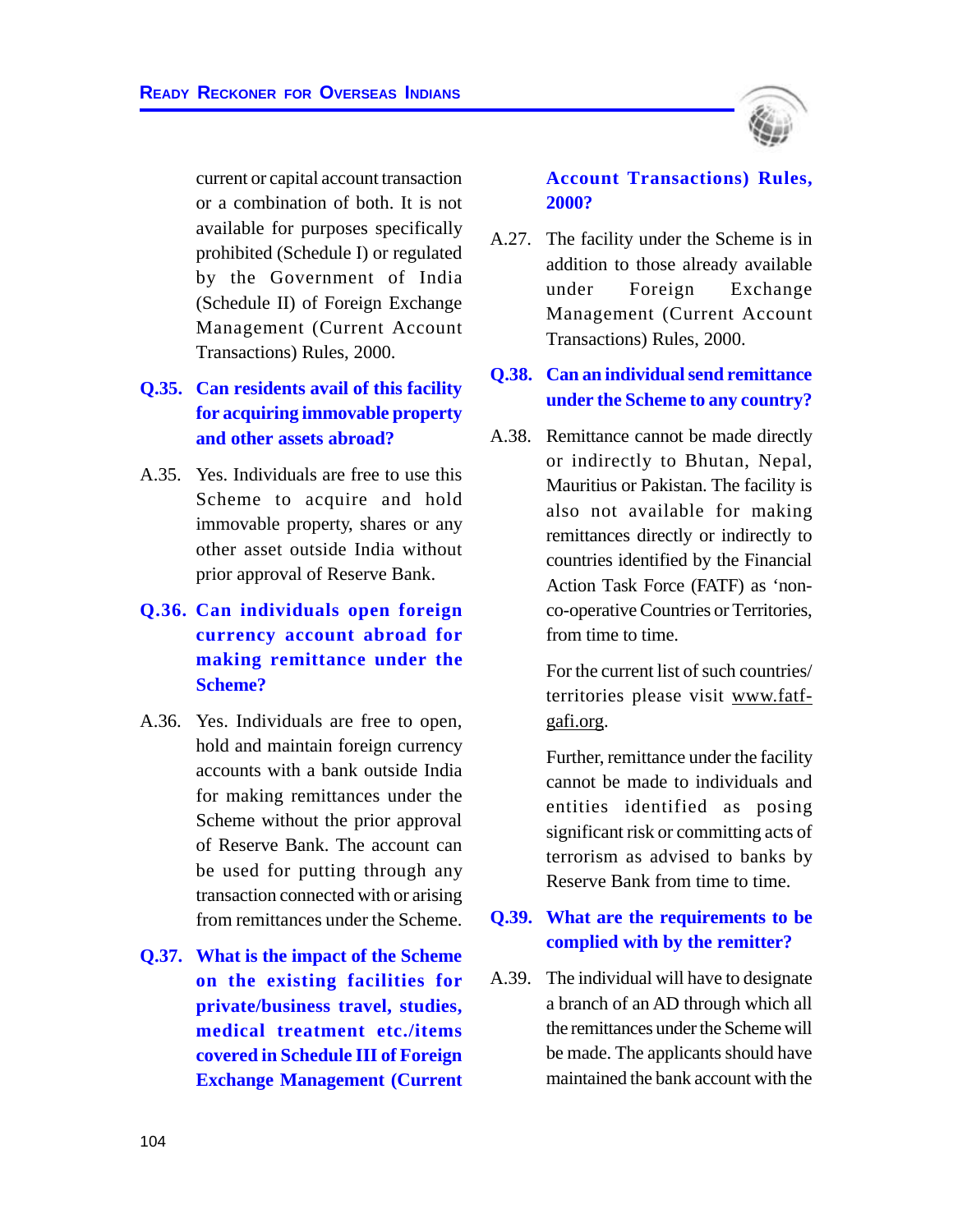bank for a minimum period of one year prior to the remittance. He has to furnish an application--cumdeclaration in the specified format regarding the purpose of the remittance and declare that the funds belong to him and will not be used for purposes prohibited or regulated under the Scheme.

- **Q.40. If an investment of USD 200,000 rises in value within the year, can one book profits and invest abroad again?**
- A.40. The investor is free to book profit or loss abroad and to invest abroad again. He is under no obligation to repatriate the funds remitted abroad.
- **Q.41. Can an individual, who has repatriated the amount remitted during the financial year, avail of the facility once again?**
- A.41. Once a remittance is made for an amount upto USD 200,000 during the financial year, he would not be eligible to make any further remittances under this route, even if the proceeds of the investments have been brought back into the country.

#### **Q.42. Can remittances be made only in US Dollars?**

- A.42. The remittances can be in any currency equivalent to USD 200,000 in a financial year.
- **Q.43. Last year, resident individuals could invest in overseas companies**

**listed on a recognised stock exchange abroad and which has the shareholding of at least 10 per cent in an Indian company listed on a recognised stock exchange in India. Does this condition still exist?**

A.43. Investment by resident individual in overseas companies is subsumed under the Scheme of USD 200,000. The requirement of 10 per cent reciprocal shareholding in the listed Indian companies by such overseas companies has since been dispensed with.

# **GUIDELINES FOR FINANCIAL INTERMEDIARIES OFFERING SPECIAL SCHEMES, PROTECTION UNDER THE SCHEME.**

- **Q.44. Are intermediaries expected to seek specific approval for making overseas investments available to clients?**
- A.44 Banks including those not having operational presence in India are required to obtain prior approval from Reserve Bank for soliciting deposits for their foreign/overseas branches or for acting as agents for overseas mutual funds or any other foreign financial services company.
- **Q.45. Are there any restrictions on the kind/quality of debt or equity instruments an individual can invest in?**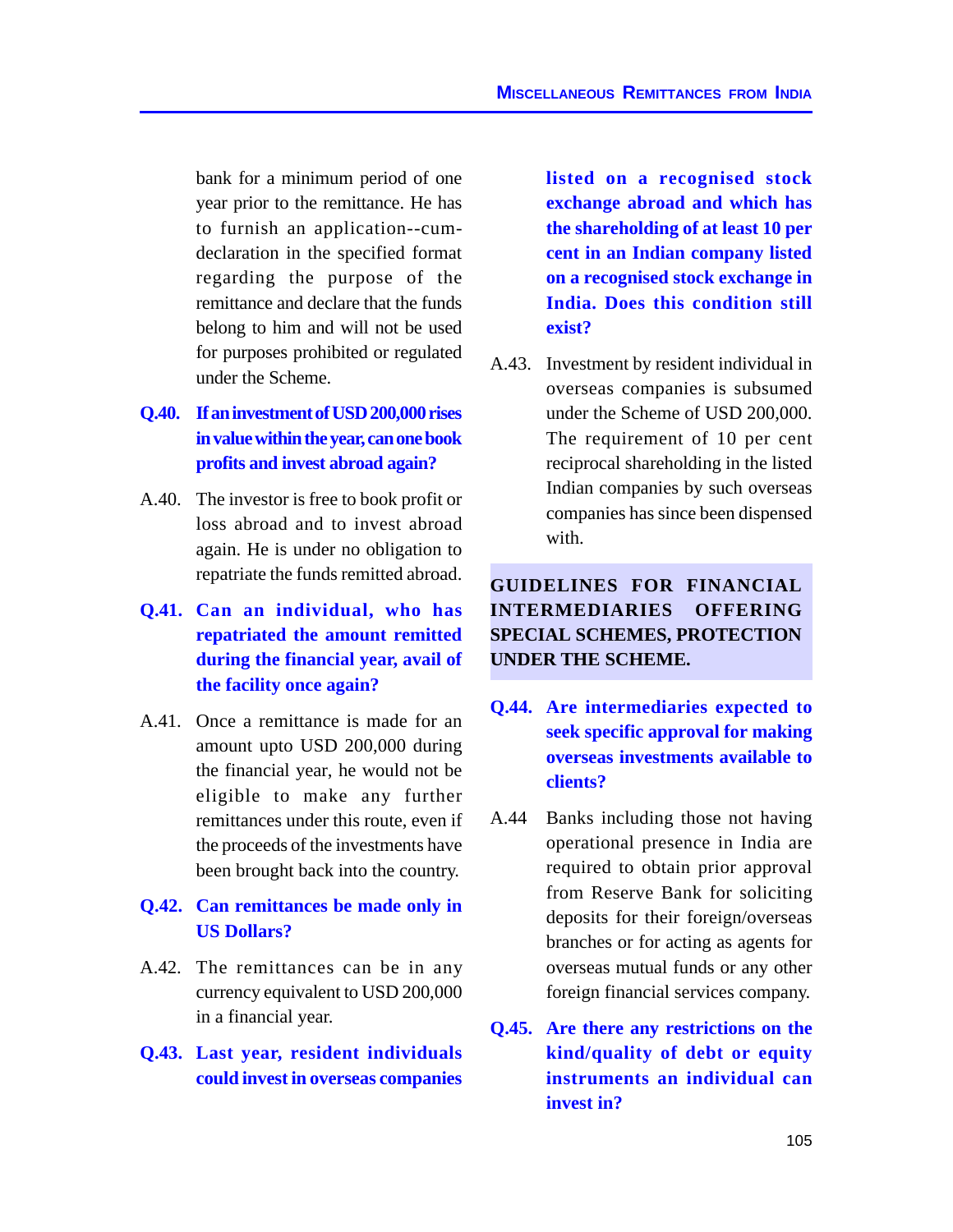

- A.45. No ratings or guidelines have been prescribed under the Liberalised Remittance Scheme of USD 200,000 on the quality of the investment an individual can make. However, the individual investor is expected to exercise due diligence while taking a decision regarding the investments which he or she proposes to make.
- **Q.46. Whether minor resident individuals would be permitted to open, maintain and hold such foreign currency accounts, if the same is permissible as per local law in the country of the overseas branch?**
- A.46. Banks may take necessary steps in the matter based on the settled legal position regarding enforcement of the declaration in case the remittance is made on behalf of a minor.
- **Q.47. Whether credit facilities in Indian Rupees or foreign currency would**

**be permissible against security of such deposits?**

- A.47. No. The Scheme does not envisage extension of credit facility against the security of the deposits.
- **Q.48. Can bankers open foreign currency accounts in India for residents under the Scheme?**
- A.48. No. Banks in India can not open foreign currency accounts in India for residents under the Scheme.
- **Q.49. Can an Offshore Banking Unit (OBU) in India be treated on par with a branch of the bank outside India for the purpose of opening of foreign currency accounts by residents under the Scheme?**
- A.49. No. For the purpose of the Scheme, an OBU in India is not treated as an overseas branch of a bank in India.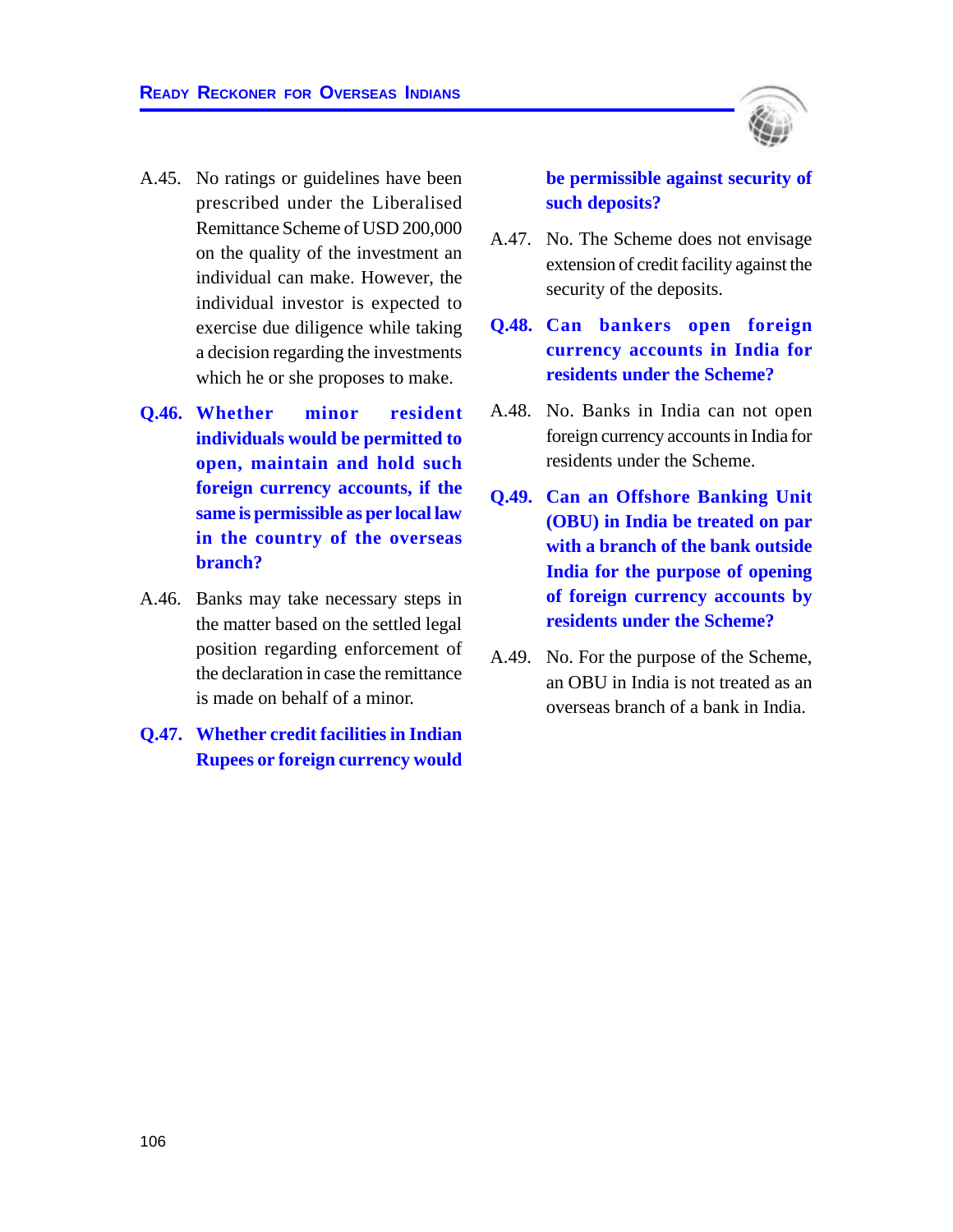**TAX PROVISIONS AND OVERSEAS INDIANS**

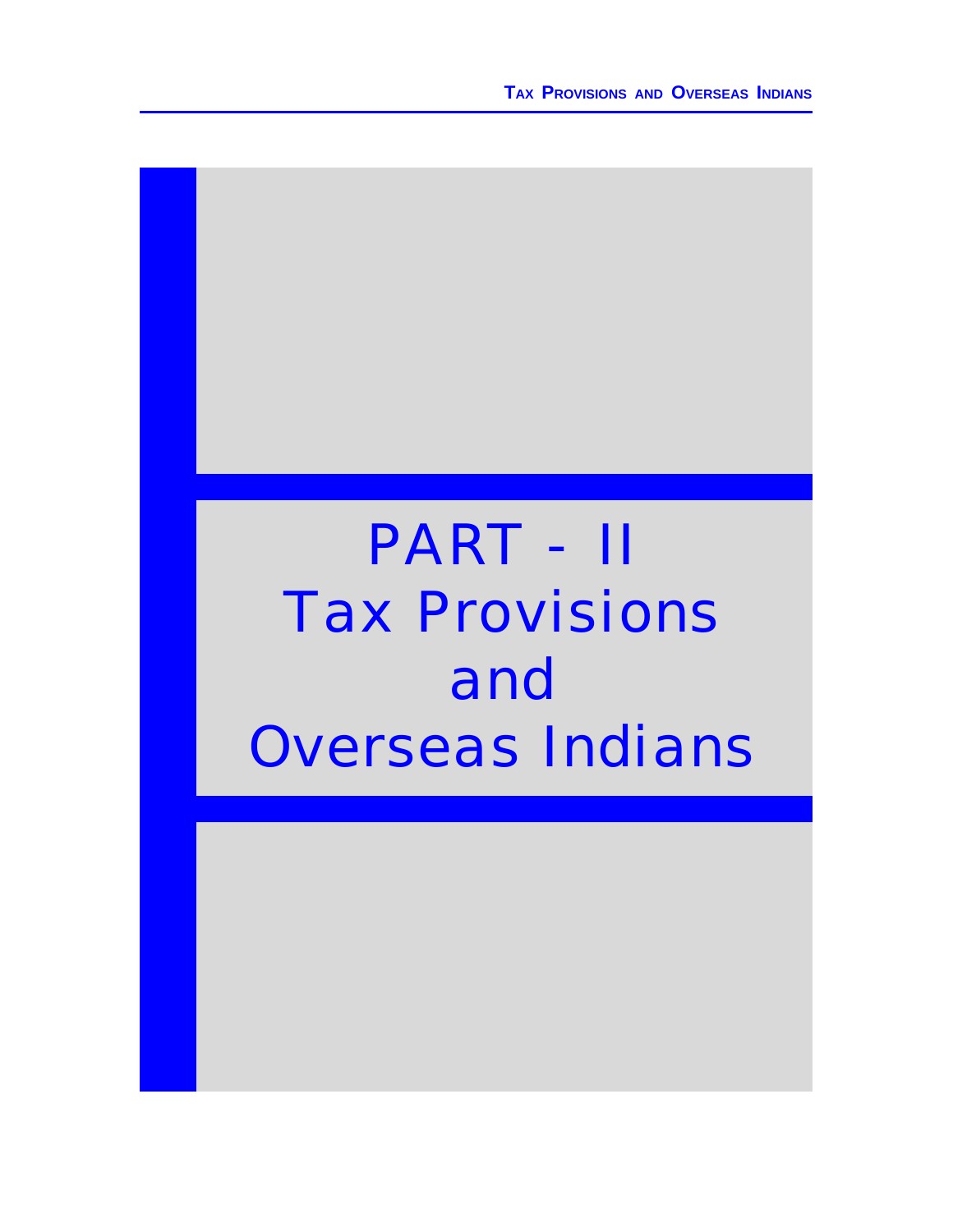

# TAX PROVISIONS AND OVERSEAS INDIANS

# **RESIDENTIAL STATUS FOR TAX PURPOSES**

In India, as in many other countries, the charge of income tax and the scope of taxable income varies with the factor of residence. There are two categories of taxable entities viz. (1) residents and (2) non-residents. Residents are further classified into two subcategories (i) resident and ordinarily resident and (ii) resident but not ordinarily resident. The law prescribes two alternative technical tests of residence for individual taxpayers. Each of the two tests relate to the physical presence of the taxpayer in India in the course of the "previous year" which would be the twelve months from April 1 to March 31.

A person is said to be "resident" in India in any previous year if he

- (a) is in India in that year for an aggregate period of 182 days or more; or
- (b) having within the four years preceding that year been in India for a period of 365 days or more, is in India in that year for an aggregate period of 60 days or more.

The above provisions are applicable to all individuals irrespective of their nationality. However, as a special concession for Indian citizens and foreign citizens of Indian origin, the period of 60 days referred to in Clause (b) above, will be extended to 182 days in two cases: (i) where an Indian citizen leaves India in any year for employment outside India; and (ii) where an Indian citizen or a foreign citizen of Indian origin (NRI), who is outside India, comes on a visit to India.

In the above context, an individual visiting India several times during the relevant "previous year" should note that judicial authorities in India have held that both the days of entry and exit are counted while calculating the number of days stay in India, irrespective of however short the time spent in India on those two days may be.

A "non-resident" is merely defined as a person who is not a "resident" i.e. one who does not satisfy either of the two prescribed tests of residence.

An individual, who is defined as Resident in a given financial year is said to be "not ordinarily resident" in any previous year if he has been a non-resident in India 9 out of the 10 preceding previous years or he has during the 7 preceding previous years been in India for a period of, or periods amounting in all to, 729 days or less.

Till 31st March 2003, "not ordinarily resident" was defined as a person who has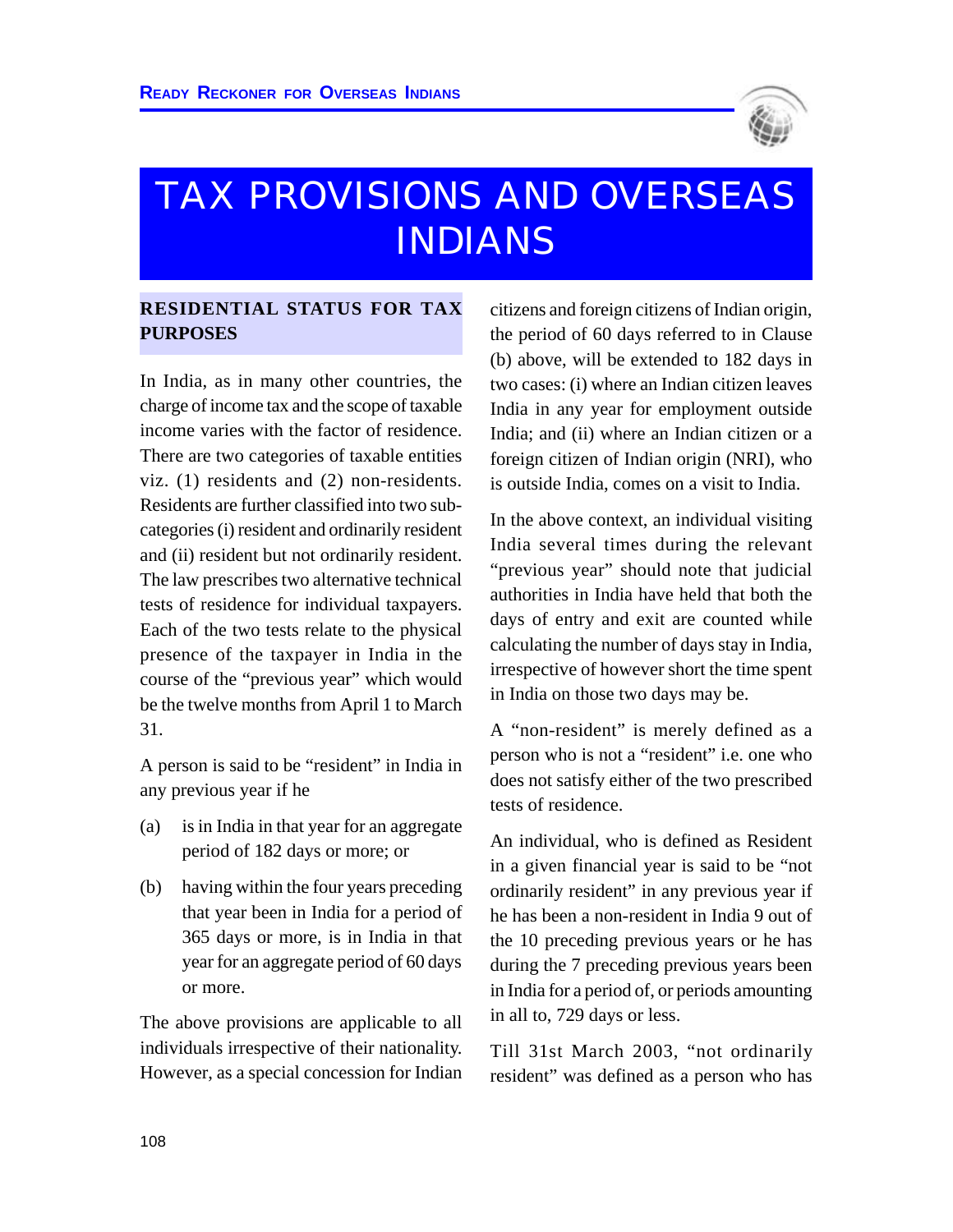not been resident in India in 9 out of 10 preceding previous years or he has not during the 7 preceding previous years been in India for a period of, or periods amounting in all to, 730 days or more.

Section 6 of the Income-tax Act, 1961, prescribes the tests for determining the residential status of a person. Section 6, as amended, reads as follows:-

For the purposes of this Act,-

- (1) An individual is said to be resident in India in any previous year, if he
	- a) is in India in that year for a period or periods amounting in all to one hundred and eighty-two days or more; or
	- b) [\* \* \*]
	- c) having within the four years preceding that year been in India for a period or periods amounting in all to three hundred and sixty five days or more, is in India for a period or periods amounting in all to sixty days or more in that year.

Explanation.- In the case of an individual,--

(a) being a citizen of India, who leaves India in any previous year [as a member of the crew of an Indian ship as defined in clause (18) of section 3 of the Merchant Shipping Act, 1958 (44 of 1958), or] for the purpose of employment outside India, the provisions of sub-clause (c) shall apply

in relation to that year as if for the words "sixty days", occurring therein, the words "one hundred and eightytwo days" had been substituted

- (b) being a citizen of India, or a person of Indian origin within the meaning of Explanation to clause (e) of section 115C, who, being outside India, comes on a visit to India in any previous year, the provisions of sub-clause (c) shall apply in relation to that year as if for the words "sixty days", occurring therein, the words "one hundred and eighty-two days" had been substituted.
- (2) A Hindu undivided family, firm or other association of persons is said to be resident in India in any previous year in every case except where during that year the control and management of its affairs is situated wholly outside India.
- (3) A company is said to be resident in India in any previous year, if
	- a. it is an Indian company; or
	- b. during that year, the control and management of its affairs is situated wholly in India.
- (4) Every other person is said to be resident in India in any previous year in every case, except where during that year the control and management of his affairs is situated wholly outside India.
- (5) If a person is resident in India in a previous year relevant to an assessment year in respect of any source of income,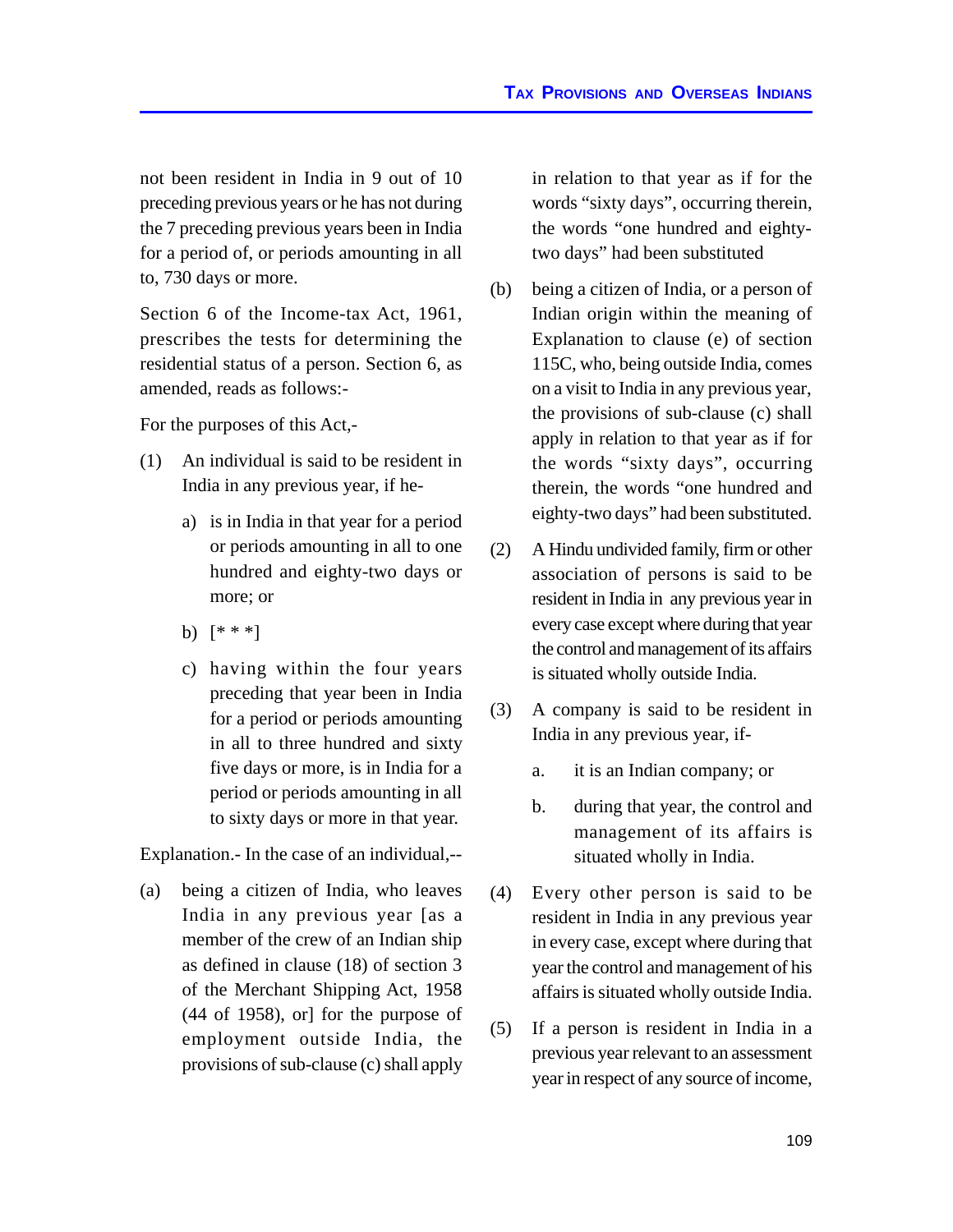



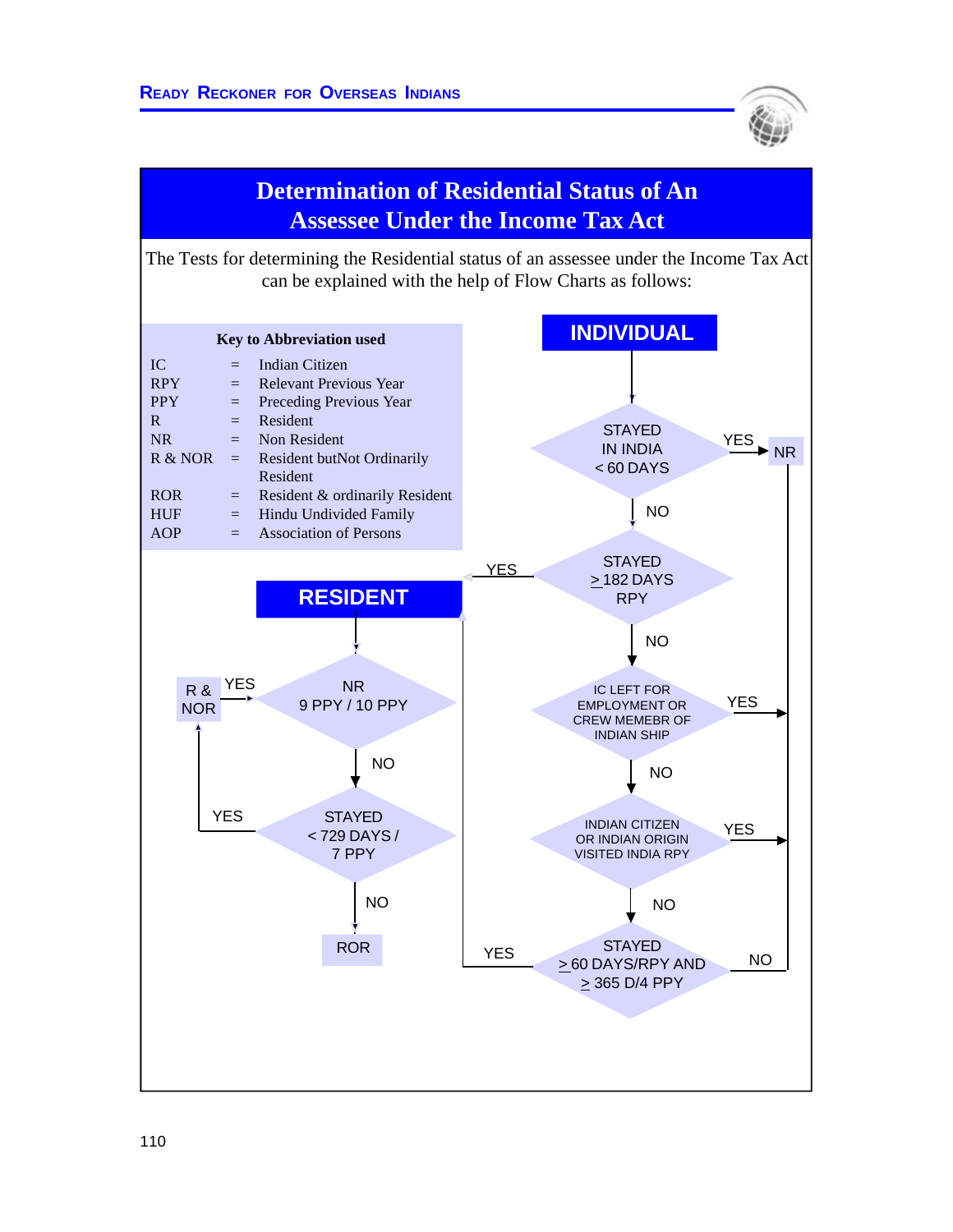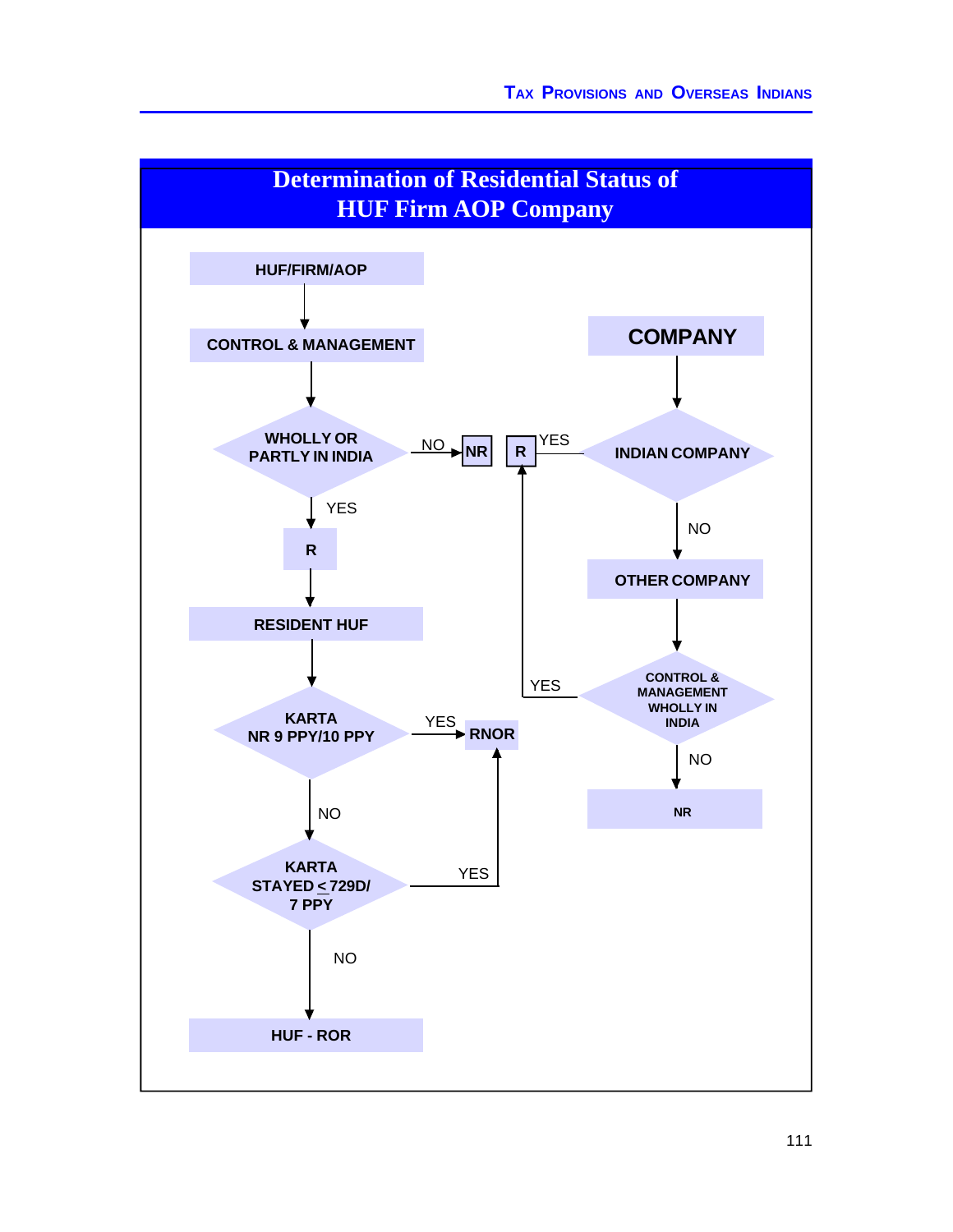he shall be deemed to be resident in India in the previous year relevant to the assessment year in respect of each of his other sources of income.

- (6) A person is said to be "not ordinarily resident" in India in any previous year if such person is
	- (a) an individual who has not been a non-resident in India in nine out of the ten previous years preceding that year, or has not during the seven previous years preceding that year been in India for a period of, or periods amounting in all to, seven hundred and twenty-nine days or less; or
	- (b) a Hindu undivided family whose manager has not been nonresident in India in nine out of the ten previous years preceding that year, or has not during the seven previous years preceding that year been in India for a period of, or periods amounting in all to, seven hundred and twenty-nine days or less.

An analysis of the above provisions would indicate that -

1. To become a non-resident for incometax purposes, an Indian citizen leaving India for the first time to take up employment abroad should be out of the country latest by 28th September and should not return to India before

1st April of the next year. However, in case of a person leaving India for taking up a business or profession, the criteria of 60 days will apply, as defined earlier.

- 2. An NRI individual, whose total stay in India in 4 preceding years exceeds 364 days, will not lose his non-resident status in the following year(s) if his total stay in India in that year (from April 1 to March 31) does not exceed-
	- (a) 181 days, if he is on a "visit" to India; or
	- (b) 59 days, if he comes to India on "transfer of residence".
- 3. An NRI who has returned to India for settlement, whose total stay in India for 4 preceding years does not exceed 364 days will not lose his non-resident status in the following year(s) if his total stay in India in such year(s) (from April 1 to March 31) does not exceed 181 days.
- 4. A new-comer to India would be treated as "not ordinarily resident" for the first two years of his stay in India or if treated as Non Resident in the year of arrival then for the second and third year of his stay in India. An individual (whether Indian or foreign citizen) who has left India and remains non-resident for at least nine years preceding his return to India or whose stay in 7 years preceding the year of return has not exceeded 729 days would, upon his

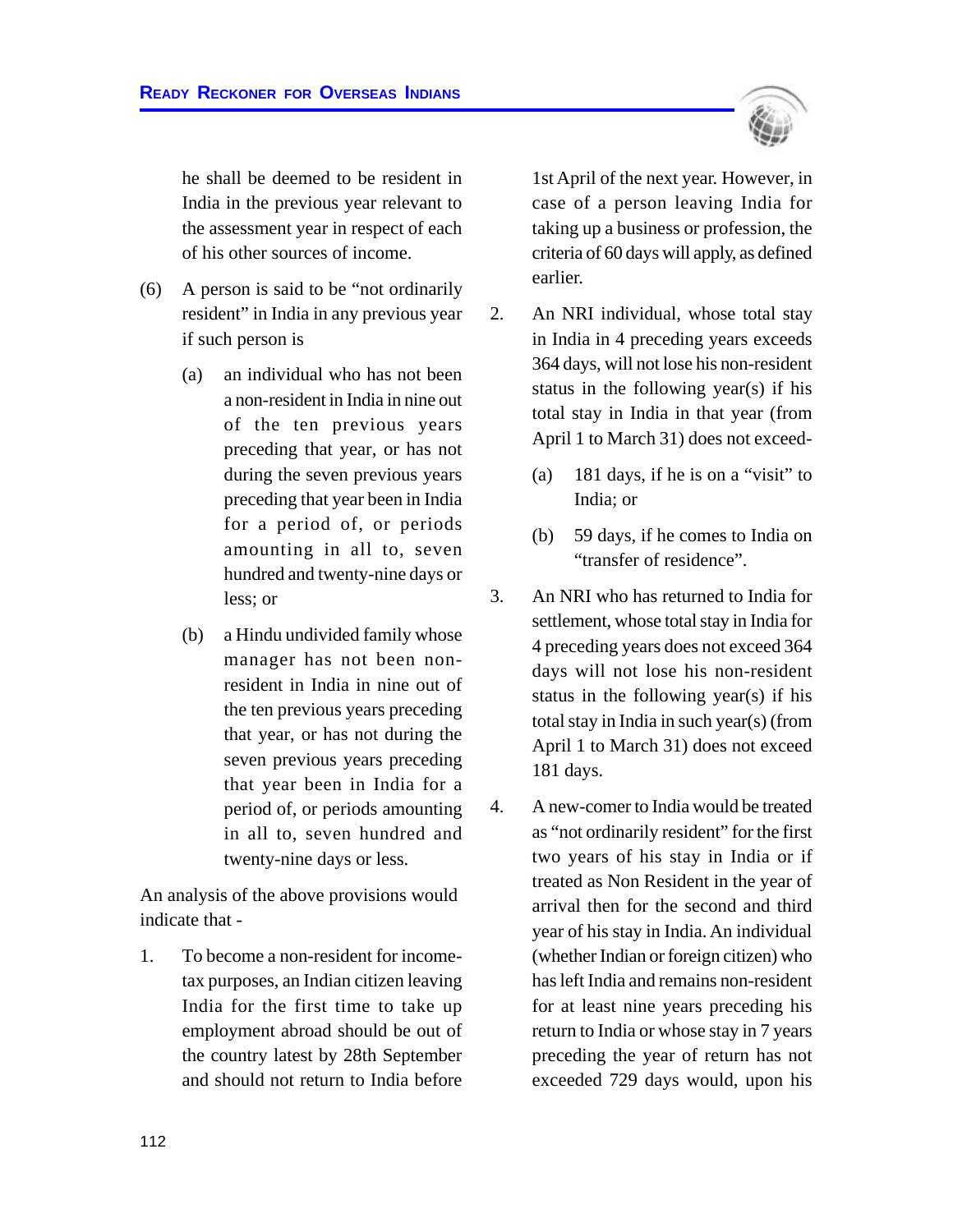return, be treated as "non-resident" or "not ordinarily resident" depending upon the number of days stay in India in the year of return. The status of "not ordinarily resident" will remain effective for 2 years including or following the year of return as the case may be.

# **Important Points to be Borne in Mind while Determining the Residential Status of an Individual**

- (a) Residential status is always determined for the Previous Year because the assessee has to determine the total income of the Previous Year only. In other words, as the tax is on the income of a particular Previous Year, the enquiry and determination of the residence qualification must confine to the facts obtaining in that Previous Year.
- (b) If a person is resident in India in a Previous Year in respect of any source of income, he shall be deemed to be resident in India in the Previous Year relevant to the Assessment Year in respect of each of his other sources of Income. [Section 6(5)]
- (c) Relevant Previous Year means, the Previous Year for which residential status is to be determined
- (d) It is not necessary that the stay should be for a continuous period.
- (e) It is not necessary that the stay should be at one place in India.
- (f) Both the day of entry and the day of departure should be treated as the day of stay in India [Petition No.7 of 1995 225 ITR 462 (AAR)]
- (g) Presence in territorial waters in India would also be regarded as stay in India.
- (h) A person is said to be of Indian Origin if he or either of his parents or any of his grand parents was born in undivided India [Section 115C]
- (i) Official tours abroad in connection with employment in India shall not be regarded as employment outside India.
- (j) A person may be resident of more than one country for any Previous Year.
- (k) Citizenship of a country and residential status of that country are two separate concepts. A person may be an Indian national/Citizen but may not be a resident in India and vice versa.

#### **Points to be Considered by NRIs**

- Previous Year is period of 12 months from 1st April to 31st March. Number of days stay in India is to be counted during this period.
- Both the Day of Arrival into India and the Day of Departure from India are counted as the days of stay in India (i.e. 2 days stay in India).
- Dates stamped on Passport are normally considered as proof of dates of departure from and arrival in India.
- It is advisable to keep several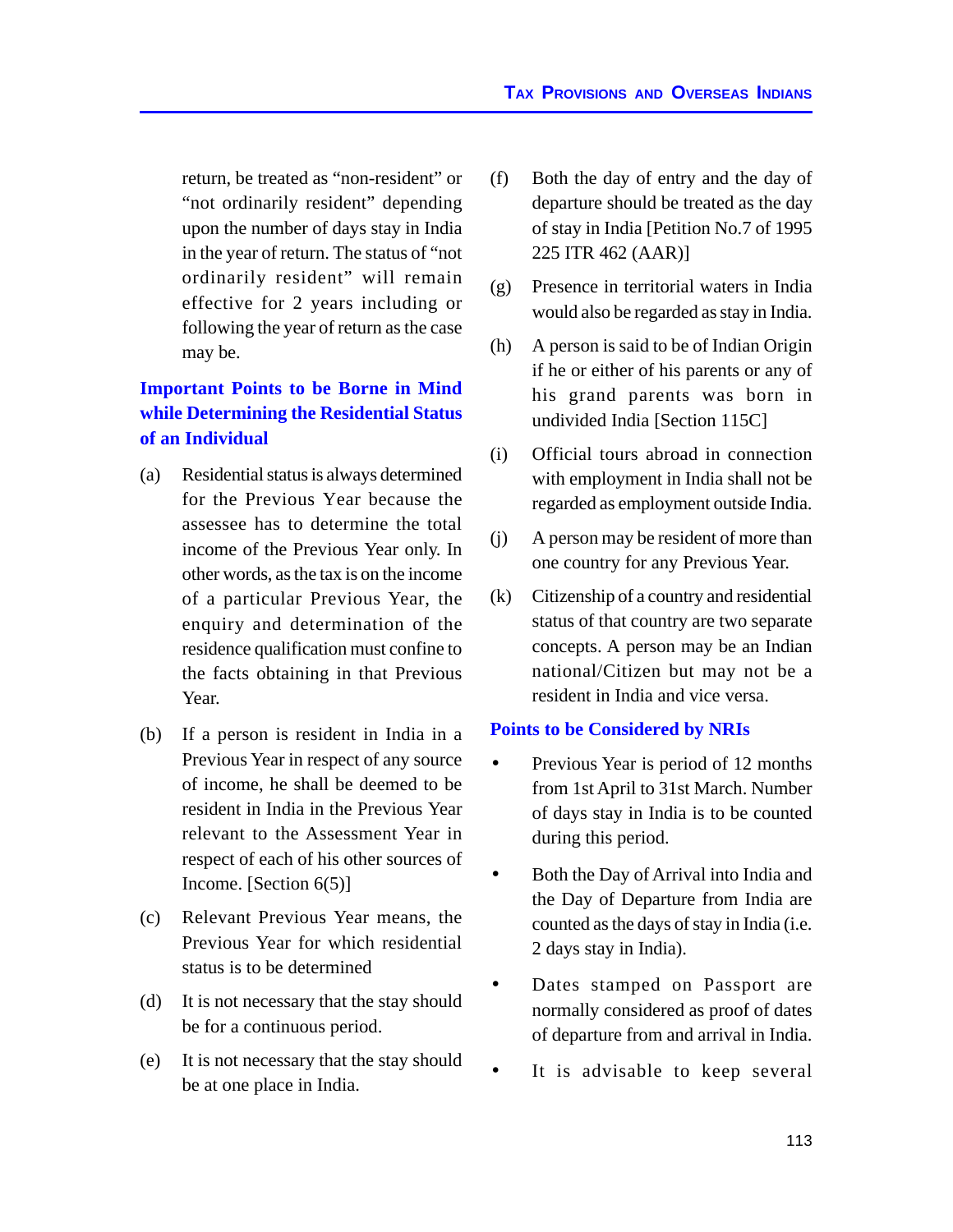

photocopies of the relevant passport pages for present and future use.

- Ensure that date stamped on the passport is legible.
- Keep track of no. of days in India from year to year and check the same before making the next trip to India. It is advisable to maintain a chart for the number of days stay in the current and in the preceding seven (7) previous years.
- In the 1st year of leaving India for employment outside India, ensure that you leave before 29th September. Otherwise total income of the financial year (including the foreign income) will be taxable in India if it exceeds the basic exemption limit.
- During the last year of stay abroad, on transfer of residence to India, ensure to come back on or after Feb 1st (or Feb 2nd in case of a leap year). Since arrival before this date will result in stay in India exceeding 59 days. However, a person whose stay in India in preceding four (4) previous years does not exceed 365 days, he may return after September 30th of the relevant year without loss of non-resident status.

#### **Implications of Residential Status for NRIs/PIOs**

The complexities of determining the residential status for individual NRI/PIO under various statutes and regulations will be obvious from the provisions outlined above and in this context it would be important to note the following:

- 1. The concepts and rules for determining the residential status income-tax laws and FEMA are quite different and it would be possible to be a resident under one law and non-resident under the other.
- 2. For exemption of income tax in respect of NRE and FCNR deposits investor should be non-resident under FEMA.
- 3. The special tax rate concessions on income and long-term capital gains on specified assets, purchased in convertible foreign exchange are available to non-residents under the Income-tax Act.

#### **CHARGEABLE INCOME**

Section 5 of the Income-tax Act lays down the scope of total income of any previous year of any person. The Section reads as follows:

- (1) Subject to the provisions of this Act, the total income of any previous year of a person who is a resident includes all income from whatever source derived which-
	- (a) is received or is deemed to be received in India in such year by or on behalf of such person ;or
	- (b) accrues or arises or is deemed to accrue or arise to him in India during such year; or
	- (c) accrues or arises to him outside India during such year: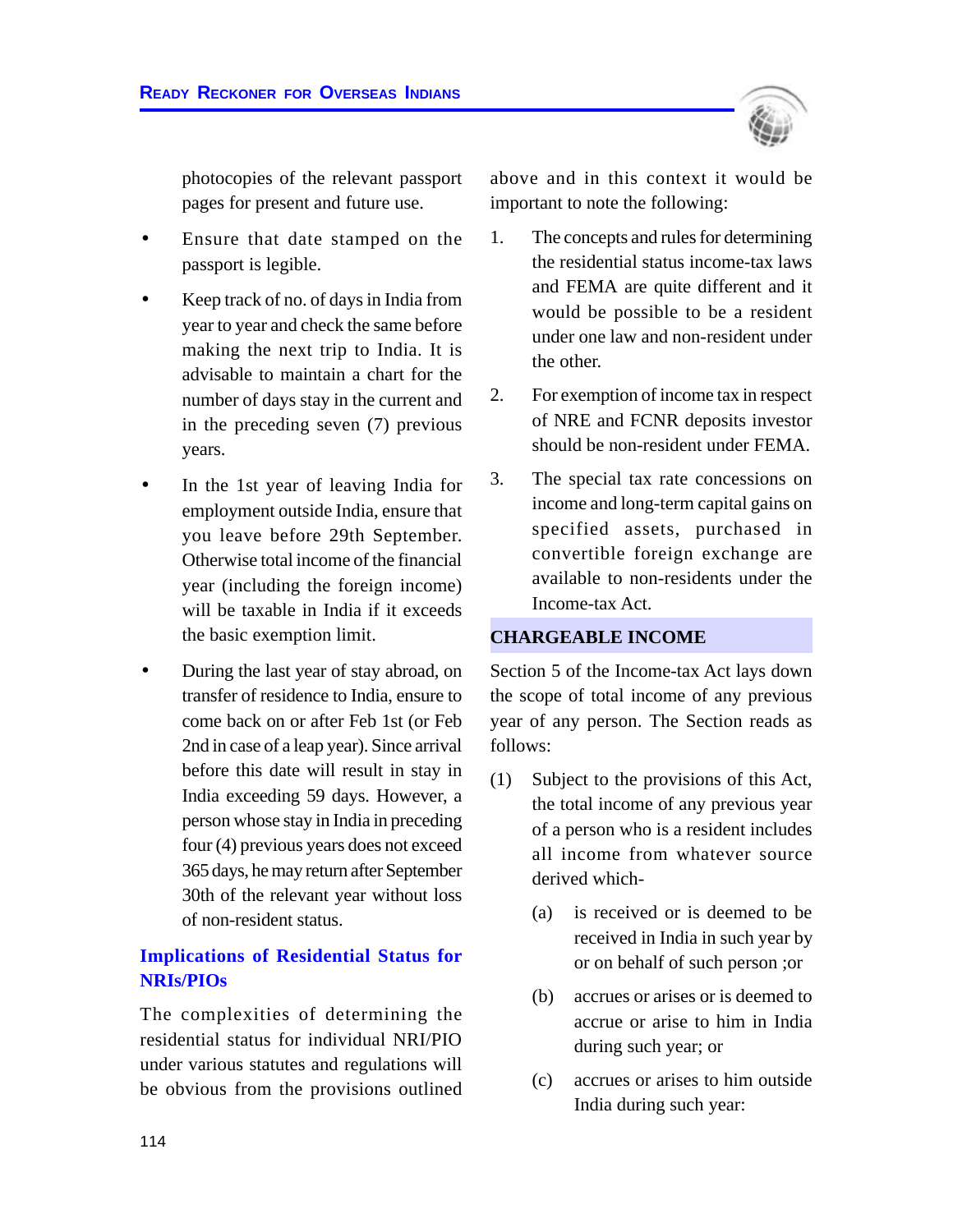Provided that, in the case of a person not ordinarily resident in India within the meaning of sub-section (6) of Section 6, the income which accrues or arises to him outside India shall not be so included unless it is derived from a business controlled in or a profession set up in India.

- (2) Subject to the provisions of this Act, the total income of any previous year of a person who is a non-resident includes all income from whatever source derived which
	- (a) is received or is deemed to be received in India in such year by or on behalf of such person; or
	- (b) accrues or arises or is deemed to accrue or arise to him in India during such year.

*Explanation I.-*Income accruing or arising outside India shall not be deemed to be received in India within the meaning of this section by reason only of the fact that it is taken into account in a balance sheet prepared in India.

*Explanation* 2.-For the removal of doubts, it is hereby declared that income which has been included in the total income of a person on the basis that it has accrued or arisen or is deemed to have accrued or arisen to him shall not again be so included on the basis that it is received or deemed to be received by him in India."

Thus, it is clear from the above that the incidence of tax depends upon a person's Residential Status and also upon the place and time of accrual and receipt of income.

| <b>Sources of Income</b>                                                                                                                              | <b>R &amp; OR</b> | R & NOR          | <b>NR</b>        |
|-------------------------------------------------------------------------------------------------------------------------------------------------------|-------------------|------------------|------------------|
| <b>Indian Income</b><br>Income received or<br>deemed to be received<br>in India during the<br>current financial year.                                 | Taxable in India  | Taxable in India | Taxable in India |
| Income accruing or<br>arising or deemed to<br>accrue or arise in India<br>during the current<br>financial year.                                       | Taxable in India  | Taxable in India | Taxable in India |
| Income accruing or<br>arising or deemed to<br>accrue or arise outside<br>India, but first receipt<br>is in India during the<br>current financial year | Taxable in India  | Taxable in India | Taxable in India |

In tabular form, the above may be stated as under:-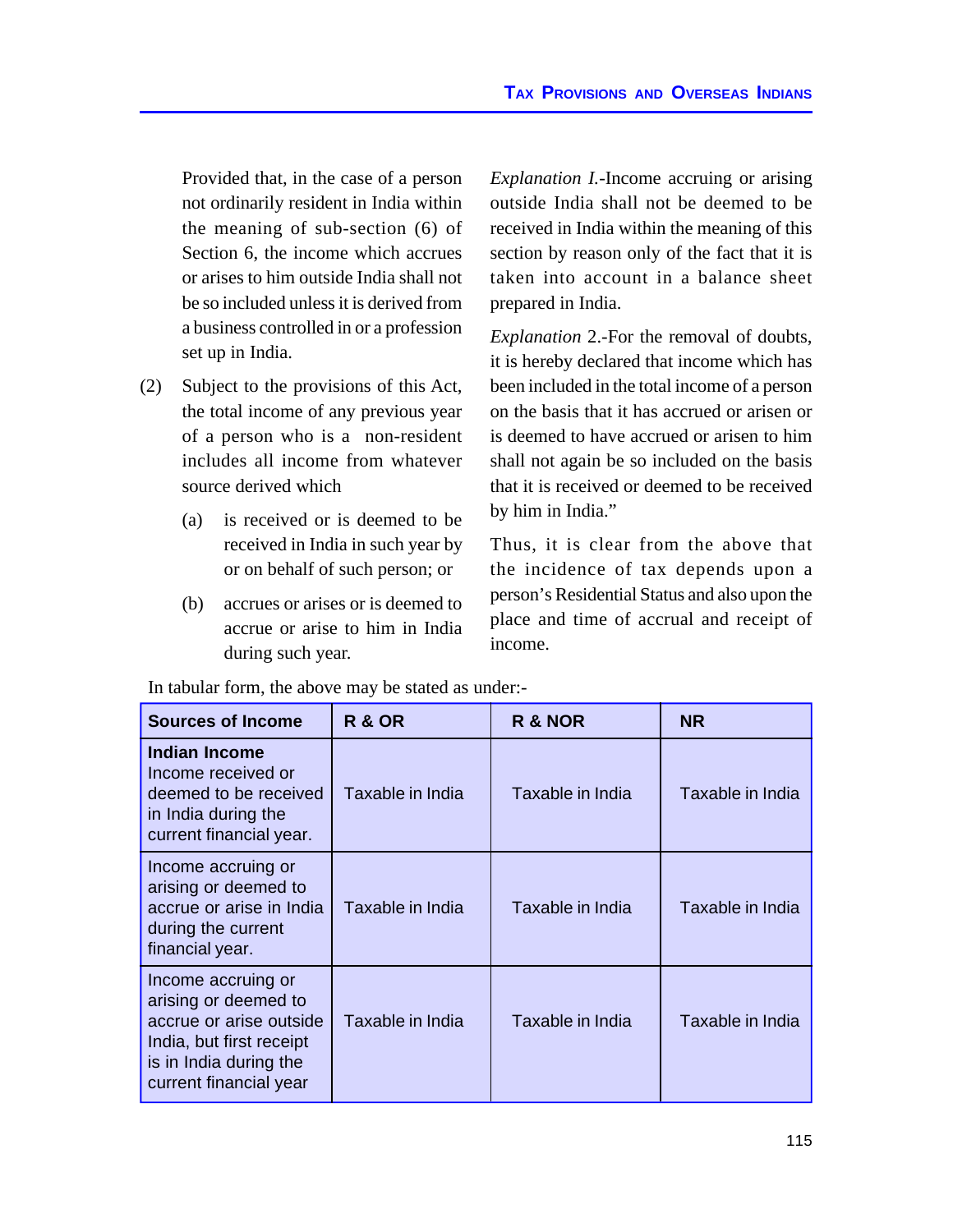

| <b>Sources of Income</b>                                                                                                                                                     | <b>R &amp; OR</b> | R & NOR          | <b>NR</b>               |
|------------------------------------------------------------------------------------------------------------------------------------------------------------------------------|-------------------|------------------|-------------------------|
| <b>Foreign Income</b><br>Income accruing or<br>arising or deemed to<br>accrue or arise outside<br>India and received<br>outside India, during the<br>current financial year. | Taxable in India  | Taxable in India | Not Taxable in<br>India |
| Income accruing or<br>arising outside India<br>from a Business/<br>Profession controlled<br>in/from India during the<br>current financial year.                              | Taxable in India  | Taxable in India | Not Taxable in<br>India |
| Income accruing or<br>arising outside India<br>from any source other<br>than Business<br>Profession controlled<br>from India.                                                | Taxable in India  | Taxable in India | Not Taxable in<br>India |

As stated earlier, the charge of income tax varies with the factor of residence in the previous year and the general position with regard to the three categories of taxpayers can be summarised as follows:

1. Taxpayers in all categories are chargeable on income, from whatever source derived, which is received or is deemed to be received in India by or on behalf of them or which accrues or arises or is deemed to accrue or arise to them in India other than income specified as exempt income.

In the above context, it may be noted that the 'receipt' of income refers to the first occasion when the recipient gets the money under his own control and it is the first receipt that determines the year and place of receipt for the purposes of taxation. If the income is already received outside India, no tax liability will arise when the whole or any part of such income is remitted to India.

- 2. A "resident and ordinarily resident" pays tax in India on his entire world income, wherever accrued or received.
- 3. A "non-resident" pays tax only on his taxable Indian income and his foreign income (earned and received outside India) is totally exempt from Indian taxes.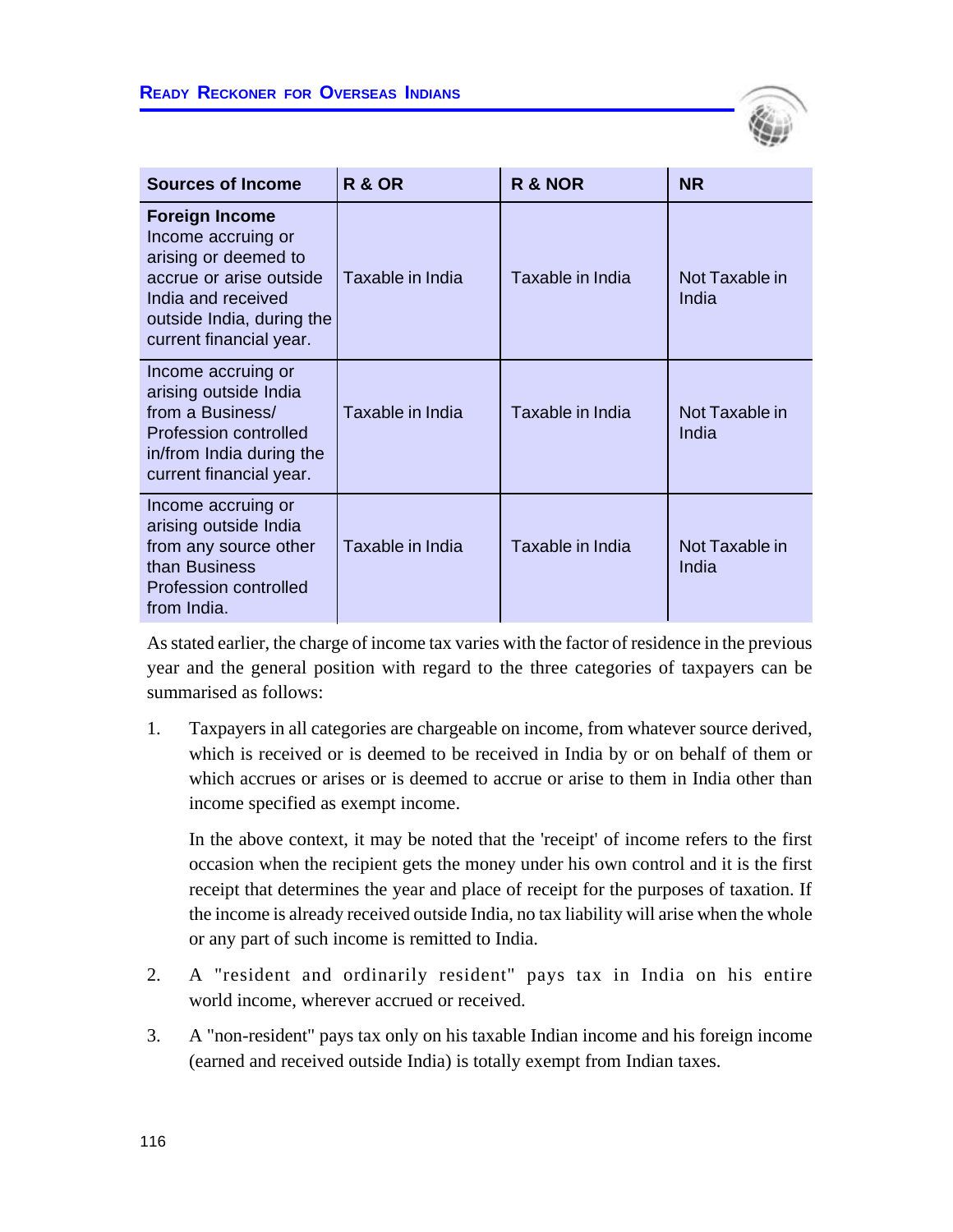- 4. A "not ordinarily resident" pays tax on taxable Indian income and on foreign income derived from a business controlled in or a profession set up in India.
- 5. An individual upon acquiring the status of "not ordinarily resident" would not pay tax, for a period of two years, on the interest on :
	- (a) the continued Foreign Currency Non-Resident (FCNR) account;
	- (b) the Resident Foreign Currency (RFC) account; and
	- (c) on income earned from foreign sources unless such income is directly received in India or is earned from a business controlled in or a profession set up in India.

# **SPECIAL PROVISIONS RELATING TO CERTAIN INCOME OF NRIS**

Some of the special tax concessions for NRIs/PIO investing in India were introduced in the Finance Act, 1983, which became effective on June 1, 1983. The tax provisions were further liberalised by subsequent Finance Acts and other amending laws.

#### **Special Concessions**

Investment income from 'foreign exchange assets' comprising shares and debenture of and deposits with Indian companies and central government securities, subscribed to or purchased in convertible foreign exchange, is charged to income tax at a flat

rate of 20%. No deductions are, however, allowed and tax is levied on gross income. The basic exemption, below which income is not taxed in India, is also not allowed.

Under these special concessions a reduced rate of 10% is applied to the long-term capital gains on transfer of any foreign exchange asset held by the NRI/PIO. In order to qualify for long-term capital gains, the minimum holding period for shares held in a company or any other security listed in a recognised Stock Exchange in India or units of Unit Trust of India or of a specified Mutual Fund is 12 months and for other assets it is 36 months. Long-term capital gains on foreign exchange assets are, however, exempted from tax if the net proceeds realized on transfer are re-invested, within six months of such transfer, in any specified securities and the new assets are retained for at least three years.

The Finance Act, 2003 has withdrawn the taxing provision in respect of dividend received by the shareholders on shares held in Indian companies. Accordingly, dividend received by the shareholders of Indian companies will be exempt from tax. The income received from units of Unit Trust of India and of specified mutual funds will also be exempt.

Finance Act 2004 has:

(a) granted tax exemption as regards long term capital gains arising from transfer of equity shares in a company and/or units of equity oriented schemes of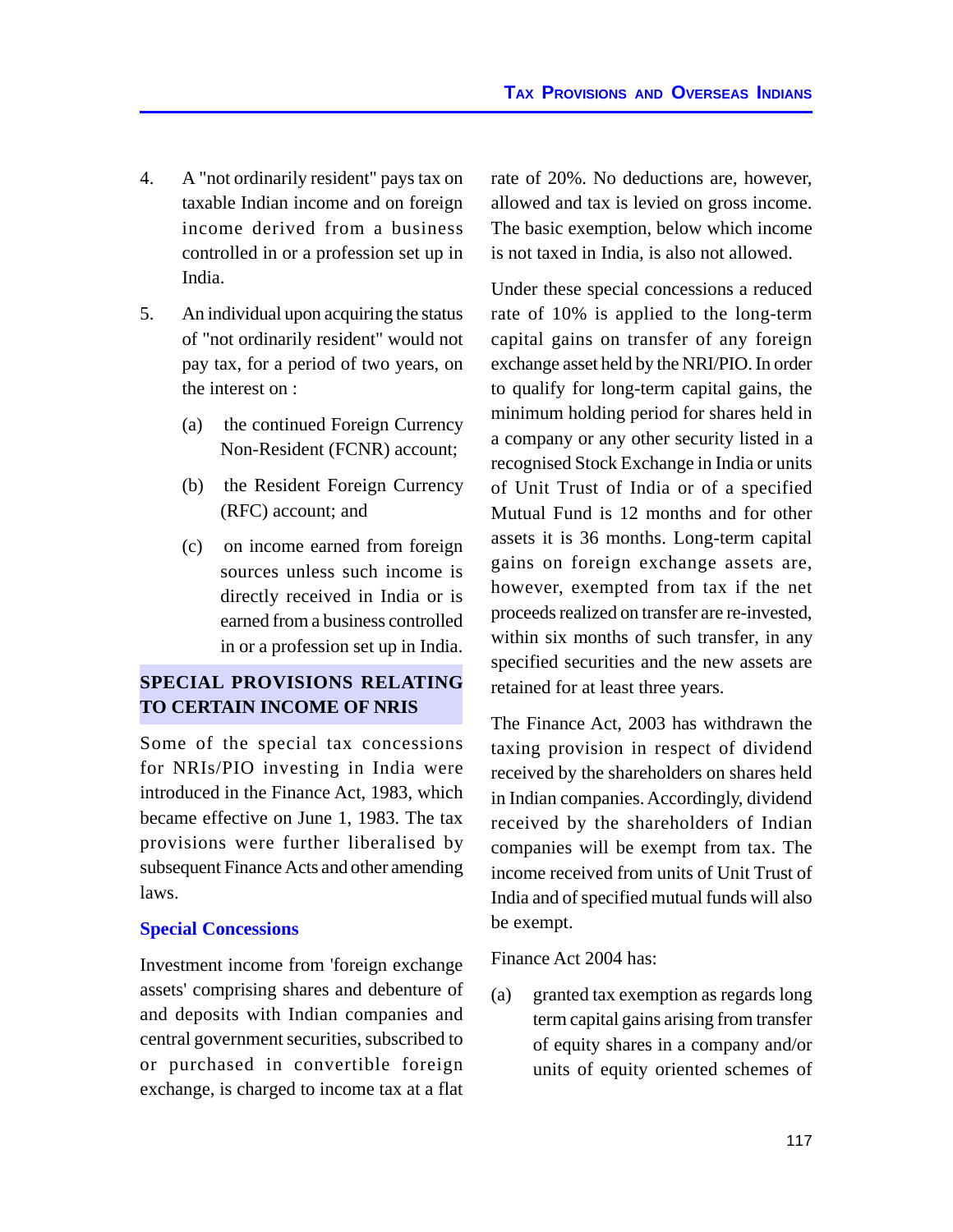Mutual Funds, which are subject to securities transaction tax; and

(b) fixed at 10% the tax on short-term capital gains arising from such shares and! or units.

The tax concessions in respect of investment income (and not long term capital gain) will continue to apply even after the NRI/PIO returns to India but such exemption would be available only in respect of foreign exchange assets other than shares in Indian companies and the exemption will continue until such time as the assets are transferred or converted into money. However, as dividend is exempt income from 1st April 2003, exclusion of shares from said provision is redundant.

In the circumstances where the income of NRI/PIO from such foreign exchange assets is below the taxable limit or the average level of tax is below 20%, he may elect not to be governed by the special tax concessions referred to above. He would then have to furnish a Return of Income in the normal course together with a declaration of such election and he would be entitled to claim a refund of the whole or a part of the tax deducted at source, as may be appropriate.

As mentioned above, short-term capital gains arising from transfer of equity shares and/or units of equity-oriented schemes of Mutual Funds, which are subject to securities transaction tax, are taxed at 10%. Other Short-term capital gain is taxable at normal slab rates as applicable to residents, and the return of income has to be filed by the NRI/



PIO making such gain.

Capital gain from transfer of shares or debentures of Indian companies will be computed by converting the cost of acquisition, expenses incurred in connection with such transfer and the sale price of the capital asset into the same foreign currency as was initially used in the purchase of these assets and the capital gain so computed in such foreign currency will be reconverted into Indian currency. This computation effectively gives the NRI/PIO the benefit of claiming exchange loss, if any, on all capital gains arising from sale of shares or debentures of Indian companies, whether these are long term or short term. It may be noted that the aforesaid benefit is available only if the investment is made from convertible foreign exchange. In respect of investment made from funds other than convertible foreign exchange, and if the asset is a long-term capital asset benefit of indexation can be availed. However, indexation is not available in respect of debentures.

# **TAX EXEMPTIONS FROM INCOME TAX**

Income from the following investments made by NRIs/PIO out of convertible foreign exchange is totally exempt from tax.

- (a) Deposits in under mentioned bank accounts :
	- (i) Non Resident External Rupee Account (NRE)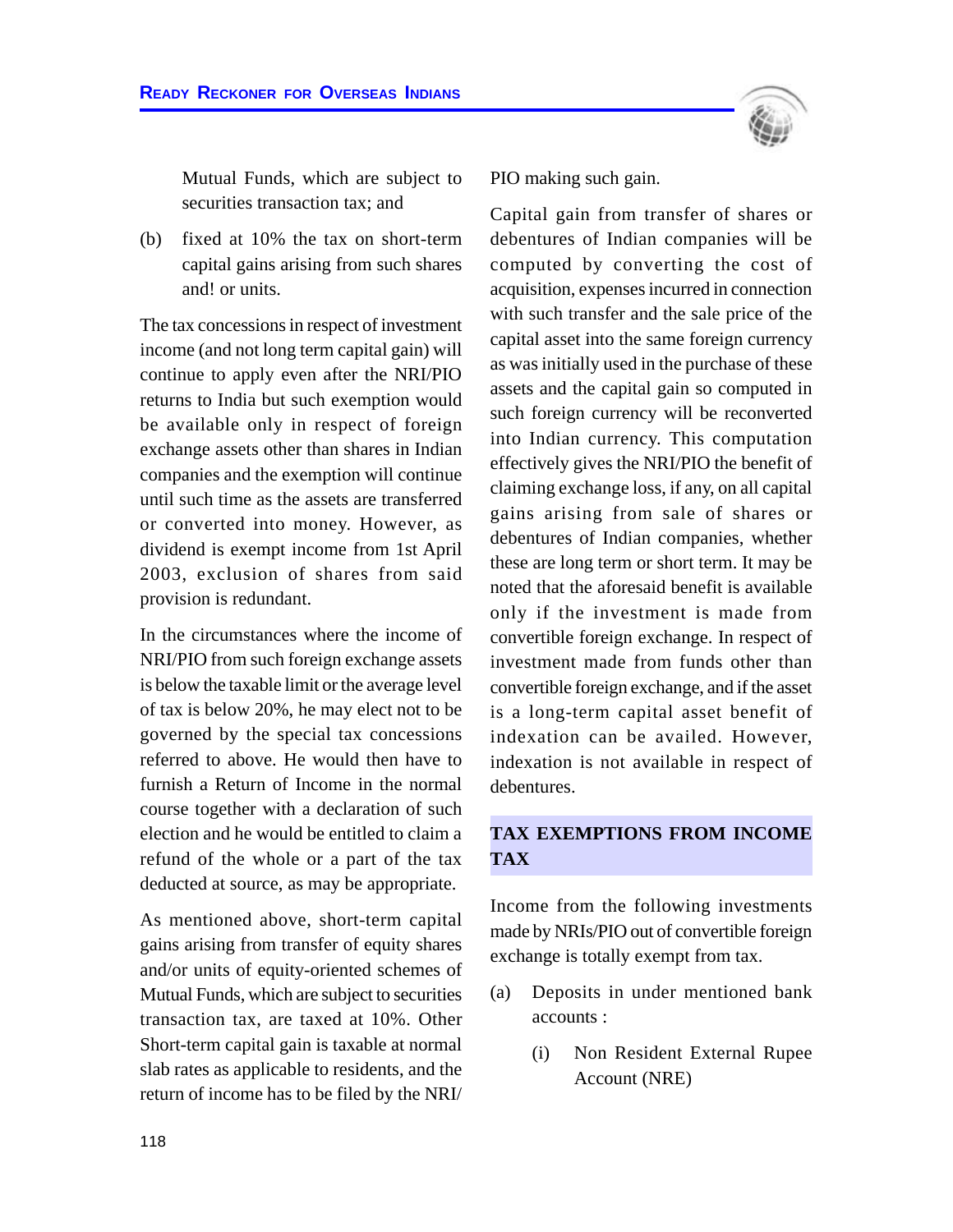- (ii) Foreign Currency Non-resident Account (FCNR)
- (b) Units of Unit Trust of India and specified mutual funds, other specific securities, bonds and savings certificates (subject to conditions prescribed limits under the Income-tax laws and regulations).
- (c) Dividend declared by Indian company.
- (d) Long term capital gains arising from transfer of equity shares in a company and/or equity oriented schemes of Mutual Funds, which are subject to securities transaction tax.

It should be noted that the tax exemptions relating to NRE bank deposits will cease immediately upon the NRI/PIO becoming a resident in India whereas the interest on FCNR bank deposits will continue to be tax free as long as the NRI maintains the status of Resident but Not Ordinarily Resident or until maturity, whichever is earlier.

#### **TAX EXEMPTIONS FROM WEALTH TAX**

Where an NRI/PIO returns to India for permanent residence, moneys and the value of assets brought by him into India and the value of assets acquired by him out of such moneys within one year immediately preceding the date of his return and at any time thereafter are totally exempt from Wealth-tax for a period of seven years after return to India.

The above exemption may not have much relevance now since the Finance Act 1992 has considerably reduced the scope of Wealth-tax. With effect from 1st April, 1993, Wealth-tax is being levied only on nonproductive assets like urban land, buildings (except one house property), jewellery, bullion and vehicles, cash over Rs.50,000/ etc. The current rate of Wealth-tax is 1 % on the aggregate market value of chargeable assets as on 31st March every year in excess of Rs.1.5 million.

However, it may be noted that NRIs are also liable to pay wealth tax if the market value of taxable assets as on 31st March exceeds Rs.l.5 million.

# **TAX EXEMPTIONS FROM GIFT TAX**

Gift Tax Act, 1958 has been repealed with effect from 1st October, 1998 and as such, Gift Tax is not chargeable on any gifts made on or after that date.

With regard to gifts of foreign exchange or specified assets made by NRIs to their relatives in India, it should be noted that

- 1. Gifts made by an NRI/PIO to his or her spouse, minor children or son's wife will involve clubbing of income and wealth in the hands of the donor-NRI/ PIO.
- 2. In the case of gifts to minor children the clubbing of income, as above, will cease upon such children attaining the age of 18 years.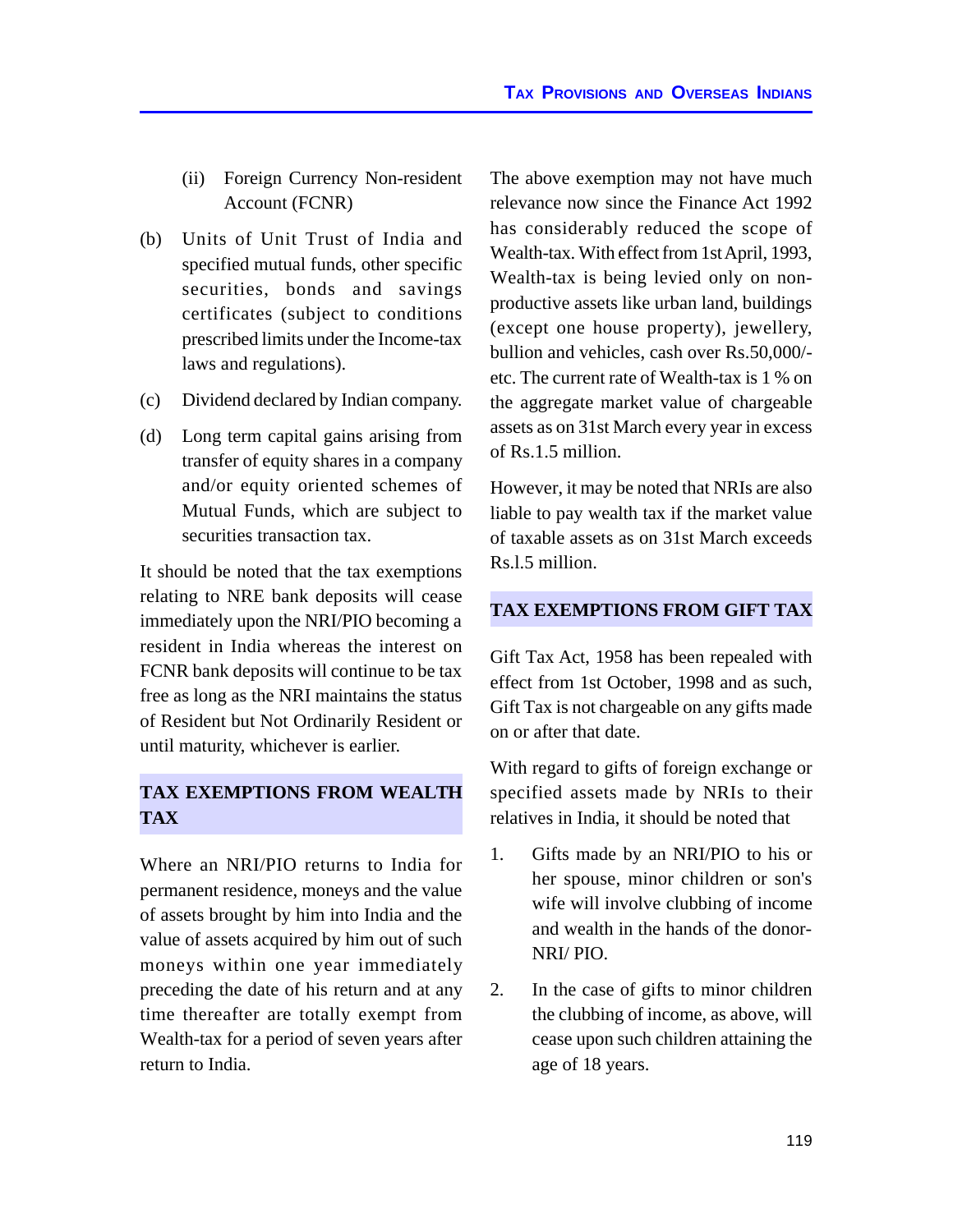3. The clubbing provisions will apply, in case of gift to spouse or son's wife in India, only to the' first-stage of income from the original gift. Second-stage income arising from investment of the income from the original gift is not clubbed and this will constitute the separate wealth/income of the donee spouse.

Generally, the income of minor children, from any source (including income from gifts from parents) is clubbed with the income of the parent whose total chargeable income is greater.

Other matters to be noted regarding gifts are

- 1. All gifts received by residents from NRIs/PIO may be subject to the tax authorities requiring the recipient to provide evidence as regards the identity and financial capacity of the donor and genuineness of the gift.
- 2. Under the Foreign Exchange Management Act, 1999 no approval from Reserve Bank of India (RBI) is necessary for the resident donee to hold gifted immovable property outside India provided the said property is gifted by a person resident outside India. General permission, subject to certain conditions, is granted by RBI for the resident donees to hold foreign moveable properties such as shares and securities gifted by NRI/PIO donors.
- 3. The Income Tax Act has provided that any sum of money exceeding

Rs.50,000 received without consideration (i.e., gift) by an individual or Hindu undivided Family from any person on or after 1st April, 2006 the whole of such sum will be chargeable to income-tax in the assessment of recipient (i.e., donee) under that head "Income from other sources" for and from assessment year 2007-08 and onwards. Any sum of money exceeding Rs. 25,000 received without consideration (i.e. gift) by an individual or Hindu undivided family from any person on or after September 1, 2004 but before April 1, 2006, the whole of sum will be chargeable to income tax.

However, the above provisions will not apply to any sum of money /gift received:

- (a) from any relative; or
- (b) on the occasion of the marriage of the individual; or
- (c) under a will or by way of inheritance; or
- (d) in contemplation of death of the payer; or
- (e) from a local authority; or
- (f) from any fund, foundation, university, other educational institution, hospital, medical institution, any trust or institution referred to in section 10 (23C); or
- (g) from a charitable institute registered under section 12AA.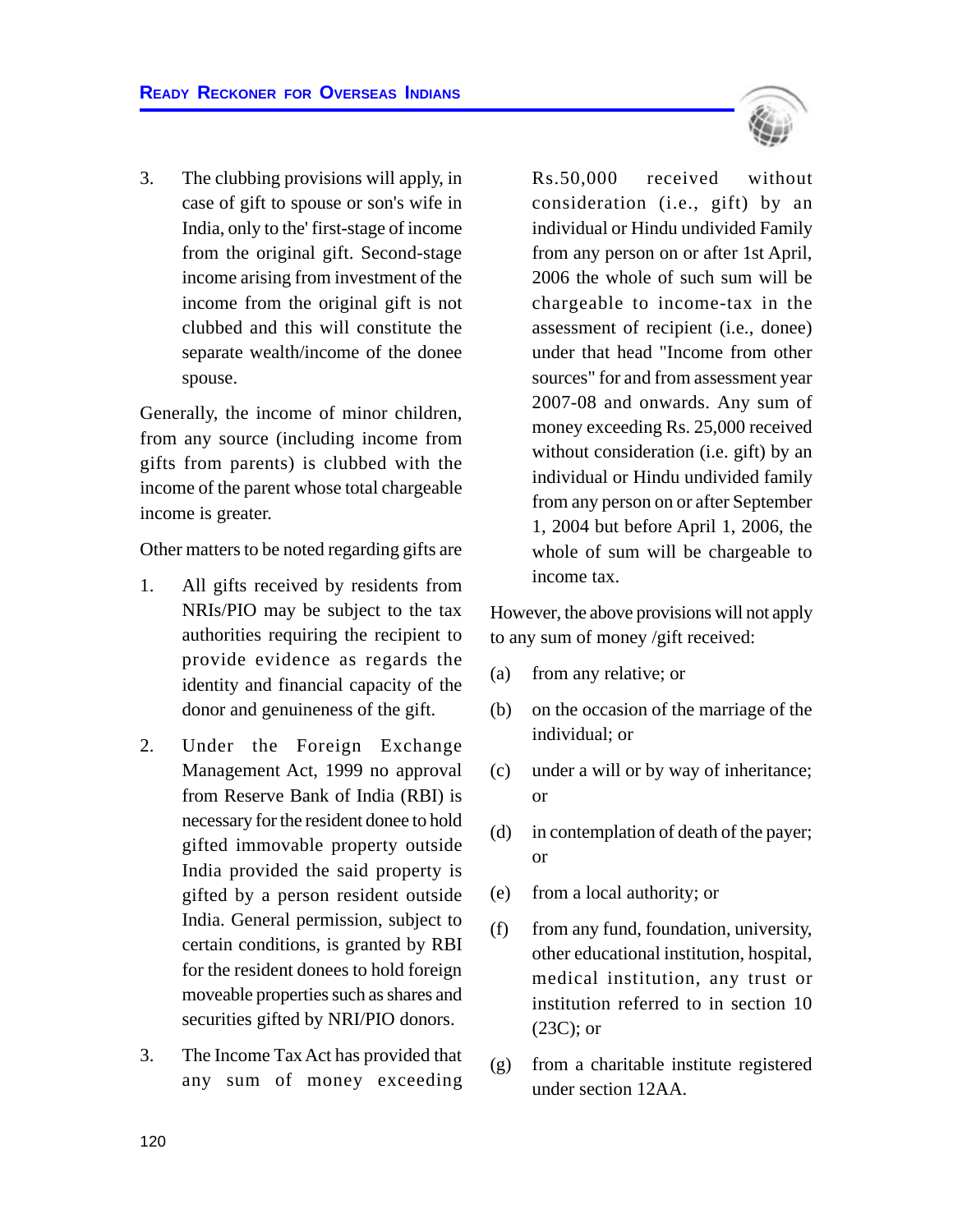The term "relative" is defined as:

- (1) spouse of the individual;
- (2) brother or sister of the individual;
- (3) brother or sister of the spouse of the individual;
- (4) brother or sister of either of the parents of the individual;
- (5) any lineal ascendant or descendant of the individual;
- (6) any lineal ascendant or descendant of the spouse of the individual; and
- (7) spouse of the person referred to in (2) to (6).

#### Scope of Receipts

- <sup>l</sup> As per plain reading of the provision, any receipt without consideration, save exclusions, whether capital or otherwise, may be considered as income.
- <sup>l</sup> Similar receipts by any person (such as, a partnership firm, a company, and AOP etc.), other than an individual or a Hindu undivided Family, would not constitute income in its hands.
- <sup>l</sup> The provision would apply to an individual irrespective of his residential status. Accordingly, any receipt in India by a non-resident of the nature discussed above would be considered as income in his hands.
- <sup>l</sup> Gifts on occasion other than marriage, for example, birthday, marriage

anniversary and other social occasions, religious ceremonies etc., would be taxable as income. Gifts received on the occasion of the marriage of the individual, irrespective of any limit, (but within reasonable limits) would not constitute income.

- <sup>l</sup> The receipts should be in the form of money. Accordingly, any gift in kind would not be taxable.
- <sup>l</sup> The receipts must be without consideration, implying in the nature of gift.

#### **PRESUMPTIVE TAX PROVISIONS**

Certain provisions have been incorporated in the Income-tax Act whereby the total income of certain non-resident assessee is computed on the basis of certain percentage of their gross total receipts. This estimated income approach is expected to reduce areas of uncertainty and resultant tax litigation. However, a non-resident assessee has the option to maintain books of account and get his books of account audited u/s 44AB ("Tax Audit") and offer lower profits and gains for taxation in India than the profits and gains estimated under Sections 44BB and 44BBB on presumptive basis.

Special provisions applicable to nonresidents for computing their income under the head "Business Income"

#### **Shipping Business (Sections 44B & 172)**

Section 44B contains special provisions for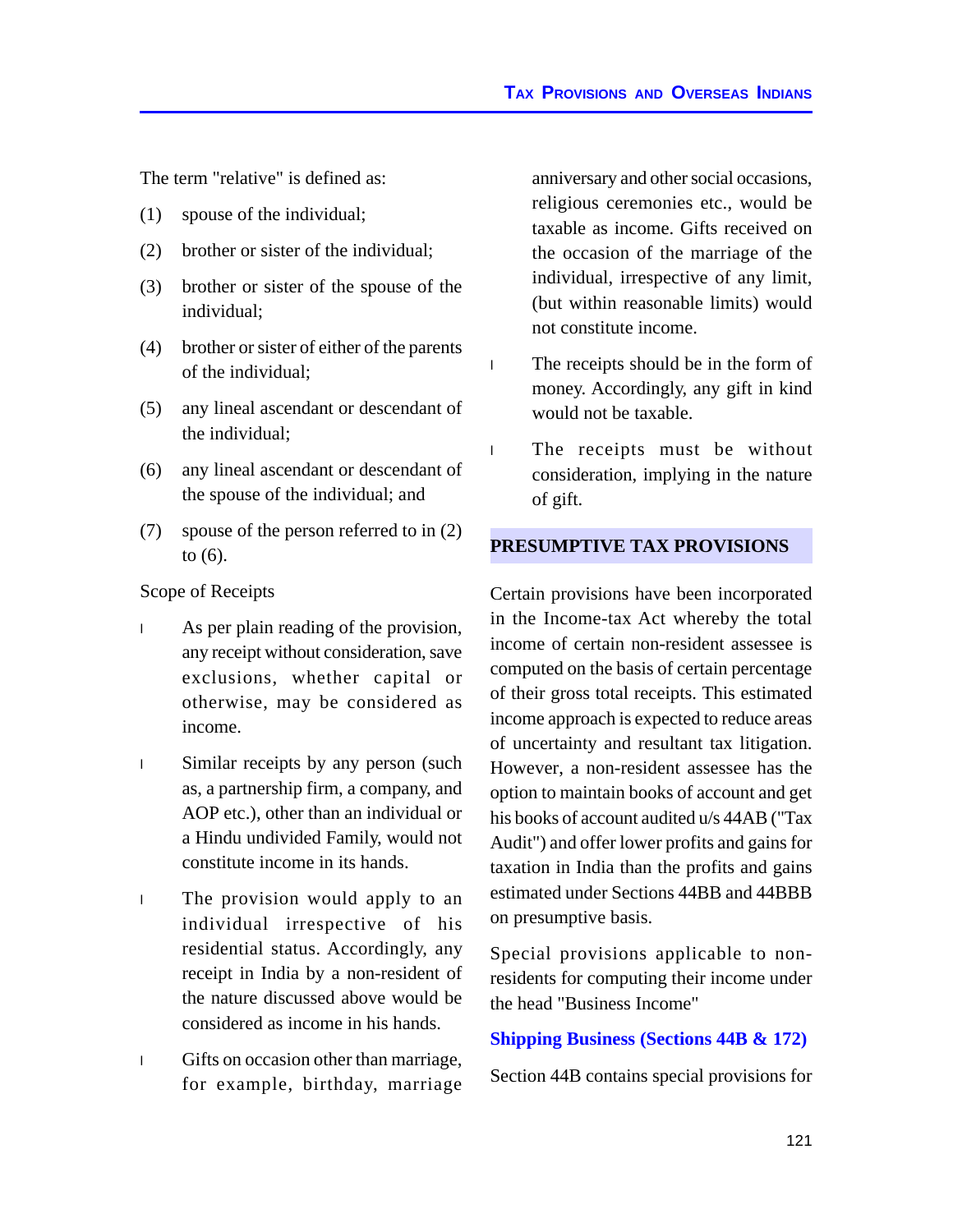

computing profits and gains of shipping business of a non-resident assessee. In the case of non-residents, such profits and gains will be taken at an amount equal to  $7.5\%$ (seven and a half per cent of the amount paid or payable to the non-resident or to any other person on his behalf on account of the carriage of passengers, livestock, mail or goods shipped at any Indian port as also of the amount received or deemed to be received in India on account of the carriage of passengers, livestock, mail or goods shipped at any port outside India.

Section 172, which is a complete code in itself, contains provisions for taxation of occasional shipping business of nonresidents in respect of profits made by them from carriage of passengers, livestock, mail or goods shipped at a port in India.

# **Business of Providing Services and Facilities in Connection with Exploration etc. of Mineral Oils (Section 44BB)**

Section 44BB contains special provisions for computation of taxable income of a nonresident assessee engaged in the business of providing services or facilities in connection with, or supplying plant and machinery on hire, used or to be used, in the prospecting for, or extraction or production of, mineral oils. It provides that 10% of the amount paid or payable to, or the amount received or receivable by, the assessee for provision of such services or facilities or supply of plant and machinery shall be deemed to be the taxable income of such non-resident assessee.

#### **Business of Operation of Aircraft (Section 44BBA)**

Section 44BBA contains special provisions for computing profits and gains of the business of operation of aircraft of nonresidents. It provides for determination of the income of non-resident taxpayers on presumptive basis at a flat rate of 5% of the amount received or receivable for carriage of persons, livestock, mail or goods from any place in India or the amount received or deemed to be received within India on account of such carriage from any place outside India.

**Profits and Gains of Foreign Companies Engaged in the Business of Civil Construction or Erection of Plant And Machinery or Testing or Commissioning thereof, in Connection with certain Turnkey Power Projects (Section 44BBB)**

Section 44BBB provides that, notwithstanding anything to the contrary contained in Sections 28 to 44AA of the Income-tax Act, the income of foreign companies who are engaged in the business of civil construction or erection or testing or commissioning of plant or machinery in connection with a turnkey power project shall be deemed at 10 per cent of the amount paid or payable to such assessee or to any person on his behalf, whether in or out of India. For this purpose, the turnkey power project should be approved by the Central Government. It has also been clarified that erection of plant or machinery or testing or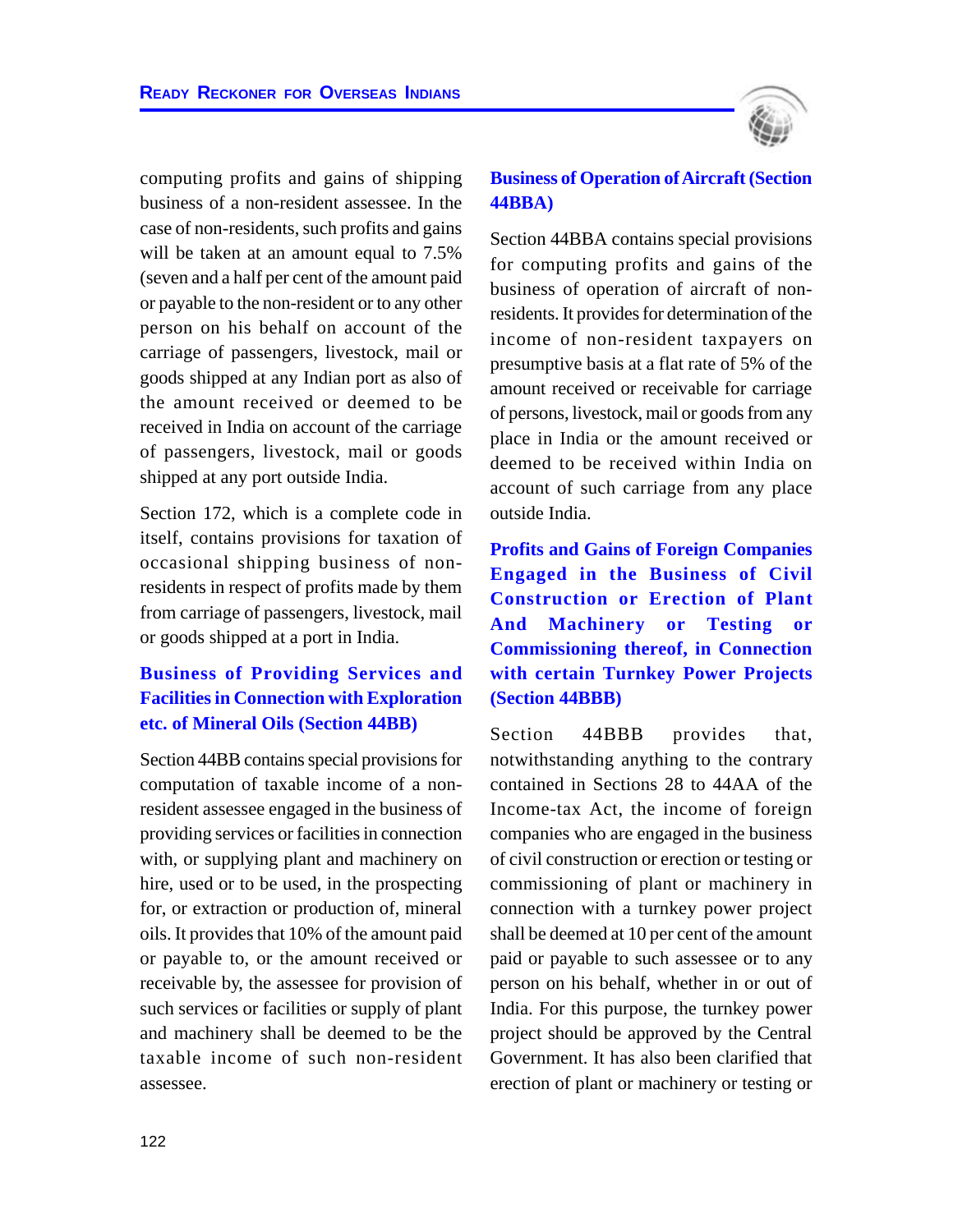commissioning thereof will include lying of transmission lines and systems.

# **Taxation of Non-Resident's Royalty Income or Fees for Technical Services (Section 44DA)**

Royalties and fees for Technical Services received from the Government or an Indian concern by a Non-Resident or a foreign company in pursuance of an agreement entered into after 31-3-2003 shall be computed under the head "Business Income" in accordance with the provisions of the Income Tax Act i.e. after allowing deduction for various permissible expenses and allowances.

#### **Section 44DA does not Permit Deduction of following Expenses**

- (i) expenditure which is not wholly and exclusively incurred for the business of such permanent establishment or fixed place of profession in India, and
- (ii) amounts reimbursed by permanent establishment to its head office or to any of its other offices (Other than, reimbursement of actual expenses).

#### **Restriction on Deduction of Head Office Expenses (SECTION 44C)**

Section 44C is intended to be made applicable only in the cases of those nonresidents who carry on business in India through their branches.

The deduction in respect of head office expenses will be limited to:

- a) An amount equal to 5 per cent of the "adjusted total income" for the relevant year: or
- b) The actual amount of head office expenditure attributable to the business in India,

whichever is least.

#### **TAX INCENTIVES FOR INDUSTRIES**

Tax holidays in the form of deductions are available for private sectors and incentives to industries located in special area/regions are listed below:

#### **Infrastructure Sectors**

Deduction of 100% of the profits from business for a period of 10 years for:

- a. Development or operation and maintenance of ports, airports, roads, highways, bridges, rail systems, inland water ways, inland ports, water supply projects, water treatment systems, irrigation projects, sanitation and sewage projects, and solid waste management systems.
- b. Generation and distribution of power that commence before 31.3.2006.
- c. Development, operation and maintenance of Industrial Park or Special Economic Zone.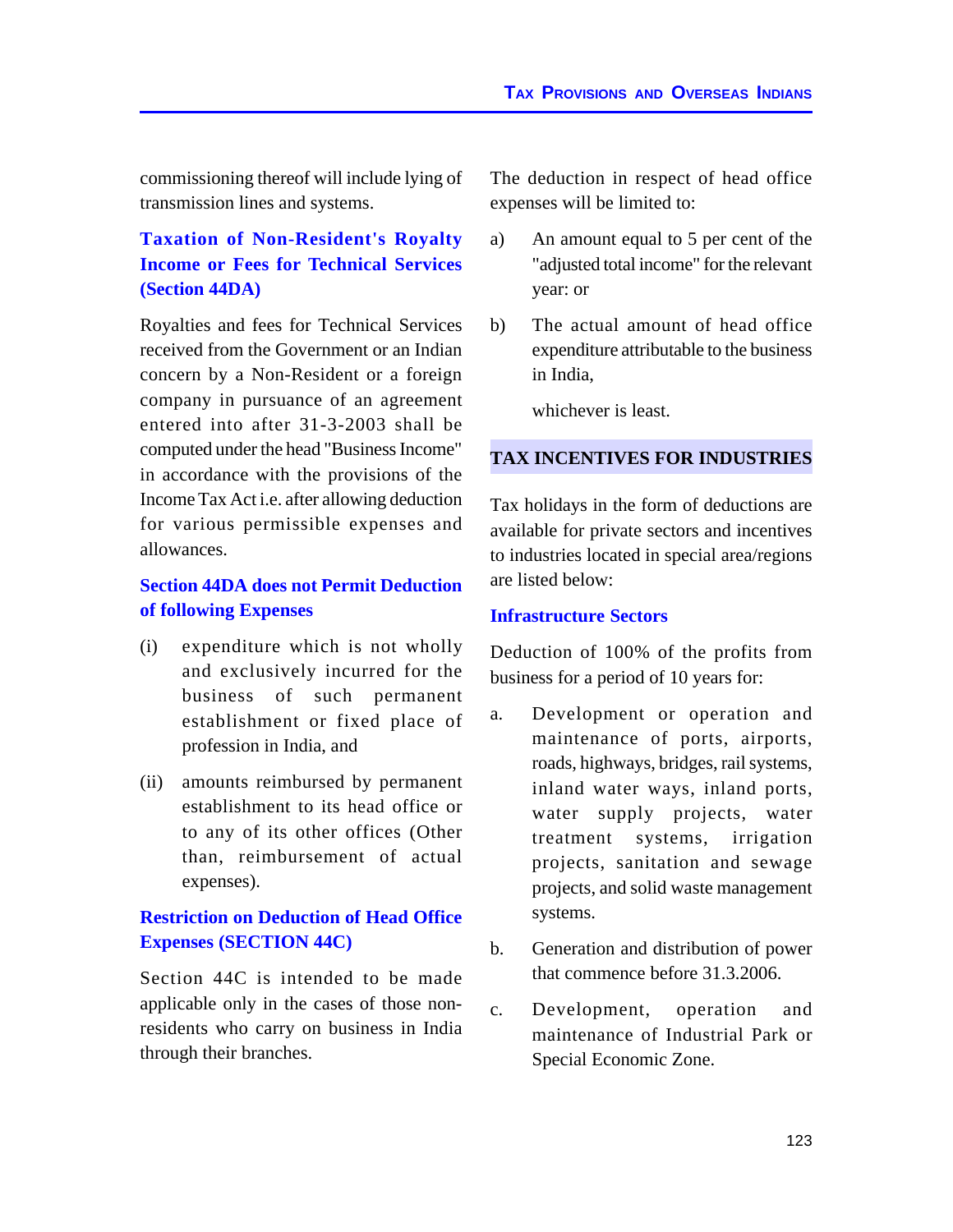#### **Hotels and Convention Centre in NCR (Sec 80-ID)**

Deduction of 100% of the profits from business of hotels and convention centres for a period of 5 years for:

- a. Hotel and Convention Centre is located in National Capital Territory of Delhi and the districts of Faridabad, Gurgaon, Gautam Budh Nagar and Ghaziabad.
- b. Hotel is constructed and has started or starts functioning at any time during April 1, 2007 and March 31, 2010. Likewise, the Convention Centre is constructed at any time during April 1, 2007 and March 31, 2010.

# **Undertakings in North Eastern States (Sec 80-IE)**

Deduction of 100% of the profits from business for a period of 10 years for:

- a. Manufacture or production of goods or undertakes substantial expansion during April 1, 2007 and March 31, 2017. Providing eligible services during April 1, 2007 and March 31, 2017.
- b. Deduction is not available in respect of manufacture or production of tobacco, pan masala, plastic carry bag of less than 20 microns or goods produced by petroleum and gas refineries.
- c. Eligible services are hotel (2 star or above), nursing home(25 beds or

more), old age homes, vocational training institutes for hotel management, catering and food crafts, entrepreneurship development, nursing and paramedical, civil aviation related training, fashion designing and industrial training, IT related training centres, IT hardware manufacture units and bio-technology.

d. The aforesaid activity takes place in any North-Eastern States(i.e., Arunachal Pradesh, Assam, Manipur, Meghalaya, Mizoram, Nagaland, Sikkim and Tripura).

#### **Tax Exemptions**

Following tax exemptions are available in different sectors:

#### **Deduction of 100% of the Profit from Business of**

- (a) Development or operation and maintenance of ports, airports, roads, highways, bridges etc. (Sec 80-IA).
- (b) Generation, distribution and transmission of power (Sec 80-IA).
- (c) Development, operation and maintenance of an Industrial Park or SEZ (Sec 80-IAB).
- (d) By undertakings set up in certain notified areas or in certain thrust sector industries in the North Eastern states and Sikkim (Sec 80-IC).
- (e) By undertakings set up in certain notified areas or in certain thrust sector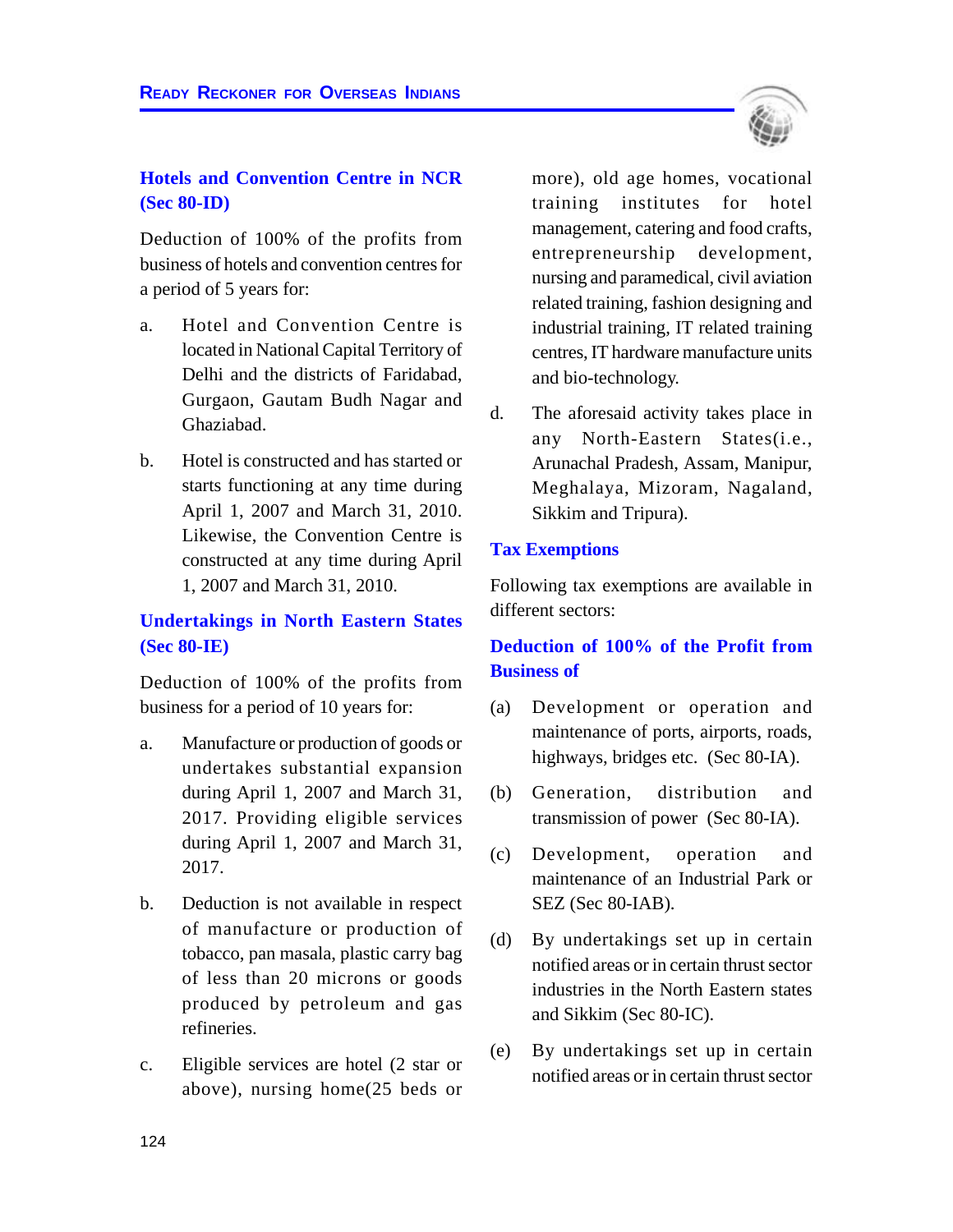industries in Uttaranchal and Himachal Pradesh (Sec 80-IC).

- (f) Derived from export of articles or software by undertakings in FTZ, EHTP/STP (Sec 10A).
- (g) Derived from export of articles or software by undertakings in SEZ (Sec 10A).
- (h) Derived from export of articles or software by 100% EOU (Sec 10B).
- (i) An offshore banking unit situated in SEZ from business activities with units located in the SEZ (Sec 80-LA).
- (j) Derived by undertakings engaged in the business of developing and building housing projects (Sec 80-IB).
- (k) Derived by an undertaking engaged in the integrated business of handling, storage and transportation of food grains (Sec 80-IB).
- (l) Derived by an undertaking engaged in the commercial production or refining of mineral oil (Sec 80-IB).
- (m) Derived by an undertaking from export of wood based handicraft (Sec 10BA).

# **AUTHORITY FOR ADVANCE RULINGS**

#### **Introduction**

 The Finance Act, 1993 has inserted a new Chapter XIX-B entitled Advance Rulings in respect of transaction involving nonresidents.

#### **The Authority and Its Powers**

The authority is constituted by the Central Government and is known as "Authority for Advance Ruling" (AAR) [Section 245-O (1)].

AAR consist of three member, viz :

- <sup>l</sup> Chairman (who is a retired judge of the Supreme Court)
- <sup>l</sup> An IRS officer (who is qualified to be a member of CBDT); and
- <sup>l</sup> An ILS officer (who is qualified to be an additional secretary to the Government of India) [Section 245-  $O(2)$ ]

The AAR enjoys all powers of a Civil Court under the code of Civil Procedure, 1908, as are referred to in Section 131 of the Income Tax Act, 1961 [Section 245U(1)]

The AAR also enjoys the status of a Civil Court for the purpose of section 195 of the Code of Criminal Procedure, 1973. [Section 245U(2)].

Every proceedings before the AAR is deemed to be a judicial proceedings within the meaning of Sections 193 & 228 and for the purpose of Section 196 of the Indian Penal Code,1860.

#### **Meaning of "Advance Ruling"**

The term "Advance ruling" is defined in Section 245N(a) of the Act. Following are the main features of the definition:

<sup>l</sup> Advance ruling means the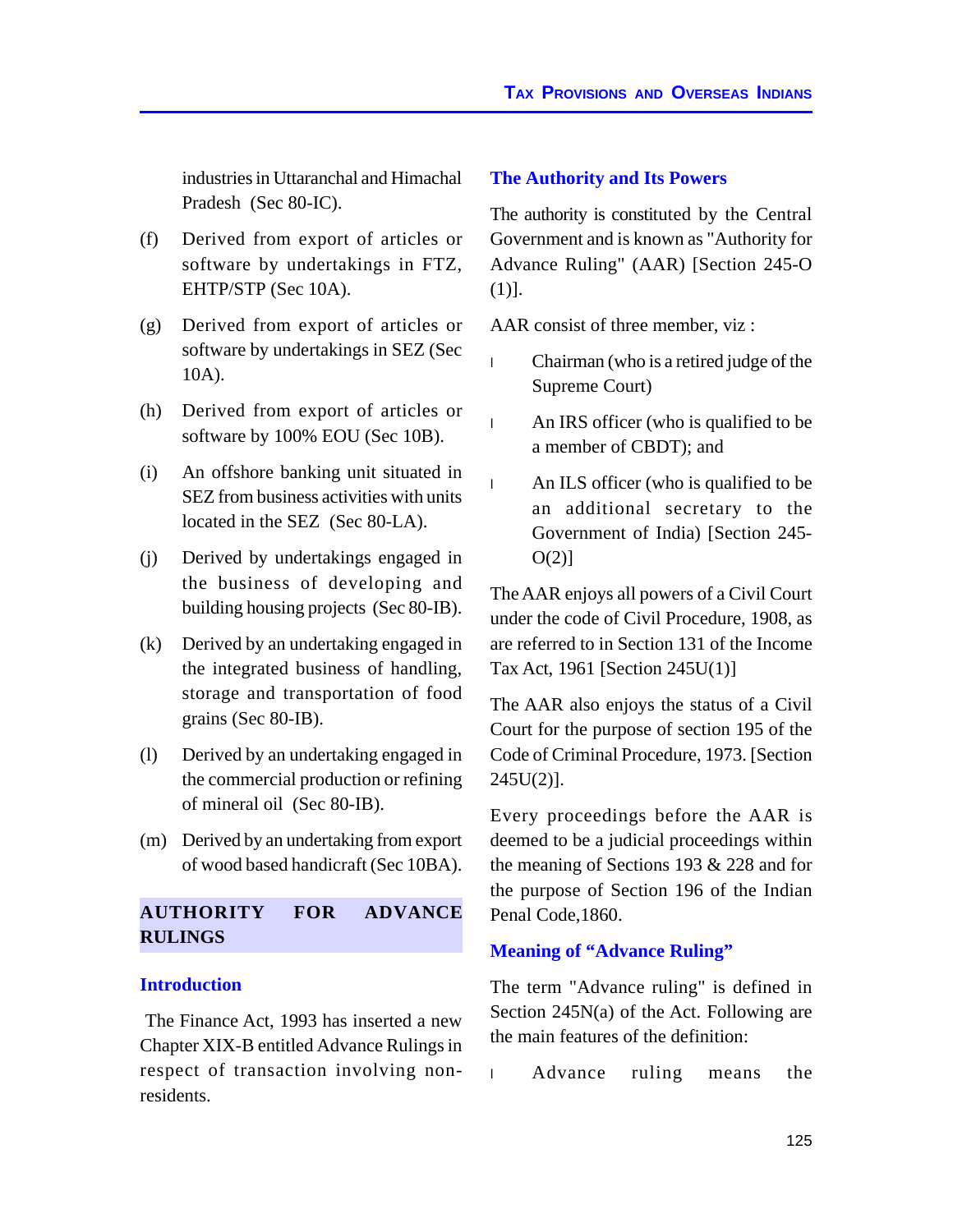determination of a question specified in the application by the applicant;

- <sup>l</sup> Such question may be a question of law or a question of fact. Such question must be in relation to a transaction and cannot be a hypothetical or academic question;
- <sup>l</sup> The transaction may be the one which is already undertaken or the one which is proposed to be undertaken by the applicant;
- <sup>l</sup> The determination of such question on such a transaction is to be done by the AAR.

This term also indicates the determination or decision in respect of an issue pending before:

- (i) An Income-tax Authority; or
- (ii) The Appellate Tribunal.

Such determination could be determination on a question of law or on a question of fact.

#### **Who can Apply**

An application for advance ruling can be made by a NON-RESIDENT as also by a resident in respect of a transaction with a non-resident. Besides, a resident falling within a notified class or category may also make an application. The class or category so notified by the Government till date are:

- <sup>l</sup> Public Sector Company; and
- <sup>l</sup> A resident seeking advance ruling in relation to the tax liability of a non-

resident arising out of a transaction with a non-resident.

In case of resident applicants, no Incometax Authority or the Appellate Tribunal shall proceed to decide any issue in respect of which an application has been made.

#### **Procedure for Making an Application**

The application has to be made in following forms:

- <sup>l</sup> By Non-Residents : Form 34C
- <sup>l</sup> By resident in relation to transaction with Non-Residents : Form 34D
- <sup>l</sup> By residents notified by the Government : Form 34E
- <sup>l</sup> Application must be made in quadruplicate.
- <sup>l</sup> It should be presented by the applicant in person or by an authorized representative or may be sent by post;
- <sup>l</sup> The AAR, at present, holds its sittings at its headquarters at Delhi. The address is as follows :-

#### **Authority for Advance Ruling**

**Mayur Bhavan, 4th Floor, Connaught Circle, New Delhi-110 001, Fax No.(011) 23313675**

- <sup>l</sup> The application must be accompanied by draft of Rs. 2500 drawn in favor of "Authority of Advance Ruling" payable at New Delhi.
- <sup>l</sup> The secretary may send the application back to the applicant if it is defective in any manner for removing the defect.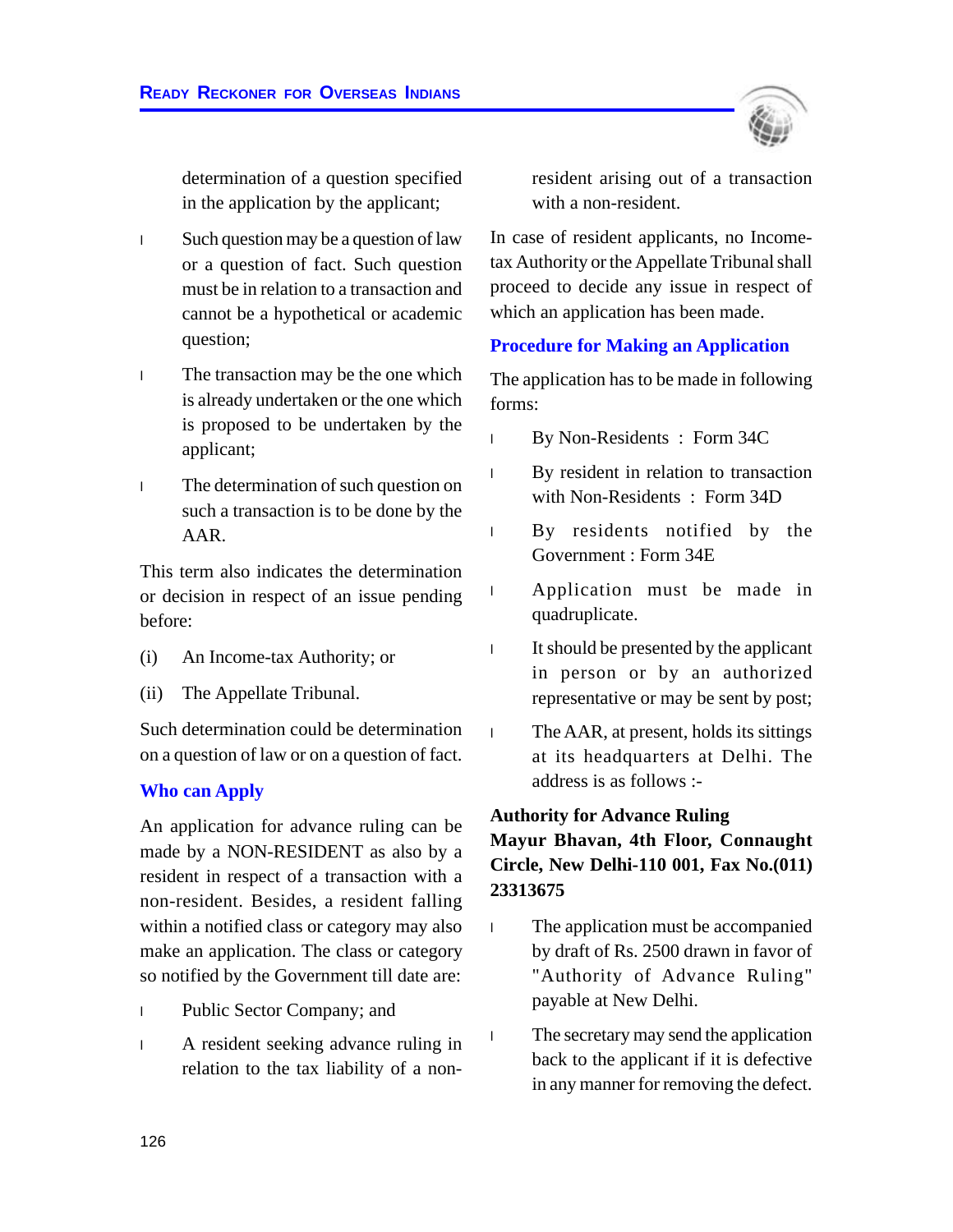The application mast be signed as per the provisions of Rule 44E (2) of the Income Tax Rule, 1962.

#### **Enclosures to the Application**

<sup>l</sup> A statement listing question(s) relation to the transaction on which the advance ruling is required. This is optional. The question(s) may be stated in the application form itself. If, however, space provided is insufficient, separate enclosure may be used for this purpose.

> It may be noted that the question(s) raised in the application should be exhaustively drafted covering al aspects of the issue involved and all alternative claims that the applicant may wish to make without prejudice to each other. This is because if at a later stage the applicant desires to raise any additional question which is not set-forth in the application, he may have to obtain permission of the AAR. Granting of such permission is at the discretion of the AAR.

- <sup>l</sup> A statement of relevant facts having a bearing on the question(s) on which the advance ruling is required.
- <sup>l</sup> A statement containing the applicant's interpretation of law or facts, as the case may be, in respect of the question(s) on which the advance ruling is required.
- <sup>l</sup> Where the application is signed by an authorized representative, the power of attorney authorizing him to sign.
- <sup>l</sup> Where the application is signed by an authorized representative, an affidavit setting out the unavoidable reasons which entitles him to sign.
- <sup>l</sup> Separate enclosures may be used where the space provided for any of the items in the relevant forms is insufficient.
- <sup>l</sup> In the covering letter, the applicant may make a request for being heard before pronouncing the ruling.

# **Procedure After Making of the Appliation**

- <sup>l</sup> On receipt of the application, the AAR will forward a copy to the Commissioner.
- <sup>l</sup> Commissioner may be called upon to furnish the relevant records.
- <sup>l</sup> AAR shall examine the application and such records.
- <sup>l</sup> After examination, an order shall be passed u/s 245R(2) to either allow or reject the application
- 1 A copy of order  $u/s$  245R(2) is sent to the applicant and to the commissioner.
- <sup>l</sup> If the application is allowed vide order  $u/s$  245R(2), the AAR shall :-
	- (i) Examine such further material as may be placed before it by the applicant;
	- (ii) Examine such further material as may be obtained by the Authority suo moto; and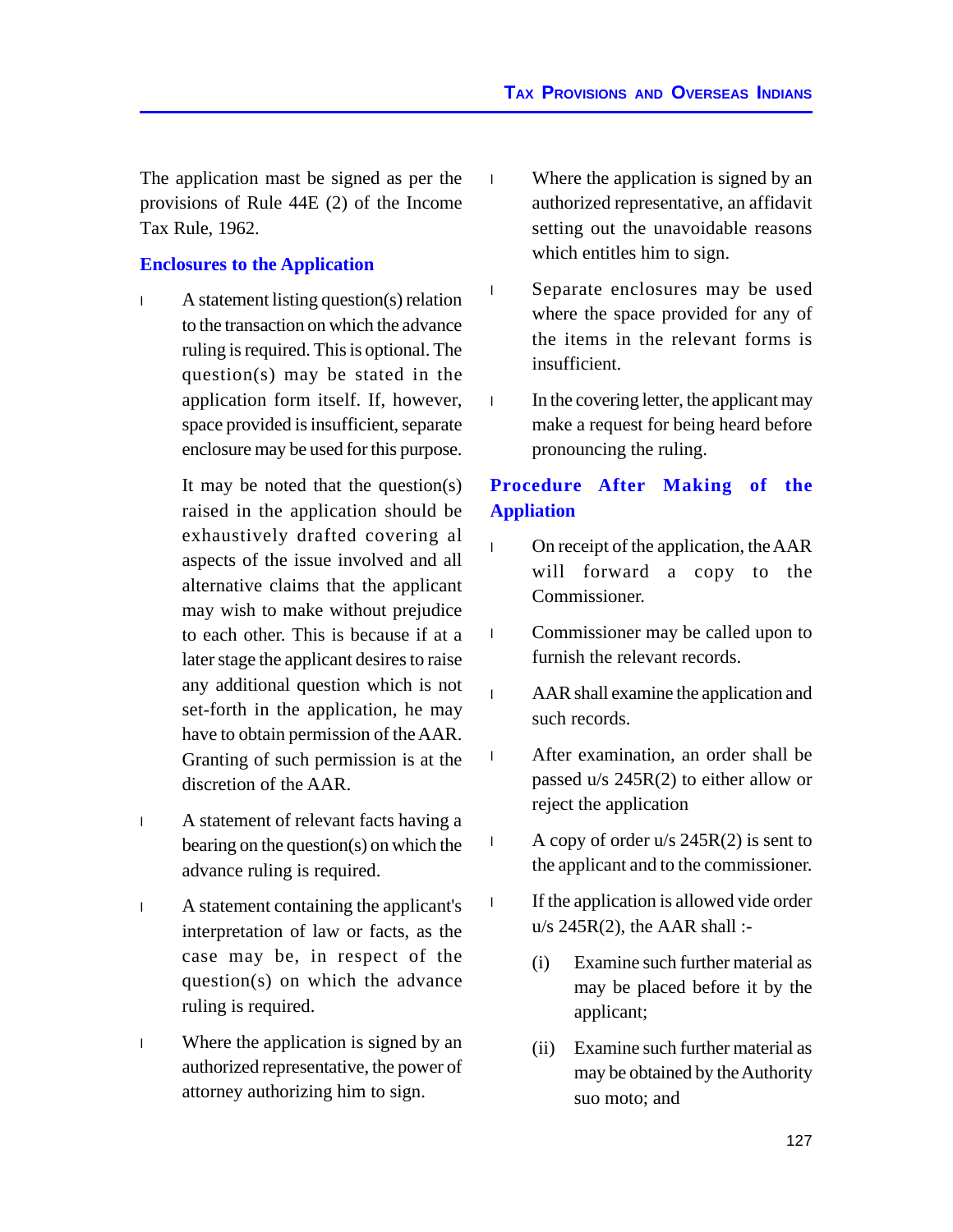(iii) Pronounce its advance ruling on the question specified in the application within six months of the receipt of the application either with or without giving the assessee a hearing.

# **DOUBLE TAX AVOIDANCE AGREEMENT (DTAA)**

The Government of India has entered into double taxation avoidance agreements (tax treaties) with several countries with the principal objective of evolving a system for the respective countries to allocate the right to tax different types of income on an equitable basis. Tax treaties serve the purpose of providing full protection to taxpayers against double taxation and also aim at preventing discrimination between the taxpayers in the international field. The NRIs/PIO would, therefore, be well advised to take advantage of such treaties in tax planning for their investments in India.

DTAA can be defined as an "international agreement between two sovereign States reaching an understanding as to how their residents will be taxed in respect of cross order transactions in order to avoid double taxation on the same income".

In yet another way, DTAA can be defined as "an agreement of compromise between two contracting States whereby each country agrees to give up something in consideration of the other country giving up something in its favour".



In order to avoid any demand or refund consequent to assessment and to facilitate the process of assessment, the concerned authorities in India have provided that tax shall be deducted at source out of payments to NRIs/PIO at the prevailing rates at which the particular income is made taxable under the tax treaties.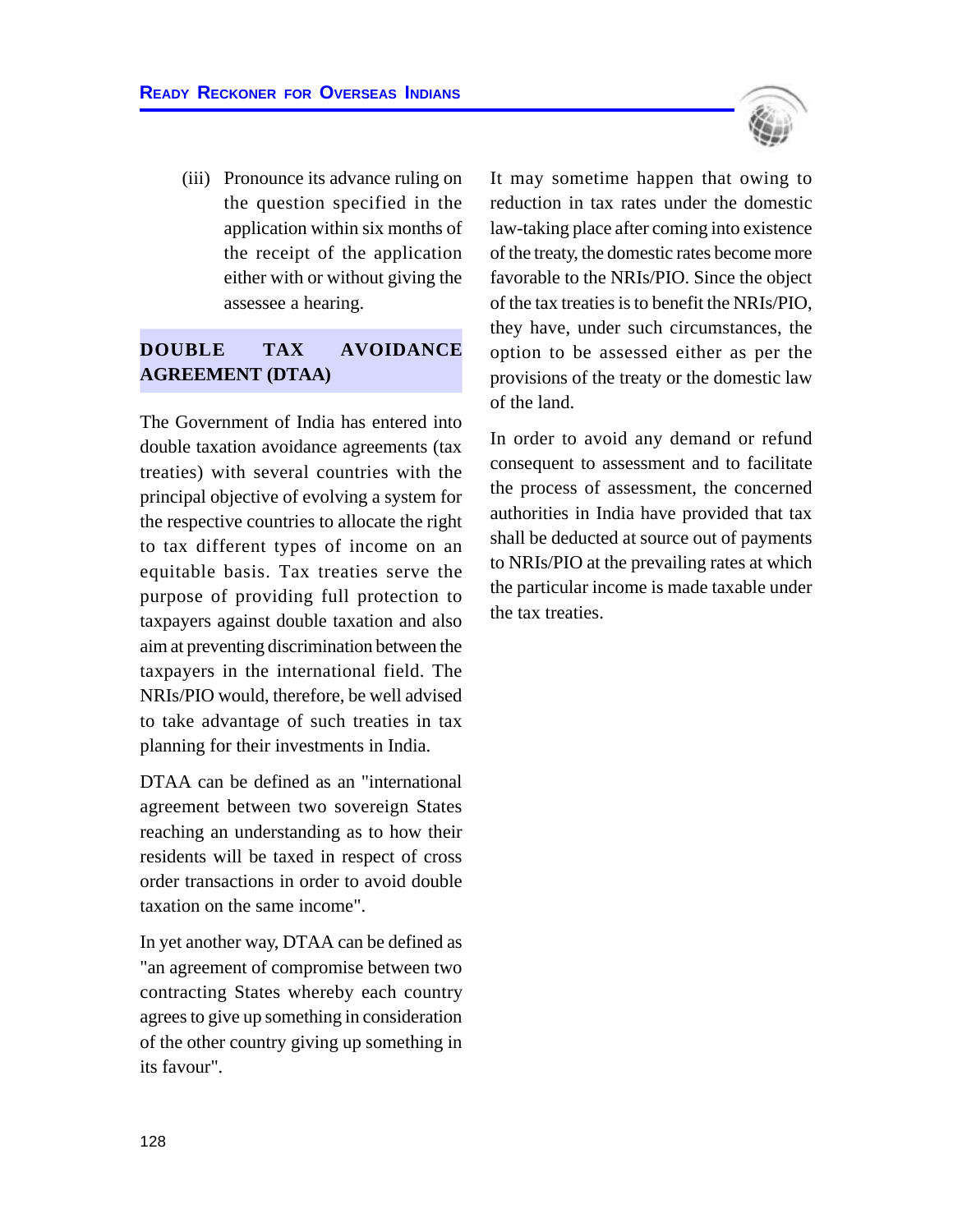**OVERSEAS CITIZENSHIP OF INDIA (OCI)**

# PART - III Other Important Matters and Overseas Indians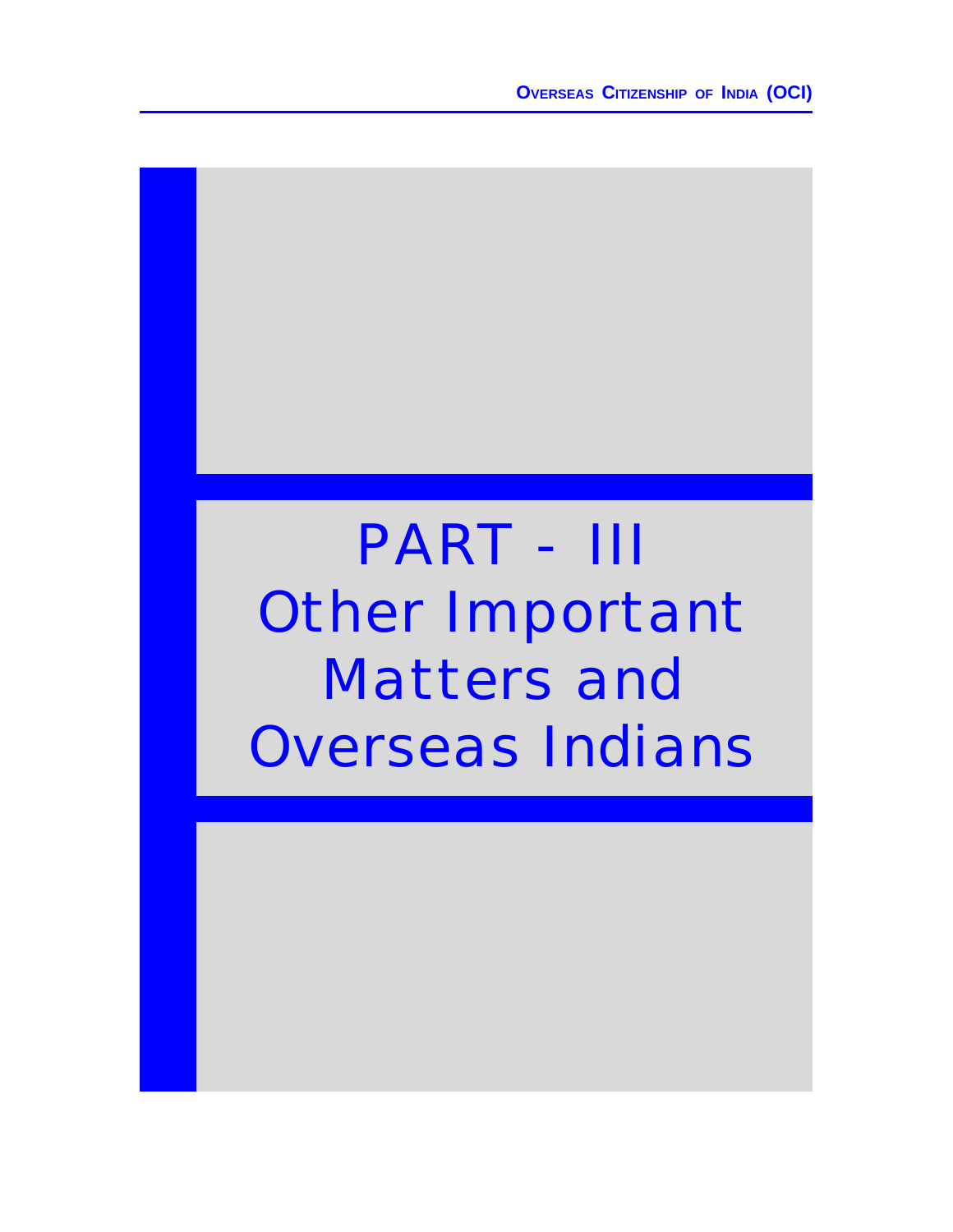

# OVERSEAS CITIZENSHIP OF INDIA (OCI)

#### **OCI SCHEME IS OPERATIONAL FROM 02.12.2005**

The Constitution of India does not allow holding Indian citizenship and citizenship of a foreign country simultaneously. Based on the recommendation of the High Level committee on Indian Diaspora, the Government of India decided to grant **Overseas Citizenship Of India (OCI) commonly known as 'dual Citizenship'.** Persons of Indian Origin (PIOs) of certain category as has been specified in the Brochure who migrated from India and acquired citizenship of a foreign country other than Pakistan and Bangladesh, are eligible for grant of **OCI** as long as their home countries allow dual citizenship in some form or the other under their local laws.

- 1. Application for registration as **OCI** can be made **online**. Before filing the application, **Instructions** may be perused so that there is no mistake in submission of application. Further the details regarding **Fee** and **offices where applications have to be filed** may also be perused.
- 2. Persons registered as **OCI** have not been given any voting rights, election

to Lok Sabha / Rajya Sabha / Legislative Assembly / Council, holding Constitutional posts such as President, Vice President, Judge of Supreme Court / High Court etc. Registered **OCIs** shall be entitled to following benefits:

- (i) Multiple entry, multi-purpose life long visa to visit India;
- (ii) Exemption from reporting to Police authorities for any length of stay in India; and
- (iii) Parity with NRIs in financial, economic and educational fields except in the acquisition of agricultural or plantation properties.
- 3 Any further benefits to OCIs will be notified by the Ministry of Overseas Indian affairs (MOIA) under section 7B (1) of the citizenship Act, 1955.
- 4 A person registered as OCI is eligible to apply for grant of Indian citizenship under section  $5(1)(g)$  of the citizenship Act, 1955 if he/she is registered as OCI for five years and has been residing in India for one year out of the five years before making the application.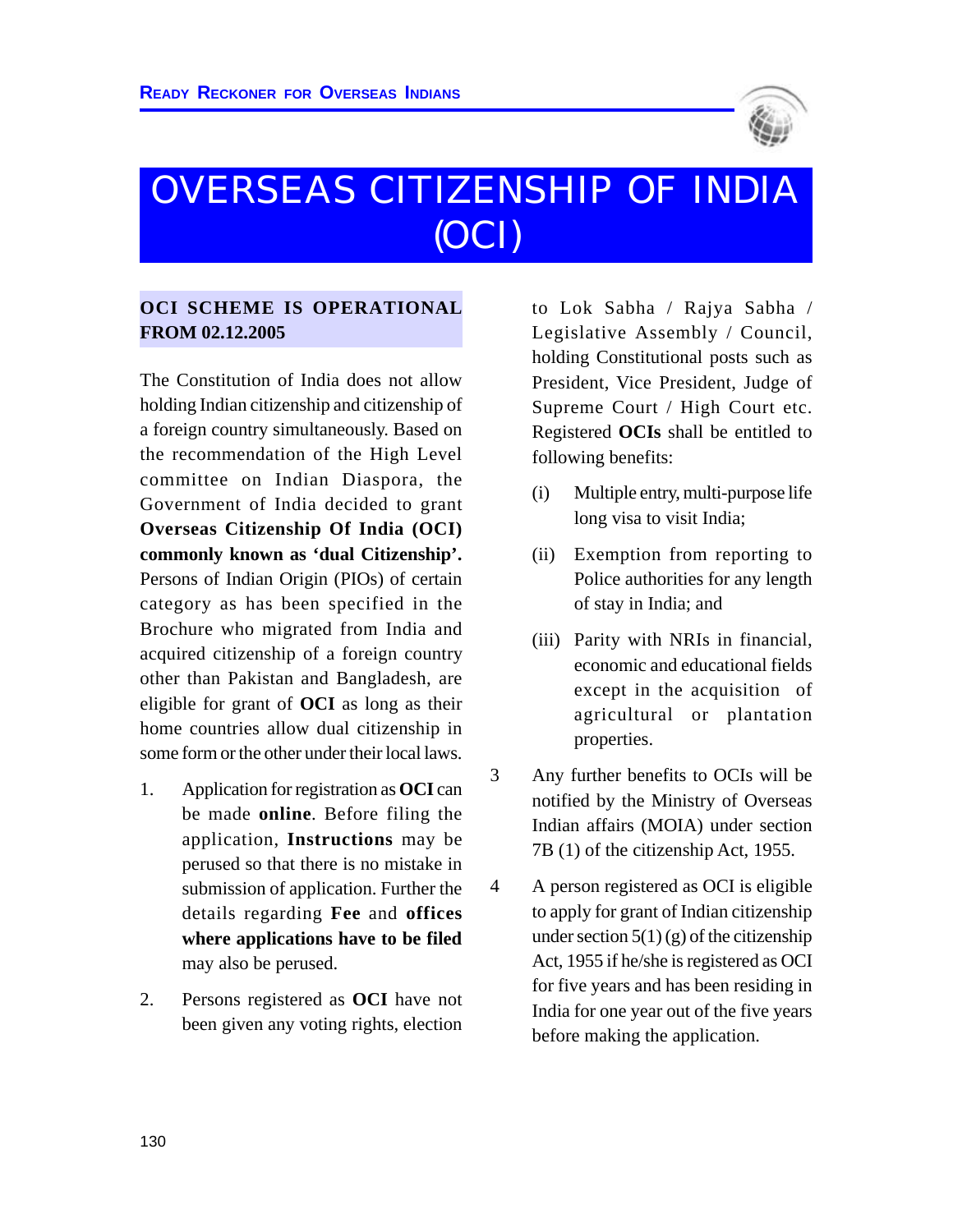#### **BROCHURE ON OVERSEAS CITIZENSHIP OF INDIA (OCI)**

#### **1. Eligibility Criteria**

A foreign national, who was eligible to become citizen of India on 26.01.1950 or was a citizen of India on or at anytime after 26.01.1950 or belonged to a territory that became part of India after 15.08.1947 and his/her children and grand children, provided his/her country of citizenship allows dual citizenship in some form or other under the local laws, is eligible for registration as Overseas Citizenship Of India (OCI). Minor children of such person are also eligible for OCI. However, if the applicant had ever been a citizen of Pakistan or Bangladesh, he/she will not be eligible for OCI**.**

#### **2. Application Form and Procedure**

A family consisting of spouses and upto two minor children can apply in the same form i.e. Form XIX. The form can be filed online or downloaded from our website **www.mha.nic.in.**

The following documents shall be enclosed for each application:

- 1. Proof of present citizenship.
- 2. Evidence of self or parents or grand parents,
	- (a) Being eligible to become a citizen of India at the time of commencement of the Constitution; or
- (b) Belonging to a territory that became part of India after 15<sup>th</sup> August, 1947; or
- (c) Being citizen of India on or after 26<sup>th</sup> January, 1950

These could be:

- (i) Copy of the passport: or
- (ii) Copy of the domicile certificate issued by the Competent authority; or
- (iii) Any other proof.
- 3. Evidence of relationship as parent / grand parent, if their Indian origin is claimed as basis for grant of **OCI.**
- 4. Application fee by way of Demand Draft (US \$ 275 for each applicant or equivalent in local Currency; US \$ 25 or equivalent in local currency for each PIO cardholder.)
- 5. PIO cardholders should submit a copy of his/her PIO card.

The application form completed in all respects along with enclosures should be submitted in duplicate to the Indian Mission / Post of the country of applicant's citizenship or where he/she is not in the country of citizenship to the Indian Mission / Post of the country in which he / she is ordinarily resident. If the applicant is in India, he / she can apply to the Foreigners Regional Registration Officer (FRRO) at Delhi, Mumbai, Kolkata or Amritsar or Chief Immigration Officer (CHIO) Chennai or to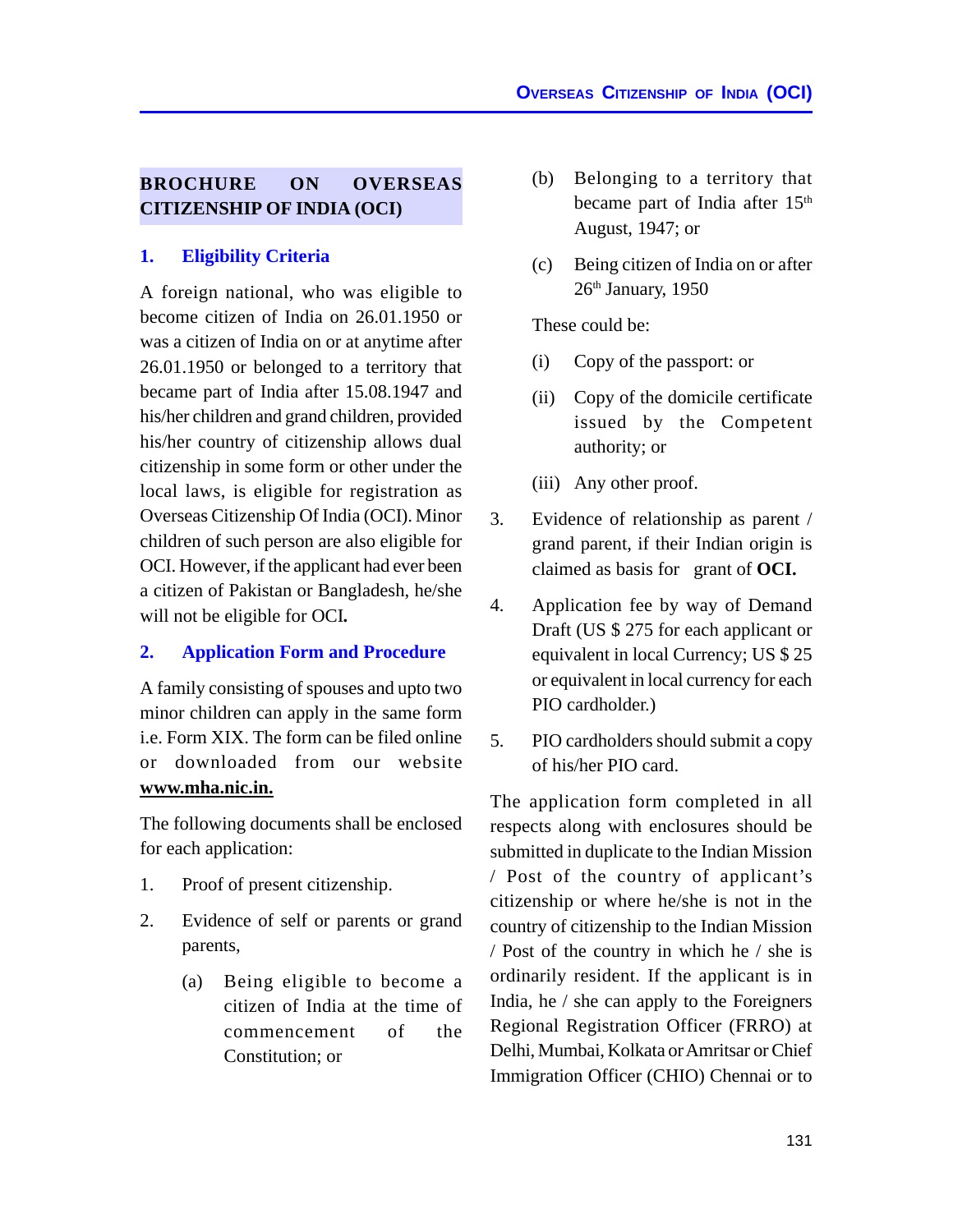the Under Secretary, OCI Cell, Citizenship Section, Foreigners Division, Ministry of Home Affairs (MHA), Jaisalmer House, 26 Mansingh Road, New Delhi – 110011.

#### **3. Procedure for Granting Registration**

After Preliminary scrutiny, if there is no adverse information available against the applicant, the Indian Mission / Post shall register a person as OCI within 30 days of application and the case shall be referred to MHA for post verification of the antecedents of the applicant. If during the post verification, any adverse information comes to the knowledge of the MHA, the registration as OCI already granted by the Indian Mission / Post shall be cancelled by an order under section 7D of the Citizenship Act, 1955.

After preliminary scrutiny, if there is any adverse information against the applicant, prior approval of MHA, shall be required before grant of registration. MHA may approve or reject the grant of registration within 120 days from the date of the receipt of the application. If the grant of registration as OCI is approved by MHA, the Indian Mission / Post shall register the person as OCI.

If the application is filed in India, registration shall be granted by MHA by following the above procedure.

After grant of registration, a registration certificate in the form of booklet will be issued and a multiple entry, multi–purpose life long OCI 'U' visa sticker will be pasted on the foreign passport of the applicant.



#### **4. OCI for PIO Card Holders**

**PIO** card holders who are otherwise eligible for registration as OCI may apply in the same Form i.e. Form XIX and they will be considered for grant of registration in the same manner as other applicants. PIO card holders have to pay a fee of US \$ 25 or equivalent in local currency instead of US \$ 275 for normal applicant. PIO cardholders will have to surrender his/her PIO card after knowledge of acceptance of application.

# **5. OCI for Persons who have Applied on the Earlier Prescribed Application Form**

All such applications will be considered for grant of OCI on the same line as in 3 above without seeking fresh application and fees.

#### **6. Cancellation of OCI Registration**

If it has been found that the registration as an OCI was obtained by means of fraud, false representation or concealment of any material fact or the registered OCI has shown disaffection towards the Constitution of India or comes under any of the provisions of section 7D of the Citizenship Act, the registration of such person will not only be cancelled forthwith but he / she will also be blacklisted for visiting India.

#### **7. Benefits to OCI**

Following benefits will accrue to OCI:

- (i) A Multiple entry, multi purpose life long visa for visiting India.
- (ii) Exemption from registration with local police authority for any length of stay in India.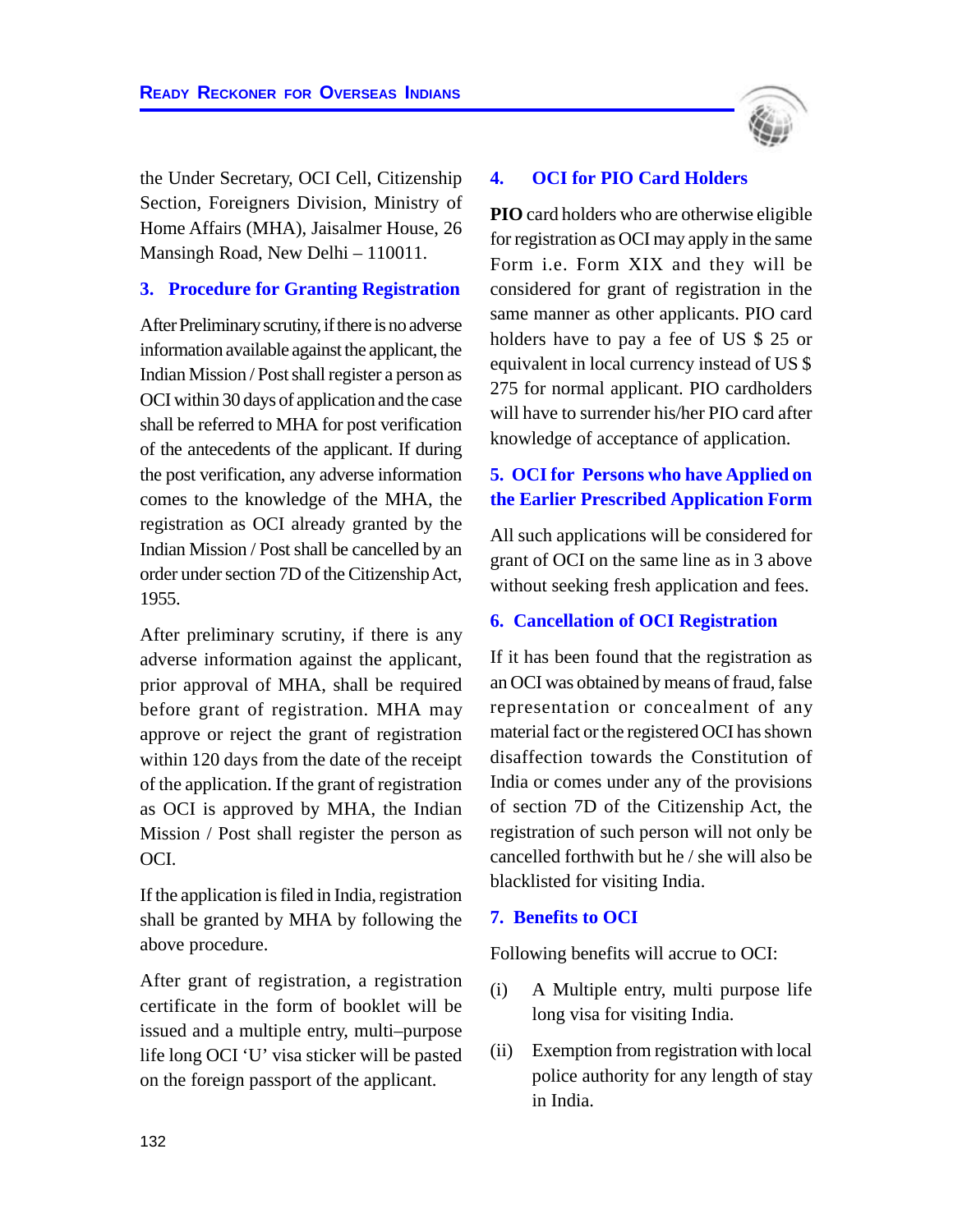(iii) Parity with Non resident Indians (NRIs) in respect of economic, financial and educational fields except in relation to acquisition of agricultural or plantation properties.

Any other benefits to OCIs will be notified by the Ministry of Overseas Indian Affairs (MOIA) under Section 7B(1) of the Citizenship Act, 1955.

# **8. Benefits to which OCI is Not Entitled to**

The OCI is not entitled to vote, be a member of Legislative Assembly or Legislative Council or Parliament, cannot hold constitutional posts such as President, Vice President, Judge of Supreme Court or High Court etc. and he / she cannot normally hold employment in the Government.

# **9. Help Desk**

For any clarification/query on the scheme, please visit our website **www.mha.nic.in.** or visit the website of the local Indian Mission / Post or contact the Indian Mission / Post or OCI Cell,Citizenship Section, Foreigners Division, Ministry of Home Affairs, Jaisalmer House, 26 Mansingh Road, New Delhi – 110011.

# **APPLICATION FEES**

**For application to be filled in India**, an amount of Rs. 12,650 has to be paid for each applicant by demand Draft in Favour of **"Pay and Account Officer (Secretariat), Ministry of Home Affairs**" payable at New

Delhi. In case of PIO Card holder, an amount of Rs 1,150 has to be paid.

**In case of application to be filled outside India**, for the amount of fee to be paid in local currency, please visit the web site of the respective Indian Mission / Post.

#### **FREQUENTLY ASKED QUESTION**

# **Q.1. Who is eligible to apply?**

A.1 A foreign national, who was eligible to become citizen of India on 26.01.1950 or was a citizen of India on or at any time after 26.01.1950 or belonged to a territory that become part of India after 15.08.1947 and his/her children and grand children, provided his/her country of citizenship allows dual citizenship in some form or other under local laws, is eligible for registration as Overseas citizen of India (OCI). Minor children of such person are also eligible for OCI. However, if the applicant had ever been a citizen of Pakistan or Bangladesh, he/she will not be eligible for OCI.

# **Q.2. Who was eligible to become Citizen of India on 26.01.1950?**

A.2 Any person who or either of whose parents or grand-parents were born in India as defined in the Government of India Act, 1935(as originally enacted), and who was ordinarily residing in any country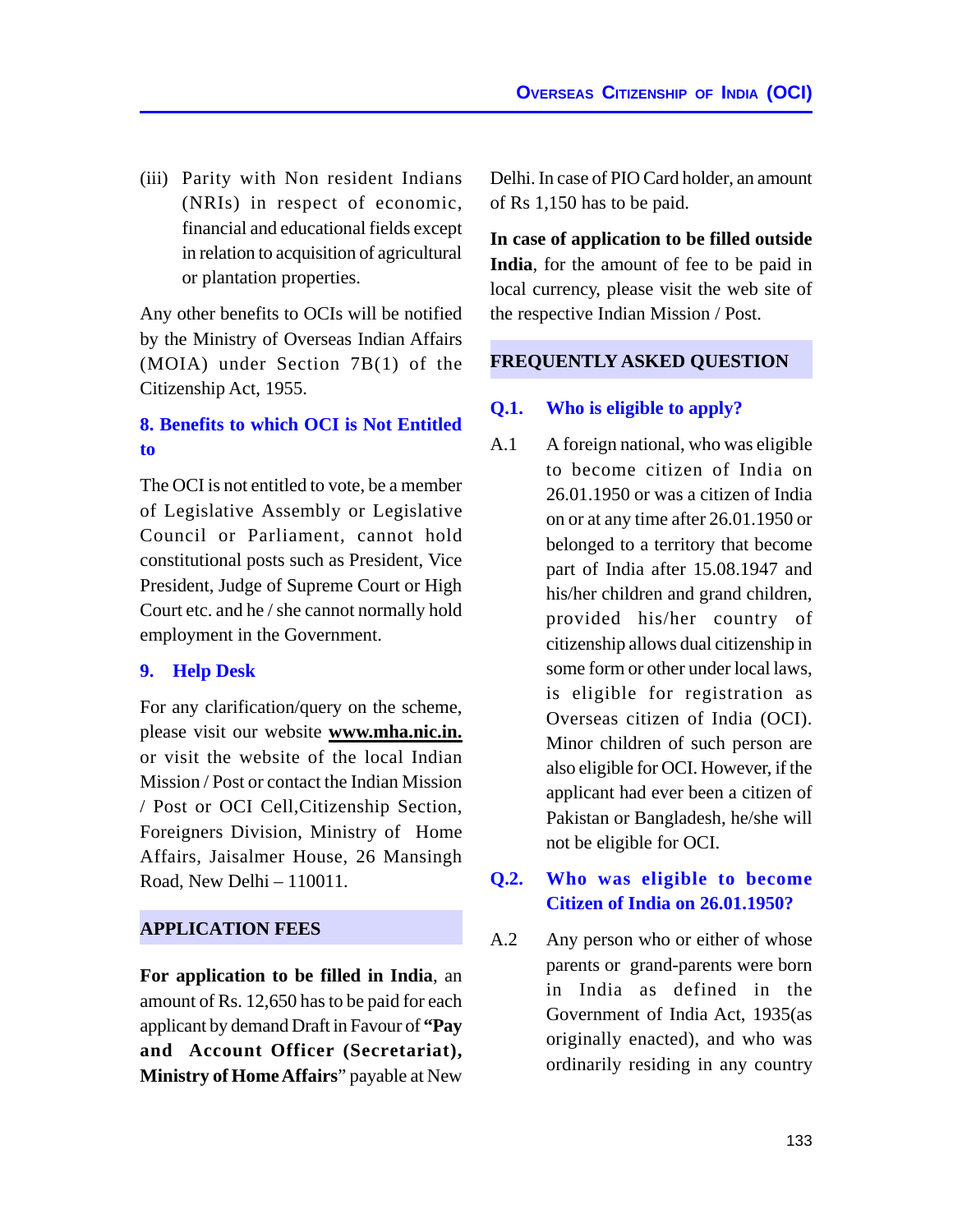outside India was eligible to become citizen of India on 26.01.1950.

- **3. Which territories became part of India after 15.08.1947 and from what date?**
- A.3 The territories, which became part of India after 15.08.1947 are:
	- (i) Sikkim 26.04.1975
	- (ii) Pondicherry 16.08.1962
	- (iii) Dadra & 11.08.1961 Nagar Haveli
	- (iv) Goa, Daman 20.12.1961 and Diu

#### **Q.4. Can the spouse of the eligible person apply for OCI?**

- Q.4 Yes, if he/she is eligible in his /her own capacity.
- **Q.5. Who is a minor?**
- A.5. A person who has not attained the age of 18 years is considered minor.
- **Q.6. Are minor children whose both parents are Indian citizens, eligible for OCI?**
- A.6 NO.
- **Q. 7. Can children of parents, wherein one of the parents is eligible for OCI, apply for OCI?**

A.7 Yes.

- **Q.8. In what form should a person apply for OCI and where are the forms available?**
- A.9 A family consisting of spouses and upto two minor children can apply in the same form i.e. Form XIX, which can be filed online or downloaded from our website **www.mha.nic.in.**/**oci**/**oci-main.htm**
- **Q.9. Can application form be filled and submitted on line?**
- A.9 Yes. Part A of the application form can be filed online. Upon submission of part A online, Part B is downloaded instantly and it can be printed on computer or by hand in Block letters. Printed Part A and Part B of the application form have to be submitted to the Indian Mission/ Post/Office.

#### **Q.10. What documents have to be submitted with the application?**

- A.10. The following documents shall be enclosed for each applicant:
	- 1. Proof of present citizenship
	- 2. Evidence of self or parents or grand parents,
	- (a) Being eligible to become a citizen of India at the time of commencement of the Constitution; or
	- (b) Belonging to a territory that became part of India after 15<sup>th</sup>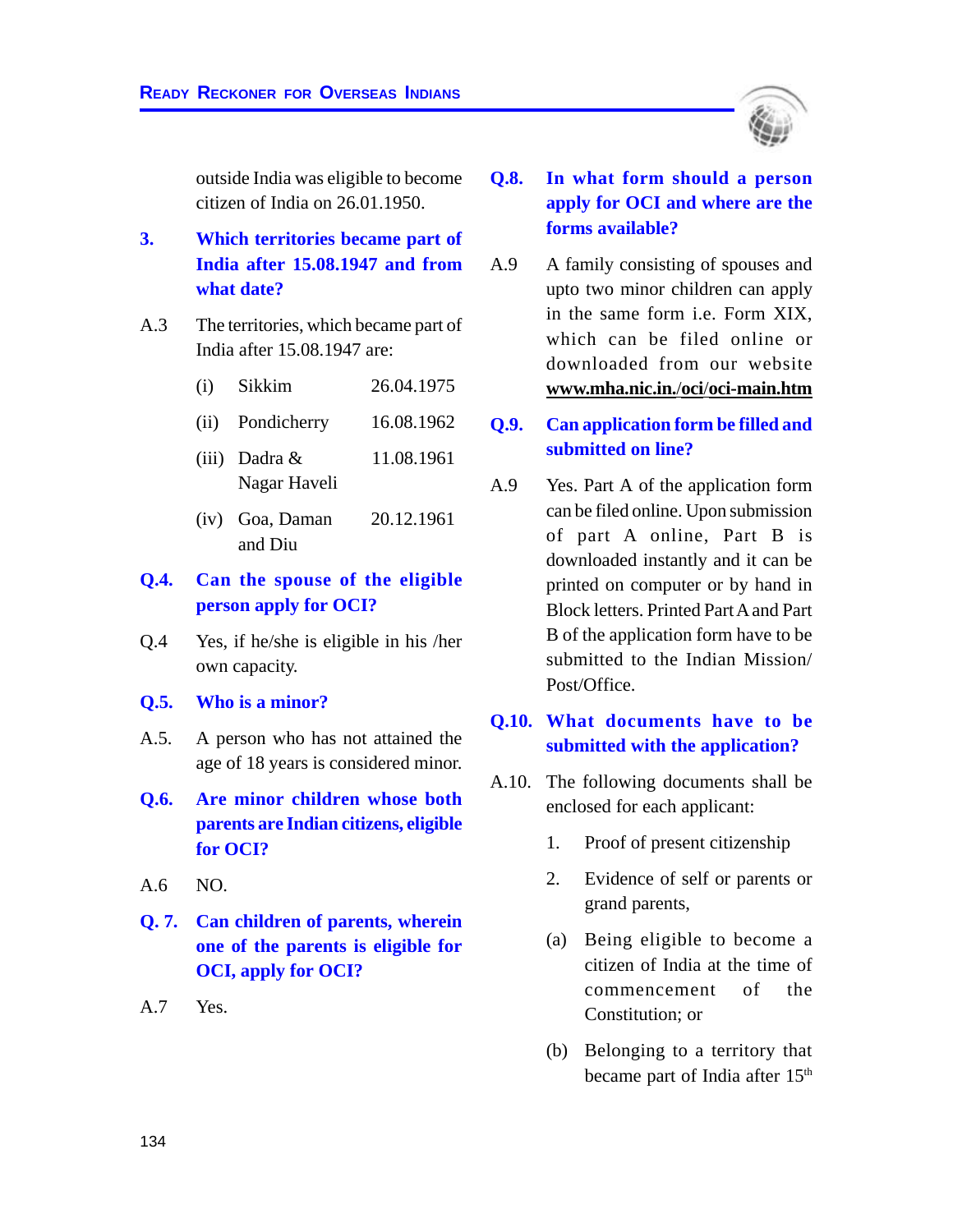August, 1947; or

(c) Being citizen of India on after 26<sup>th</sup> January, 1950

These could be:

- (i) Copy of the passport: or
- (ii) Copy of the domicile certificate issued by the Competent authority; or
- (iii) Any other proof.
- 3. Evidence of relationship as parent / grand parent, if their Indian origin is claimed as basis for grant of OCI.
- 4. Application fee by way of Demand Draft (US \$ 275 for each applicant or equivalent in local currency; US \$ 25 or equivalent in local currency for each PIO cardholder)
- 5. PIO cardholders should submit a copy of his/her PIO card.
- **Q.11. What documents would qualify for " Any other proof" for evidence of self or parents or grand parents being eligible for grant of OCI?**
- A.11 Any documentary evidence like a school certificate, land ownership certificate, birth certificate, etc. which may reasonably ascertain eligibility.
- **12. How many copies of application have to be submitted?**
- A.12. Application has to be submitted in duplicate for each applicant.
- **Q.13. Whether applicant(s) have to go in person to submit the application(s)?**
- A.13. No. Application(s) can be sent by post.
- **Q.14. Whether the applicant(s) have to take oath before the Counsel of the Indian Mission/Post?**
- A.14 No. Earlier provision in this regard has been done away with.

#### **15. Where to submit the application?**

- A.15 To the Indian Mission / Post of the country of citizenship of the applicant. If the applicant is not in the country of citizenship, to the Indian Mission / Post of the country where he is ordinarily residing. If the applicant is in India, to the FRRO Delhi, Mumbai, Kolkata or Amritsar or to the Under Secretary, OCI Cell, Citizenship Section, Foreigners Division, Ministry of Home Affairs (MHA), Jaisalmer House, 26 Mansingh Road, New Delhi – 110011.
- **Q.16. Can a person apply in the country where he is ordinarily residing?**

A.16 Yes.

**Q.17. What are the consequences of furnishing wrong information or suppressing material information?**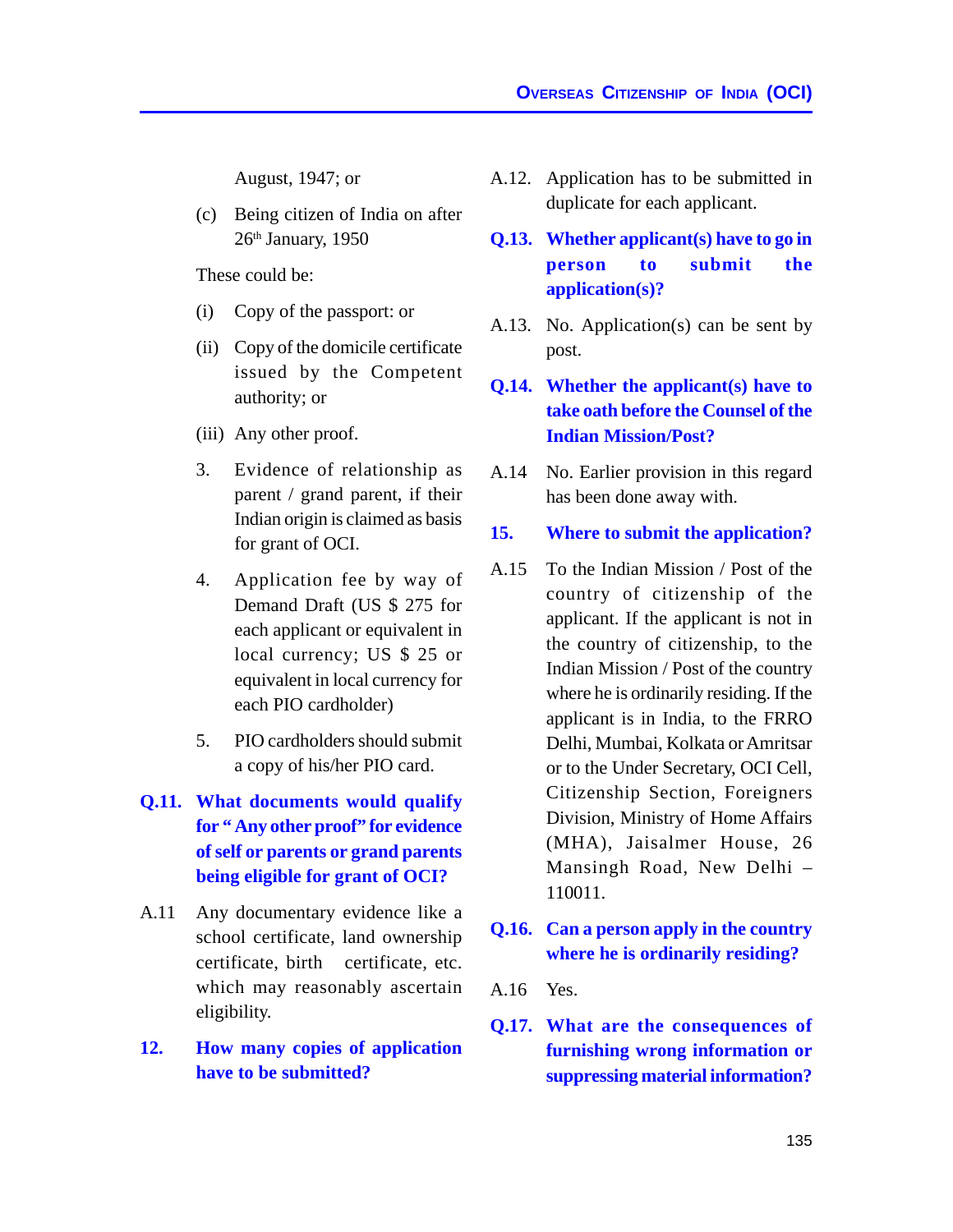

# **Q.18. What is the fee for application for registration as an OCI?**

A.18. US \$ 275 or equivalent in local currency for each applicant. In case of PIO card holder, US \$ 25 or equivalent in local currency for each applicant.

#### **Q.19. What is the time taken for registration as OCI?**

A.19. Within 30 days of the application, if there is no adverse information available against the applicant. If any adverse information is available against the applicant, the decision to grant or otherwise is taken within 120 days.

# **Q.20. If the registration as OCI is not granted, what amount will be refunded?**

A.20. An amount of US \$ 250 or equivalent

in local currency shall be refunded, if registration is refused. US \$ 25 is the processing fees, which is nonrefundable.

#### **Q.21. Can a PIO cardholder apply?**

A.21. Yes, provided he/she is otherwise eligible for grant of OCI like any other applicant.

# **Q.22. Will the PIO Cardholder be granted an OCI registration gratis?**

A.22. No. He/she has to make a payment of US \$ 25 equivalent in local currency along with the application.

# **Q.23. Will the PIO Card be honored till the time they are valid even after acquisition of OCI?**

A.23. No. PIO Card will have surrendered to Indian Mission/Post/MHA for grant of OCI registration certificate and OCI 'U' visa sticker.

#### **Q.24. What will be issued after registration as an OCI?**

A.24 A registration certificate in the form of a booklet will be issued and a multiple entry, multi-purpose OCI 'U' visa sticker will be pasted on the foreign passport of the applicant. For this purpose, the applicant has to send the original passport to the Indian Mission / Post after receipt of the acceptance letter/ verifying the status of the application online.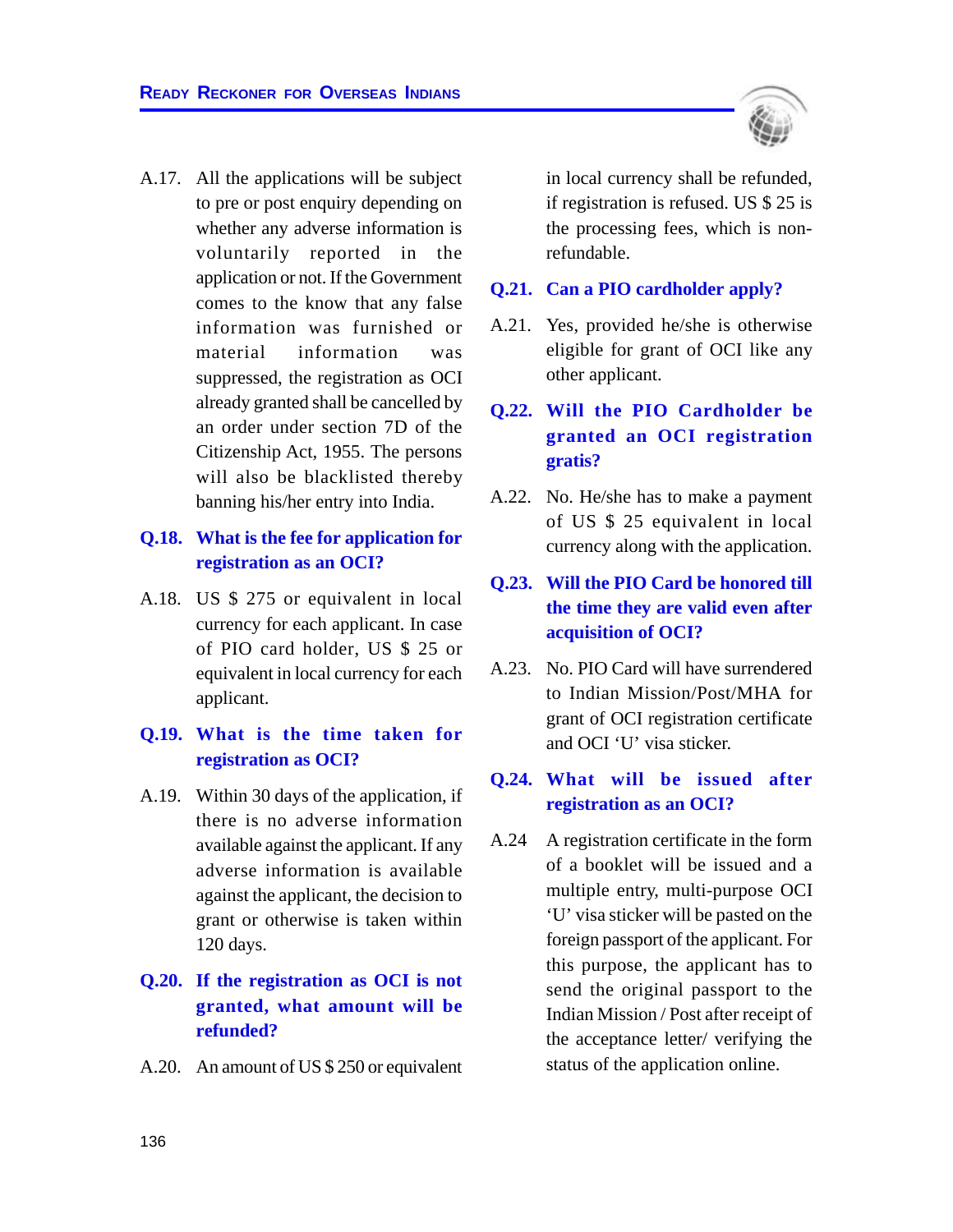- A.24. In case of application filed in India with FRRO, applicants should go to the concerned FRRO in person/ authorized person with passport. In case of applications filed in India with MHA, applicants should go to OCI Cell, MHA, New Delhi in person/authorized person with passport.
- **Q.25. Will a separate OCI passport be issued?**
- A.25 No.
- **Q.26. Will a duplicate certificate of registration, as an OCI will be issued?**
- A.26. Yes. For this purpose, an application has to be made to the Indian Mission / Post with evidence for loss of certificate. In case of mutilated/ damaged certificate an application has to be made enclosing the same. The applications in both the cases have to be made to the same Indian Mission / Post which issued the certificate alongwith with payment of fee of US \$ 25 or equivalent in local currency.
- **Q.27. Will a new OCI visa sticker be issued on the new foreign passport after the expiry of the old passport?**
- A.27. Yes. On payment of requisite fee, a new OCI 'U' visa sticker will be issued. However, the applicant can

continue to carry the old passport wherein the OCI 'U' Visa sticker was pasted along with new passport for visiting India without seeking a new visa, as the visa is lifelong.

## **Q.28. Will the applicant lose his citizenship after registering as an OCI?**

- A.28. No. As only citizen of the country which allows dual citizenship under the local laws in some form or the other are eligible for applying for registration as an OCI, losing foreign citizenship does not arise.
- **Q.29. Can a person registered as an OCI travel to protected area/restricted area without permission?**
- A.29. No. He/she will be required to seek PAP/RAP for such visits.
- **Q.30. Would the Indian civil/criminal laws be applicable to persons registered as OCI?**
- A.30. Yes. For the period OCI is living in India.

#### **Q.31. Can a person registered as an OCI be granted Indian citizenship?**

A.31. Yes. As per the provisions of section  $5(1)(g)$  of the citizenship Act, 1955, a person who is registered as an OCI for 5 years and residing in India for 1 Year out of the above 5 Years, is eligible to apply for Indian citizenship.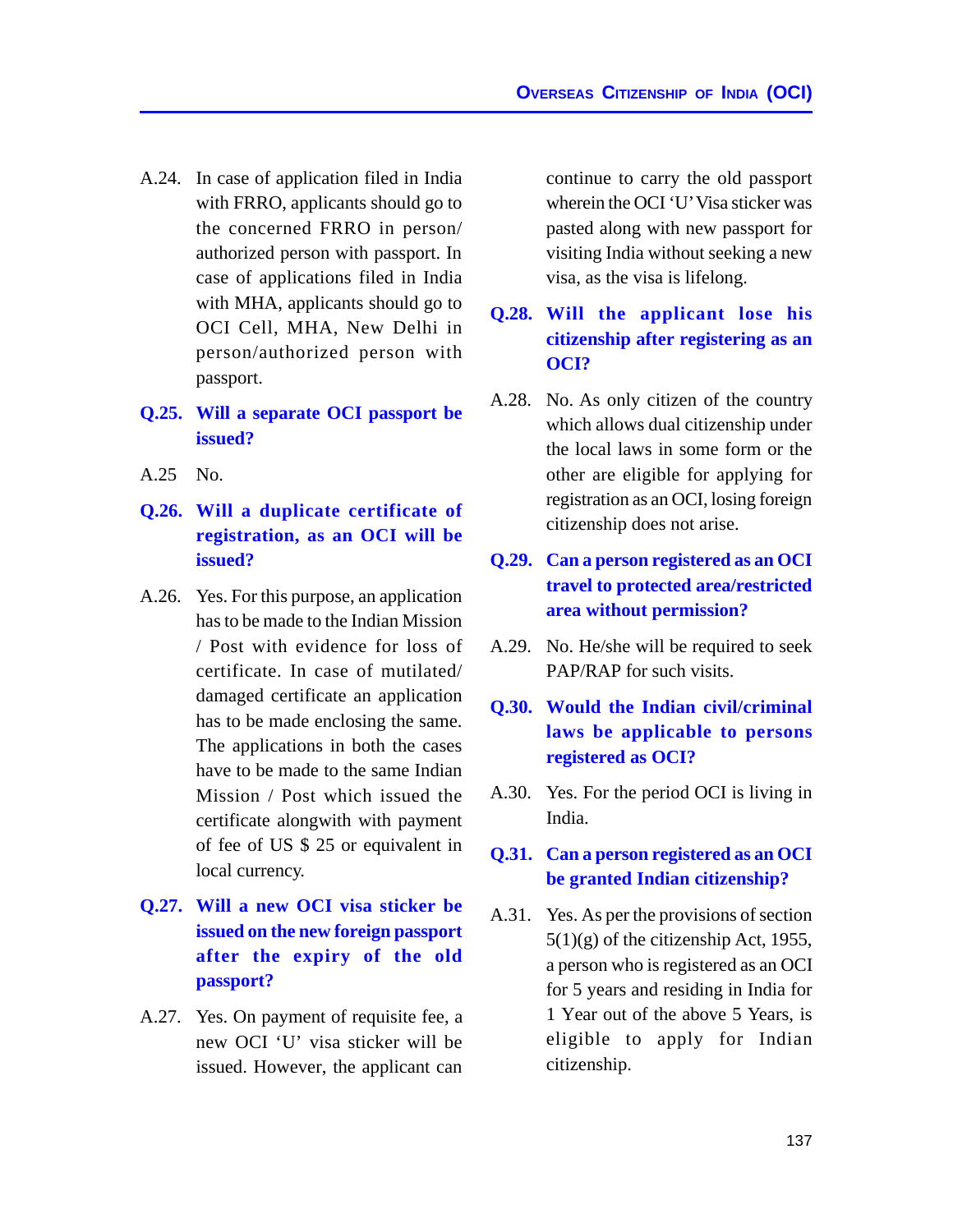- **Q.32. Will OCI be granted gratis to certain categories of people?**
- A.32. No.
- **Q.33. Can OCI be granted to foreign nationals who are not eligible for OCI, but married to persons who are eligible for OCI?**
- A.33. No.
- **Q.34. Will foreign-born children of PIOs be eligible to become an OCI?**
- A.34 Yes, provided one of the parents is eligible to become an OCI.
- **35. What are the benefits of an OCI?**
- A.35. Following benefits will be allowed to an OCI:
	- a. Multi-purpose, multiple entries, lifelong visa for visiting India.
	- b. Exemption from NRIs with local police authority for any length of stay in India.
	- c. Parity with NRIs in respect of economic, financial and educational fields except in matters relating to acquisition of agricultural/ plantation properties.

#### **Q.36. Will any other benefit be granted to OCI?**

A.36. Any other benefits to OCI will be notified by the ministry of Overseas Indian Affairs (MOIA) under Section 7B (1) of the Citizenship Act, 1955.

- **Q.37. Is the OCI is entitled to voting rights?**
- A.37 No.
- **38. Is the OCI is entitled to hold Constitutional post in India?**
- A.38. No.
- **Q.39. Is the OCI is entitled to hold Government post in India?**
- A.39. No, except for the posts specified by an order by the Central Government.
- **40. If a person is already holding more than one nationality, can he/she apply for OCI?**
- A.40 Yes, as long as the local laws of at least one of the countries allow dual citizenship in some form or the other.
- **Q.41. What are the advantages of OCI when compared to PIO cardholders?**
- A.41.(a) An OCI is entitled to life long visa with free travel to India whereas for PIO cardholder, it is only valid for 15 years.
	- (b) PIO cardholder is required to register with the local police authority for any stay exceeding 180 days in India on any single visit whereas an OCI is exempted from registration with police authority for any length of stay in India.
	- (c) An OCI gets a specific right to become an Indian Citizen as in 31, whereas the PIO card holder does not have this.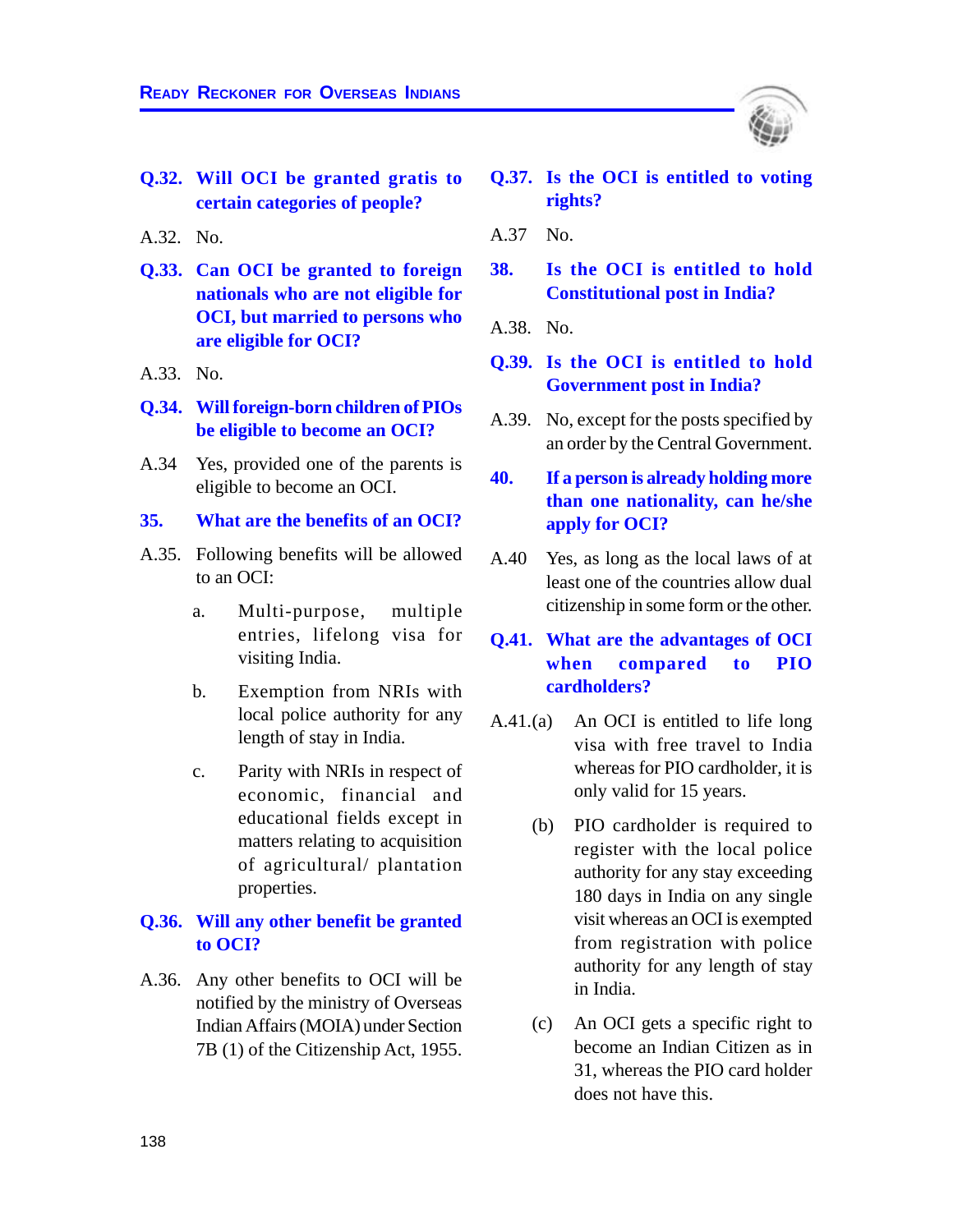- **Q.42. Whether an OCI be entitled to apply for and obtain a normal Indian passport, which is given to a citizen of India?**
- A.42. No. Indian Passport is given only to Indian citizen.
- **Q.43. Whether national of commonwealth countries are eligible for OCI?**
- A.43. Yes, if they fulfill the eligibility criteria.

#### **Q.44. Can a person renounce OCI?**

- A.44. Yes. He/she has to declare intention of renunciation in Form XXII to the Indian Mission /Post where OCI registration was granted. After receipt of the declaration, the Indian Mission/Post shall issue an acknowledgement in Form XXII A.
- **Q.45. Do the applicants who have applied on the earlier prescribed application form have to apply again in the new form?**
- A.45. No. All such application will be considered for registration as OCI without seeking fresh applications and fee.

## **ADDRESSES OF OFFICES TO FILE OCI APPLICATIONS**

**Applicants outside India can file applications to**

l The Indian Mission /Post having

jurisdiction over the country of which applicant is a citizen; or

l If he/she is not living in the country of his/her citizenship, to the Indian Mission /post having jurisdiction over the country of which the applicant is **ordinarily resident**.

## **Applicants any where in India can File with Ministry of Home Affairs (MHA) at the following Address:**

Under Secretary (OCI), Foreigners Division, Ministry of Home Affairs, 26-Mansingh Road, Jaisalmer House, New Delhi-110011. Tel. No. 011-110011 e-mail: usocimha@nic.in

**Applicants in Delhi, Mumbai, Chennai, Kolkata and Amritsar can also file with respective Foreigners Regional Registration Officers (FRROs) at the following addresses:**

- i. FRRO, East Block- VIII Level-2 Sector-1, R.K. Puram, New Delhi-110066. Tel.No. 011-26711384
- ii. FRRO, Badruddin Tayyabji Marg, Mumbai-1 Tel.No. 022-26571998
- iii. FRRO, Shastri Bhavan Annexe, 26, Haddows Road, Chennai. Tel. No. 044-28232642
- iv. FRRO, 237, A.J.C. Bose Road, Kolkata. Tel.No. 033-22470549
- v. FRRO, D-123,Ranjeet Avenue, Amritsar. Tel.No. 0183-2508250.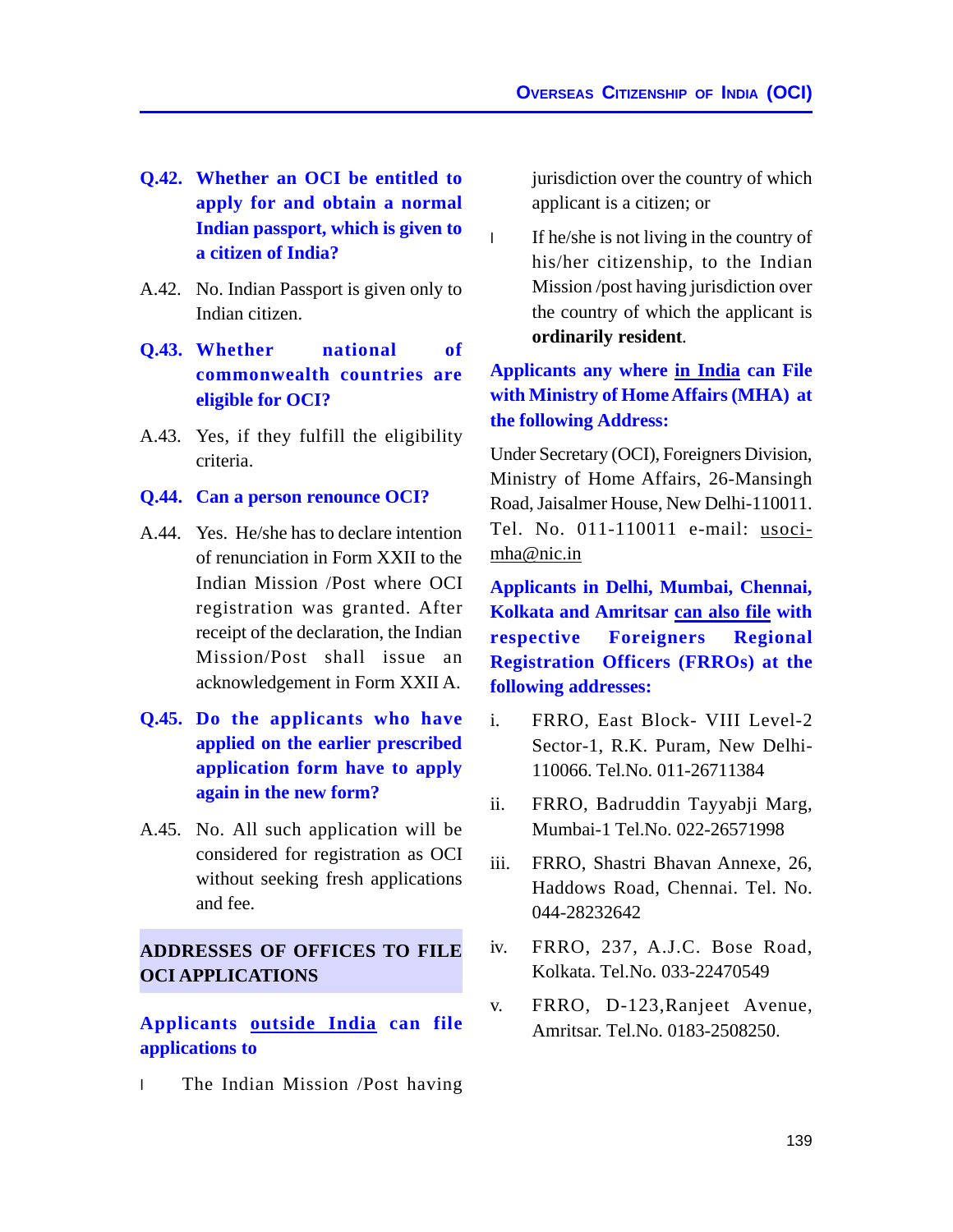

|                        | <b>Comparative chart on NRI/PIO/PIO CARD HOLDERS/OCI</b>                                                        |                                                                                                                                           |                                                                                                                                                                                                                                                                                                                                                                                                                                                                                                                                            |                                                                                                                                                                                                                                                                                                                                                                                                                                                                                                                                                                                                                                                                                              |  |
|------------------------|-----------------------------------------------------------------------------------------------------------------|-------------------------------------------------------------------------------------------------------------------------------------------|--------------------------------------------------------------------------------------------------------------------------------------------------------------------------------------------------------------------------------------------------------------------------------------------------------------------------------------------------------------------------------------------------------------------------------------------------------------------------------------------------------------------------------------------|----------------------------------------------------------------------------------------------------------------------------------------------------------------------------------------------------------------------------------------------------------------------------------------------------------------------------------------------------------------------------------------------------------------------------------------------------------------------------------------------------------------------------------------------------------------------------------------------------------------------------------------------------------------------------------------------|--|
|                        | <b>NRI</b>                                                                                                      | PIO                                                                                                                                       | <b>PIO Card holder</b>                                                                                                                                                                                                                                                                                                                                                                                                                                                                                                                     | <b>OCI</b>                                                                                                                                                                                                                                                                                                                                                                                                                                                                                                                                                                                                                                                                                   |  |
| 1. Who?                | An Indian<br>citizen who<br>is ordinarily<br>residing<br>outside<br>India and<br>holds an<br>Indian<br>passport | an<br>who<br>presently<br>holding another<br>country's<br>citizenship/<br>nationality i.e.<br>he/she<br>is<br>holding foreign<br>passport | ancestors was MHA's scheme vide India (OCI)<br>Indian Notification<br>national and 26011/4/98-F.I dated citizenship Act, 1955<br>is 19.08.2002.                                                                                                                                                                                                                                                                                                                                                                                            | A person who A person registered as $ A $ person registered as<br>or whose any of PIO card Holder under Overseas Citizen of<br>under<br>No. section 7A of the                                                                                                                                                                                                                                                                                                                                                                                                                                                                                                                                |  |
| 2. Who is<br>eligible? |                                                                                                                 |                                                                                                                                           | Any person who at any<br>time held an Indian<br>passport; or he or either<br>of his parents or grand<br>parents was born in or<br>permanently<br>was<br>resident in India as<br>defined in government<br>of India Act, 1935 and<br>other territories that<br>become part of India<br>thereafter provided<br>neither was at any time<br>of<br>citizen<br>a<br>Afghanistan, Bhutan,<br>China, Nepal, Pakistan<br>and Sri Lanka,. Or who<br>is a spouse of a citizen<br>of India or a person of<br>Indian<br>origin<br>as<br>mentioned above. | A foreign national, who<br>was eligible to become<br>citizen of India on<br>26.01.1950 or was a citizen<br>of India on or at anytime<br>after 26.01.1950<br>or<br>belonged to a territory that<br>become part of India after<br>15.08.1947 and his/her<br>children<br>and<br>grand<br>children, provided his/her<br>country of citizenship<br>allows dual citizenship in<br>some form or other under<br>the local laws, is eligible for<br>registration as overseas<br>citizen of India (OCI)<br>Minor children of such<br>person are also eligible for<br>OCI .However, if the<br>applicant had ever been a<br>citizen of Pakistan or<br>Bangladesh, he/she will<br>not be eligible for OCI |  |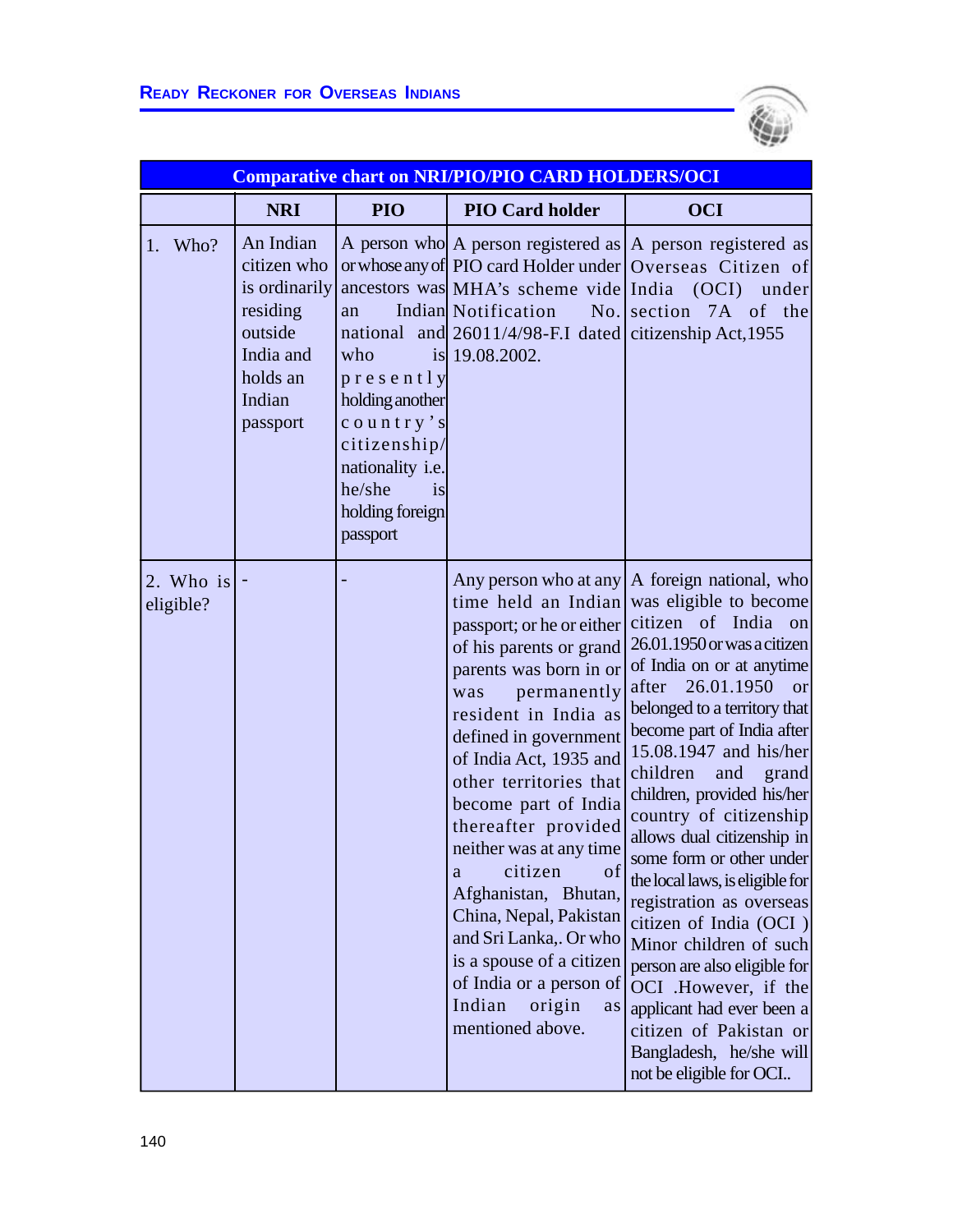| 3. How can<br>one get? |  | Eligible persons to<br>apply in the prescribed<br>form<br>along with<br>enclosures.Form<br>available on MHA's<br>website<br>$;$ WWW.<br>mha.nic.in.                                                                                                                                      | Eligible persons to<br>apply on line /down<br>load application form<br>from<br>MHA's<br>website:www.mha.nic.in.                                                                                                                                                                                                                                                                                                                                                                                                                                                                                  |
|------------------------|--|------------------------------------------------------------------------------------------------------------------------------------------------------------------------------------------------------------------------------------------------------------------------------------------|--------------------------------------------------------------------------------------------------------------------------------------------------------------------------------------------------------------------------------------------------------------------------------------------------------------------------------------------------------------------------------------------------------------------------------------------------------------------------------------------------------------------------------------------------------------------------------------------------|
| 4. Where to<br>apply?  |  | To the Indian Mission/<br>Post in the country<br>where the applicant is<br>ordinarily resident; if<br>in India on long term<br>visa (more than one<br>year), to the FRRO,<br>Delhi,<br>Mumbai,<br>Kolkata, Amritsar,<br>CHIO, Chennai or to<br>the joint secretary<br>(foreigners), MHA. | To the Indian Mission/<br>Post of the country of<br>applicant's citizenship<br>or where he/she is not<br>in the country of<br>citizenship, to the<br><b>Indian Mission/Post of</b><br>the country in which<br>he/she is ordinarily<br>resident.<br>If<br>the<br>applicant is in India he/<br>she can apply to the<br><b>FRRO</b><br>at<br>Delhi,<br>Mumbai, Kolkata,<br>Amritsar,<br>CHIO,<br>Chennai or to the<br>Under Secretary, OCI<br>Cell,<br>Citizenship<br>Section Foreigners<br>Division, Ministry of<br>Home<br>Affairs,<br>Jaisalmer House, 26<br>Mansingh Road, New<br>Delhi-110011. |
| 5. Fees?               |  | $15000/-$<br>Rs.<br>or<br>equivalent in local<br>currency for adults.<br>For the children upto<br>the age of 18 years, the<br>fee is Rs. 7500/- or<br>equivalent in local<br>currency.                                                                                                   | US $$275$ or equivalent<br>in local currency. In<br>case of PIO card<br>holders, it is US \$ 25<br>or equivalent in local<br>currency.                                                                                                                                                                                                                                                                                                                                                                                                                                                           |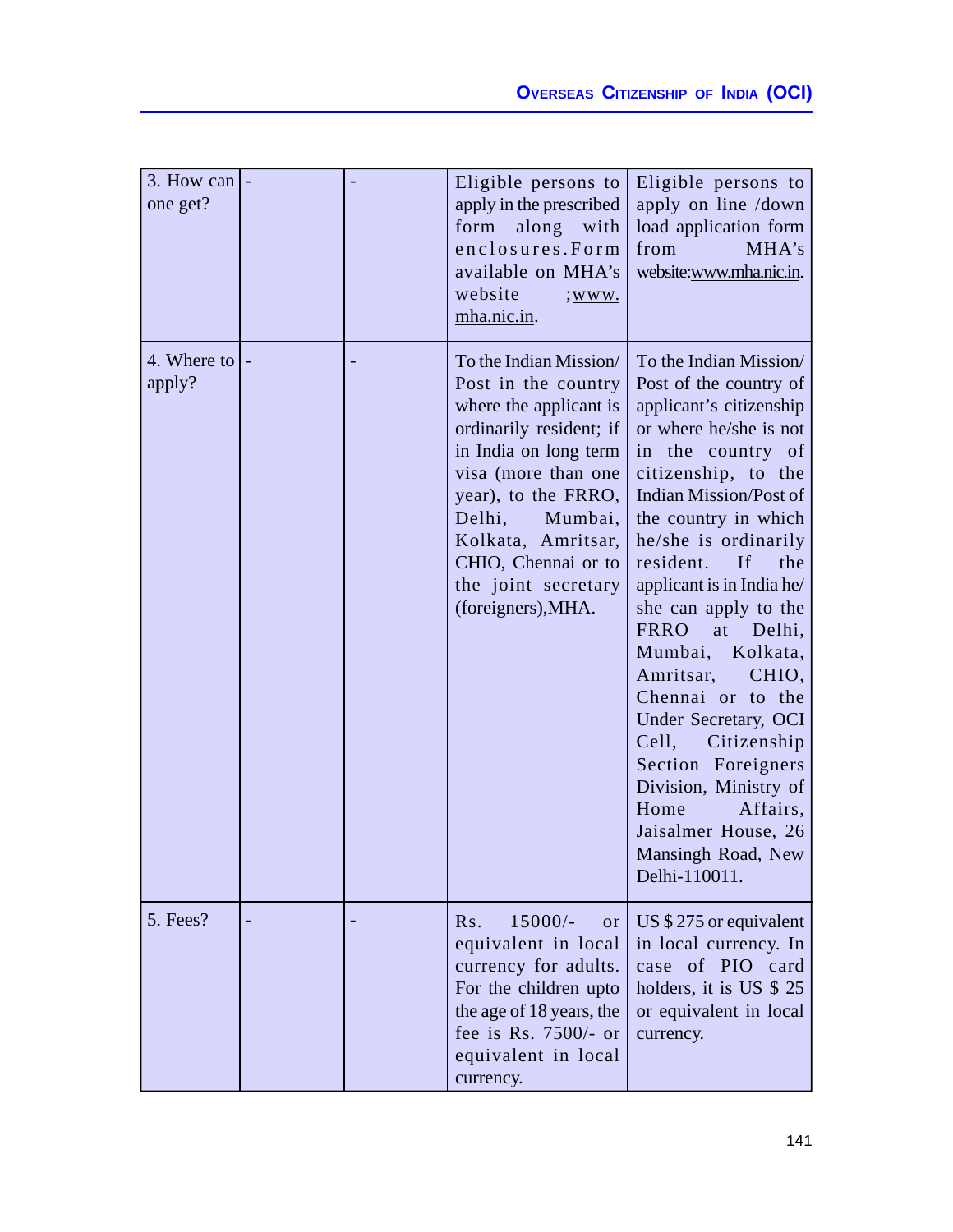

| 6.<br>Which  <br>nationals<br>are eligible?      |                                                                                                                                               |                          | PIO of all countries<br>except Afghanistan,<br>Bangladesh, Bhutan,<br>China, Nepal, Pakistan<br>and Sri Lanka                                                                                                                                                                                                                                                                                                                                                                                                                                                                                                                                                                                                                                                                 | PIOs of all countries<br>except Pakistan and<br>Bangladesh provided<br>the<br>country<br>of<br>nationality allows dual<br>citizenship in some<br>form or other under<br>local laws.                                                                                                                                                                                                                                                                                                                                                                                                                                                                                             |
|--------------------------------------------------|-----------------------------------------------------------------------------------------------------------------------------------------------|--------------------------|-------------------------------------------------------------------------------------------------------------------------------------------------------------------------------------------------------------------------------------------------------------------------------------------------------------------------------------------------------------------------------------------------------------------------------------------------------------------------------------------------------------------------------------------------------------------------------------------------------------------------------------------------------------------------------------------------------------------------------------------------------------------------------|---------------------------------------------------------------------------------------------------------------------------------------------------------------------------------------------------------------------------------------------------------------------------------------------------------------------------------------------------------------------------------------------------------------------------------------------------------------------------------------------------------------------------------------------------------------------------------------------------------------------------------------------------------------------------------|
| What<br>7.<br>benefits one<br>is entitled<br>to? | All benefits<br>as available<br>Indian<br>to<br>citizen<br>subject to<br>notification<br>issued by the<br>Government<br>from time to<br>time. | No specific<br>benefits. | $(1)$ Shall not require a<br>separate visa to visit<br>India.<br>(2) Will be exempt<br>from the requirements<br>of registration if his/her<br>stay on any single visit<br>in India does not<br>exceed 180 days.<br>$(3)$ In the event of<br>continuous stay in<br>India exceeding 180<br>days, he/she shall have<br>to get himself/herself<br>registered within 30<br>days of the expiry of<br>180 days with the<br>FRRO/<br>concerned<br>FRO.<br>(4) Parity with NRIs in<br>respect of all facilities<br>available to the later in<br>the economic, financial<br>and educational fields<br>except in maters<br>relating<br>the<br>to<br>acquisition<br>of<br>agricultural / plantation<br>properties. No parity<br>shall be allowed in the<br>sphere of political<br>rights. | $(1)$ A multiple entry<br>multi-purpose life long<br>visa for visiting India.<br>$(2)$ Exemption from<br>registration with local<br>police authority for any<br>length of stay in India.<br>(3) Parity with non<br>resident Indians (NRIs)<br>in respect of economics<br>financial<br>and<br>educational<br>fields<br>except in relation to the<br>acquisition<br>of<br>agricultural<br>or<br>plantation properties.<br>No parity shall be<br>allowed in the sphere of<br>political rights.<br>Any other benefit to<br>OCIs will be notified<br>by the Ministry of<br><b>Overseas Indian Affairs</b><br>(MOIA) under section<br>7B<br>(1)<br>of<br>the<br>Citizenship Act 1955. |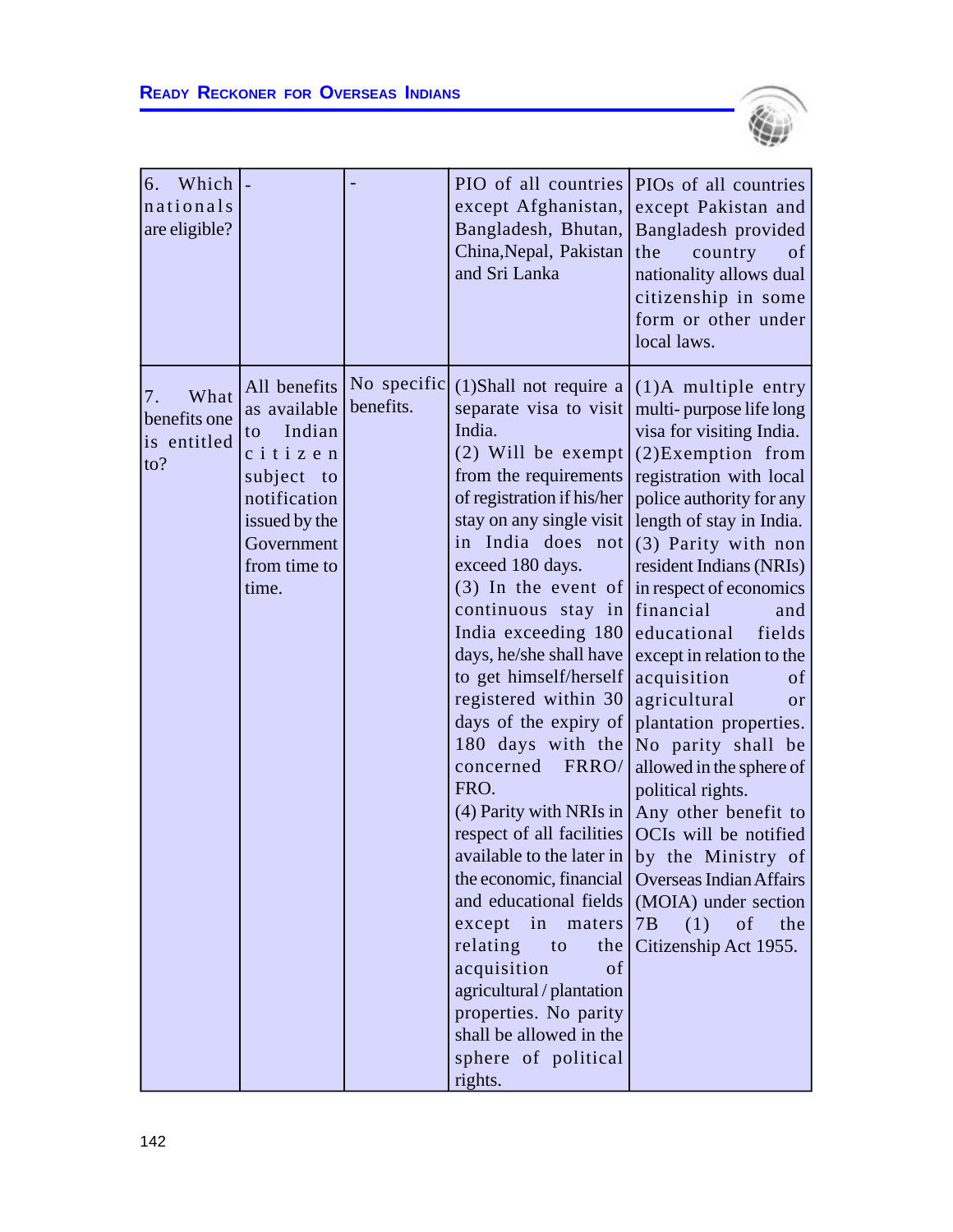| 8. Does he/<br>she require<br>visa for<br>visiting<br>India?                              | N <sub>o</sub>                        | Yes and of<br>specific type<br>depending<br>on his /her<br>purpose of<br>visit.                                                                                                                                             | Can visit India without<br>visa for 15 year from<br>the date of issue of PIO<br>card.                                                                                                              | Can visit India without<br>visa for life long.                                                                                                                                               |
|-------------------------------------------------------------------------------------------|---------------------------------------|-----------------------------------------------------------------------------------------------------------------------------------------------------------------------------------------------------------------------------|----------------------------------------------------------------------------------------------------------------------------------------------------------------------------------------------------|----------------------------------------------------------------------------------------------------------------------------------------------------------------------------------------------|
| $9.$ Is he<br>required to<br>register<br>with local<br>police<br>authorities<br>in India? | N <sub>o</sub>                        | Yes                                                                                                                                                                                                                         | Yes one time when the<br>stay in India exceeds<br>180 days for the first<br>time                                                                                                                   | No                                                                                                                                                                                           |
| 10. What<br>activities<br>can be<br>under taken<br>in India?                              |                                       | All activities Activity as<br>specified in<br>the visa                                                                                                                                                                      | mountaineering,<br>missionary<br>and<br>research work and<br>existing PAP/RAP<br>Which require specific<br>permit.                                                                                 | All activities except All activities except<br>mountaineering,<br>missionary<br>and<br>research work and<br>existing PAP/RAP<br>Which require specific<br>permit                             |
| <b>11. How</b><br>can one<br>acquire<br>Indian<br>citizenship?                            | He/she is an<br>Indian<br>citizenship | As per<br>section 5<br>$(1)$ (a) &<br>$5(1)$ (c) of<br>the<br>Citizenship<br>Act, he/she<br>has to<br>reside in<br>India for<br>minimum 7<br>years before<br>making<br>application<br>for granting<br>Indian<br>citizenship | As per section $5(1)(a)$<br>$\& 5(1)$ (c) of the<br>Citizenship Act, he/she<br>has to reside in India<br>for minimum 7 years<br>before<br>making<br>application for granting<br>Indian citizenship | Registered OCI may be<br>granted<br>Indian<br>citizenship after 5 years<br>from<br>date<br>of<br>registration provided<br>he/she stays for one<br>year in India before<br>making application |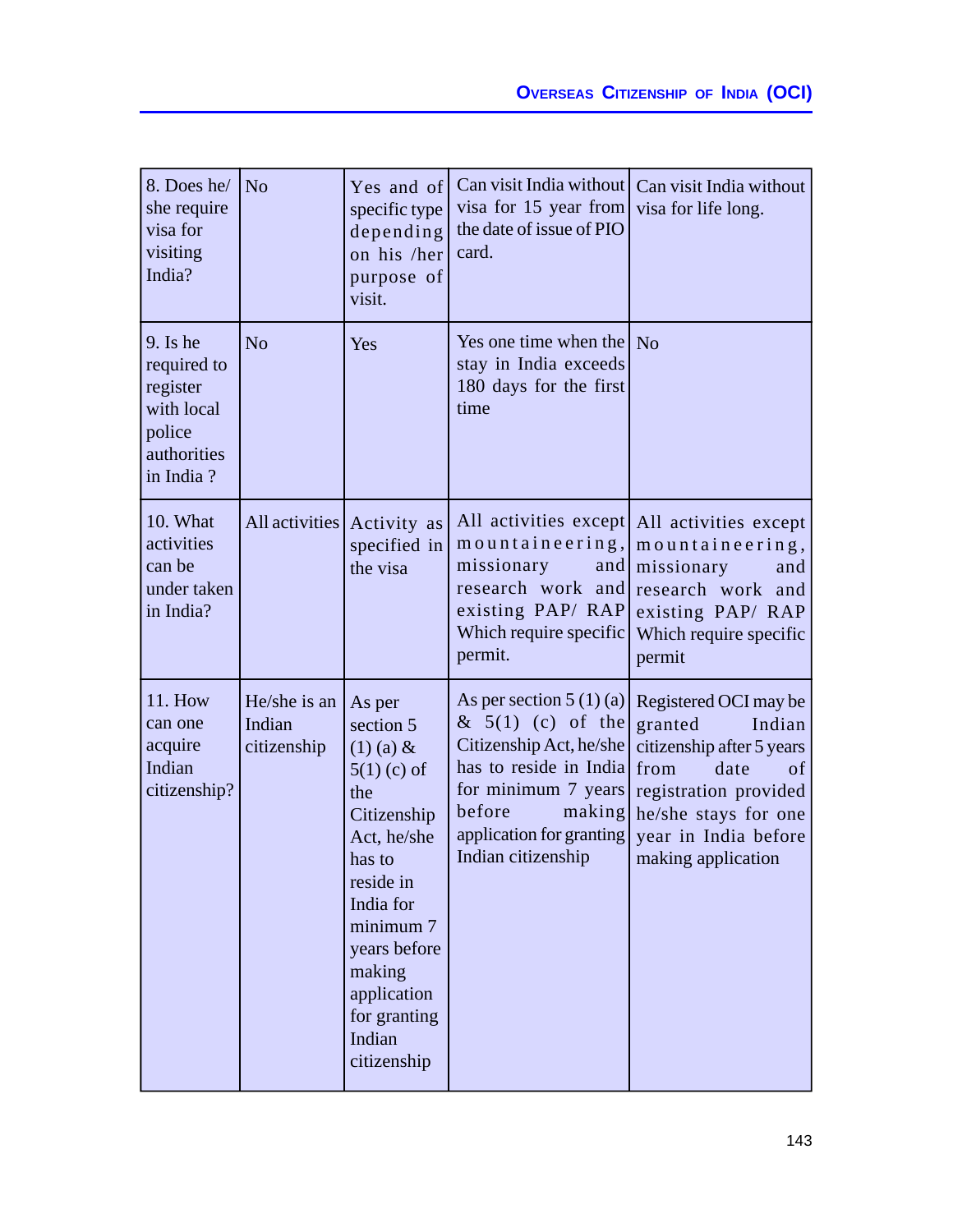

## PIO CARD

#### **THE PIO CARD SCHEME**

In a significant step towards granting dual citizenship to Overseas Indians, the Government approved the person of Indian origin (PIO) card scheme to permit all such individuals visa-free entry into the country.

## **Definition of Person of Indian Origin (PIO**)

"Person of Indian Origin" means a foreign citizen [not being a citizen of Pakistan, Bangladesh and other countries as may be specified by the central government from time to timel if.

- i. He/she at any time held an Indian passport;
- ii. He/she or either of his/her parents or grand parents or great grand parents was born in and permanently resident in India as defined in the Government of India Act, 1935 and other territories that became part of India thereafter provided neither was at any time a citizen of any of the specified countries; or
- iii. He/she is a spouse of a citizen of India or a person of Indian origin covered under (i) or (ii) above.

#### **Procedure for Application for PIO Card**

The card would be issued to eligible applicants through the concerned Indian Embassies/ High Commission / Consulates (Annexure II) and for those staying in India on a long term visa, from the concerned Foreigners Regional Registration Officer (Delhi, Mumbai, Calcutta, Chennai) and also from the Ministry of Home Affairs, Foreigners Division, Lok Nayak Bhawan, Khan Market, New Delhi-110003. (Refer Annexure 1 for the Application for PIO Card Scheme).

The fees for the card, which will have a validity of 15 years, would be Rs.15, 000/- and for the minor (below 18 years), the fees is Rs.7,500/-.

## **Benefits of Person of Indian Origin (PIO) Card Scheme**

Besides making their journey back to their roots simpler, easier and smoother, this scheme entitles the PIOs to a wide range of economic, financial, educational and cultural benefits.

The benefits envisaged under the scheme include:-

- (i) No requirement of visa to visit India;
- (ii) No separate "Student Visa" or "Employment Visa" required for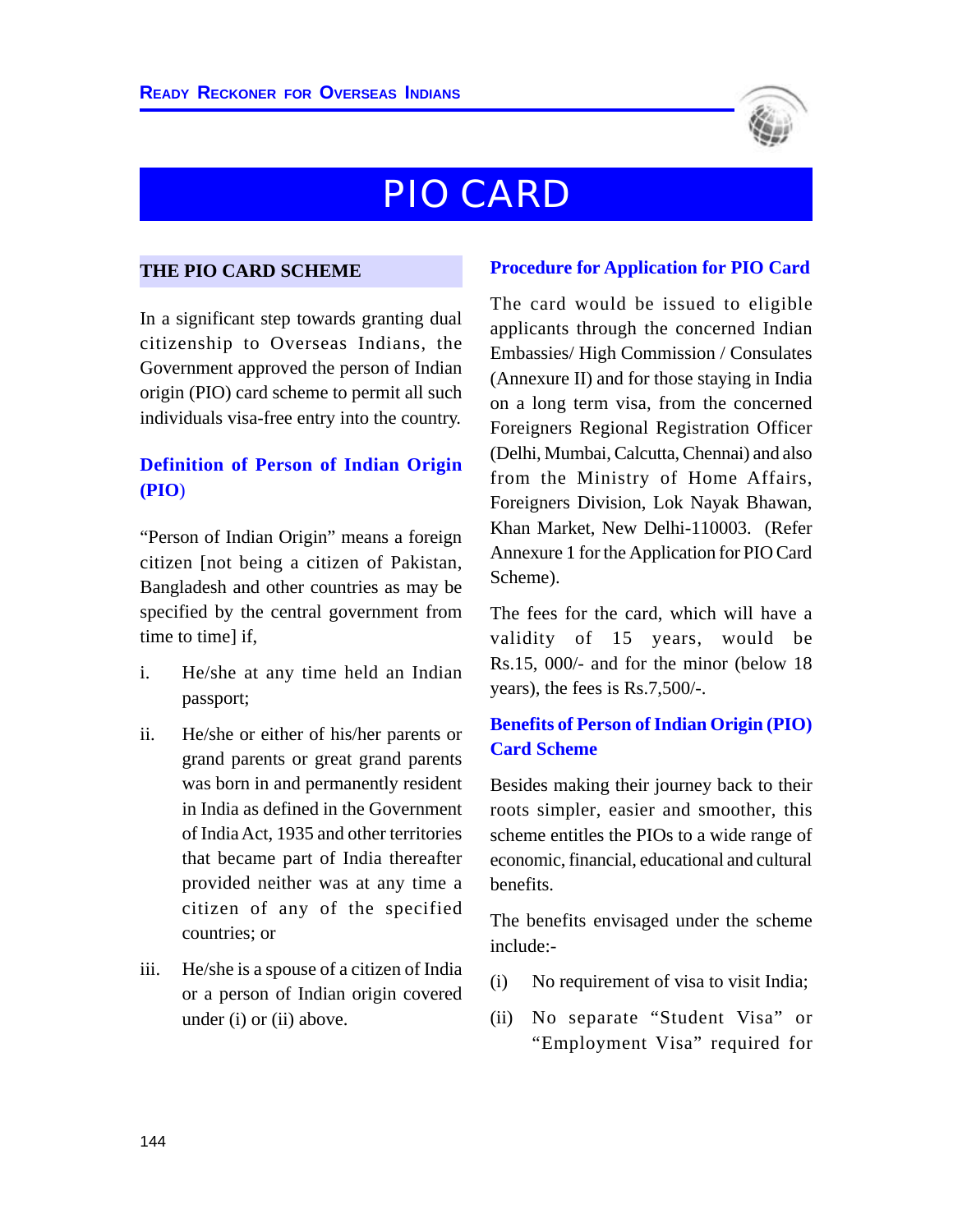admission in colleges/ institution or for taking up employment respectively;

- (iii) No requirement to register with the Foreigners Registration Officer if continuous stay does not exceed 180 days. Registration is required to be done within a period of 30 days after expiry of 180 days;
- (iv) Parity with Non-Resident Indians in respect of facilities available to the latter in economic, financial, educational fields, etc. These facilities will include:
- (a) Acquisition, holding, transfer and disposal of immovable properties in India except for agricultural/plantation properties;
- (b) Admission of children in educational institution in India under the general category quota for NRIs—including medical/engineering colleges, IITs, IIMs etc.;
- (c) Various housing schemes of Life Insurance Corporation of India, State Government and other Government agencies;
- (d) Special counters at the immigration check post for speedy clearance.
- (v) All future benefits that would be extended to NRIs would also be made to PIO Card holders
- (vi) They however cannot enjoy political rights in India.

#### **Issue of Gratis PIO Card**

Gratis PIO Card may be issued to an exceptionally eminent person of Indian Origin, who plays an important role in building bridges between India and the country of his/her adoption, if he/she expresses a desire to obtain the PIO Card.

#### **Duplicate PIO Card**

Duplicate PIO Card can be obtained in case of loss, etc., on a request supported by FIR and other documents. A duplicate PIO Card shall be issued on depositing a fee of US \$ 100. Duplicate PIO Cards will be issued by the same office that issued the original one.

PIO cards issued earlier as per PIO Card Scheme for US \$1000 will continue to remain valid without any extra fee, with validity extendable by 10 more years.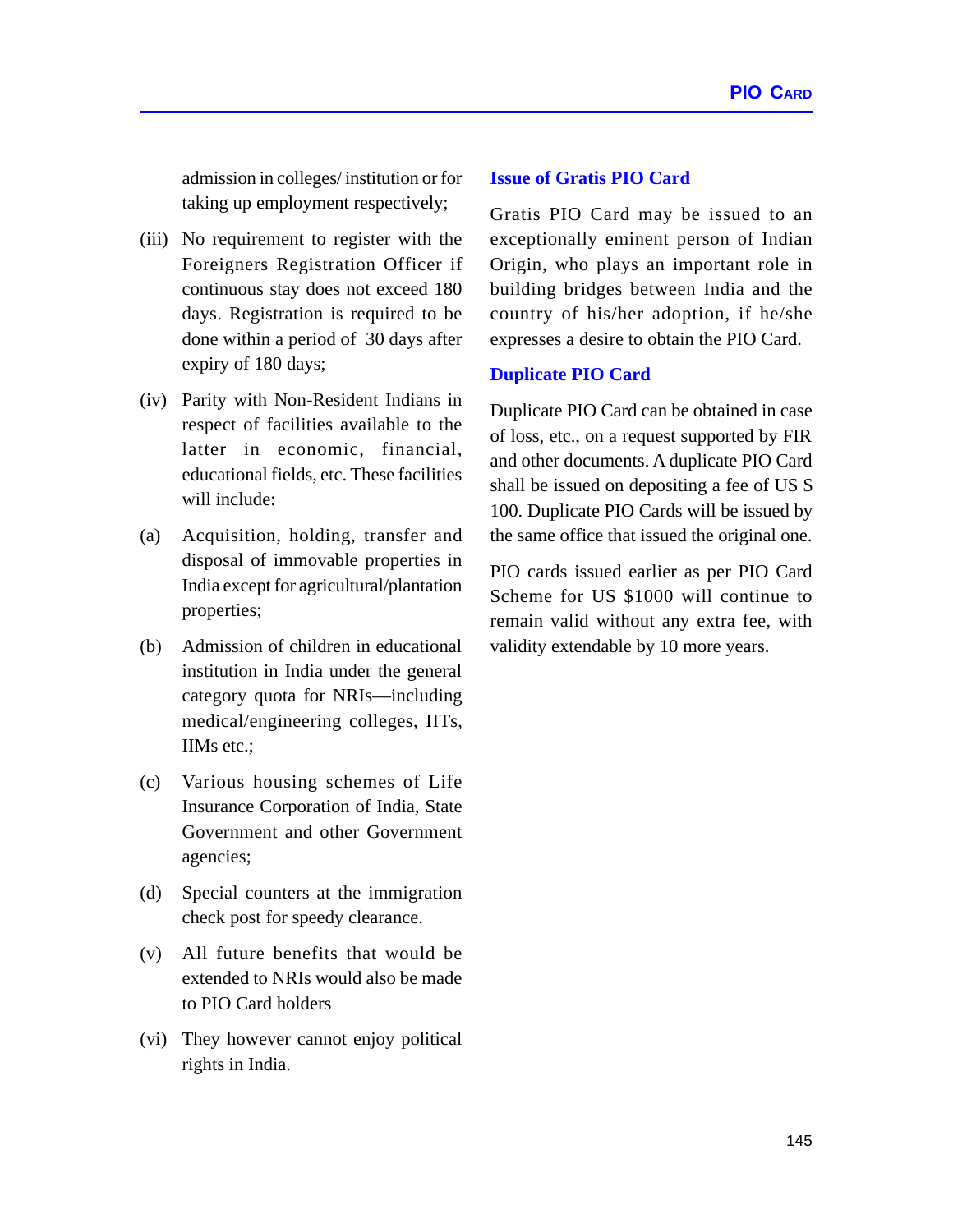

# BAGGAGE RULES AND VISA RULES

#### **BAGGAGE RULES**

**Baggage** Rules is an aspect of customs network which the common man going abroad or returning from abroad has to deal with at customs.

Under the General Baggage Rules,

- (1) used personal effects, and
- (2) new articles up to a value of Rs. 12,000/- per adult passenger ( Rs. 25,000/- if the person returns to India after more than three days) are exempt.

A lower Free Allowance of Rs. 6,000/- is allowed to passengers coming ( after 3 days) from Nepal, Bhutan, Burma or China provided they do not come across land borders with these countries.

Passengers returning from Pakistan by road are allowed duty free baggage up to Rs. 12,000/-.

For child passengers (below 10 years of age), free allowance is 50% of the allowance admissible to an adult passenger of that category.

The General Free Allowance of passenger is not clubbable with similar allowance of another passenger ( for example, husband or wife or any other relative traveling with the passenger ) to permit clearance of a costly article of baggage.

Laptop computer ( computer notebook) brought by a passenger of the age of 18 years and above has been exempted w.e.f from 9-1-2004.

Alcoholic liquor or wines up to two litres, 200 cigarettes and jewellery upto Rs. 20,000/ - for a lady and Rs. 10,000/- for a gentleman can be brought as part of the free baggage allowance. Import of cinematography films, exposed but not developed, brought as part of baggage has also been made duty free.

In case a single article exceeding the limit of Rs. 12,000 ( or Rs. 25,000 in value) is brought, 35% flat rate of duty with no SAD or CVD is payable on excess value. 40% without SAD & CVD is also the effective rate of duty for any article of bona fide baggage brought in excess of free allowance except for fire arms, cartridges of fire arms exceeding 50 and excess cigarettes, cigars or tobacco.

But in terms of exemption Notification No. 49/96-Cus., dated 23-7-1996, specified goods covered under listed Headings and Notifications therein attract merit rate ( as applicable to cargo) even if imported as baggage. Conditions, if any, prescribed in the listed Notification will apply to imports under baggage also. Free allowance is restricted in case of visit to contiguous countries like Maldives, Sri Lanka, Nepal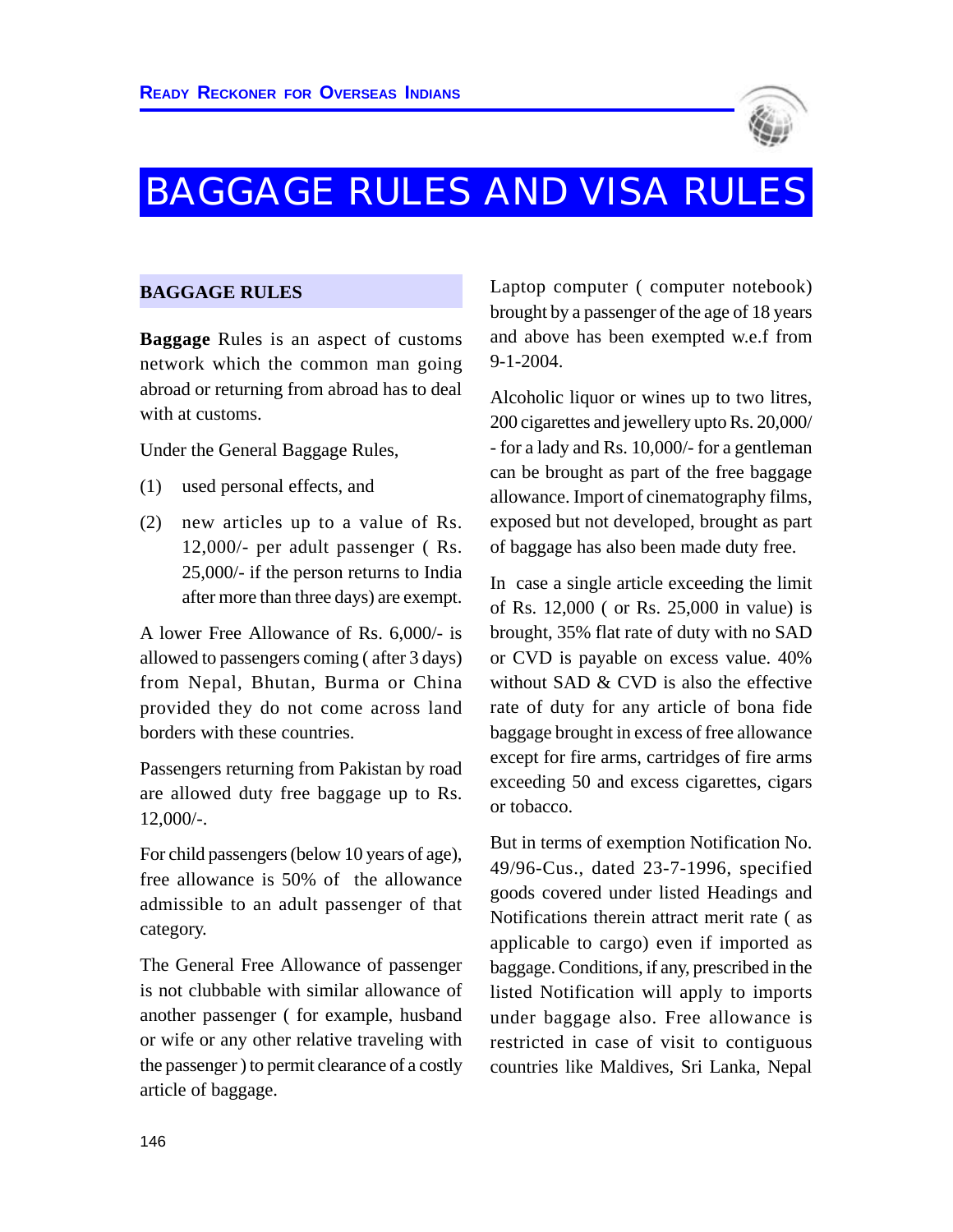and Bhutan.

'Baggage' does not include motor vehicle, fire arms and goods of commercial nature or in commercial quantities.

There are value/ quantity restrictions on bringing jewellery, cigarettes and liquor. However, primary gold up to ten kgs. per passenger and silver up to one hundred kgs. per passenger can be imported on payment of normal duties in convertible foreign exchange provided the concerned passenger is coming to India after at least six months' stay abroad. For crew members of a vessel or aircraft, free allowance for petty gifts is Rs 600/-.

#### **TRANSFER OF RESIDENCE**

In the case of passengers transferring their residence to India after stay abroad of two years or more, personal and household effects in use abroad and six new specified household gadgets are exempt from duty but 15 % flat duty without SAD has to be paid on 17 listed articles of consumer durables within value ceiling of 5 lakhs. In the case of transfer of residence after stay abroad of at least one year, other personal and household effects in use abroad and not exceeding Rs. 75,000/- in aggregate value can be brought in free. In addition, there are free allowances of varying value for professional artisans coming to India after 3 months/6 months ( duty free household article worth Rs. 12,000/- and professional equipment worth Rs. 20,000/- /40,000/-).

Allowance for gifts as well as for travel souvenirs in the case of foreign tourists is Rs. 8,000/-( Rs.6,000/- in the case of tourists from Pakistan origin), apart from personal effects in use of the tourist. Peak rate of duty for baggage goods of Heading 98.03 is 150% non-bona fide baggage is in addition to fine and penalty.

Foreign Travel Tax and Inland Air Travel Tax have been exempted for all passengers with effect from 9-1-2004.

Passengers not carrying any dutiable goods can walk through the Green Channel. Others are required to come to the Red Channel and report at customs counter. There are now no restrictions on resale of baggage goods.

Passengers importing / exporting commercial samples as accompanied baggage should follow the procedure laid down in this behalf. If an importer is desirous of paying duty on an article at the cargo rate but by mistake he has brought the said article as baggage, he can rectify the error by filling an application before the authorities along with submission of a bill of entry (Collector v. A.K.Dhawan)

Please visit the website www.cbec.gov.in for the complete Baggage Rules 1998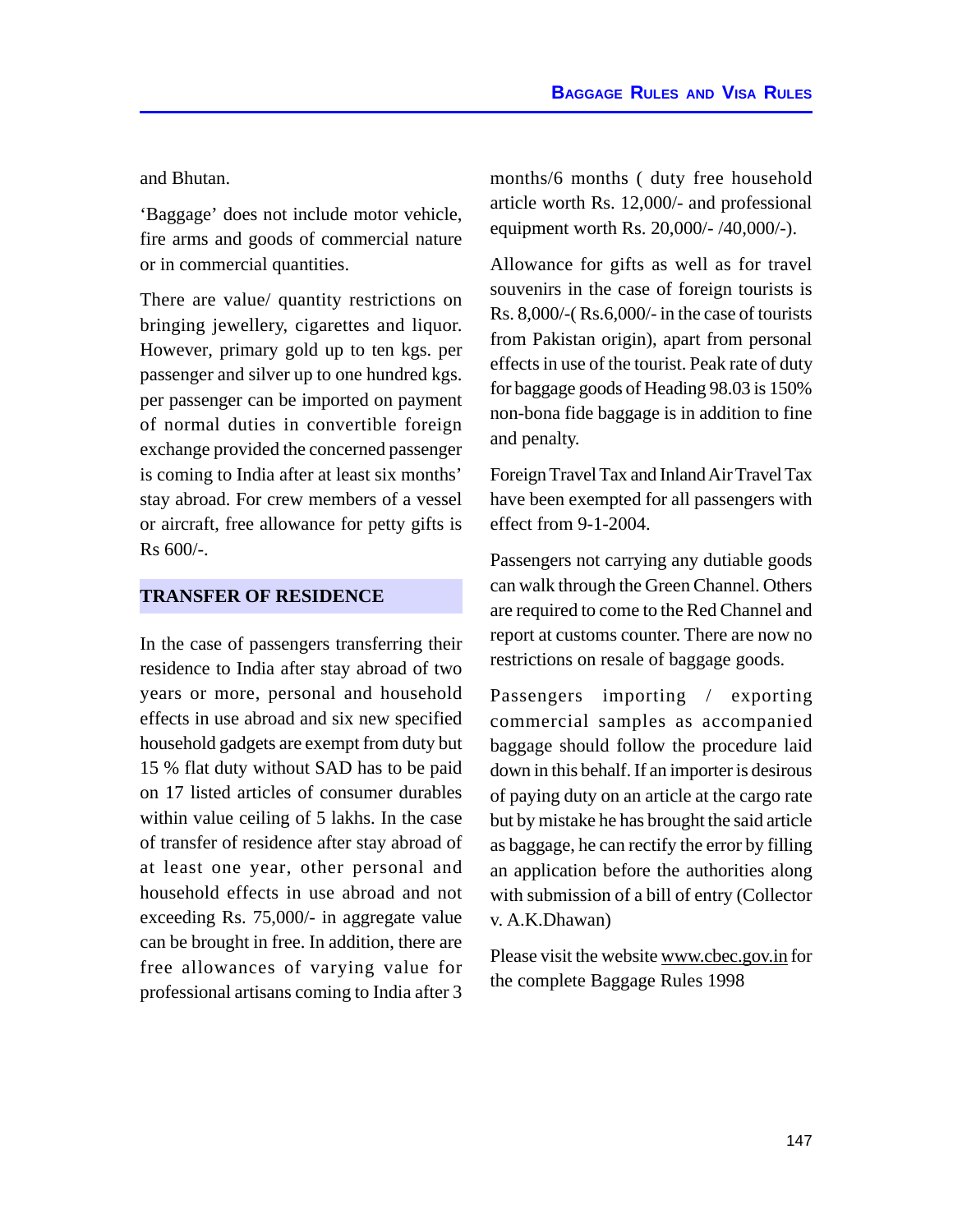

## **VISA RULES**

## **GENERAL VISA REQUIREMENTS FOR ENTRY / STAY IN INDIA UNITED STATES OF AMERICA**

Visa application forms (available at www.indiacgny.org) should be accompanied for all types of visas by two photographs and applicant's original passport should have validity of six months.

| <b>Type of Visa</b>    | Other requirements/conditions                                                                                                                                                                                                                                                                                                                                                                                                          |
|------------------------|----------------------------------------------------------------------------------------------------------------------------------------------------------------------------------------------------------------------------------------------------------------------------------------------------------------------------------------------------------------------------------------------------------------------------------------|
| <b>Tourist Visa</b>    | <b>Nil</b>                                                                                                                                                                                                                                                                                                                                                                                                                             |
| <b>Transit Visa</b>    | Copy of airline tickets                                                                                                                                                                                                                                                                                                                                                                                                                |
| <b>Entry Visa</b>      | Issued to People of Indian Origin only                                                                                                                                                                                                                                                                                                                                                                                                 |
| <b>Business Visa</b>   | Letter from the sponsoring organization indicating nature of<br>applicant's business, probable duration of stay, validity of visa,<br>places and organizations to be visited and also a guarantee<br>to meet maintenance expenses etc.                                                                                                                                                                                                 |
| <b>Employment Visa</b> | Contract with the employer                                                                                                                                                                                                                                                                                                                                                                                                             |
| <b>Student Visa</b>    | A letter confirming admission to the institution along with<br>evidence of financial arrangements for stay in India. In case of<br>admission in medical or paramedical courses in India, NOC<br>from Ministry of Health, Govt. of India. In case of admission in<br>graduate or post graduate courses in engineering/technical<br>institutions in India, NOC from Ministry of Human Resources<br>Development (Department of Education) |
| <b>Research Visa</b>   | Approval of Ministry of Human Resource Development                                                                                                                                                                                                                                                                                                                                                                                     |
| <b>Journalist Visa</b> | Given to professional journalists and photographers for upto<br>three months stay in India                                                                                                                                                                                                                                                                                                                                             |
| <b>Conference Visa</b> | Letter of invitation from the organizer of the conference                                                                                                                                                                                                                                                                                                                                                                              |

#### **UNITED KINGDOM**

Visa application forms (available at http://www.hcilondon.net) should be accompanied for all types of visas by two photographs and applicant's original passport should have validity of six months.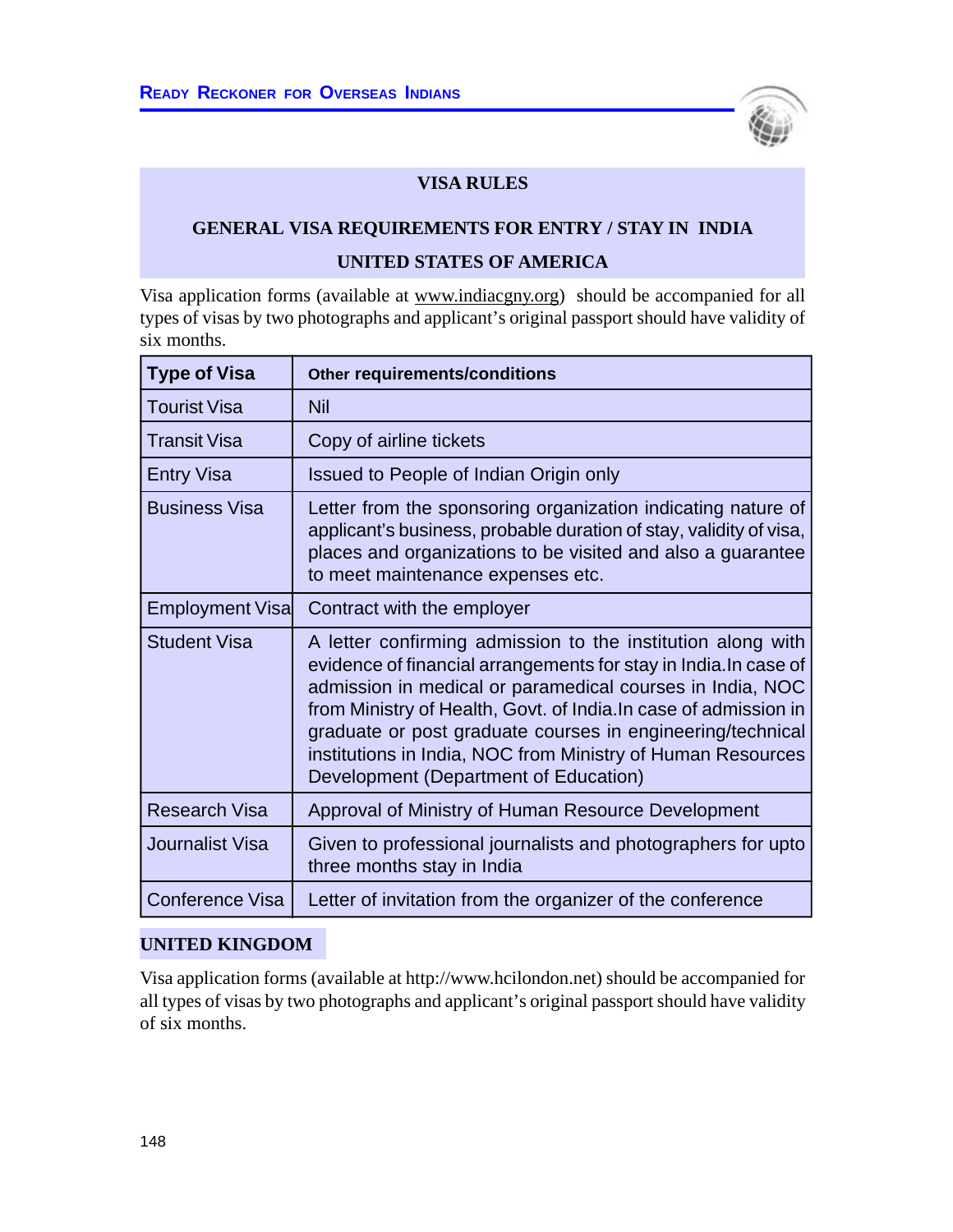| <b>Type of Visa</b>    | <b>Other requirements/conditions</b>                                                                                     |
|------------------------|--------------------------------------------------------------------------------------------------------------------------|
| <b>Tourist Visa</b>    | <b>Nil</b>                                                                                                               |
| <b>Business Visa</b>   | Letter explaining the nature of business and duration from<br>UK company and letter of invitation from an Indian Company |
| Conference Visa        | Letter of invitation from the conference organizer                                                                       |
| <b>Transit Visa</b>    | Evidence of onward travel outside India is required                                                                      |
| <b>Entry Visa</b>      | Issued to People of Indian Origin only                                                                                   |
| Long Term Visa         | This settlement visa is issued to people of Indian origin                                                                |
| <b>Student Visa</b>    | Letter of admission from recognized educational institution<br>with duration of the course                               |
| Journalist Visa        | Letter from employer where applicable                                                                                    |
| <b>Employment Visa</b> | An employment contract signed by both the parties should be<br>submitted                                                 |
| <b>Sports Visa</b>     | Invitation Letter from India                                                                                             |

## **SOUTH AFRICA**

Visa application forms (available at http://www.indconjoburg.co.za) should be accompanied for all types of visas by two photographs, original passport (South Africa or any other country), one air ticket copy (except two for business visa) and birth certificate/South African ID.

| <b>Type of Visa</b>    | <b>Other requirements/conditions</b>                                                              |
|------------------------|---------------------------------------------------------------------------------------------------|
| Tourist Visa           | <b>Nil</b>                                                                                        |
| <b>Business Visa</b>   | Two copies of invitation letter from India and two copies of<br>letter from South African company |
| <b>Study Visa</b>      | Letter from School, Institution or college (Duration of study<br>must be mentioned)               |
| <b>Employment Visa</b> | Employment Letter from company and letter of NOC from<br>Ministry of Labour, India                |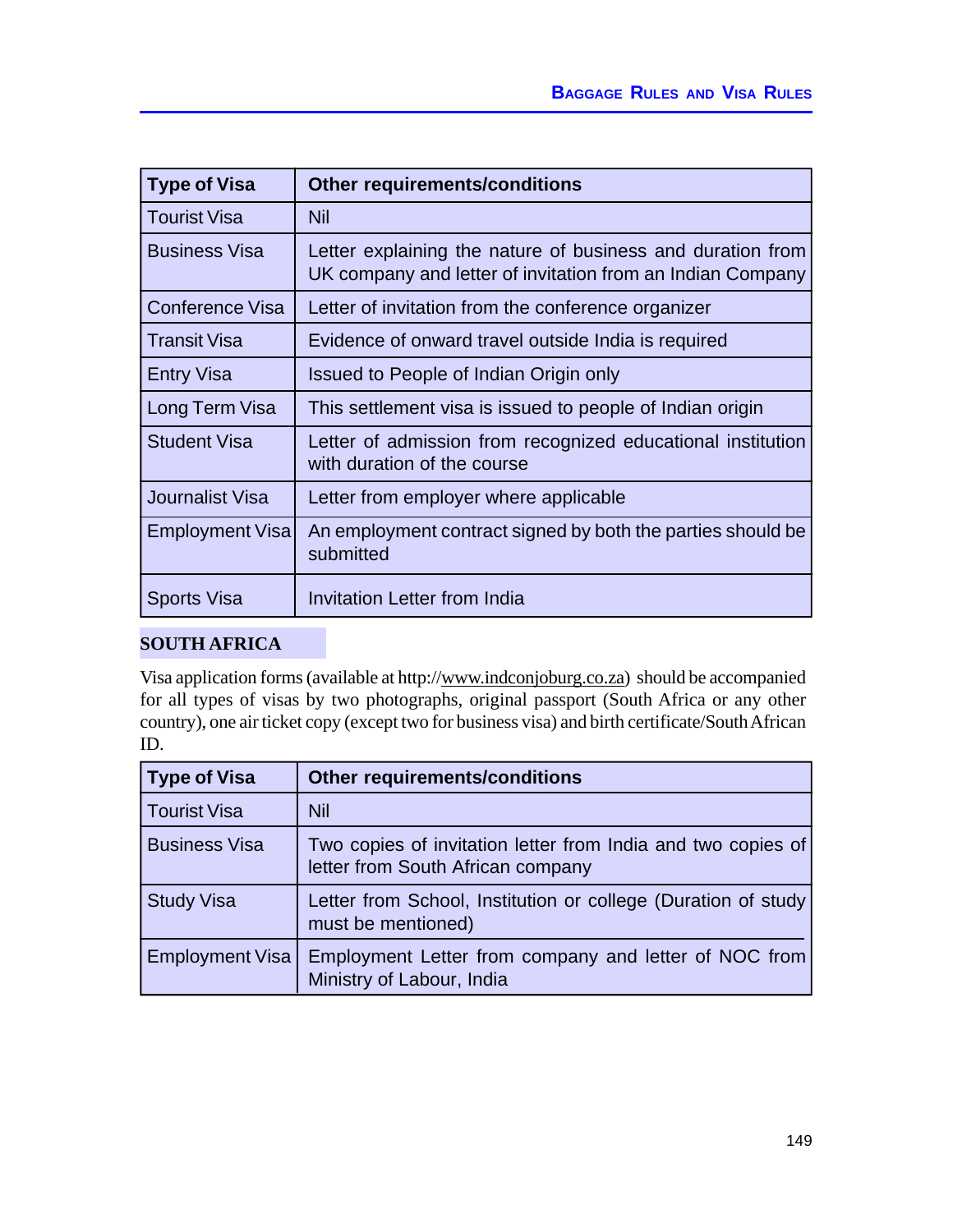

## **MAURITIUS**

Visa application forms (available at http://indiahighcom.intnet.mu) should be accompanied for all types of visas by three passport size photographs, photocopy of confirmed return air ticket and applicant's original passport should have validity of six months.

| <b>Type of Visa</b>                   | <b>Proof/ Other requirements/conditions</b>                                                                                                                                                                                                                                                                                                                                                |
|---------------------------------------|--------------------------------------------------------------------------------------------------------------------------------------------------------------------------------------------------------------------------------------------------------------------------------------------------------------------------------------------------------------------------------------------|
| <b>Tourist Visa</b>                   | Hotel booking in cities intended to travel in India, Travellers<br>cheques or receipt of exchange of money in the name of<br>applicant \$50 per day per person for stay in India or notarized<br>letter of sponsorship from person residing in India, guaranteeing<br>all expenses of stay, travel etc of the applicant in India or Credit<br>Cards accompanied by covering letter of Bank |
| <b>Business Visa</b>                  | Business in Mauritius Letter from company in Mauritius<br>showing exact nature of business to be transacted and details<br>of person deputed for the purpose and Letter from company<br>in India, indicating the details of person, visiting India and the<br>nature of Business                                                                                                           |
| <b>Education Visa</b><br>for freshers | Eligibility certificate from concerned university                                                                                                                                                                                                                                                                                                                                          |
| <b>Student Visa</b><br>Extension      | Eligibility certificate from concerned university<br>Photocopy of college Identity Card, Bonafide certificate,<br>Residence permit photocopy                                                                                                                                                                                                                                               |

Note: the above VISA rules are not applicable to the holders of diplomatic and official passport.

## **MALAYSIA**

Visa application forms (available at http://www.indianhighcommission.com.my) should be accompanied for all types of visas by three photographs and applicant's original passport should have validity of six months.

| <b>Type of Visa</b>  | Other requirements/conditions                         |
|----------------------|-------------------------------------------------------|
| <b>Transit Visa</b>  | <b>Confirmed Air Ticket</b>                           |
| <b>Tourist Visa</b>  | Nil                                                   |
| <b>Business Visa</b> | Proof of business in India                            |
| <b>Student Visa</b>  | Proof of admission in recognized institution in India |
| <b>Employee Visa</b> | Proof of employment in India                          |
| <b>Other Visa</b>    | Consult the counter                                   |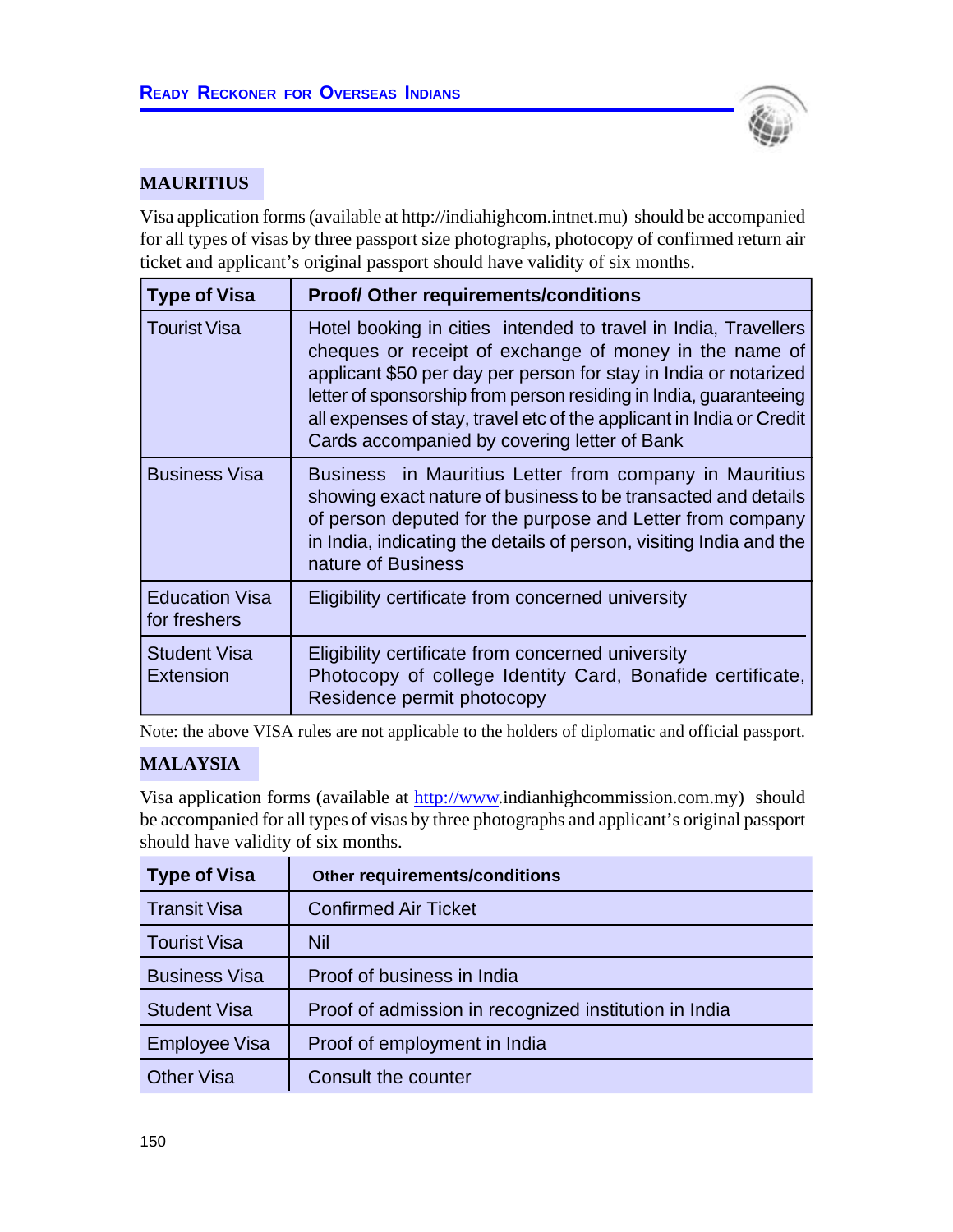## **UNITED ARAB EMIRATES**

Visa application forms (available at www.indianembassy.org.sa) should be accompanied for all types of visas by two photographs, Saudi exit/re-entry visa on the passport and applicant's original passport should have validity of two months beyond the validity of visa,

| <b>Type of Visa</b>                                           | <b>Other requirements/conditions</b>                                                                                                                                                                                              |
|---------------------------------------------------------------|-----------------------------------------------------------------------------------------------------------------------------------------------------------------------------------------------------------------------------------|
| <b>Tourist Visa</b>                                           | Letter of recommendation from sponsor                                                                                                                                                                                             |
| <b>Business Visa</b>                                          | Letter of request from business establishment in Saudi Arabia                                                                                                                                                                     |
| <b>Transit Visa</b>                                           | Letter of recommendation from sponsor                                                                                                                                                                                             |
| <b>Student Visa</b>                                           | Provisional admission letter from recognized educational<br>institution in India. Letter of financial support/guardian along<br>with a bank guarantee worth Saudi riyals Seven Thousand.<br>Letter of recommendation from sponsor |
| Visa to visit<br>relatives or for<br><b>Medical Treatment</b> | Names and complete addresses of relatives to be visited in<br>India. Medical Reports/Hospital References in case of medical<br>treatment.<br>Letter of recommendation from sponsor.                                               |
| <b>Employment Visa</b>                                        | Copy of contract signed with the employer in India or letter<br>regarding offer of appointment in India. Letter of<br>recommendation from sponsor.                                                                                |
| Diplomatic/<br><b>Official Visa</b>                           | Note verbale from the applicant's embassy indicating the<br>purpose of the visit                                                                                                                                                  |

## **CANADA**

Visa application forms (available at http://www.hciottawa.ca) should be accompanied for all types of visas by one photograph for the business visa and two photographs for the rest and a valid passport.

| <b>Type of Visa</b>  | <b>Others requirements/conditions</b>                                                                                                                                                      |
|----------------------|--------------------------------------------------------------------------------------------------------------------------------------------------------------------------------------------|
| <b>Business Visa</b> | Letter from the applicant's company stating the purpose of visit<br>and another letter from Indian company inviting the applicant<br>Additional Business Information Sheet to be filled in |
| <b>Student Visa</b>  | Letter of admission from Government of India recognized<br>school/institution                                                                                                              |
| Long Term Visa       | Sufficient reason with documentary proof for granting long term<br>visa                                                                                                                    |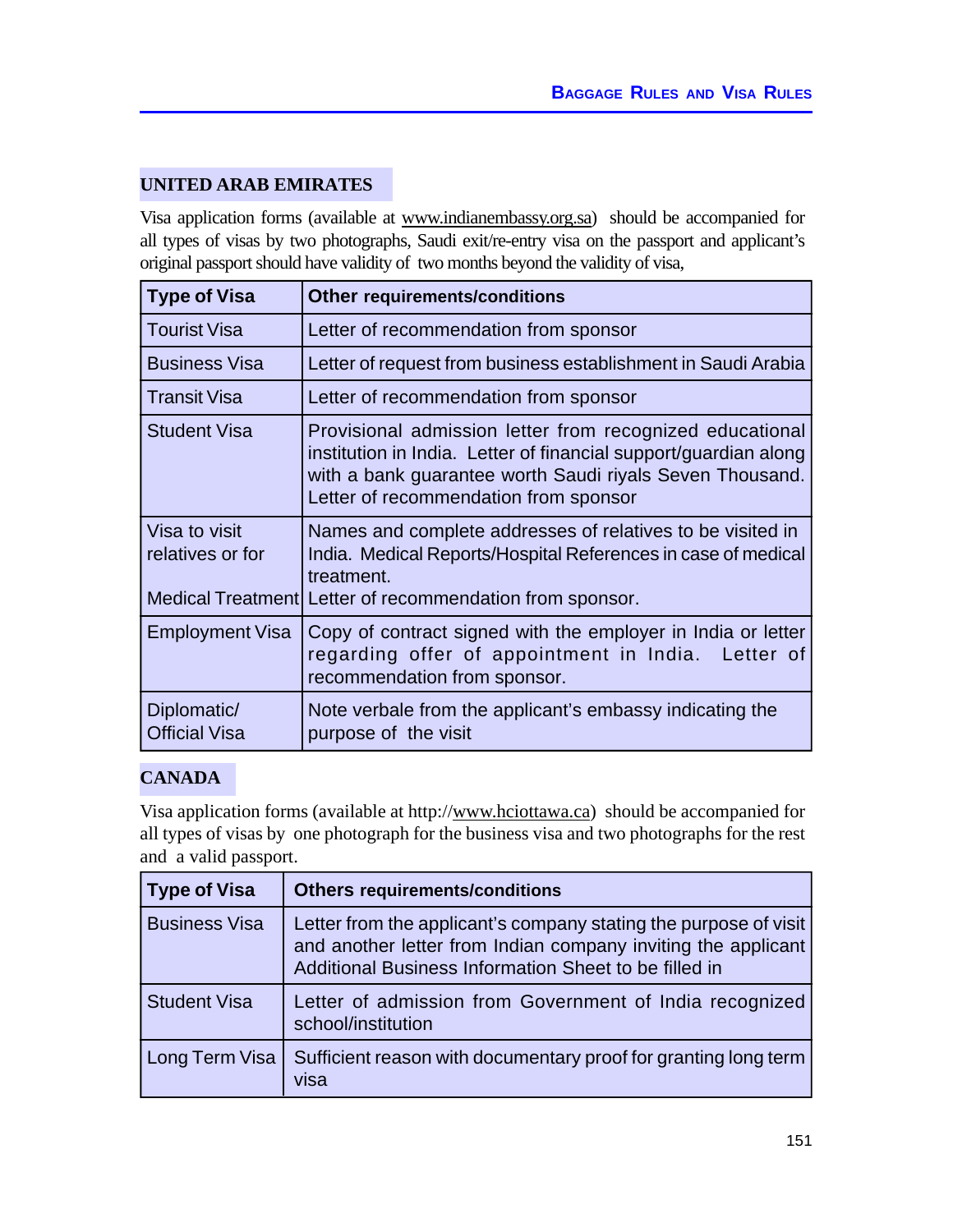

# FOREIGN CONTRIBUTION (REGULATION) ACT, 1976

## **INTRODUCTION**

Foreign Contribution (Regulation) Act, 1976 (FCRA) was enacted in the year 1976 with the prime objective of regulating the acceptance and utilization of foreign contribution and foreign hospitality by persons and associations working in the important areas of national life. The focus of this Act is to ensure that the foreign contribution and foreign hospitality is not utilized to affect or influence electoral politics, public servants, judges and other people working the important areas of national life like journalists, printers and publishers of newspapers, etc. The Act also seeks to regulate flow of foreign funds to voluntary organizations with objective of preventing any possible diversion of such funds towards activities detrimental to the national interest and to ensure that such individuals and organizations may function in a manner consistent with the values of sovereign democratic republic.

The organizations seeking foreign contributions for definite cultural, social, economic, educational or religious programmes may either obtain registration or prior permission to receive foreign contribution from Ministry of Home Affairs by making application in the prescribed format and furnishing details of the activities and audited accounts. The registration is granted only to such association, which has proven track record of functioning in the chosen field of work during last three years, and after registration, such organization is free to receive foreign contribution from any foreign source for stated objectives. Registration is granted only after thorough security vetting of the activities and antecedents of the organization and office bearers thereof. However, such organizations which are newly established and do not have proven track record of functioning may also receive foreign contribution for specific activities, for a specific purpose and from a specific source after seeking project based prior permission (PP) from the Ministry of Home Affairs.

In order to bring in transparency in the administration of the Foreign Contribution (Regulation) Act, 1976 and the Rules framed there under, improve the functioning, disseminate the information and enhance user friendliness of the various procedures the web-site is uploaded with all the FCRA forms, Citizens' Charter, list of registered associations, State-wise status of application for registration/prior permission, etc. In our efforts to bring in further improvements in the system, the following additional charters/ materials are uploaded for information and guidance of all concerned: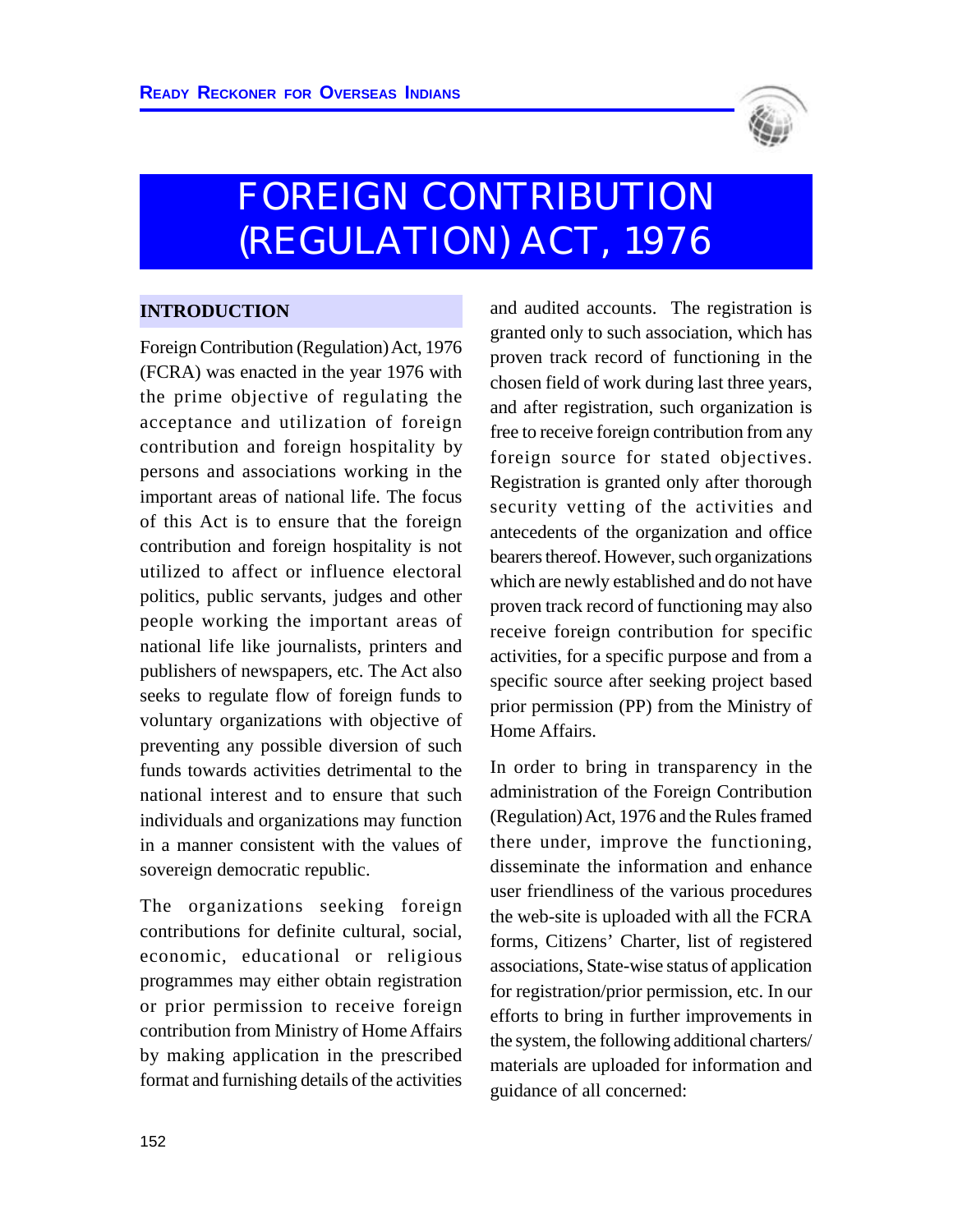- Citizens charter
- Charter for NGO/Associations applying for grant of Prior permission/ Registration under the FCRA.
- Charter for NGOs/Associations granted Prior permission/Registration under the FCRA.
- Charter for the Chartered Accountants.
- Charter for the Banks.
- Dealing officers

#### **CITIZENS CHARTER**

#### **Receipt of Foreign Contribution**

The provisions of the Foreign Contribution (Regulation) Act, 1976 regulate the receipt of foreign contribution in the country. The Foreign Contribution (Regulation) Rules 1976 contain the various forms prescribed for this purpose.

#### **What is Foreign Contribution**

Foreign contribution means the donation, delivery or transfer, made by any foreign source of any,

- a) Article, not given to a person as a gift, for personal use, if the market value, in India, of such article exceeds one thousand rupees;
- b) Currency, whether Indian or foreign; or,
- c) Foreign security as defined in clause 2(i) of the Foreign Exchange Regulation Act, 1973.

**NOTE**: Contributions made by a citizen of India living in another country, from his personal savings, through the normal banking channels, is not treated as foreign contribution. It is advisable to obtain the passport details of the concerned citizen of India before accepting such contributions.

#### **What is a Foreign Source**

Foreign source means the government of any foreign country or territory or its agency; international agency; a foreign company; citizen of a foreign country. For more details see section  $2(1)(e)$  of the Foreign Contribution (Regulation) Act, 1976.

## **Who cannot Receive Foreign Contribution**

Foreign contribution cannot be accepted by a candidate for election; correspondent, columnist, cartoonist, editor, owner, printer or publisher of a registered newspaper; judge, government servant or employee of any corporation; member of any legislature; political party or office bearer thereof.

#### **Who can Receive Foreign Contribution**

An association having a definite cultural, economic, educational, religious or social programme can receive foreign contribution after it obtains the prior permission of the Central Government, or gets itself registered with the Central Government.

#### **Forms Prescribed for this Purpose**

An application for seeking prior permission to accept foreign contribution is to be made in Form FC – 1A and for grant of registration in Form FC – 8 respectively.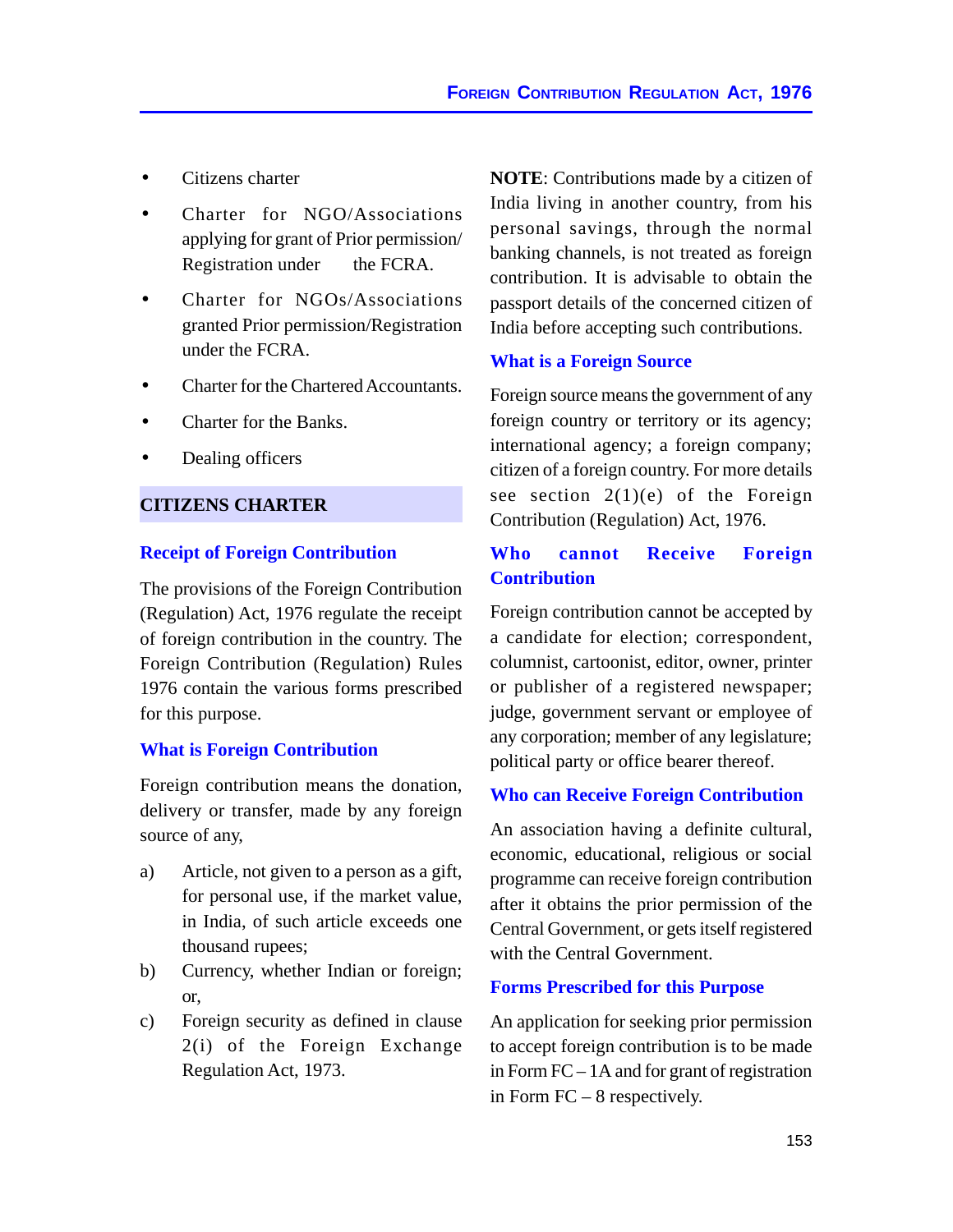#### **Designated Bank Account**

An association granted prior permission or registration under the Act can receive the foreign contribution and subsequently utilise it using a single designated bank account, as intimated in the application form. Do not deposit any local funds in this bank account.

#### **Maintenance of Accounts**

An association granted prior permission or registration under the Act must maintain a separate set of accounts and records exclusively for the foreign contribution received and utilised in the prescribed manner. For more details see rule 8 of the Foreign Contribution (Regulation) Rules, 1976.

#### **Receipt of Scholarships etc**

A citizen of India receiving any scholarship, stipend or any payment of a like nature from any foreign source is required to give, within thirty days of such a receipt, an intimation to the Central Government as to the amount of the scholarship, stipend or other payment received; the foreign source from which and the purpose for which, such scholarship, stipend or other payment has been, or is being received. The intimation is to be given in Form  $FC - 5$ .

#### **Time Taken to Dispose Application**

An application for registration is normally disposed within six months. An application seeking prior permission is disposed within 90/120 days. It is advisable to obtain a certificate, in the format incorporated at the end of the application form, from any of the competent authority mentioned therein viz., Any concerned Collector of District; Department of the State Government; Ministry / Department of the Government of India.

#### **Where should the Application be Sent**

An application (one copy only) for seeking prior permission or registration is to be sent by registered post to the Secretary, Ministry of Home Affairs, Foreigners Division, Jaisalmer House, 26 Man Singh Road, New Delhi 110011.

#### **Proper Filing of Application**

Please familiarise yourself with the provisions of the Foreign Contribution (Regulation) Act, 1976 and the Foreign Contribution (Regulation) Rules, 1976 before making an application. Please fill the relevant application form with due care. Ensure that you furnish information exactly in the manner stated in the form. An incomplete application will be summarily rejected.

#### **Filing of Returns**

An association permitted to accept foreign contribution is required to submit an annual return, duly certified by a Chartered Accountant, giving details of the receipt and purpose-wise utilization of the foreign contribution. The return is to be filed for every year ( $1<sup>st</sup>$  April to  $31<sup>st</sup>$  March) within a period of four months from the closure of the year i.e. by  $31<sup>st</sup>$  July of each year. The

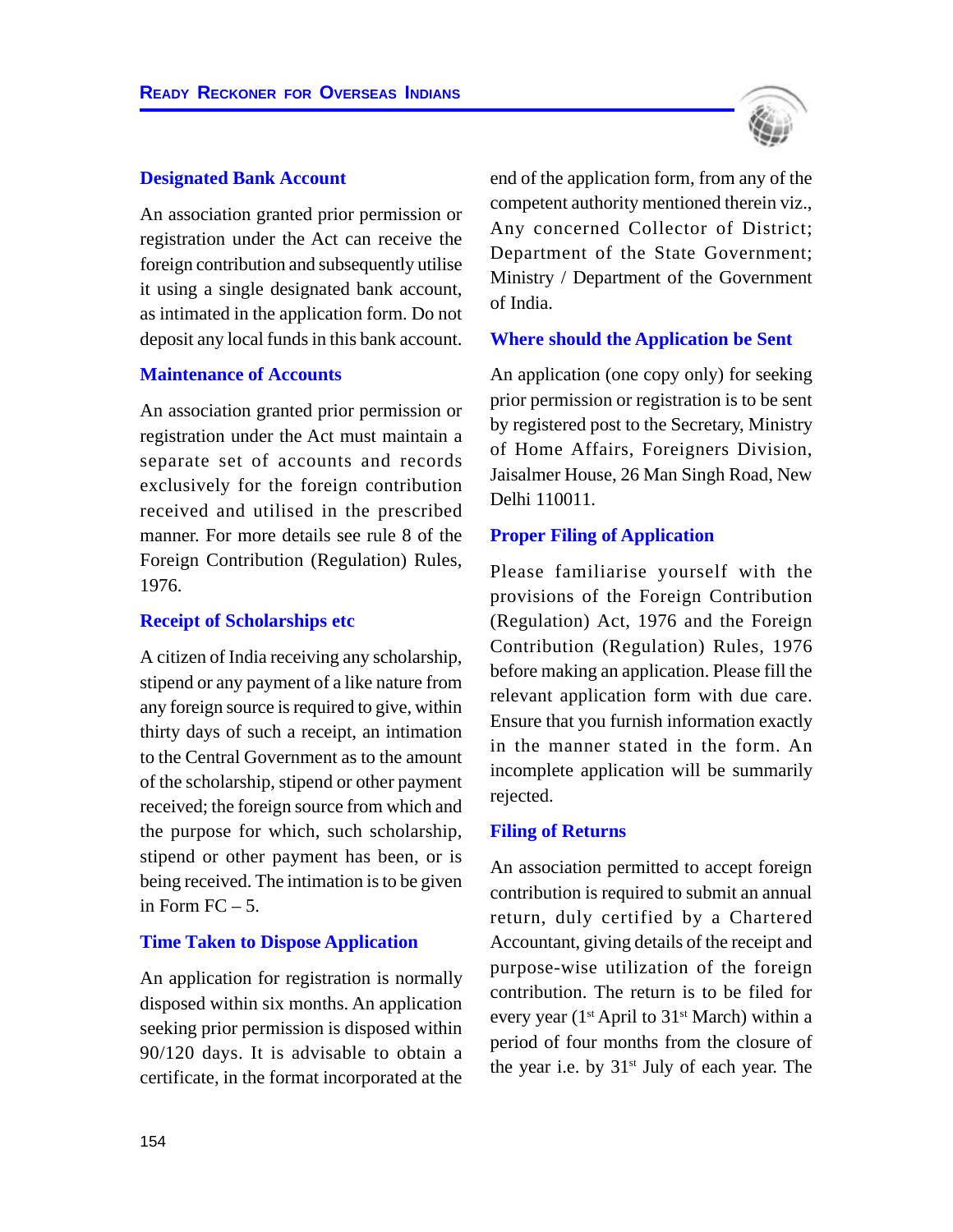return is to be submitted, in duplicate, in Form FC–3. It is to be accompanied with the balance sheet and statement of receipt and payment, duly certified by a Chartered Accountant, also in duplicate.

#### **Availability of Forms**

Please use the correct and current form. The forms can be obtained, free of cost, from the above-mentioned address. The forms are also available on the Ministry of Home Affairs' web site – http://mha.nic.in/fore.htm

#### **Penalties for Violation**

Whoever accepts, or assists any person, political party or organisation in accepting any foreign contribution or any currency from a foreign source, in contravention of the provisions of the Foreign Contribution (Regulation) Act, 1976, or the rules made thereunder, shall be punished with imprisonment for a term, which may extend to five years, or with fine or with both. "All the above services & commitments will be honoured without the citizens having to pay any bribe."

**CHARTER FOR NGOs / ASSOCIATIONs APPLYING FOR GRANT OF PRIOR PERMISSION / REGISTRATION UNDER THE FOREIGN CONTRIBUTION (REGULATION) ACT, 1976.**

Any NGO wishing to receive Foreign Contribution (FC) must have a definite cultural, economic, educational, religious or social programme.

- It shall neither receive nor utilise any FC without obtaining either prior permission or registration from the Central Government.
- Details of FC received prior to obtaining either prior permission or registration should be mentioned clearly at the time of applying for prior permission or registration, as the case may be.
- An application for seeking prior permission to accept foreign contribution is to be made in Form FC– 1A, and for grant of registration in Form FC–8, respectively. The forms can be downloaded from Ministry of Home Affairs Web Site at http:// mha.nic.in/fcra.htm
- The application should be complete in all respects and no column should be left blank.
- Each Prior permission application should be sent for receiving a specific amount, for a specific purpose and from a specific donor. The donor's commitment letter specifying the amount of FC and copy of project for which FC is solicited should invariably be sent along with the FC-1A form.
- Copies of following documents are required to be sent along with FC-1A and FC-8 form.
- 1. Copy of certificate of registration issued under the Societies Registration Act, 1860 or Trust deed, as the case may be;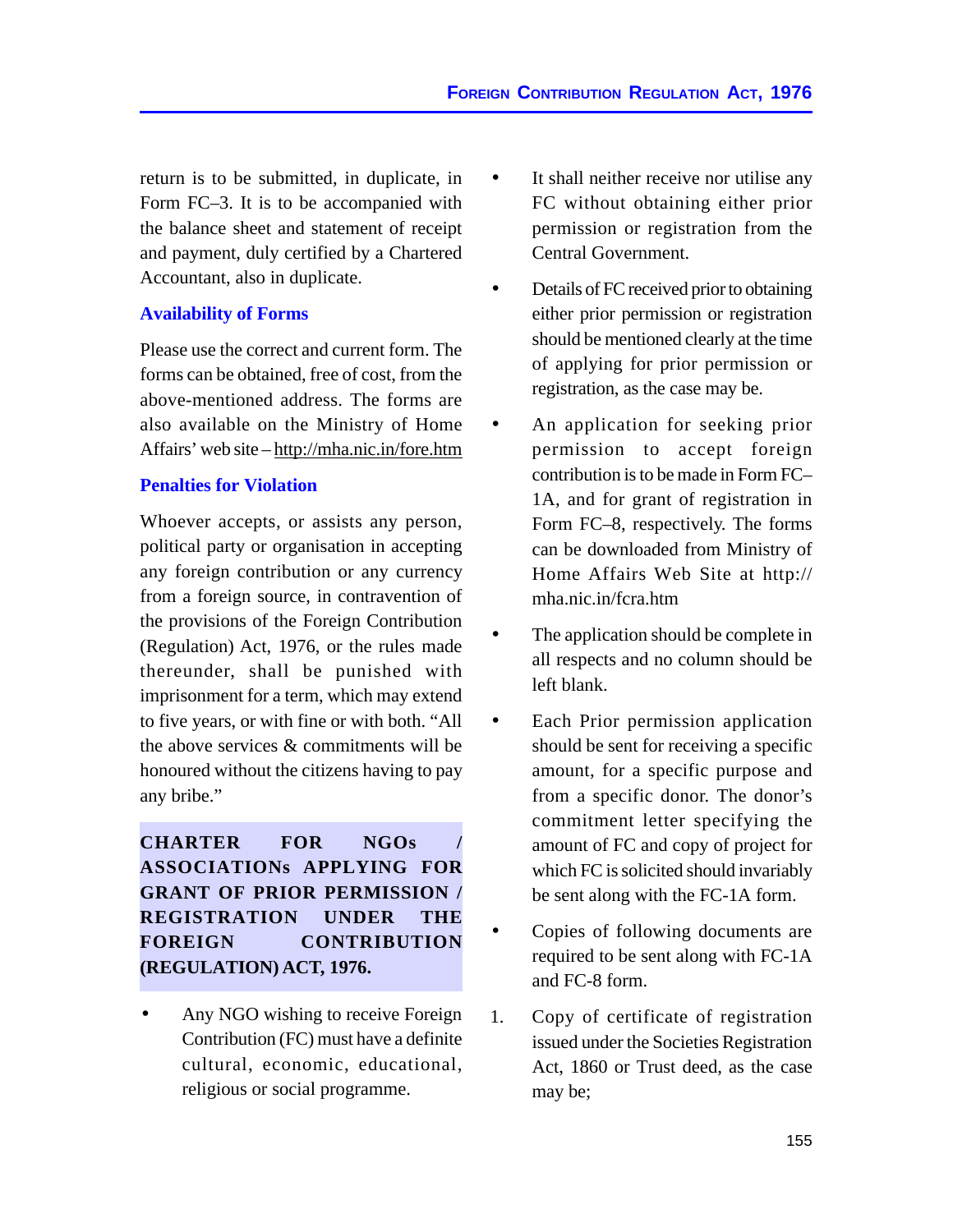- 2. Details of activities during the last three years;
- 3. Copies of audited statement of accounts for the past three years (Asset and Liabilities, Receipt and Payment, Income and Expenditure);
- 4. If any printed work is brought out by the association, a certificate from the Press Registrar that the publication is not a newspaper in terms of section 1(1) of the Press Registration of Books Act, 1867.

## **CHARTER FOR NGOs / ASSOCIATIONs GRANTED PRIOR PERMISSION OR REGISTRATION UNDER THE FOREIGN CONTRIBUTION (REGULATION) ACT, 1976**.

- An association granted prior permission or registration under the Foreign Contribution (Regulation) Act, 1976 (FCRA) should receive the FC and subsequently utilise it using an exclusive designated bank account, as intimated in the application form. Do not deposit any local funds in this bank account.
- An association granted prior permission or registration under FCRA is required to carry out the activities, for which FC is received, in India only and the amount should not be utilised for purposes other than for which it is received.
- Any fixed asset acquired out of the FC and any article received in kind from the foreign source should be in the name of the association and not in the name of any individual in the association.
- Not more than 30% of the FC shall be defrayed to meet administrative expenses of the association.
- An association granted prior permission or registration under FCRA should maintain a separate set of accounts and records, exclusively for foreign contribution received and utilised.
	- i. In Form FC-6, where the FC relates only to articles;
	- ii. In the cash book and ledger account on double entry basis, where the FC relates to currency received and utilised.
	- iii. In Form FC-7, where the FC relates to foreign securities.
- Every account giving details of the receipt and purpose-wise utilisation of the FC, including the interest earned on the FC amount, should be maintained on an yearly basis, commencing on the  $1<sup>st</sup>$  day of April each year and every such yearly account, duly certified by a chartered accountant in Form FC-3 along with a balance sheet and statement of receipt and payment should be furnished in duplicate, within four months of the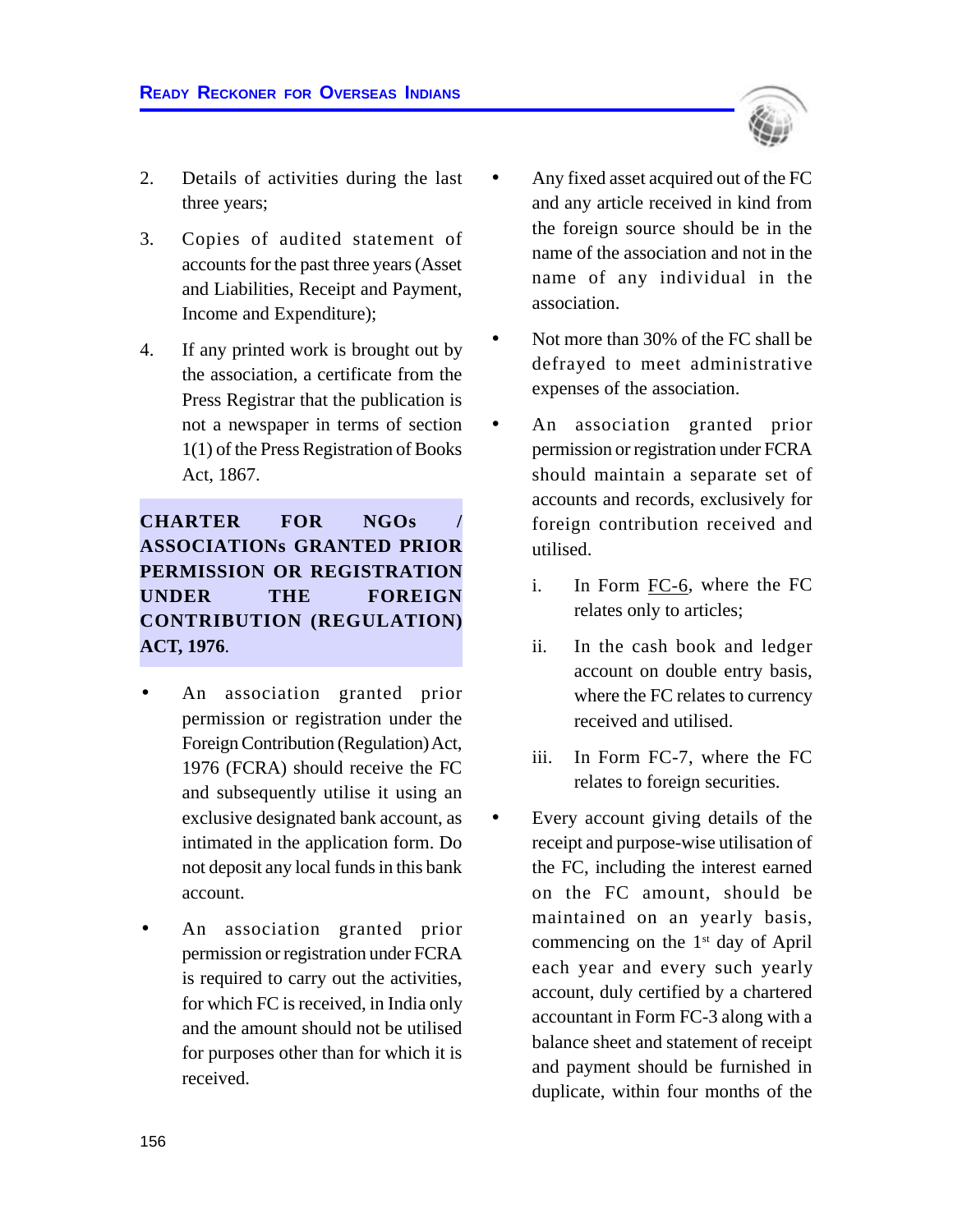closure of the year i.e. before 31st July. Even if no FC is received during a year, a 'Nil' return is required to be filed with the Ministry of Home Affairs within the prescribed time limit.

- No FC should be transferred to an association, which has not obtained either prior permission or registration under FCRA or to any person or association, prohibited under FCRA from receiving any FC.
- Change of name, address, registration, nature of activities or aims and objectives of an association should be intimated to the Ministry of Home Affairs within 30 days of effecting the change, alongwith the documentary evidence effecting the change.
- Prior permission of Ministry of Home Affairs should be obtained for replacing 50% or more of the office bearers.
- Prior permission of Ministry of Home Affairs should be obtained for changing bank account for valid and convincing reasons.
- The forms can be downloaded from Ministry of Home Affairs Web Site at http//mha.nic.in/fcra.htm.

## **CHARTER FOR THE CHARTERED ACCOUNTANTS**

Since the FCRA Act, 1976 is national security legislation; NGOs are required to exercise extreme care and caution in dealing with foreign contribution from the time of its receipt to its final utilization. As the Chartered Accountants (CA's) audit the accounts of the NGOs and they certify the accounts before being submitted to the FCRA division, CA's are required to provide meaningful guidance to the NGOs.

- To verify whether the associations are eligible to receive foreign contribution
- To guide the applicant organization to apply to the Home Ministry for necessary registration / prior permission;
- To assist in the proper maintenance of prescribed books of accounts;
- To furnish the required certificate in the prescribed format after careful scrutiny of the accounts of the NGO;
- Before certifying the accounts of an association in FC-3 returns, the CA concerned must ensure that they have been prepared in accordance with the provisions of FC(R) Act, 1976 and Rules framed thereunder.

## **CHARTER FOR THE BANKS**

No bank should credit any foreign contribution to the account of an association/NGO unless it produces documentary evidence of having obtained registration/prior permission from the Central Government for the same.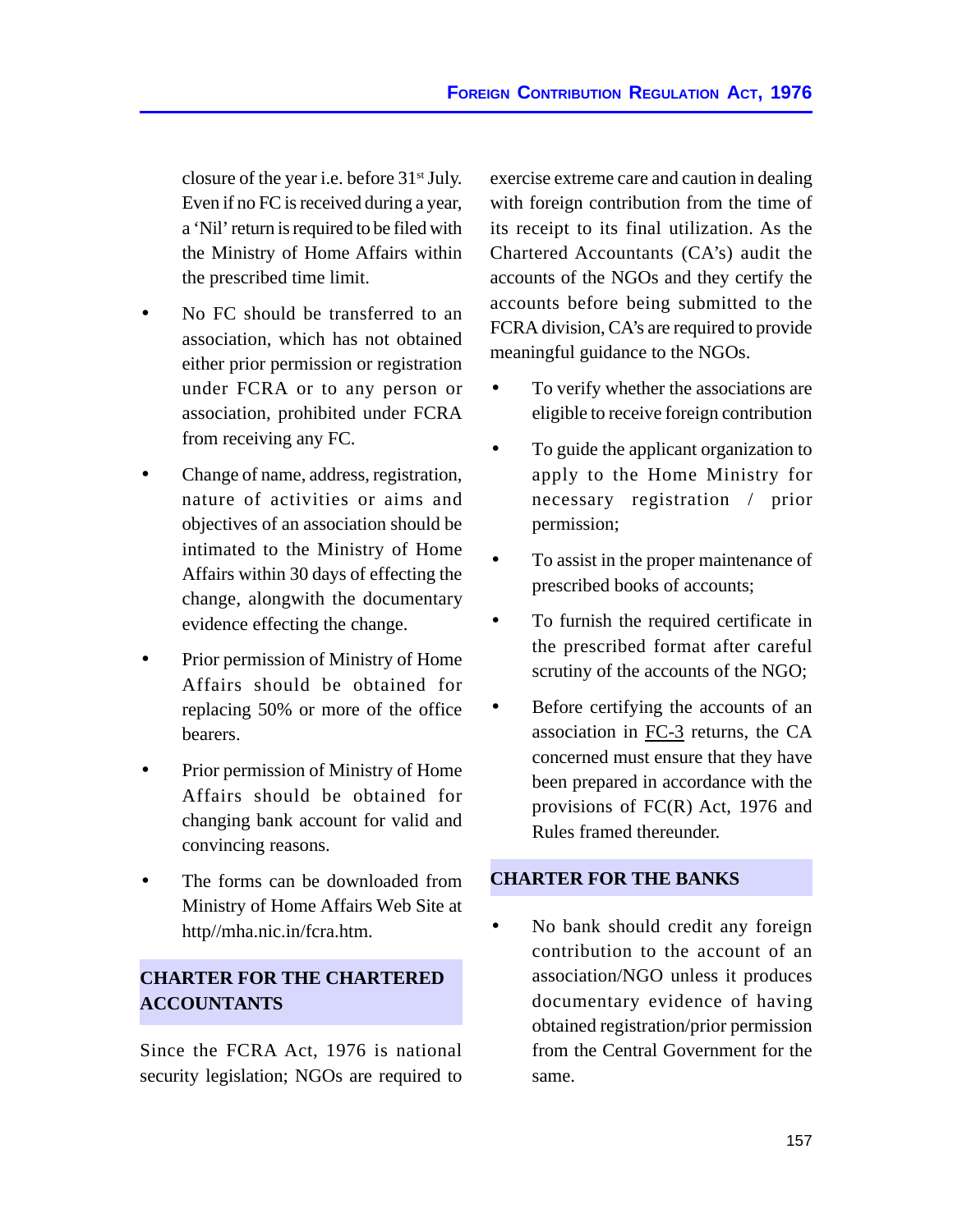

- In case any foreign contribution is credited to the account of an NGO/ Association/Trust directly, the bank should not allow utilization of such fund and inform the NGO/Association/ Trust concerned to obtain necessary permission/registration from the Central Government for the same. Simultaneously, the bank should inform the Deputy Secretary (FCRA), Ministry of Home Affairs, Govt. of India, New Delhi about such receipt.
- Non-compliance of the above by the bank will constitute a violation and will render the defaulting bank liable for appropriate action by the Reserve Bank of India.

**CHECKLIST FOR ENSURING PROPER SUBMISSION OF APPLICATIONS, UNDER THE PROVISIONS OF THE FOREIGN CONTRIBUTION (REGULATION) ACT, 1976, FOR ACCEPTANCE OF FOREIGN CONTRIBUTION**

#### **Eligible Category**

An association with a definite cultural, economic, educational, religious or social programme.

#### **Types of Permission**

- (i) Registration under section  $6(1)(a)$ ; and,
- (ii) Prior permission under section  $6(1A)$ .

#### **Application Form**

- (i) For grant of registration in form FC– 8 and,
- (ii) For grant of prior permission in form FC-1A.

#### **ESSENTIAL REQUIREMENTS**

#### **(A) Bank Account**

Open a separate bank account for the receipt and utilisation of foreign contribution in a bank of your choice and furnish particulars of the same at the appropriate place.

**Note:** Do not deposit any local funds, other than the essential initial deposit specified by the bank for opening an account, in this account.

#### **(B) Documents**

Remember to enclose copies of the following documents with your application –

- a) Certified copy of registration certificate or Trust deed, as the case may be;
- b) Details of activities during the last three years;
- c) Copies of audited statement of accounts for the past three years (Asset and Liabilities, Receipt and Payment, Income and Expenditure);
- d) Commitment letter from foreign donor specifying the amount of foreign contribution (only with prior permission application);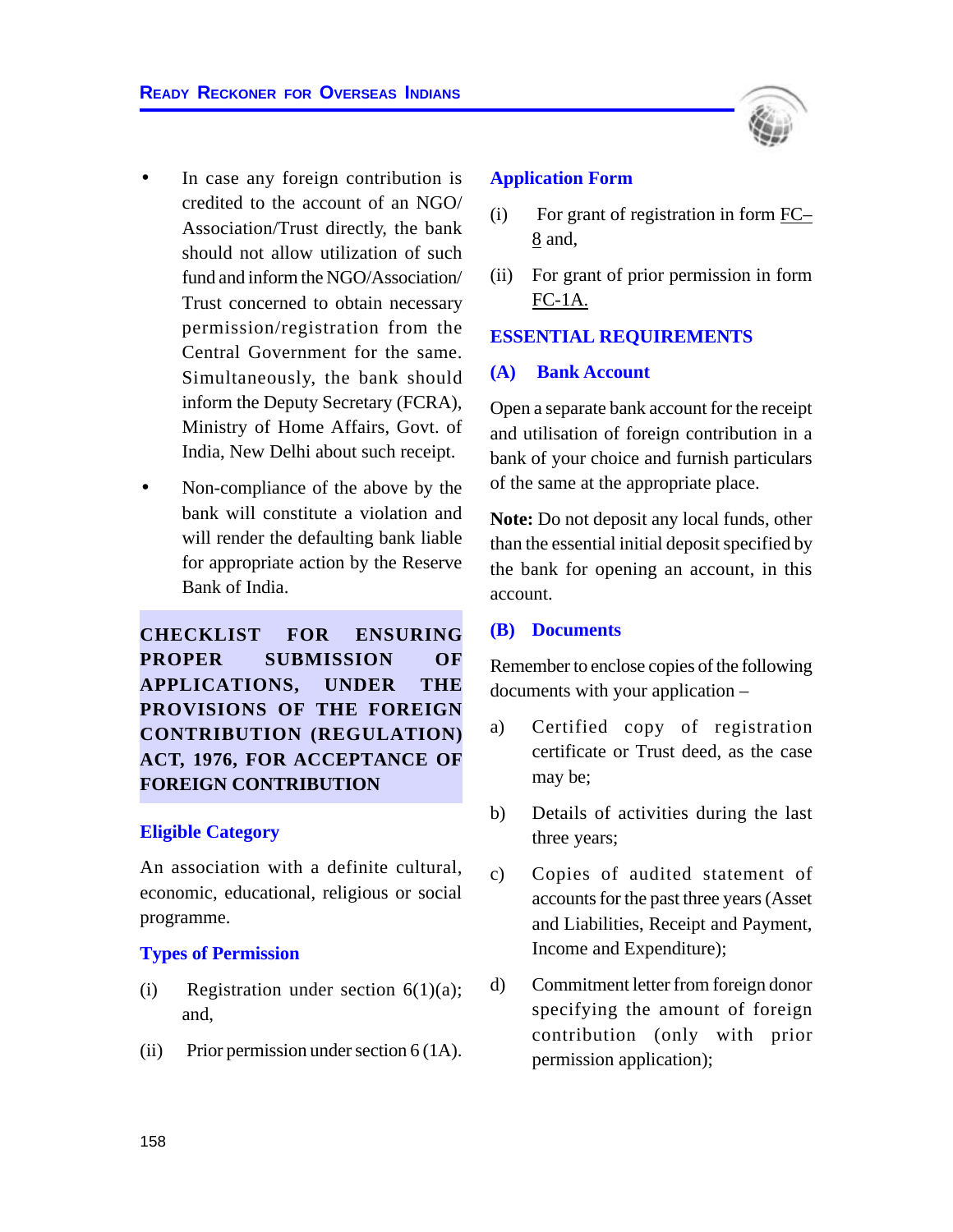- e) Copy of project for which foreign contribution was solicited is being offered (only with prior permission application);
- f) If functioning as editor, owner, printer or publisher of a publication registered under the Press and Registration of Books Act, 1867, a certificate from the Press Registrar that the publication is not a newspaper in terms of section 1(1) of the said Act.

#### **Miscellaneous**

Furnish information exactly in the manner asked for in the form, especially the names and addresses of the members of the Executive Committee/Governing Council etc. The forms can be downloaded from Ministry of Home Affairs Web Site at http:/ /mha.nic.in/fcra/intro/forms.htm

#### **Chartered Accountants / Banks**

Chartered Accountants, before certifying the accounts of an association in form  $FC - 3$ , must ensure that they have been prepared in accordance with the provisions of the Foreign Contribution (Regulation) Act, 1976 and the Rules framed thereunder.

No bank should credit any foreign contribution to the account of an association/ organisation unless it produces documentary proof of having obtained registration/prior permission from the Central Government for the same. Crediting of foreign contribution by a bank to the account of an association / organisation that has not obtained registration or prior permission from the Central Government constitutes a violation and will render the defaulting bank liable for action by the Reserve Bank of India.

## **COMMON GROUND FOR REJECTION OF APPLICATION UNDER FCRA**

To remove certain lacunae noticed during administration of the FCRA and the Rules made there under, certain guidelines were laid down for considering applications for grant of prior permission /registration under the Act. Some of the common grounds for rejection of applications are enlisted below as illustrations to bring in transparency and benefit the applicants in taking due care and caution:

- If the association is not registered under the Societies Registration Act, 1860 or Indian Trusts Act, 1882 or section 25 of the Companies Act, 1956.
- If any of the office bearers/trustees, including the chief functionary is a foreign national, other than of Indian origin.
- If the association has a single office bearer/member.
- If the association is found to have been formed for personal gain or for diversion of the funds for undesirable purposes.
- If the association is found to be fictitious or 'benami' in nature.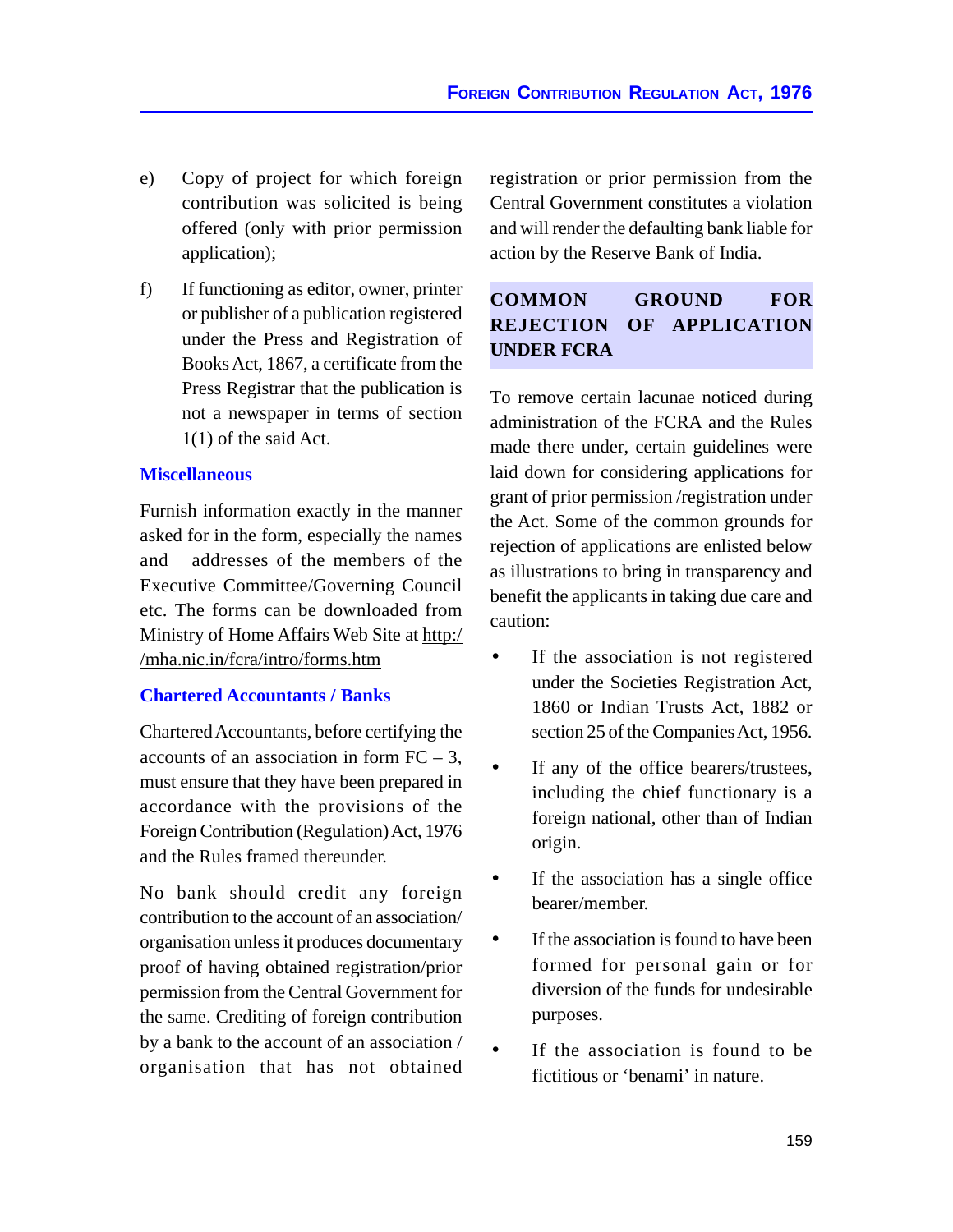

- If the association has close links with another association which has been refused registration under FCRA or prohibited under FCRA or violated the provisions of FCRA.
- If the association has links with any banned organization.
- If the principal office bearers of the association have been convicted by any court of law under any act or if a prosecution for any offence is pending against them.
- If the principal office bearers of the association have been found guilty of diversion or misutilisation of funds of the said association or any other association in the past.
- If the activities of the association are found to be aimed at conversion through inducement or force, either directly or indirectly, from one religious faith to another.
- If the association is found to be propagate sedition or to advocate violent methods to achieve its ends.
- If the association is found to be creating communal tensions or disharmony.
- If the office bearers of the association are also office bearers of another association and one of these

association has come to adverse notice.

- If the association's printed work is not certified by the Press registrar of India not to be a newspaper in terms of section 1(1) of the Press Registration of Books Act, 1867.
- If the source of foreign contribution is found to be adverse to the interests of the country.
- If the acceptance of foreign contribution by the association is likely to be prejudicial to (a) the sovereignty and integrity of India; (b) free and fair election to any Legislature or House of Parliament; (c) public interest; (d) friendly relations with a foreign state; or (e) harmony between any religious, social, linguistic, regional groups, caste or community.
- If the association has not filed its annual FC-3 returns, of receipt and utilization of foreign contribution received with prior permission, within the stipulated period.
- If the association has violated any provisions of the Act or Rules in the preceding three years and the said violation has not been remedied or rectified.

## **Additional Grounds for Rejection of Applications for Registration**

If the association is not in existence for three years at least.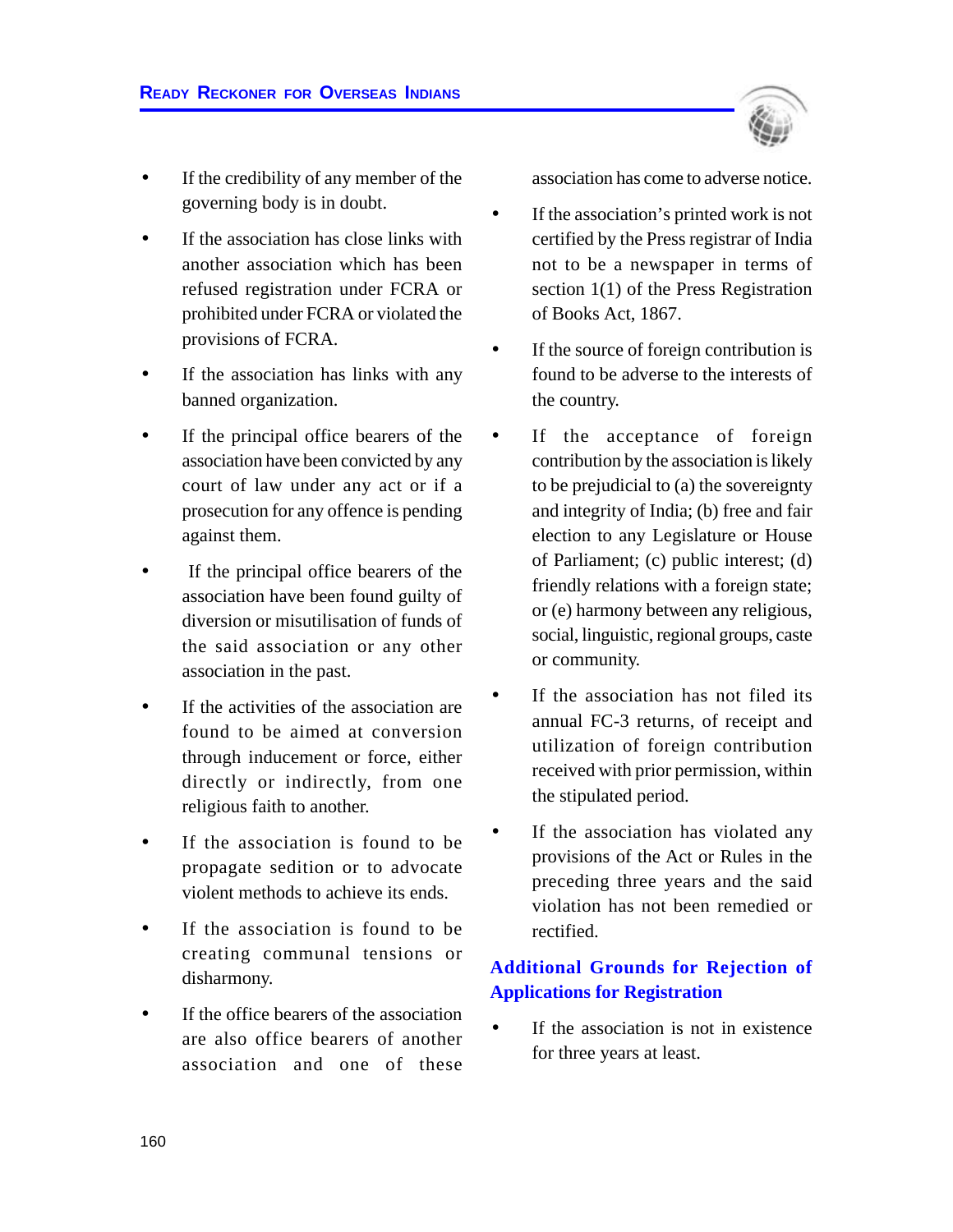- If the association has not carried on any activity in chosen field during the last three years.
- If the association has not received foreign contribution with prior permission, during the preceding three years.
- If the association has not made any substantial contribution, excluding expenditure on administration, (Rs.6,00,000 over a period of three years or Rs.2,00,000 per year) in its field of interest.

## **Additional Grounds for Rejection of Applications for Prior Permission**

- If the application is not accompanied by the 'commitment letter' of the donor.
- If the application is not accompanied by the copy of project for which foreign contribution was solicited/is being offered.

## **Frequently Asked Questions ( FAQs )**

#### **Q.1. What is foreign contribution?**

- A.1. Foreign contribution means the donation, delivery or transfer, made by any foreign source of any,
- a) Article, not given to a person as a gift for personal use, if the market value, in India, of such article exceeds one thousand rupees;
- b) Currency, whether Indian or foreign; or

c) Foreign security

#### **Q.2. What is foreign source?**

A.2 Foreign source includes the Government of any foreign country or territory or its agency; an international agency; a foreign company; and citizen of a foreign country. Agencies of the United Nations, World Bank and some other International agencies/multilateral organisations ate exempted from the definition of 'foreign source'. List of such exempted agencies/ organisations is available on the website http://mha.nic.in/fore.htm

## **Q.3. Whether donation given by Non-Resident Indians (NRIs) is treated as 'foreign contribution'?**

- A.3. Contributions made by a citizen of India living in another country (i.e.Non-Resident Indian), from his personal saving, through the normal banking channels, is not treated as foreign contribution. However, while accepting any donations from such NRI, it is advisable to obtain his passport details to ascertain that he/ she is an Indian passport holder.
- **Q.4. Whether donations by person of Indian Origin (PIO) Card holder or Persons of Indian Origin (PIO) who hold other country's passports or registered Overseas Citizens of India (OCI) would be considered 'foreign source'?**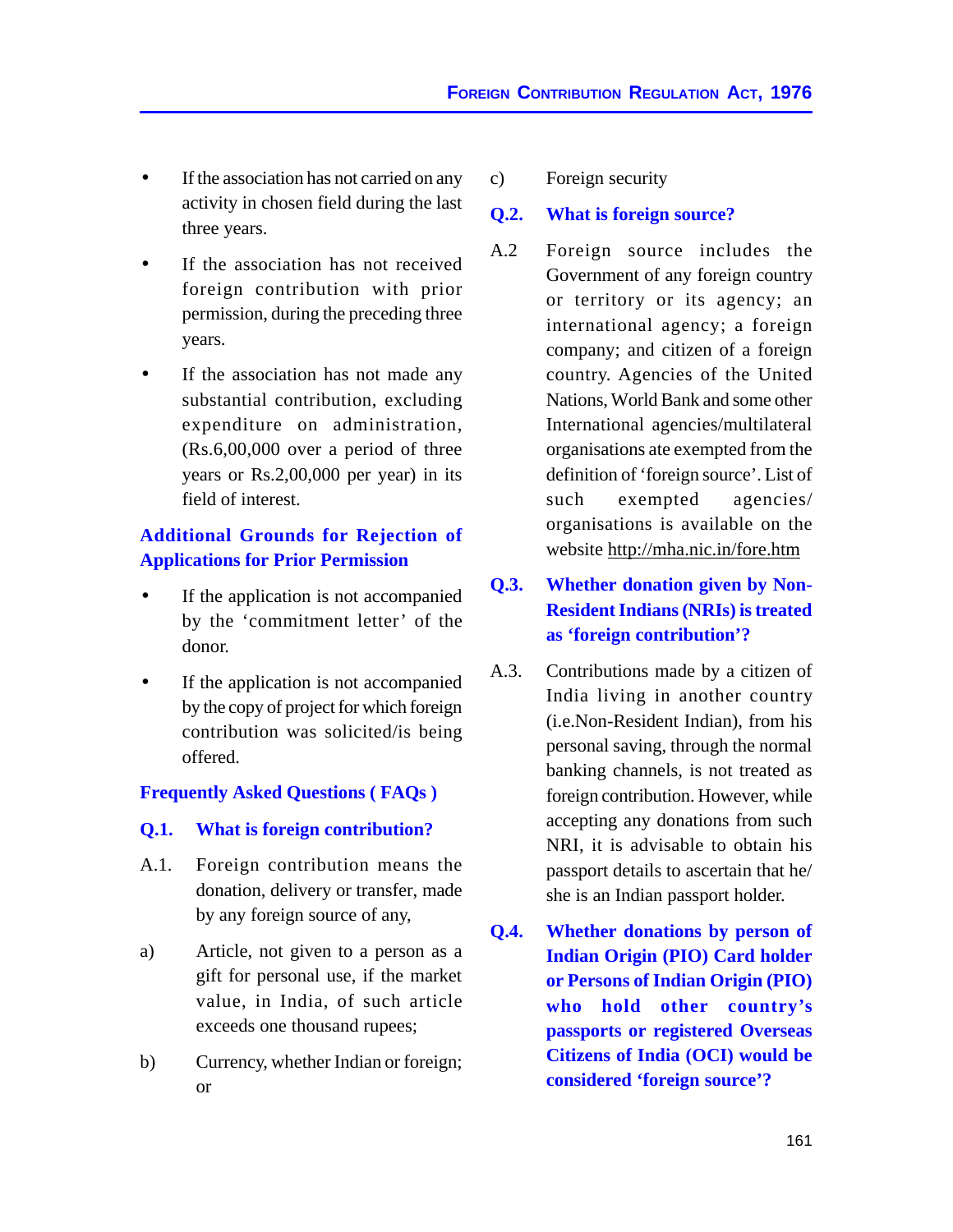

## **Q.5. Whether foreigners can be appointed as Executive Committee members?**

- A.5. Foreign nationals are generally discouraged from being appointed as member of Executive Committee by an association. However, foreign nationals, fulfilling the following conditions, may be appointed as Executive Committee members, after obtaining prior permission of the Central Government:
	- a) The foreigner is married to an Indian citizen;
	- b) The foreigner has been living and working in India for at least five years;
	- c) The foreigner has made available his/her specialised knowledge, especially in the medical and health related fields on a voluntary basis in India, in the past;
	- d) The foreigner is part of the Board of Trustees/Executive Committee in terms of the provisions in an inter governmental agreement;
	- e) The foreigner is part of the Board of Trustee/Executive

Committee, in an ex-officio capacity representing a multilateral body which is exempted from the definition of foreign source.

The need for such an appointment should, however, be adequately justified.

## **Q.6. Who can receive foreign contribution?**

A.6. An association having a definite cultural, economic, educational, religious or social programme can receive foreign contribution after it obtains the prior permission of the Central Government, or gets itself registered with the Central Government. An illustrative but not exhaustive list of activities which are permissible and may be carried out by associations of different nature are available on the website http:// mha.nic.in/fore.him

## **Q.7. Who cannot receive foreign contribution?**

- A.7. Foreign contribution cannot be accepted by:
	- i. A candidate for election;
	- ii. Correspondent, columnist, cartoonist, editor, owner, printer or publisher of a registered newspaper;
	- iii. Judge, Government servant or employee of any Corporation;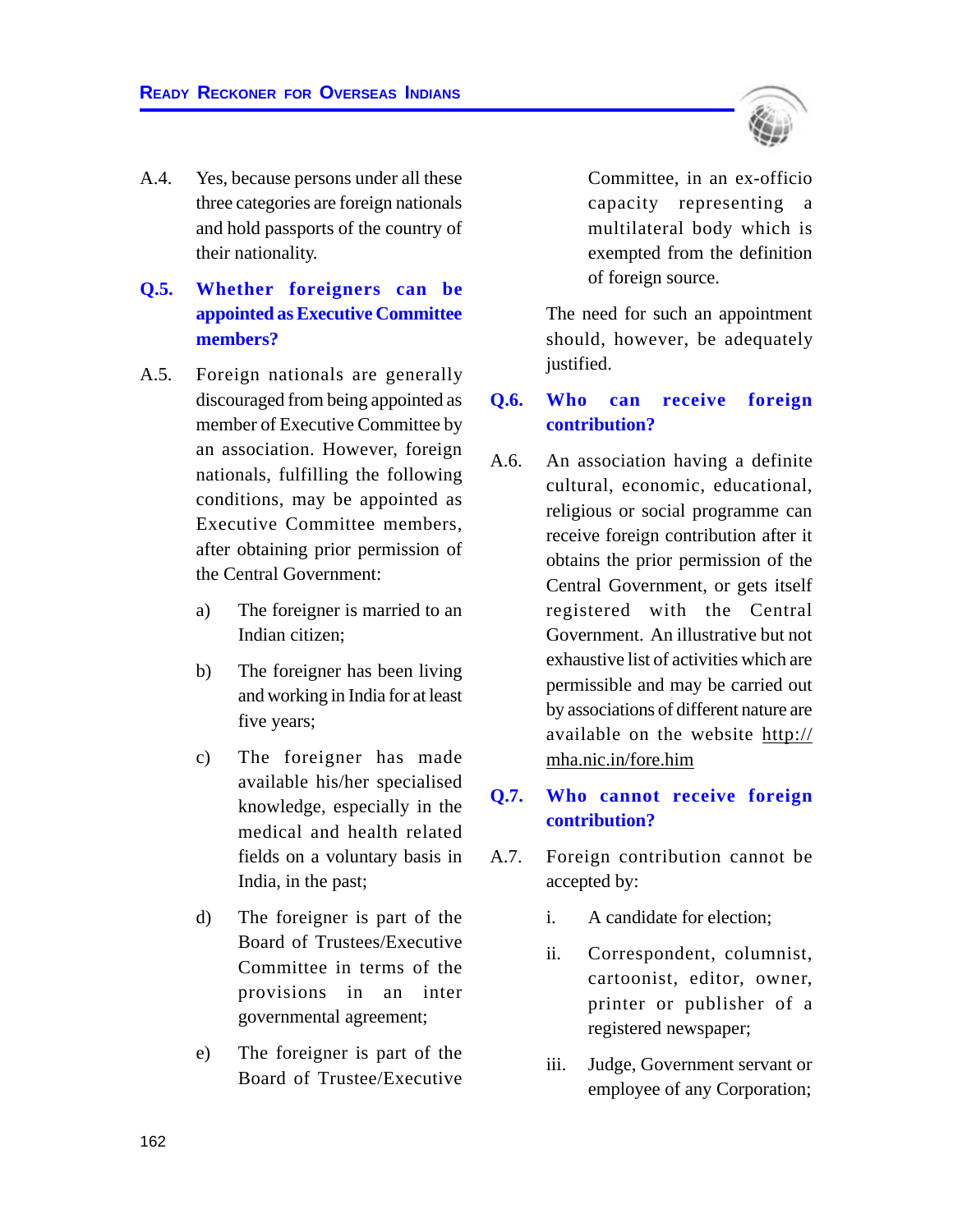- iv. Member of any legislature;
- v. Political party or office bearer thereof; and
- vi. Individuals or associations specifically notified under section 10 (a) of foreign contribution (Regulation) Act, 1976 who have been prohibited from receiving foreign contribution.

## **Q.8. Can foreign contribution be received in and utilised from multiple Bank Accounts?**

- A.8. No, All foreign contribution should be received in and utilised from same single Bank Account mentioned in the order for registration or prior permission granted by MHA. This account number is same as has been intimated by the organisation in their application for registration/prior permission. **Use of multiple bank accounts is legally prohibited.**
- **Q.9. Can foreign contribution be mixed with local receipts?**
- A.9. No, foreign contribution should not be mixed with local funds being handled by the organisation.

## **Q.10. Can foreign contribution be received in rupees?**

A.10 Yes. Any amount received from 'foreign source' in rupees or foreign currency is construed as 'foreign contribution' under law. Such transactions even in rupees term are considered foreign contribution.

## **Q.11. Will interest earned from foreign contribution be considered foreign contribution?**

#### A.11 Yes.

## **Q.12. What is the Procedure for change of designated Bank Account?**

A.12. For the change of Bank account, an application in prescribed form mentioning the details if the old bank account and the proposed new bank account alongwith justification for change may be submitted to MHA alongwith copy of resolution of the executive committee for such change. This form is available on website http://mha.nic.in/fore.htm. This new account may be made operational only after seeking MHA's approval.

## **Q.13. What are the eligibility criteria for registration?**

- A.13. An organisation in formative stage is not eligible for registration. Such organisation may apply for grant of prior permission under the law. For grant of registration, the association should:
	- a) be registered under the Societies Registration Act, 1860 or the Indian Trusts Act, 1882 or section 25 of the Companies Act, 1956;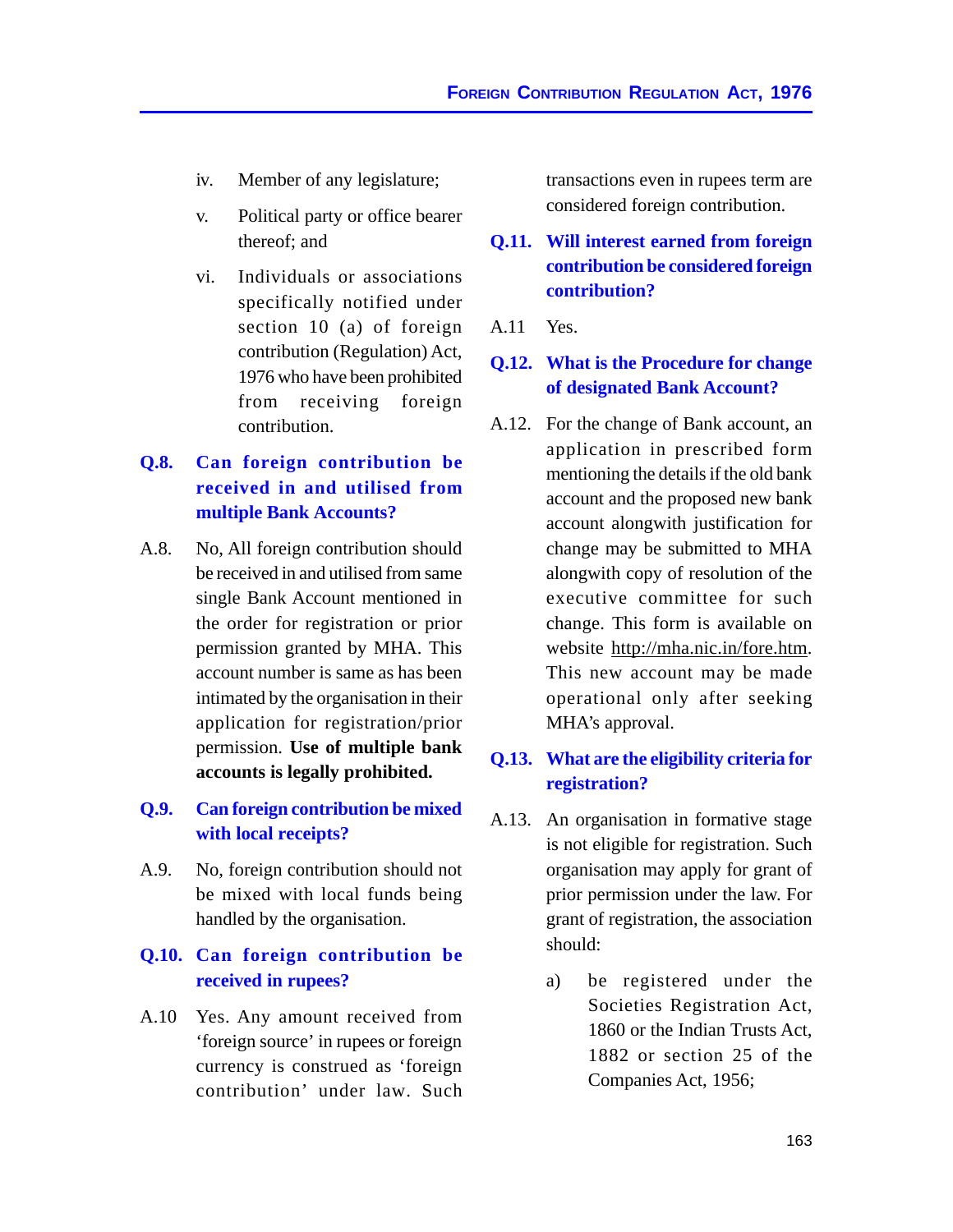b) be in existence for at least three years and have made significant contribution in chosen area of activity. For this purpose, the association should have spent at least Rs. 6,00,000 over last three years on its activities, excluding administrative expenditure. Statement of Income & Expenditure duly audited by Chartered Accountant for last three years may be enclosed to substantiate financial parameter.

## **Q.14. Whether recommendation of District Collector, etc. is mandatory?**

A.14. No, Submission of verification certificate from the District Collector, etc. is not mandatory. However, in certain cases, if the area of activity of an association is in nonborder/coastal/tribal region and amount applied for prior permission is less than Rs.50 lakhs, submission of such a certificate assists in speedy clearance of the application

## **Q.15. What are the eligibility criteria for grant of prior permission?**

A.15. Prior permission is granted for receipt of specific amount from specific donor for carrying out specific activities/projects. For this purpose, the association should:



- b) submit commitment letter from the donor; and
- c) submit copy of project for which foreign contribution is solicited/is being offered.

## **Q.16. What are the documents to be enclosed with the application?**

- A.16. i. Following documents should be enclosed with the application for grant of registration:
	- a) certified copy of registration certificate or Trust deed, as the case may be;
	- b) details of activities during last three years;
	- c) copies of audited statement of accounts for the past three years (Assets and Liabilities, Receipt and Payment, Income and Expenditure);
	- d) if functioning as editor, owner, printer or publisher of a publication registered under the Press and Registration of Books Act, 1867, a certificate from the Press Registrar that the publication is not a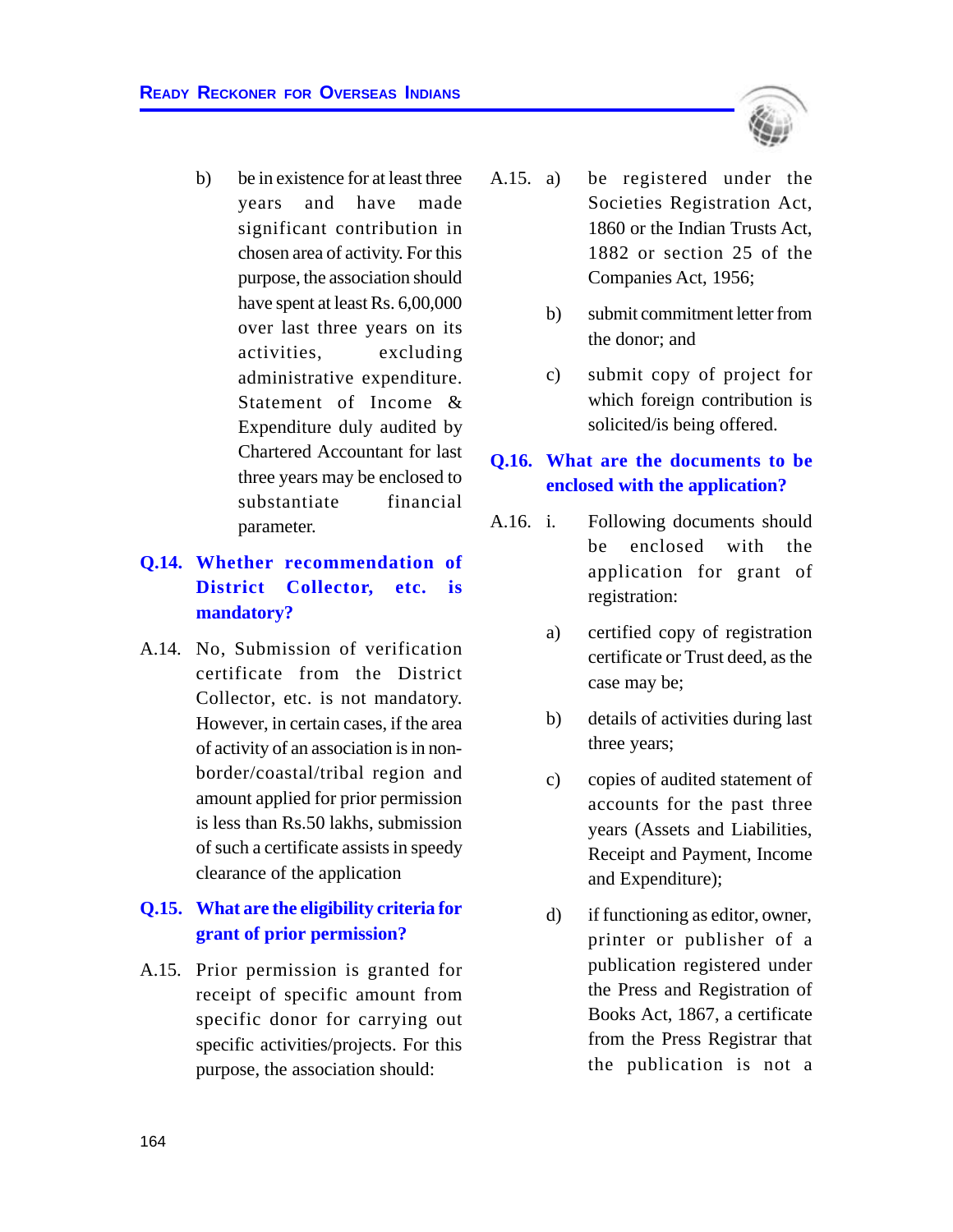newspaper in terms of section 1(1) of the said Act.

- ii. Following documents should be enclosed with the application for grant of prior permission:
- a) certified copy of registration certificate or Trust deed, as the case may be;
- b) commitment letter from foreign donor specifying the amount of foreign contribution;
- c) copy of project for which foreign contribution was solicited/is being offered;
- d) if functioning as editor, owner, printer or publisher of a publication registered under the Press and Registration of Books Act, 1867, a certificate from the Press Registrar that the publication is not a newspaper in terms of section 1(1) of the said Act.

## **Q.17. Is there any restriction on transfer of funds to other organizations?**

A.17. Yes, No foreign contribution can be transferred from an association granted registration or prior permission under FCRA to another association unless the letter has also obtained either registration or prior permission under FCRA.

## **Q.18. How to find the status of pending application for registration/prior permission?**

A.18. Status of pending application for grant of registration or prior permission may be checked on line from the Ministry of Home Affairs website http://mha.nic.in/fore.htm. One needs to fill in the numbers on acknowledgement letter or any correspondence from MHA (Foreigners Division) in the blank format, which pops on the screen after selection of status enquiry icon (registration/prior permission, as the case may be).

## **Q.19. What is the procedure to be followed by a Liaison Office to receive foreign contribution?**

A.19. Prior permission under FCRA is required by a Liaison Office of a foreign company for receiving remittances from its Head Office abroad for conducting conferences or carrying out other activities/ programmes, etc. in India.

## **Q.20. What is the procedure for filing of FC -3 returns ?**

A.20. An association permitted to accept foreign contribution is required under law to maintain separate set of accounts and records exclusively for the foreign contribution received and utilized and submit an annual return, duly certified by a Chartered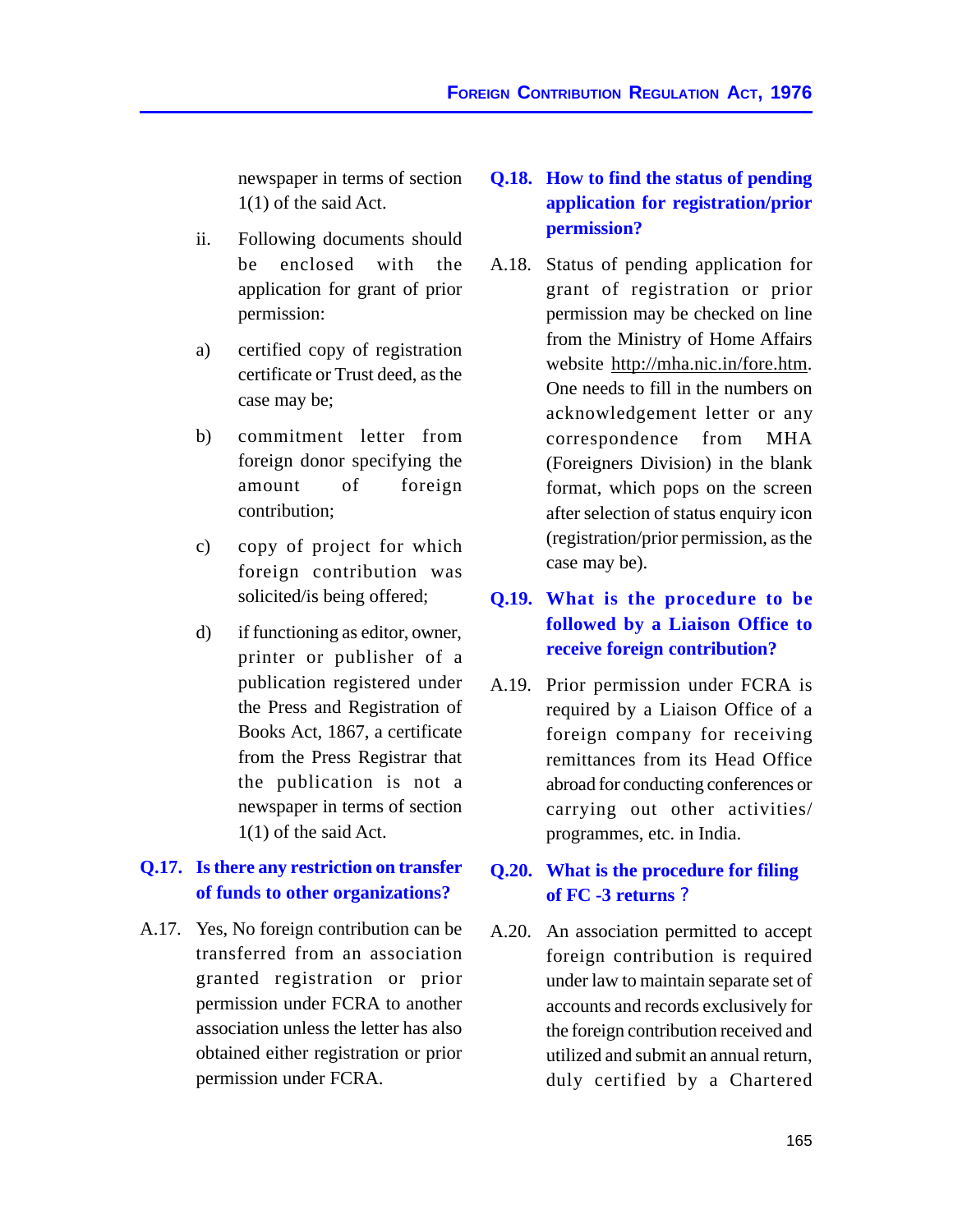Accountant, giving details of the receipt and purpose-wise utilization of the foreign contribution. The return is to be filed for every financial year ( $1<sup>st</sup>$  April to  $31<sup>st</sup>$  March) within a period of four months from the closure of the year i.e. by  $31<sup>st</sup>$  July of the year. Submission of even a 'Nil' return if there is no receipt/utilization of foreign contribution during the year, is mandatory, under law.

The return is to be submitted, in prescribed Form FC–3, duly accompanied with the balance sheet and statement of receipt and payment, which is certified by a Chartered

Accountant. The form is available on MHA's web-site – http://mha.nic.in/ fore.htm

#### **Q.21. What is foreign hospitality?**

A.21. Foreign hospitality means any offer, not being a purely casual one, made by a foreign source for providing a person with the cost of travel to any foreign country or territory or with free board, lodging, transport or medical treatment.

## **Q.22. Who cannot accept foreign hospitality without prior approval of MHA ?**

A.22. No member of a legislature, office bearer of a political party, judge, Government servant or employee of any corporation shall, while visiting

any country or territory outside India, accept, except with the prior permission of the Central Government any foreign hospitality.

## **Q.23. How one can seek permission of the Government for receiving foreign hospitality?**

A.23. Application form (form FC-2) for his purpose is available on MHA's website – http://mha.nic.in/fore.htm. One must apply on this form through the controlling officer at least three weeks in advance to seek prior approval of the Government for receiving foreign hospitality.

## **Q.24. Where should the applications be sent?**

A.24. All applications be sent to the Secretary, Ministry of Home Affairs, Foreigners, Division,

> Jaisalmer House, 26, Man Singh Road, New Delhi – 110011. The forms can be downloaded from the web-site–http://mha.nic.in/fore.htm.

## **Q.25. What is the procedure for seeking change in the name/address of the association?**

A.25. For seeking change in the name/ address of the association, one should use the prescribed from available on MHA's web-site – http:/ /mha.nic.in/fore.htm.

**26. Who should be contacted for any information on FCRA?**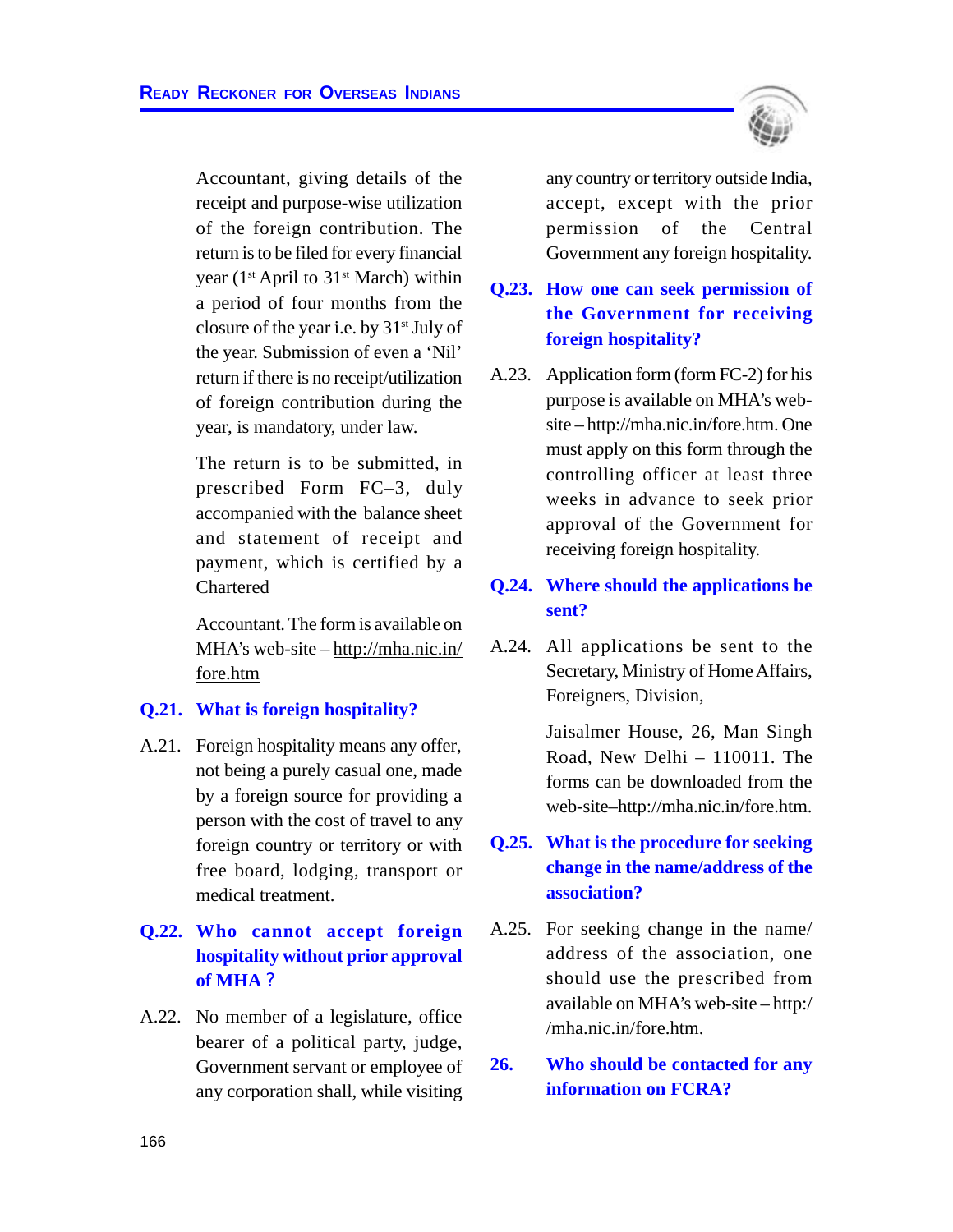- A.26. Names of the officers, their contact details including telephone numbers are available on MHA's web-site – http://mha.nic.in/fore.htm.
- **Q.27. Which other materials on FCRA are available on the MHA's website?**
- A.26. Following material on FCRA are available on MHA's web-site – http:/ /mha.nic.in/fore.htm.
	- 1. Foreign Contribution (Regulation) Act, 1976
	- 2. Foreign Contribution (Regulation) Rules, 1976
	- 3. Citizens charter, Charter for NGOs/Associations applying for grant of prior permission/ registration under FCRA
	- 4. Charter for NGOs/ Associations granted prior permission/registrations under **FCRA**
	- 5. Charter for the Chartered **Accountants**
	- 6. Charter for the Banks
	- 7. Illustrative programmes permitted to be carried out by association having different nature.
	- 8. Check List for ensuring proper submission of applications
	- 9. Agencies not covered by the definition of 'foreign source'
- 10. Common grounds for rejection of applications
- 11. Details of registered associations
- 12. On-Line status of pending applications
- 13. Annual summary on FCRA, FC forms
- 14. List of associations placed in prohibited category/prior permission category u/s 6(1), 10 (a) and 10 (b) of the Act
- 15. Directory of officers dealing with FCRA.
- **Q.28. Can an organization, whose violation under FCRA has been condoned, apply for registration/ prior permission?**
- A.28. After the violation committed by an association has been condoned, the association can apply for prior permission (PP) only by submitting an application in form FC 1-A. Once the PP has been granted and foreign contribution received for specific purpose has been fully/partially utilised and organisation has submitted annual FC3 returns and accounts in prescribed format pertaining to the PP, it becomes eligible for consideration of registration under FCRA. Registration would be granted under FCRA, if other parameters are fulfilled by the association.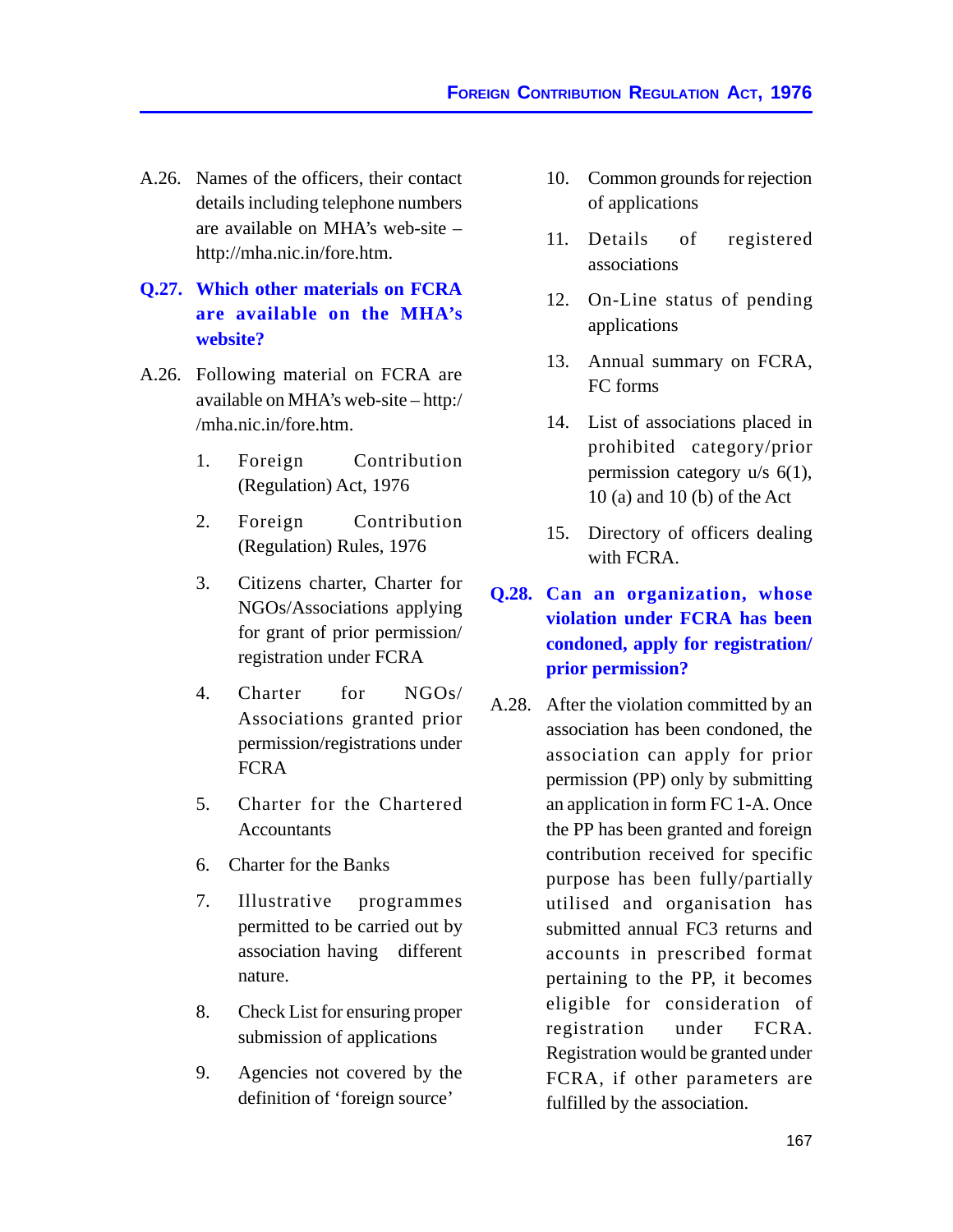

## **Q.29. Can NGOs use the foreign contributions for investment in Mutual Funds and other speculative investments?**

- A.29. No. The foreign contributions received after prior permission/grant of registration under the Act are to utilise for the purpose for which they have been received and they are not to be invested in any speculative investments. Further, it is clarified that foreign contributions can be received through a single Bank Account designated for the purpose under the order for registration/prior permission or changed thereafter with prior approval of the Government.
- **Q.30. Whether Capital Assets purchased with the help of foreign contributions can be acquired in the name of the office bearers of the association?**
- A.30. No. Every assets acquired out of foreign contributions should be acquired and possessed in the name of the association since association has a separate legal entity distinct from its members.
- **Q.31. Can the NGOs/Trusts invest in profitable ventures and proceeds can be utilised for welfare activities?**
- A.31. No. The NGOs/Trusts should utilise the funds for the welfare purpose or related activities for which it is

received. The utilization should be in line with the objectives of the association. However, foreign contributions can be utilised for selfsustaining activities, not meant for commercial purposes.

- **Q.32. Whether interest earned out of foreign contribution be shown as fresh foreign contribution receipt during that year or not?**
- A.32. Yes, the interest earned out of such deposit should be shown as second/ subsequent foreign contribution receipt in the FC-3 returns during the year in which it is earned.

## **Q.33. Whether grant received from MNCs be treated as FC or not?**

- A.33. If the funds are received from an Indian Company incorporated under the Company Act, 1956 the same will not be treated as foreign contribution. But if the ownership and control rights of the company are vested in foreign source, it will be treated as foreign contribution.
- **Q.34. If an application for registration is submitted on-line by an NGO, does it need to submit the application in physical form also?**
- A.34. Yes. When an application is filed online, a printout of the same may be taken after submission and thereafter, it should be submitted alongwith the requisite enclosure, duly signed, to Ministry of Home Affairs.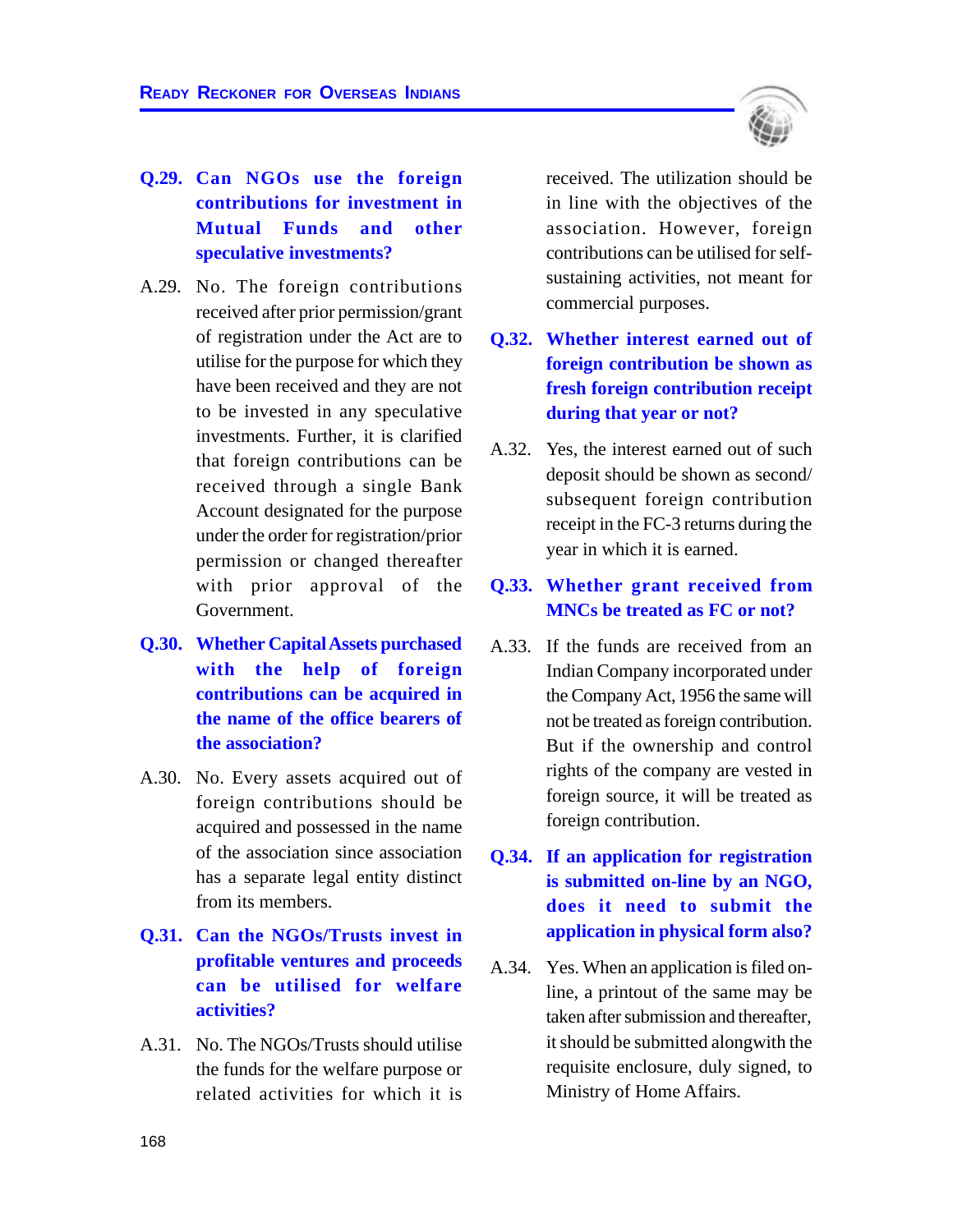## SPECIAL ECONOMIC ZONES

#### **INTRODUCTION**

India was one of the first in Asia to recognize the effectiveness of the Export Processing Zone (EPZ) model in promoting exports, with Asia's first EPZ set up in Kandla in 1965. With a view to overcome the shortcomings experienced on account of the multiplicity of controls and clearances; absence of world-class infrastructure, and an unstable fiscal regime and with a view to attract larger foreign investment in India, the Special Economic Zone (SEZs) policy was announced in April 2000.

The policy intended to make SEZs an engine for economic growth supported by quality infrastructure complemented by an attractive fiscal package, both at the Centre and State level, with the minimum possible regulations. SEZs in India functioned from 1.11.2000. to 09.02.2006 under the provisions of the Foreign Trade Policy and fiscal incentives were made effective through the provisions of relevant statutes.

The SEZ Act, 2005, supported by SEZ Rules, came into effect on 10<sup>th</sup> February 2006, providing for drastic simplification of procedures and for single window clearance on matters relating to central as well as state governments. The main objectives of the SEZ Act are:

- a) Generation of additional economic activity
- b) Promotion of exports of goods and services;
- c) Promotion of investment from domestic and foreign sources;
- d) Creation of employment opportunities;
- e) Development of infrastructure facilities;

It is expected that this will trigger a large flow of foreign and domestic investment in SEZs, in infrastructure and productive capacity, leading to generation of additional economic activity and creation of employment opportunities.

The SEZ Act 2005 envisages key role for the State Governments in export promotion and creation of related infrastructure. A single window SEZ approval mechanism has been provided through a 19 member interministerial SEZ Board of approval (BOA). The application duly recommended by the respective State Government /UT Administration are considered by this BOA periodically. All decisions of the Board of approvals are with consensus.

The SEZ Rules provide for different minimum land requirement for different class of SEZs, Every SEZ is divided into a processing area where alone the SEZ units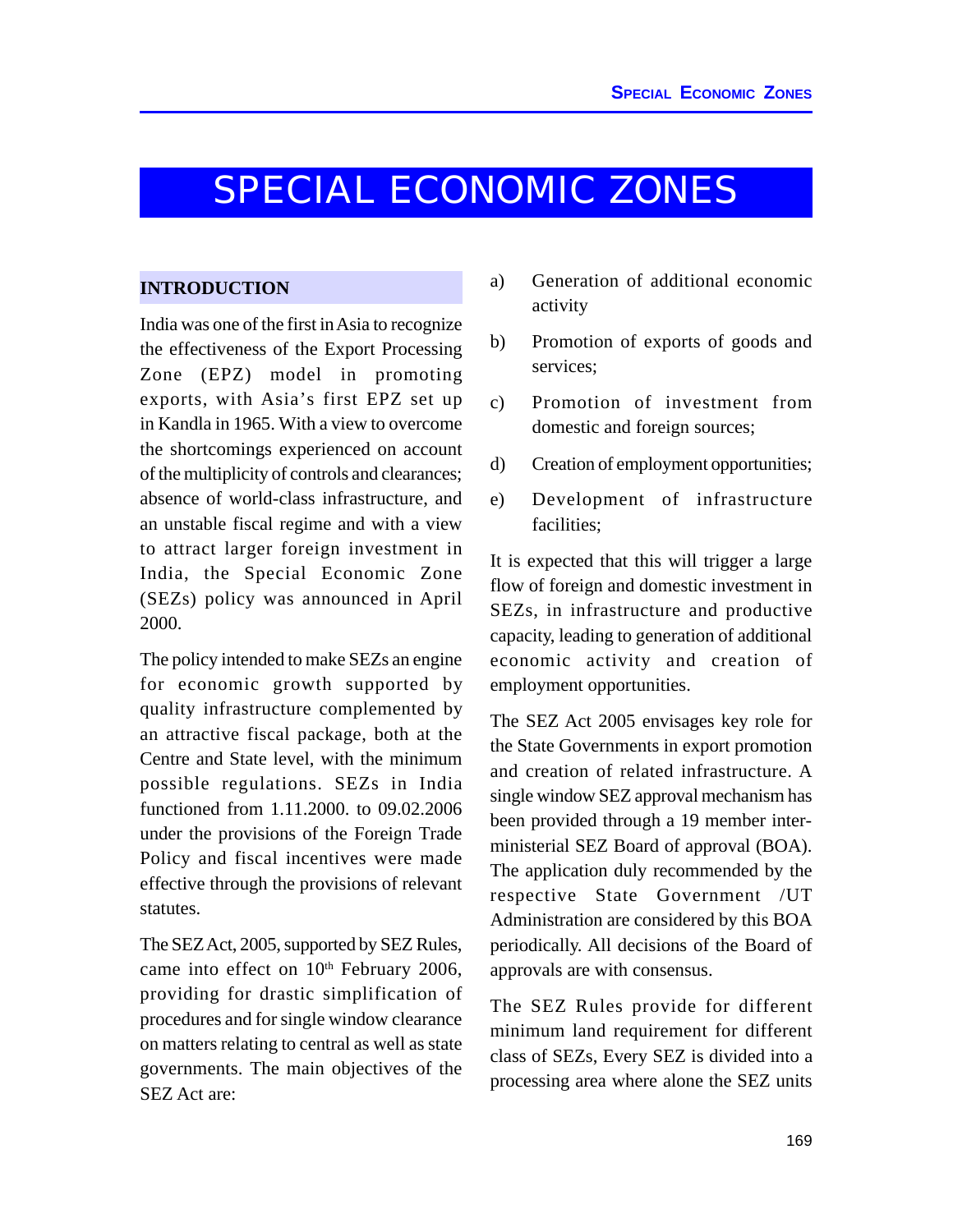

would come up and the non-processing area where the supporting infrastructure is to be created.

The SEZ Rules provide for:

- Simplified procedure for development, operation, and maintenance of the Special Economic Zones and for setting up units conducting business in SEZs;
- Single window clearance for setting up of an SEZ;
- Single window clearance for setting up a unit in a Special Economic Zone
- Single window clearance on matters relating to Central as well as State Governments;
- Simplified compliance procedures and documentation with an emphasis on self certification.

## **APPROVAL MECHANISM ADMINISTRATIVE SET UP OF SEZS**

#### **(a) Approval Mechanism**

The developer submits the proposal for establishment of SEZ to the concerned State Government. The State Government has to forward the proposal with its recommendation within 45 days from the date of receipt of such proposal to the Board of Approval. The applicant also has the option to submit the proposal directly to the Board of Approval.

The Board of Approval has been constituted by the Central Government in the exercise of the powers conferred under the SEZ Act. All the decisions are taken in the Board of Approval by consensus. The Board of Approval has 19 members. Its constitution is as follows:

| 1.               | Secretary, Department of Commerce                                                           | Chairman |
|------------------|---------------------------------------------------------------------------------------------|----------|
| 2.               | Member, CBEC                                                                                | Member   |
| 3.               | Member, IT, CBDT                                                                            | Member   |
| $\overline{4}$ . | Joint Secretary (Banking Division) Department of Economic Affairs,<br>Ministry of Finance   | Member   |
| 5.               | Joint Secretary (SEZ), Department of Commerce                                               | Member   |
| 6.               | Joint Secretary, DIPP                                                                       | Member   |
| 7.               | Joint Secretary, Ministry of Science and Technology                                         | Member   |
| 8.               | Joint Secretary, Ministry of Small Scale Industries and Agro and<br><b>Rural Industries</b> | Member   |
| 9.               | Joint Secretary, Ministry of Home Affairs                                                   | Member   |
| 10.              | Joint Secretary, Ministry of Defence                                                        | Member   |
| 11.              | Joint Secretary, Ministry of Environment and Forests                                        | Member   |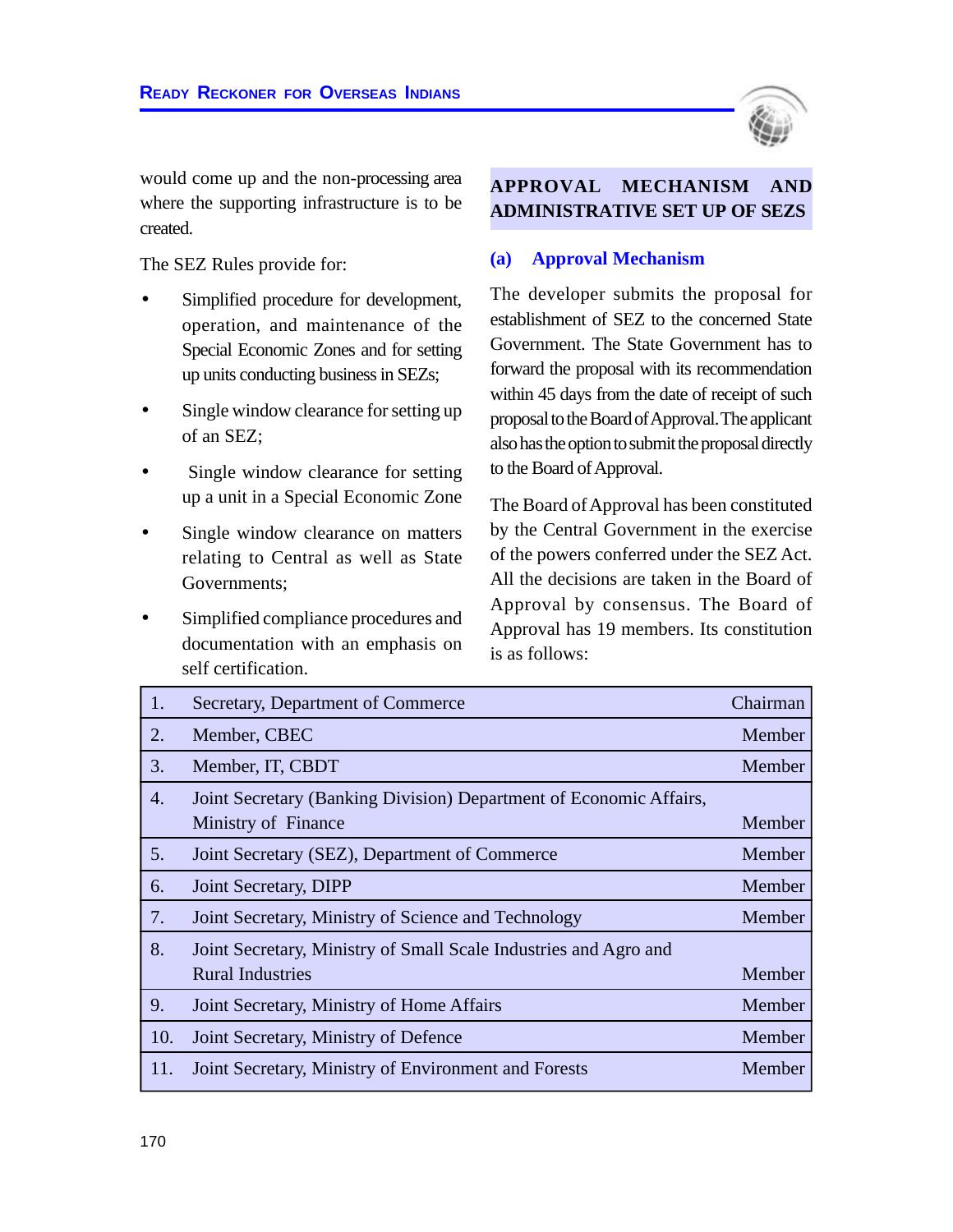| 12. | Joint Secretary, Ministry of Law and Justice                                                      | Member                  |
|-----|---------------------------------------------------------------------------------------------------|-------------------------|
| 13. | Joint Secretary, Ministry of Overseas Indian Affairs                                              | Member                  |
| 14. | Joint Secretary, Ministry of Urban Development                                                    | Member                  |
| 15. | A nominee of the State Government concerned                                                       | Member                  |
| 16. | Director General of Foreign Trade or his nominee                                                  | Member                  |
| 17. | Development Commissioner concerned                                                                | Member                  |
| 18. | A professor in the Indian Institute of Management or the<br>Indian Institute of Foreign           | <b>Trade Member</b>     |
| 19. | Director or Deputy Secretary, Ministry of Commerce and<br><b>Industry, Department of Commerce</b> | <b>Member Secretary</b> |

#### **(b) Administrative Set Up**

The functioning of the SEZs is governed by a three tier administrative set up. The Board of approval is the apex body and is headed by the Secretary, Department of Commerce. The Approval Committee at the Zone level deals with approval of units in the SEZs and other related issues. Each Zone is headed by a Development Commissioner, who is exofficio chairperson of the Approval Committee.

Once an SEZ has been approved by the Board of Approval and Central Government has notified the area of the SEZ, units are allowed to be set up in the SEZ. All the proposal for setting up of units in the SEZ are approved at the Zone level by the Approval Committee consisting of Development Commissioner, Customs Authorities and representatives of State Government. All post approval clearances including grant of importer-exporter code number, change in the name of the company

or implementing agency, broad banding diversification, etc. are given at the Zone level by the Development Commissioner. The performance of the SEZ units are periodically monitored by the Approval Committee and units are liable for penal action under the provision of Foreign Trade (Development and Regulation) Act, in case of violation of the conditions of the approval.

## **INCENTIVE AND FACILITIES OFFERED TO THE SEZs**

The incentives and facilities offered to the units in SEZs for attracting investments into the SEZs, including foreign investment include: -

- Duty free import/domestic procurement of goods for development, operation and maintenance of SEZ units.
- 100% Income Tax exemption on export income for SEZ units under Section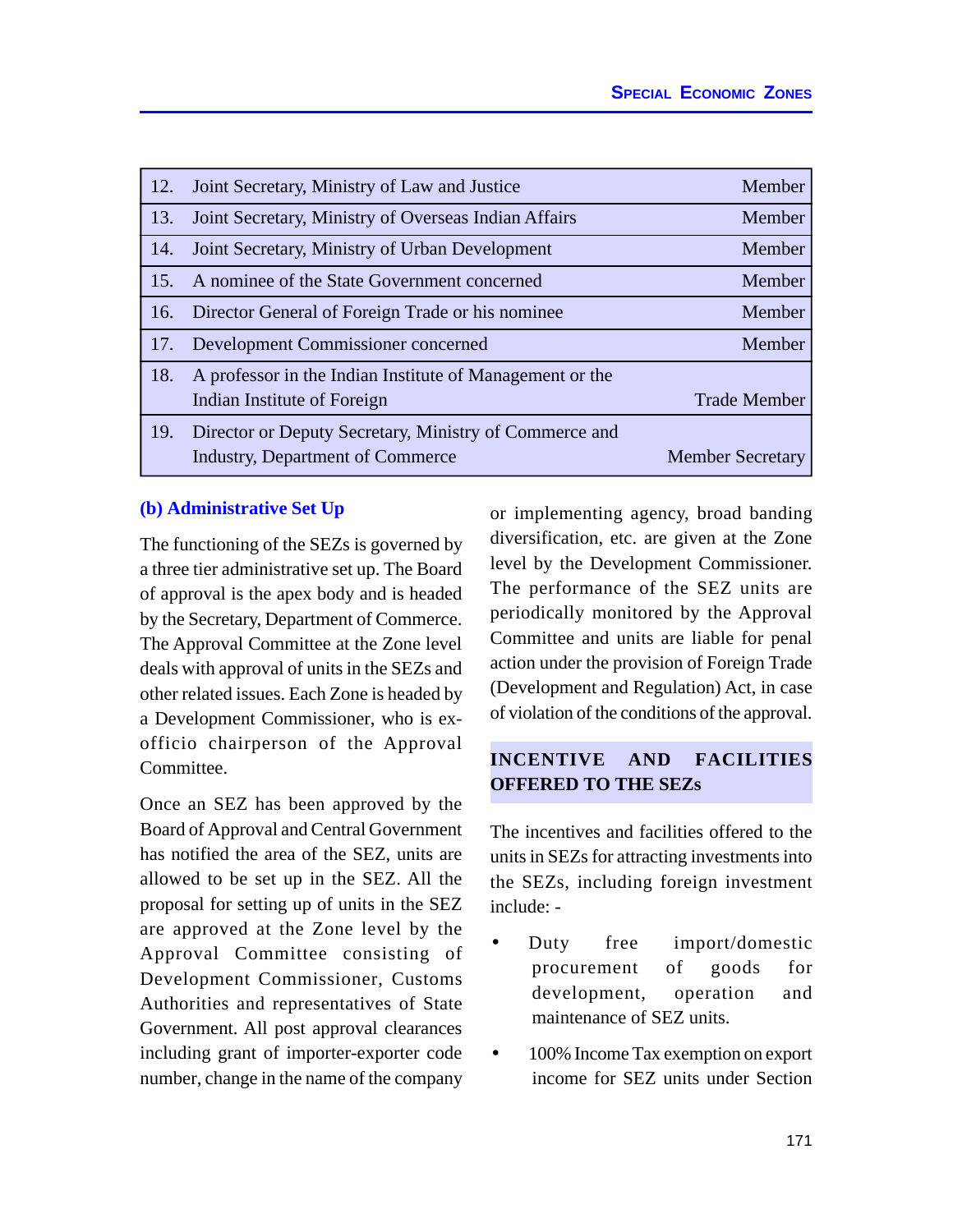10AA of the Income Tax Act for first 5 years, 50% for next 5 years thereafter and 50% of the ploughed back export profit for next 5 years.

- Exemption from minimum alternative tax under section 115JB of the Income Tax Act.
- External commercial borrowing by SEZ units upto US \$500 million in a year without any maturity restriction through recognized banking channels.
- Exemption from Central Sales Tax.
- Exemption from Service Tax.
- Single window clearance for Central and State level approval.
- Exemption from State Sales Tax and other levies as extended by the respective State Governments.

The major incentives and facilities available to **SEZ developers** include:

- Exemption from customs/excise duties for development of SEZs for authorized operations approved by the BOA.
- Income Tax exemption on export income for a block of 10 years in 15 years under section 80-IAB of the Income Tax Act.
- Exemption from minimum alternative tax under section 115JB of the Income Tax Act.
- Exemption from dividend distribution tax under section 115O of the Income Tax Act.
- Exemption from Central Sales Tax (CST).
- **Exemption from Service Tax (Section** 7 , 26 and Second Schedule of the SEZ Act).

#### **SEZ APPROVAL STATUS**

Consequent upon the SEZ Rules coming into effect w.e.f.  $10<sup>th</sup>$  February 2006, nineteen meetings of the Board of Approvals have since been held. During these meetings, formal approval has been granted to 404 SEZ proposals and in-principle approval has been granted to 167 SEZ proposals. Out of the formal approvals, 172 SEZs have been notified.

#### **BENEFITS DERIVED FROM SEZs**

Benefits derived from SEZs are evident from the investment, employment, exports and infrastructural developments additionally generated. Investment of the order of Rs.1, 00,000 crores including FDI of US \$ 5-6 billion is expected by the end of December 2007, 5,00,000 direct jobs are expected to be created by December 2007. The benefits derived from multiplier effect of the investments and additional economic activity in the SEZs and the employment generated thus will far outweigh the tax exemptions and the losses on account of land acquisition. Stability in fiscal concession is absolutely essential to ensure credibility of Government intensions.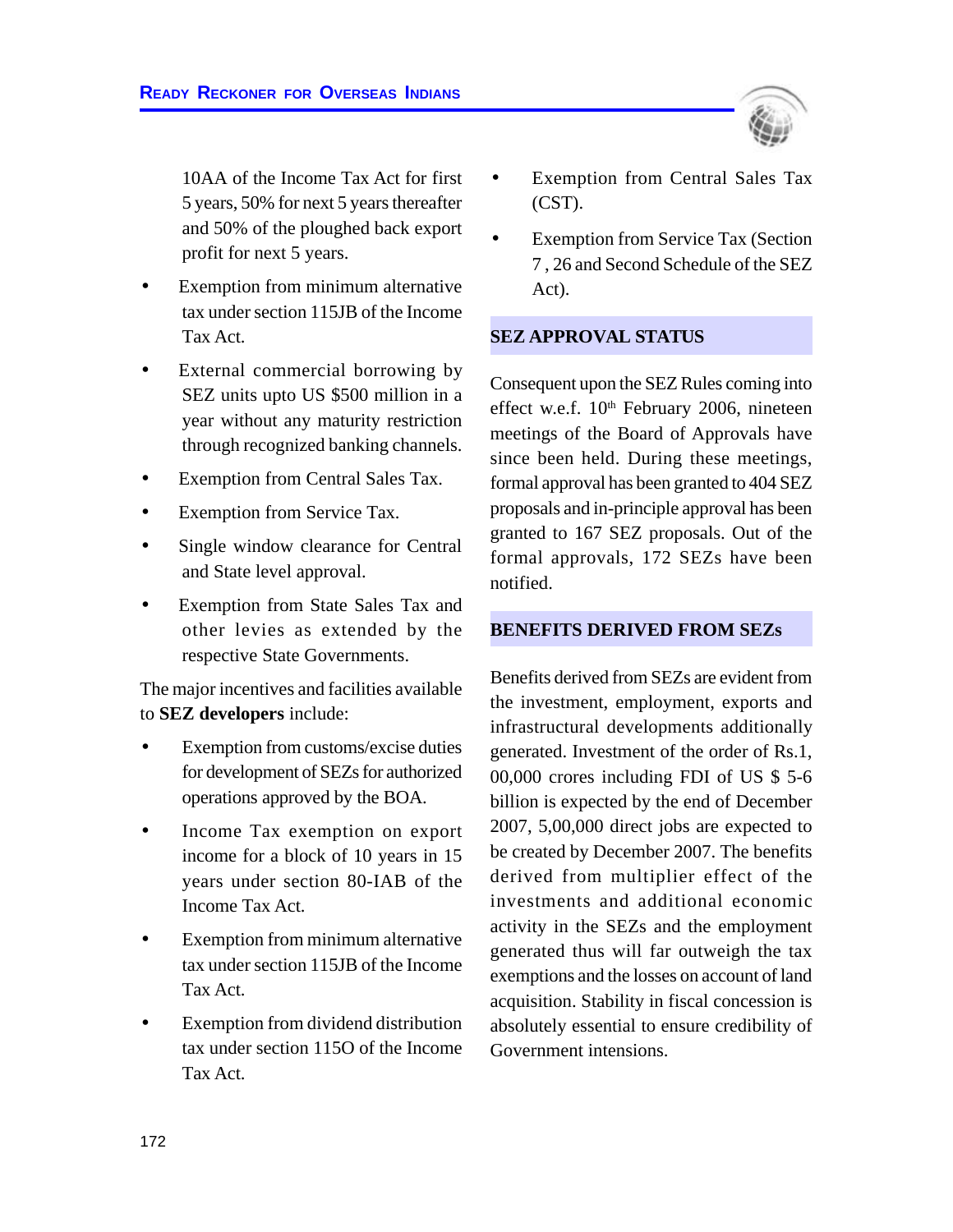**(a) Exports from the Functioning SEZs during the Last Three Years are as under:**

| Year<br>(Rs. Crore) | <b>Value</b> | <b>Growth rate</b><br>(over the<br>previous year) |
|---------------------|--------------|---------------------------------------------------|
| 2003-2004           | 13,854       | 39%                                               |
| 2004-2005           | 18,314       | 32%                                               |
| 2005-2006           | 22,840       | 24.7%                                             |
| 2006-2007           | 34,787       | 52.3%                                             |

Projected exports from all SEZs for 2007- 08: Rs. 67,088 crores

## **(b) Investment and Employment in the SEZs Set up Prior to the SEZ Act, 2005**

At present, 1332 units are in operation in the SEZs. In the SEZs established prior to the Act coming into force, there are 1179 units providing direct employment to over 2.08 lakh persons; about 40% of whom are women. Private investment by entrepreneurs in these SEZs established prior to the SEZ Act is of the order of over Rs. 5844 crore.

## **(c) Investment and Employment in the SEZs Notified under the SEZ Act 2005:**

#### **Current investment and employment:**

| Investment | <b>Rs.52,193 Crores</b> |
|------------|-------------------------|
| Employment | 46,814 Persons          |

### **Expected Investment and employment**

| Investment                                                                                                          | Rs. 2,85,279 Crores       |  |  |
|---------------------------------------------------------------------------------------------------------------------|---------------------------|--|--|
| Employment                                                                                                          | 21,42,089 Additional jobs |  |  |
| <b>Expected</b> Investment<br>(d)<br>and<br><b>Employment if 405 Formal</b><br><b>Approvals become Operational:</b> |                           |  |  |
| Investment                                                                                                          | Rs. 3,00,000 Crores       |  |  |
| Employment                                                                                                          | 4 million additional jobs |  |  |

#### **IMPACT OF THE SCHEME**

The overwhelming response to the SEZ scheme is evident from the flow of investment and creation of additional employment in the country. The SEZ scheme has generated tremendous response amongst the investors, both in India and abroad, which is evident from the list of Developers who have set up SEZs:

- Nokia SEZ in Tamilnadu
- Quark city SEZ in Chandigarh
- Flextronics SEZ in Tamilnadu
- Mahindra world city in Tamilnadu
- Motorola DELL and Foxconn
- Apache SEZ (Adidas Group) in Andhra Pradesh
- Divvy's Laboratories, Andhra Pradesh
- Rajiv Gandhi Technology Park, Chandigarh
- ETL Infrastructure IT SEZ, Chennai
- Hyderabad Gems limited, Hyderabad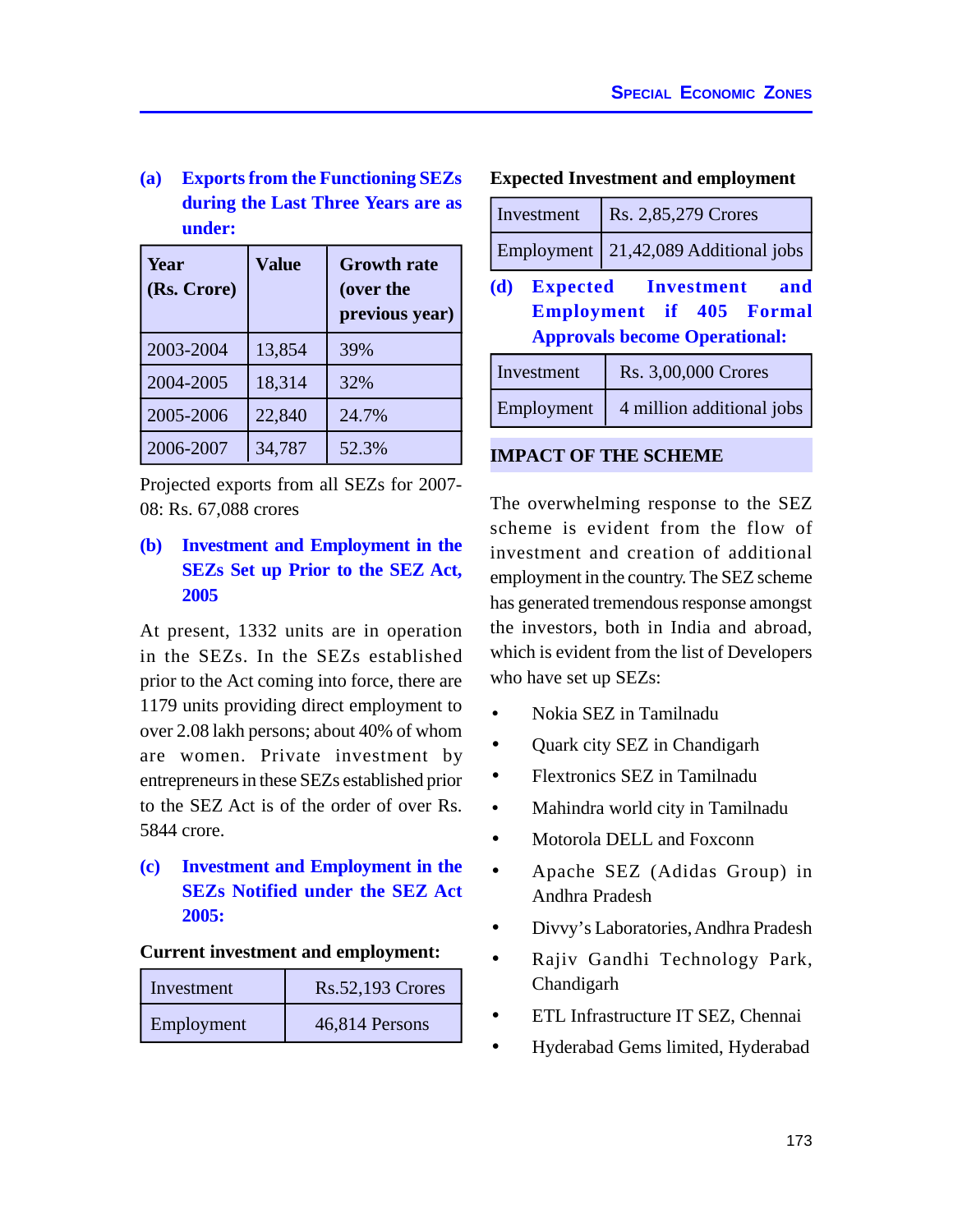# LIST OF WEBSITES

### **WEBSITE ADDRESSES OF IMPORTANT MINISTRIES/DEPARTMENTS**

| <b>OVERSEAS INDIAN FACILITATION CENTER</b><br><b>MINISTRY OF OVERSEAS INDIAN AFFAIRS</b> | http://www.oifc.in<br>http://www.moia.gov.in |
|------------------------------------------------------------------------------------------|----------------------------------------------|
| <b>CONFEDERATION OF INDIAN INDUSTRY</b>                                                  | http://www.ciionline.org                     |
| Ministry of Biotechnology                                                                | http://dbtindia.nic.in                       |
| <b>Bureau of Indian Standards</b>                                                        | http://www.bis.org.in                        |
| Ministry of Chemicals & Petrochemicals                                                   | http://chemicals.nic.in                      |
| Ministry of Civil Aviation                                                               | http://civilaviation.nic.in                  |
| Department of Commerce                                                                   | http://commerce.nic.in                       |
| Ministry of Coal                                                                         | http://coal.nic.in                           |
| Ministry of Company Affairs                                                              | http://dca.nic.in                            |
| Department of Education                                                                  | http://education.nic.in                      |
| Ministry of Environment and Forests                                                      | http://envfor.nic.in                         |
| Department of Explosives                                                                 | http://explosives.nic.in                     |
| Ministry of External Affairs                                                             | http://www.meanindia.nic.in                  |
| Ministry of Finance                                                                      | http://finmin.nic.in                         |
| Directorate General of Foreign Trade                                                     | http://dgft.delhi.nic.in                     |
| Department of Heavy Industries                                                           | http://dhi.nic.in                            |
| Department of Industrial Policy & Promotion                                              | http://dipp.nic.in                           |
| Ministry of Information and Broadcasting                                                 | http:// $mib.nic.in$                         |
| Department of Information Technology                                                     | http://www.mit.gov.in                        |
| Ministry of Labour                                                                       | http://labour.nic.in                         |
| Department of Mines                                                                      | http://mines.nic.in                          |
| Ministry of Non-Conventional Energy Sources                                              | http://mnes.nic.in                           |
| Office of The Controller General Of Patents                                              | http://patentoffice.nic.in                   |
| Ministry of Petroleum And Natural Gas                                                    | http://petroleum.nic.in                      |
| Ministry of Power                                                                        | http://powermin.nic.in                       |
| Ministry of Railways                                                                     | http://www.indianrailways.gov.in             |
| Reserve Bank of India                                                                    | http://www.rbi.org.in                        |
| Ministry of Road Transport & Highways                                                    | http://morth.nic.in                          |
| Department of Shipping                                                                   | http://shipping.nic.in                       |
| Ministry of Small Scale Industries & Agro and Rural Industries                           | http://ssi.nic.in                            |
| Ministry of Statistics and Programme Implementation                                      | http://mospi.nic.in                          |
| Department of Telecommunication                                                          | http://www.dotindia.com                      |
| Ministry of Textile                                                                      | http://texmin.nic.in                         |
| Ministry of Tourism                                                                      | http://tourismofindia.com                    |
| Ministry of Urban Development                                                            | http://urbanindia.nic.in                     |
| <b>Ministry of Water Resources</b>                                                       | http://wrmin.nic.in                          |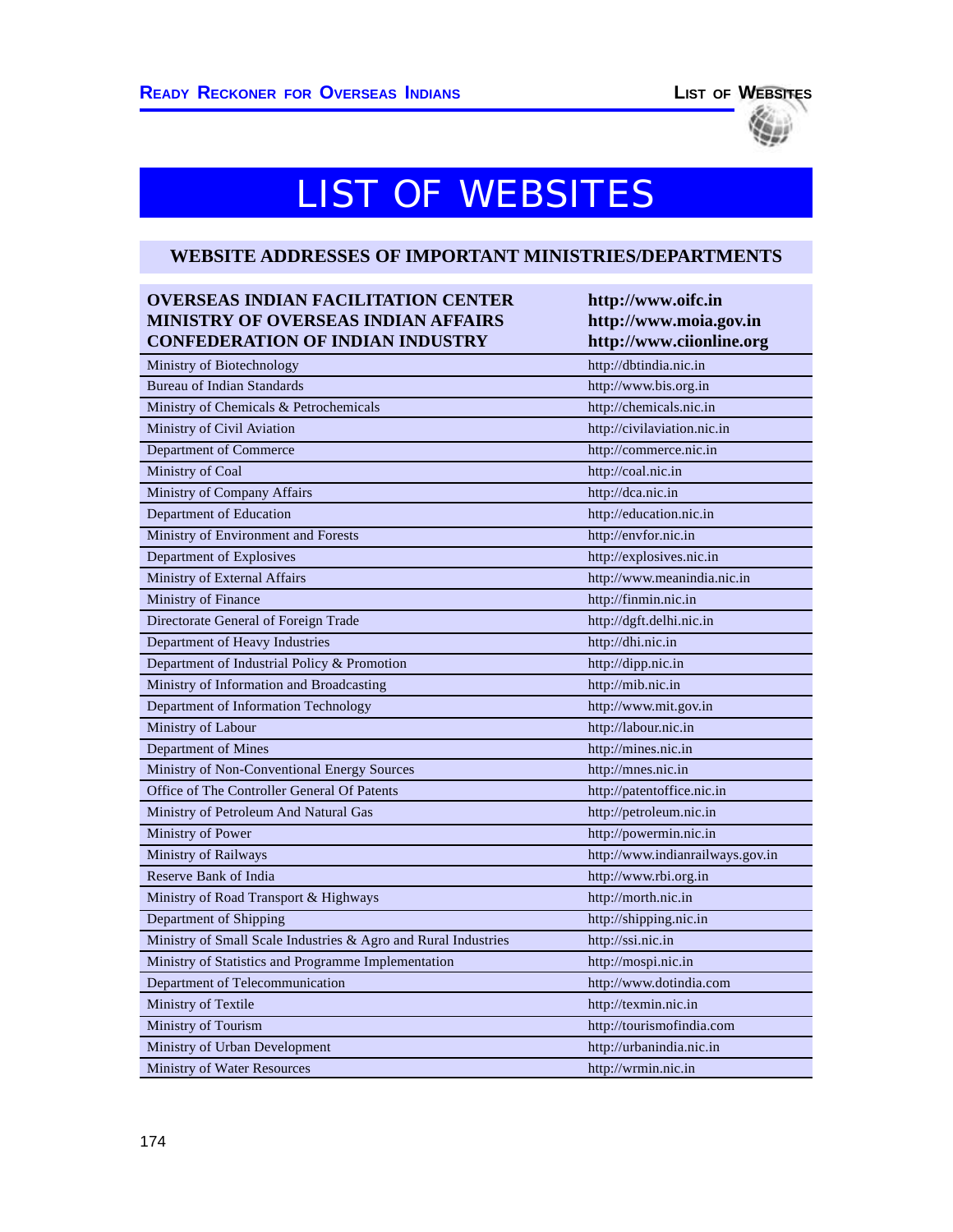| Andaman & Nicobar (UT)  | http://andaman.nic.in          |
|-------------------------|--------------------------------|
| Andhra Pradesh          | http://www.andhrapradesh.com   |
| Arunachal Pardesh       | http://arunachalpradesh.nic.in |
| Assam                   | http://assamgovt.nic.in        |
| <b>Bihar</b>            | http://bihar.nic.in            |
| Chandigarh (UT)         | http://chandigarh.nic.in       |
| Chhattisgarh            | http://chattisgarh.nic.in      |
| Dadra & Nagar Haveli    | http://oidc.nic.in             |
| Daman & Diu             | http://daman.nic.in            |
| Delhi                   | http://delhigovt.nic.in        |
| Goa                     | http://goagovt.nic.in          |
| Gujarat                 | http://www.gujaratindia.com    |
| Haryana                 | http://haryana.nic.in          |
| <b>Himachal Pradesh</b> | http://himachal.nic.in         |
| Jammu & Kashmir         | http://jammukashmir.nic.in     |
| Jharkhand               | http://jharkhand.nic.in        |
| Karnataka               | http://www.karnataka.nic.in    |
| Kerala                  | http://www.kerala.gov.in       |
| Lakshdweep(UT)          | http://lakshadweep.nic.in      |
| Madhya Prdesh           | http://www.mp.nic.in           |
| Maharashtra             | http://maharashtra.gov.in      |
| Manipur                 | http://manipur.nic.in          |
| Meghalaya               | http://meghalaya.nic.in        |
| Mizoram                 | http://mizoram.nic.in          |
| Nagaland                | http://nagaland.nic.in         |
| Orissa                  | http://orissagov.nic.in        |
| Pondicherry(UT)         | http://pondicherry.nic.in      |
| Punjab                  | http://punjabgovt.nic.in       |
| Rajasthan               | http://www.rajasthan.gov.in    |
| Sikkim                  | http://sikkimgov.nic.in        |
| Tamil Nadu              | http://www.tn.gov.in           |
| Tripura                 | http://tripura.nic.in          |
| <b>Uttar Pradesh</b>    | http://upgov.nic.in            |
| Uttranchal              | http://gov.ua.nic.in           |
| <b>West Bengal</b>      | http://www.wbgov.com           |

# **WEBSITE ADDRESS OF STATES/UNION TERRITORIES**

**Contract Contract**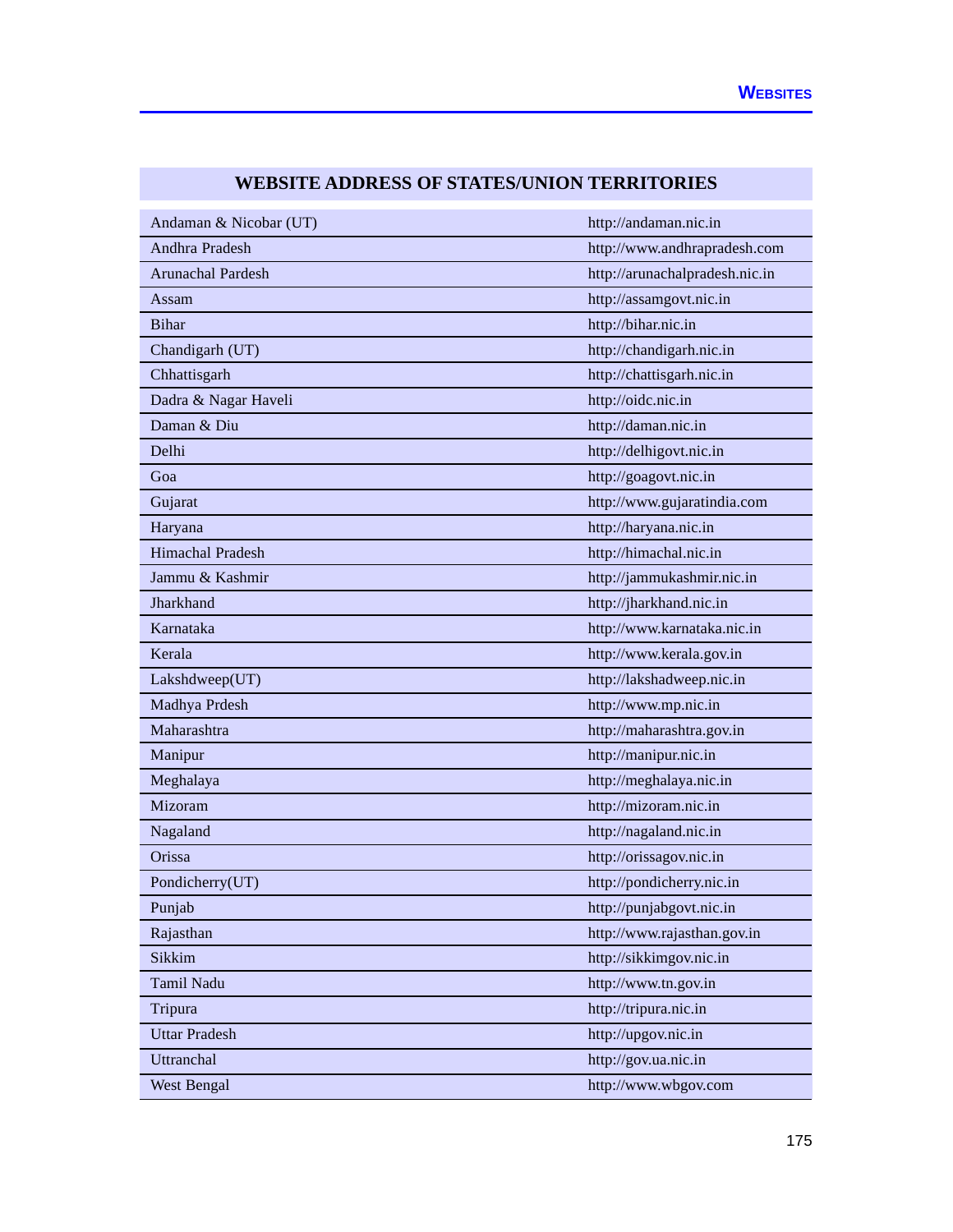

# CONTACT DETAILS

# **Contact Details of Overseas Indian Facilitation Center**

## **1. Mr. G. Gurucharan**

Joint Secretary (FS) Ministry of Overseas Indian Affairs 9 th floor, Akbar Bhawan Chanakya Puri New Delhi-110021 Tel: 24676210, 24197916 Email : jsfs@moia.nic.in

### **2. Ms Subha Rajan**

CEO

Overseas Indian Facilitation Center Plot No. 249-F, Sector 18 Udyog Vihar, Phase IV Gurgaon-122015 Haryana Tel: +91 124 4014060-67 Extn. 374, 4014055 Fax:+91 124-4014080 Email:Subha.rajan@ciionline.org

### **3. Ms. Anupma Aggarwal**

Knowledge Partner on Taxation and Foreign Direct Investment **Director** Peeyush Aggarwal & Co. Consultants Pvt Ltd B-132 Anand Vihar, Delhi-110092 Tel: 011 2216 4800, 2216 4700 Fax:+91 11 2216 4700 Mobile: +91-9312276731 Email: anupma@indialiaison.com Website: www.indialiaison.com